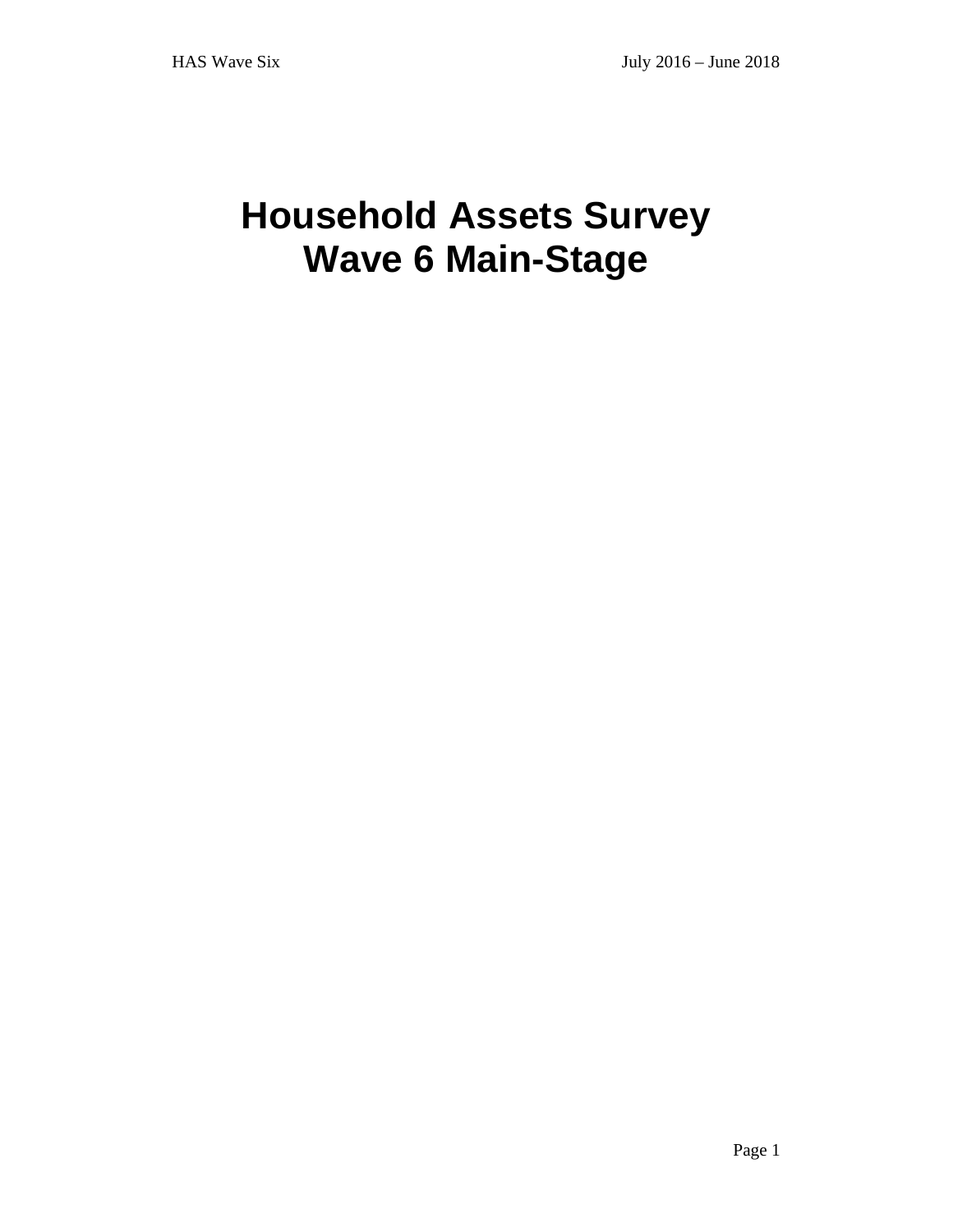### **Contents**

| Household grid - Items asked for each adult in the household  Error! Bookmark |  |
|-------------------------------------------------------------------------------|--|
| not defined.                                                                  |  |
| Relationship to other household members  Error! Bookmark not defined.         |  |
|                                                                               |  |
|                                                                               |  |
|                                                                               |  |
|                                                                               |  |
|                                                                               |  |
|                                                                               |  |
|                                                                               |  |
|                                                                               |  |
|                                                                               |  |
|                                                                               |  |
|                                                                               |  |
| Industry, occupation, employment status and socio-economic classifications51  |  |
|                                                                               |  |
|                                                                               |  |
|                                                                               |  |
|                                                                               |  |
|                                                                               |  |
|                                                                               |  |
|                                                                               |  |
|                                                                               |  |
|                                                                               |  |
|                                                                               |  |
|                                                                               |  |
|                                                                               |  |
|                                                                               |  |
|                                                                               |  |
|                                                                               |  |
|                                                                               |  |
|                                                                               |  |
|                                                                               |  |
|                                                                               |  |
|                                                                               |  |
|                                                                               |  |
|                                                                               |  |
|                                                                               |  |
|                                                                               |  |
|                                                                               |  |
|                                                                               |  |
|                                                                               |  |
|                                                                               |  |
|                                                                               |  |
|                                                                               |  |
|                                                                               |  |
|                                                                               |  |
|                                                                               |  |
|                                                                               |  |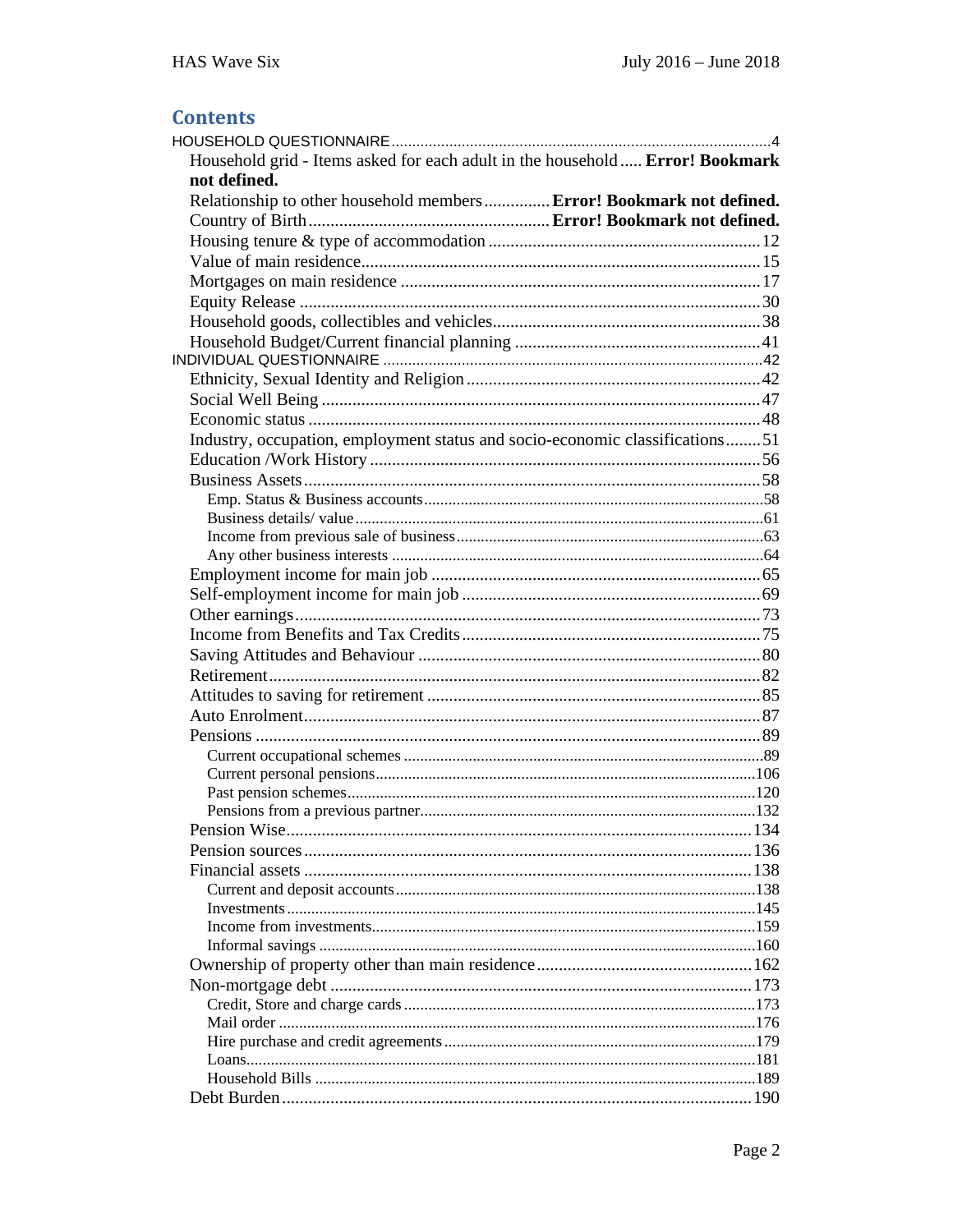| Questions for settlers (who have put their own assets into a trust)216                 |  |
|----------------------------------------------------------------------------------------|--|
|                                                                                        |  |
| Items asked also of those aged 16-18 and in full-time education or a government scheme |  |
|                                                                                        |  |
|                                                                                        |  |
|                                                                                        |  |
|                                                                                        |  |
|                                                                                        |  |
|                                                                                        |  |
| TABLE FOR RECORDING DETAILS FOR SENDING VOUCHERS244                                    |  |
|                                                                                        |  |
|                                                                                        |  |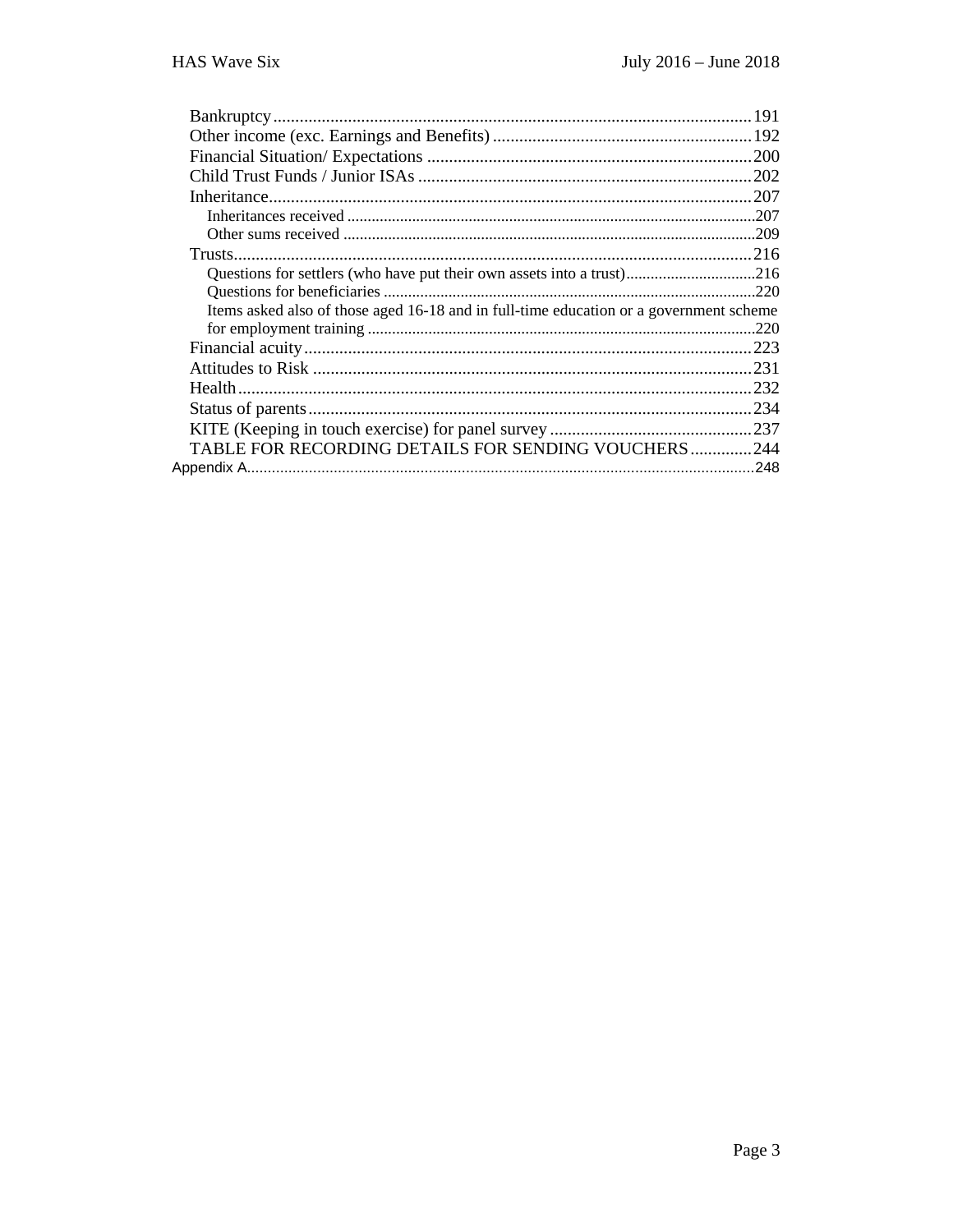## **HOUSEHOLD QUESTIONNAIRE**

|          | Latest information on address and household membership is fed forward from HAS<br>Address Database (latest information from previous wave or KITE telephone interview)<br>Data items fed forward : Date of previous wave interview (RStartDat); RName; RSex;<br>RDteofBth; RxMarSta; RAgelf; RMarBef; RLivWth12                                                                                                                                                                                                                                                                      |
|----------|--------------------------------------------------------------------------------------------------------------------------------------------------------------------------------------------------------------------------------------------------------------------------------------------------------------------------------------------------------------------------------------------------------------------------------------------------------------------------------------------------------------------------------------------------------------------------------------|
|          | FILTER loop – used to confirm residency of each known household member                                                                                                                                                                                                                                                                                                                                                                                                                                                                                                               |
| CurStat  | Known members of household are displayed<br>RName or (KITE)Name                                                                                                                                                                                                                                                                                                                                                                                                                                                                                                                      |
|          | When we last interviewed you in [RStartDat or KITE] the members of this household<br>were Can you tell me if they still live here or not?                                                                                                                                                                                                                                                                                                                                                                                                                                            |
|          | [Last time, this person indicated]                                                                                                                                                                                                                                                                                                                                                                                                                                                                                                                                                   |
|          | 1. Resident here - eligible for interview<br>2. Resident here: Under the age of 16<br>3. Moved from Hhold 1 - Now resident locally; details known; can interview<br>4. Moved from Hhold 1 - Now resident elsewhere in GB; details known; reallocate<br>5. Moved from Hhold 1 - Now resident at unknown address<br>6. Ineligible - Died since last call<br>7. Ineligible - Now in institution (for 6 months or more)<br>8. Ineligible - Now resident abroad (for 6 months or more)<br>9. Ineligible - Mover at KITE, new case already created; or, No Original Sample<br>Members left |
| MovedWth | If respondent moved<br>If CurStat = $3,4,5,8$                                                                                                                                                                                                                                                                                                                                                                                                                                                                                                                                        |
|          | Did this person move to the same new address/household as another person already<br>coded?                                                                                                                                                                                                                                                                                                                                                                                                                                                                                           |
|          | 17 NONE OF THOSE LISTED                                                                                                                                                                                                                                                                                                                                                                                                                                                                                                                                                              |
| CountRes | If respondent now resident abroad<br>If CurStat = $8$                                                                                                                                                                                                                                                                                                                                                                                                                                                                                                                                |
|          | ENTER COUNTRY WHERE NOW RESIDENT                                                                                                                                                                                                                                                                                                                                                                                                                                                                                                                                                     |
| KnowDet  | If a member of the household has moved within GB and details are known<br>If CurStat = $3,4$                                                                                                                                                                                                                                                                                                                                                                                                                                                                                         |
|          | Which details are known of where this person has moved?                                                                                                                                                                                                                                                                                                                                                                                                                                                                                                                              |
|          | 1. Address known<br>2. Telephone number known<br>3. E-mail address known                                                                                                                                                                                                                                                                                                                                                                                                                                                                                                             |
| Add1     | If address of mover known<br>If $KnowDet = 1$                                                                                                                                                                                                                                                                                                                                                                                                                                                                                                                                        |
|          | What is the first line of the new address, please include the house number or name, and<br>the name of the street or road?                                                                                                                                                                                                                                                                                                                                                                                                                                                           |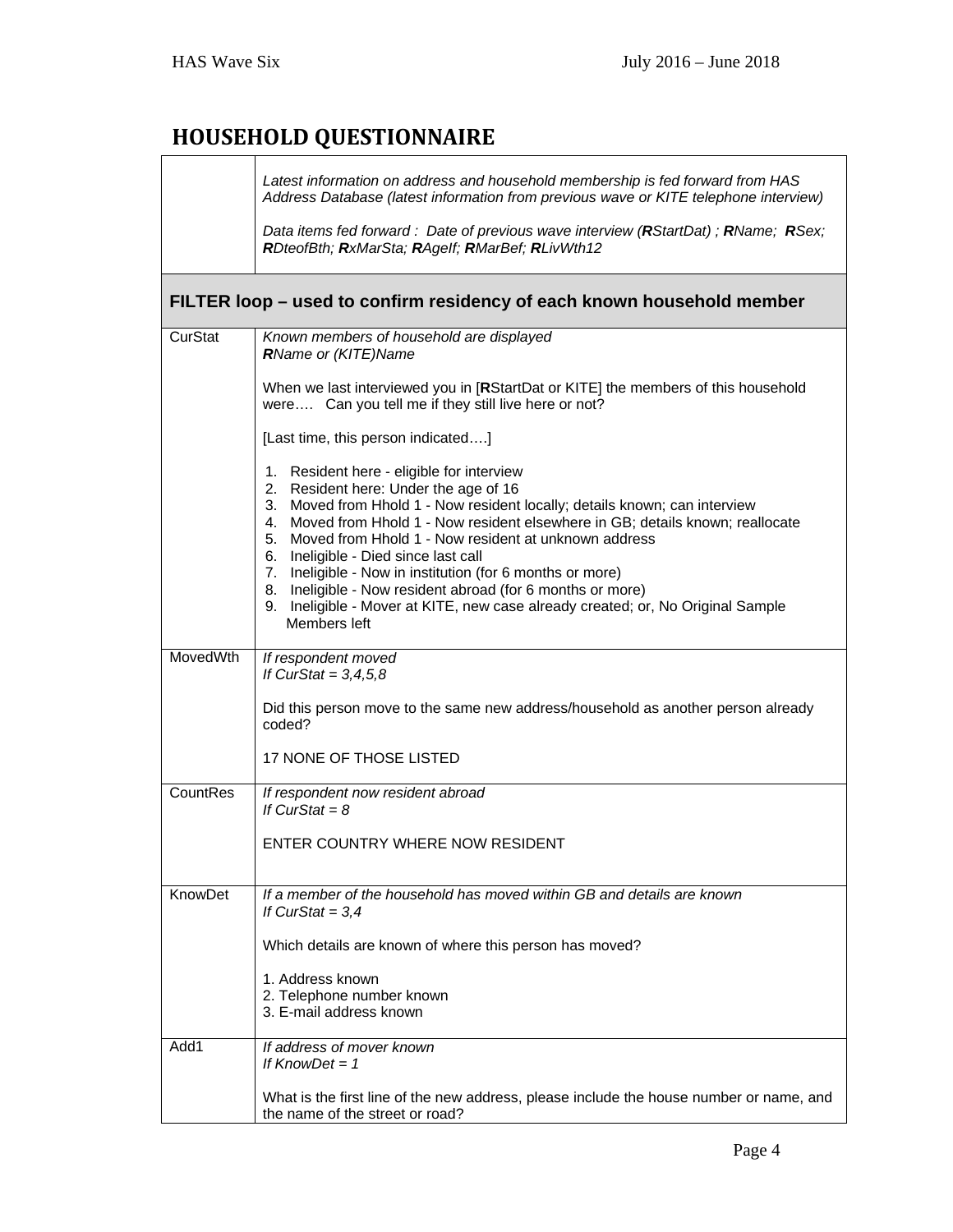| Add2            | If address of mover known<br>If $KnowDet = 1$                                                                                                                                                                                                      |
|-----------------|----------------------------------------------------------------------------------------------------------------------------------------------------------------------------------------------------------------------------------------------------|
|                 | What is the second line of the new address?                                                                                                                                                                                                        |
| Add3            | If entered a second line of address<br>If $Add2 = Response$                                                                                                                                                                                        |
|                 | What is the third line of the new address?                                                                                                                                                                                                         |
| Add4            | If entered a third line of address<br>If $Add3 = Response$                                                                                                                                                                                         |
|                 | What is the fourth line of the new address?                                                                                                                                                                                                        |
| <b>Distrct</b>  | If address of mover known                                                                                                                                                                                                                          |
|                 | If $KnowDet = 1$                                                                                                                                                                                                                                   |
|                 | And in which district is the new address?                                                                                                                                                                                                          |
|                 | ONLY RECORD A DISTRICT IF MORE THAN ONE TOWN OR PLACENAME<br>APPEARS IN THE ADDRESS. THE DISTRICT IS THE FIRST OR (IF THERE ARE<br>MORE THAN TWO) THE PENULTIMATE PLACENAME BEFORE THE COUNTY OR<br>(IF THERE ISN'T A COUNTY) THE POSTCODE.        |
| PstTwn          | If address of mover known<br>If $KnowDet = 1$                                                                                                                                                                                                      |
|                 | And in which town is the new address?                                                                                                                                                                                                              |
|                 | PLEASE RECORD THE POST TOWN, WHICH IS THE PLACENAME THAT APPEARS<br>IN THE ADDRESS IMMEDIATELY BEFORE THE COUNTY OR (IF THERE IS NO<br>COUNTY) THE POSTCODE. IF "LONDON" APPEARS BEFORE THE POSTCODE,<br>THIS SHOULD BE RECORDED AS THE POST TOWN. |
| PostCd          | If address of mover known<br>If $KnowDet = 1$                                                                                                                                                                                                      |
|                 | If you know it, what is the postcode for this new address?                                                                                                                                                                                         |
|                 | PLEASE ENSURE FULL POSTCOSE IS RECORDED                                                                                                                                                                                                            |
| <b>SurePstC</b> | If address of mover known<br>If $KnowDet = 1$                                                                                                                                                                                                      |
|                 | CODE FOR CERTAINTY OF CORRECT POSTCODE                                                                                                                                                                                                             |
|                 | 1. Sure that postcode is correct<br>2. Unsure about correct postcode                                                                                                                                                                               |
| TeleNumb        | If telephone number of mover known<br>If $KnowDet = 2$                                                                                                                                                                                             |
|                 | PLEASE ENTER TELEPHONE NUMBER, INCLUDING STD CODE                                                                                                                                                                                                  |
| EmailAdd        | If email address of mover known<br>If $KnowDet = 3$                                                                                                                                                                                                |
|                 | PLEASE ENTER EMAIL ADDRESS                                                                                                                                                                                                                         |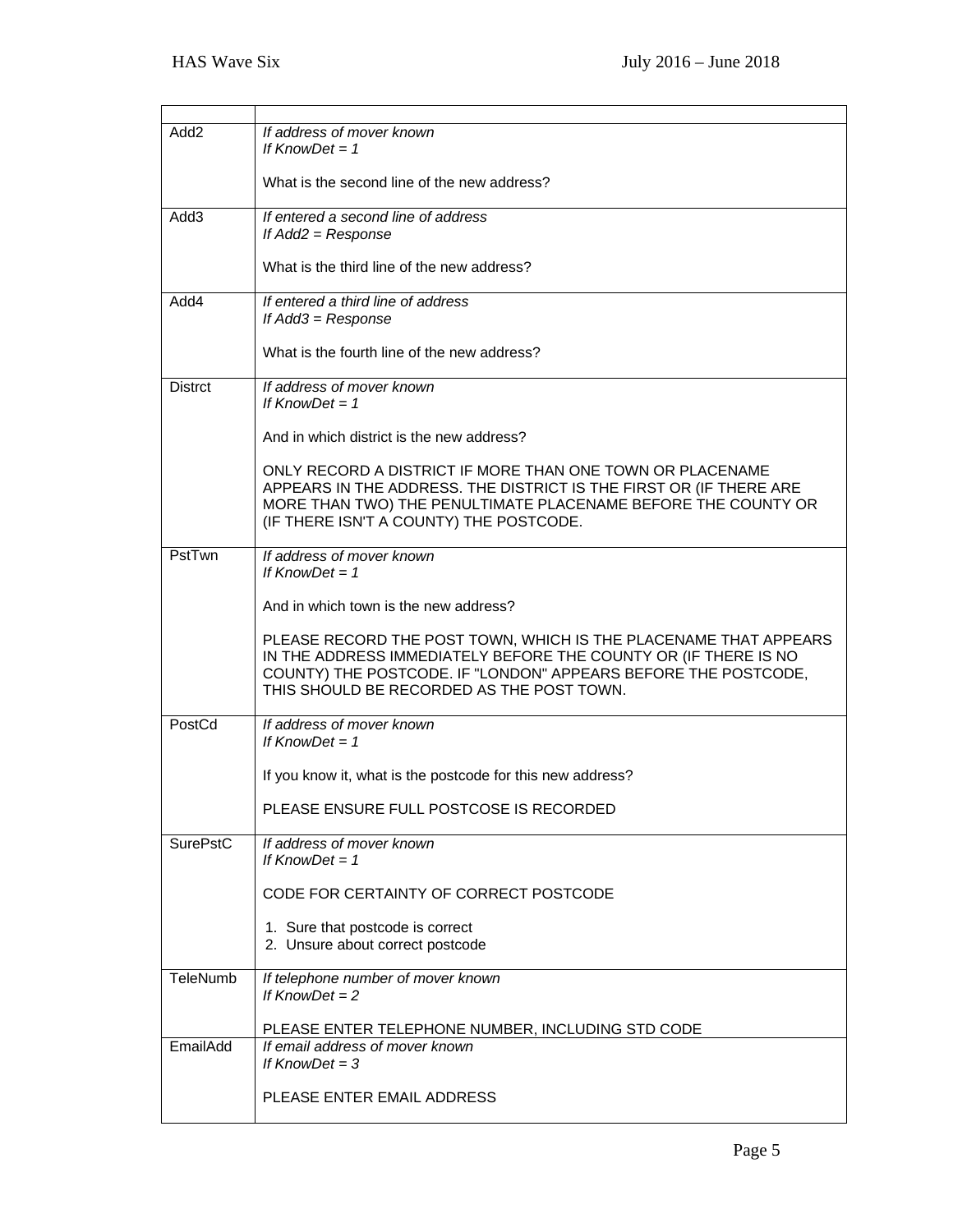| HIdStat                   | Derived                                                                                                                                                |  |
|---------------------------|--------------------------------------------------------------------------------------------------------------------------------------------------------|--|
|                           | 1. Same address as before                                                                                                                              |  |
|                           | 2. Mover                                                                                                                                               |  |
|                           | 3. Ineligible                                                                                                                                          |  |
| <b>End of FILTER loop</b> |                                                                                                                                                        |  |
| Seal                      | THE HOUSEHOLD FROM LAST CONTACT HAS BEEN SPLIT AS FOLLOWS.<br>[household 1]<br>[household 2]                                                           |  |
|                           | IF NO INTERVIEW, PLEASE PROCEED TO ADMIN BLOCK AND CODE OUT                                                                                            |  |
|                           | 1. Continue to interview/code out<br>2. Whole household refused/non contact                                                                            |  |
|                           | NAMES loop - confirm names of existing household members, and add names<br>of new household members                                                    |  |
| Name                      | If new cohort then ask all else If MoreNme = Response then ask<br>RECORD THE NAMES (OR A UNIQUE IDENTIFIER) FOR EACH MEMBER OF THE<br><b>HOUSEHOLD</b> |  |
|                           | WHEN ALL HOUSEHOLD MEMBERS HAVE BEEN ENTERED, PRESS <pgdn></pgdn>                                                                                      |  |
| CorrNam                   | If RName OR (KITE) Name are not blank OR if RName OR (KITE) Name are blank AND<br><b>RBirth OR Rsex are not blank</b>                                  |  |
|                           | Is this name correct?                                                                                                                                  |  |
|                           | 1. Yes<br>2. No.                                                                                                                                       |  |
| UpdatNam                  | If respondent's name is incorrect<br>If CorrNam $= 2$                                                                                                  |  |
|                           | Please enter the correct/amended name                                                                                                                  |  |
| MoreNme                   | All                                                                                                                                                    |  |
|                           | (INCLUDING NEW MEMBERS TO THE HOUSEHOLD) ARE THERE ANY MORE<br>HOUSEHOLD MEMBERS TO RECORD?                                                            |  |
|                           | 1. Yes<br>2. No                                                                                                                                        |  |
| <b>End of NAMES loop</b>  |                                                                                                                                                        |  |
|                           | <b>HOUSEHOLD COMPOSITION loop – confirms details for exising household</b><br>members, and collects details for new members                            |  |
| Sex                       | All                                                                                                                                                    |  |
|                           | <b>CODE FIRST THAT APPLIES</b><br>Last time sex was recorded as [Male/Female]                                                                          |  |
|                           | 1. Male<br>2. Female                                                                                                                                   |  |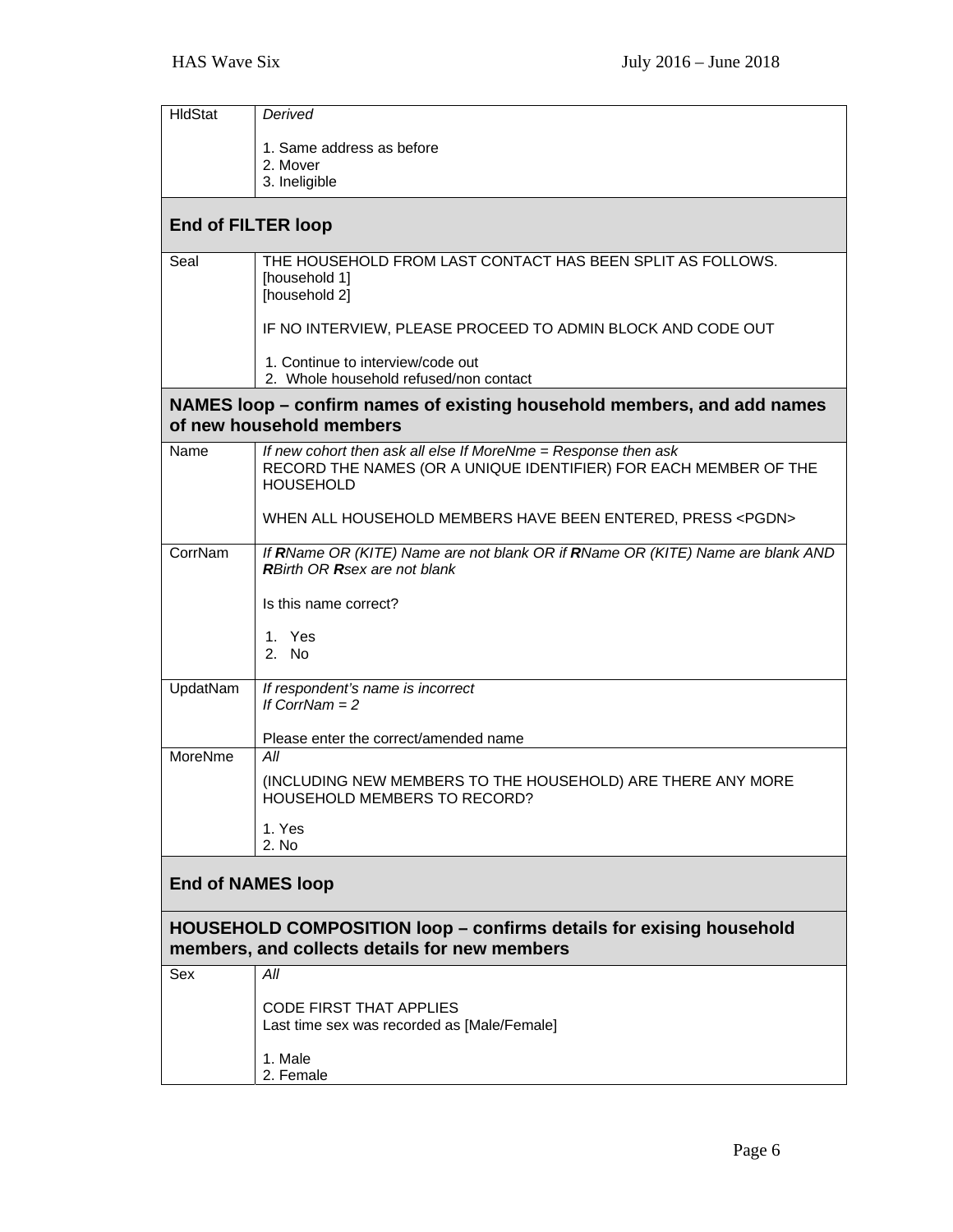| <b>DteofBth</b> | All                                                                                                                     |
|-----------------|-------------------------------------------------------------------------------------------------------------------------|
|                 | What is your date of birth?                                                                                             |
|                 | Last time, date of birth was recorded as                                                                                |
|                 |                                                                                                                         |
|                 | For day not given enter 15 for day<br>For month not given enter 6 for month                                             |
| Agelf           | If does not know date of birth                                                                                          |
|                 | If $Birth = DK/Ref$                                                                                                     |
|                 |                                                                                                                         |
|                 | What was your age last birthday?<br>$98$ OR MORE = CODE $97$                                                            |
|                 |                                                                                                                         |
|                 | Last time, age was recorded as                                                                                          |
| <b>DVage</b>    | Derived                                                                                                                 |
|                 |                                                                                                                         |
|                 | AGE FOR WHOLE SAMPLE, FROM BIRTH AND AGEIF                                                                              |
| xMarSta         | If respondent is aged 16 or over                                                                                        |
|                 | If DVAge>=16                                                                                                            |
|                 | Are you currently                                                                                                       |
|                 |                                                                                                                         |
|                 | ASK OR RECORD                                                                                                           |
|                 | RUNNING PROMPT – CODE FIRST THAT APPLIES                                                                                |
|                 | SCROLL ACROSS TO SELECT OPTIONS THAT ARE NOT SHOWN ON SCREEN                                                            |
|                 | Last time Marital Status was recorded as                                                                                |
|                 | 1. Single, that is never married,                                                                                       |
|                 | 2. married and living with your husband/wife,                                                                           |
|                 | a Civil Partner in a legally-recognised Civil Partnership,<br>6.<br>married and separated from your husband/wife,<br>3. |
|                 | divorced,<br>4.                                                                                                         |
|                 | 5. or widowed?                                                                                                          |
|                 | 7 <sub>1</sub><br>SPONTANEOUS ONLY - In a legally-recognised Civil Partnership and separated                            |
|                 | from his/her civil partner<br>8. SPONTANEOUS ONLY - Formerly a civil partner, the Civil Partnership now legally         |
|                 | dissolved                                                                                                               |
|                 | SPONTANEOUS ONLY - A surviving civil partner: his/her partner having since died<br>9.                                   |
| MarBef          | If respondent is married and living with husband/wife                                                                   |
|                 | If $xMarSta = 2$                                                                                                        |
|                 |                                                                                                                         |
|                 | And is this your first and only marriage?<br>Last time recorded as                                                      |
|                 |                                                                                                                         |
|                 | 1. Yes                                                                                                                  |
|                 | 2. No                                                                                                                   |
| LivWth12        | If more than 1 person in household and respondent is aged 16 or over and not married                                    |
|                 | and living with husband/wife or in a legally recognised Civil Partnership                                               |
|                 | If DVAge $>= 16$ AND MarSta $\lt$ 2,3                                                                                   |
|                 | ASK OR RECORD                                                                                                           |
|                 | May I just check, are you living with someone in this household as a couple?                                            |
|                 | Last time, this was recorded as                                                                                         |
|                 |                                                                                                                         |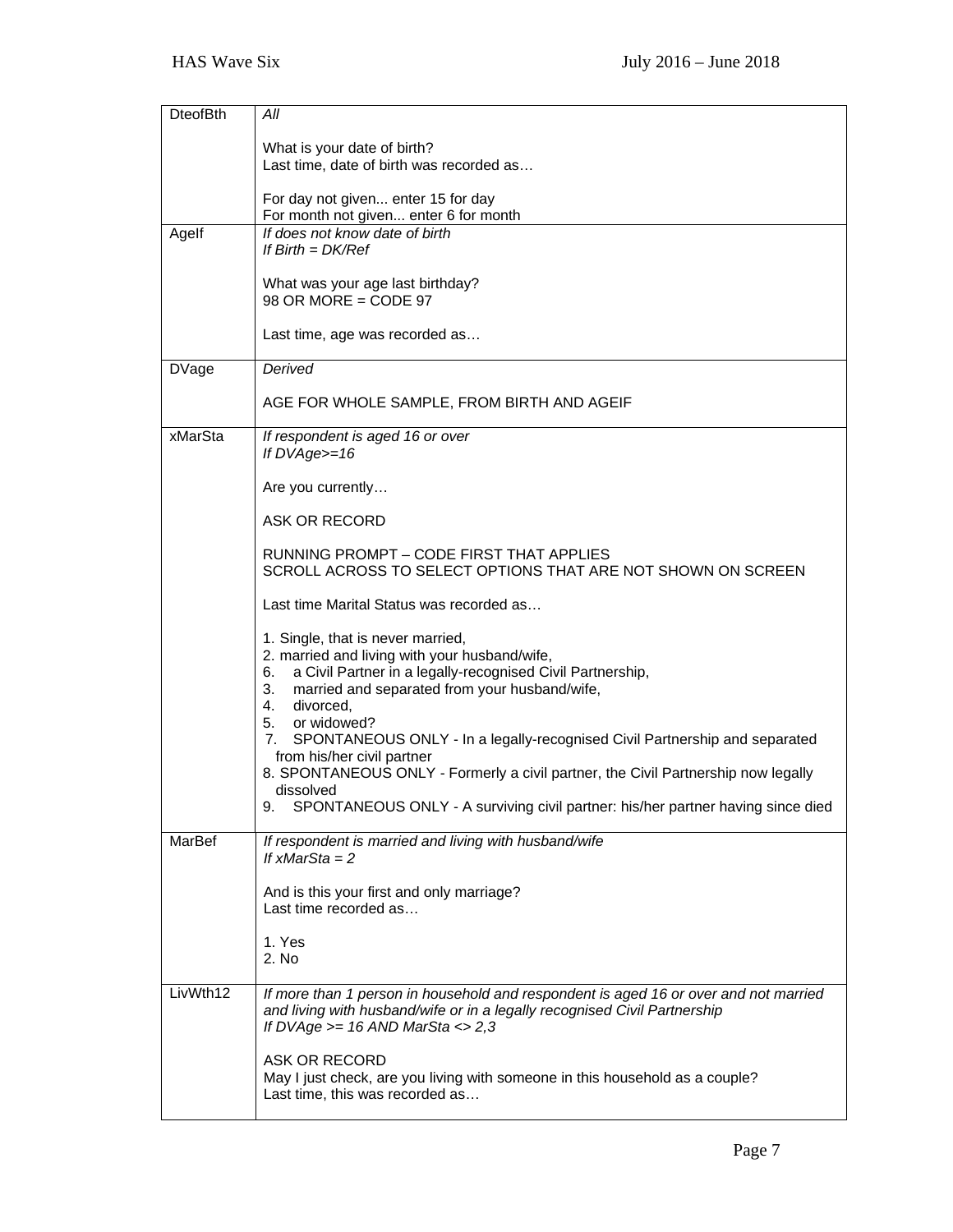|                              | 1. Yes<br>2. No                                                                                          |
|------------------------------|----------------------------------------------------------------------------------------------------------|
| Hhldr                        | If more than one adult in household                                                                      |
|                              | ASK OR RECORD                                                                                            |
|                              | In whose name is the accommodation owned or rented?                                                      |
|                              | 1. This person alone,                                                                                    |
|                              | 3. This person jointly,<br>5. Not owner/rented                                                           |
|                              |                                                                                                          |
|                              | End of HOUSEHOLD COMPOSITION loop                                                                        |
|                              | EDUCATION loop – collects information on education for those aged 3-19                                   |
| FtEd                         | If aged over 3 and under 19 years<br>If DVAge>3 AND <19                                                  |
|                              | Are you presently in full-time education?                                                                |
|                              | INCLUDE CORRESPONDENCE COURSES AND OPEN LEARNING AS WELL AS<br>OTHER FULL-TIME COURSES                   |
|                              | 1. Yes<br>2. No                                                                                          |
| FtEd19                       | If 19 years old<br>If $DVAge = 19$                                                                       |
|                              | Are you presently in full-time education?                                                                |
|                              | INCLUDE CORRESPONDENCE COURSES AND OPEN LEARNING AS WELL AS<br>OTHER FULL-TIME COURSES                   |
|                              | 1. Yes<br>2. No                                                                                          |
| QualChk                      | If in full time education                                                                                |
|                              | It $H = 1$                                                                                               |
|                              | Which of the following best describes the qualification that you are currently working<br>towards? Is it |
|                              | <b>RUNNING PROMPT</b>                                                                                    |
|                              | Up to A level or equivalent<br>1.<br>or degree level/equivalent or above?<br>2.                          |
| <b>End of EDUCATION loop</b> |                                                                                                          |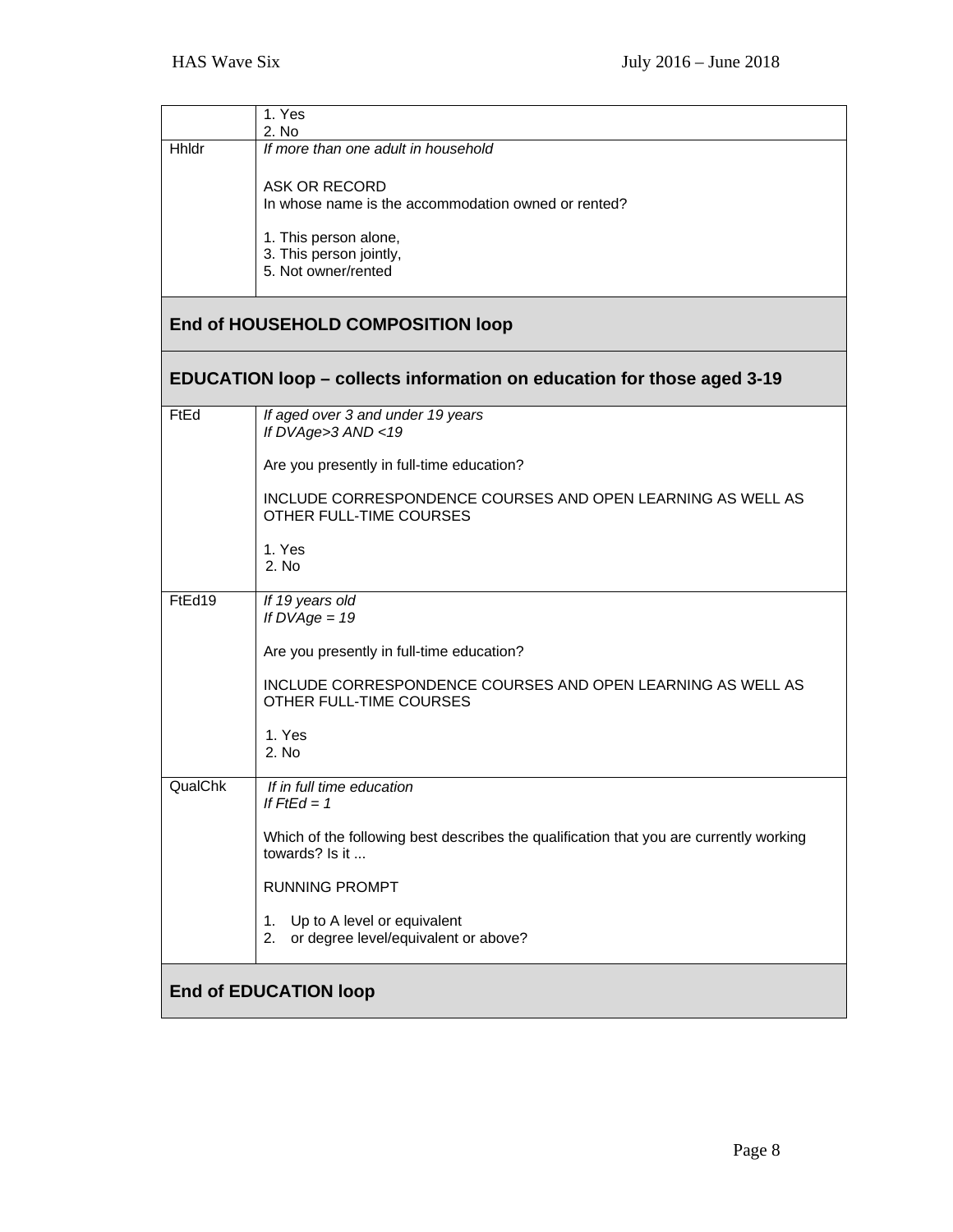| <b>HiHNum</b>  | If there are joint householders                                                                                                                                                           |
|----------------|-------------------------------------------------------------------------------------------------------------------------------------------------------------------------------------------|
|                | You have told me that the following people jointly own or rent the accommodation. Which<br>of them/who has the highest income from earnings, benefits, pensions and any other<br>sources? |
|                | ENTER PERSON NUMBER - IF TWO OR MORE JOINT HOUSEHOLDERS HAVE THE<br>SAME INCOME, ENTER 17                                                                                                 |
|                | These are the joint householders:                                                                                                                                                         |
| <b>JntEldA</b> | If two or more joint householders have the same income<br>If $HiHNum = 17$                                                                                                                |
|                | ASK OR RECORD                                                                                                                                                                             |
|                | ENTER PERSON NUMBER OF THE ELDEST JOINT HOUSEHOLDER FROM THOSE<br>WITH THE SAME HIGHEST INCOME:                                                                                           |
| <b>JntEldB</b> | If joint householders do not know or refuse to say who has the greatest income<br>If $HiHNum = DK/Ref$                                                                                    |
|                | ASK OR RECORD<br>ENTER PERSON NUMBER OF THE ELDEST JOINT HOUSEHOLDER                                                                                                                      |
| <b>DVHRPNu</b> | Derived                                                                                                                                                                                   |
| m              | PERSON NUMBER OF HRP                                                                                                                                                                      |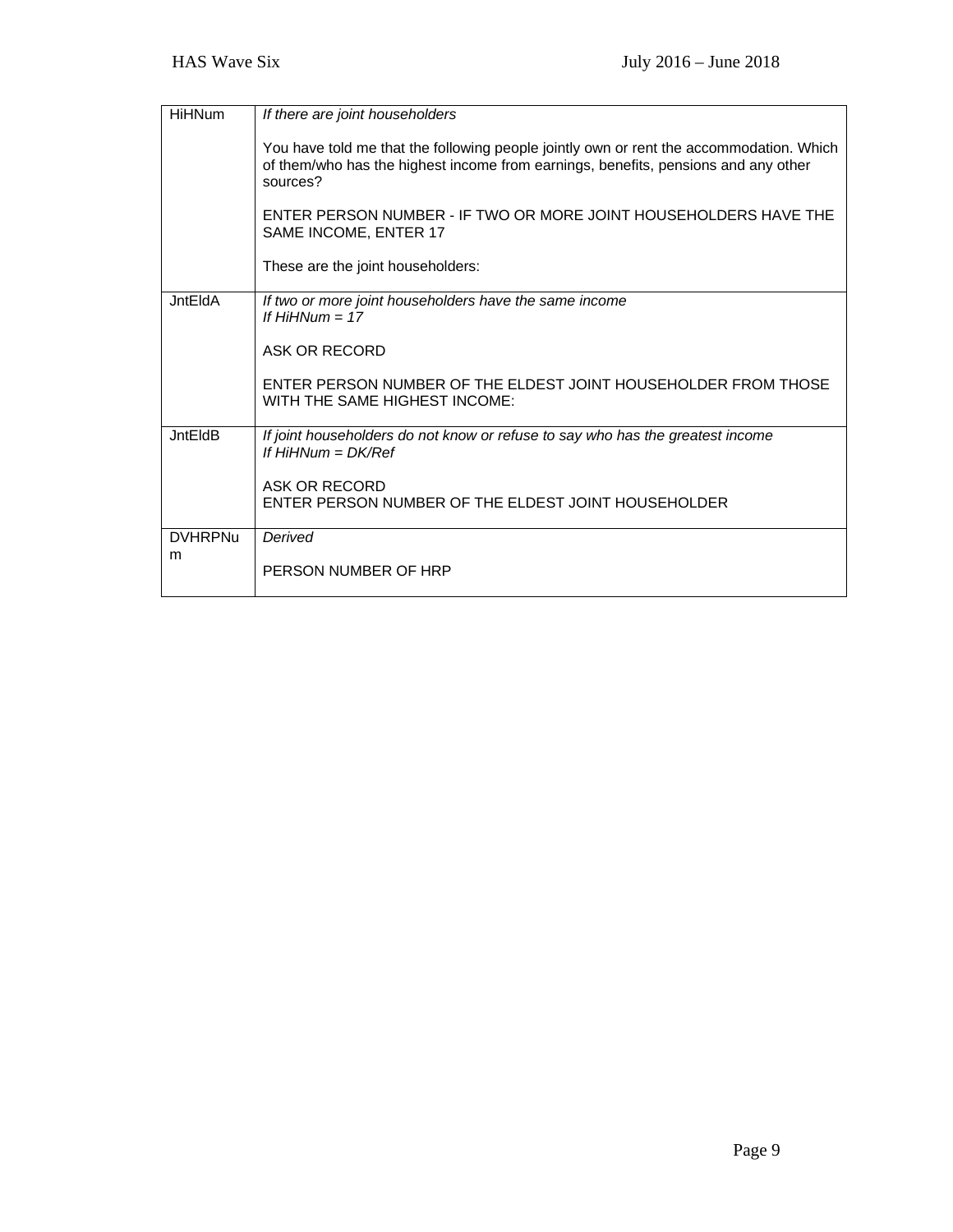#### **are related to each of the others**  R *Ask all*  I would now like to ask how the people in your household are related to each other. CODE RELATIONSHIP - ... [NAME] IS [NAME'S]... 1. Spouse 2. Cohabitee 3. Son/daughter (inc. adopted) 4. Step-son/daughter 5. Foster child 6. Son-in-law/ daughter-in-law 7. Parent/Guardian 8. Step-parent 9. Foster parent 10. Parent-in-law 11. Brother/sister (inc. adopted) 12. Step-brother/sister 13. Foster brother/sister 14. Brother/sister-in-law 15. Grand-child 16. Grand-parent 17. Other relative 18. Other non-relative 20. Civil partner **End of RELATIONSHIP GRID loop**  Respdnt *NOT If only one person and they are an adult.*  ENTER THE PERSON NUMBER OF THE RESPONDENT FOR THE HOUSEHOLD **QUESTIONNAIRE** THIS SHOULD BE THE HRP OR THEIR SPOUSE/PARTNER

## **RELATIONSHIP GRID loop – For each household member establish how they**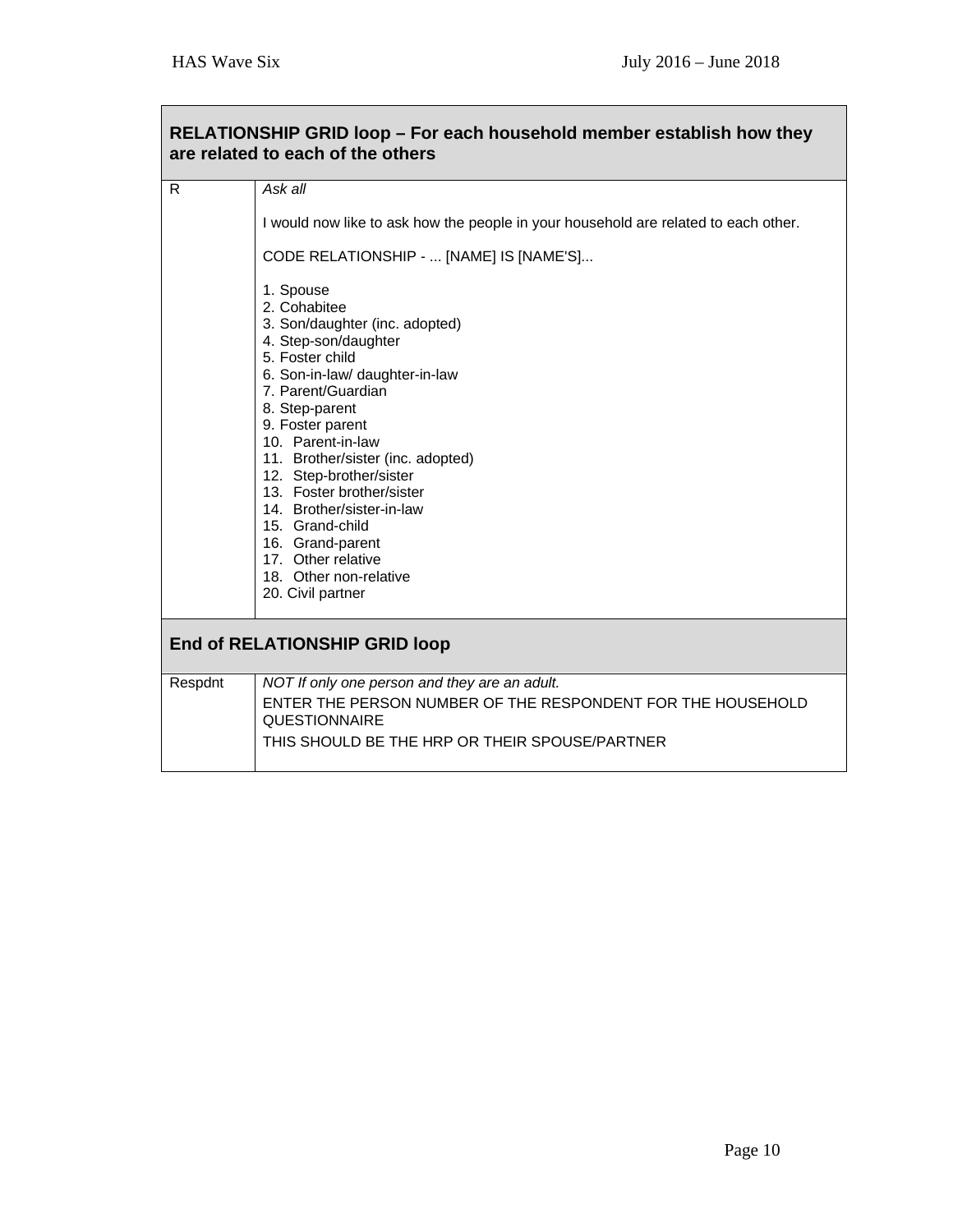| <b>COUNTRY OF BIRTH loop</b> |                                                                                                                                                                                                               |
|------------------------------|---------------------------------------------------------------------------------------------------------------------------------------------------------------------------------------------------------------|
|                              | Data items fed forward: RHCob                                                                                                                                                                                 |
| <b>HCoBa</b>                 | Ask if no rotated variable (New households and any who have not been asked before)<br>If RHCob is EMPTY                                                                                                       |
|                              | And in which country were you/ was [name] born?                                                                                                                                                               |
|                              | IF RESPONDENT SAYS BRITAIN, PROBE FOR COUNTRY.                                                                                                                                                                |
|                              | <b>Common Codes</b><br>921 England<br>924 Wales<br>923 Scotland<br>922 Northern Ireland<br>372 Republic of Ireland<br>356 India<br>586 Pakistan<br>616 Poland<br>997 All other countries                      |
| <b>HCoBb</b>                 | If respondent was born in another country not listed above<br>If $HCOBa = 997$<br><b>TYPE IN COUNTRY</b>                                                                                                      |
| <b>HCoBc</b>                 | If respondent was born in another country not listed above<br>If $HCoBa = 997$<br>PRESS <space bar=""> TO ENTER THE CODING FRAME<br/>PRESS <enter> TO SELECT CODE AND ENTER AGAIN TO CONTINUE</enter></space> |
| <b>HCoB</b>                  | Derived variable                                                                                                                                                                                              |
|                              | Picks up RHCoB<br>If RHCoB is empty picks up HCoBa<br>If HCoBa is empty picks up HCoBc                                                                                                                        |
| End of COUNTRY OF BIRTH loop |                                                                                                                                                                                                               |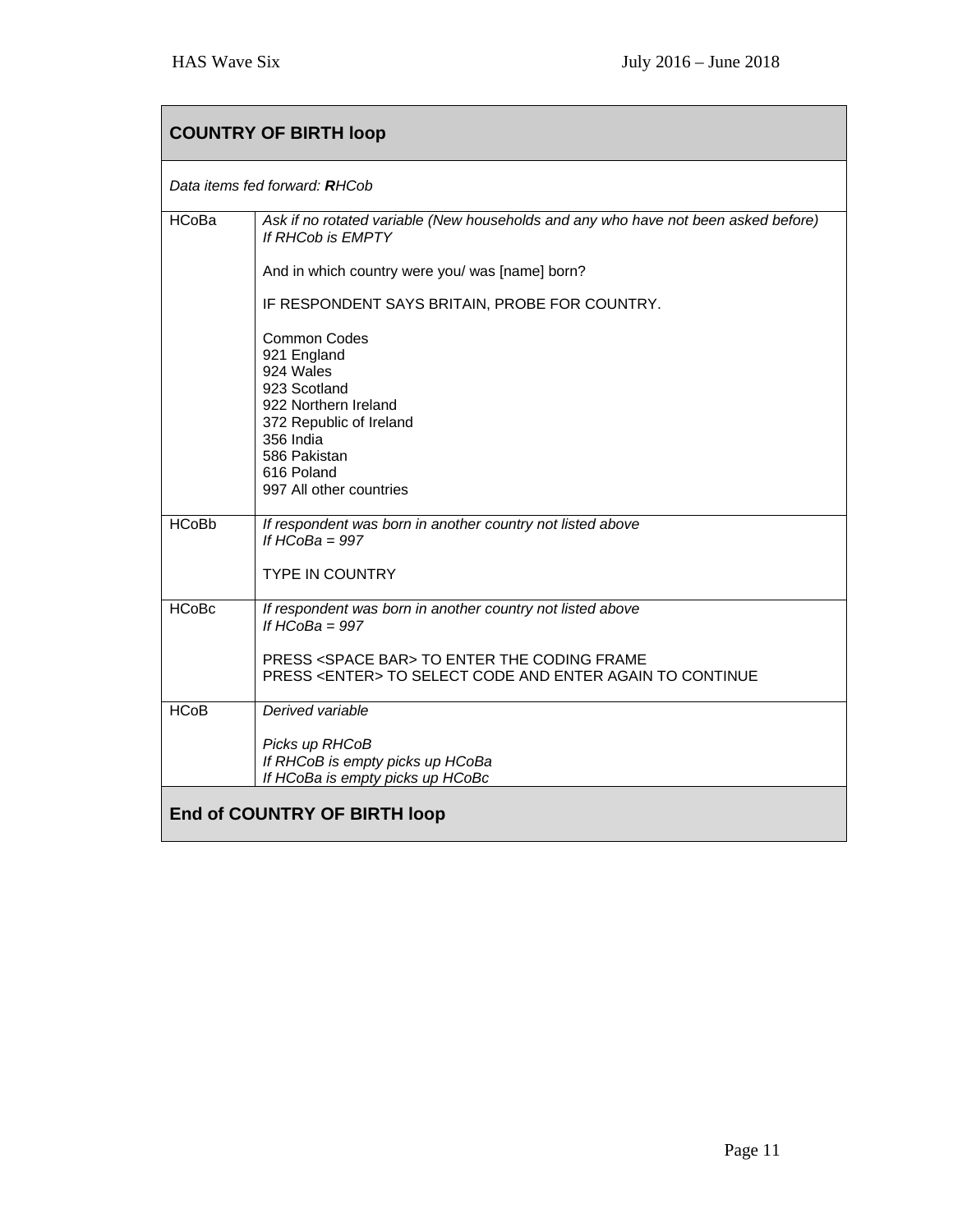| Housing tenure & type of accommodation |                                                                                                                                                                                                                                                                       |
|----------------------------------------|-----------------------------------------------------------------------------------------------------------------------------------------------------------------------------------------------------------------------------------------------------------------------|
| <b>R</b> HBedRm                        | Data items fed forward: RAccom; RHseType; RFItTyp; RAccOth; RTen1; RTied; RLIord; RFurn;                                                                                                                                                                              |
| Accom                                  | Ask all new cohorts and movers                                                                                                                                                                                                                                        |
|                                        | PLEASE CODE THE HOUSEHOLD'S ACCOMMODATION<br>MUST BE SPACE USED BY HOUSEHOLD<br>Last time the accommodation was recorded as                                                                                                                                           |
|                                        | 1. a house or bungalow,<br>2. a flat or maisonette,<br>3. a room/rooms,<br>4. other                                                                                                                                                                                   |
| HseType                                | If respondent lives in a house or a bungalow<br>If $Accom = 1$                                                                                                                                                                                                        |
|                                        | Is it (the house or bungalow):<br>Last time the accommodation was recorded as                                                                                                                                                                                         |
|                                        | 1. detached,<br>2. semi-detached,<br>3. or terraced/end of terrace?                                                                                                                                                                                                   |
| FltTyp                                 | If respondent lives in a flat or maisonette<br>If $Accom = 2$                                                                                                                                                                                                         |
|                                        | Is it (the flat/maisonette):<br>Last time the flat/maisonette was recorded as<br>1. a purpose-built block,                                                                                                                                                            |
| AccOth                                 | 2. a converted house/some other kind of building?<br>If respondent lives in another type of accommodation<br>If $Accom = 4$                                                                                                                                           |
|                                        | Is it (the accommodation):<br>Last time the accommodation was recorded as                                                                                                                                                                                             |
|                                        | 1. a caravan, mobile home or houseboat,<br>2. some other kind of accommodation?                                                                                                                                                                                       |
| Ten1                                   | Ask all                                                                                                                                                                                                                                                               |
|                                        | <b>SHOWCARD A1</b><br>In which of these ways do you occupy this accommodation?<br>Last time this accommodation was                                                                                                                                                    |
|                                        | MAKE SURE ANSWER APPLIES TO HRP                                                                                                                                                                                                                                       |
|                                        | 1. Own it outright<br>2. Buying it with the help of a mortgage or loan<br>3. Pay part rent and part mortgage (shared ownership)<br>4. Rent it<br>5. Live here rent-free (including rent-free in relative's/friend's property; excluding<br>squatting)<br>6. Squatting |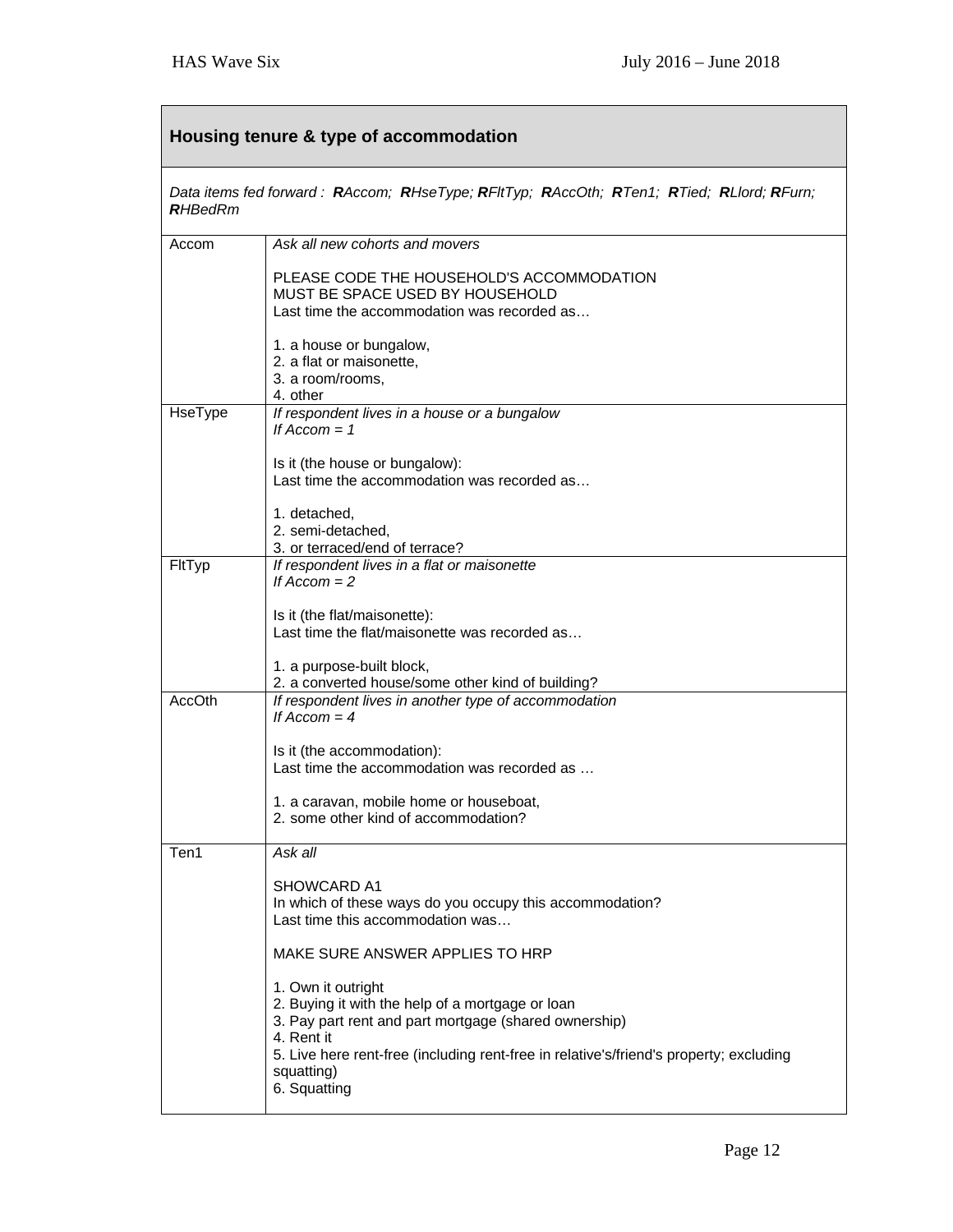| Rentamount  | If respondent has shared ownership or pays rent<br>$Ten 1 = 3,4$                                                                                                                                                                                                                                                                    |
|-------------|-------------------------------------------------------------------------------------------------------------------------------------------------------------------------------------------------------------------------------------------------------------------------------------------------------------------------------------|
|             | How much is your usual household rent? Please exclude any housing benefit in this<br>amount.                                                                                                                                                                                                                                        |
| RentPeriod  | If respondent has shared ownership or pays rent<br>$Ten 1 = 3,4$                                                                                                                                                                                                                                                                    |
|             | How often do you pay this amount?                                                                                                                                                                                                                                                                                                   |
|             | 1. One week<br>2. Two weeks<br>3. Three weeks<br>4. Four weeks<br>5. One month<br>7. Two months<br>13. Three months<br>26. Six months<br>52. One year/12 months/52 weeks<br>97. Other (Please specify)                                                                                                                              |
| RentSpecify | If rent period is other<br>Rentperiod = 97                                                                                                                                                                                                                                                                                          |
|             | Specify period rent covers                                                                                                                                                                                                                                                                                                          |
| Tied        | If respondent rents or lives there rent-free<br>$Ten 1 = 4.5$                                                                                                                                                                                                                                                                       |
|             | Does the accommodation go with the job of anyone in the household?<br>Last time this was recorded as                                                                                                                                                                                                                                |
|             | 1. Yes<br>2. No                                                                                                                                                                                                                                                                                                                     |
| LLord       | If respondent rents or lives there rent-free<br>$Ten 1 = 4.5$                                                                                                                                                                                                                                                                       |
|             | Who is your landlord<br>Last time the landlord was                                                                                                                                                                                                                                                                                  |
|             | INDIVIDUAL PROMPT: CODE FIRST THAT APPLIES                                                                                                                                                                                                                                                                                          |
|             | 1. the local authority / council / Scottish Homes?<br>2. a housing association, charitable trust or Local Housing Company?<br>3. employer (organisation) of a household member?<br>4. another organisation?<br>5. relative/friend (before you lived here) of a household member?<br>6. employer (individual) of a household member? |
|             | 7. another individual private landlord?                                                                                                                                                                                                                                                                                             |
| Furn        | If respondent rents or lives there rent-free<br>$Ten 1 = 4.5$                                                                                                                                                                                                                                                                       |
|             | Is the accommodation provided<br>Last time the accommodation was provided                                                                                                                                                                                                                                                           |
|             | <b>RUNNING PROMPT</b><br>1. furnished,                                                                                                                                                                                                                                                                                              |
|             | 2. partly furnished (e.g. curtains and carpets only),<br>3. or unfurnished?                                                                                                                                                                                                                                                         |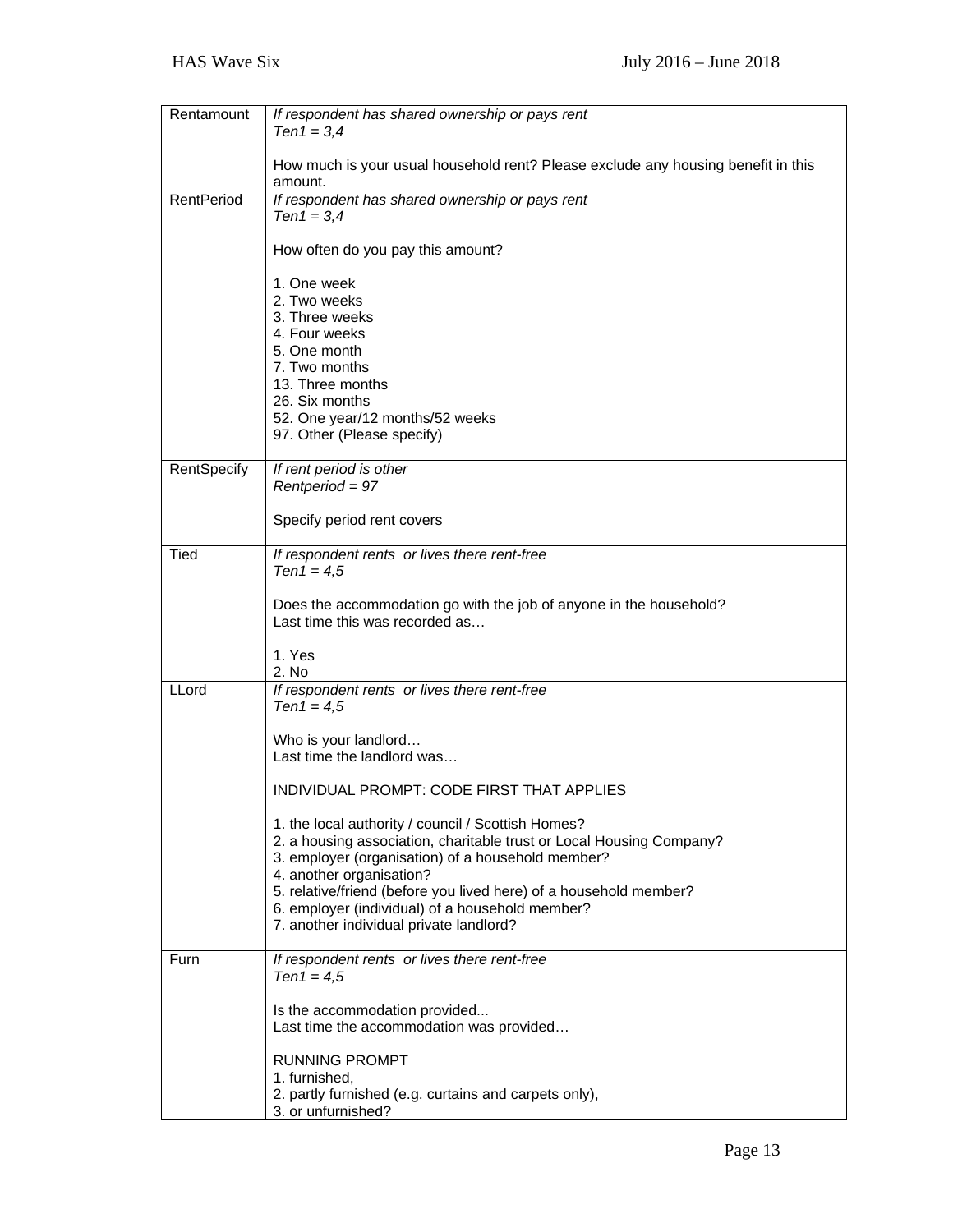| <b>HHown</b>  | If respondent lives at a new address ONLY and they own the accommodation outright                                           |
|---------------|-----------------------------------------------------------------------------------------------------------------------------|
|               | If HIdStat = $2$ AND Ten1 = 1                                                                                               |
|               | Which of the following best describes how you came to own this property outright?                                           |
|               | Have you                                                                                                                    |
|               | <b>RUNNING PROMPT</b>                                                                                                       |
|               | 1. bought it for cash,                                                                                                      |
|               | 2. bought it with a mortgage or loan that has since been paid off,                                                          |
|               | 3. inherited it or been given all or a share of the property,<br>4. or, acquired it in some other way?                      |
| <b>HBedrm</b> | Ask all                                                                                                                     |
|               |                                                                                                                             |
|               | How many bedrooms do you have in this accommodation?                                                                        |
|               | Last time, there were bedrooms                                                                                              |
|               | INCLUDE ALL ROOMS THAT WERE BUILT AS BEDROOMS AND HAVE AT LEAST                                                             |
|               | ONE WINDOW, EVEN IF NOT USED AS BEDROOMS NOW EXCEPT WHERE                                                                   |
|               | BEDROOM HAS BEEN CONVERTED INTO A BATHROOM/TOILET.                                                                          |
|               | <b>ENTER NUMBER</b>                                                                                                         |
| CTAmt         | Ask all                                                                                                                     |
|               | How much Council Tax do you or your household currently pay?                                                                |
|               |                                                                                                                             |
|               | Accept either annual amount, or most recent instalment. Please code the amount in<br>pounds, not percentages                |
|               | <b>ENTER AMOUNT</b>                                                                                                         |
|               |                                                                                                                             |
| CTInstal      | If $CTAmt > 0$                                                                                                              |
|               | Was that the payment for the year, or was it an instalment?                                                                 |
|               | 1. Payment for the year                                                                                                     |
|               | 2. Instalment                                                                                                               |
| CTTime        | IF CTInstal= Instalment                                                                                                     |
|               |                                                                                                                             |
|               | How many instalments are there over the whole year?                                                                         |
|               | Whole Year is April to March (12 Months). If payment given is from last year, enter<br>number of instalments made last year |
|               | <b>ENTER NUMBER</b>                                                                                                         |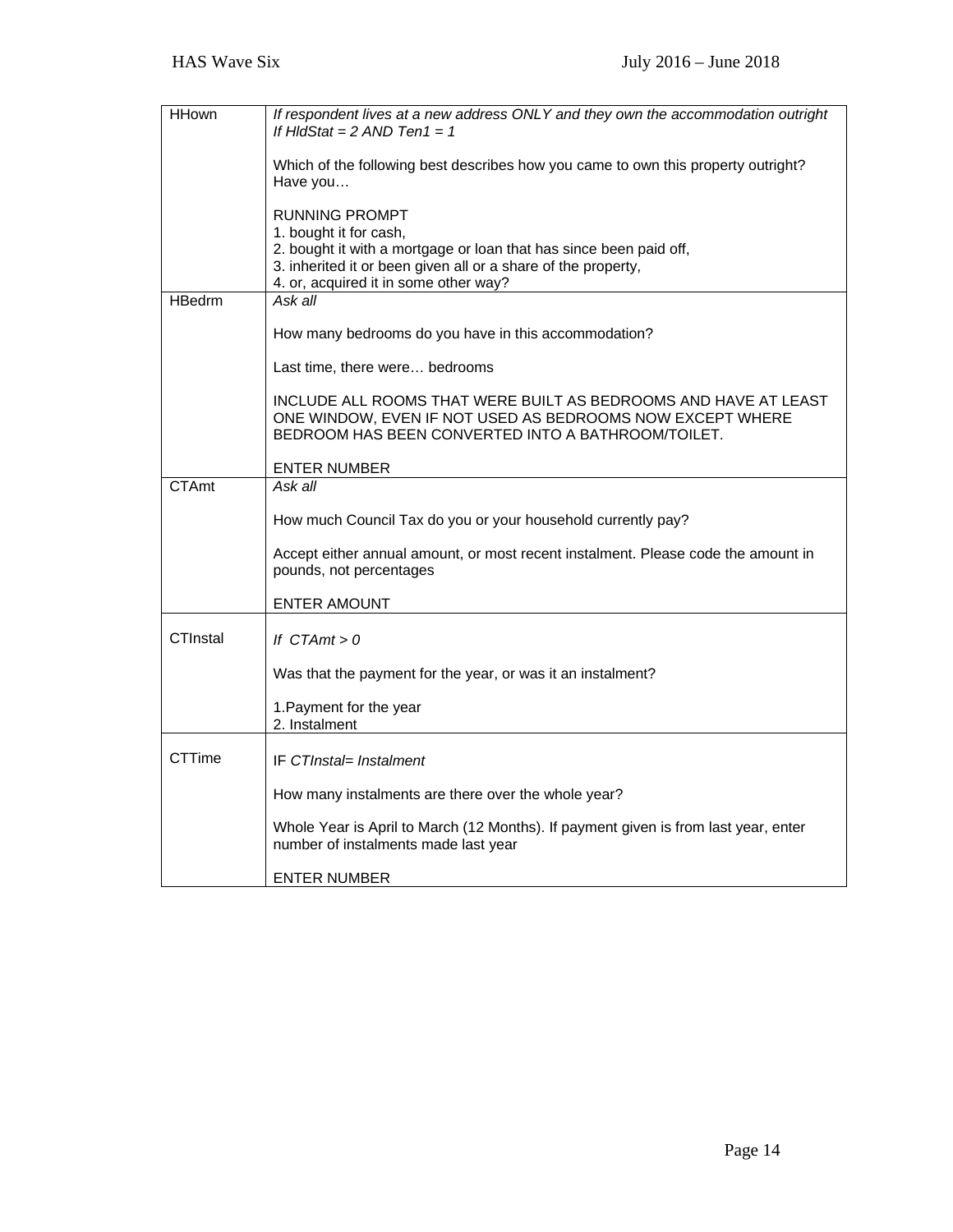| Value of main residence                                                                                                                              |                                                                                                                                                                                                                                                                                                                                                                                                   |  |
|------------------------------------------------------------------------------------------------------------------------------------------------------|---------------------------------------------------------------------------------------------------------------------------------------------------------------------------------------------------------------------------------------------------------------------------------------------------------------------------------------------------------------------------------------------------|--|
| Initial questions asked only of owner occupiers who have moved since previous wave and those who<br>have become owner occupiers since previous wave. |                                                                                                                                                                                                                                                                                                                                                                                                   |  |
| Data items fed forward: RHShare; RHShareP; RHPrice; RHPriceB; RTen1; RHValue                                                                         |                                                                                                                                                                                                                                                                                                                                                                                                   |  |
| HIntro                                                                                                                                               | If respondent owns the address outright or is buying it with the help of a mortgage or loan<br>or pays part rent and part mortgage<br>IfTen1=1,2 or $3$                                                                                                                                                                                                                                           |  |
|                                                                                                                                                      | The next questions are about the value of your property                                                                                                                                                                                                                                                                                                                                           |  |
| <b>HShare</b>                                                                                                                                        | If respondent lives at a new address or is buying it with the help of a mortgage or loan or<br>pays part rent and part mortgage<br>If Ten1 = $1,2$ or 3                                                                                                                                                                                                                                           |  |
|                                                                                                                                                      | Can I just check, do you share the ownership of this property with anyone other than a<br>member of this household?                                                                                                                                                                                                                                                                               |  |
|                                                                                                                                                      | Last time the ownership was                                                                                                                                                                                                                                                                                                                                                                       |  |
|                                                                                                                                                      | 1. Yes<br>2. No                                                                                                                                                                                                                                                                                                                                                                                   |  |
| <b>HShareP</b>                                                                                                                                       | If respondent shares ownership of this property with someone outside the household<br>If HShare $= 1$                                                                                                                                                                                                                                                                                             |  |
|                                                                                                                                                      | Approximately what percentage do you (and other members of this household) own?<br>Last time the ownership was%                                                                                                                                                                                                                                                                                   |  |
|                                                                                                                                                      | <b>ENTER PERCENTAGE</b>                                                                                                                                                                                                                                                                                                                                                                           |  |
| <b>HPrice</b>                                                                                                                                        | If respondent lives at a new address or (not owner occupier, buying with the help of a<br>mortgage or paying part rent and part mortgage at previous wave) and (owns address<br>outright or is buying it with the help of a mortgage or loan or pays part rent and part<br>mortgage) and not inherited property<br>If (HIdStat = 2 OR RTen1 = 4,5,6) AND ((Ten1 = 1 AND HHOwn <>3) OR Ten1 = 2,3) |  |
|                                                                                                                                                      | How much did you (and other members of this household) pay for (your share in) the<br>property?                                                                                                                                                                                                                                                                                                   |  |
|                                                                                                                                                      | ENTER AMOUNT IN £s                                                                                                                                                                                                                                                                                                                                                                                |  |
| <b>HPriceB</b>                                                                                                                                       | If respondent does not know how much they paid<br>If HPrice=DK/Ref                                                                                                                                                                                                                                                                                                                                |  |
|                                                                                                                                                      | SHOWCARD A2<br>(Looking at this card), can you tell me about how much you (and other members of this<br>household) paid?                                                                                                                                                                                                                                                                          |  |
|                                                                                                                                                      | 1. Less than £60,000<br>2. £60,000 to £99,999<br>3. £100,000 to £149,999<br>4. £150,000 to £199,999<br>5. £200,000 to £249,999<br>6. £250,000 to £299,999<br>£300,000 to £349,999<br>7.                                                                                                                                                                                                           |  |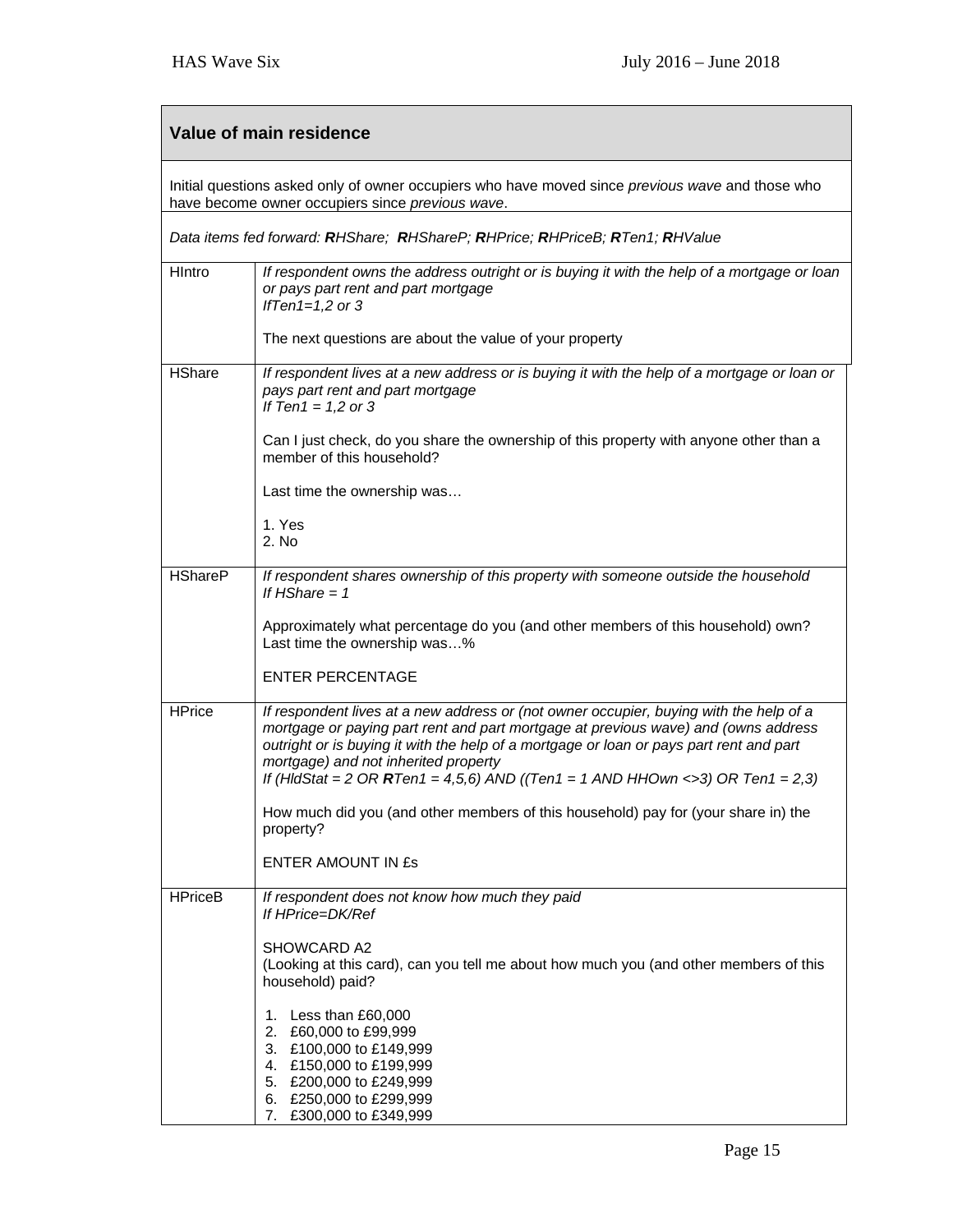|               | 8. £350,000 to £399,999<br>9. £400,000 to £499,999<br>10. £500,000 to £749,999<br>11. £750,000 to £999,999<br>12. £1 million or more                                                                                                                                                                                                                                                                                                                                                                                                                                             |
|---------------|----------------------------------------------------------------------------------------------------------------------------------------------------------------------------------------------------------------------------------------------------------------------------------------------------------------------------------------------------------------------------------------------------------------------------------------------------------------------------------------------------------------------------------------------------------------------------------|
| <b>HValue</b> | If respondent owns address outright or is buying it with the help of a mortgage or loan or<br>pays part rent and part mortgage<br>$Ten1 = 1,2 OR 3$                                                                                                                                                                                                                                                                                                                                                                                                                              |
|               | About how much would you expect to get for your current home if you sold it today<br>(before paying off any outstanding mortgage or loan on the property)?                                                                                                                                                                                                                                                                                                                                                                                                                       |
|               | IF HOUSE IS SHARED WITH SOMEONE ELSE, RECORD TOTAL VALUE (NOT JUST<br>RESPONDENT'S SHARED PART OF THE VALUE)<br>Last time the value was $f_{\dots}$                                                                                                                                                                                                                                                                                                                                                                                                                              |
|               | <b>ENTER AMOUNT IN £s</b>                                                                                                                                                                                                                                                                                                                                                                                                                                                                                                                                                        |
| <b>HValB</b>  | If respondent does not know amount to expect if they sold their home today<br>If $HValue = DK/Ref$<br>SHOWCARD A2<br>(Looking at this card) which of these bands is closest to the amount that your home<br>would be worth if you sold it today?<br>1. Less than £60,000<br>2. £60,000 to £99,999<br>3. £100,000 to £149,999<br>4. £150,000 to £199,999<br>5. £200,000 to £249,999<br>6. £250,000 to £299,999<br>7. £300,000 to £349,999<br>8. £350,000 to £399,999<br>9. £400,000 to £499,999<br>10. £500,000 to £749,999<br>11. £750,000 to £999,999<br>12. £1 million or more |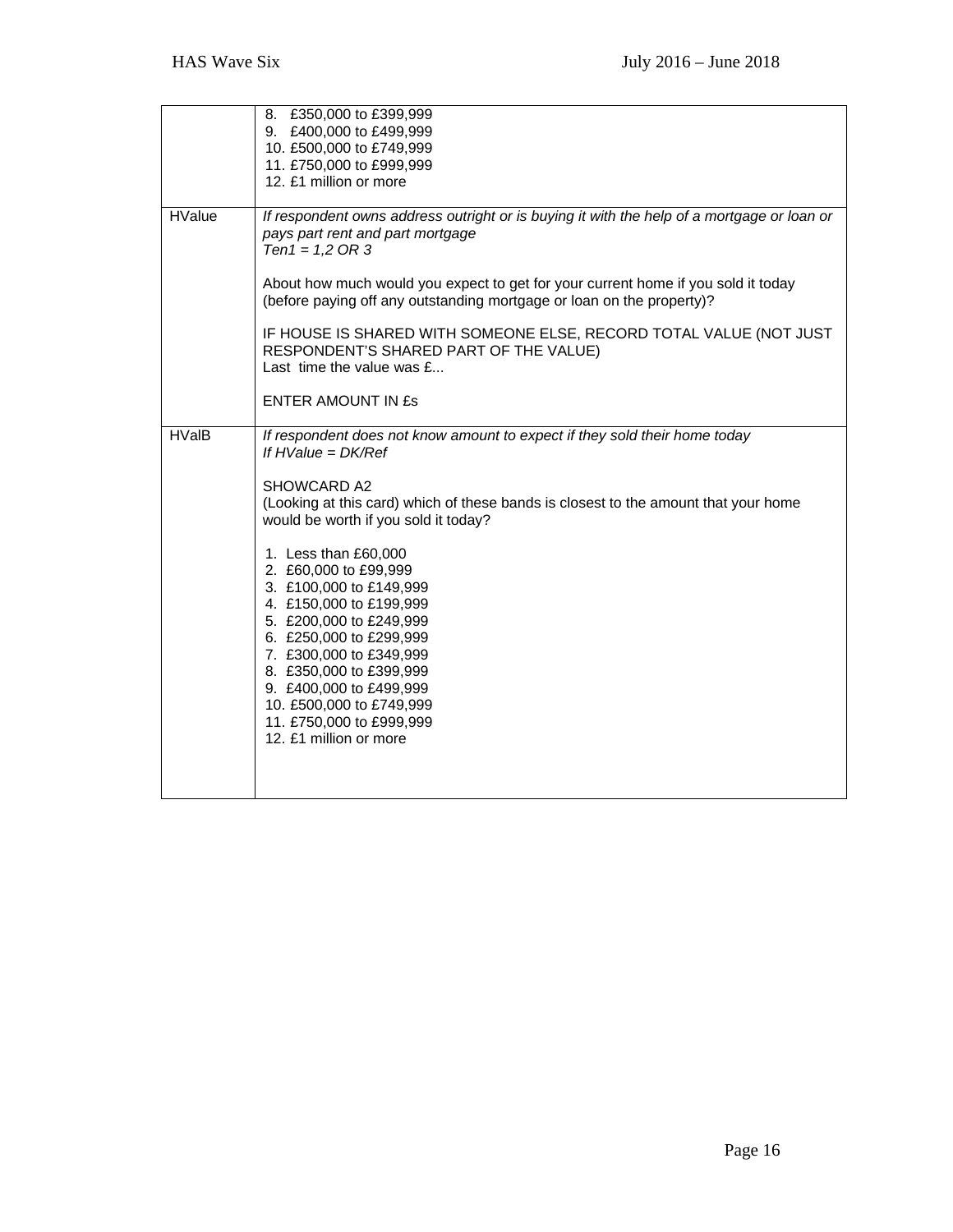| Mortgages on main residence                                                                                                                         |                                                                                                                                                                                                       |  |
|-----------------------------------------------------------------------------------------------------------------------------------------------------|-------------------------------------------------------------------------------------------------------------------------------------------------------------------------------------------------------|--|
| Data items fed forward: RMNumb; RMType1; RMVal1; RMValB1; RMName1; RMOName1; RName;<br>RMJName; RMEndw1; RMAII1; RMAIITy1; RMYIft1; RMNum; RMYLft1; |                                                                                                                                                                                                       |  |
| MIntro                                                                                                                                              | If respondent is buying main residence with the help of a mortgage or loan or pays part<br>rent and part mortgage<br>$Ten1 = 2 OR 3$                                                                  |  |
|                                                                                                                                                     | The next questions are about any mortgages that you have on this property.                                                                                                                            |  |
| <b>MNumbN</b>                                                                                                                                       | If respondent had no mortgage at previous wave AND is now buying with mortgage or<br>part rent, part mortgage<br>If (RMNumb = $0$ OR RMNumb <> Response) AND Ten1 = 2,3                               |  |
|                                                                                                                                                     | How many mortgages or loans do you currently have outstanding on this property<br>(including any extensions or 'top-ups' you have taken out)?                                                         |  |
|                                                                                                                                                     | EXCLUDE MORTGAGES WHICH HAVE BEEN PAID OFF AND EQUITY RELEASE<br><b>SCHEMES</b><br>IF MORE THAN THREE MORTGAGES, ASK ABOUT THE THREE LARGEST                                                          |  |
|                                                                                                                                                     | <b>ENTER NUMBER</b>                                                                                                                                                                                   |  |
|                                                                                                                                                     | UNSECURED LOANS SHOULD NOT BE INCLUDED HERE - THEY WILL BE<br>COVERED LATER IN THE QUESTIONNAIRE                                                                                                      |  |
| MW2Chk                                                                                                                                              | If respondent had a mortgage at previous wave. Repeat question for each mortgage.<br>If RMNumbAdj>0                                                                                                   |  |
|                                                                                                                                                     | Last time we interviewed you, we recorded that you had (RMNumb) mortgage(s) of the<br>following type(s).<br>Do you still have the following:<br>RMType1 (£RMVal/ RMValB1 outstanding)?                |  |
|                                                                                                                                                     | 1. Yes<br>2. No<br>3. Not sure/Don't know                                                                                                                                                             |  |
| <b>MExtn</b>                                                                                                                                        | If respondent had any mortgages at previous wave and still has any at follow-up<br>If RMNumb>0 and MW2Chk[1] = Yes OR MW2Chk[2] = Yes OR MW2Chk[3] = Yes                                              |  |
|                                                                                                                                                     | In the last two years, have you increased your borrowing by taking out an extension or<br>top-up on an existing mortgage? Please do not include any money received through<br>equity release schemes. |  |
|                                                                                                                                                     | 1. Yes<br>2. No                                                                                                                                                                                       |  |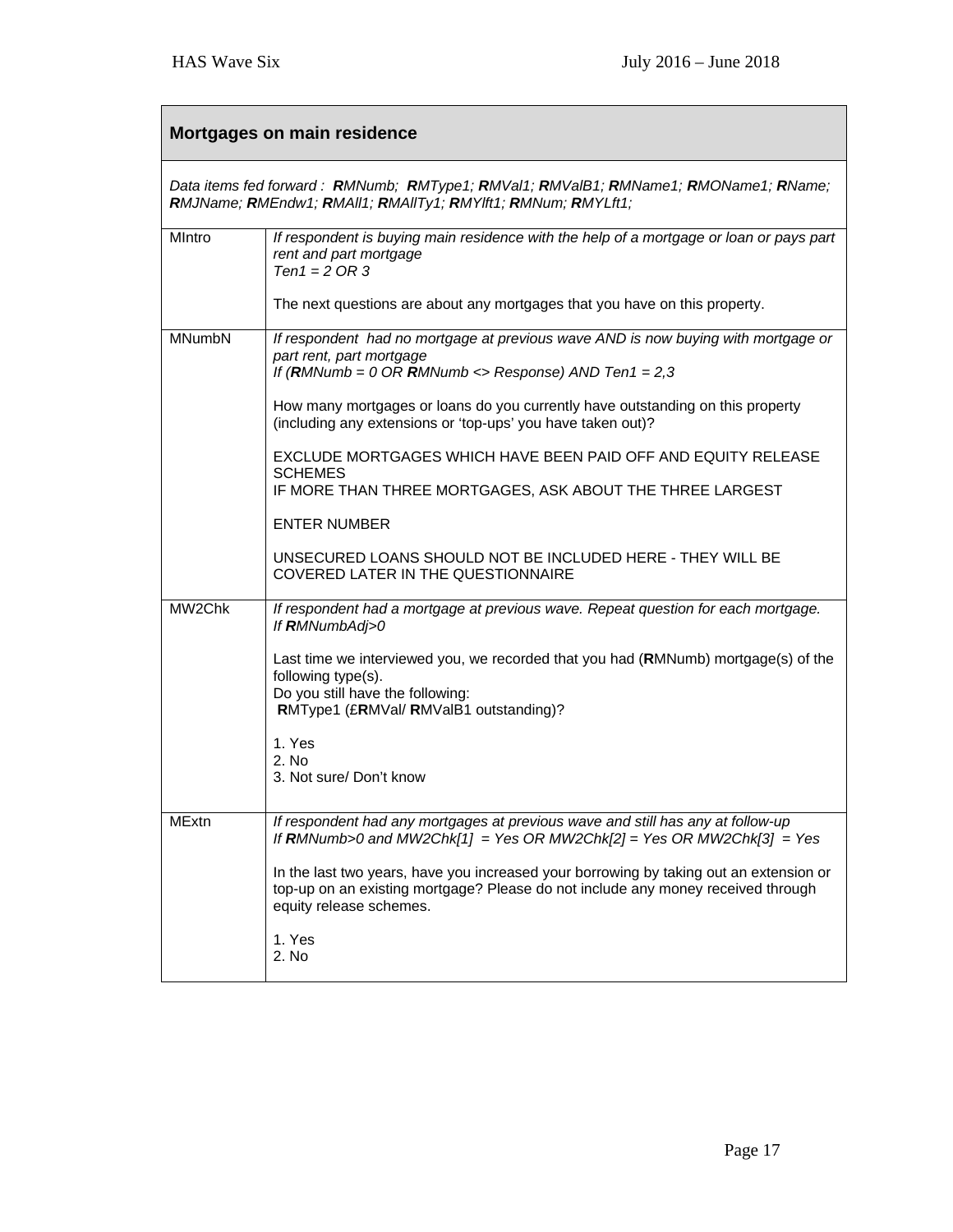| <b>MExtRs</b>                                                                                                               | If respondent has taken out an extension or top-up on an existing mortgage<br>If $MExtn = 1$                                                                                                                                                                                                                                                                                                                                                       |  |
|-----------------------------------------------------------------------------------------------------------------------------|----------------------------------------------------------------------------------------------------------------------------------------------------------------------------------------------------------------------------------------------------------------------------------------------------------------------------------------------------------------------------------------------------------------------------------------------------|--|
|                                                                                                                             | <b>SHOWCARD B1</b><br>Which of the items on this card, if any, was the extra borrowing for?                                                                                                                                                                                                                                                                                                                                                        |  |
|                                                                                                                             | CODE ALL THAT APPLY                                                                                                                                                                                                                                                                                                                                                                                                                                |  |
|                                                                                                                             | 1. To make improvements or extensions to this property<br>2. To pay bills or other debts<br>3. To make ends meet<br>4. To help purchase a major item such as a car, boat or caravan<br>5. To help purchase a second home, a holiday home or a buy to let property<br>6. To help a family member purchase a home<br>7. To help a family member with some other major expense (e.g. university fees)<br>8. In connection with a business<br>9. Other |  |
| MChge                                                                                                                       | If respondent had any mortgages at previous wave and still has any at follow-up<br>If RMNumb>0 AND MNumbN>0 IF MW2Chk[1] = Yes OR MW2Chk[2] = Yes OR<br>$MW2Chk[3] = Yes$                                                                                                                                                                                                                                                                          |  |
|                                                                                                                             | And in the last two years, have you taken out any new mortgages on this property?                                                                                                                                                                                                                                                                                                                                                                  |  |
|                                                                                                                             | 1. Yes<br>2. No                                                                                                                                                                                                                                                                                                                                                                                                                                    |  |
| MChgeNum                                                                                                                    | If respondent has taken out new mortgages or loans on the property in last two years<br>If MChge $= 1$                                                                                                                                                                                                                                                                                                                                             |  |
|                                                                                                                             | How many new mortgages or loans have you taken out on this property?                                                                                                                                                                                                                                                                                                                                                                               |  |
|                                                                                                                             | IF MORE THAN 3 NEW MORTGAGES, CODE <3>                                                                                                                                                                                                                                                                                                                                                                                                             |  |
| <b>MNumbO</b>                                                                                                               | If respondent had a mortgage at previous wave<br>If $RMNumb>0$                                                                                                                                                                                                                                                                                                                                                                                     |  |
|                                                                                                                             | Can I just check, how many mortgages or loans do you currently have outstanding on<br>this property?                                                                                                                                                                                                                                                                                                                                               |  |
|                                                                                                                             | DO NOT INCLUDE MORTGAGES WHICH HAVE BEEN PAID OFF<br>DO NOT INCLUDE EQUITY RELEASE SCHEMES                                                                                                                                                                                                                                                                                                                                                         |  |
|                                                                                                                             | <b>ENTER NUMBER</b>                                                                                                                                                                                                                                                                                                                                                                                                                                |  |
| LOOP FOR EACH MORTGAGE (UP TO 3 MORTGAGES).<br>IF MORE THAN 3 MORTGAGES ASK ABOUT THE 3 LARGEST.                            |                                                                                                                                                                                                                                                                                                                                                                                                                                                    |  |
| Program checks details for <i>previous wave</i> mortgages first, then asks about new mortgages.                             |                                                                                                                                                                                                                                                                                                                                                                                                                                                    |  |
| Data items fed forward: RMNumb; RMType1; RMVal1; RMValB1; RMName1; RMOName1;<br>RMJName; RMEndW1: RMall1; RMAllTy1; RMyLft1 |                                                                                                                                                                                                                                                                                                                                                                                                                                                    |  |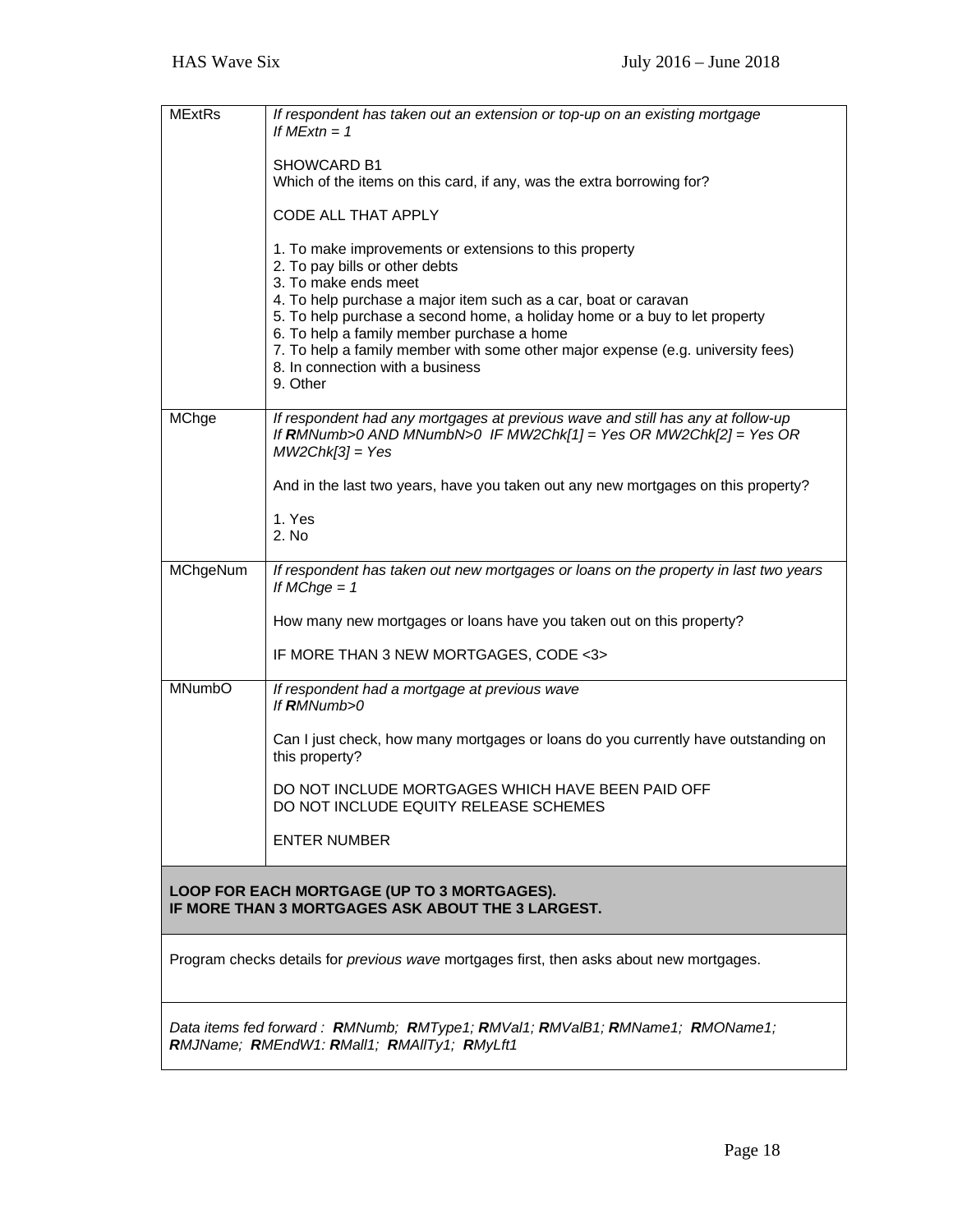| MorTID1       | All mortgages<br>MNumbO>0 OR MNumbN>0                                                                                                                                           |
|---------------|---------------------------------------------------------------------------------------------------------------------------------------------------------------------------------|
|               | I would now like to update or collect some details about your [first/second/third]<br>mortgage.                                                                                 |
| MorPrev1      | If there is still an existing mortgage that has not been reported on in an earlier mortgage                                                                                     |
|               | loop<br>$(MW2Chk[1] = Yes \ OR \ MW2Chk[2] = Yes \ OR \ MW2Chk[3] = Yes) \ AND \ (All \ of \ the$<br>possible valid options have not already been selected at previous loops)   |
|               | Please could you tell me if you are talking about any of the following mortgages / this<br>mortgage.                                                                            |
|               | PROMPT WITH VALID OPTIONS                                                                                                                                                       |
|               | 1. Details of rotated mortgage loop 1 / Not applicable                                                                                                                          |
|               | 2. Details of rotated mortgage loop 2 / Not applicable<br>3. Details of rotated mortgage loop 3 / Not applicable                                                                |
|               | If the rotated loop is empty, or the respondent confirmed at MW2Chk that they no longer<br>have the rotated mortgage, then the response option will display as 'Not applicable' |
| MName1        | All mortgages<br>If MNumbO>0 or MNumbN>0                                                                                                                                        |
|               | Is your [first/second/third] mortgage or loan held in one person's name or held jointly with<br>someone else?                                                                   |
|               | [Last time, this mortgage was]                                                                                                                                                  |
|               | One person's name<br>1.<br>2.<br>Held jointly                                                                                                                                   |
| MOname1       | If mortgage held in one person's name<br>If MName1 = $1$                                                                                                                        |
|               | ASK OR RECORD PERSON NUMBER OF SOLE MORTGAGE OR LOAN HOLDER.<br>ENTER PERSON NUMBER OF HOUSEHOLD MEMBER OR USE CODE 17 FOR<br>PERSON OUTSIDE HOUSEHOLD.                         |
|               | [Last time, the sole mortgage or loan holder was]                                                                                                                               |
| <b>MJname</b> | If mortgage held jointly<br>If MName $1 = 2$                                                                                                                                    |
|               | ASK OR RECORD PERSON NUMBER(S) OF JOINT MORTGAGE OR LOAN<br>HOLDER(S).                                                                                                          |
|               | ENTER PERSON NUMBER OF HOUSEHOLD MEMBER(S) OR USE CODE 17 FOR<br>PERSON(S) OUTSIDE HOUSEHOLD<br>CODE ALL THAT APPLY                                                             |
|               | [Last time, the joint mortgage holders were]                                                                                                                                    |
| <b>MReas</b>  | All mortgages<br>If MNumbN>0 OR MNumbN>0                                                                                                                                        |
|               | SHOWCARD B2<br>Which of these items best describe the reasons why you took out this mortgage                                                                                    |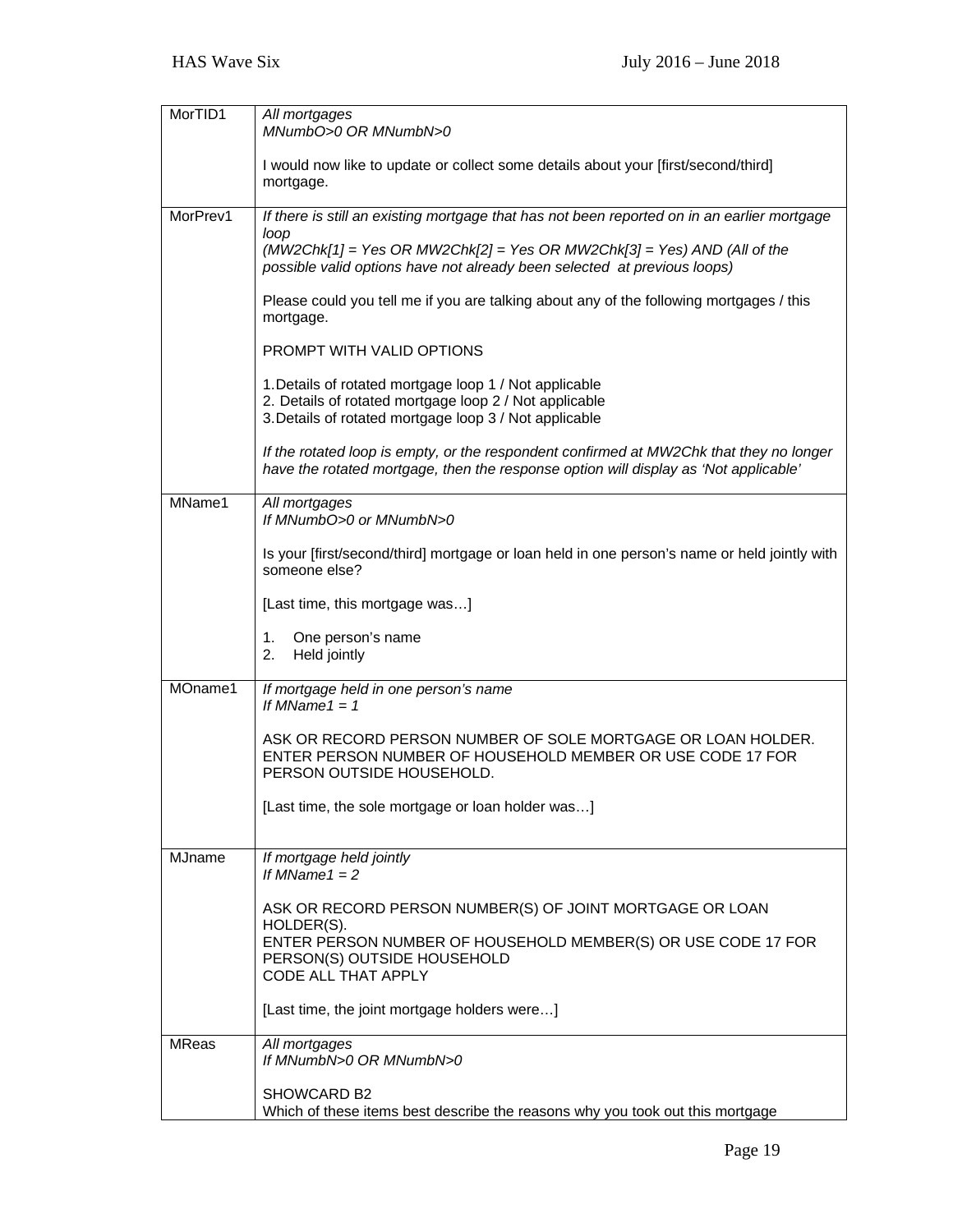|         | (remortgage) or loan?                                                                                                                                                                                                                                                                                                                                                                                                                                                                                                                                                                                       |
|---------|-------------------------------------------------------------------------------------------------------------------------------------------------------------------------------------------------------------------------------------------------------------------------------------------------------------------------------------------------------------------------------------------------------------------------------------------------------------------------------------------------------------------------------------------------------------------------------------------------------------|
|         | CODE ALL THAT APPLY<br>PROMPT AS NECESSARY                                                                                                                                                                                                                                                                                                                                                                                                                                                                                                                                                                  |
|         | 10. To help purchase this property<br>11. To make improvements or extensions to this property<br>12. To re-finance or consolidate other debts<br>13. To get a cheaper interest rate<br>14. To help make ends meet<br>15. To help purchase a second home, holiday home or a buy-to-let property<br>16. To help a family member purchase a home<br>17. To help a family member with some other major expense (e.g. university fees)<br>18. In connection with a business, or to help purchase business premises<br>19. To help purchase a major item such as a car, boat or caravan<br>20. Some other purpose |
| MType1  | All mortgages<br>If MNumbO>0 or MNumbN>0                                                                                                                                                                                                                                                                                                                                                                                                                                                                                                                                                                    |
|         | <b>SHOWCARD B3</b><br>(Looking at this card), which of these options best describes this mortgage or loan<br>secured on your property?                                                                                                                                                                                                                                                                                                                                                                                                                                                                      |
|         | FLEXIBLE MORTGAGES MAY BE REPAYMENT, ENDOWMENT OR OTHER<br><b>INVESTMENTS.</b>                                                                                                                                                                                                                                                                                                                                                                                                                                                                                                                              |
|         | UNSECURED LOANS SHOULD NOT BE INCLUDED HERE - THEY WILL BE<br>COVERED LATER IN THE QUESTIONNAIRE.                                                                                                                                                                                                                                                                                                                                                                                                                                                                                                           |
|         | 1. An Endowment mortgage or loan (where your payments cover interest only)<br>2. A Repayment mortgage or loan (where your payments cover interest and part of the<br>original loan)                                                                                                                                                                                                                                                                                                                                                                                                                         |
|         | 3. Both an Endowment (or any interest only) mortgage and a Repayment mortgage<br>4. A Pension mortgage (where your mortgage payments cover interest only)                                                                                                                                                                                                                                                                                                                                                                                                                                                   |
|         | 5. A PEP, Unit Trust or ISA mortgage<br>6. An interest only mortgage with more than one linked investment (e.g. pension and unit<br>trusts, endowment and ISA)                                                                                                                                                                                                                                                                                                                                                                                                                                              |
|         | 7. An interest only mortgage with no linked investment (e.g. NO endowment, pension or<br>PEP or ISA)                                                                                                                                                                                                                                                                                                                                                                                                                                                                                                        |
|         | 8. Another type (not listed above)<br>9. SPONTANEOUS ONLY: An unsecured loan not listed above.                                                                                                                                                                                                                                                                                                                                                                                                                                                                                                              |
| BridLn1 | If respondent has another type of mortgage or loan not listed above<br>If Mtype $1 = 8$                                                                                                                                                                                                                                                                                                                                                                                                                                                                                                                     |
|         | Do you have any of the following types of loans on you property                                                                                                                                                                                                                                                                                                                                                                                                                                                                                                                                             |
|         | 1.<br>a Bridging loan,<br>2.<br>a Buy to let loan,<br>or neither of these?<br>3.                                                                                                                                                                                                                                                                                                                                                                                                                                                                                                                            |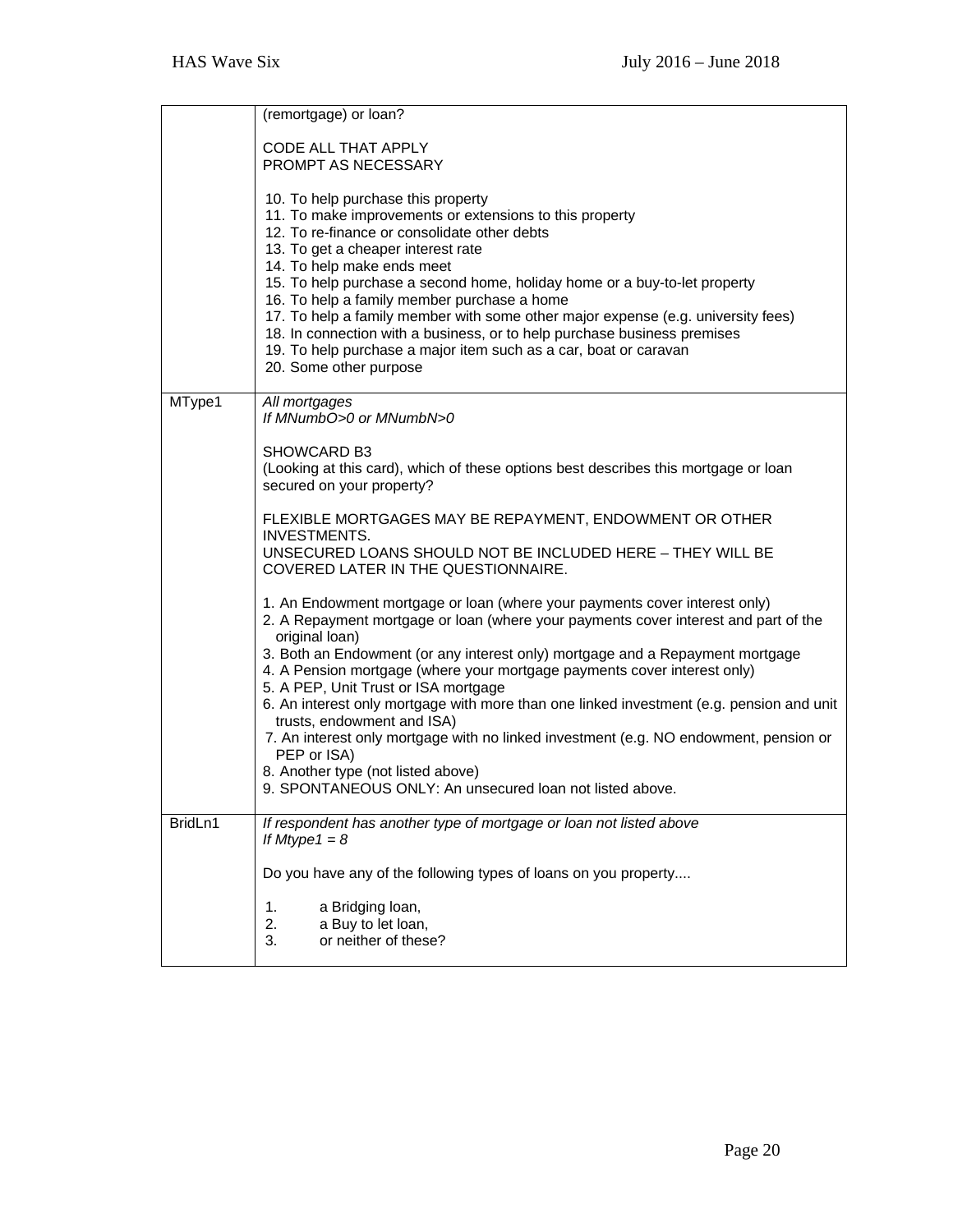| Lender1                                               | If respondent is 'Buying with the help of a mortgage or loan' or 'Paying part rent and part<br>mortgage (shared ownership).'<br>If Ten1 = $2,3$                                                                    |
|-------------------------------------------------------|--------------------------------------------------------------------------------------------------------------------------------------------------------------------------------------------------------------------|
|                                                       | What is the name of your mortgage or loan provider?                                                                                                                                                                |
|                                                       | LENDING ORGANISATIONS OFTEN LEND UNDER SIMILAR THOUGH DISTINCT<br>TRADING NAMES (I.E. LLOYDS BANK/LLOYDS BANK INTERNATIONAL). PLEASE<br>CONFIRM WITH RESPONDENT BEFORE CODING THE MOST APPROPRIATE<br>LENDER NAME. |
| LendTy1                                               | If respondent does not know the name of the mortgage or loan provider<br>If Lender1 = $DK/Ref$                                                                                                                     |
|                                                       | Is your mortgage or loan provider<br><b>RUNNING PROMPT</b>                                                                                                                                                         |
|                                                       | PLEASE RECORD SUPERMARKETS (E.G. TESCO BANK) as a 'UK BANK.'                                                                                                                                                       |
|                                                       | A UK Bank<br>1.<br>2.<br>A Building Society                                                                                                                                                                        |
|                                                       | A Specialist Lender (including subsidiaries of<br>3.<br><b>Building Societies)</b>                                                                                                                                 |
|                                                       | A Local Authority<br>4.<br>Or other?<br>5.                                                                                                                                                                         |
| LendTyO1                                              | If respondent's lender is another not listed above<br>If LendTy1 = $5$                                                                                                                                             |
|                                                       | Please specify the other type of organisation your mortgage or loan was provided by                                                                                                                                |
| MEndW1                                                | If mortgage type is not repayment only<br>If $MType1 \leq 2$                                                                                                                                                       |
|                                                       | [Can I just check are] there any endowment policies covering the repayment of this<br>mortgage or loan?                                                                                                            |
|                                                       | [Last time, there were [not any] endowment policies covering the repayment of this<br>mortgage or loan]                                                                                                            |
|                                                       | 1. Yes<br>2. No                                                                                                                                                                                                    |
| MEndNum1                                              | If respondent has an endowment policy<br>If $MEMM1 = 1$                                                                                                                                                            |
|                                                       | How many endowment policies cover the repayment of this mortgage or loan?                                                                                                                                          |
|                                                       | <b>ENTER NUMBER</b>                                                                                                                                                                                                |
|                                                       | Number of endowment policies covering mortgage/loan                                                                                                                                                                |
| LOOP FOR EACH ENDOWMENT POLICY (FOR UP TO 5 POLICIES) |                                                                                                                                                                                                                    |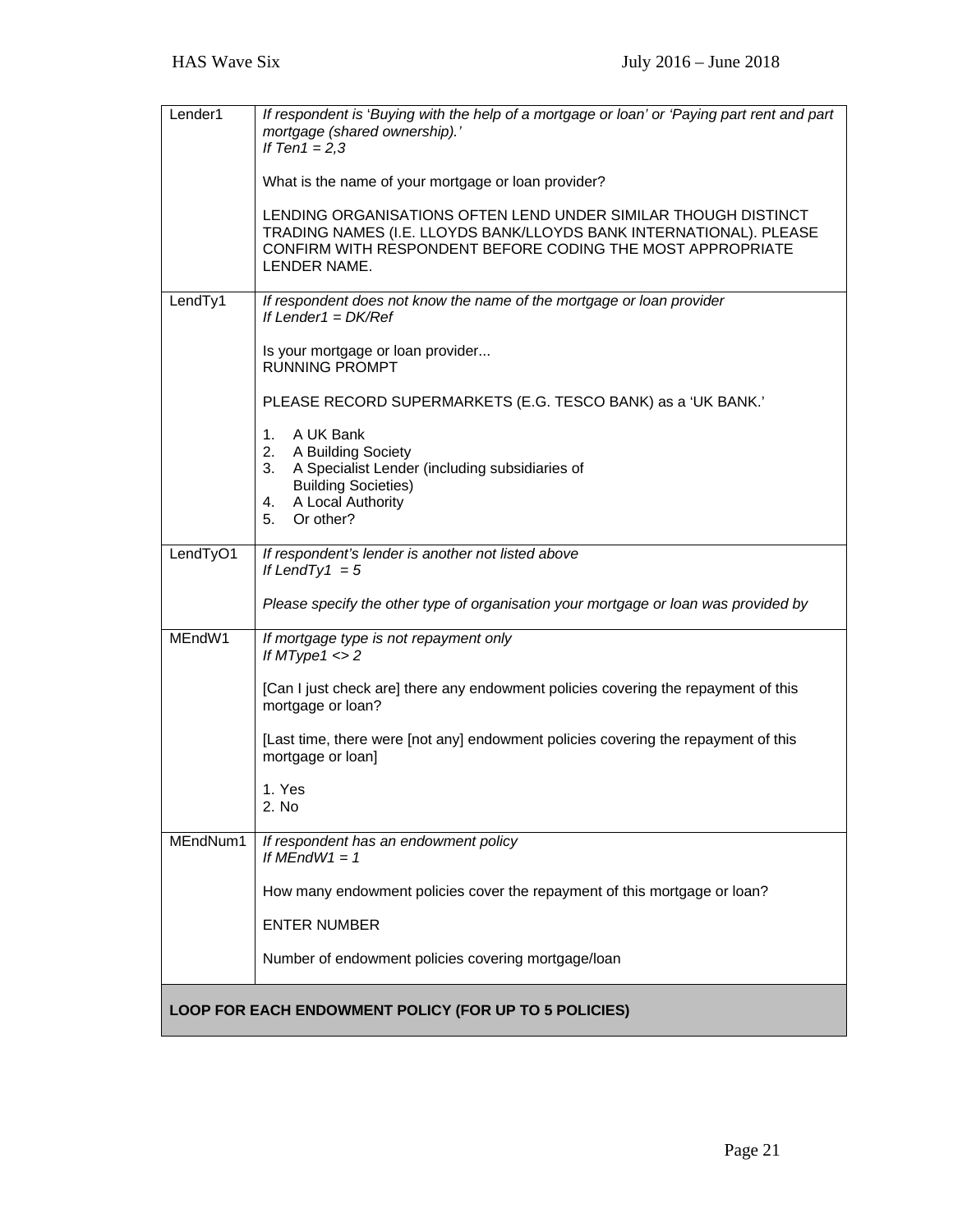| MEndV1  | If respondent has an endowment policy<br>If $MEMEndW1 = 1$                                                                                                                                                                                                                                                                                                               |
|---------|--------------------------------------------------------------------------------------------------------------------------------------------------------------------------------------------------------------------------------------------------------------------------------------------------------------------------------------------------------------------------|
|         |                                                                                                                                                                                                                                                                                                                                                                          |
|         | Thinking about your (first/second/third/forth/fifth) endowment policy. What is the current<br>value of this endowment?                                                                                                                                                                                                                                                   |
|         | IF POSSIBLE ENTER THE FIGURE FROM THE LAST ENDOWMENT STATEMENT<br>AN ESTIMATE IS ACCEPTABLE IF THIS IS NOT AVAILABLE                                                                                                                                                                                                                                                     |
|         | <b>ENTER AMOUNT IN £s</b>                                                                                                                                                                                                                                                                                                                                                |
| MEndVb1 | If respondent does not know the value of the endowment policy<br>If MEndV1=DK/Ref                                                                                                                                                                                                                                                                                        |
|         | SHOWCARD B5                                                                                                                                                                                                                                                                                                                                                              |
|         | (Looking at this card), which of these categories comes closest to the current value of<br>this endowment?                                                                                                                                                                                                                                                               |
|         | 1. Less than £10,000<br>2. £10,000 to £19,999<br>3. £20,000 to £29,999<br>4. £30,000 to £39,999<br>5. £40,000 to £49,999<br>6. £50,000 to £74,999<br>7. £75,000 to £99,999<br>8. £100,000 to £149,999<br>9. £150,000 to £199,999<br>10. £200,000 to £249,999<br>11. £250,000 to £299,999<br>12. £300,000 to £399,999<br>13. £400,000 to £499,999<br>14. £500,000 or more |
| MEndY1  | If respondent has an endowment policy                                                                                                                                                                                                                                                                                                                                    |
|         | If $MEndW1 = 1$                                                                                                                                                                                                                                                                                                                                                          |
|         | In about how many years time will this endowment pay out?                                                                                                                                                                                                                                                                                                                |
|         | ENTER NUMBER OF WHOLE YEARS                                                                                                                                                                                                                                                                                                                                              |
|         | <b>END LOOP FOR ENDOWMENTS</b>                                                                                                                                                                                                                                                                                                                                           |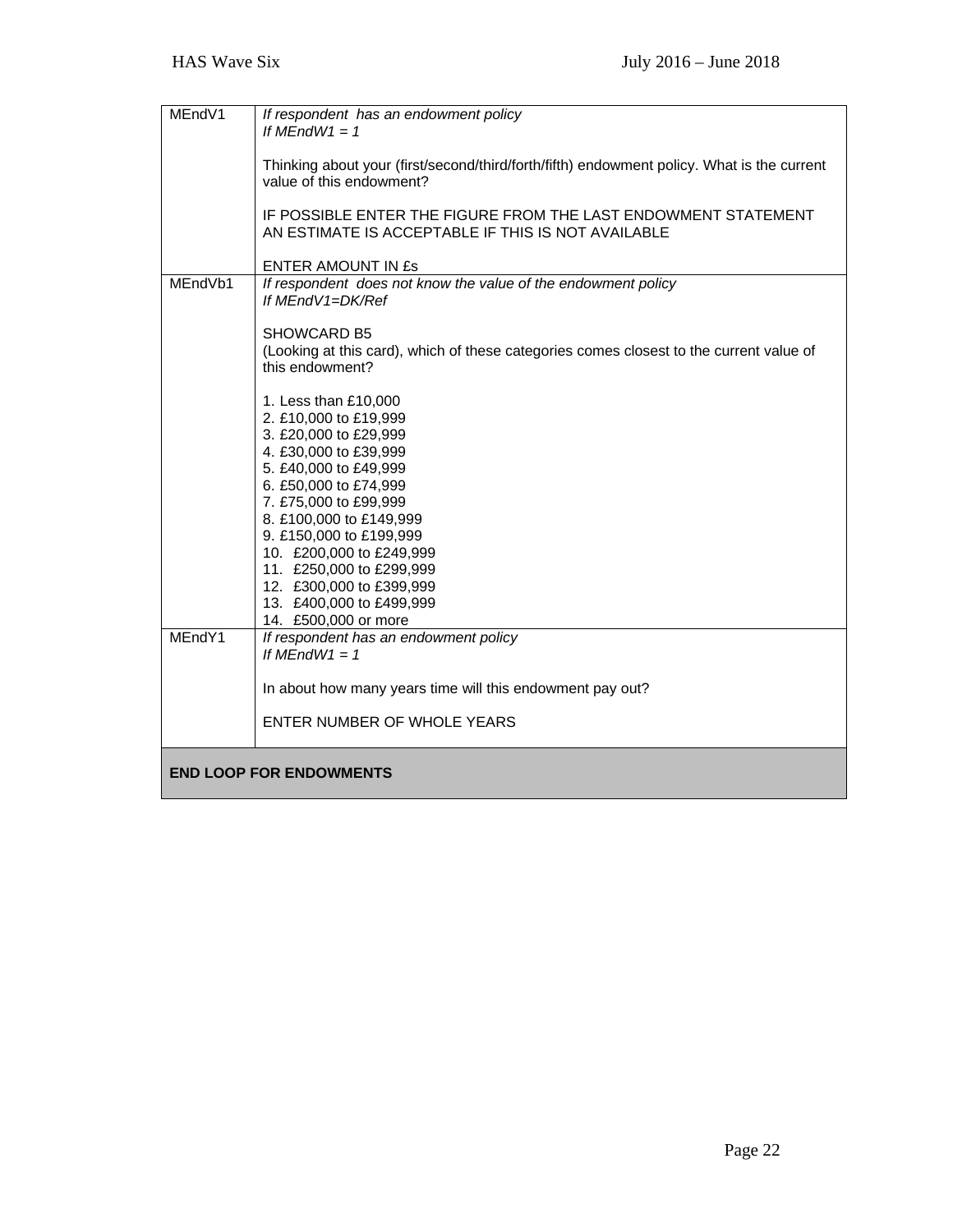| MEndx1   | If respondent has an endowment policy<br>If $MFndW1 = 1$                                                                                                                                                 |
|----------|----------------------------------------------------------------------------------------------------------------------------------------------------------------------------------------------------------|
|          | Do you expect [this endowment/ these endowments]                                                                                                                                                         |
|          | IF THE MORTGAGE REFERRED TO IS AN ENDOWMENT AND REPAYMENT<br>MORTGAGE (MTYPE=3), CHECK THAT THE RESPONDENT'S ANSWER RELATES<br>ONLY TO THE ENDOWMENT PAST OF THE MORTGAGE                                |
|          | IF THE MORTGAGE REFERRED TO IS AN INTEREST-ONLY MORTGAGE WITH<br>MORE THAN ONE LINKED INVESTMENT (MTYPE=6), CHECK THAT THE<br>RESPONDENT'S ANSWER RELATES ONLY TO THE ENDOWMENT PAST OF THE<br>MORTGAGE. |
|          | <b>RUNNING PROMPT</b>                                                                                                                                                                                    |
|          | 1. to pay off only part of this mortgage<br>2. to pay off the whole of this mortgage<br>3. or, to pay off the whole of this mortgage with money to spare?                                                |
| MInvW1   | If mortgage is not a repayment mortgage or not interest only mortgage with no linked<br>investments<br>If $MType1 \leq 2$ OR 7                                                                           |
|          | (Can I just check) Excluding any endowment policies you may have, do you have any<br>other linked investment policies covering the repayment of this mortgage or loan?                                   |
|          | MORTGAGES CAN BE LINKED WITH INVESTMENTS SUCH AS PERSONAL<br>PENSIONS, UNIT TRUSTS, PEPS AND ISAs.                                                                                                       |
|          | 1. Yes<br>2. No                                                                                                                                                                                          |
| MPolicy1 | If respondent has another investment policy<br>$MInvW1 = 1$                                                                                                                                              |
|          | Do you expect this investment policy to pay off                                                                                                                                                          |
|          | 1. only part of this mortgage or loan,<br>2. the whole of this mortgage or loan,<br>3. the whole of this mortgage or loan<br>with money to spare?                                                        |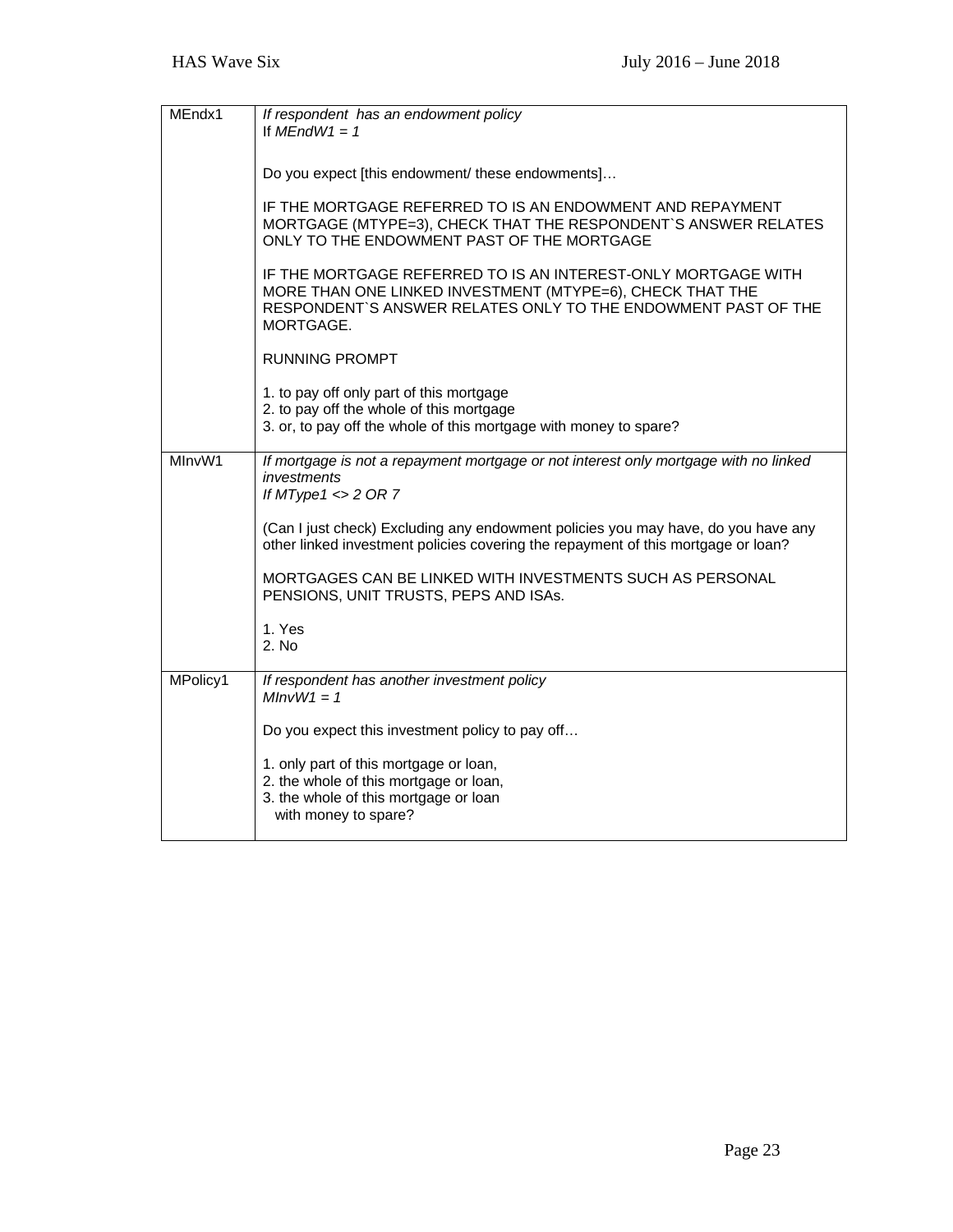| Mall1   | All mortgages<br>If MNumbO>0 OR MNumbN>0                                                                                                                                                                                                 |
|---------|------------------------------------------------------------------------------------------------------------------------------------------------------------------------------------------------------------------------------------------|
|         | SHOWCARD B4<br>Is your mortgage an all-in-one account?                                                                                                                                                                                   |
|         | All-in-one account: Current account mortgages                                                                                                                                                                                            |
|         | • Mortgage is combined with current account and possibly other products<br>• Current account and mortgage are kept in one pot which looks like 'a large overdraft'<br>• You will usually be required to pay your salary into the account |
|         | Examples:<br>• NatWest One<br>• Woolwich Open Plan                                                                                                                                                                                       |
|         | All-in-one account: Offset Mortgages                                                                                                                                                                                                     |
|         | • Mortgage is linked to current account and/or savings but in separate accounts                                                                                                                                                          |
|         | Examples:<br>• Barclays Openplan Offset Mortgage<br>• C&G Offset Mortgage<br>• Halifax Intelligent Finance<br>• Northern Rock Connections                                                                                                |
|         | Last time, this mortgage was<br>$\mathbf{1}$ .<br>Yes<br>2.<br>No.                                                                                                                                                                       |
| MAIITy1 | If mortgage is an all-in-one account<br>If Mall1 = $1$                                                                                                                                                                                   |
|         | SHOWCARD B4<br>Is your all-in-one account mortgage a current account mortgage or an offset mortgage?                                                                                                                                     |
|         | Last time, your all-in-one account mortgage was<br>1. Current Account Mortgage<br>2. Offset Mortgage                                                                                                                                     |
| MNeg1   | If respondent has an all-in-one current account mortgage<br>If MAIITy1 = $1$                                                                                                                                                             |
|         | What is the amount of the negative balance or overdraft on your current account for this<br>mortgage? This is the balance on your current account once the total debt has been<br>reduced by any savings in the account.                 |
|         | AMOUNT SHOULD NOT INCLUDE SHARE HELD BY PERSONS OUTSIDE THE<br><b>HOUSEHOLD</b>                                                                                                                                                          |
|         | ENTER AMOUNT IN £s                                                                                                                                                                                                                       |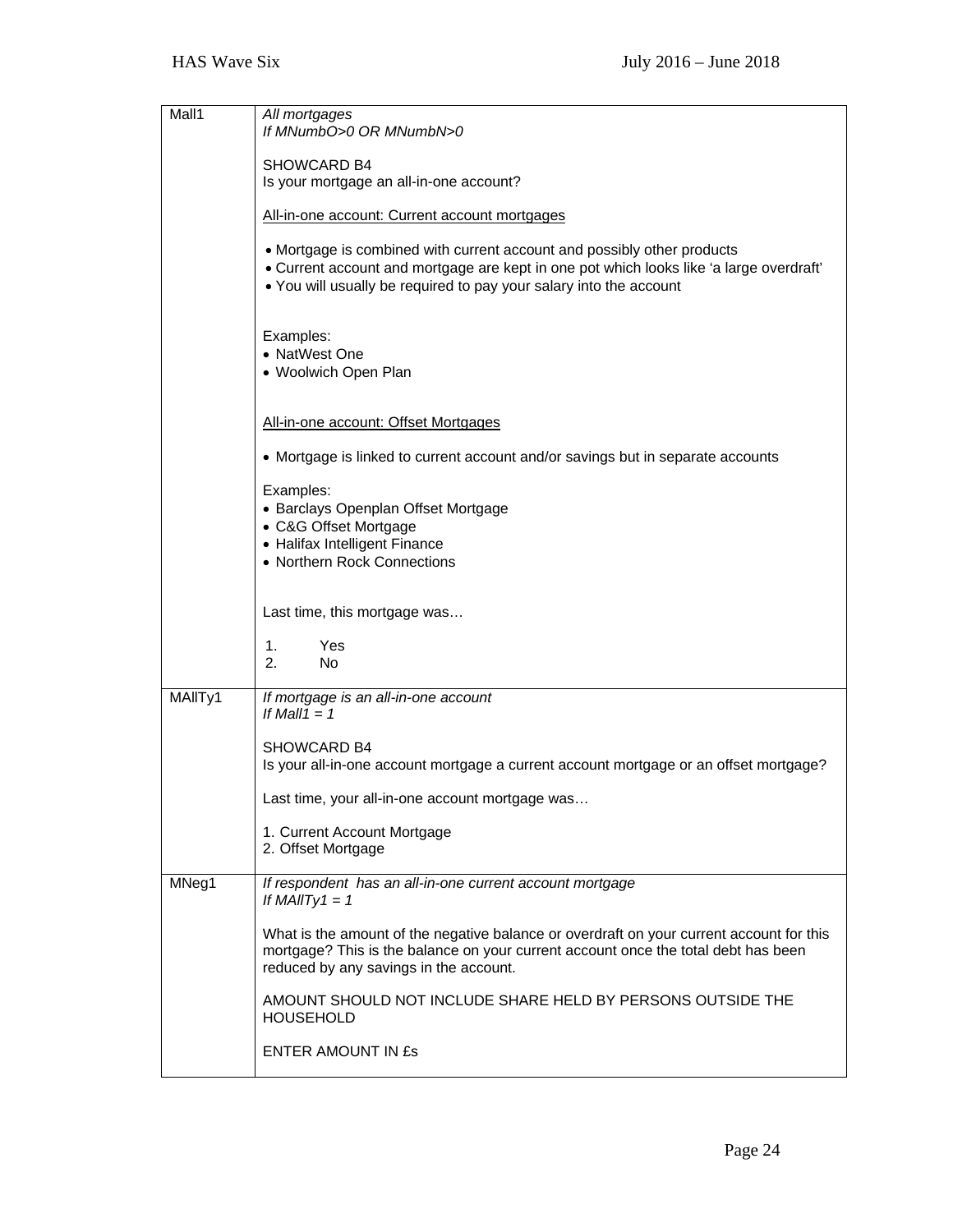| MNegB1 | If respondent does not know negative balance amount<br>If $MNeg1 = DK/Ref$                                                                                                                                                                                                                                                                                               |
|--------|--------------------------------------------------------------------------------------------------------------------------------------------------------------------------------------------------------------------------------------------------------------------------------------------------------------------------------------------------------------------------|
|        | SHOWCARD B5<br>(Looking at this card) which of these categories comes closest to the negative balance or<br>overdraft on your current account?                                                                                                                                                                                                                           |
|        | Amount should NOT include share held by persons outside the household                                                                                                                                                                                                                                                                                                    |
|        | 1. Less than £10,000<br>2. £10,000 to £19,999<br>3. £20,000 to £29,999<br>4. £30,000 to £39,999<br>5. £40,000 to £49,999<br>6. £50,000 to £74,999<br>7. £75,000 to £99,999<br>8. £100,000 to £149,999<br>9. £150,000 to £199,999<br>10. £200,000 to £249,999<br>11. £250,000 to £299,999<br>12. £300,000 to £399,999<br>13. £400,000 to £499,999<br>14. £500,000 or more |
| MVal1  | If respondent does not have an all-in-one current account mortgage<br>If MAIITy1 $\lt$ >1                                                                                                                                                                                                                                                                                |
|        | What is the amount still outstanding on this mortgage, or loan - that is, how much do you<br>still have to pay off, [before deducting the value of your endowment]?                                                                                                                                                                                                      |
|        | AMOUNT SHOULD NOT INCLUDE SHARE HELD BY PERSONS OUTSIDE THE<br>HOUSEHOLD.                                                                                                                                                                                                                                                                                                |
|        | INCLUDE ANY EXTENSIONS TO A MORTGAGE OR LOAN<br>TOTAL AMOUNT OUTSTANDING- BEFORE DEDUCTING VALUE OF ENDOWMENT<br><b>ENTER AMOUNT IN £s</b>                                                                                                                                                                                                                               |
| MValB1 | If respondent does not know amount outstanding on the mortgage or loan<br>If $MVal1 = DK/Ref$                                                                                                                                                                                                                                                                            |
|        | SHOWCARD B5<br>(Looking at this card), which of these categories comes closest to the amount<br>outstanding on your mortgage or loan?                                                                                                                                                                                                                                    |
|        | AMOUNT SHOULD NOT INCLUDE SHARE HELD BY PERSONS OUTSIDE THE<br><b>HOUSEHOLD</b>                                                                                                                                                                                                                                                                                          |
|        | 1. Less than £10,000<br>2. £10,000 to £19,999<br>3. £20,000 to £29,999<br>4. £30,000 to £39,999<br>5. £40,000 to £49,999<br>6. £50,000 to £74,999<br>7. £75,000 to £99,999<br>8. £100,000 to £149,999<br>9. £150,000 to £199,999<br>10. £200,000 to £249,999<br>11. £250,000 to £299,999<br>12. £300,000 to £399,999<br>13. £400,000 to £499,999<br>14. £500,000 or more |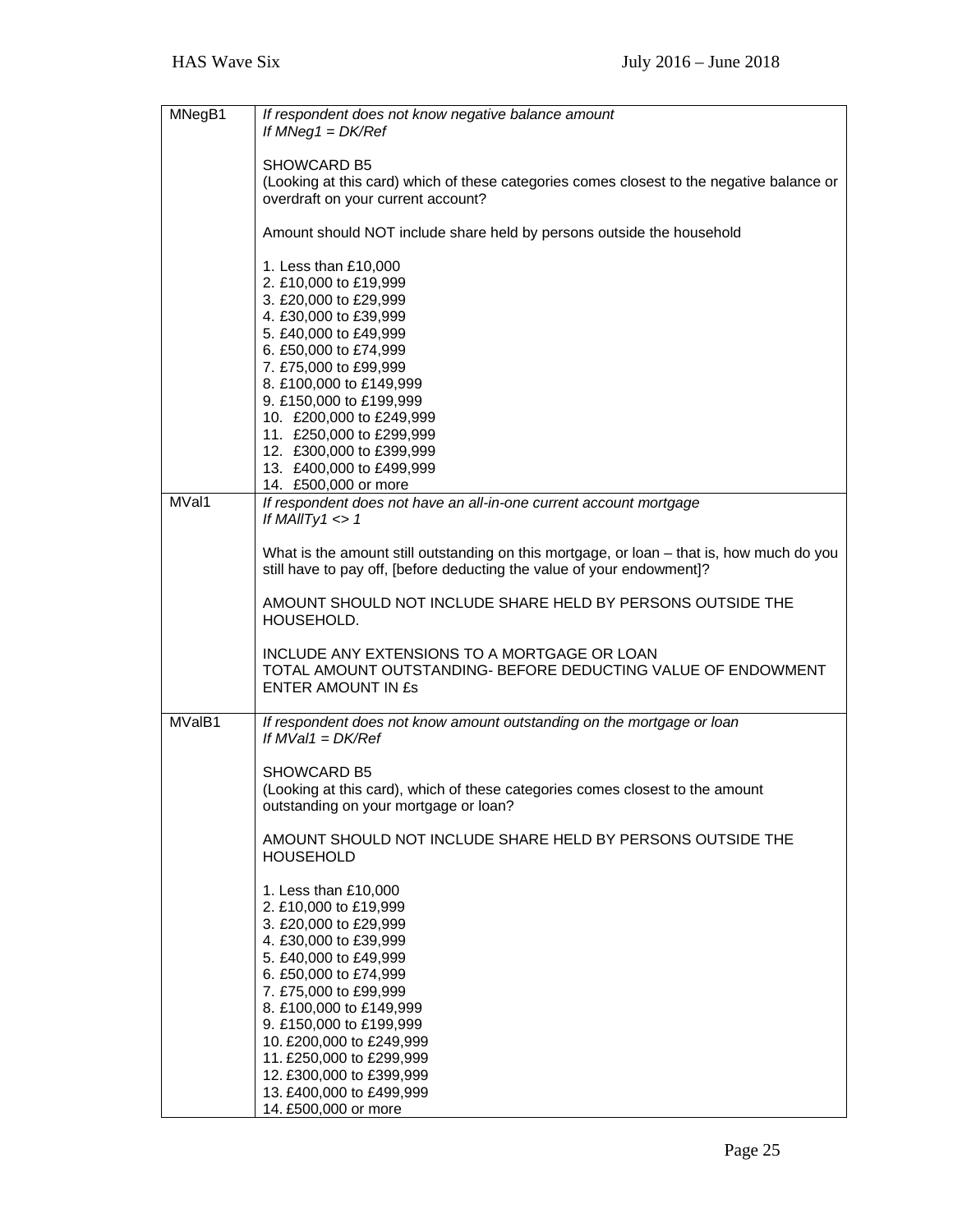| MYLft1                 | For all mortgages that have not been paid off<br>If (MNumbO>0 OR MNumbN>0) AND NOT(MVal1 = 0) AND NOT(MNeg1 = 0)                                                                              |
|------------------------|-----------------------------------------------------------------------------------------------------------------------------------------------------------------------------------------------|
|                        | How many years does this mortgage or loan have left to run?                                                                                                                                   |
|                        | ENTER NUMBER OF WHOLE YEARS                                                                                                                                                                   |
| MYIfCh1                | For all mortgages where the length of term is not two years shorter than at previous                                                                                                          |
|                        | wave<br>If (MNumbN>0 OR MNumbO>0) AND (MYLft1 -RMyLft1)>2 AND RMNumb>0                                                                                                                        |
|                        | Can I just check, have you extended the length or term of this mortgage in the last two<br>years?                                                                                             |
|                        | 1. Yes<br>2. No                                                                                                                                                                               |
| <b>MPastSPA</b><br>1   | For all mortgages that have not been paid off and if the respondent is not of pension age<br>If (MNumb>0 OR MNumbO>0) AND NOT(MVal1 = 0) AND NOT(MNeg1 = 0) AND<br>$PenFlag = 0$              |
|                        | Can I just check, are you expecting to continue your mortgage past your state pension<br>age?                                                                                                 |
|                        | 1. Yes<br>2. No                                                                                                                                                                               |
| <b>MYPastSP</b><br>A 1 | If respondent is expecting mortgage to continue past state pension age<br>If MPastSPA1 = Yes                                                                                                  |
|                        | For how many years past state pension age are you expecting to continue your<br>mortgage?                                                                                                     |
|                        | ENTER NUMBER OF WHOLE YEARS                                                                                                                                                                   |
| MPayM1                 | For all mortgages that are not a current account mortgage<br>If (MNumbN > 0 OR MNumbO > 0) AND (Mall1 = 1 AND (MAIITy1 = OffSetM OR<br>$MAIITY1 = DK/REF)$ ) OR (Mall1 = 2 OR Mall1 = DK/REF) |
|                        | How much are your monthly repayments for [your share of] this mortgage, including [the<br>interest and premiums on your endowments and] any insurance premiums?                               |
|                        | REPAYMENTS SHOULD BE BEFORE ISMI - INCOME SUPPORT FOR MORTGAGE<br><b>INTEREST</b>                                                                                                             |
|                        | ENTER AMOUNT IN ES                                                                                                                                                                            |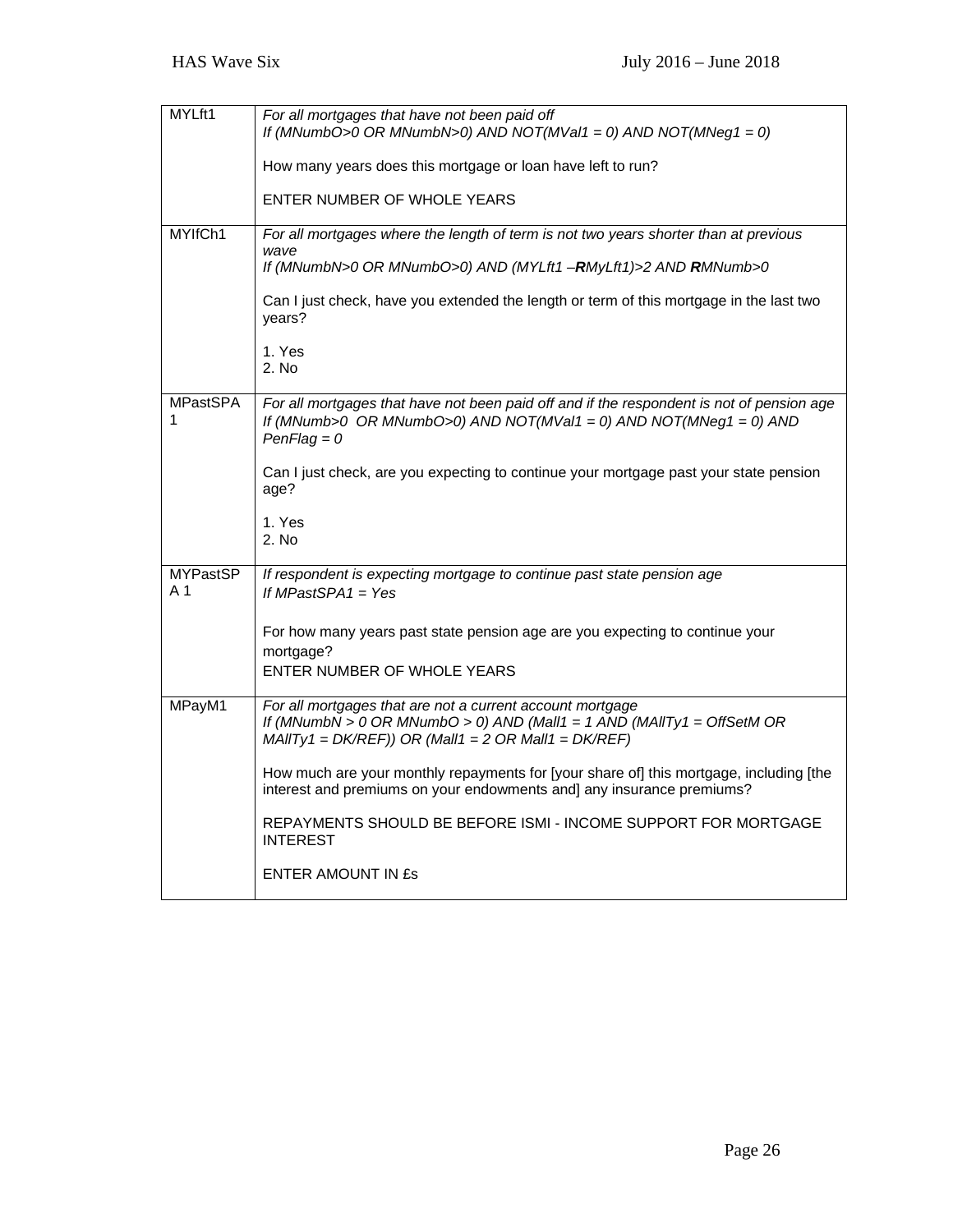| MPayB1      | If respondent does not know how much the monthly mortgage repayments are<br>If $MPaVM1 = DK/Ref$                                                              |
|-------------|---------------------------------------------------------------------------------------------------------------------------------------------------------------|
|             | SHOWCARD B6<br>(Looking at this card), which of these categories comes closest to the monthly<br>repayments on your mortgage?                                 |
|             | 1. Less than £100<br>2. £100 to £199<br>3. £200 to £299                                                                                                       |
|             | 4. £300 to £399<br>5. £400 to £499<br>6. £500 to £749                                                                                                         |
|             | 7. £750 to £999<br>8. £1,000 to £1,249<br>9. £1,250 to £1,499                                                                                                 |
|             | 10. £1,500 or more                                                                                                                                            |
| <b>MInc</b> | If respondent answered monthly repayment amount with a value<br>If MPayM1 = Response OR MPayB1 = $1 - 10$                                                     |
|             | Do these repayments include any of the following                                                                                                              |
|             | INDIVIDUAL PROMPT: - CODE ALL THAT APPLY<br>1. A mortgage payment protection policy?<br>2. Buildings insurance?                                               |
|             | 3. Contents or possessions insurance?<br>4. An overpayment (e.g. to pay off a mortgage early)?<br>5. Other extra payments?                                    |
|             | 6. None of these                                                                                                                                              |
| MPP1        | For all mortgages where they have not already said they have a mortgage payment<br>protection policy<br>If (MNumbO>0 OR MNumbN>0) AND MInc1 <>1 AND Minc1 < 6 |
|             | Do you have a mortgage payment protection policy?                                                                                                             |
|             | 1. Yes<br>2. No                                                                                                                                               |
| MIntPaid1   | For all mortgages that are not a current account mortgage<br>If (MNumbN>0 OR MNumbO>0) AND Mallty1<>1                                                         |
|             | Can I just check, do you pay interest on your mortgage?                                                                                                       |
|             | 1. Yes<br>2. No                                                                                                                                               |
| MIntFix1    | If respondent pays interest on their mortgage<br>If MIntPaid1 = $yes$                                                                                         |
|             | Is the interest on your mortgage payable<br><b>RUNNING PROMPT</b><br>1.  as a fixed amount;<br>2. at a variable rate;<br>3.  or at a capped rate?             |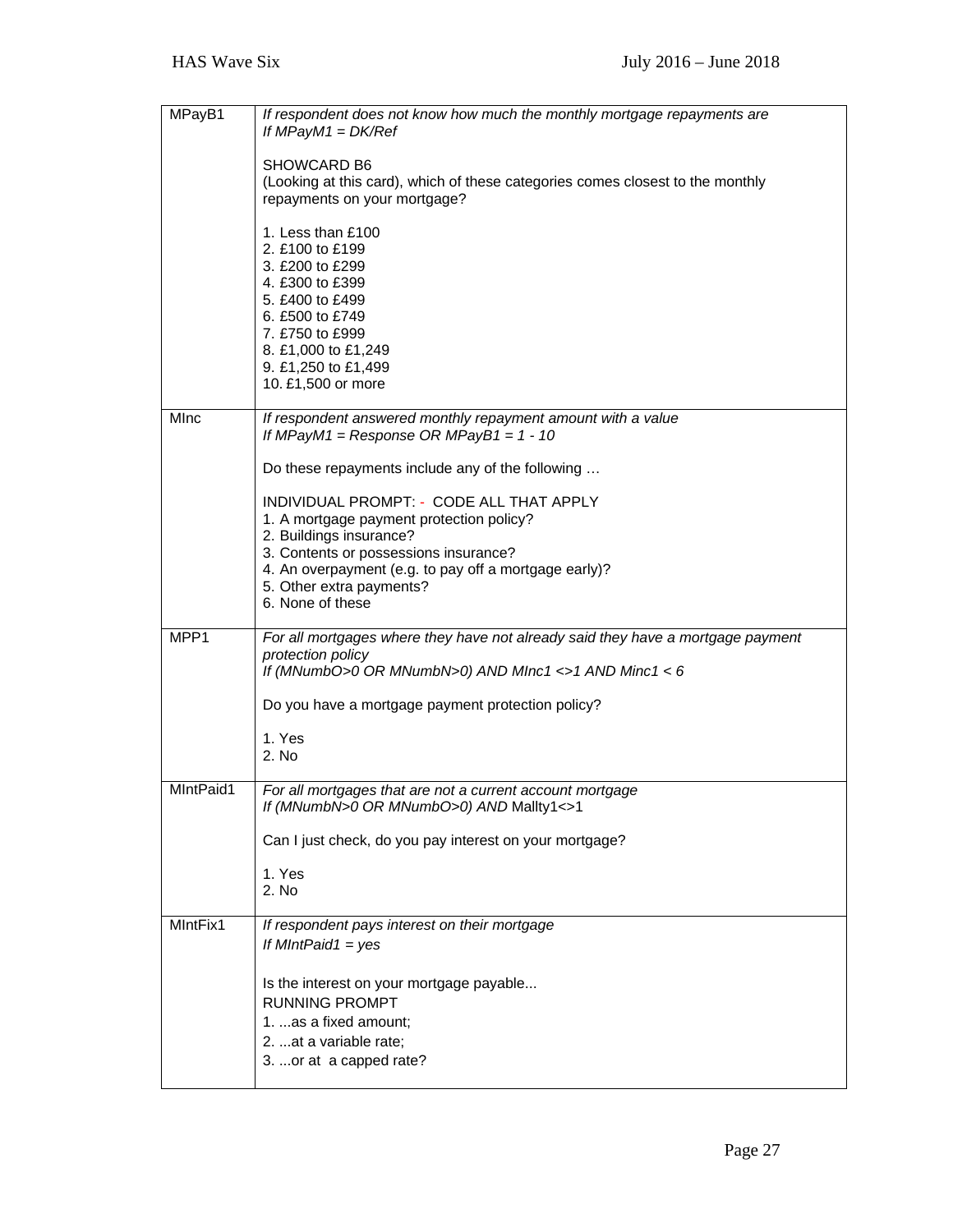| MIntRate1 | If respondent pays interest on their mortgage                                                                                           |
|-----------|-----------------------------------------------------------------------------------------------------------------------------------------|
|           | IF MIntpaid1 = $yes$                                                                                                                    |
|           |                                                                                                                                         |
|           | What is the interest rate on your mortgage at present?                                                                                  |
|           |                                                                                                                                         |
|           | <b>Enter Percentage</b>                                                                                                                 |
|           |                                                                                                                                         |
| MHowPy1   | All mortgages<br>If MNumbO>0 OR MNumbN>0                                                                                                |
|           |                                                                                                                                         |
|           | <b>SHOWCARD B7</b>                                                                                                                      |
|           | Please look at this card and tell me which statement best describes how the mortgage is                                                 |
|           | paid?                                                                                                                                   |
|           |                                                                                                                                         |
|           | 1. I am / We are making the payments on this mortgage ourselves<br>2. DWP (DSS) are paying some or all of the interest on this mortgage |
|           | 3. Mortgage payment protection is paying some or all, of the mortgage                                                                   |
|           | 4. Someone else is paying this mortgage                                                                                                 |
|           |                                                                                                                                         |
| MArrs1    | All mortgages                                                                                                                           |
|           | If MNumbO>0 OR MNumbN>0                                                                                                                 |
|           | Still thinking about the repayments on this mortgage, are you currently                                                                 |
|           |                                                                                                                                         |
|           | <b>RUNNING PROMPT</b>                                                                                                                   |
|           |                                                                                                                                         |
|           | 1. up to date with payments,                                                                                                            |
|           | 2. one month behind,<br>3. 2 to 6 months behind,                                                                                        |
|           | 4. or, over 6 months behind with payments?                                                                                              |
|           |                                                                                                                                         |
| MArrsV1   | If respondent is 2 to 6 months behind or over 6 months behind on mortgage repayments                                                    |
|           | If MArrs $1 = 3,4$                                                                                                                      |
|           | How much do you think you owe now on missed or overdue payments?                                                                        |
|           |                                                                                                                                         |
|           | THERE IS NO BANDED SHOWCARD FOR THIS QUESTION                                                                                           |
|           |                                                                                                                                         |
|           | <b>ENTER AMOUNT IN ES</b>                                                                                                               |
| MArr2Yr1  | If respondent is up to date with payments                                                                                               |
|           | If MArrs $1 = 1$                                                                                                                        |
|           |                                                                                                                                         |
|           | In the last two years have you fallen one or more consecutive payments behind on this                                                   |
|           | mortgage or loan?                                                                                                                       |
|           | 1. Yes                                                                                                                                  |
|           | 2. No                                                                                                                                   |
|           |                                                                                                                                         |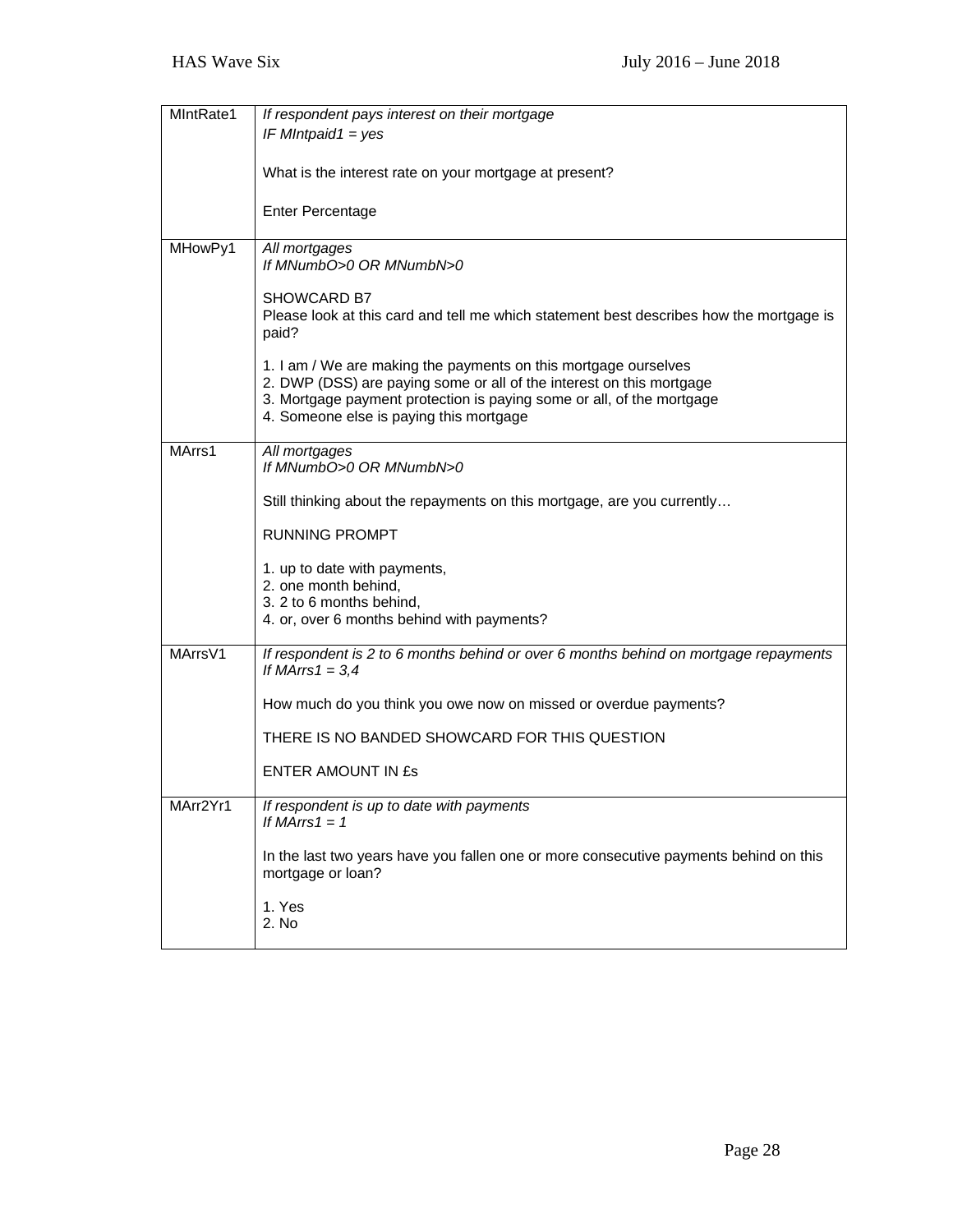| <b>MArrCl</b> | If respondent has fallen behind with payments in last 2 years, but is currently up to date<br>If Marr2 $Yr1 = 1$<br>SHOWCARD B8<br>How did you clear your arrears?<br>CODE ALL THAT APPLY<br>10. Borrowed from family / friends,<br>11. Cut back spending / did without,<br>12. Used authorised / arranged overdraft,<br>13. Used unauthorised overdraft,<br>14. Used a credit or store card(s),<br>15. Took out a commercial loan,<br>16. Remortgaged / arranged further advance<br>17. Used a pawn brokers or cash converters,<br>18. Drew money out of savings or transferred savings which had not planned to use,<br>19. Did some overtime / earned extra money,<br>20. Varies too much to say,<br>21. Some other way |
|---------------|----------------------------------------------------------------------------------------------------------------------------------------------------------------------------------------------------------------------------------------------------------------------------------------------------------------------------------------------------------------------------------------------------------------------------------------------------------------------------------------------------------------------------------------------------------------------------------------------------------------------------------------------------------------------------------------------------------------------------|
|               | <b>END LOOP FOR MORTGAGES</b>                                                                                                                                                                                                                                                                                                                                                                                                                                                                                                                                                                                                                                                                                              |
| <b>DBurdH</b> | If respondent is up to date on mortgage repayments<br>If MArrs $1 = 1$<br>[*] Now thinking about the mortgage or loans secured on your property in addition to<br>these payments, to what extent is keeping up with all of the repayments and interest<br>payments a financial burden to your household?<br>Would you say it was<br><b>RUNNING PROMPT</b><br>1. A heavy burden<br>2. Somewhat of a burden<br>3. Or, not a problem at all?                                                                                                                                                                                                                                                                                  |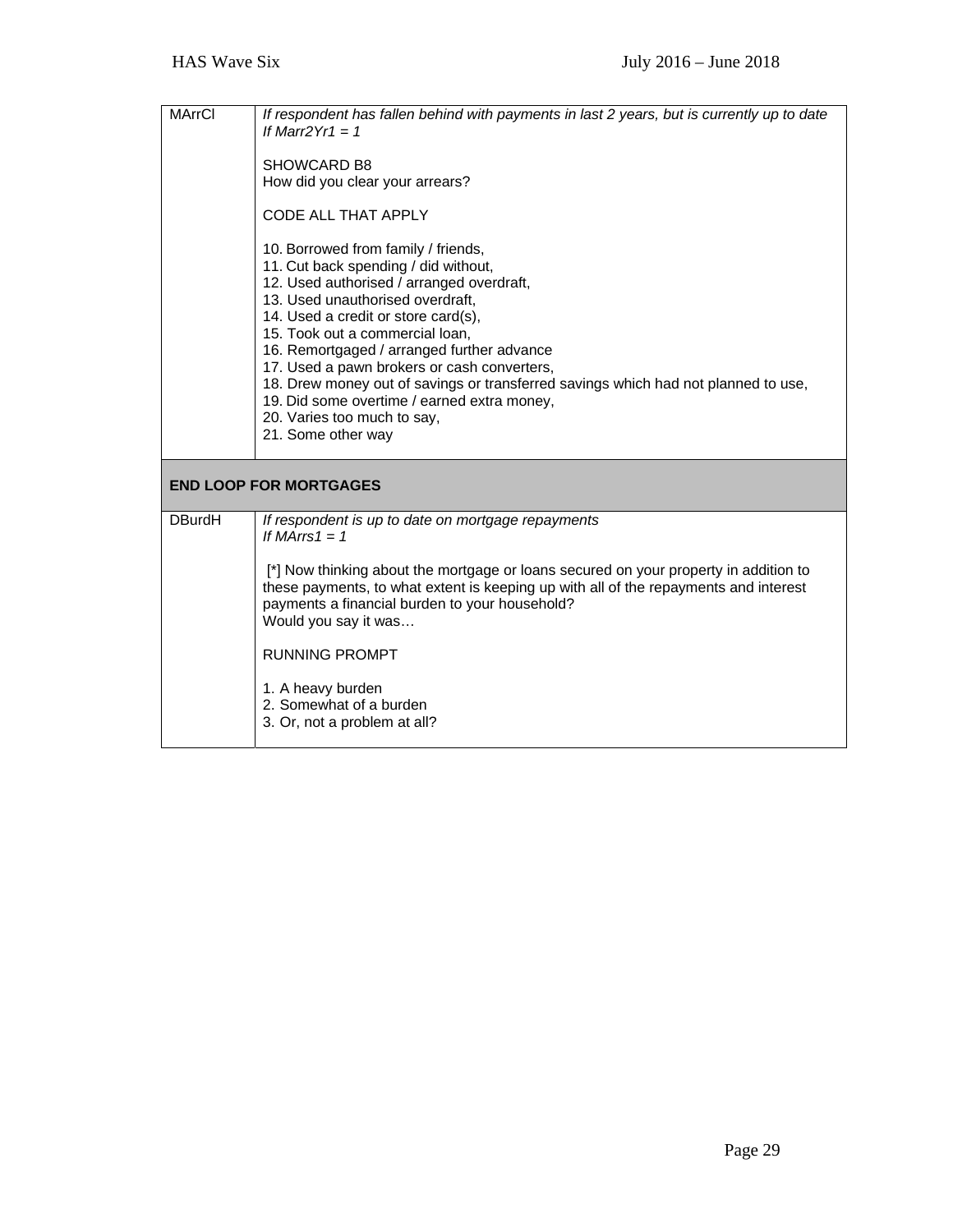| <b>Equity Release</b> |                                                                                                                                                                                                                                                                                            |  |
|-----------------------|--------------------------------------------------------------------------------------------------------------------------------------------------------------------------------------------------------------------------------------------------------------------------------------------|--|
|                       | Data items fed forward: REqYes                                                                                                                                                                                                                                                             |  |
| EqOld                 | If respondent had an equity release arrangement at previous wave<br>If $REqYes = 1 OR REqOld = 1 OR REqNew = 1$                                                                                                                                                                            |  |
|                       | At the last interview, you said that you had made an arrangement to raise money using<br>the value of your home.<br>Do you still have this arrangement?                                                                                                                                    |  |
|                       | 1. Yes<br>2. No<br>3. Don't know                                                                                                                                                                                                                                                           |  |
| EqNew                 | If respondent did not or did not know about having an equity release scheme in the<br>previous wave<br>If $EqOld = 2 OR 3$                                                                                                                                                                 |  |
|                       | In the last two years, have you made any new arrangements to raise income or capital<br>from the value of your current home?                                                                                                                                                               |  |
|                       | 1. Yes<br>2. No                                                                                                                                                                                                                                                                            |  |
| EqYes                 | If respondent owns property outright, is buying with mortgage or paying part rent/ part<br>mortgage and had no equity release scheme at previous wave.<br>If Ten1 = $1,2,3$ AND NOT(REqYes = 2                                                                                             |  |
|                       | It is possible to raise money for retirement based on the value of your home through an<br>arrangement known as equity release. Have you [or your partner] raised any income or<br>capital from the value of your current home?                                                            |  |
|                       | EXCLUDE ANY REMORTGAGE OR TOP-UP ALREADY COVERED IN THE<br>MORTGAGE SECTION                                                                                                                                                                                                                |  |
|                       | 1. Yes<br>2. No                                                                                                                                                                                                                                                                            |  |
| EqType                | If respondent has an equity release arrangement<br>If EqYes = 1 OR EqNew = 1 OR EqOld = 1                                                                                                                                                                                                  |  |
|                       | SHOWCARD C1<br>May I just check, in what way have you [or your partner] raised income or capital from<br>the value of your current home?                                                                                                                                                   |  |
|                       | CODE UP TO 2 ANSWERS                                                                                                                                                                                                                                                                       |  |
|                       | 1. A lifetime mortgage - home income plan (sometimes called mortgage annuity plan)<br>2. A lifetime mortgage - interest-only<br>3. A lifetime mortgage - roll-up<br>4. A lifetime mortgage - fixed repayment<br>5. A lifetime mortgage - shared appreciation<br>6. A home reversion scheme |  |
|                       | 7. Sale and rent-back (selling your property for a discount and then renting it back)<br>8. A private arrangement (for example with a relative)<br>9. In some other way                                                                                                                    |  |
| EqWhenY               | If respondent has a lifetime mortgage<br>If EqType = $1,2,3,4,5$                                                                                                                                                                                                                           |  |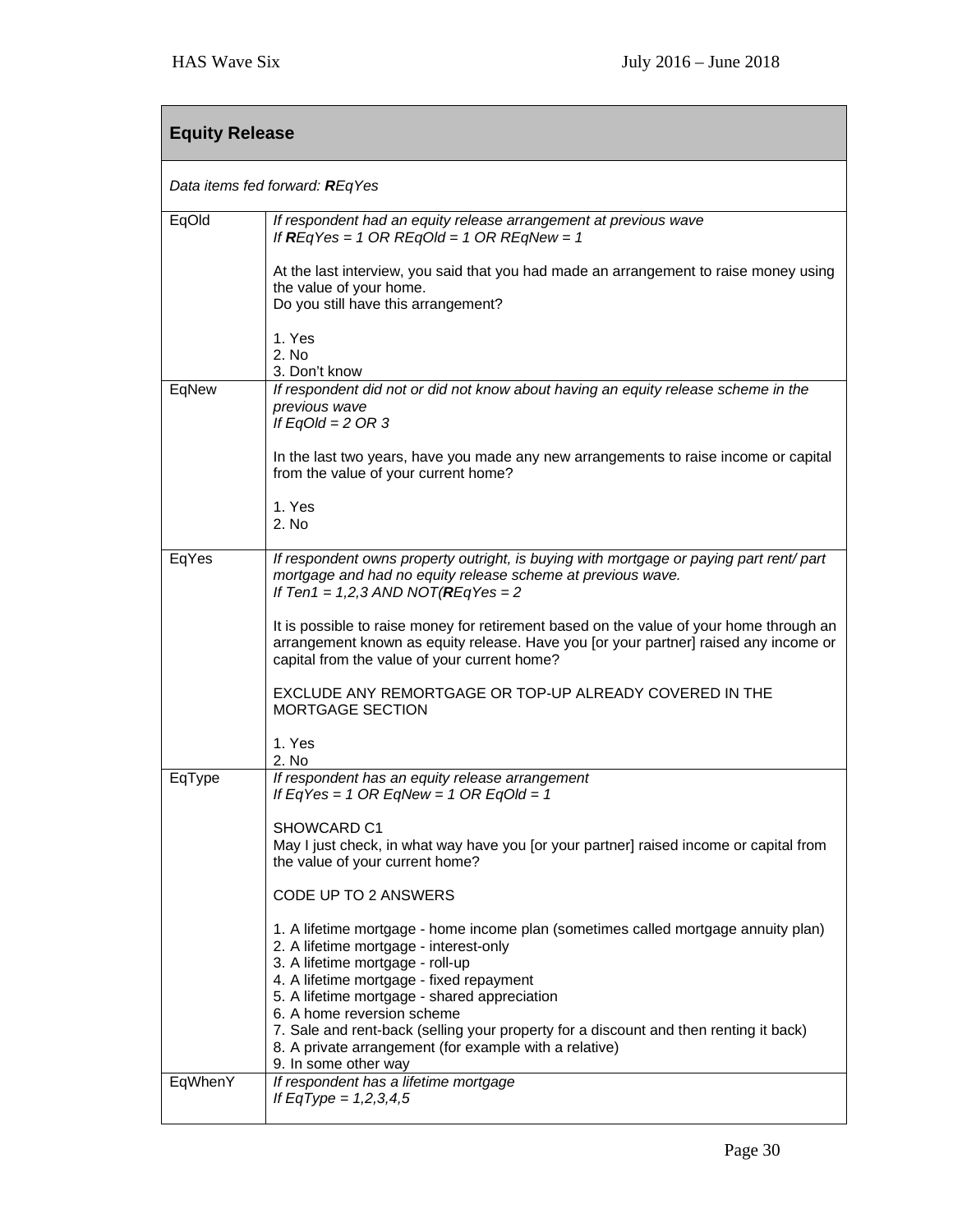|          | When did you take out this mortgage?                                                                                                                |
|----------|-----------------------------------------------------------------------------------------------------------------------------------------------------|
|          | <b>ENTER YEAR</b>                                                                                                                                   |
| EqWhenM  | If entered year mortgage was taken out<br>If $EqWhen Y = Response$                                                                                  |
|          | What month was that?                                                                                                                                |
|          | <b>ENTER MONTH</b>                                                                                                                                  |
| EqDraw   | If respondent has a lifetime mortgage<br>If EqType = $1,2,3,4,5$                                                                                    |
|          | Did this mortgage have a drawdown element – i.e. you can take small amounts over<br>time rather than one lump sum at the start?                     |
|          | 1. Yes<br>2. No                                                                                                                                     |
| EqVal    | If mortgage does not have a drawdown element<br>If $EqDraw = 2$                                                                                     |
|          | How much was the mortgage?                                                                                                                          |
|          | <b>ENTER AMOUNT IN £s</b>                                                                                                                           |
| EqValB   | If respondent does not know how much the mortgage was<br>If $EqVal = DK/Ref$                                                                        |
|          | SHOWCARD C2<br>(Looking at this card), can you tell me about how much the mortgage was for?                                                         |
|          | 1. Less than £5,000<br>2. £5,000 to £9,999<br>3. £10,000 to £24,999                                                                                 |
|          | 4. £25,000 to £49,999                                                                                                                               |
|          | 5. £50,000 to £74,999<br>6. £75,000 to £99,999                                                                                                      |
|          | 7. £100,000 or more                                                                                                                                 |
| EqValDr  | If mortgage has a drawdown element<br>If EqDraw = $1$                                                                                               |
|          | In total, how much have you drawn down so far, if you add together the amounts that<br>you have taken?                                              |
|          | ENTER AMOUNT IN £s                                                                                                                                  |
| EqValDrB | If respondent does not know how much they have drawndown so far<br>If $EqValDr = DK/Ref$                                                            |
|          | SHOWCARD C2                                                                                                                                         |
|          | (Looking at this card), can you tell me about how much you have drawn down so far in<br>total, if you add together the amounts that you have taken? |
|          | 1. Less than £5,000                                                                                                                                 |
|          | 2. £5,000 to £9,999<br>3. £10,000 to £24,999                                                                                                        |
|          | 4. £25,000 to £49,999                                                                                                                               |
|          | 5. £50,000 to £74,999                                                                                                                               |
|          | 6. £75,000 to £99,999<br>7. £100,000 or more                                                                                                        |
| ERec     | If respondent has a lifetime mortgage                                                                                                               |
|          | If EqType = $1,2,3,4,5$                                                                                                                             |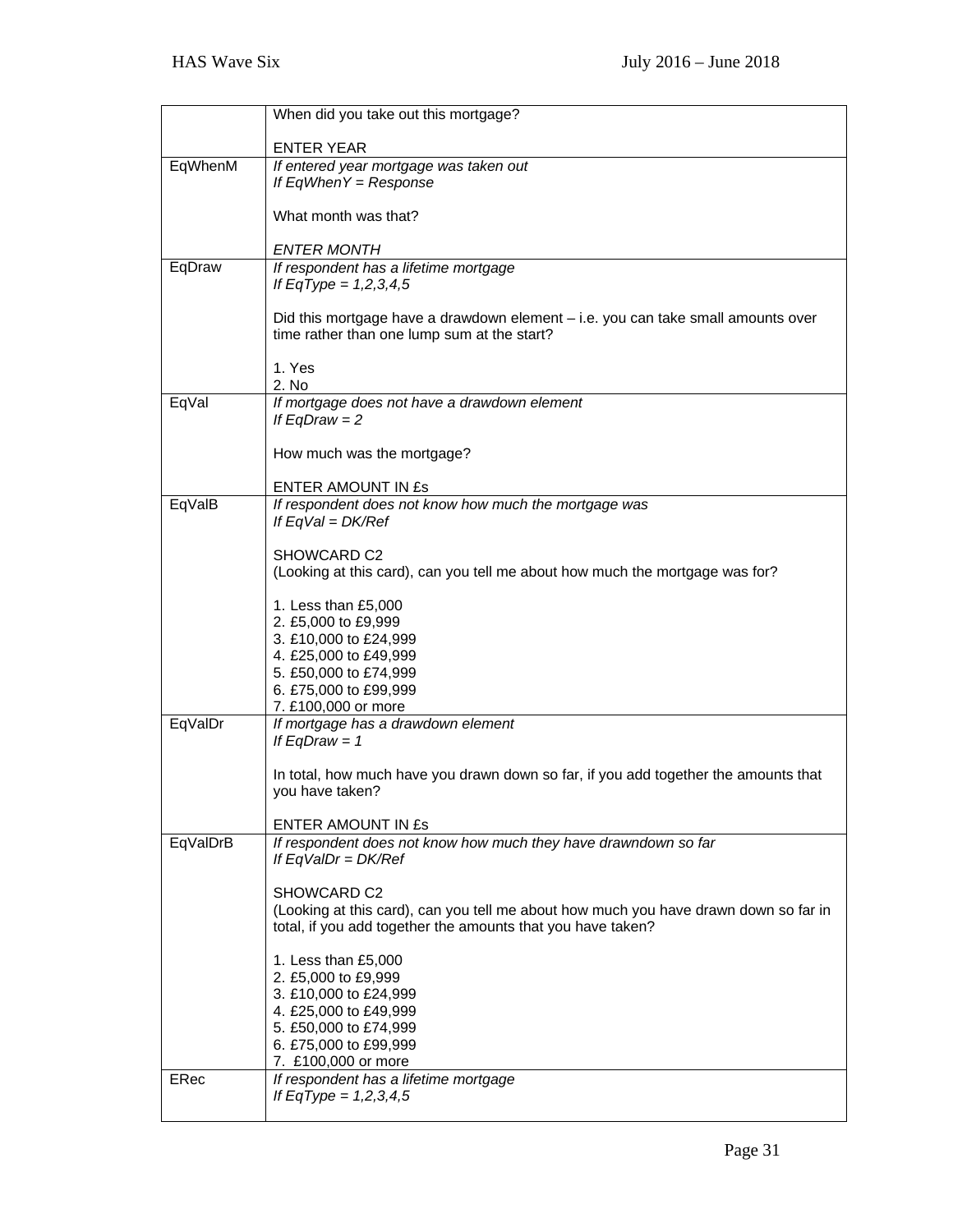|                | Do you receive regular payments from this scheme?                                                      |
|----------------|--------------------------------------------------------------------------------------------------------|
|                | 1. Yes                                                                                                 |
|                | 2. No                                                                                                  |
|                |                                                                                                        |
| <b>ERecMPD</b> | If respondent receives regular payments from their lifetime mortgage scheme<br>If $FRec = 1$           |
|                | What period do the regular payments usually cover?                                                     |
|                | 1. One month                                                                                           |
|                | 2. One Year                                                                                            |
|                | 97. Neither of these (Explain in a note)                                                               |
| ERecM          | If respondent receives regular payments from their lifetime mortgage scheme<br>If $ERec = 1$           |
|                | How much do you receive from this scheme in this period?                                               |
|                | <b>ENTER AMOUNT IN £s</b>                                                                              |
| ERecMBM        | If respondent does not know amount or refuses to answer and the period covers one                      |
|                | month<br>If $E$ rec $M = DK$ Ref AND $E$ RecMPD = 1                                                    |
|                |                                                                                                        |
|                | SHOWCARD C3                                                                                            |
|                | (Looking at this card), can you tell me about how much you receive from this scheme in<br>this period? |
|                | 1. Less than £50                                                                                       |
|                | 2. £50 to £99                                                                                          |
|                | 3. £100 to £199                                                                                        |
|                | 4. £200 to £299<br>5. £300 to £399                                                                     |
|                | 6. £400 to £499                                                                                        |
|                | 7. £500 to £749                                                                                        |
|                | 8. £750 to £999                                                                                        |
|                | 9. £1,000 or more                                                                                      |
| <b>ERecMBY</b> | If respondent does not know amount or refuses to answer and the period covers one                      |
|                | vear                                                                                                   |
|                | If $E$ rec $M = DK$ Ref AND $E$ RecMPD = 2                                                             |
|                | SHOWCARD C4                                                                                            |
|                | (Looking at this card), can you tell me about how much you receive from this scheme in                 |
|                | this period?                                                                                           |
|                | 1. Less than £100                                                                                      |
|                | 2. £100 to £249                                                                                        |
|                | 3. £250 to £499                                                                                        |
|                | 4. £500 to £999                                                                                        |
|                | 5. £1,000 to £1,999<br>6. £2,000 to £2,999                                                             |
|                | 7. £3,000 to £4,999                                                                                    |
|                | 8. £5,000 to £7,499                                                                                    |
|                | 9. £7,500 to £9,999                                                                                    |
|                | 10. £10,000 to £19,999<br>11. £20,000 or more                                                          |
| <b>ERecTax</b> | If amount received from scheme is given                                                                |
|                | If ERecM = Response OR ERecMBM = Response OR ERecMBY = Response                                        |
|                |                                                                                                        |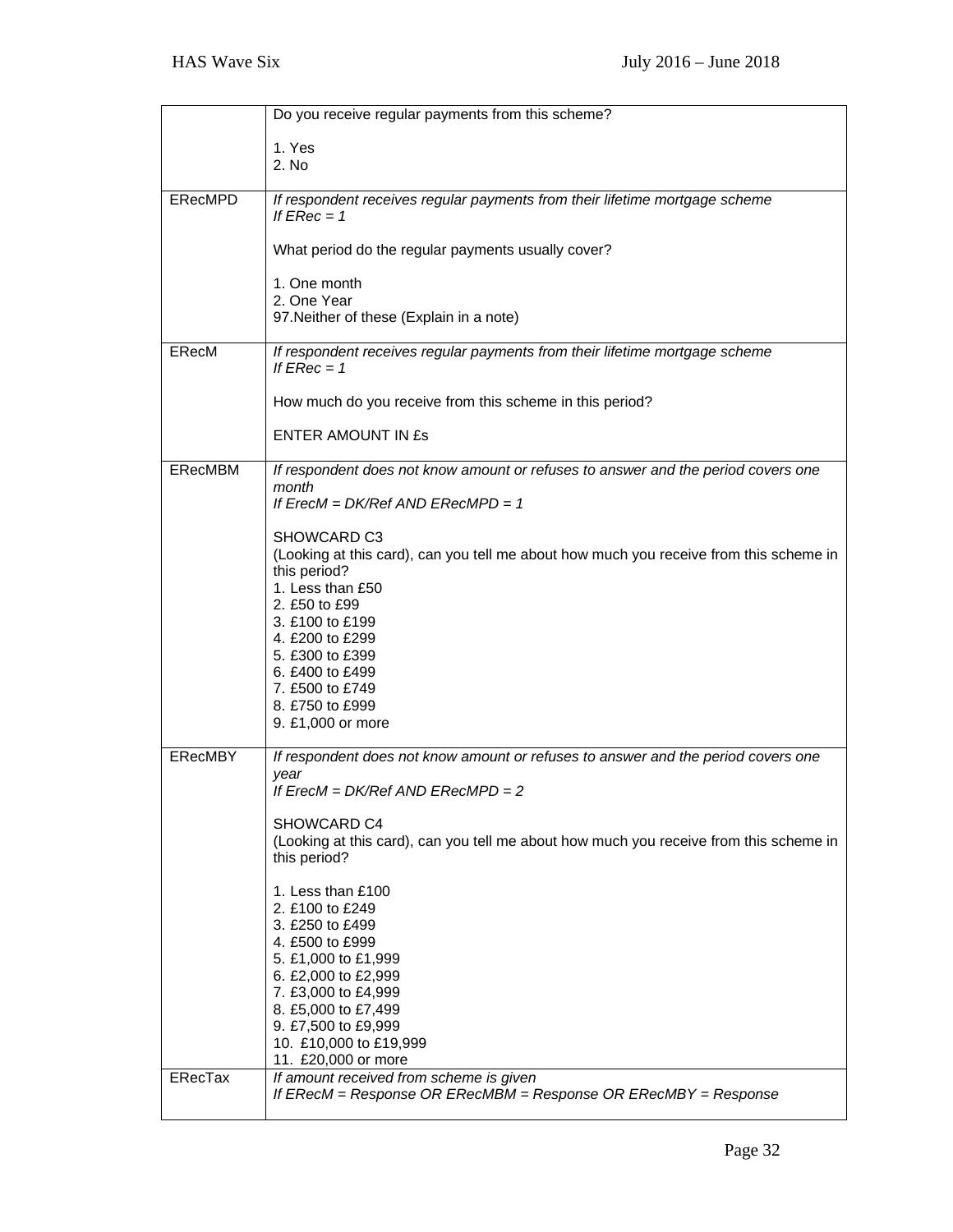|                | Is this amount before or after tax?                                                                                                          |
|----------------|----------------------------------------------------------------------------------------------------------------------------------------------|
|                | 1. Before tax                                                                                                                                |
|                | 2. After tax                                                                                                                                 |
|                |                                                                                                                                              |
| Elnt           | If respondent has a lifetime mortgage<br>If EqType = $1,2,5$                                                                                 |
|                | Do you pay interest on your mortgage?                                                                                                        |
|                | ANSWER SHOULD BE YES FOR CODES 1 AND 2 (HOME INCOME PLAN AND<br>INTEREST ONLY MORTGAGE). MAY BE YES FOR 5 (SHARED APPRECIATION<br>MORTGAGE). |
|                | 1. Yes<br>2. No                                                                                                                              |
| <b>EIntFix</b> | If respondent pays interest on their mortgage<br>If $EInt = 1$                                                                               |
|                | Is the interest on your mortgage payable                                                                                                     |
|                | <b>RUNNING PROMPT</b>                                                                                                                        |
|                | as a fixed amount?<br>2.<br>or at a variable rate?                                                                                           |
| EIntRat        | If respondent pays interest on their mortgage<br>If $EInt = 1$                                                                               |
|                | What is the interest rate on your mortgage at present?                                                                                       |
|                | <b>ENTER PERCENTAGE</b>                                                                                                                      |
| EMSPay         | If respondent has a lifetime mortgage - interest-only<br>If $EqType = 2$                                                                     |
|                | Have you missed any repayments of the interest?                                                                                              |
|                | 1. Yes<br>2. No                                                                                                                              |
| <b>EMSArr</b>  | If respondent has missed interest payments on their mortgage<br>If $EMSPay = 1$                                                              |
|                | How much do you owe in missed interest payments? (Rough estimates acceptable).                                                               |
|                | <b>ENTER AMOUNT IN £s</b>                                                                                                                    |
| FRRepfix       | If respondent has a fixed repayment mortgage<br>If $EqType = 4$                                                                              |
|                | You agreed to repay the loan as a fixed amount. How much did you agree to pay?                                                               |
|                | ENTER AMOUNT IN ES                                                                                                                           |
|                |                                                                                                                                              |
| SharApp        | If respondent has a shared appreciation mortgage<br>If $EqType = 5$                                                                          |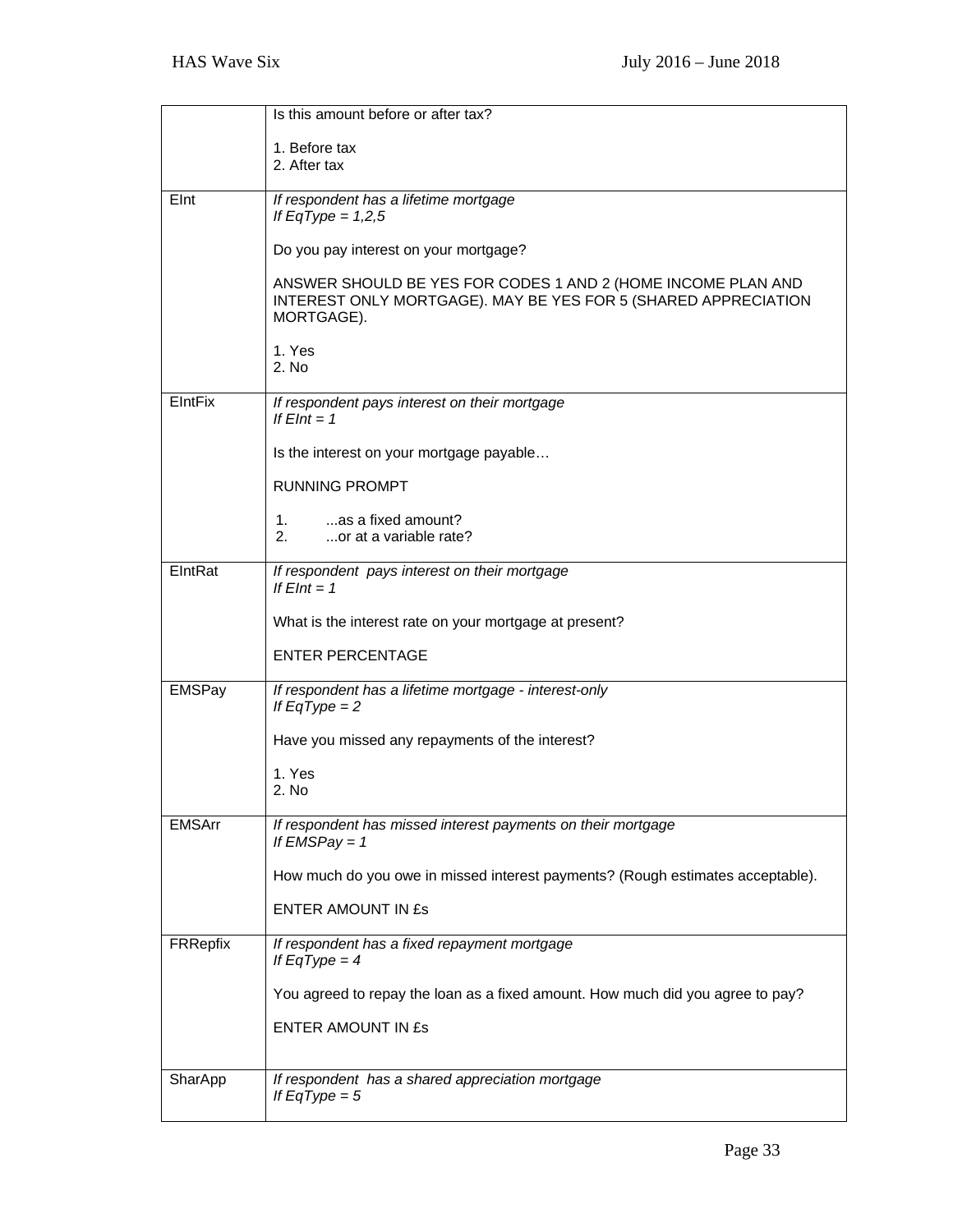|                 | You agreed to repay the loan plus a percentage of the increase in the UNumOverty<br>value. What percentage of the increase in the property value did you agree to pay?  |
|-----------------|-------------------------------------------------------------------------------------------------------------------------------------------------------------------------|
|                 | <b>ENTER PERCENTAGE</b>                                                                                                                                                 |
| ESharApp        | If respondent has a shared appreciation mortgage<br>If $EqType = 5$                                                                                                     |
|                 | If you sold your home today, roughly how much would this percentage be worth in cash<br>terms - i.e. how much would you have to pay the lender in addition to the loan? |
|                 | <b>ENTER AMOUNT IN £s</b><br>IF PROPERTY HAS FALLEN IN VALUE, ENTER ZERO.                                                                                               |
| ERvReg          | If respondent has a home reversion scheme<br>If $EqType = 6$                                                                                                            |
|                 | Did you receive a one-off payment (cash lump sum) or do you get regular payments, or<br>both?                                                                           |
|                 | CODE ALL THAT APPLY.                                                                                                                                                    |
|                 | 1. One off payment (cash lump sum)<br>2. Regular payments                                                                                                               |
| ERvSum          | If respondent receives a one off payment<br>If $ERvReg = 1$                                                                                                             |
|                 | How much was this one-off payment?                                                                                                                                      |
|                 | <b>ENTER AMOUNT IN £s</b>                                                                                                                                               |
| <b>ERvSumB</b>  | If respondent does not know amount of one off payment<br>If $ERvSum = DK/Ref$                                                                                           |
|                 | SHOWCARD C2<br>(Looking at this card), can you tell me about how much this one-off payment was?                                                                         |
|                 | 1. Less than £5,000                                                                                                                                                     |
|                 | 2. £5,000 to £9,999<br>3. £10,000 to £24,999                                                                                                                            |
|                 | 4. £25,000 to £49,999                                                                                                                                                   |
|                 | 5. £50,000 to £74,999                                                                                                                                                   |
|                 | 6. £75,000 to £99,999<br>7. £100,000 or more                                                                                                                            |
| <b>ERvRecPD</b> | If respondent receives regular payments<br>If $ERvReg = 2$                                                                                                              |
|                 | What period do these regular payments usually cover?                                                                                                                    |
|                 | 1. One month                                                                                                                                                            |
|                 | 2. One Year                                                                                                                                                             |
| ERvRec          | 97. Neither of these (Explain in a note)<br>If respondent receives regular payments                                                                                     |
|                 | If $ERvReg = 2$                                                                                                                                                         |
|                 | How much do you receive in regular payments in this period?                                                                                                             |
|                 | ENTER AMOUNT IN £s                                                                                                                                                      |
| <b>ERvRecBM</b> | If regular payments cover one month and respondent does not know how much they                                                                                          |
|                 | receive<br>If $ERvRecPD = 1 AND$ $ERvRec = DK/Ref$                                                                                                                      |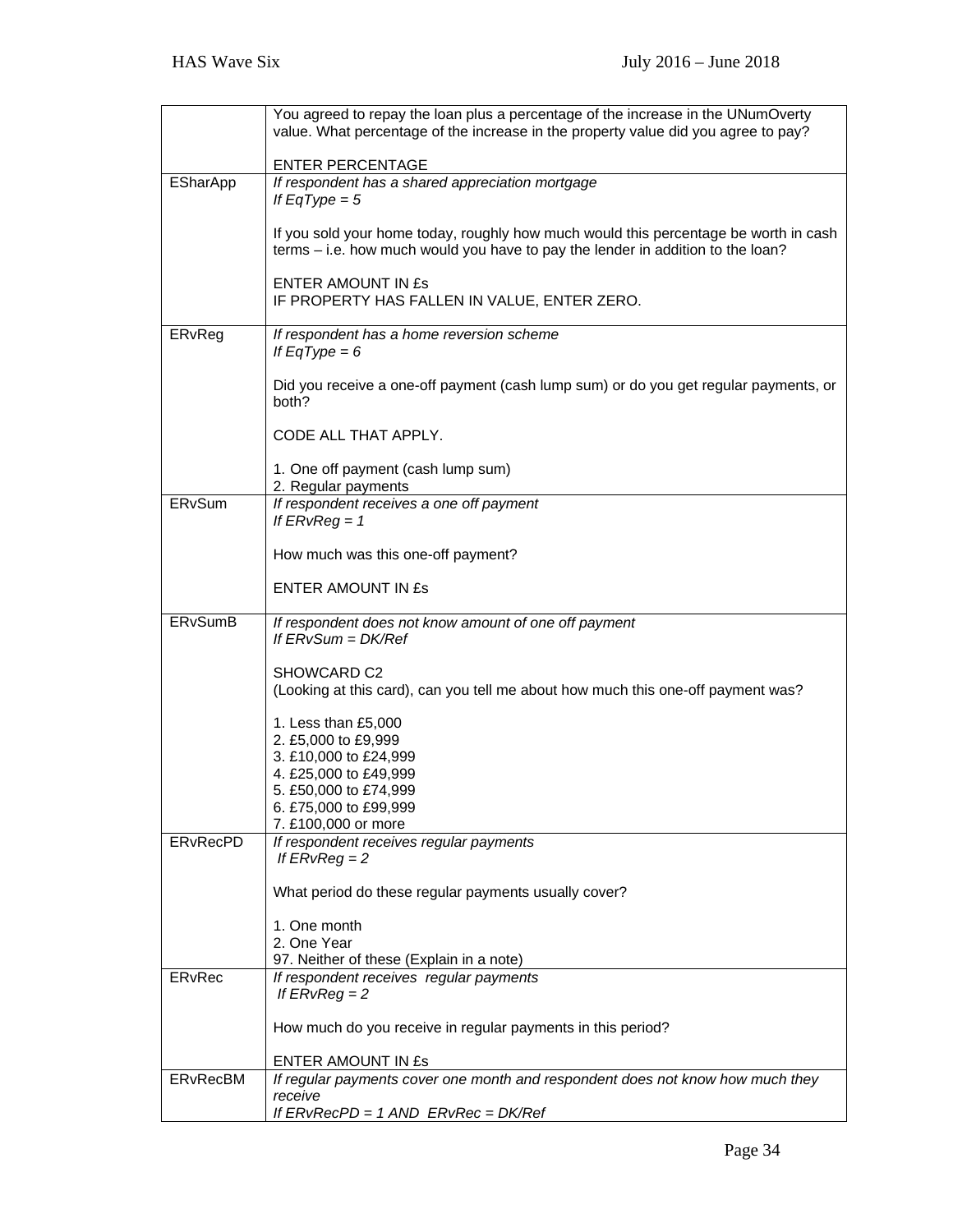|                 | SHOWCARD C3<br>(Looking at this card), can you tell me about how much you receive in regular<br>payments in this period?<br>Less than £50<br>1.<br>2.<br>£50 to £99<br>3. £100 to £199<br>4. £200 to £299<br>5. £300 to £399<br>6. £400 to £499<br>7. £500 to £749<br>8. £750 to £999<br>9. £1,000 or more |
|-----------------|------------------------------------------------------------------------------------------------------------------------------------------------------------------------------------------------------------------------------------------------------------------------------------------------------------|
| <b>ERvRecBY</b> | If regular payments cover one year and respondent does not know how much they<br>receive<br>If $ERvRecPD = 2 AND$ $ERvRec = DK/Ref$<br>SHOWCARD C4<br>(Looking at this card), can you tell me about how much you receive from this scheme in<br>this period?                                               |
|                 | 1. Less than £100<br>2. £100 to £249<br>3. £250 to £499<br>4. £500 to £999<br>5. £1,000 to £1,999<br>6. £2,000 to £2,999<br>7. £3,000 to £4,999<br>8. £5,000 to £7,499<br>9. £7,500 to £9,999<br>10. £10,000 to £19,999<br>11. £20,000 or more                                                             |
| <b>ERvTax</b>   | If amount received has been answered<br>If ERvRec = Response OR ERvRecBM = Response OR ERvRecBY = Response<br>Is this amount before or after tax?<br>1. Before tax<br>2. After tax                                                                                                                         |
| ERvRent         | If respondent has a home reversion scheme<br>If $EqType = 6$<br>Do you pay rent to remain in your home with this home reversion scheme?<br>1. Yes<br>2. No                                                                                                                                                 |
| ERentAm         | If respondent pays rent to remain in their home, with the home reversion scheme<br>If $ERvRent = 1$<br>How much rent do you pay per month?<br><b>ENTER AMOUNT IN £s</b>                                                                                                                                    |
| <b>ERentB</b>   | If respondent does not know how much rent they pay per month<br>If $E$ RentAm = $DK/Ref$                                                                                                                                                                                                                   |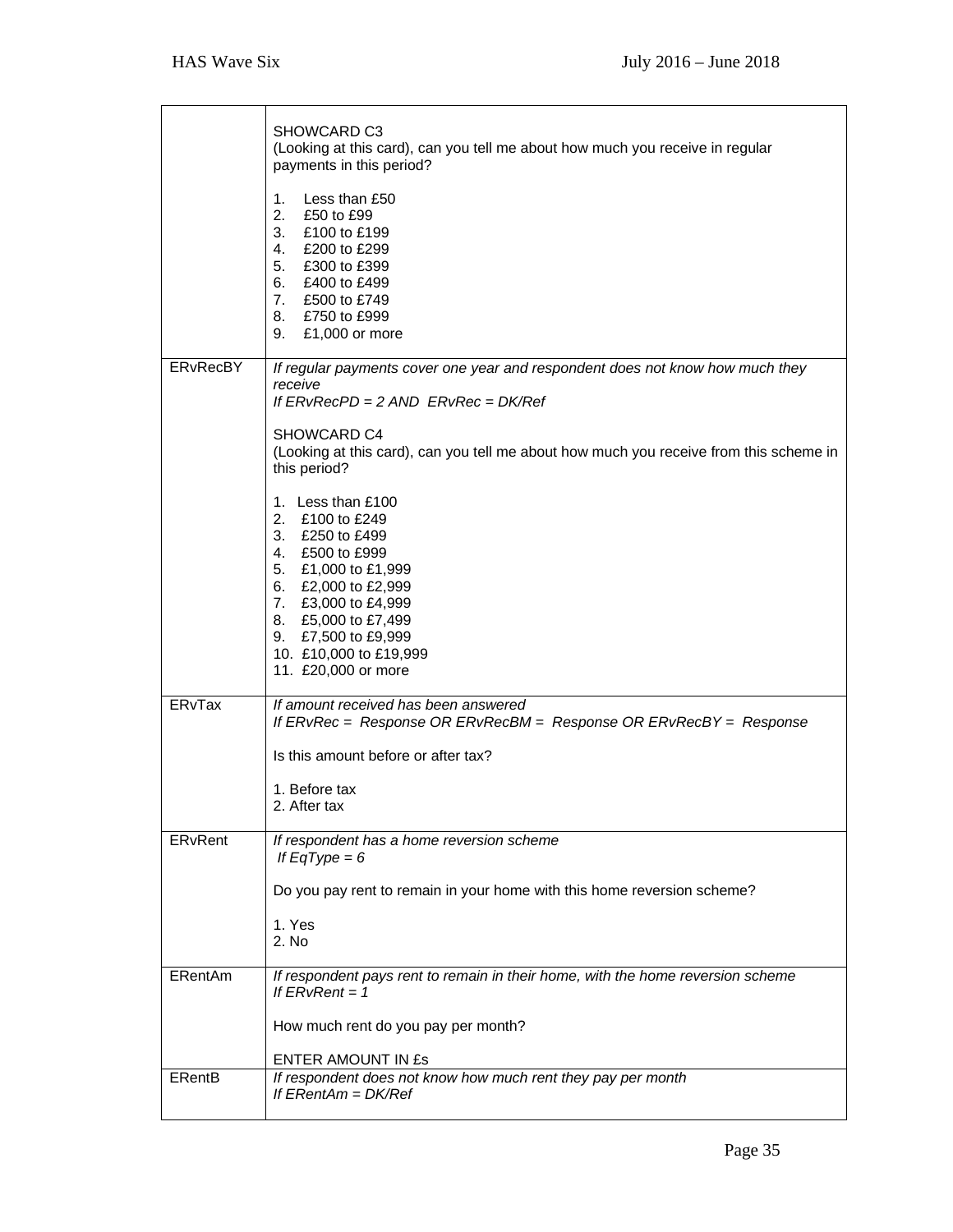|                 | SHOWCARD C3                                                                              |
|-----------------|------------------------------------------------------------------------------------------|
|                 | (Looking at this card), can you tell me about how much rent you pay per month?           |
|                 | Less than £50<br>1.                                                                      |
|                 | 2.<br>£50 to £99                                                                         |
|                 | £100 to £199<br>3.                                                                       |
|                 | 4.<br>£200 to £299<br>5.                                                                 |
|                 | £300 to £399<br>6. £400 to £499                                                          |
|                 | 7. £500 to £749                                                                          |
|                 | 8. £750 to £999                                                                          |
|                 | 9. £1,000 or more                                                                        |
| ErvPrp          | If respondent has a home reversion scheme                                                |
|                 | If $EqType = 6$                                                                          |
|                 | What proportion of your property did you sell when you took out this scheme?             |
|                 | <b>ENTER PERCENTAGE</b>                                                                  |
| <b>SRBWhenY</b> | If respondent has a sale and rent-back scheme                                            |
|                 | If $EqType = 7$                                                                          |
|                 | When did you sell your property?                                                         |
|                 | <b>ENTER YEAR</b>                                                                        |
| SRBWhenM        | If respondent has a sale and rent-back scheme                                            |
|                 | If $EqType = 7$                                                                          |
|                 | What Month was that?                                                                     |
|                 | <b>ENTER MONTH</b>                                                                       |
| <b>SRBPerc</b>  | If respondent has a sale and rent-back scheme                                            |
|                 | If $EqType = 7$                                                                          |
|                 | Roughly what percentage of the property value did you get when you sold it?              |
|                 | <b>ENTER PERCENTAGE</b>                                                                  |
| EPrvPay         | If respondent has a private arrangement or other/unknown type of scheme                  |
|                 | If EqType = 8, 9 OR DK                                                                   |
|                 | Do you receive regular payments from this/these arrangement(s)?                          |
|                 | 1. Yes                                                                                   |
|                 | 2. No                                                                                    |
| EPrVal          | If respondent receives regular payments from the equity arrangements<br>If $EPrvPay = 1$ |
|                 | How much do you usually receive?                                                         |
|                 | ENTER AMOUNT IN ES                                                                       |
|                 | THERE IS NO BANDED SHOWCARD FOR THIS AMOUNT                                              |
|                 |                                                                                          |
| EPrPer          | If amount received is given<br>If $EPrVal = Response$                                    |
|                 |                                                                                          |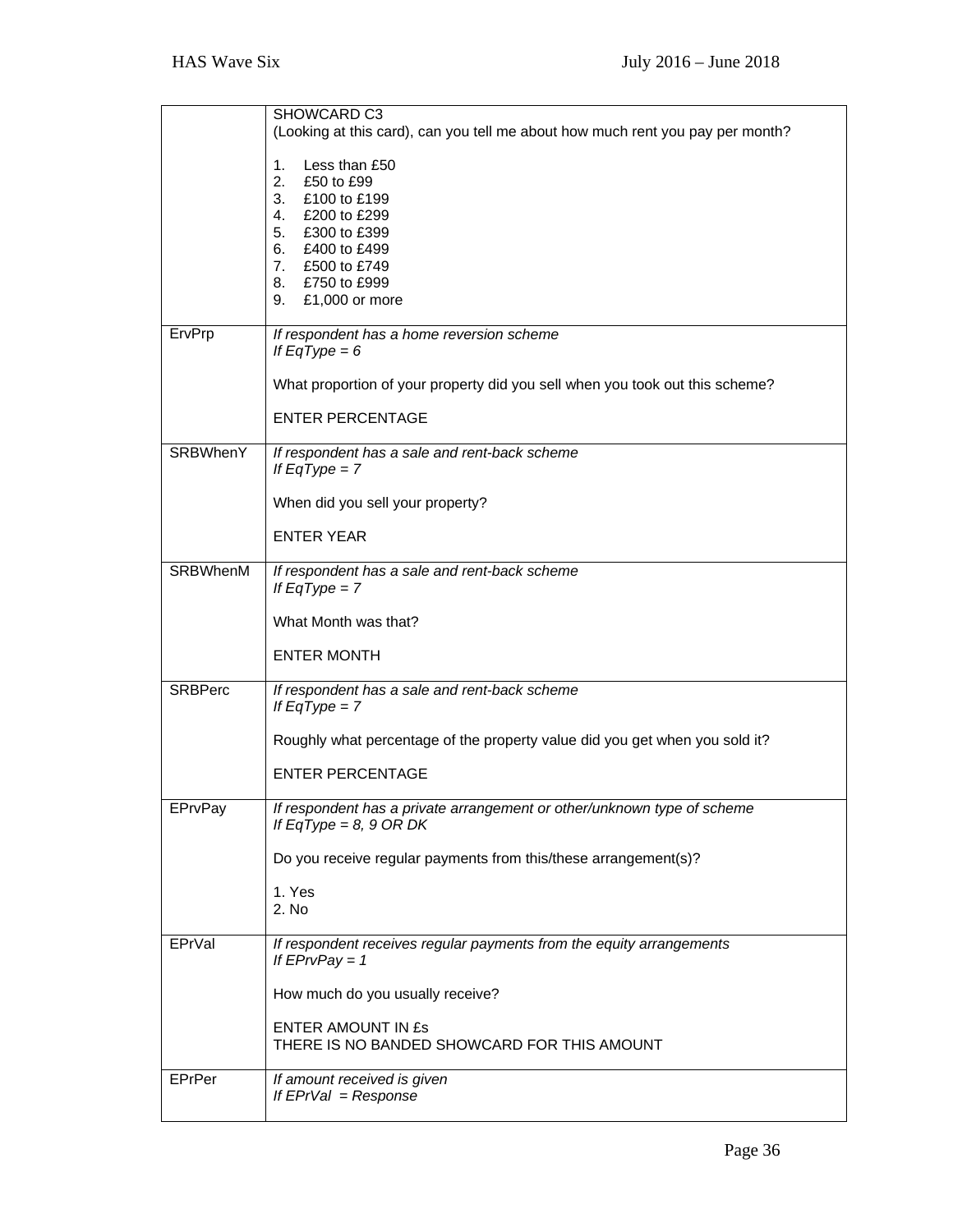|                | What period do these payments usually cover?                                           |
|----------------|----------------------------------------------------------------------------------------|
|                |                                                                                        |
|                | 1. One week<br>2. Two weeks                                                            |
|                | 3. Three weeks                                                                         |
|                | 4. Four weeks                                                                          |
|                | 5. Calendar month                                                                      |
|                | 7. Two Calendar months                                                                 |
|                | 8. Eight times a year                                                                  |
|                | 9. Nine times a year                                                                   |
|                | 10. Ten times a year<br>13. Three months/13 weeks                                      |
|                | 26. Six months/26 weeks                                                                |
|                | 52. One Year/12 months/52 weeks                                                        |
|                | 90. Less than one week                                                                 |
|                | 95. One off/lump sum                                                                   |
|                | 97. None of these (EXPLAIN IN NOTE)                                                    |
| EOthReg        | If respondent does not receive regular payments                                        |
|                | If $EPrvPay = 2$                                                                       |
|                |                                                                                        |
|                | Have you ever received any payment from this (private) arrangement (in return for a    |
|                | claim on the value of your property)?                                                  |
|                | 1. Yes                                                                                 |
|                | 2. No                                                                                  |
|                |                                                                                        |
| EOthRVa        | If respondent has ever received any payment from this (private) arrangement (in return |
|                | for a claim on the value of your property)                                             |
|                | If $EOtherReg = 1$                                                                     |
|                | How much did you receive?                                                              |
|                |                                                                                        |
|                | <b>ENTER AMOUNT IN ES</b>                                                              |
|                |                                                                                        |
|                |                                                                                        |
| <b>EOthRVB</b> | If respondent does not know how much they received                                     |
|                | If $FOhRVa = DK/Ref$                                                                   |
|                | SHOWCARD C2                                                                            |
|                | (Looking at this card), can you tell me approximately how much you received?           |
|                |                                                                                        |
|                | 1. Less than £5,000                                                                    |
|                | 2. £5,000 to £9,999                                                                    |
|                | 3. £10,000 to £24,999                                                                  |
|                | 4. £25,000 to £49,999                                                                  |
|                | 5. £50,000 to £74,999<br>6. £75,000 to £99,999                                         |
|                | 7. £100,000 or more                                                                    |
|                |                                                                                        |
| PRRepay        | If respondent has a private arrangement or other/unknown arrangement                   |
|                | If EqType = 8, 9 OR DK                                                                 |
|                | Did you agree how you will repay the loan?                                             |
|                |                                                                                        |
|                | 1. Yes – I agreed to pay a fixed amount of money to the lender                         |
|                | 2. Yes - I agreed to pay the lender a percentage of the value of the property          |
|                | 3. No - I did not agree how I would repay the lender                                   |
| PRRepfix       | If respondent agreed to pay a fixed amount to the lender<br>If $PRRepository = 1$      |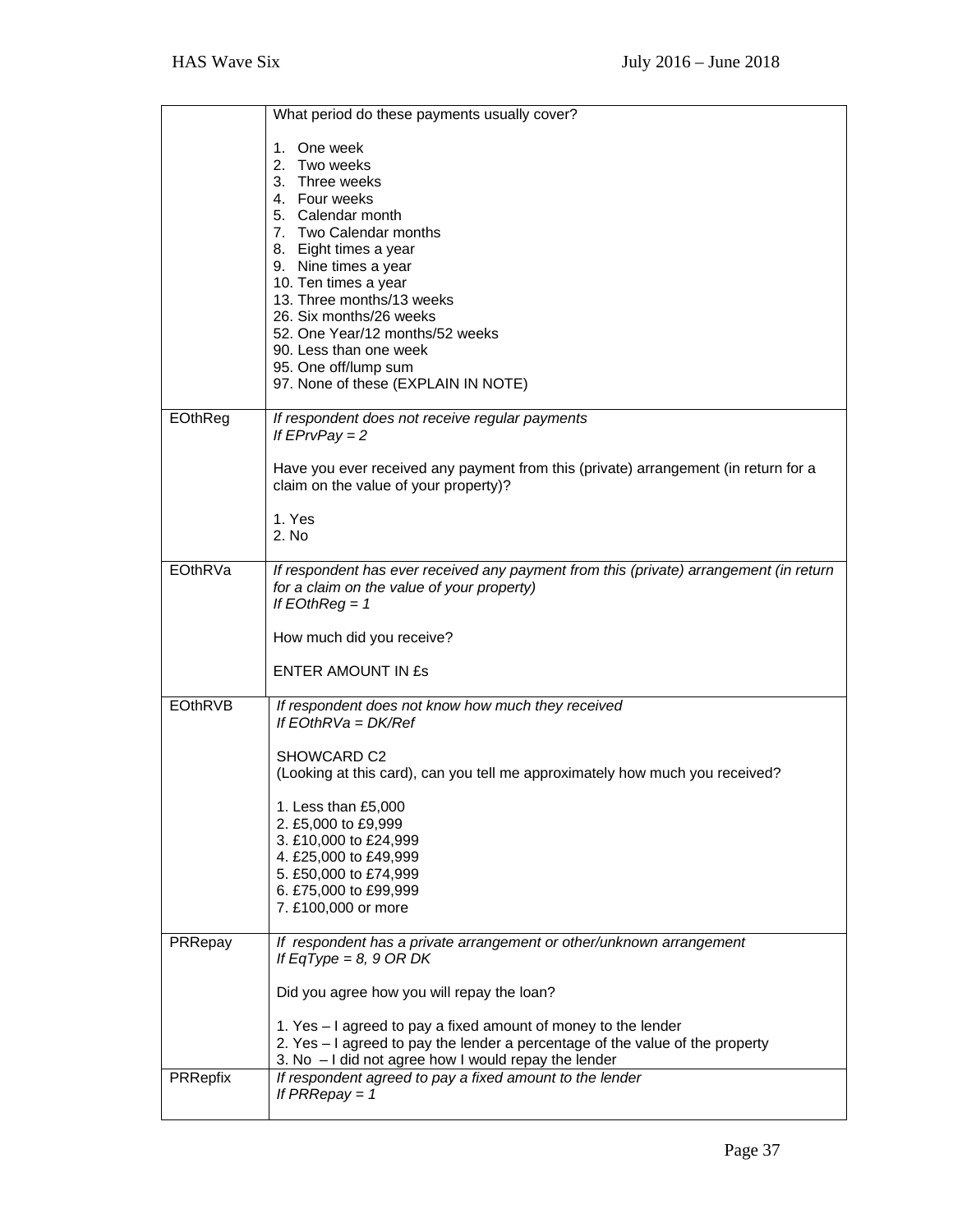|                | How much did you agree to pay the lender?                                                                                                                                                          |
|----------------|----------------------------------------------------------------------------------------------------------------------------------------------------------------------------------------------------|
|                | <b>ENTER AMOUNT IN ES</b>                                                                                                                                                                          |
| PRReppc        | If respondent agreed to pay the lender a percentage of the value of the property<br>If $PRRepository = 2$                                                                                          |
|                | What percentage of the property value did you agree to pay the lender?                                                                                                                             |
|                | <b>ENTER PERCENTAGE</b>                                                                                                                                                                            |
|                | Household goods, collectibles and vehicles                                                                                                                                                         |
|                | Data items fed forward : RGCollec; RGCollV; RGCollVb; RGContVb; RVCarN; RVPers                                                                                                                     |
| <b>GCPream</b> | Ask all                                                                                                                                                                                            |
|                | In order to build up a picture of your household assets, the next questions are about<br>your household goods and any vehicles that you may have.                                                  |
| <b>GCollec</b> | Ask all                                                                                                                                                                                            |
|                | Do you (or anyone in your household) own any collectibles or valuables - such as<br>antiques, artworks, stamps etc - including items stored or kept elsewhere?                                     |
|                | Last time, the answer given was                                                                                                                                                                    |
|                | 1.Yes<br>2. No                                                                                                                                                                                     |
| GCollV         | If respondent has collectables<br>If GCollec $= 1$<br>What is your estimate of the current market value of these items, even if you do not<br>intend to sell them?                                 |
|                | Last time, the amount given was                                                                                                                                                                    |
|                | <b>ENTER VALUE IN ES</b>                                                                                                                                                                           |
| GCollVb        | If respondent does not know current market value of their collectables<br>If $GCOIV = DK/Ref$                                                                                                      |
|                | SHOWCARD D1<br>(Looking at this card), can you tell me the approximate market value of these items?                                                                                                |
|                | Last time, the amount given was                                                                                                                                                                    |
|                | 1. Less than £5,000<br>2. £5,000 to £9,999<br>3. £10,000 to £24,999<br>4. £25,000 to £49,999<br>5. £50,000 to £99,999<br>6. £100,000 to £249,999<br>7. £250,000 to £499,999<br>8. £500,000 or more |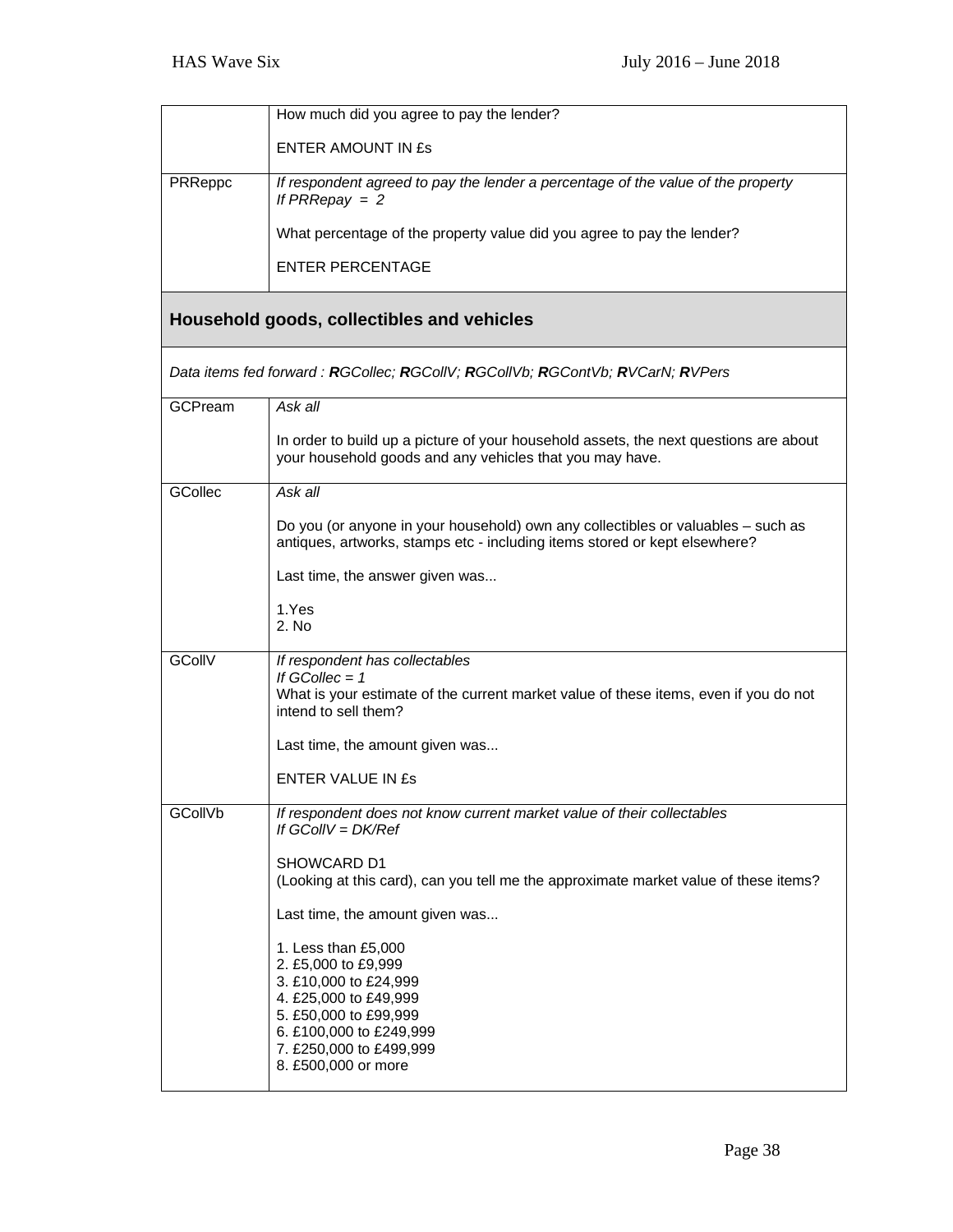| <b>GContVb</b> | Ask all                                                                                                                                                     |
|----------------|-------------------------------------------------------------------------------------------------------------------------------------------------------------|
|                | SHOWCARD D2                                                                                                                                                 |
|                | Thinking about the (other) items in this property that [you own/ are owned by you or                                                                        |
|                | other members of your household], what is the approximate replacement value of your                                                                         |
|                | household contents?                                                                                                                                         |
|                | Please include all items, such as appliances and electronic equipment, furniture,                                                                           |
|                | clothing and leisure items (but exclude any vehicles or collectibles and valuables that<br>you have already told me about).                                 |
|                |                                                                                                                                                             |
|                | Last time the amount given was                                                                                                                              |
|                | THE REPLACEMENT VALUE IS THE APPROXIMATE COST OF REPLACING THE<br>ITEMS NOW, AND MAY BE SIMILAR TO THE INSURED VALUE.                                       |
|                |                                                                                                                                                             |
|                | 1. Less than £5,000<br>2. £5,000 to £9,999                                                                                                                  |
|                | 3. £10,000 to £19,999                                                                                                                                       |
|                | 4. £20,000 to £29,999                                                                                                                                       |
|                | 5. £30,000 to £39,999                                                                                                                                       |
|                | 6. £40,000 to £49,999<br>7. £50,000 to £74,999                                                                                                              |
|                | 8. £75,000 to £99,999                                                                                                                                       |
|                | 9. £100,000 to £199,999                                                                                                                                     |
|                | 10. £200,000 or more                                                                                                                                        |
| <b>VCarN</b>   | Ask all                                                                                                                                                     |
|                |                                                                                                                                                             |
|                | How many cars, vans or motorbikes, if any, do you [or members of your household]<br>own? Please exclude lease vehicles, company vehicles and mobility cars. |
|                | <b>ENTER NUMBER</b>                                                                                                                                         |
|                | Last time, there were                                                                                                                                       |
|                |                                                                                                                                                             |
| VType          | If respondent has one or more vehicles<br>If $VCarN >= 1$                                                                                                   |
|                |                                                                                                                                                             |
|                | Thinking about your vehicle(s), do they include.<br><b>RUNNING PROMPT</b>                                                                                   |
|                |                                                                                                                                                             |
|                | <b>CODE ALL THAT APPLY</b>                                                                                                                                  |
|                | 1. cars,                                                                                                                                                    |
|                | 2. vans,                                                                                                                                                    |
|                | 3. or, motorbikes?                                                                                                                                          |
| VEstV          | If respondent has one or more vehicles                                                                                                                      |
|                | If $VCarN >= 1$                                                                                                                                             |
|                |                                                                                                                                                             |
|                | What is the estimated total market value of your vehicle(s)? Please exclude the lease,                                                                      |
|                | company or Mobility vehicles and the value of any personalised number plates.                                                                               |
|                | <b>ENTER AMOUNT IN ES</b>                                                                                                                                   |
|                |                                                                                                                                                             |
| VEsVb          | If respondent does not know estimated value of vehicles                                                                                                     |
|                | If $VEstV = DK/Ref$                                                                                                                                         |
|                | SHOWCARD D3                                                                                                                                                 |
|                | (Looking at this card), what do you think is the approximate market value of (all) of                                                                       |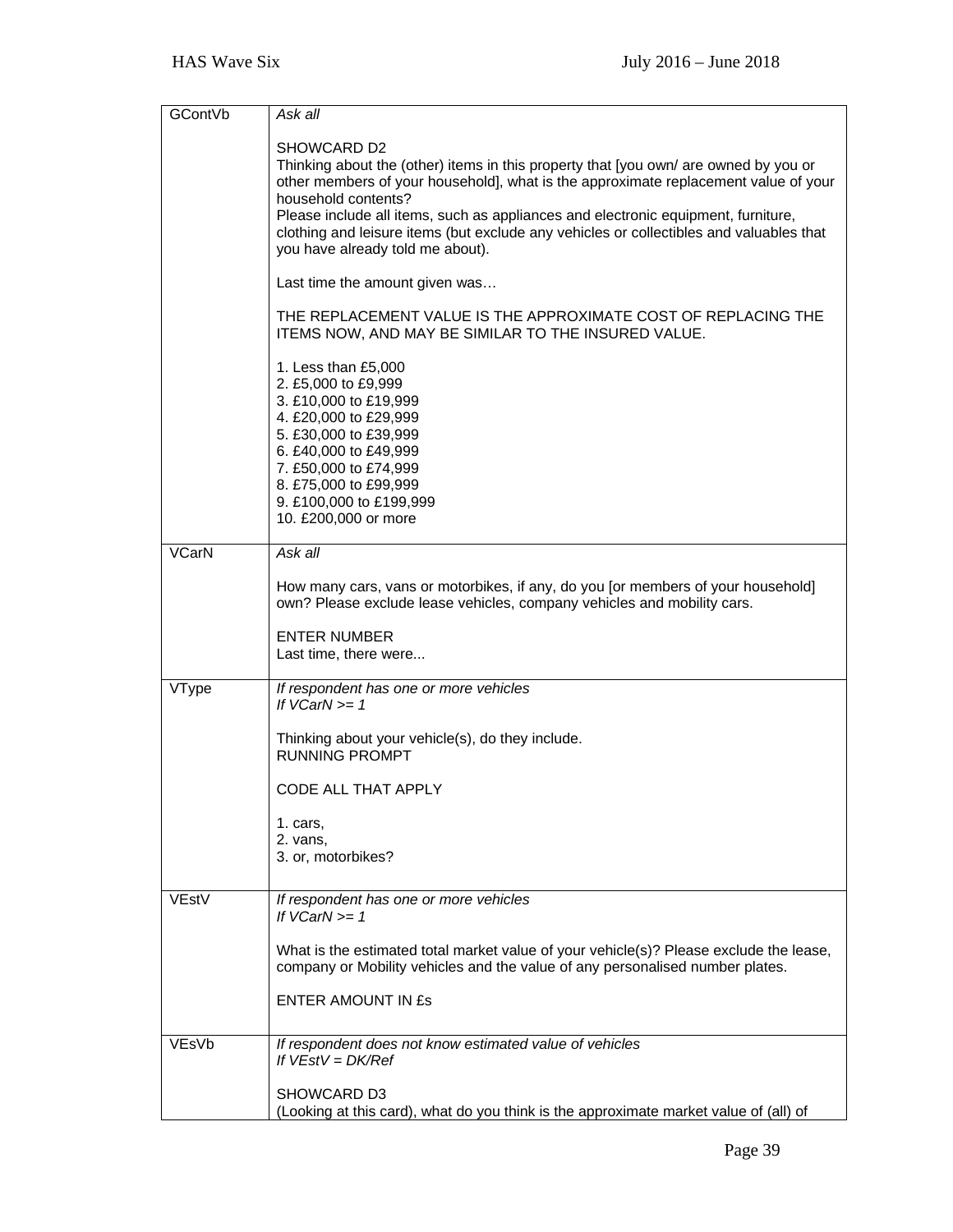|              | your vehicle(s)?                                                                                                                                                               |
|--------------|--------------------------------------------------------------------------------------------------------------------------------------------------------------------------------|
|              | 1. Less than £2,500                                                                                                                                                            |
|              | 2. £2,500 to £4,999                                                                                                                                                            |
|              | 3. £5,000 to £9,999                                                                                                                                                            |
|              | 4. £10,000 to £17,499                                                                                                                                                          |
|              | 5. £17,500 to £24,999                                                                                                                                                          |
|              | 6. £25,000 to £49,999                                                                                                                                                          |
|              | 7. £50,000 to £99,999<br>8. £100,000 or more                                                                                                                                   |
| <b>VPers</b> | If respondent has some vehicles or does not know how many vehicles                                                                                                             |
|              | If $VCarN > 0$ OR $VCarN = DK$                                                                                                                                                 |
|              | Do you [or other members of your household] own any personalised or valuable                                                                                                   |
|              | number plates?                                                                                                                                                                 |
|              | Last time, the household                                                                                                                                                       |
|              | 1. Yes                                                                                                                                                                         |
|              | 2. No                                                                                                                                                                          |
|              |                                                                                                                                                                                |
| VPerV        | If respondent owns a personal number plate<br>If $VPers = 1$                                                                                                                   |
|              |                                                                                                                                                                                |
|              | About how much are (all) the personalised number plates worth?<br>THERE IS NO BANDED SHOWCARD FOR THIS QUESTION                                                                |
|              | <b>ENTER AMOUNT IN £s</b>                                                                                                                                                      |
| VOTyp        | Ask All                                                                                                                                                                        |
|              | Do you (or other members of your household) own any of the following?                                                                                                          |
|              | CODE ALL THAT APPLY                                                                                                                                                            |
|              | 1. Caravan/trailer                                                                                                                                                             |
|              | 2. Boat                                                                                                                                                                        |
|              | 3. Plane                                                                                                                                                                       |
|              | 4. Bicycle                                                                                                                                                                     |
|              | 5. Other type of vehicle, excluding leased and company vehicles (please specify)<br>6. None of these                                                                           |
|              |                                                                                                                                                                                |
| VOTyO        | If respondent owns another vehicle type not listed                                                                                                                             |
|              | If $VOTyp = 5$                                                                                                                                                                 |
|              |                                                                                                                                                                                |
|              | ENTER DETAILS OF OTHER VEHICLE                                                                                                                                                 |
| VOVal        | If respondent has other vehicle(s)                                                                                                                                             |
|              | If $VOTyp = 1-5$                                                                                                                                                               |
|              |                                                                                                                                                                                |
|              | If you sold [this/these] [caravan/trailer, boat, plane, bicycle, other type of vehicle],                                                                                       |
|              | about how much in total would you get for [it/them] before paying off any money                                                                                                |
|              | owing?                                                                                                                                                                         |
| <b>VOVIB</b> | If respondent does not know the value of their other vehicles                                                                                                                  |
|              | If $VOVal = DK/Ref$                                                                                                                                                            |
|              |                                                                                                                                                                                |
|              | SHOWCARD D4                                                                                                                                                                    |
|              | (Looking at this card), can you tell me about how much you would get if you sold<br>[this/these] [caravan/trailer, boat, plane, bicycle, other type of vehicle], before paying |
|              | off any money owing?                                                                                                                                                           |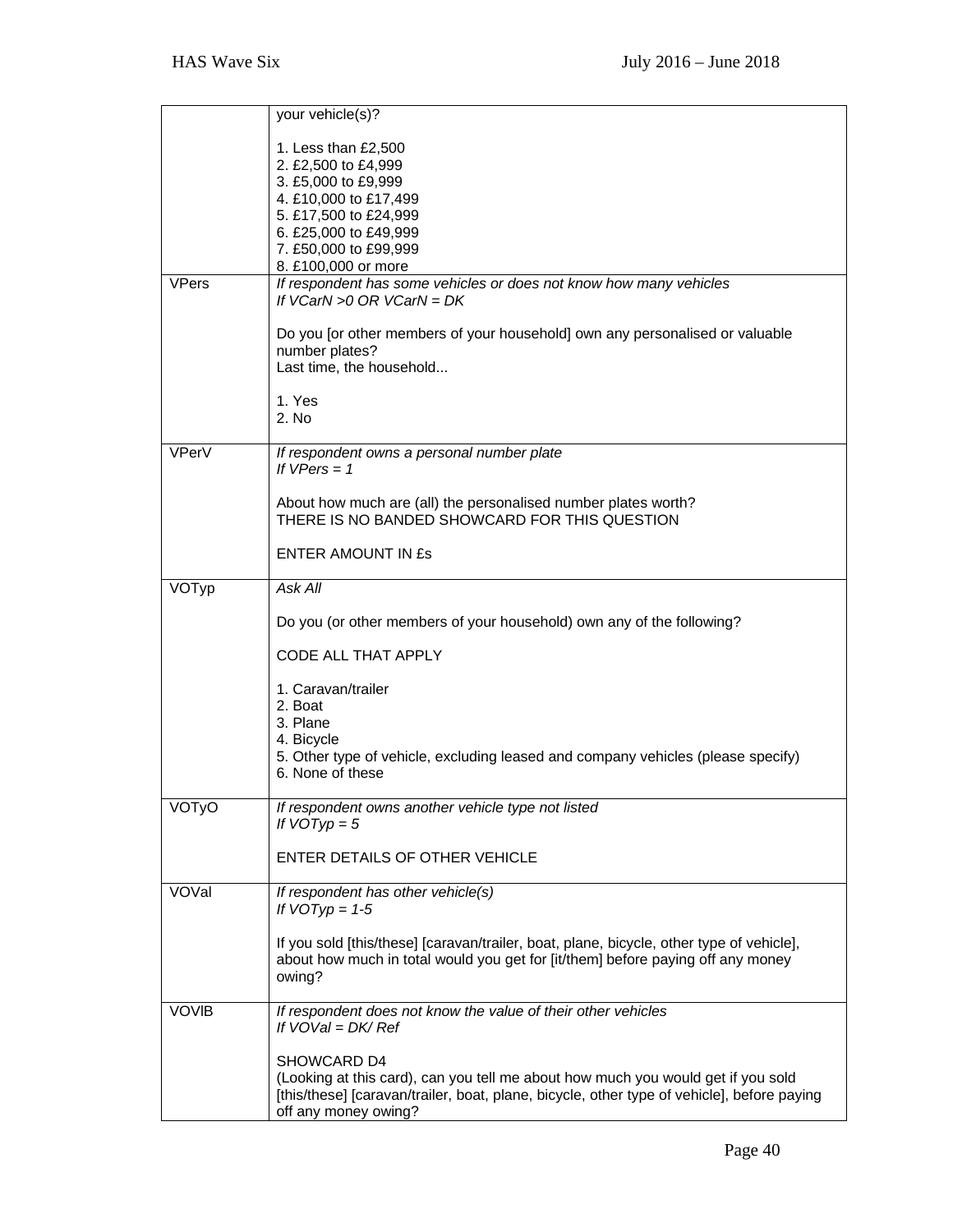$\top$ 

 $\overline{\phantom{a}}$ 

|              | 1. Less than £2,500<br>2. £2,500 to £4,999<br>3. £5,000 to £9,999<br>4. £10,000 to £24,999<br>5. £25,000 to £49,999<br>6. £50,000 to £99,999<br>7. £100,000 to £249,999<br>8.£250,000 to £499,999<br>9. £500,000 or more                                                                                     |
|--------------|--------------------------------------------------------------------------------------------------------------------------------------------------------------------------------------------------------------------------------------------------------------------------------------------------------------|
|              | <b>Household Budget/Current financial planning</b>                                                                                                                                                                                                                                                           |
| <b>OBInt</b> | If respondent is part of a couple<br>If $xMarSta = Marrliv$ , or $xMarSta = CivPart$ , or $LivWth12 = Yes$<br>I would now like to ask you a question about your household finances.                                                                                                                          |
| OFinal       | If respondent is part of a couple<br>If $x$ MarSta = Marrliv, or $x$ MarSta = CivPart, or LivWth12 = Yes<br>[*] In your household who has the final say in big financial decisions?<br>PLEASE CODE APPROPRIATE RESPONSE<br><b>HRP</b><br>1 <sub>1</sub><br>2.<br>Partner<br>3.<br><b>Both</b><br>Other<br>4. |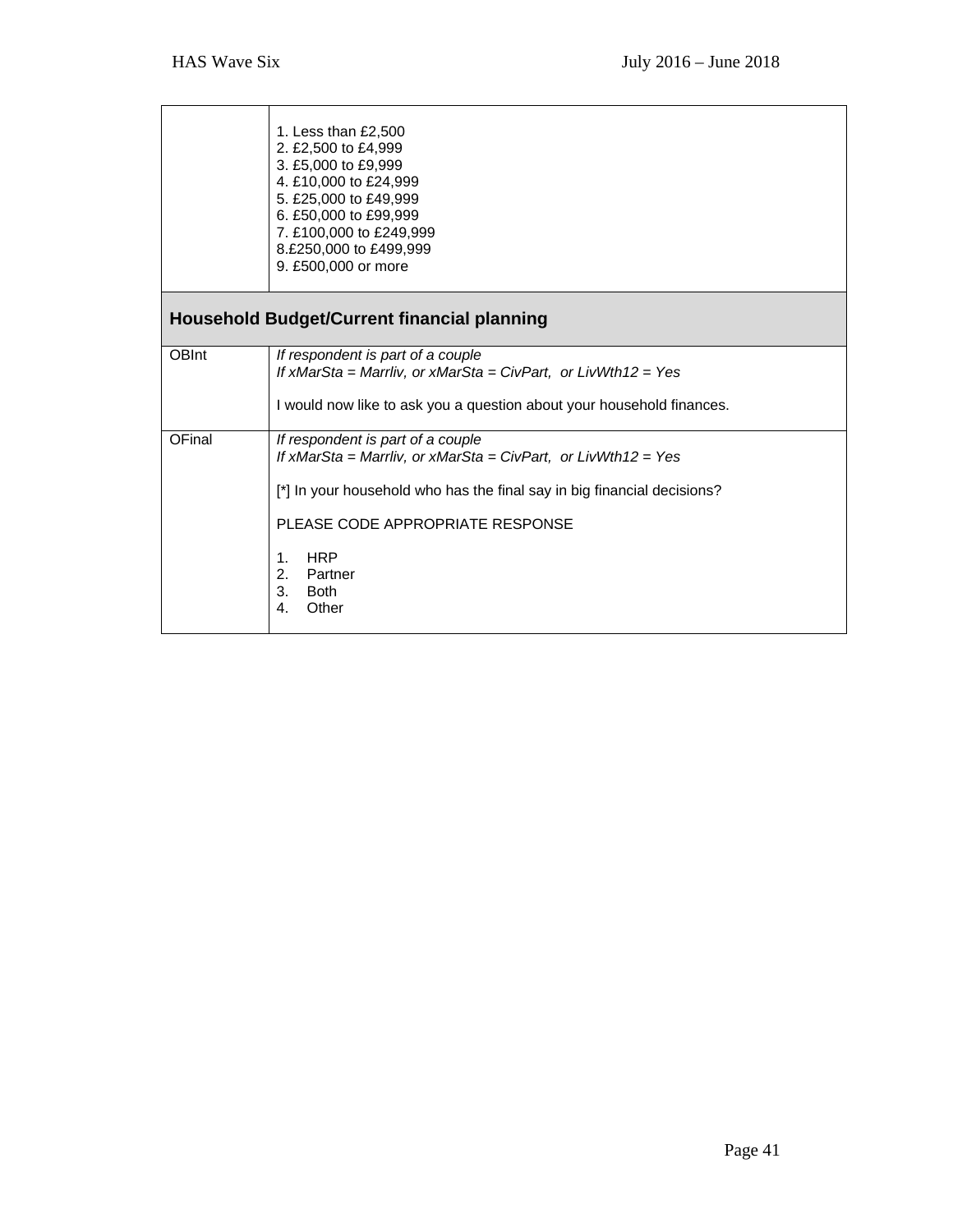## **INDIVIDUAL QUESTIONNAIRE**

| <b>Ethnicity, Sexual Identity and Religion</b> |                                                                                                                                                                                        |  |
|------------------------------------------------|----------------------------------------------------------------------------------------------------------------------------------------------------------------------------------------|--|
| EthE                                           | Ask all respondents who were born in England except proxies<br>If Persprox = 1 AND Status = resident AND Country = England                                                             |  |
|                                                | SHOWCARD 3-E                                                                                                                                                                           |  |
|                                                | What is your ethnic group?                                                                                                                                                             |  |
|                                                | Choose one option that best describes your ethnic group or background.                                                                                                                 |  |
|                                                | White<br>1. English / Welsh / Scottish / Northern Irish / British<br>2. Irish<br>3. Gypsy or Irish Traveller<br>4. Any Other White background, please describe                         |  |
|                                                | Mixed / Multiple ethnic groups<br>5. White and Black Caribbean<br>6. White and Black African<br>7. White and Asian<br>8. Any other Mixed / multiple ethnic background, please describe |  |
|                                                | Asian / Asian British<br>9. Indian<br>10. Pakistani<br>11. Bangladeshi<br>12. Chinese<br>13. Any other Asian background, please describe                                               |  |
|                                                | Black / African / Caribbean / Black British<br>14. African<br>15. Caribbean<br>16. Any other Black / African / Caribbean background, please describe                                   |  |
|                                                | Other ethnic group<br>17. Arab<br>18. Any other ethnic group, please describe                                                                                                          |  |
| EthW                                           | Ask all respondents who were born in Wales except proxies<br>If Persprox = $1$ AND Status = resident AND Country = Wales                                                               |  |
|                                                | SHOWCARD 3-W                                                                                                                                                                           |  |
|                                                | What is your ethnic group?                                                                                                                                                             |  |
|                                                | Choose one option that best describes your ethnic group or background.                                                                                                                 |  |
|                                                | White<br>1. Welsh / English / Scottish / Northern Irish / British                                                                                                                      |  |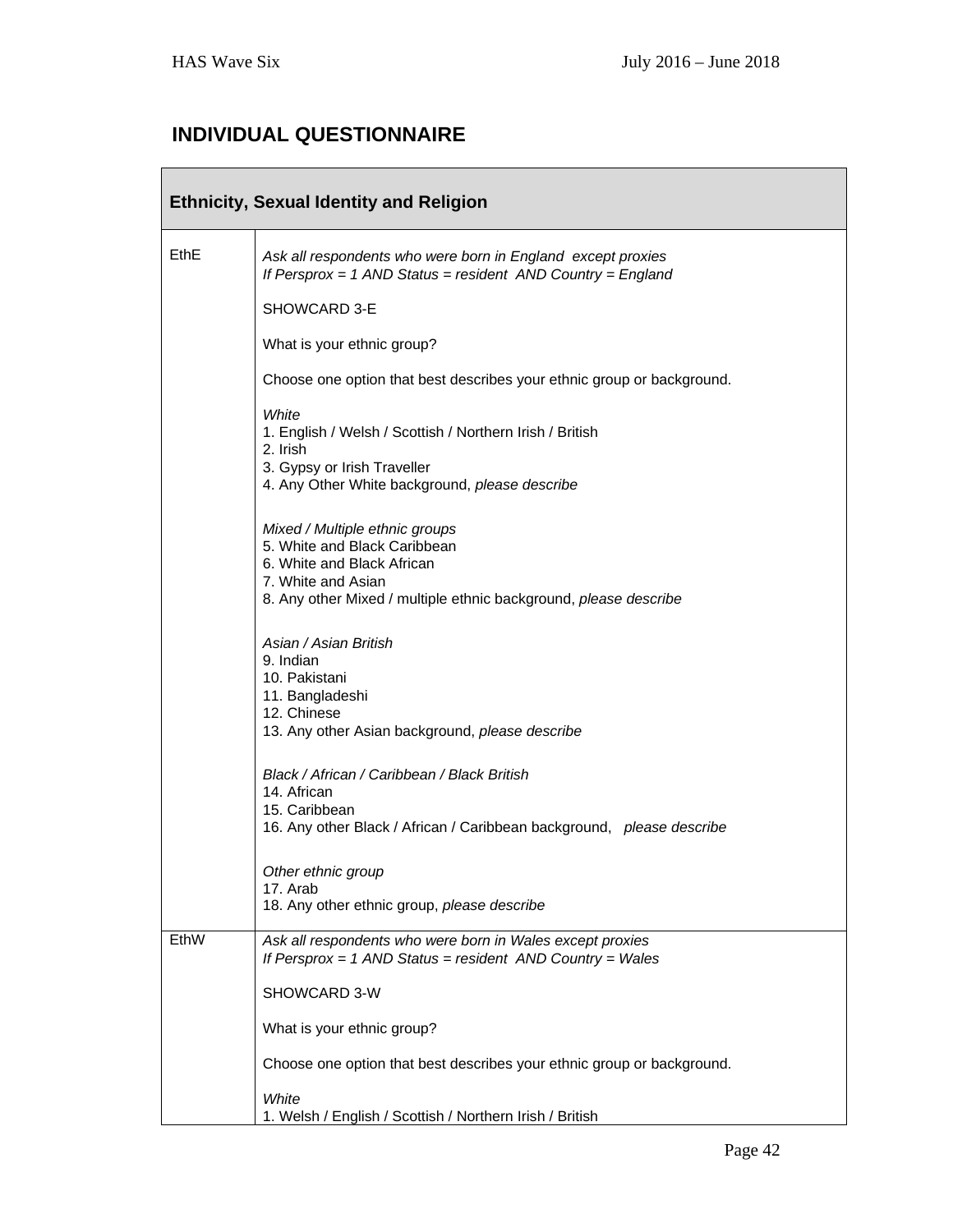|             | 2. Irish<br>3. Gypsy or Irish Traveller<br>4. Any Other White background, please describe                                                                                                                                                                                                               |
|-------------|---------------------------------------------------------------------------------------------------------------------------------------------------------------------------------------------------------------------------------------------------------------------------------------------------------|
|             | Mixed / Multiple ethnic groups<br>5. White and Black Caribbean<br>6. White and Black African<br>7. White and Asian<br>8. Any other Mixed / multiple ethnic background, please describe                                                                                                                  |
|             | Asian / Asian British<br>9. Indian<br>10. Pakistani<br>11. Bangladeshi<br>12. Chinese<br>13. Any other Asian background, please describe                                                                                                                                                                |
|             | Black / African / Caribbean / Black British<br>14. African<br>15. Caribbean<br>16. Any other Black / African / Caribbean background, please describe                                                                                                                                                    |
|             | Other ethnic group<br>17. Arab<br>18. Any other ethnic group, please describe                                                                                                                                                                                                                           |
| <b>EthS</b> | Ask all respondents who were born in Scotland except proxies<br>If Persprox = $1$ AND Status = resident AND Country = Scots                                                                                                                                                                             |
|             | SHOWCARD 3-S                                                                                                                                                                                                                                                                                            |
|             | What is your ethnic group?                                                                                                                                                                                                                                                                              |
|             | Choose one option that best describes your ethnic group or background.                                                                                                                                                                                                                                  |
|             | White<br>1. Scottish<br>2. Other British<br>3. Irish<br>4. Gypsy / Traveller<br>5. Polish<br>6. Other White ethnic group, please describe                                                                                                                                                               |
|             | Mixed or Multiple ethnic groups<br>7. Any mixed or multiple ethnic group, please describe                                                                                                                                                                                                               |
|             | Asian, Asian Scottish or Asian British<br>8. Pakistani, Pakistani Scottish or Pakistani British<br>9. Indian, Indian Scottish or Indian British<br>10. Bangladeshi, Bangladeshi Scottish or Bangladeshi British<br>11. Chinese, Chinese Scottish or Chinese British<br>12. Other Asian, please describe |
|             | African                                                                                                                                                                                                                                                                                                 |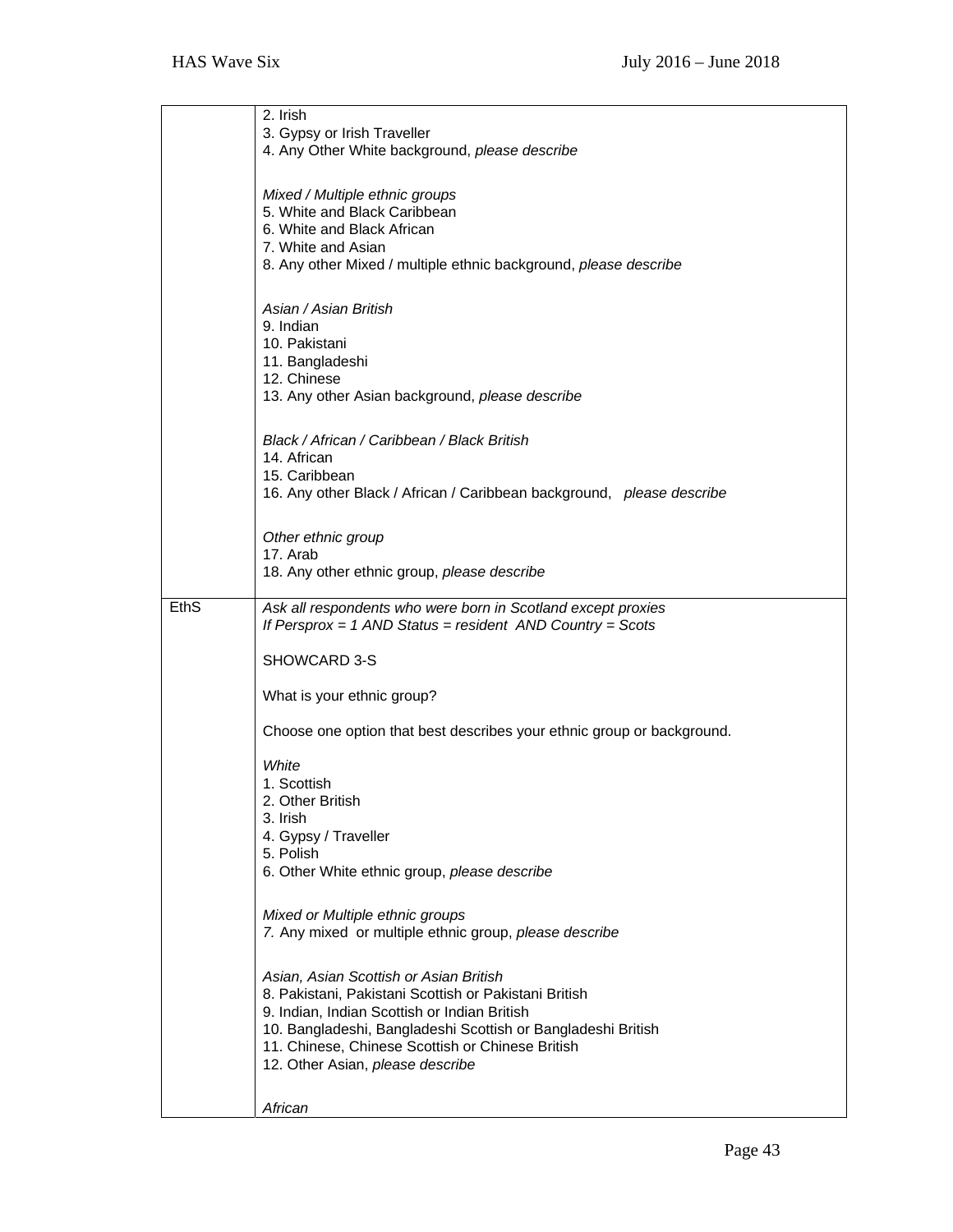|                   | 13. African, African Scottish or African British                            |
|-------------------|-----------------------------------------------------------------------------|
|                   | 14. Other African, please describe                                          |
|                   |                                                                             |
|                   | Caribbean or Black                                                          |
|                   | 15. Caribbean, Caribbean Scottish or Caribbean British                      |
|                   | 16. Black, Black Scottish or Black British                                  |
|                   | 17. Other Caribbean or Black, please describe                               |
|                   | Other ethnic group                                                          |
|                   | 18. Arab, Arab Scottish or Arab British                                     |
|                   | 19. Any other ethnic group, please describe                                 |
|                   |                                                                             |
| EthOth            | If ethnic group is other                                                    |
|                   | If EthE/EthW = 4, 8, 13, 16, 18 OR EthS = 6, 7, 12, 14, 17, 19              |
|                   | Please can you describe your ethnic group?                                  |
|                   |                                                                             |
|                   | Interviewer instruction - enter description of ethnic group                 |
|                   |                                                                             |
| Eth <sub>02</sub> |                                                                             |
|                   | Press <space bar=""> to enter the coding frame</space>                      |
|                   |                                                                             |
|                   | Press enter to select code and enter again to continue                      |
| <b>DVEthnic</b>   |                                                                             |
|                   | Derived variable using EthE, EthS and EthW                                  |
|                   | 1.<br><b>White British</b>                                                  |
|                   | 2.<br>Any other White background                                            |
|                   | Mixed - White and Black Caribbean<br>3.                                     |
|                   | Mixed - White and Black African<br>4.                                       |
|                   | 5.<br>Mixed - White and Asian                                               |
|                   | 6.<br>Any other Mixed background                                            |
|                   | 7.<br>Indian                                                                |
|                   | 8.<br>Pakistani                                                             |
|                   | 9.<br>Bangladeshi                                                           |
|                   | 10. Other Asian background                                                  |
|                   | 11. Black Caribbean                                                         |
|                   | 12. Black African                                                           |
|                   | 13. Other Black background                                                  |
|                   | 14.<br>Chinese                                                              |
|                   | 15. Any other                                                               |
| <b>SIDFtFQn</b>   | Ask all respondents aged 16+ except proxies                                 |
|                   | If Status = Resident AND Persprox = $1$ AND DVage > $16$                    |
|                   |                                                                             |
|                   | For [Name], please use showcard [CardNo]                                    |
|                   |                                                                             |
|                   | Please hand the showcard to [Name].                                         |
|                   | Which of the options on this card best describes how you think of yourself? |
|                   |                                                                             |
|                   | Please just read out the number next to the description.                    |
|                   |                                                                             |
|                   | The Numbers on the card are different for each person.                      |
|                   |                                                                             |
| ReligE            | Ask all respondents who were born in England except proxies                 |
|                   | If Persprox = 1 AND Status = resident AND Country = England                 |

 $\overline{\phantom{a}}$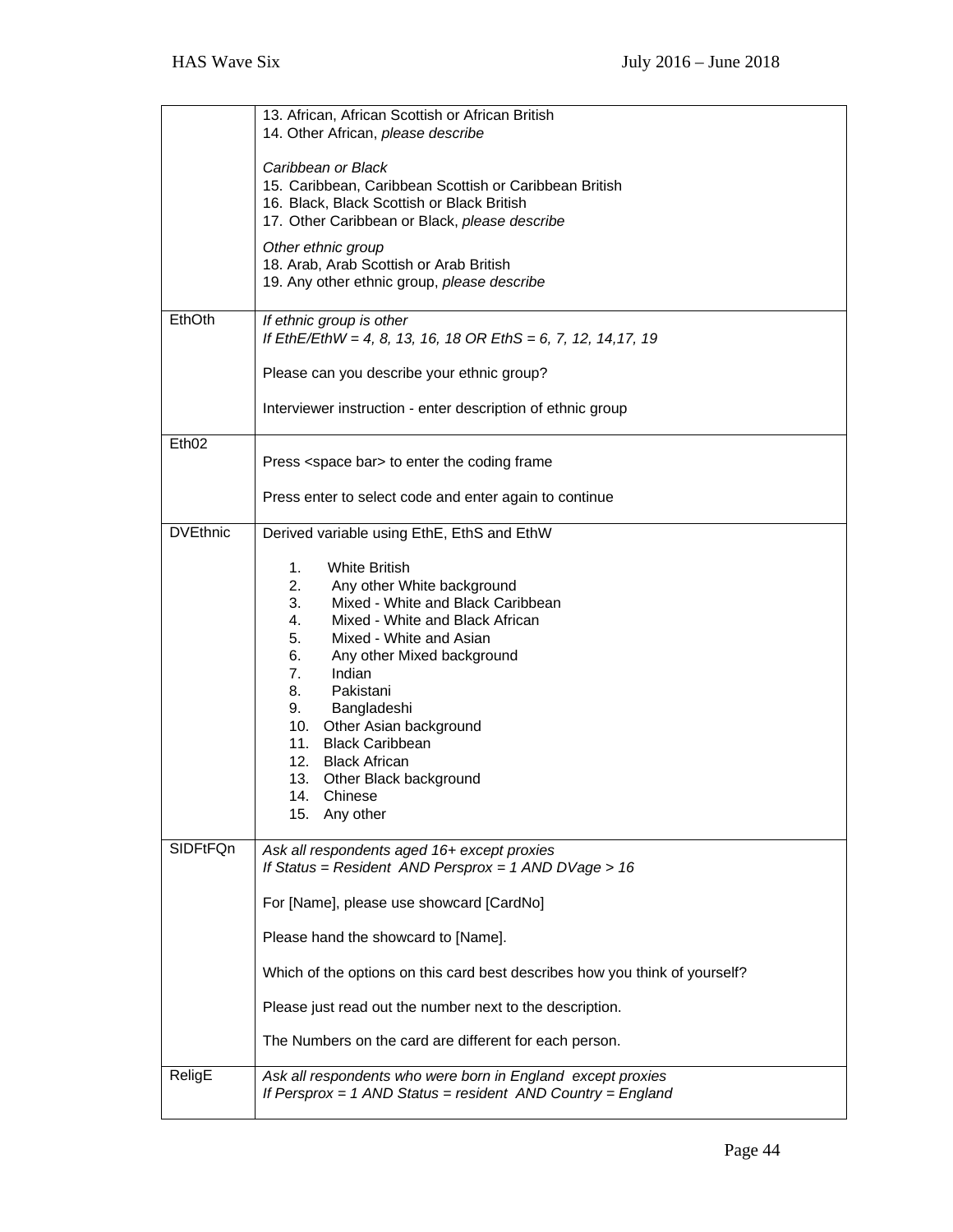|           | SHOWCARD 3R-E                                                                                                                                                                                                                                             |
|-----------|-----------------------------------------------------------------------------------------------------------------------------------------------------------------------------------------------------------------------------------------------------------|
|           | What is your religion?                                                                                                                                                                                                                                    |
|           | <b>RUNNING PROMPT</b>                                                                                                                                                                                                                                     |
|           | <b>England</b><br>1. No religion<br>2. Christian (including Church of England, Catholic, Protestant and all other Christian<br>denominations)<br>3. Buddhist<br>4. Hindu<br>5. Jewish<br>6. Muslim<br>7. Sikh<br>8. Any other religion? (please describe) |
| ReligW    | Ask all respondents who were born in Wales except proxies<br>If Persprox = 1 AND Status = resident AND Country = Wales                                                                                                                                    |
|           | SHOWCARD 3R-W                                                                                                                                                                                                                                             |
|           | What is your religion?                                                                                                                                                                                                                                    |
|           | <b>RUNNING PROMPT</b>                                                                                                                                                                                                                                     |
|           | Wales<br>1. No religion<br>2. Christian (all denominations)<br>3. Buddhist<br>4. Hindu<br>5. Jewish<br>6. Muslim<br>7. Sikh<br>8. Any other religion? (please describe)                                                                                   |
| ReligS    | Ask all respondents who were born in Scotland except proxies<br>If Persprox = $1$ AND Status = resident AND Country = Scots                                                                                                                               |
|           | SHOWCARD 3R-S                                                                                                                                                                                                                                             |
|           | What is your religion?                                                                                                                                                                                                                                    |
|           | <b>RUNNING PROMPT</b>                                                                                                                                                                                                                                     |
|           | <b>Scotland</b><br>1. No religion<br>2. Church of Scotland<br>3. Roman Catholic<br>4. Other Christian<br>5. Buddhist<br>6. Hindu<br>7. Jewish<br>8. Muslim<br>9. Sikh<br>10. Any other religion? (please describe)                                        |
| ReligSpec | If respondents religion is other<br>If ReligE = $8/ReligS = 10/ReligW = 8$                                                                                                                                                                                |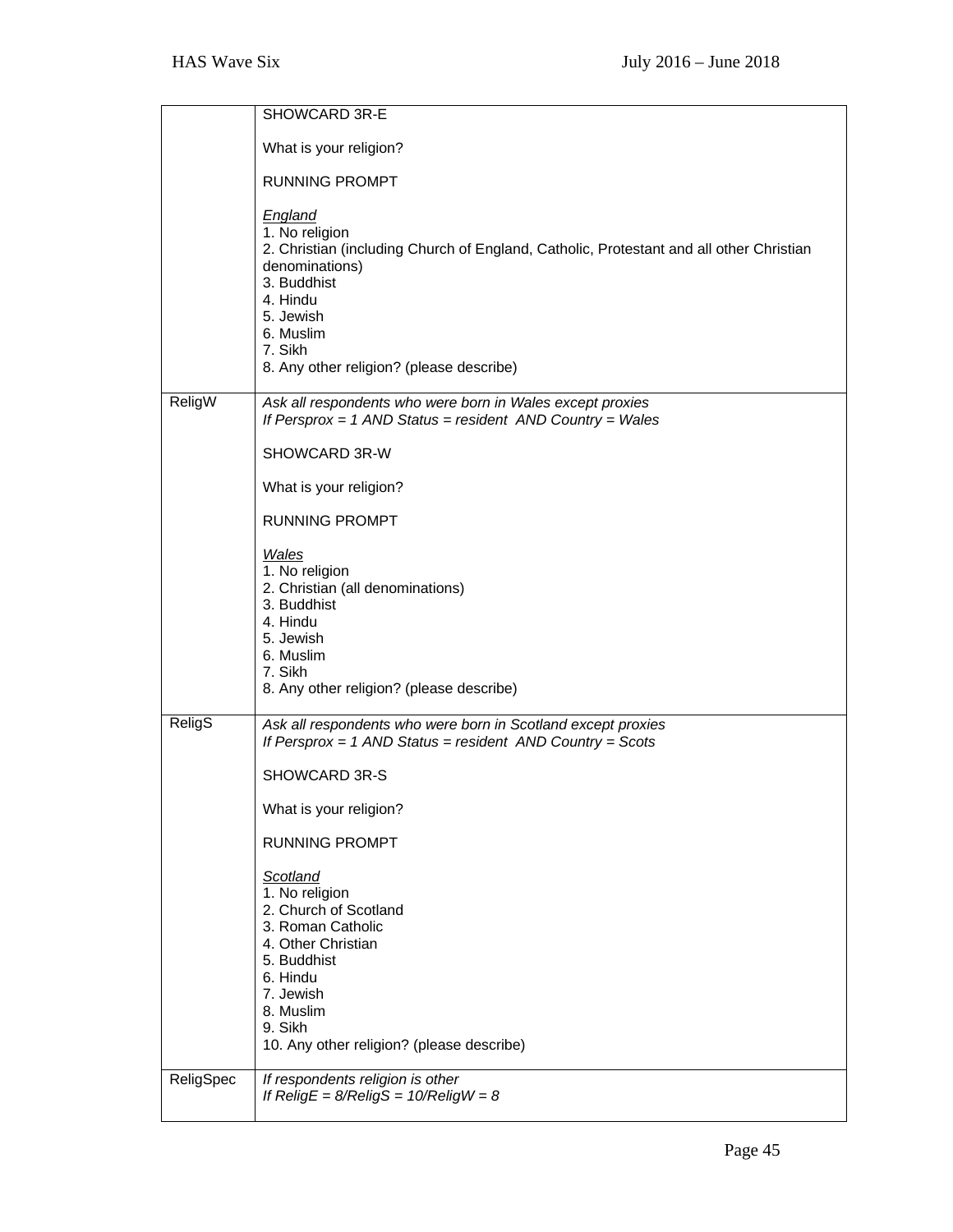|                | Please describe your Religion?                                                                       |
|----------------|------------------------------------------------------------------------------------------------------|
|                | Type in religion                                                                                     |
| ReligO         | Press <space bar=""> to enter the coding frame</space>                                               |
|                | Press <enter> to select code and enter again to continue</enter>                                     |
| <b>DVRelig</b> | Derived variable using ReligE, ReligS and ReligW                                                     |
|                | Christian<br>1.<br>2.<br><b>Buddist</b><br>3.<br>Hindu<br>4.<br>Jewish<br>5.<br>Muslim<br>6.<br>Sikh |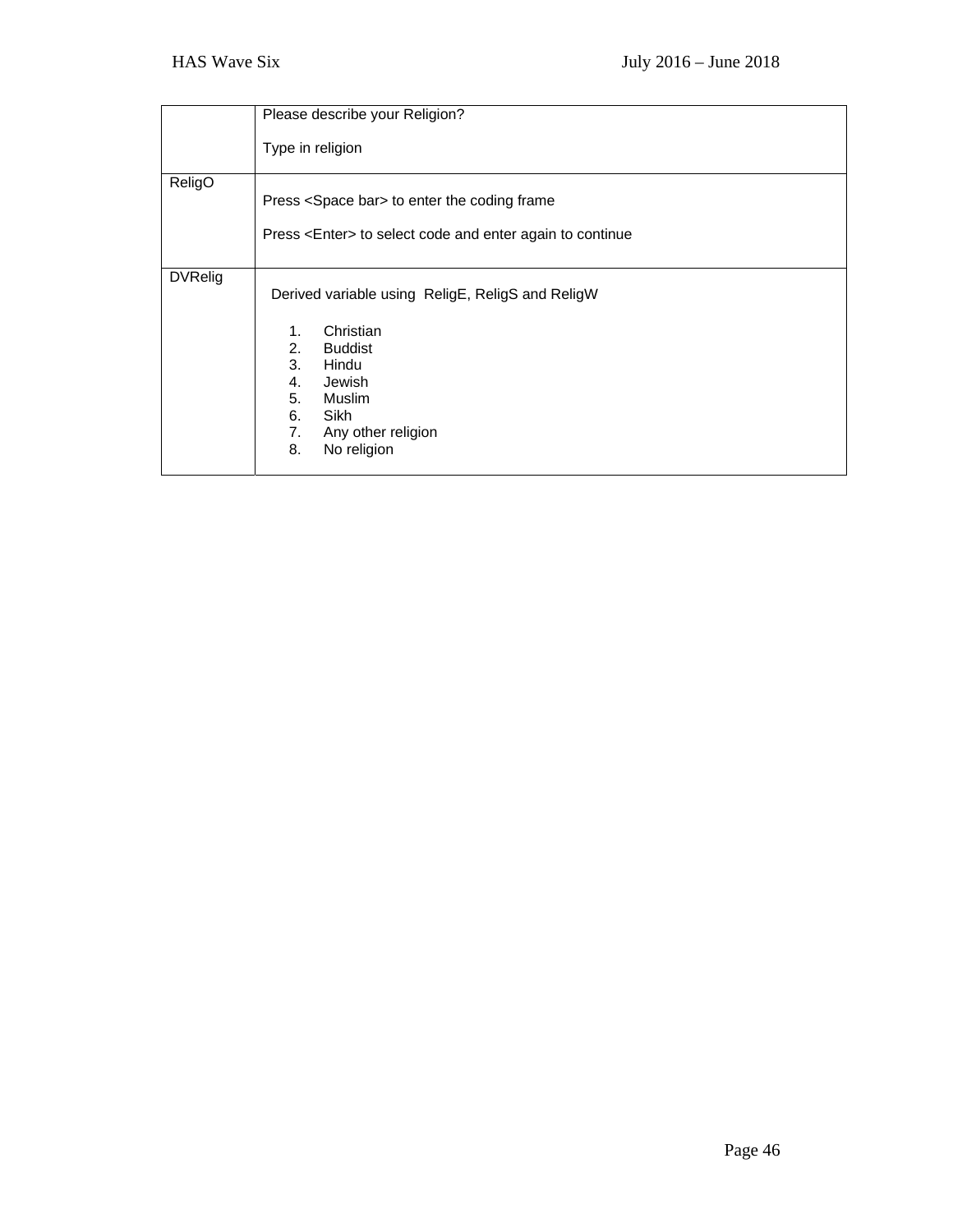| <b>Social Well Being</b> |                                                                                                                                               |
|--------------------------|-----------------------------------------------------------------------------------------------------------------------------------------------|
| SubWelpre                | Next I would like to ask you four questions about your feelings on aspects<br>of your life. There are no right or wrong answers               |
| Subpre2                  | For each of these questions I'd like you to give an answer on a<br>scale of nought to 10, where nought is 'not at all' and 10 is 'completely. |
| <b>Satis</b>             | All respondents except proxies<br>If Persprox $= 1$                                                                                           |
|                          | Overall, how satisfied are you with your life nowadays?                                                                                       |
|                          | Where Nought is "not at all satisfied "and 10 is" completely satisfied"                                                                       |
|                          | Answer from 0 to 10                                                                                                                           |
| Worth                    | All respondents except proxies<br>If Persprox $= 1$                                                                                           |
|                          | Overall, to what extent do you feel that the things you do in your life are worthwhile?                                                       |
|                          | Where naught is "not at all worthwhile" and 10 is "completely worthwhile"                                                                     |
|                          | Answer from 0 to 10                                                                                                                           |
| Happy                    | All respondents except proxies<br>If Persprox $= 1$                                                                                           |
|                          | Overall, how happy did you feel yesterday?                                                                                                    |
|                          | Where naught is" not at all happy" and 10 is "completely happy"                                                                               |
|                          | Answer from 0 to 10                                                                                                                           |
| Anxious                  | All respondents except proxies<br>If Persprox $= 1$                                                                                           |
|                          | On a scale where nought is "not at all anxious" and 10 is "completely anxious", overall,<br>how anxious did you feel yesterday?               |
|                          | Answer from 0 to 10                                                                                                                           |
| Subpost                  | Thank you, that is the end of this section of questions.                                                                                      |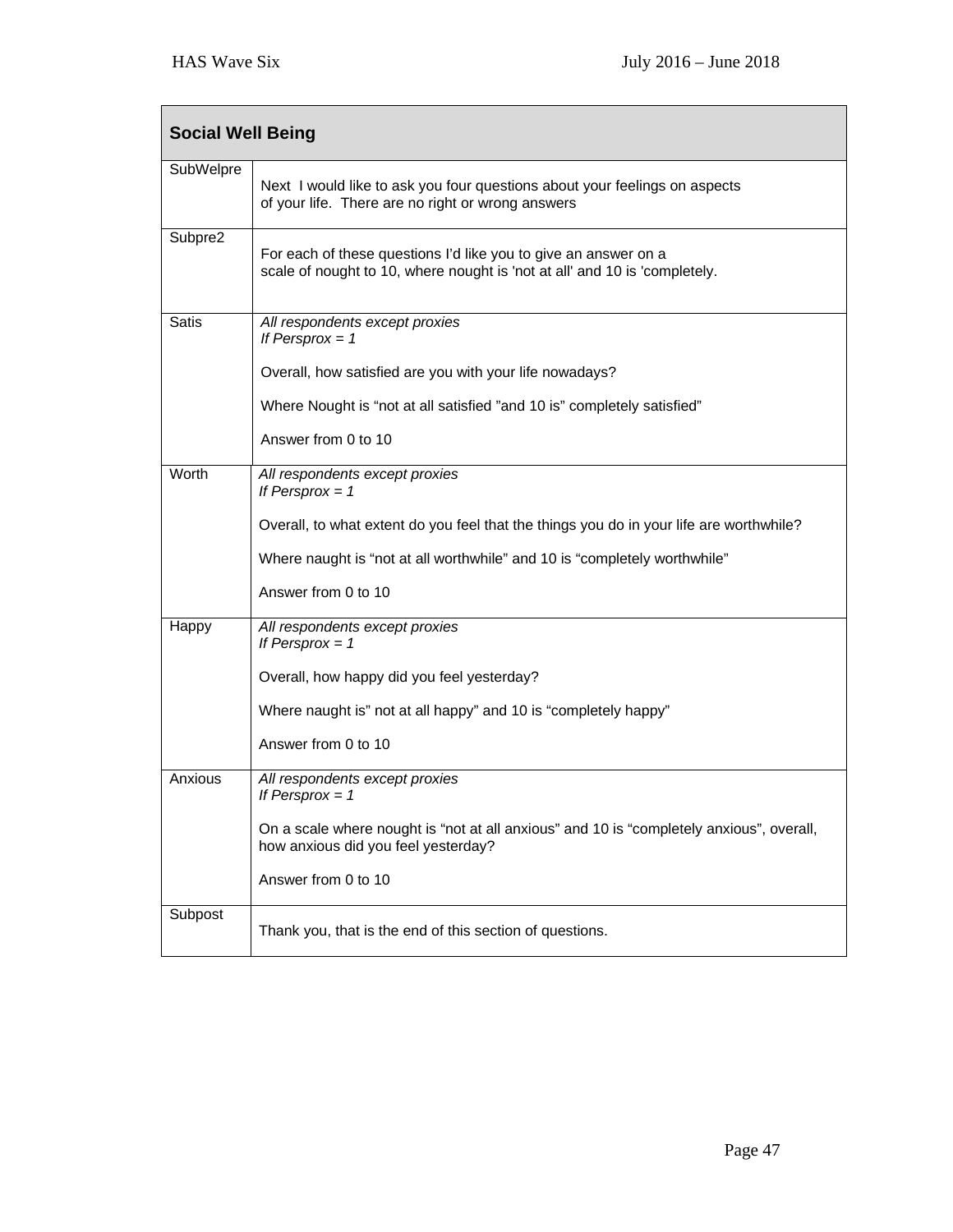| <b>Economic status</b>                                                                                                       |                                                                                                                                                                                                    |
|------------------------------------------------------------------------------------------------------------------------------|----------------------------------------------------------------------------------------------------------------------------------------------------------------------------------------------------|
| Data items fed forward: RWrking; RJbAway, RSchemeET; ROwnBus; RRelBus; REverWk; ROccT;<br><b>RStartDat; RStat; RPersProx</b> |                                                                                                                                                                                                    |
| Wrking                                                                                                                       | Ask all                                                                                                                                                                                            |
|                                                                                                                              | Did you do any paid work in the seven days ending Sunday the (n), either as an<br>employee or as self-employed?                                                                                    |
|                                                                                                                              | 1. Yes<br>2. No                                                                                                                                                                                    |
| SchemeET                                                                                                                     | If respondent not in paid work and no pension flag<br>If Wrking = $2$ AND Penflag = $0$                                                                                                            |
|                                                                                                                              | Were you on a government scheme for employment training?                                                                                                                                           |
|                                                                                                                              | 1. Yes<br>2. No                                                                                                                                                                                    |
| JbAway                                                                                                                       | If respondent not in paid work and not on a government scheme<br>If Scheme $ET = 2$                                                                                                                |
|                                                                                                                              | Did you have a job or business that you were away from?                                                                                                                                            |
|                                                                                                                              | 1. Yes<br>2. No                                                                                                                                                                                    |
|                                                                                                                              | 3. Waiting to take up a new job/business already obtained (SPONTANEOUS ONLY)                                                                                                                       |
| OwnBus                                                                                                                       | If respondent not in paid work and not on a government scheme and not away from<br>job or waiting to start a new job<br>If $JbAway = 2,3$                                                          |
|                                                                                                                              | Did you do any unpaid work in that week for any business that you own?                                                                                                                             |
|                                                                                                                              | 1. Yes<br>2. No                                                                                                                                                                                    |
| <b>RelBus</b>                                                                                                                | If respondent not in paid work and not on a government scheme and not away from<br>job or waiting to start a new job and not doing unpaid work in own business<br>If JbAway = $2$ AND OwnBus = $2$ |
|                                                                                                                              | or that a relative owns?                                                                                                                                                                           |
|                                                                                                                              | 1. Yes<br>2. No                                                                                                                                                                                    |
| Looked                                                                                                                       | If respondent not in paid work and not on a government scheme and not away from<br>job or waiting to start a new job and not doing unpaid work in own or relative's business<br>If $RelBus = 2$    |
|                                                                                                                              | Thinking of the 4 weeks ending Sunday the (n), were you looking for any kind of paid<br>work or government training scheme at any time in those 4 weeks?                                           |
|                                                                                                                              | 1.Yes                                                                                                                                                                                              |
|                                                                                                                              | 2.No<br>3. Waiting to take up a new job/business already obtained (SPONTANEOUS ONLY)                                                                                                               |
| StartJ                                                                                                                       | If respondent looked for work in the last 4 weeks or is waiting to take up a job                                                                                                                   |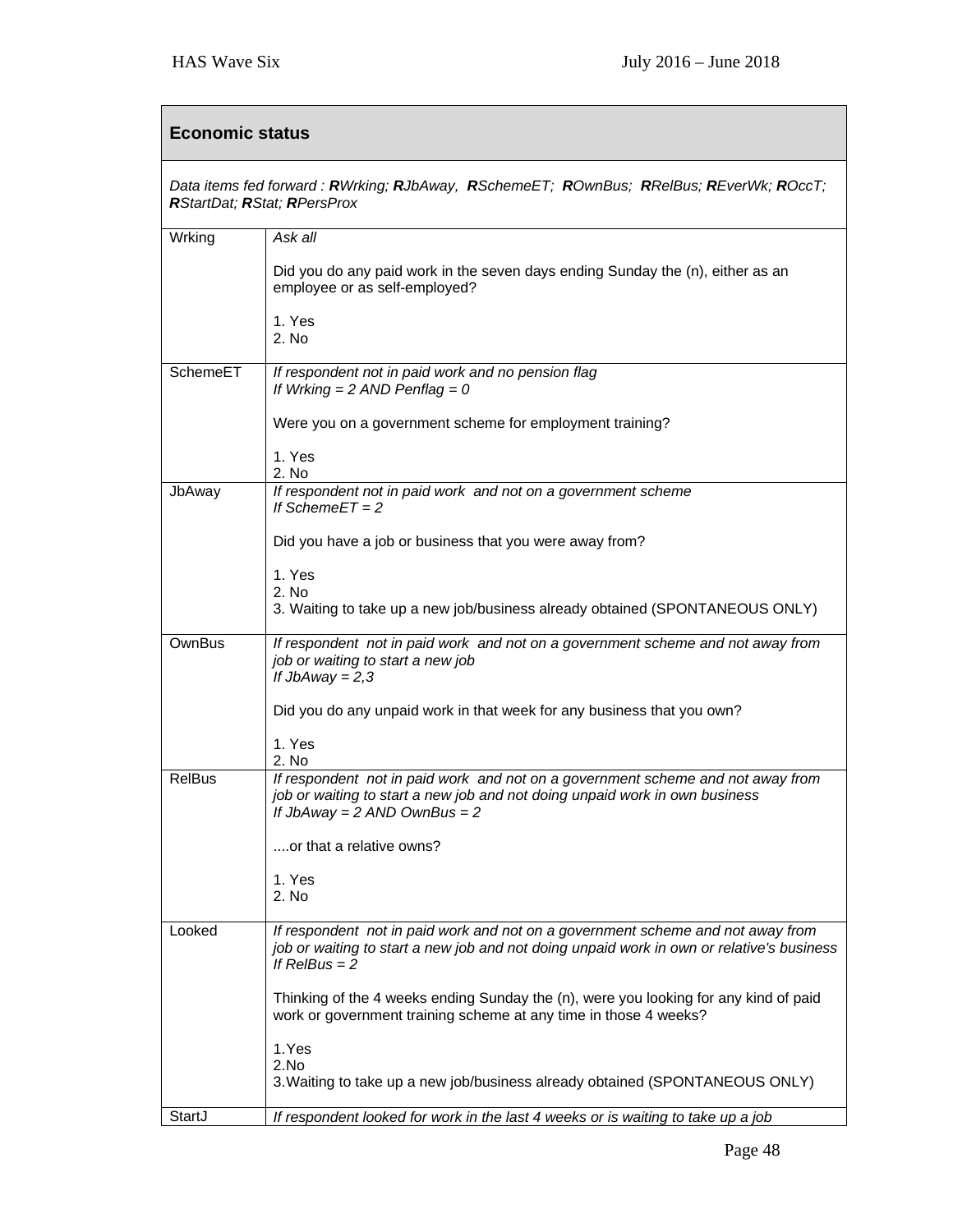|        | If Looked = $1,3$ OR JbAway = 3                                                                                                                                                                                                                                                                                                                                                                                                                   |
|--------|---------------------------------------------------------------------------------------------------------------------------------------------------------------------------------------------------------------------------------------------------------------------------------------------------------------------------------------------------------------------------------------------------------------------------------------------------|
|        | If a job or a place on a government scheme had been available in the week ending<br>Sunday the (n) would you have been able to start within 2 weeks?                                                                                                                                                                                                                                                                                              |
|        | 1. Yes<br>2. N <sub>0</sub>                                                                                                                                                                                                                                                                                                                                                                                                                       |
| LKTime | If respondent looked for work in the last 4 weeks or is waiting to take up a job<br>If Looked = $1,3$ OR JbAway = 3                                                                                                                                                                                                                                                                                                                               |
|        | How long have you been looking for paid work/a place on a government scheme?                                                                                                                                                                                                                                                                                                                                                                      |
|        | 1. Not yet started<br>2. Less than 1 month<br>3. 1 month but less than 3 months<br>4. 3 months but less than 6 months<br>5.6 months but less than 12 months<br>6.12 months or more                                                                                                                                                                                                                                                                |
| YInAct | If respondent has not looked for a job in the last 4 weeks or is not available to start<br>work in the next 2 weeks or waiting to take up a job but is not available to start work in<br>the next 2 weeks<br>If Looked = $2$ OR StartJ = $2$                                                                                                                                                                                                      |
|        | What was the main reason you did not seek any work in the last 4 weeks /would not be<br>able to start in next 2 weeks?                                                                                                                                                                                                                                                                                                                            |
|        | 1. Student<br>2. Looking after the family/home<br>3. Temporarily sick or injured<br>4. Long-term sick or disabled<br>5. Retired from paid work<br>6. Other reasons                                                                                                                                                                                                                                                                                |
| WkBetw | If respondent is not classified as currently working and not working at previous wave<br>and is under 80 years of age<br>If (Wrking = 2 AND NOT(SchemeET = 1 OR JbAway = 1 OR OwnBus = 1 OR RelBus<br>$=$ 1)) AND (RWrking = 2 AND NOT(RSchemeET= 1 OR RJbAway = 1 OR ROwnBus =<br>1 OR RRelBus = 1)) AND DVage < 80                                                                                                                              |
|        | Can I just check, have you had a paid job either as an employee or self-employed in<br>the last two years?<br>1. Yes                                                                                                                                                                                                                                                                                                                              |
|        | 2. No                                                                                                                                                                                                                                                                                                                                                                                                                                             |
| MRecJb | If respondent is not classified as currently working but was working at previous wave<br>If (Wrking = 2 AND NOT(SchemeET = 1 OR JbAway = 1 OR OwnBus = 1 OR RelBus<br>1)) AND (RWrking = 1 AND NOT(RSchemeET = 1 OR RJbAway = 1 OR ROwnBus =<br>1 OR <b>R</b> RelBus = 1))<br>When we interviewed you on [RStartDat] you were working/ about to start work as a [R<br>T]. Is this your most recent job either as an employee or as self-employed? |
|        | 1. Yes<br>2. No                                                                                                                                                                                                                                                                                                                                                                                                                                   |
| SamJob | If respondent is currently working and was working at previous wave<br>If (Wrking = 1 OR SchemeET = 1 OR JbAway = 1 OR OwnBus = 1 OR RelBus = 1)<br>AND (RWrking = 1 OR RSchemeET = 1 OR RJbAway = 1 OR ROwnBus = 1 OR                                                                                                                                                                                                                            |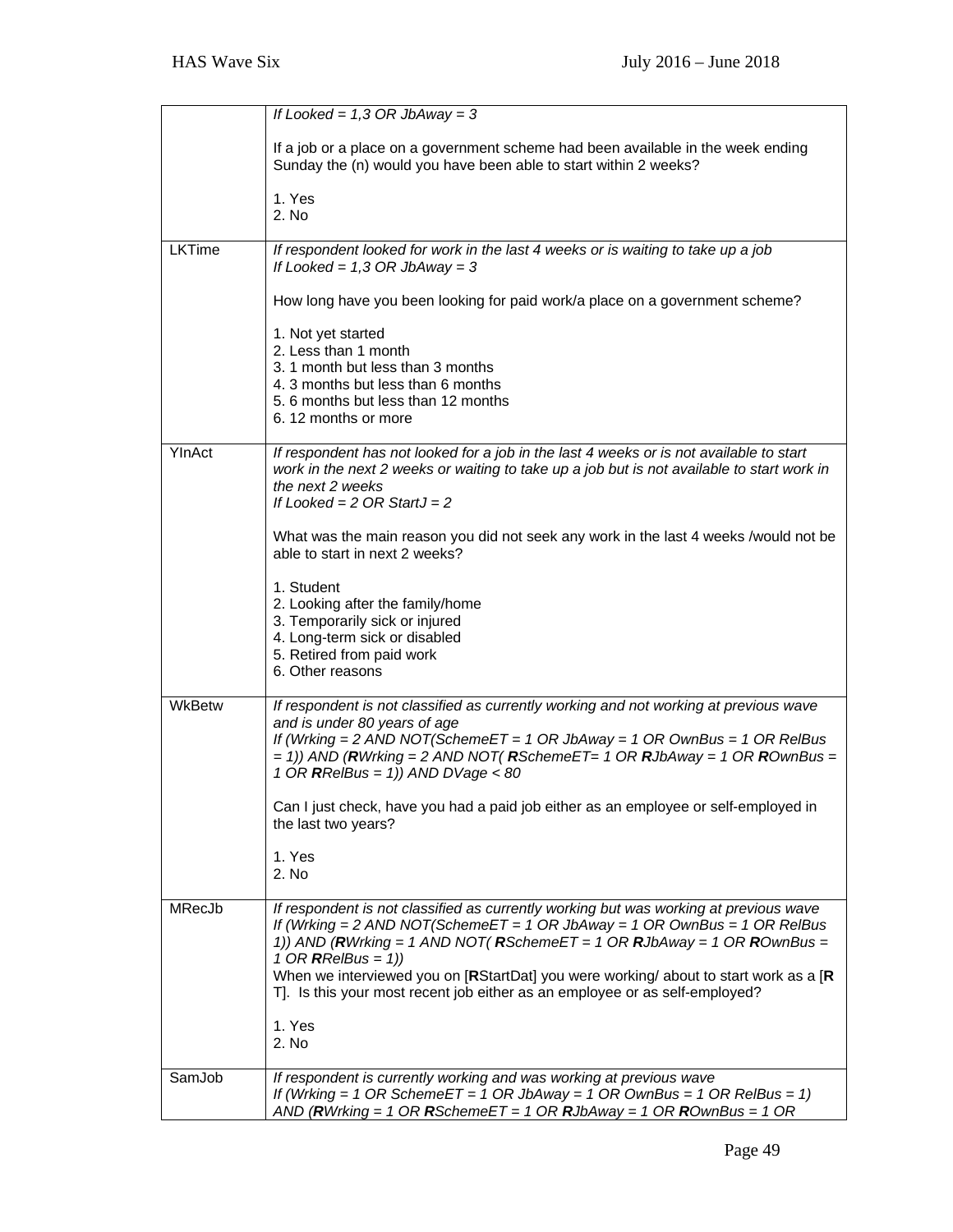|                | $RRelBus = 1$                                                                                                                                                                                                                                                                                                                                                                                                                                             |
|----------------|-----------------------------------------------------------------------------------------------------------------------------------------------------------------------------------------------------------------------------------------------------------------------------------------------------------------------------------------------------------------------------------------------------------------------------------------------------------|
|                | When we interviewed you on [RStartDat] you were working/ about to start work as a<br>[ROccT]. Is this still your main job?                                                                                                                                                                                                                                                                                                                                |
|                | 1.Yes<br>2. No                                                                                                                                                                                                                                                                                                                                                                                                                                            |
| SamEmp         | If respondent is in the same job and was an employee at previous wave<br>If SamJob = $1$ AND RStat = $1$                                                                                                                                                                                                                                                                                                                                                  |
|                | And are you still working for the same employer?                                                                                                                                                                                                                                                                                                                                                                                                          |
|                | 1. Yes<br>2. No                                                                                                                                                                                                                                                                                                                                                                                                                                           |
| <b>PerNoWk</b> | If respondent is currently working and was working at previous wave<br>If (Wrking = 1 OR SchemeET = 1 OR JbAway = 1 OR OwnBus = 1 OR RelBus = 1)<br>AND (RWrking = 1 OR RSchemeET = 1 OR RJbAway = 1 OR ROwnBus = 1 OR<br>$RRelBus = 1$                                                                                                                                                                                                                   |
|                | In the last two years, have you had any periods of unemployment or reduced pay?                                                                                                                                                                                                                                                                                                                                                                           |
|                | 1. Yes<br>2. No                                                                                                                                                                                                                                                                                                                                                                                                                                           |
| EverWk         | If respondent was not interviewed at previous wave and is not currently working, or<br>respondent was interviewed at previous wave and is not currently working and EverWk<br>at previous wave was empty<br>If (RPersProx <> Response AND (Wrking = $2$ OR JbAway = $2$ OR OwnBus = $2$ OR<br>RelBus = 2 OR SchemeET = 2)) OR (RPersProx = Response AND (Wrking = 2 OR<br>JbAway = 2 OR OwnBus = 2 OR RelBus = 2 OR SchemeET = 2) AND REverWk =<br>EMPTY) |
|                | Have you ever had a paid job, apart from casual or holiday work?                                                                                                                                                                                                                                                                                                                                                                                          |
|                | 1. Yes<br>2. No                                                                                                                                                                                                                                                                                                                                                                                                                                           |
| <b>DtJbL</b>   | If respondent was not interviewed at previous wave and has ever worked<br>If ((RPersProx <> Response AND (Wrking = 2 OR JbAway = 2 OR OwnBus = 2 OR<br>RelBus = 2 OR SchemeET = 2)) OR (RPersProx = Response AND (Wrking = 2 OR<br>JbAway = 2 OR OwnBus = 2 OR RelBus = 2 OR SchemeET = 2) AND REverWk =<br>$EMPTY)$ ) AND EverWk = 1                                                                                                                     |
|                | When did you leave your last paid job?<br>FOR DAY NOT GIVENENTER 15 FOR DAY<br>FOR MONTH NOT GIVENENTER 6 FOR MONTH                                                                                                                                                                                                                                                                                                                                       |
| NumJob         | If respondent is currently working<br>If Wrking = 1 or JbAway = 1 or OwnBus = 1                                                                                                                                                                                                                                                                                                                                                                           |
|                | How many jobs, for pay or profit, do you have?                                                                                                                                                                                                                                                                                                                                                                                                            |
|                | One job only<br>1.<br>2.<br>Two jobs                                                                                                                                                                                                                                                                                                                                                                                                                      |
|                | 3.<br>Three jobs<br>Four or more jobs<br>4.                                                                                                                                                                                                                                                                                                                                                                                                               |
|                |                                                                                                                                                                                                                                                                                                                                                                                                                                                           |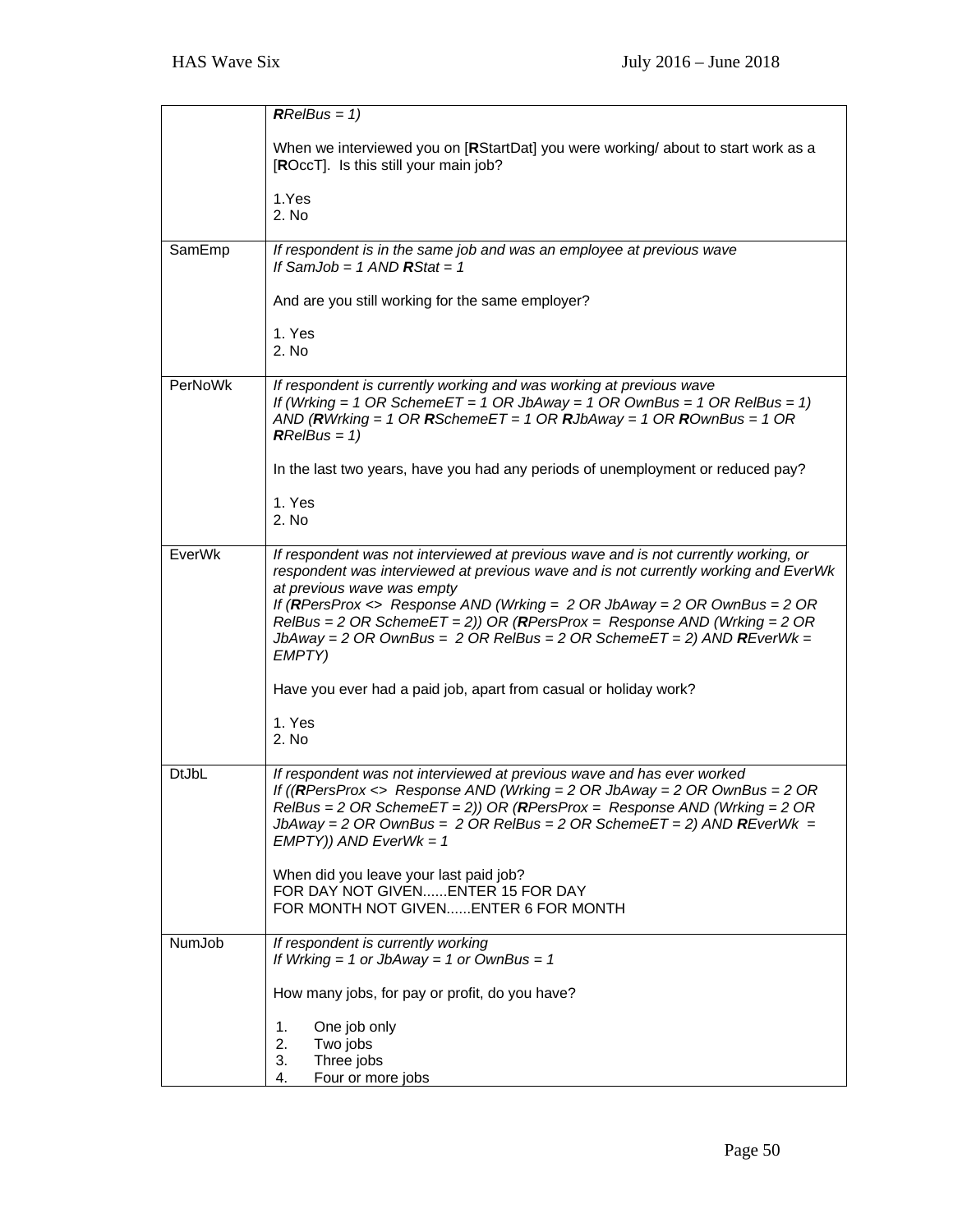| Industry, occupation, employment status and socio-economic classifications                                                                                                |                                                                                                                                                                                                                                                                                                                                                                                                                                           |  |
|---------------------------------------------------------------------------------------------------------------------------------------------------------------------------|-------------------------------------------------------------------------------------------------------------------------------------------------------------------------------------------------------------------------------------------------------------------------------------------------------------------------------------------------------------------------------------------------------------------------------------------|--|
| Data items fed forward: RIndD; ROccT; ROccD; RStat; RSviseDsc; REmpN; RSolo; RSemN;<br>ROneTen; REmpStY; RPerprox; RFtPtWk                                                |                                                                                                                                                                                                                                                                                                                                                                                                                                           |  |
| Ask if currently in employment or has ever worked.<br>If $DVILO3a = InEmp OR Every$ EverWk = yes<br>If same job as at previous wave, feed forward previous wave responses |                                                                                                                                                                                                                                                                                                                                                                                                                                           |  |
| PreA                                                                                                                                                                      | If respondent has more than one job<br>If NumJob $> 1$                                                                                                                                                                                                                                                                                                                                                                                    |  |
|                                                                                                                                                                           | The following questions refer to your main job.                                                                                                                                                                                                                                                                                                                                                                                           |  |
|                                                                                                                                                                           | DETAILS ABOUT OTHER/ OCCASIONAL JOBS ARE COLLECTED LATER IN THE<br><b>OTHER EARNINGS SECTION</b>                                                                                                                                                                                                                                                                                                                                          |  |
| PreL                                                                                                                                                                      | If respondent is not currently working, but has ever worked<br>If $EverWk = 1$                                                                                                                                                                                                                                                                                                                                                            |  |
|                                                                                                                                                                           | The following questions refer to your most recent main job.                                                                                                                                                                                                                                                                                                                                                                               |  |
|                                                                                                                                                                           | DETAILS ABOUT OTHER/ OCCASIONAL JOBS ARE COLLECTED LATER IN THE<br>OTHER EARNINGS SECTION                                                                                                                                                                                                                                                                                                                                                 |  |
| SameJob                                                                                                                                                                   | If respondent is currently working or has ever worked and answered section at previous<br>wave<br>If $RIndD =$ Response AND RPersProx = 1 AND ((SamJob = 1) OR (EverWk = 1 AND                                                                                                                                                                                                                                                            |  |
|                                                                                                                                                                           | $DTJbL < 2$ years ago))<br>I need to check whether your details are the same as at the last time we called. [Thinking<br>of the seven days ending Sunday the (n)/ thinking of your last job,] are these statements<br>(still) correct                                                                                                                                                                                                     |  |
|                                                                                                                                                                           | INDIVIDUAL PROMPT - CODE ALL THAT APPLY                                                                                                                                                                                                                                                                                                                                                                                                   |  |
|                                                                                                                                                                           | CURRENT JOB OR LAST JOB IF NO CURRENT JOB                                                                                                                                                                                                                                                                                                                                                                                                 |  |
|                                                                                                                                                                           | 1. [RIndD] describes what your firm/organisation mainly makes or does?<br>2.[ROccT] describes your (main) job?<br>3. [ROccD] describes what you mainly do in your job?<br>4. You are [self-employed/ working as an employee]?<br>5. [RSviseDsc] describes your supervision of the work of other employees?<br>6. [REmpN/RSemN/ROneTen] people worked for [you/ your employer] at the place<br>where you worked?<br>7. None of these apply |  |
| <b>DVSame</b>                                                                                                                                                             | Derived - No difference to job                                                                                                                                                                                                                                                                                                                                                                                                            |  |
|                                                                                                                                                                           | 1. Yes, if selected all 1-6 to SameJob<br>2. No otherwise                                                                                                                                                                                                                                                                                                                                                                                 |  |
| IndD                                                                                                                                                                      | If respondent is currently working or had a job in the past that they left in the last two                                                                                                                                                                                                                                                                                                                                                |  |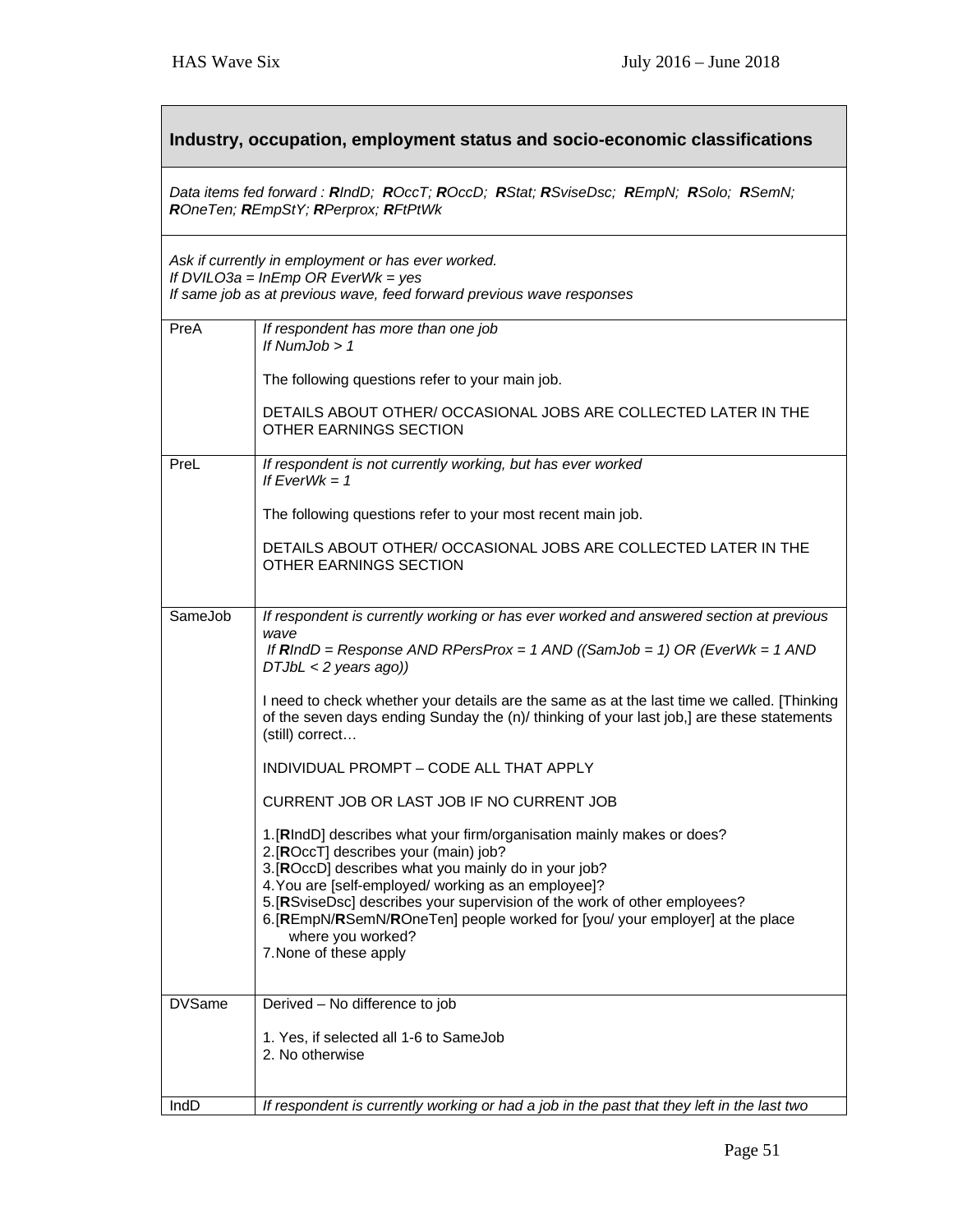|                    | years and either not interviewed at previous wave or changed job since previous wave.<br>If (Wrking = 1 OR JbAway = 1 OR SchemeET = 1 OR OwnBus = 1 OR RelBus = 1 OR<br>(EverWk = 1 AND DTJbL < 2 years ago)) AND (RIndD <> Response OR SameJob <> 1)<br>What did the firm/ organisation you worked for mainly make or do (at the place where<br>you worked)?<br>DESCRIBE FULLY - PROBE MANUFACTURING OR PROCESSING OR<br>DISTRIBUTING ETC. AND MAIN GOODS PRODUCED, MATERIALS USED,<br>WHOLESALE OR RETAIL ETC. |
|--------------------|------------------------------------------------------------------------------------------------------------------------------------------------------------------------------------------------------------------------------------------------------------------------------------------------------------------------------------------------------------------------------------------------------------------------------------------------------------------------------------------------------------------|
| Sector             | If respondent currently working<br>If Wrking $= 1$                                                                                                                                                                                                                                                                                                                                                                                                                                                               |
|                    | Was the firm or organisation that you worked for                                                                                                                                                                                                                                                                                                                                                                                                                                                                 |
|                    | <b>RUNNING PROMPT</b>                                                                                                                                                                                                                                                                                                                                                                                                                                                                                            |
|                    | 1. a private firm or business or limited company, or<br>2. some other kind of organisation?                                                                                                                                                                                                                                                                                                                                                                                                                      |
| Sectr <sub>2</sub> | If respondent works for some other kind of organisation<br>If Sector $= 2$                                                                                                                                                                                                                                                                                                                                                                                                                                       |
|                    | SHOWCARD E1<br>What kind of non-private organisation is it?                                                                                                                                                                                                                                                                                                                                                                                                                                                      |
|                    | 1. A public limited company<br>2. A nationalised industry or state corporation<br>3. Central government or civil service<br>4. Local government or council (including police, fire services and LA controlled<br>schools/colleges)<br>5. A university or grant-funded educational establishment (inc. opted-out schools)<br>6. A health authority or NHS Trust<br>7. A charity, voluntary organisation or trust<br>8. The armed forces<br>9. Some other kind of organisation                                     |
| OccT               | If respondent is currently working or had a job in the past and either not interviewed at<br>previous wave or changed job since previous wave.<br>If (Wrking = 1 OR JbAway = 1 OR SchemeET = 1 OR OwnBus = 1 OR RelBus = 1 OR<br>(EverWk = 1 AND DTJbL < 2 years ago)) AND (ROccT <> Response OR SameJob <><br>2)<br>What was your (main) job (in the week ending Sunday the n)?                                                                                                                                 |
| OccD               | If respondent is currently working or had a job in the past and either not interviewed at<br>previous wave or changed job since previous wave.<br>If (Wrking = 1 OR JbAway = 1 OR SchemeET = 1 OR OwnBus = 1 OR RelBus = 1 OR<br>(EverWk = 1 AND DTJbL < 2 years ago)) AND (ROccD <> Response OR SameJob <><br>3)<br>What did you mainly do in your job?<br>RECORD SPECIAL QUALIFICATIONS/TRAINING NEEDED TO DO THE JOB                                                                                          |
| Stat               | If respondent is currently working or had a job in the past and either not interviewed at                                                                                                                                                                                                                                                                                                                                                                                                                        |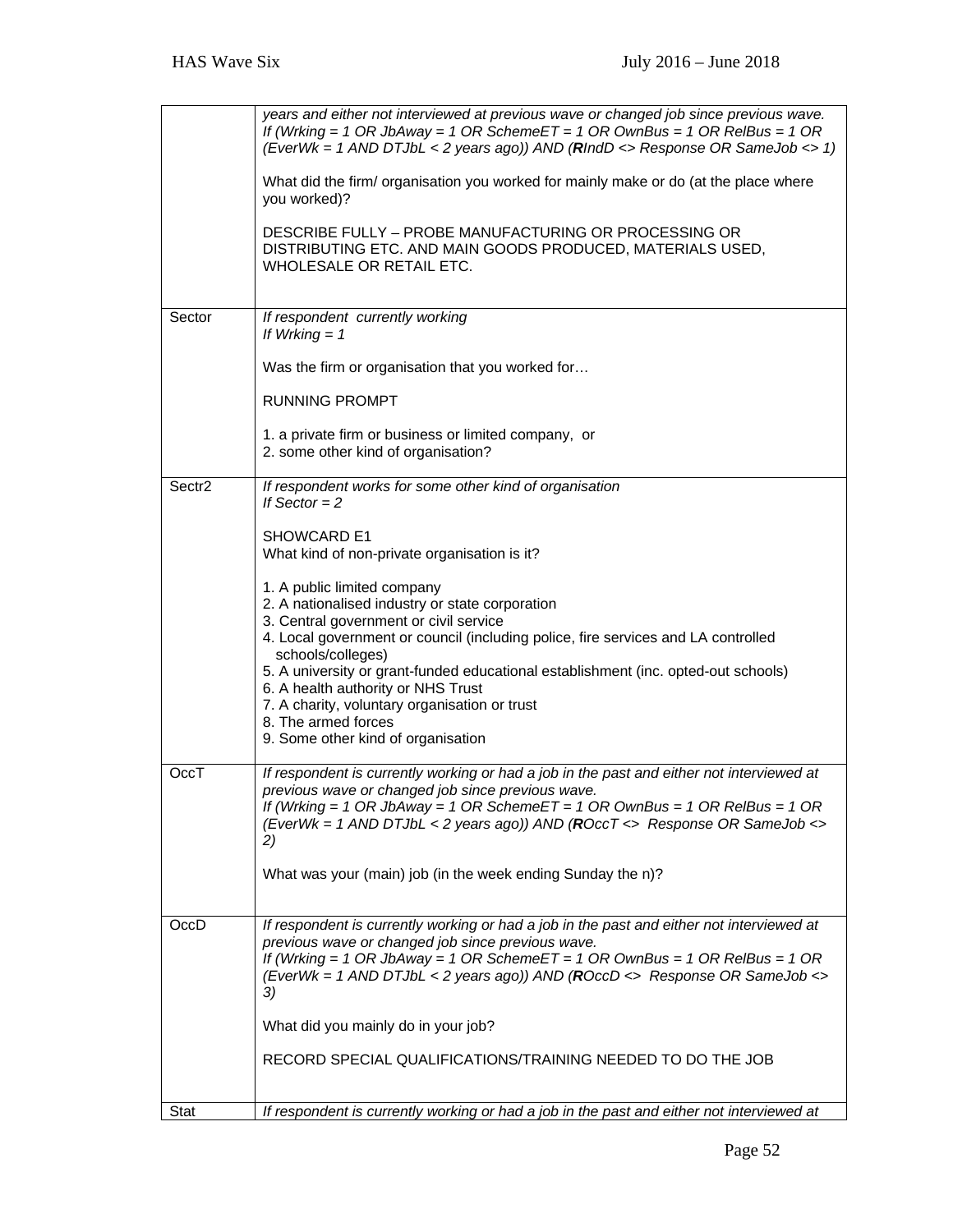|                 | previous wave or changed job since previous wave;<br>(Wrking = 1 OR JbAway = 1 OR SchemeET = 1 OR OwnBus = 1 OR RelBus = 1 OR<br>(EverWk = 1 AND DTJbL < 2 years ago)) AND (RStat <> Response OR SameJob <> 4) |
|-----------------|----------------------------------------------------------------------------------------------------------------------------------------------------------------------------------------------------------------|
|                 | (And) were you working as an employee or were you self-employed?                                                                                                                                               |
|                 | 1. Employee<br>2. Self-employed                                                                                                                                                                                |
| SVise           | If respondent is an employee and the supervision status has changed.<br>If Stat = $1$ AND SameJob <> $5$                                                                                                       |
|                 | In your job, did you have formal responsibility for supervising the work of other<br>employees?                                                                                                                |
|                 | DO NOT INCLUDE PEOPLE WHO ONLY SUPERVISE:<br>- CHILDREN, E.G. TEACHERS, NANNIES, CHILDMINDERS<br>- ANIMALS                                                                                                     |
|                 | - SECURITY OR BUILDINGS, E.G. CARETAKERS, SECURITY GUARDS                                                                                                                                                      |
|                 | 1. Yes<br>2. No                                                                                                                                                                                                |
| <b>SViseDsc</b> | If respondent is a supervisor<br>If $SVise = 1$                                                                                                                                                                |
|                 | Please describe the type of responsibility you have for supervising the work of other<br>employees.                                                                                                            |
|                 | PROBE FOR WHO AND WHAT IS BEING SUPERVISED.                                                                                                                                                                    |
| EmpN            | If respondent is an employee and is not in the same job as the previous wave<br>If Stat = $1$ AND SameJob <> 6                                                                                                 |
|                 | <b>SHOWCARD E2</b><br>How many people worked for your employer at the place where you worked - were<br>there                                                                                                   |
|                 | <b>RUNNING PROMPT</b>                                                                                                                                                                                          |
|                 | 1. 1 to 10,<br>2. 11 to 24,                                                                                                                                                                                    |
|                 | 3.25 to 49,<br>4.50 to 249,                                                                                                                                                                                    |
|                 | 5.250 to 499,                                                                                                                                                                                                  |
|                 | 6. or, 500 or more?<br>7. Don't know but less than 25 (SPONTANEOUS ONLY)                                                                                                                                       |
|                 | 8. Don't know but between 25 and 499 (SPONTANEOUS ONLY)<br>9. Don't know but 500 or more (SPONTANEOUS ONLY)                                                                                                    |
| Solo            | If respondent is self employed<br>If $Stat = 2$                                                                                                                                                                |
|                 | ASK OR RECORD                                                                                                                                                                                                  |
|                 | (And) were you working on your own or did you have employees?<br>Last time we recorded that you worked                                                                                                         |
|                 | 1. On own/with partner(s) but no employees<br>2. With employees                                                                                                                                                |
| SemN            | If respondent is self employed and not in the same job as the previous wave and does                                                                                                                           |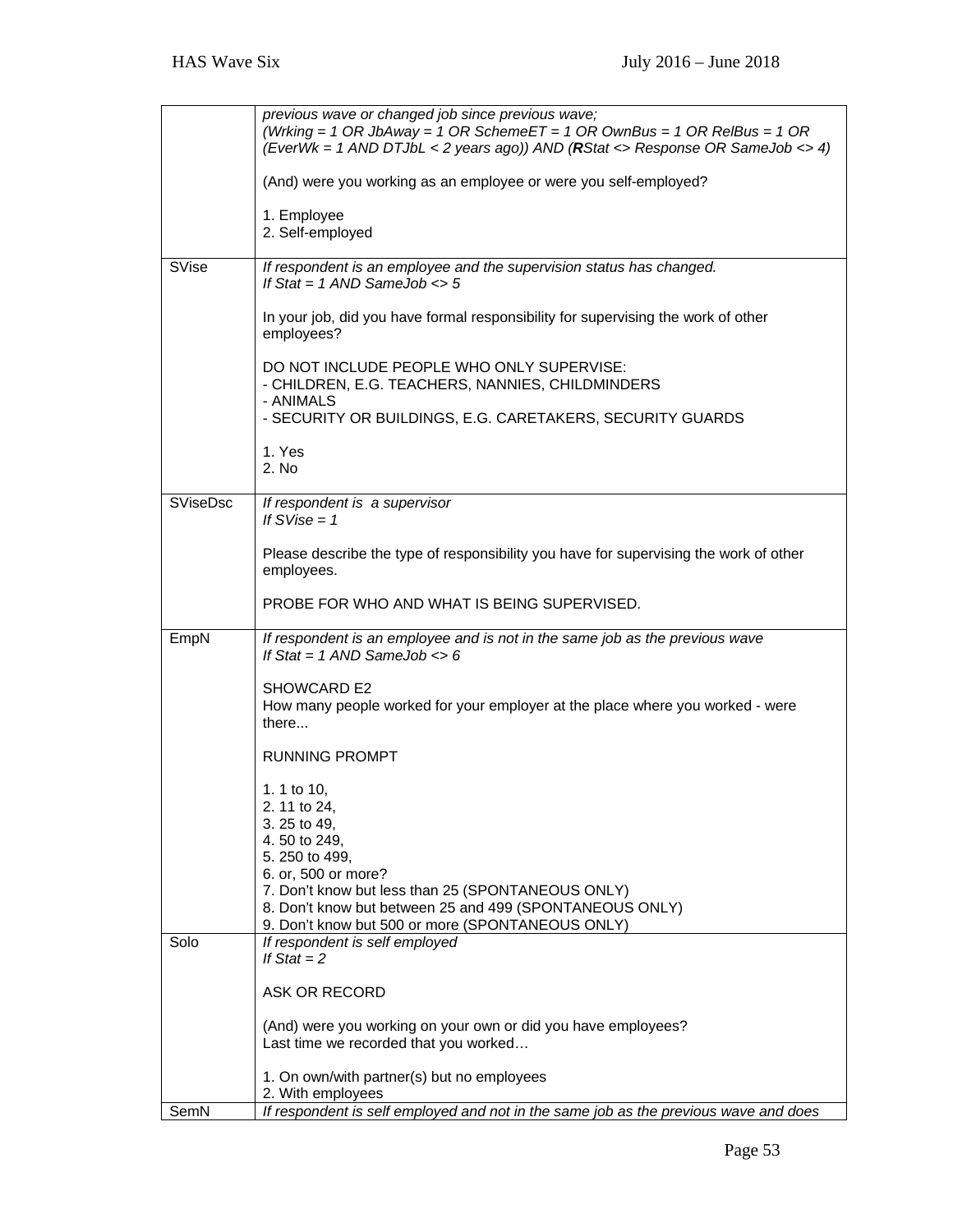|               | not work alone<br>If Stat = 2 AND SameJob <> 6 AND Solo = 2                                                          |
|---------------|----------------------------------------------------------------------------------------------------------------------|
|               |                                                                                                                      |
|               | SHOWCARD E2<br>How many people did you employ/are employed in this business - were there                             |
|               |                                                                                                                      |
|               | <b>RUNNING PROMPT</b>                                                                                                |
|               | 1. 1 to 10,                                                                                                          |
|               | 2. 11 to 24,<br>3. 25 to 49,                                                                                         |
|               | 4.50 to 249,<br>5. 250 to 499,                                                                                       |
|               | 6. or, 500 or more?                                                                                                  |
|               | 7. Don't know but less than 25 (SPONTANEOUS ONLY)<br>8. Don't know but between 25 and 499 (SPONTANEOUS ONLY)         |
|               | 9. Don't know but 500 or more (SPONTANEOUS ONLY)                                                                     |
| OneTen        | If there are 1 to 10 employees in respondents business and is not in the same job as the                             |
|               | previous wave<br>If (EmpN = 1 AND SameJob <> 6) OR (Solo = 2 AND SemN = 1 AND SameJob <> 6)                          |
|               |                                                                                                                      |
|               | ASK OR RECORD                                                                                                        |
|               | May I just check, what the exact number was?<br>Last time we recorded that                                           |
|               |                                                                                                                      |
| <b>FtPtWk</b> | If respondent is currently working or has ever worked<br>If Wrking = $1$ OR EverWk = $1$                             |
|               | In your (main) job were you working<br>Last time, we recorded that you worked [full-time/part-time] in your main job |
|               | <b>RUNNING PROMPT</b>                                                                                                |
|               | 1. full time<br>2. or part-time?                                                                                     |
|               |                                                                                                                      |
| <b>WkHrs</b>  | If respondent is currently working<br>If Wrking = 1 OR JbAway = 1 OR SchemeET = 1 OR OwnBus = 1 OR RelBus = 1        |
|               | How many hours per week do you usually work in your (main) job? Please exclude meal<br>breaks.                       |
|               | CODE 96 IF VARIABLE OR IRREGULAR HOURS                                                                               |
|               | CODE 97 IF NOT WORKING ON A REGULAR BASIS                                                                            |
|               | <b>ENTER NUMBER OF HOURS</b>                                                                                         |
| WkHrslr       | If the respondent works variable or irregular hours<br>If WkHrs $= 96$                                               |
|               | On average, about how many hours per week do you work, excluding meal breaks?                                        |
|               | ENTER NUMBER OF HOURS                                                                                                |
|               |                                                                                                                      |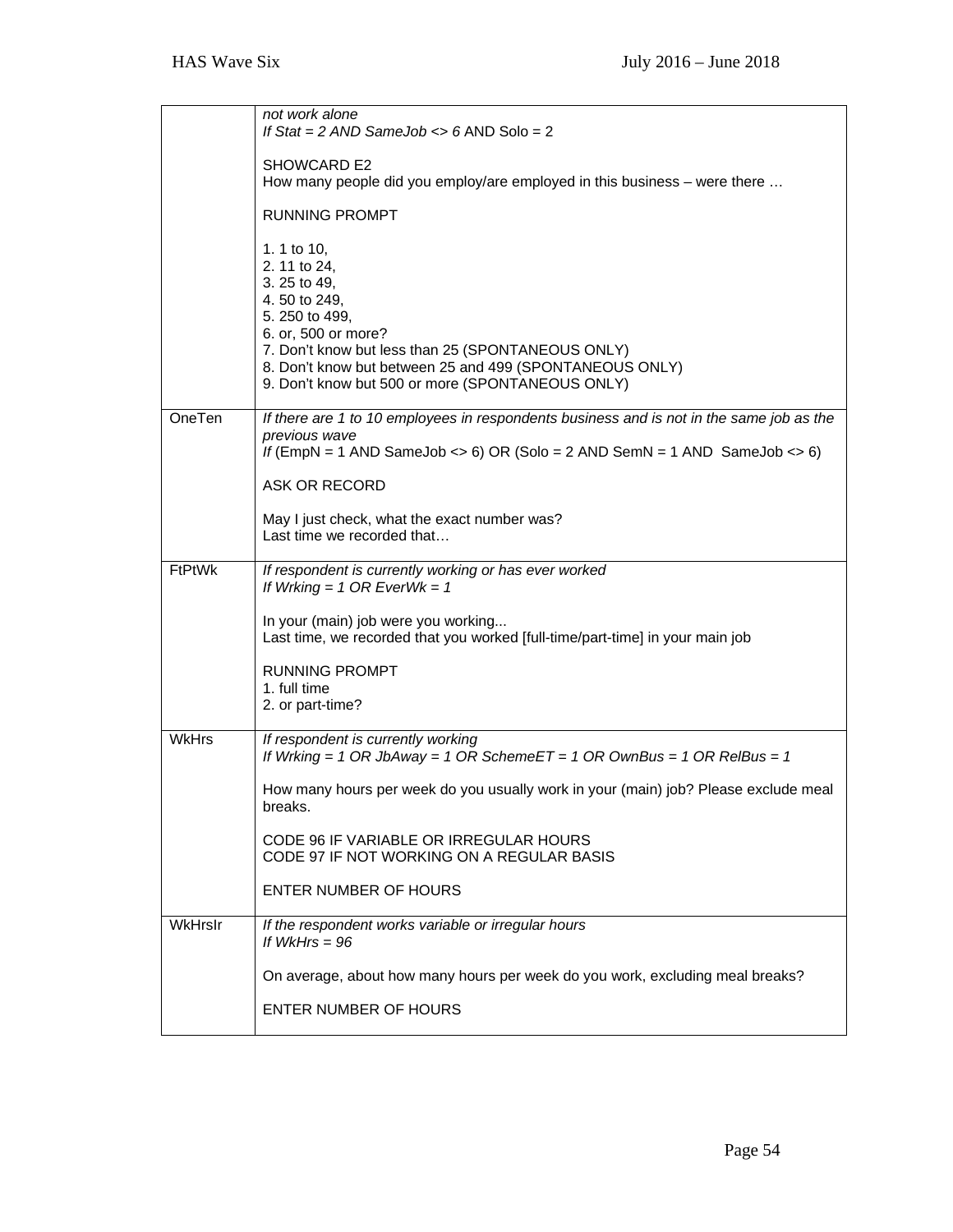| Length of time in current job |                                                                                                                                                                                                                                                                                                                                    |  |
|-------------------------------|------------------------------------------------------------------------------------------------------------------------------------------------------------------------------------------------------------------------------------------------------------------------------------------------------------------------------------|--|
| IF DVILO4a = 1                |                                                                                                                                                                                                                                                                                                                                    |  |
| EmpStY                        | If respondent is an employee<br>If $Stat = 1$                                                                                                                                                                                                                                                                                      |  |
|                               | If respondent not interviewed at previous wave or no answer at REmpStY or has<br>changed employer<br>If $REmpStY \leq$ Response AND (SamJob = 2 OR SamEmp = 2)                                                                                                                                                                     |  |
|                               | In which year did you start working continuously for your current employer?                                                                                                                                                                                                                                                        |  |
|                               | If EmpStY answered at previous wave in person and has not changed employer<br>If $REmpStY = Response AND$ $RPerprox = 1$ $AND$ $(SamJob = 1$ $AND$ $SamEmp = 1)$                                                                                                                                                                   |  |
|                               | Last time you said that you started working continuously for your current employer in<br>Is that correct?                                                                                                                                                                                                                          |  |
| <b>SEmpStY</b>                | If respondent is self-employed and (was not interviewed at previous wave or was an<br>employee at previous wave)<br>If Stat = 2 AND (RPersProx <> Response OR RStat = 1)<br>In which year did you start working continuously as a self-employed person/ In which<br>year did you start your most recent period of self-employment? |  |
| PermJb                        | If respondent is working and an employee<br>If (((Wrking = Yes) OR (JbAway = Yes) OR (OwnBus = Yes) OR (RelBus = Yes) OR<br>$(SchemeET = Yes))$ AND Stat = $Emp)$<br>Do you hold your (main) job on a permanent or temporary contract?                                                                                             |  |
|                               | 1. Permanent<br>2. Temporary<br>3. Fixed term contract<br>4. No employment contract                                                                                                                                                                                                                                                |  |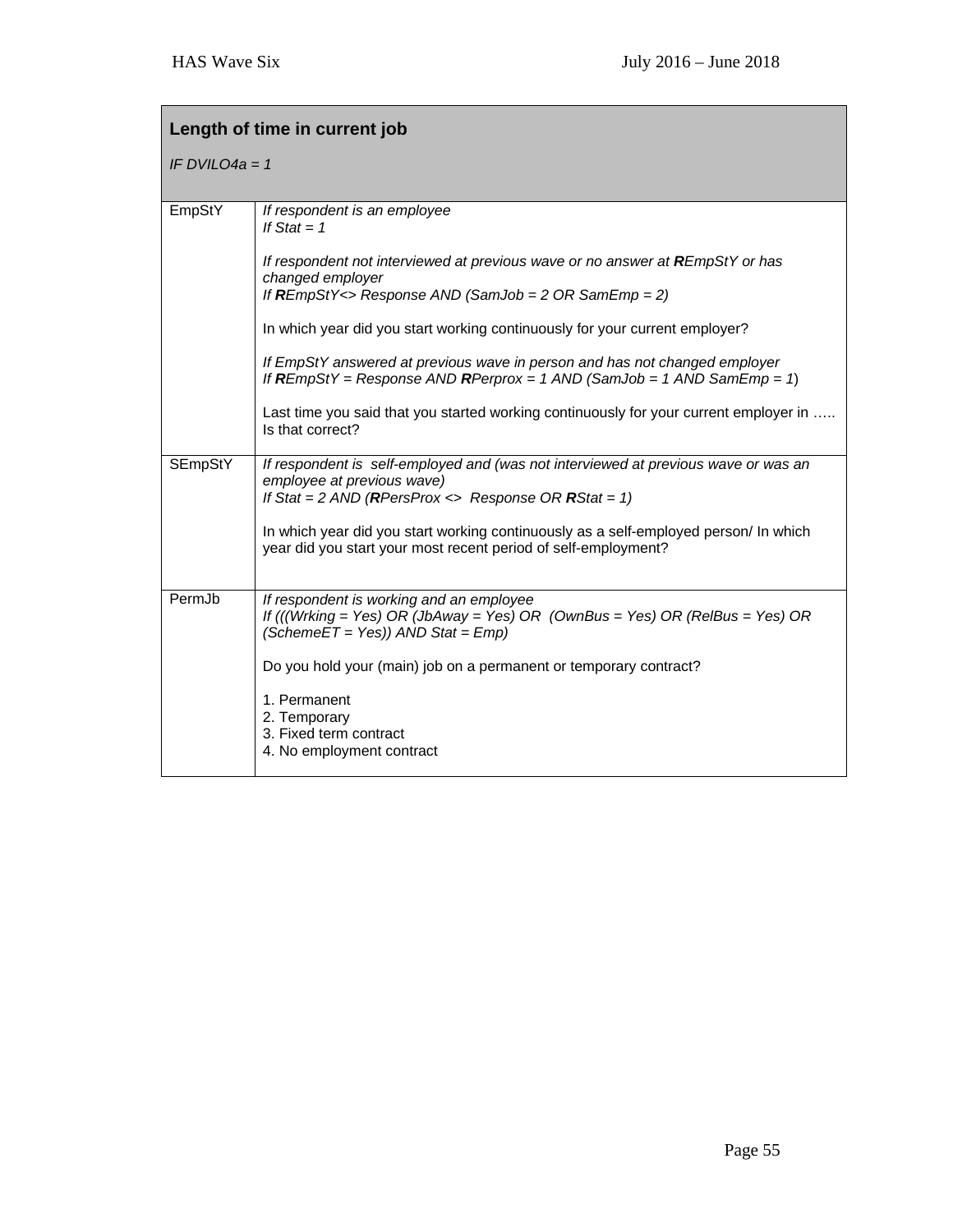| <b>Education /Work History</b> |                                                                                                                                                                                                                                                                                                                                                  |  |
|--------------------------------|--------------------------------------------------------------------------------------------------------------------------------------------------------------------------------------------------------------------------------------------------------------------------------------------------------------------------------------------------|--|
|                                | Data items fed forward: RPersProx; RTEA; RDVILO3a; REverWk; REdAttn1                                                                                                                                                                                                                                                                             |  |
| <b>TEA</b>                     | If respondent is aged 19 or over, or aged 16-18 years and not in FT education and not<br>recorded at previous wave<br>If FtEd <> 1 AND Trainee <> 1 AND (RPersProx <> 1 OR RTEA <> Response)<br>I now have a few questions about qualifications.<br>First, at what age did you complete your continuous full-time education?<br><b>ENTER AGE</b> |  |
|                                | Code 97 if no education<br>Code 96 if still in education                                                                                                                                                                                                                                                                                         |  |
| PNoWk                          | If respondent is aged19 or over, or 16-18 years and not in FT education and less than 75<br>years and has ever had a paid job<br>If FtEd <> 1 AND Trainee <> 1 AND DVAge<75 AND (DVILO3a = 1 OR EverWk = 1 OR<br>$RDVILO3a = 1 OR REverWk = 1$                                                                                                   |  |
|                                | Looking back at the time since you finished continuous full-time education, have you had<br>any periods of six months or more when you were not in paid work, either because you<br>could not find a job or were not looking for paid work?                                                                                                      |  |
|                                | 1. Yes<br>2. No                                                                                                                                                                                                                                                                                                                                  |  |
| PNoWkLn                        | If respondent has had a period of 6 months or more out of paid work<br>If $PNoWk = 1$                                                                                                                                                                                                                                                            |  |
|                                | About how many years in total have you been out of paid work since you finished full-<br>time education?                                                                                                                                                                                                                                         |  |
|                                | 1.<br>Less than 2 years<br>2.<br>2 but less than 5 years<br>3.<br>5 but less than 10 years<br>4.<br>10 but less than 15 years<br>5.<br>15 but less than 20 years<br>6.<br>20 years or more                                                                                                                                                       |  |
| EdAttn1                        | Ask all<br>Do you have any educational qualifications for which you received a certificate?                                                                                                                                                                                                                                                      |  |
|                                | IF RESPONDENT QUERIES WHY WE ARE COLLECTING THIS INFORMATION AS<br>THEY GAVE IT IN A PREVIOUS WAVE, EXPLAIN THAT WE WANT TO ENSURE<br>THAT WE HAVE THE MOST UP-TO-DATE INFORMATION<br>1.Yes                                                                                                                                                      |  |
|                                | 2.No                                                                                                                                                                                                                                                                                                                                             |  |
| EdAttn <sub>2</sub>            | Ask all<br>Do you have any professional, vocational or other work-related qualifications for which<br>you received a certificate?                                                                                                                                                                                                                |  |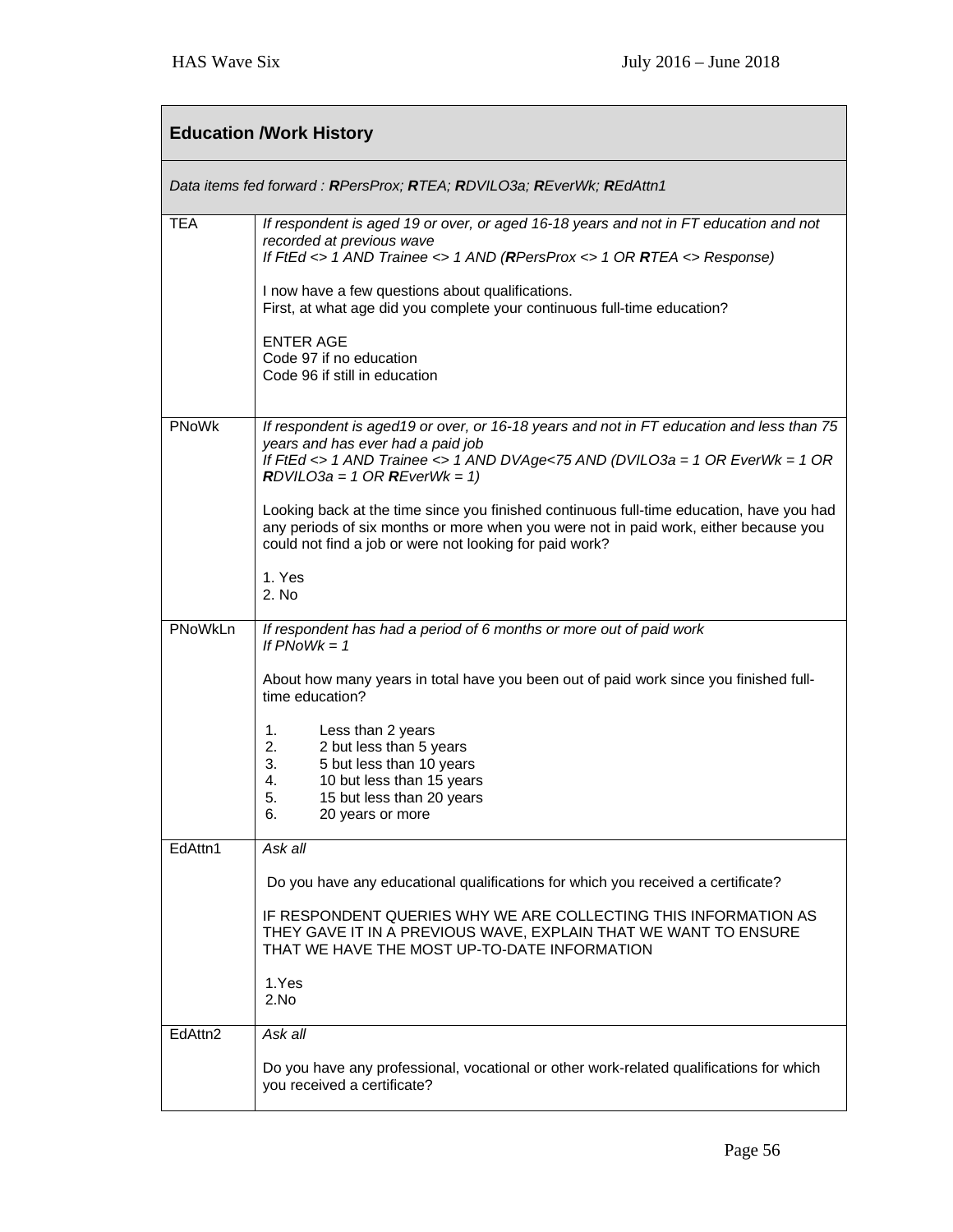|         | 1. Yes<br>2. No                                                                                                                                                                                                                                                                                                                                                                                                       |
|---------|-----------------------------------------------------------------------------------------------------------------------------------------------------------------------------------------------------------------------------------------------------------------------------------------------------------------------------------------------------------------------------------------------------------------------|
| EdAttn3 | If respondent has qualifications<br>If EdAttn1 = 1 OR EdAttn2 = 1                                                                                                                                                                                                                                                                                                                                                     |
|         | Was your highest qualification                                                                                                                                                                                                                                                                                                                                                                                        |
|         | 1. at degree level or above,<br>2. or another kind of qualification?                                                                                                                                                                                                                                                                                                                                                  |
| Enroll  | Ask all                                                                                                                                                                                                                                                                                                                                                                                                               |
|         | Are you at present [at school or 6 <sup>th</sup> form college or] enrolled on any full-time or part-time<br>education course, excluding leisure classes? (Include correspondence courses and open<br>learning as well as other forms of full-time or part-time education.)                                                                                                                                            |
|         | 1. Yes<br>2. No                                                                                                                                                                                                                                                                                                                                                                                                       |
| Attend  | If respondent is enrolled on a course.<br>If $Enroll = 1$                                                                                                                                                                                                                                                                                                                                                             |
|         | And are you                                                                                                                                                                                                                                                                                                                                                                                                           |
|         | <b>RUNNING PROMPT</b>                                                                                                                                                                                                                                                                                                                                                                                                 |
|         | 1. still attending                                                                                                                                                                                                                                                                                                                                                                                                    |
|         | 2. waiting for term to (re) start<br>3. or, have you stopped going?                                                                                                                                                                                                                                                                                                                                                   |
| Course  | If respondent is still attending or waiting for term to (re)start.<br>If Attend = $1$ OR 2                                                                                                                                                                                                                                                                                                                            |
|         | Are you [at school or 6 <sup>th</sup> form college,] on a full-time or part-time course, a medical or<br>nursing course, a sandwich course or some other kind of course?                                                                                                                                                                                                                                              |
|         | 1. (At school full-time)<br>2. (At school part-time)<br>3. Sandwich course                                                                                                                                                                                                                                                                                                                                            |
|         | 4. Studying at university or college including 6th form college full-time<br>5. Training for a qualification in nursing, physiotherapy or a similar medical subject<br>6. On a part-time course at university or college, including day release and block release<br>7. On an Open College course<br>8. On an Open University course<br>9. Any other correspondence course<br>10. Any other self/open learning course |
|         |                                                                                                                                                                                                                                                                                                                                                                                                                       |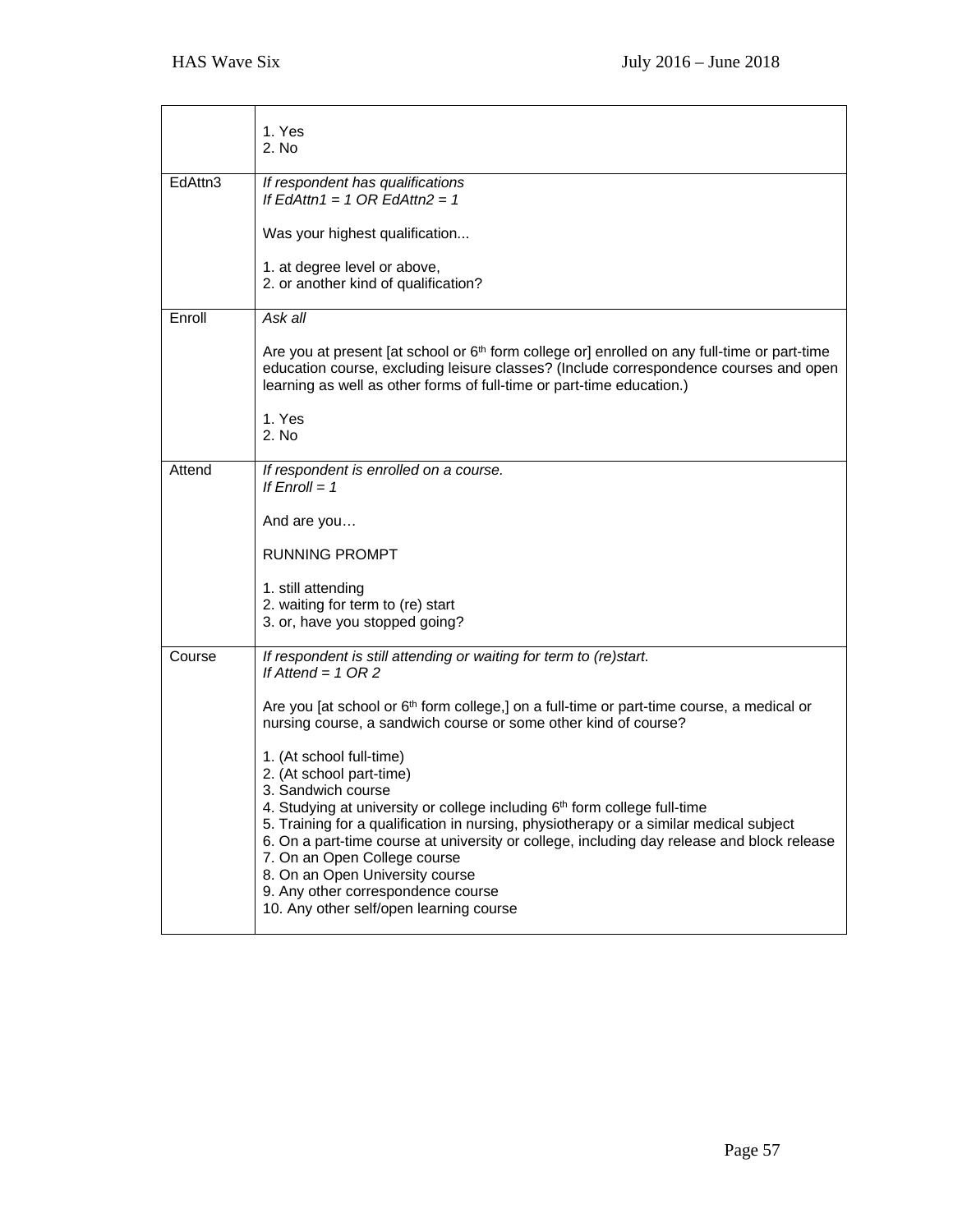| <b>Business Assets</b>                                                                                                                    |                                                                                                                                                                                                                                                                                                                                                                                                                      |  |
|-------------------------------------------------------------------------------------------------------------------------------------------|----------------------------------------------------------------------------------------------------------------------------------------------------------------------------------------------------------------------------------------------------------------------------------------------------------------------------------------------------------------------------------------------------------------------|--|
| Emp. Status & Business accounts                                                                                                           |                                                                                                                                                                                                                                                                                                                                                                                                                      |  |
| Data items fed forward: RBtype1; RPersProx; RBDirNI1; RBown1; RBPropN1; RBAccsA1; RBAccsB1;<br>RBPart1; RStat; RBEmpN; RBYear1; RBRetire1 |                                                                                                                                                                                                                                                                                                                                                                                                                      |  |
|                                                                                                                                           | LOOP FOR EACH JOB (up to a max of 3)                                                                                                                                                                                                                                                                                                                                                                                 |  |
| BType1                                                                                                                                    | If respondent is currently working<br>If Wrking = $1$ OR JbAway = $1$ OR OwnBus = $1$<br>SHOWCARD E3<br>Now, thinking of your (first/second/third) job, please look at this card and tell me which<br>of these best describes your employment situation in this job.<br>Last time we recorded that you were<br>IF MORE THAN 3 JOBS, INCLUDE THE 3 OF GREATEST FINANCIAL<br><b>IMPORTANCE</b><br><b>CODE ONE ONLY</b> |  |
|                                                                                                                                           | 1. Employee<br>2. Sole director of my own company<br>3. Director of a company<br>4. Partner in a business or professional practice<br>5. Self-employed in another way                                                                                                                                                                                                                                                |  |
| <b>BDirNI1</b>                                                                                                                            | If respondent is a director<br>If BType1 = $2$ OR 3<br>In this job, are your National Insurance contributions deducted at source?<br>Last time we recorded that<br>1. Yes<br>2. No                                                                                                                                                                                                                                   |  |
| BOwn1                                                                                                                                     | If respondent is a director of a company<br>If $BType1 = 3$<br>Do you own part of this business?<br>Last time we recorded that<br>1. Yes<br>2. No                                                                                                                                                                                                                                                                    |  |
| BPropn1                                                                                                                                   | If respondent is the sole director, a partner or a director who owns part of the business<br>If BType1 = 2, 4 OR (BType1 = 3 AND BOwn1 = 1)<br>What percentage of this business do you own?<br>Last time we recorded that<br><b>ENTER PERCENTAGE</b>                                                                                                                                                                 |  |
| BAccsA1                                                                                                                                   | If respondent is the sole director or a partner or a director who owns part of the<br>business                                                                                                                                                                                                                                                                                                                       |  |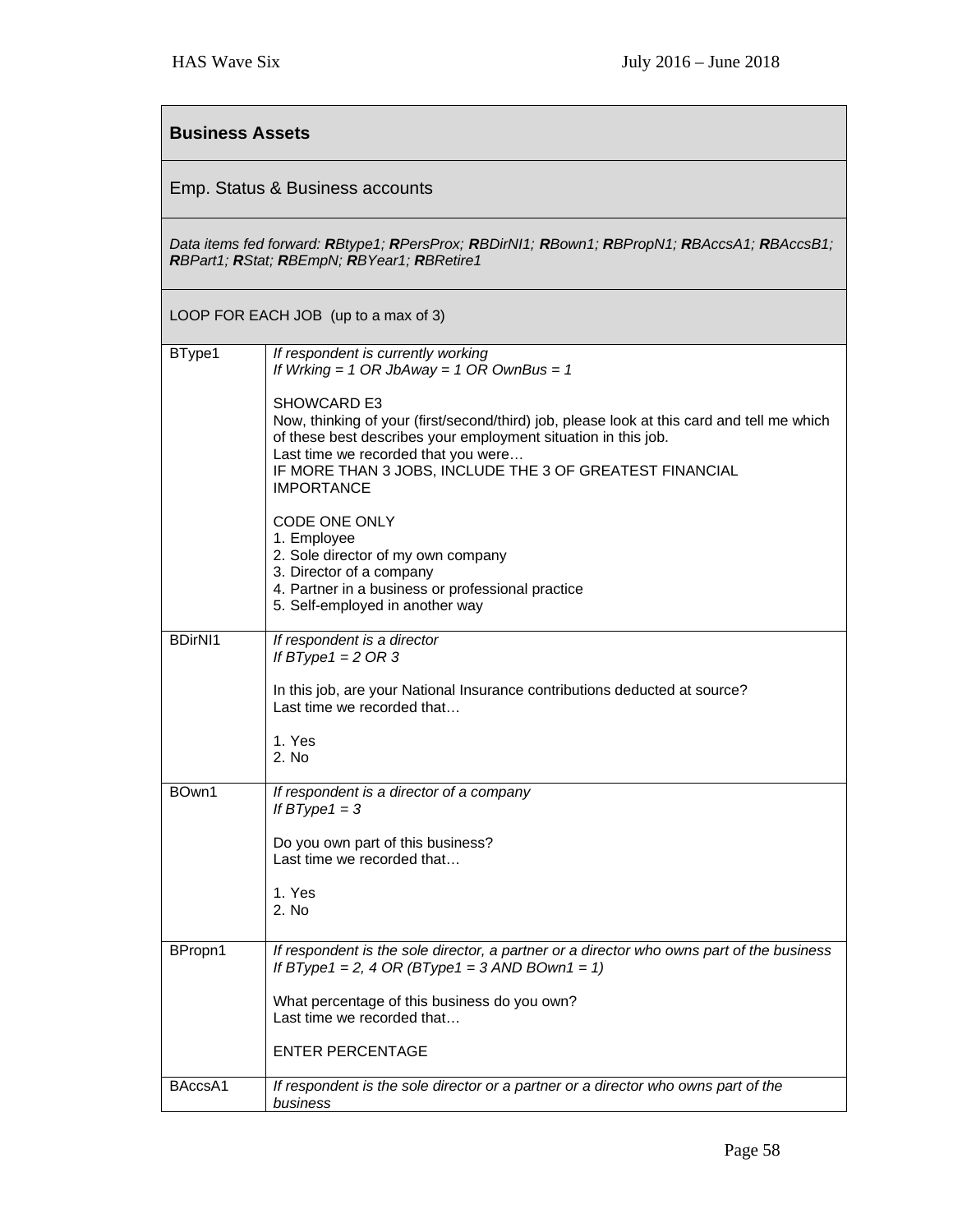|           | If BType1 = 2, 4 or (BType1=3 AND BOwn1 = 1)                                                                                                                                                                                                      |
|-----------|---------------------------------------------------------------------------------------------------------------------------------------------------------------------------------------------------------------------------------------------------|
|           | In this business, are annual accounts prepared?                                                                                                                                                                                                   |
|           | INCLUDE IF PREPARED BY ACCOUNTANT<br>Last time we recorded that                                                                                                                                                                                   |
|           | 1. Yes<br>2. No                                                                                                                                                                                                                                   |
|           | 3. Not yet, but will be                                                                                                                                                                                                                           |
| BAccsB1   | If respondent has answered with 'other self-employed'<br>If BType1 = $5$                                                                                                                                                                          |
|           | Do you prepare annual business accounts?                                                                                                                                                                                                          |
|           | INCLUDE IF PREPARED BY ACCOUNTANT<br>Last time we recorded that                                                                                                                                                                                   |
|           | 1. Yes                                                                                                                                                                                                                                            |
|           | 2. No<br>3. Not yet, but will be                                                                                                                                                                                                                  |
| BPart1    | If respondent prepares accounts and is not a partner in a business or practice<br>If (BAccsA1 = 1 OR BAccsB1 = 1) AND BType1 <> 4                                                                                                                 |
|           | Are you working on your own account or are/were you in partnership with someone<br>else?                                                                                                                                                          |
|           | Last time we recorded that                                                                                                                                                                                                                        |
|           | 1. Own account (sole owner)<br>2. In partnership                                                                                                                                                                                                  |
| BPartnr1  | If respondent is in a business partnership<br>If BPart = $2$ OR BType1 = $4$                                                                                                                                                                      |
|           | The questions that follow are about just your own share of the business, that is, not<br>including your partner's share.                                                                                                                          |
| BAccBeg1  | If accounts are prepared<br>If BAccsA1 = 1 or BAccsB1 = 1                                                                                                                                                                                         |
|           | What is the most recent period for which accounts have been prepared?                                                                                                                                                                             |
|           | ENTER YEAR FOR BEGINNING OF PERIOD                                                                                                                                                                                                                |
| BAccBegM1 | If year has been entered<br>If BaccBeg1 = $Response$                                                                                                                                                                                              |
|           | <b>NOW ENTER THE MONTH</b>                                                                                                                                                                                                                        |
| BDocs1    | If accounts are prepared<br>If BAccsA1 = 1 OR BAccsB1 = 1                                                                                                                                                                                         |
|           | What was [your share of] the profit or loss figure shown on these accounts for this<br>period? It would be helpful if you could refer to a document, such as the annual<br>accounts, or the Notice of Tax Assessment from HM Revenue and Customs. |
|           | CODE DOCUMENT CONSULTED; CODE FIRST TO APPLY                                                                                                                                                                                                      |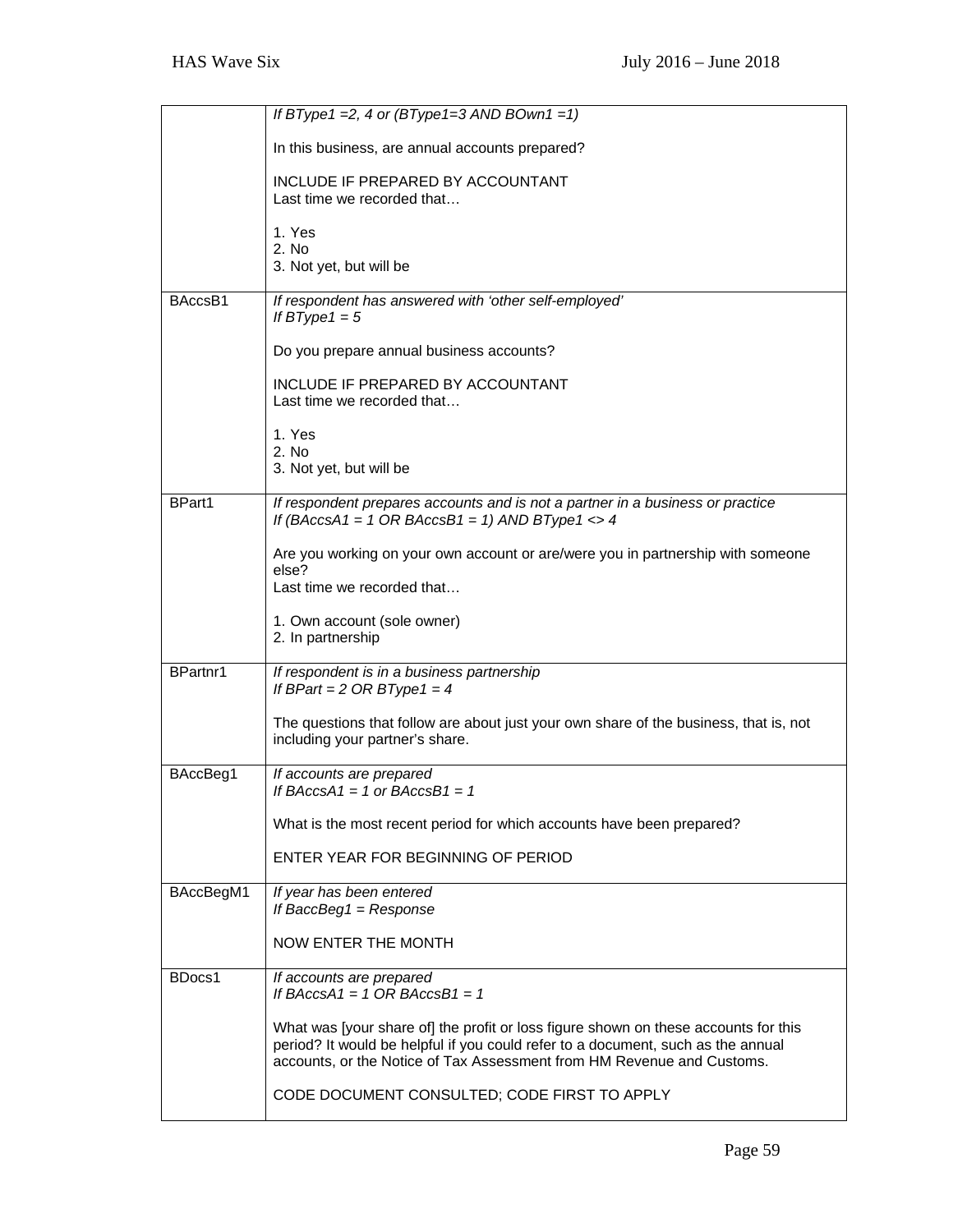|                 | 1. Notice of Tax assessments                                                                    |
|-----------------|-------------------------------------------------------------------------------------------------|
|                 | 2. Annual accounts (incl. summary)                                                              |
|                 | 3. Tax Return (self-employment section)<br>4. Some other document                               |
|                 | 5. No document consulted.                                                                       |
|                 |                                                                                                 |
| <b>BProfit1</b> | If accounts are prepared                                                                        |
|                 | If BAccsA1 = 1 OR BAccsB1 = 1                                                                   |
|                 | PLEASE ENTER THE PROFIT OR LOSS AMOUNT                                                          |
|                 | If code 1 at BDocs1: FROM NOTICE OF ASSESSMENT, ENTER THE "INCOME"                              |
|                 | FIGURE (AT TOP OF FORM)<br>If code 2 at BDocs1: FROM ACCOUNTS, ENTER THE "ADJUSTED" PROFIT/LOSS |
|                 | (IF NOT SHOWN, ENTER THE "NET" FIGURE)                                                          |
|                 | If code 3 at BDocs1: FROM TAX RETURN, ENTER THE "TOTAL TAXABLE PROFIT"<br>FROM BOX 3.89         |
|                 | IF NO ACCOUNTS ARE AVAILABLE, ENTER THE FIGURE AFTER DEDUCTING                                  |
|                 | ALL EXPENSES AND WAGES, BUT BEFORE DEDUCTION OF INCOME TAX AND                                  |
|                 | ΝI                                                                                              |
|                 | <b>ENTER AMOUNT IN ES</b>                                                                       |
|                 |                                                                                                 |
| BPrfLoss1       | If respondent has given a profit or loss amount<br>If $BProfit1 > 0$                            |
|                 | Did the answer in the previous question refer to profit or loss?                                |
|                 |                                                                                                 |
|                 | 1. Profit/earnings<br>2. Loss                                                                   |
|                 |                                                                                                 |
| BTax1           | If respondent has given a profit or loss amount                                                 |
|                 | If BPrfLoss $1 = 1$                                                                             |
|                 | Can I just check, is that figure before the deduction of income tax?                            |
|                 | 1. Yes (before tax)                                                                             |
|                 | 2. No (after tax)                                                                               |
| <b>BNatIns1</b> |                                                                                                 |
|                 | If the profit is after tax<br>It B1ax1 = 2                                                      |
|                 | And is that the figure before or after you paid any lump sum (Class 4) National                 |
|                 | Insurance payments based on taxable profits?                                                    |
|                 | IF NO LUMP SUM NI PAID, ENTER '3', NOT APPLICABLE                                               |
|                 | 1. Before                                                                                       |
|                 | 2. After                                                                                        |
|                 | 3. Not applicable (no lump sum NI)                                                              |
| BBefore1        | If the profit is after tax<br>If $BTax1 = 2$                                                    |
|                 | What was [your share of] the profit before tax [and lump sum National Insurance                 |
|                 | deductions]?                                                                                    |
|                 |                                                                                                 |
|                 | ENTER AMOUNT IN £s                                                                              |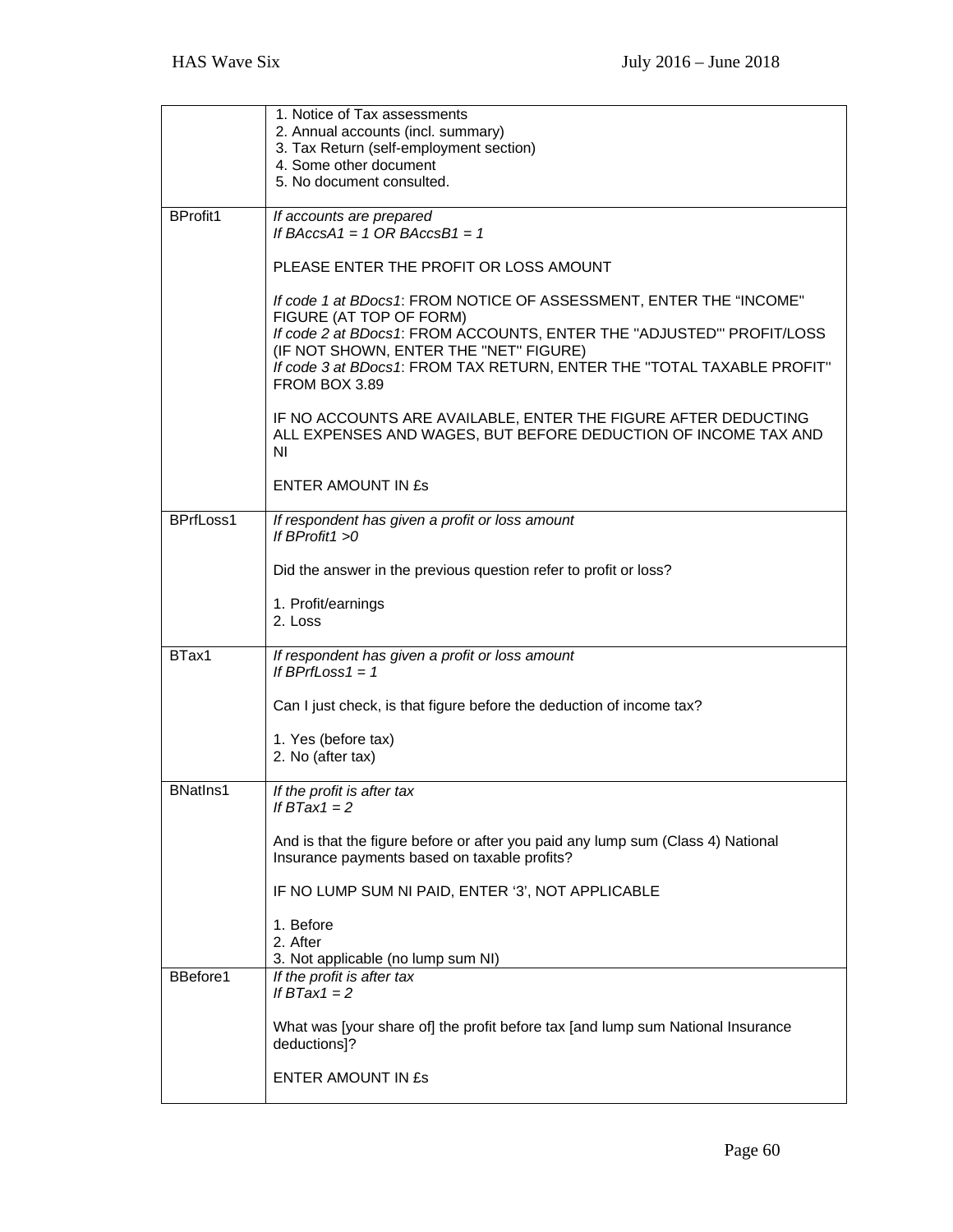| <b>Business details/ value</b> |                                                                                                                                                                                                                                                                                |
|--------------------------------|--------------------------------------------------------------------------------------------------------------------------------------------------------------------------------------------------------------------------------------------------------------------------------|
|                                | IN LOOP FOR EACH JOB (up to a max of 3)                                                                                                                                                                                                                                        |
| BCarry1                        | If respondent is self-employed, except where they do not own any of the business<br>If BType1 <> 1 AND NOT(BOwn1 = 2) AND LOOP = 1 AND ((EmpN>=1-9 AND<br>$EmpN<= e500p$ ) OR (SemN $>= 1-9$ AND SemN $<= e500p$ ))                                                            |
|                                | RECORD WHETHER OK TO CARRY DETAILS ABOUT COMPANY SIZE FROM MAIN<br>JOB SECTION INTO THE FOLLOWING QUESTIONS ABOUT THE (FIRST)<br><b>BUSINESS.</b>                                                                                                                              |
|                                | 1. Yes<br>2. No                                                                                                                                                                                                                                                                |
| Bsize1                         | If respondent is self-employed, except where do not own any of business<br>If Btype1 <> 1 AND NOT(BOwn1 = 2)                                                                                                                                                                   |
|                                | SHOWCARD E4<br>Can I just check, how many people do you employ/are employed in this business – is<br>it                                                                                                                                                                        |
|                                | <b>RUNNING PROMPT</b><br>1. None<br>2. 1 to 9<br>3. 10 to 19<br>4. 20 to 49<br>5. 50 to 249<br>6. 250 to 499<br>7. 500 or more<br>8. DK, but less than 25 (SPONTANEOUS ONLY)<br>9. DK, but between 25 and 499 (SPONTANEOUS ONLY)<br>10. DK, but 500 or more (SPONTANEOUS ONLY) |
| BEmpN1                         | If respondent employs 1 to 9 people<br>If $BSize1 = 2$<br>(If BCarry = $1$ - details carried forward from OneTen)                                                                                                                                                              |
|                                | ASK OR RECORD<br>May I just check, what was the exact number?                                                                                                                                                                                                                  |
| BYear1                         | If respondent is self-employed, except where they do not own any of business<br>If BType1 <> 1) AND NOT(BOwn1 = 2)                                                                                                                                                             |
|                                | In what year did you start or acquire this business?<br>Last time we recorded that                                                                                                                                                                                             |
|                                | <b>ENTER YEAR</b>                                                                                                                                                                                                                                                              |
| <b>BStart1</b>                 | If respondent has a new business (not recorded at previous wave) and respondent is<br>self-employed, except where do not own any of business<br>If Stat = 2 AND (BType1 <> 1) AND NOT(BOwn1 = 2) AND RStat <> 2                                                                |
|                                | SHOWCARD E5<br>Looking at this card, how did you come to own this business?                                                                                                                                                                                                    |
|                                | Bought / invested in business you were previously working for<br>1.                                                                                                                                                                                                            |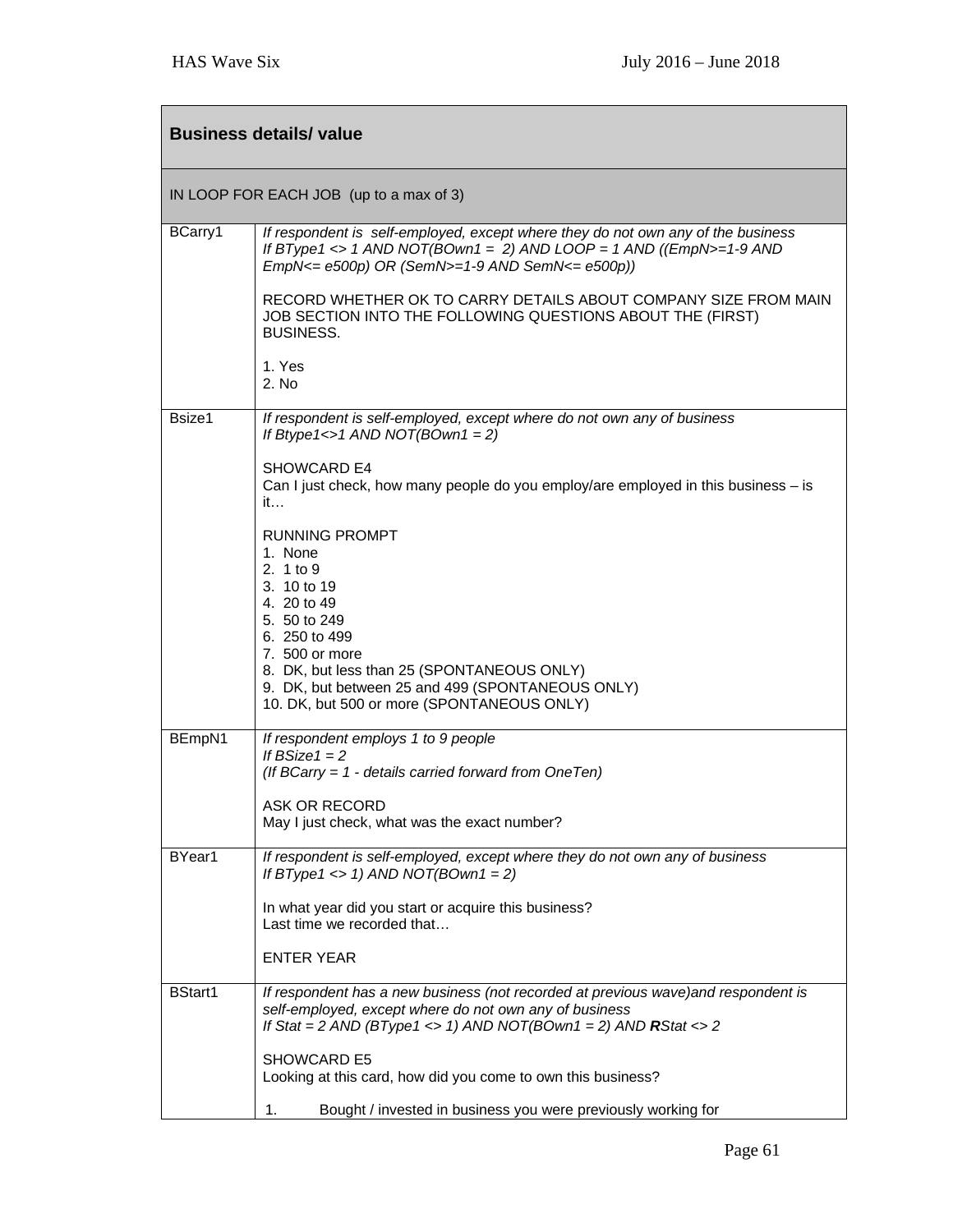|                 | 2.<br>Bought / invested in business you were NOT previously working for<br>Started it from scratch<br>3.<br>4.<br>Inherited / joined family business<br>5.<br>Given<br>Other<br>6.                                        |
|-----------------|---------------------------------------------------------------------------------------------------------------------------------------------------------------------------------------------------------------------------|
| <b>BFund</b>    | If respondent bought/invested in business they were or were not previously working for<br>or started it from scratch.<br>If BStart1 = $1$ OR 2 OR 3<br>SHOWCARD E6                                                        |
|                 | What source of funding was used when this business was first established?                                                                                                                                                 |
|                 | FOR OPTION 1 (OWN MONEY) - PLEASE INCLUDE REDUNDANCY OR LUMP SUMS<br>CODE ALL THAT APPLY                                                                                                                                  |
|                 | 1. Own money<br>2. Money given by a friend / relative<br>3. Money borrowed from a friend / relative<br>4. Government loan or grant<br>5. Loan from a financial institution<br>6. Equity finance raised from other sources |
|                 | 7. No start up money required<br>8. Other                                                                                                                                                                                 |
| <b>BRetire1</b> | If respondent is self-employed, except where they do not own any of business<br>If BType1 <> $1$ AND NOT(BOwn1 = 2)                                                                                                       |
|                 | When you retire, will [your business/your share in the business] be<br>Last time we recorded that                                                                                                                         |
|                 | <b>RUNNING PROMPT</b>                                                                                                                                                                                                     |
|                 | 1. passed on or given to someone else,<br>2. sold to keep the money or fund retirement,<br>3. sold to give the money to someone else,<br>4. closed down,<br>5. not yet decided<br>6. or, something else?                  |
| BDebts1         | If respondent is self-employed, except where do not own any of business<br>If BType1<>1 AND NOT(BOwn1 = 2)                                                                                                                |
|                 | The following questions are about any debts or liabilities your business may have, and<br>the value of your business.<br>In total, what does the business owe on debts and liabilities?                                   |
|                 | INCLUDE LOANS AND MORTGAGES, PAYABLES, DEFERRED TAXES, ACCRUED<br>PAYROLL, ETC                                                                                                                                            |
|                 | ENTER AMOUNT IN £s                                                                                                                                                                                                        |
| Bowed1          | If respondent is self-employed except where do not own any of business<br>If BType1<>1 AND NOT(BOwn1 = 2)                                                                                                                 |
|                 | What is the total amount of any debts owed to the business, including all outstanding<br>invoices and bad debts?                                                                                                          |
|                 | ENTER AMOUNT IN £s                                                                                                                                                                                                        |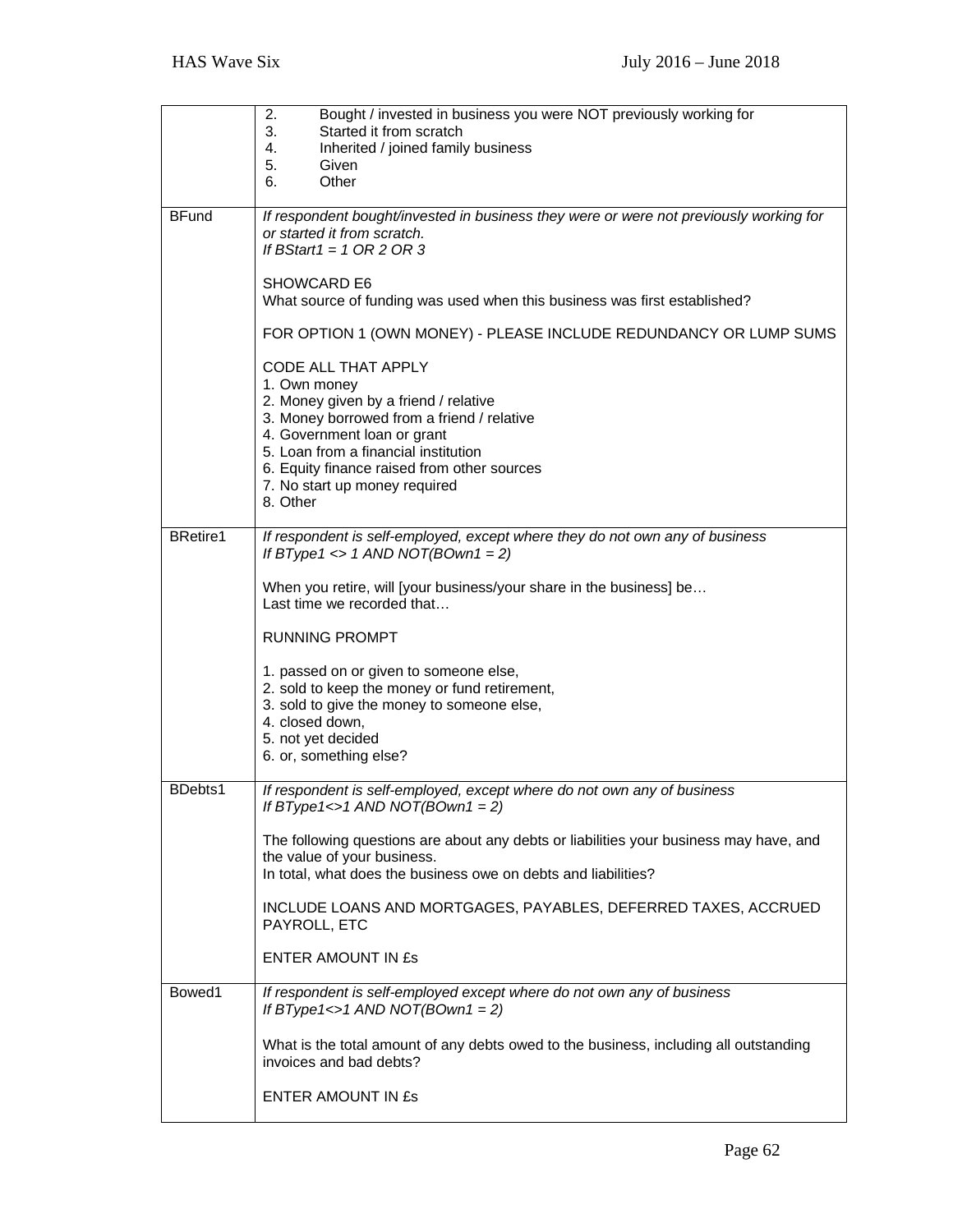| BVal1          | If respondent is self-employed except where do not own any of business<br>If BType1<>1 AND NOT(BOwn1 = 2)                                                                                                                                                                                           |
|----------------|-----------------------------------------------------------------------------------------------------------------------------------------------------------------------------------------------------------------------------------------------------------------------------------------------------|
|                | If you sold your business/your share in this business today, including any debts or<br>liabilities, about how much would you get? Please include the value of financial assets,<br>accounts receivable, inventories, land, property, machinery, equipment, customer lists<br>and intangible assets. |
|                | ENTER AMOUNT IN £s                                                                                                                                                                                                                                                                                  |
| BValB1         | If respondent does not know value of the business<br>If $BVal = DK/Ref$                                                                                                                                                                                                                             |
|                | <b>SHOWCARD E7</b><br>(Looking at this card), which one of these categories comes closest to the amount you<br>would get for the business?                                                                                                                                                          |
|                | 1. Less than £100<br>2. £100 to £9,999<br>3. £10,000 to £49,999<br>4. £50,000 to £99,999<br>5. £100,000 to £249,999<br>6. £250,000 to £499,999<br>7. £500,000 to £999,999<br>8. £1,000,000 to £1,999,999<br>9. £2,000,000 to £4,999,999<br>10. £5 million or more                                   |
|                | <b>END OF LOOP FOR BUSINESS ASSETS</b>                                                                                                                                                                                                                                                              |
|                |                                                                                                                                                                                                                                                                                                     |
|                | Income from previous sale of business                                                                                                                                                                                                                                                               |
| <b>BPast</b>   | Ask all                                                                                                                                                                                                                                                                                             |
|                | In the last two years, have you personally received any income from selling all or part of<br>a business?                                                                                                                                                                                           |
|                | IF SOLD MORE THAN ONE BUSINESS, PLEASE PROVIDE DETAILS OF THE SALE<br>WHICH PROVIDED THE LARGEST INCOME                                                                                                                                                                                             |
|                | INCLUDES INCOME FROM SELLING AN INTEREST IN A BUSINESS                                                                                                                                                                                                                                              |
|                | 1. Yes<br>2. No                                                                                                                                                                                                                                                                                     |
| <b>BSellYr</b> | If had income from selling all or part of a business in the last two years.<br>If BPast = $1$                                                                                                                                                                                                       |
|                | In which year did you sell your business, or part of a business?                                                                                                                                                                                                                                    |
| <b>BSellAm</b> | If had income from selling all or part of a business in the last two years.<br>If BPast $= 1$                                                                                                                                                                                                       |
|                | Can you tell me how much income you received from selling your business, or part of a<br>business?                                                                                                                                                                                                  |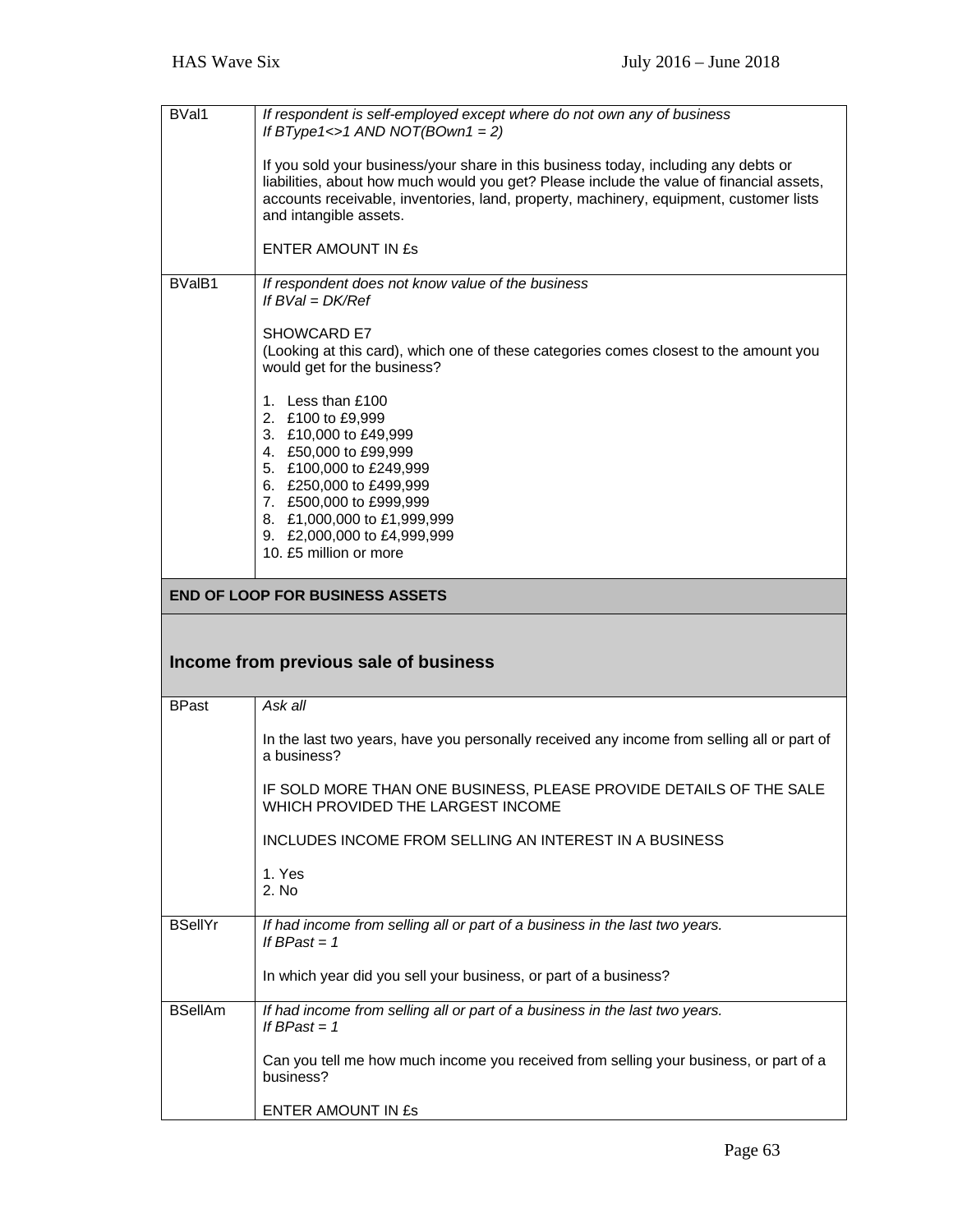| <b>BSelIAB</b>  | If respondent does not know how much they received from selling all or part of their<br>business<br>If $BSellAm = DK/Ref$<br><b>SHOWCARD E8</b><br>Looking at this card, can you tell me which one of these categories comes closest to the<br>amount you received for selling your business, or part of a business?<br>1. Less than £100<br>2. £100 to £9,999<br>3. £10,000 to £24,999<br>4. £25,000 to £49,999<br>5. £50,000 to £99,999<br>6. £100,000 to £199,999<br>7. £200,000 to £299,999<br>8. £300,000 to £399,999<br>9. £400,000 to £499,999<br>10. £500,000 to £999,999<br>11. £1 million or more |
|-----------------|-------------------------------------------------------------------------------------------------------------------------------------------------------------------------------------------------------------------------------------------------------------------------------------------------------------------------------------------------------------------------------------------------------------------------------------------------------------------------------------------------------------------------------------------------------------------------------------------------------------|
| <b>BSellTx</b>  | If respondent has given a value for amount received from selling all or part of their<br>business<br>If BSellAm OR BSellAB = Response<br>And was this amount before or after tax?                                                                                                                                                                                                                                                                                                                                                                                                                           |
|                 | 1. Before tax<br>2. After tax                                                                                                                                                                                                                                                                                                                                                                                                                                                                                                                                                                               |
|                 | Any other business interests                                                                                                                                                                                                                                                                                                                                                                                                                                                                                                                                                                                |
| <b>BMoreBus</b> | Ask all                                                                                                                                                                                                                                                                                                                                                                                                                                                                                                                                                                                                     |
|                 | Can I just check,<br>apart from anything you've already told me about, do you own all or part of [a / any<br>other] business as an active or sleeping partner?<br>1. Yes<br>2. No                                                                                                                                                                                                                                                                                                                                                                                                                           |
|                 |                                                                                                                                                                                                                                                                                                                                                                                                                                                                                                                                                                                                             |
| <b>BWorth</b>   | If respondent owns (part of) (an) other business(es)<br>If BMoreBus $= 1$<br>About how much is your share of this business worth after deducting any outstanding<br>debts?                                                                                                                                                                                                                                                                                                                                                                                                                                  |
|                 | ENTER AMOUNT IN £s                                                                                                                                                                                                                                                                                                                                                                                                                                                                                                                                                                                          |
| <b>BWorthB</b>  | If respondent does not know value of the other business(es)<br>If $BWorth = DK/Ref$<br>SHOWCARD E8<br>Looking at this card, can you tell me which one of these categories comes closest to the<br>amount your share is worth?<br>1. Less than £100<br>2. £100 to £9,999                                                                                                                                                                                                                                                                                                                                     |
|                 | 3. £10,000 to £24,999                                                                                                                                                                                                                                                                                                                                                                                                                                                                                                                                                                                       |

4. £25,000 to £49,999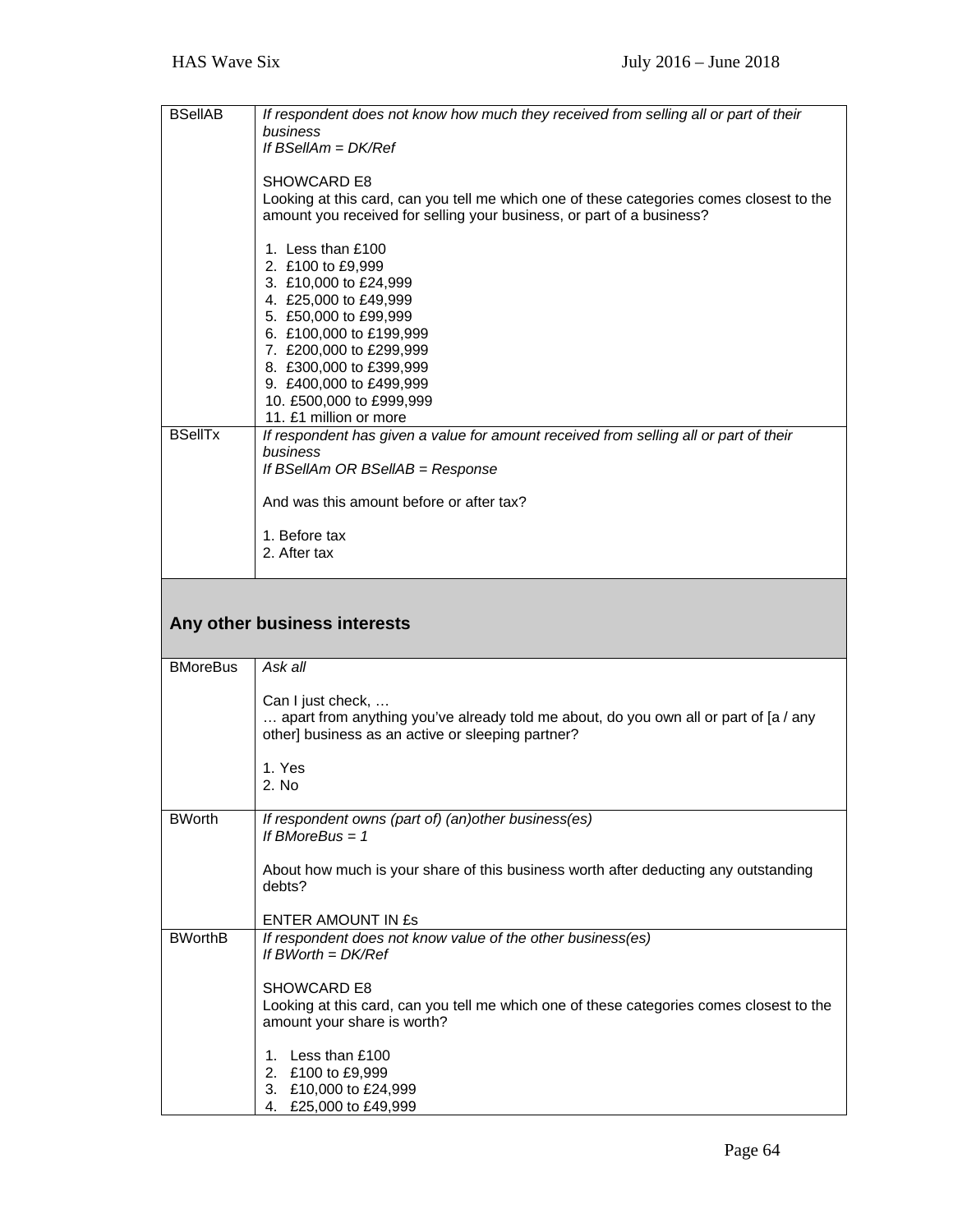|        | 5. £50,000 to £99,999<br>6. £100,000 to £199,999<br>7. £200,000 to £299,999<br>8. £300,000 to £399,999<br>9. £400,000 to £499,999<br>10. £500,000 to £999,999<br>11. £1 million or more                                                                                                                                                                                                                              |
|--------|----------------------------------------------------------------------------------------------------------------------------------------------------------------------------------------------------------------------------------------------------------------------------------------------------------------------------------------------------------------------------------------------------------------------|
|        | <b>Employment income for main job</b>                                                                                                                                                                                                                                                                                                                                                                                |
| PayAmt | If respondent is an employee or director of a company who pays NI at source<br>If BType1[main job] = 1 OR<br>$(BType1[main job] = 2,3 AND BDirNi1[main job] = 1) OR$<br>$(Stat=1 AND (Wrking = 1 OR JbAway = 1 OR SchemeET = 1))$<br>The next questions are about earnings from your main job. How much is your usual take                                                                                           |
|        | home pay after all deductions? Please exclude any tax credits, or bonuses and<br>commissions that are not usually received.                                                                                                                                                                                                                                                                                          |
|        | SUGGEST RESPONDENT CONSULTS PAYSLIP                                                                                                                                                                                                                                                                                                                                                                                  |
|        | £99,999,995 or more = 99,999,995<br>no pay received yet $= 99,999,996$<br>no usual amount<br>$= 99,999,997$                                                                                                                                                                                                                                                                                                          |
|        | ENTER AMOUNT IN £s                                                                                                                                                                                                                                                                                                                                                                                                   |
| PayPer | If respondent is an employee or director of a company who pays NI at source<br>If BType1[main job] = 1 OR<br>$(BType1[main job] = 2, 3 AND BDirNi1[main job] = 1) OR$<br>$(Stat=1 AND (Wrking = 1 OR JbAway = 1 OR SchemeET = 1))$                                                                                                                                                                                   |
|        | How long a period does your pay, or salary, usually cover?                                                                                                                                                                                                                                                                                                                                                           |
| PayAmA | 1. One week<br>2. Two weeks<br>3. Three weeks<br>4. Four weeks<br>5. Calendar month<br>Two Calendar months<br>7.<br>8. Eight times a year<br>9. Nine times a year<br>10. Ten times a year<br>13. Three months/13 weeks<br>26. Six months/26 weeks<br>52. One Year/12 months/52 weeks<br>90. Less than one week<br>95. One off/lump sum<br>97. None of these (EXPLAIN IN A NOTE)<br>If respondent is paid irregularly |
|        | If PayAmt= 99999997 OR<br>$((PayPer > w52 OR PayPer = 3,7,8,9,10,13,26) AND PayAmt < 399999996))$                                                                                                                                                                                                                                                                                                                    |
|        | On average, how much is your take home pay per month after all deductions? Please<br>exclude any tax credits, or bonuses and commissions that are not usually received each<br>month.<br>SUGGEST RESPONDENT CONSULTS PAYSLIP                                                                                                                                                                                         |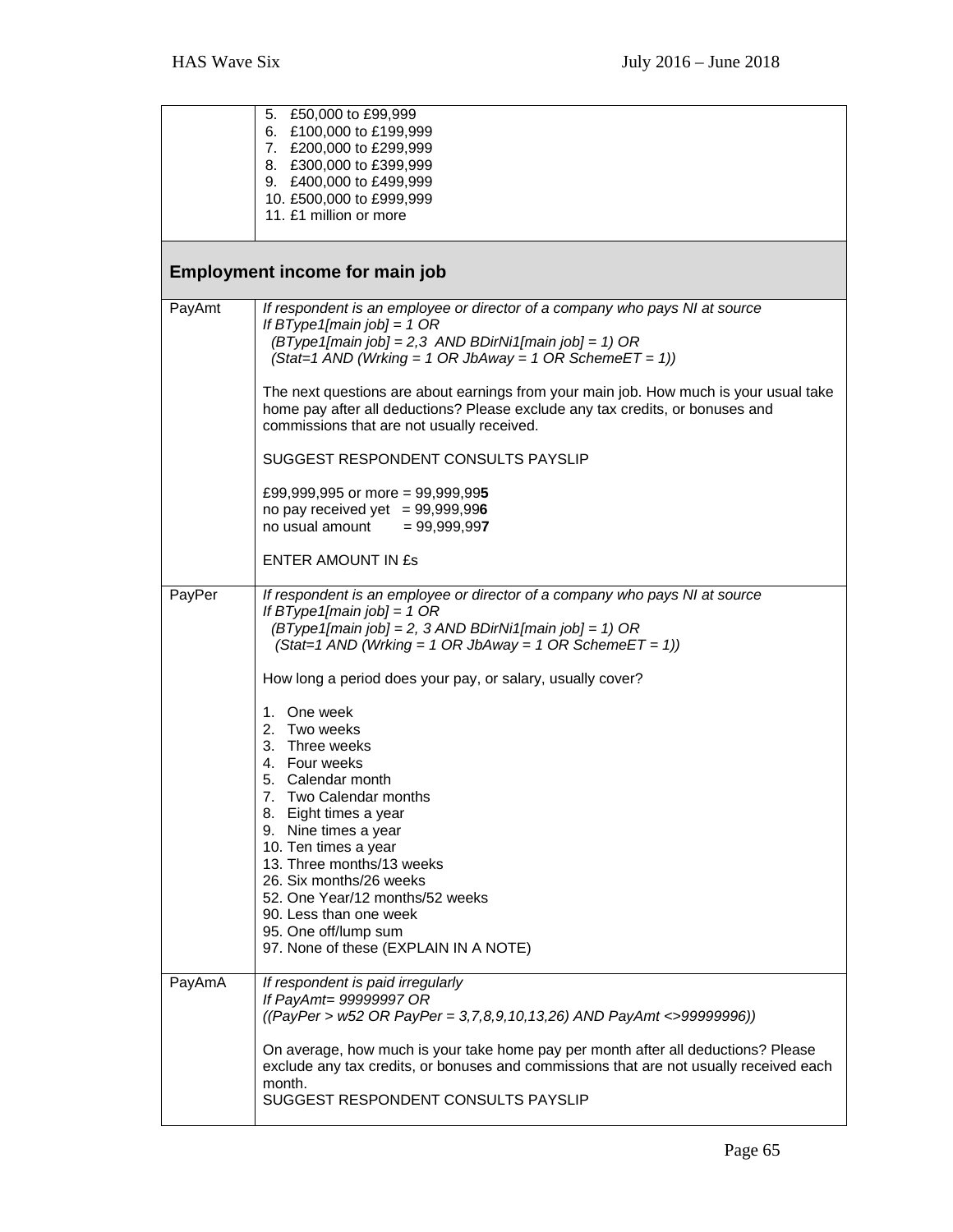|         | £99,999,995 or more = 99,999,995                                                       |
|---------|----------------------------------------------------------------------------------------|
|         | no pay received yet = $99,999,996$                                                     |
|         | no usual amount (per [pay period]) = $99,999,997$                                      |
|         |                                                                                        |
|         | <b>ENTER AMOUNT IN £s</b>                                                              |
|         |                                                                                        |
| PayEsP  | If respondent is paid regularly but does not know amount they are paid                 |
|         | If (PayAmt = DK/Ref AND PayPer = $1,2,4,5,52$ )                                        |
|         |                                                                                        |
|         | SHOWCARD E9a or E9b or E9c                                                             |
|         |                                                                                        |
|         | Looking at this card, can you give me an estimate of your usual take home pay per [pay |
|         | period] after all deductions? Please exclude any tax credits, or bonuses and           |
|         | commissions that are not usually received each [pay period].                           |
|         |                                                                                        |
|         | 1.14                                                                                   |
|         |                                                                                        |
| PayEsM  | If respondent is paid irregularly and does not know amount they are paid               |
|         | If PayAmt = DK/Ref AND PayAmA = DK/Ref AND                                             |
|         | (PayPer >52 OR PayPer = 3,7,8,9,10,13,26,RF/DK)                                        |
|         | SHOWCARD E9b                                                                           |
|         |                                                                                        |
|         | Looking at this card, can you give me an estimate of your usual take home pay per      |
|         | month after all deductions? Please exclude any tax credits, or bonuses and commissions |
|         | that are not usually received each month.                                              |
|         |                                                                                        |
|         | 1. Up to £216                                                                          |
|         | 2. £217 up to £432                                                                     |
|         | 3. £433 up to £866                                                                     |
|         | 4. £867 up to £1,299                                                                   |
|         | 5. £1,300 up to £1,732                                                                 |
|         | 6. £1,733 up to £2,166                                                                 |
|         | 7. £2,167 up to £2,599                                                                 |
|         | 8. £2,600 up to £3,032                                                                 |
|         | 9. £3,033 up to £3,466                                                                 |
|         | 10. £3,467 up to £3,899                                                                |
|         | 11. £3,900 up to £4,332                                                                |
|         | 12. £4,333 up to £6,499                                                                |
|         | 13. £6,500 up to £8,666                                                                |
|         | 14. £8,667 or more                                                                     |
|         | If respondent is an employee or director of a company who pays NI at source            |
| GrsPay  | If BType1[main job] = 1, 2 AND BDirNi1[main job] = 1) OR                               |
|         | $(BType1[main job] = 3 AND BDirNi1[main job] = 1) OR$                                  |
|         | $(Stat = 1$ AND (Wrking = 1 OR JbAway = 1 OR SchemeET = 1))                            |
|         |                                                                                        |
|         | How much are your usual gross earnings before any deductions? Please exclude any       |
|         | tax credits, or bonuses and commissions that are not usually received.                 |
|         |                                                                                        |
|         | £99,999,995 or more = 99,999,995                                                       |
|         | No usual amount (per pay period) = $99,999,997$                                        |
|         |                                                                                        |
|         | ENTER AMOUNT IN ES                                                                     |
|         |                                                                                        |
| PayPer2 | If respondent is an employee or director of a company who pays NI at source            |
|         | If BType1[main job] = 1,2 AND BDirNi1[main job] = 1) OR                                |
|         | $(BType1[main job] = 3 AND BDirNi1[main job] = 1) OR$                                  |
|         | $(Stat = 1$ AND (Wrking = 1 OR JbAway = 1 OR SchemeET = 1))                            |
|         |                                                                                        |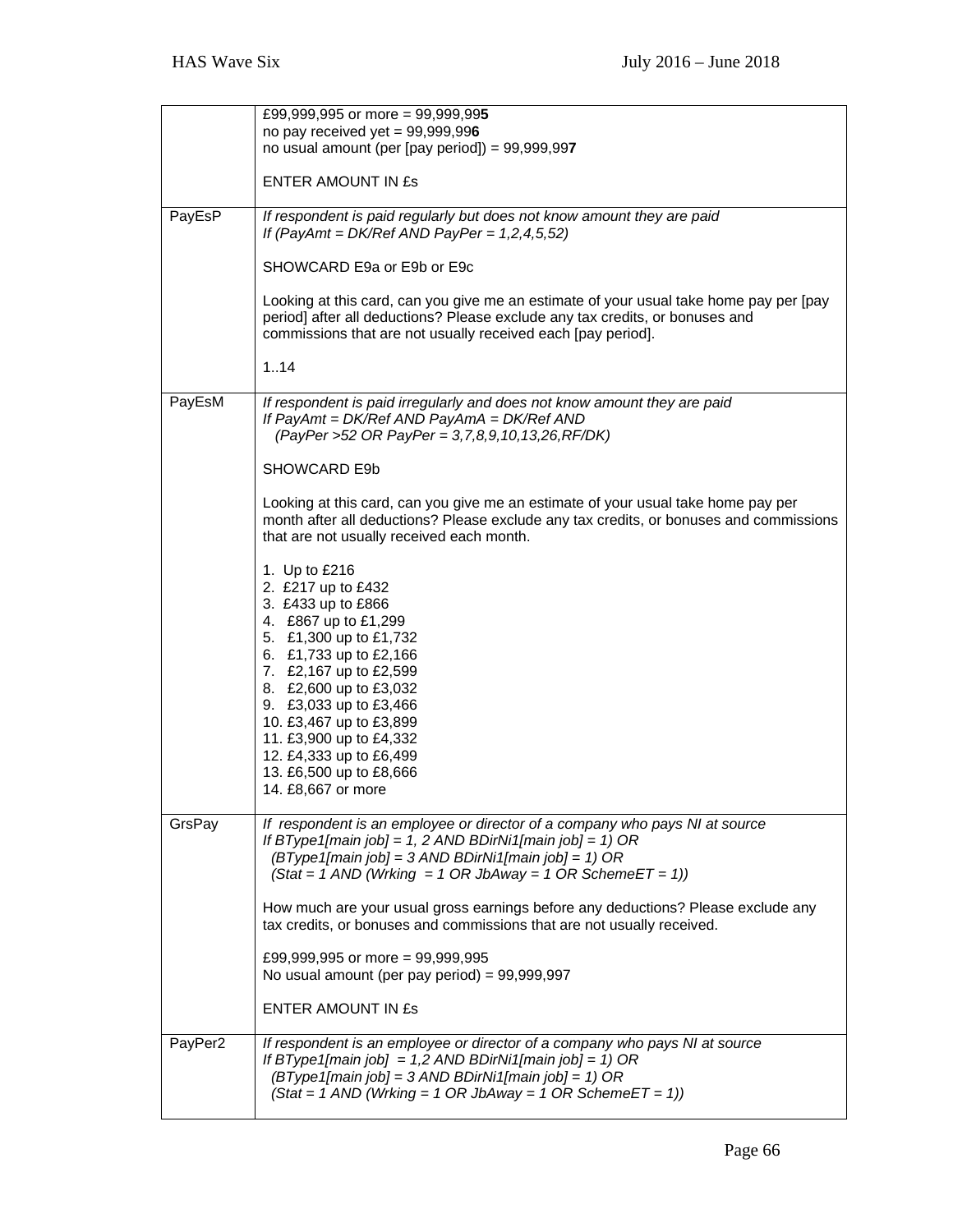|        | How long a period does your gross pay usually cover?                                                                                                                                                                                                                                                                                                                                                              |
|--------|-------------------------------------------------------------------------------------------------------------------------------------------------------------------------------------------------------------------------------------------------------------------------------------------------------------------------------------------------------------------------------------------------------------------|
|        | 1. One week<br>2. Two weeks<br>3. Three weeks<br>4. Four weeks<br>5. Calendar month<br>7. Two Calendar months<br>8. Eight times a year<br>9. Nine times a year<br>10. Ten times a year<br>13. Three months/13 weeks<br>26. Six months/26 weeks<br>52. One Year/12 months/52 weeks<br>90. Less than one week<br>95. One off/lump sum<br>97. None of these (EXPLAIN IN A NOTE <ctrl> + <m>)</m></ctrl>              |
| GrsPyA | If respondent is paid irregularly and is not awaiting the first payment from their employer<br>If (GrsPay = 99999997 OR PayPer2 > 52 OR PayPer2 = 3,7,8,9,10,13,26) AND<br>$NOT (PayAmt = 99999996 AND PayAmA = 99999996)$<br>On average, how much are your usual gross earnings per month before any deductions?<br>Please exclude any tax credits, or bonuses and commissions that are not usually<br>received. |
|        | £99,999,995 or more = 99,999,995<br>no usual amount (per month) = $99,999,997$                                                                                                                                                                                                                                                                                                                                    |
| GrsPyF | ENTER AMOUNT IN ES<br>If respondent is awaiting their first payment from their employer<br>If (PayAmt = 99999996 OR PayAmA = 99999996) AND GrsPay = DK or REF<br>How much will your gross earnings be per month before any deductions?<br>£99,999,995 or more = 99,999,995<br>no usual amount (per month) = $99,999,997$<br>ENTER AMOUNT IN £s                                                                    |
| GrsEsP | If respondent has no pay yet and GrsPyF has a value but doesn't know gross and is paid<br>regularly<br>If NOT(PayAmt = $99,999,996$ AND GrsPyF has a value)<br>AND GrsPay = DK or REF AND PayPer2 = $1,2,4,5,52$<br>SHOWCARD E9a or E9b or E9c<br>Looking at this card, can you give me an estimate of your usual gross earnings per [pay<br>period] before any deductions?                                       |
| GrsEsM | If respondent has no pay yet and GrsPyF has a value but doesn't know gross and is paid<br>irregularly<br>If NOT(PayAmt = $99,999,996$ AND GrsPyF has a value)<br>AND GrsPay = DK or REF AND PayPer2 = 3, 7, 8, 9, 10, 13, 26, 90, 95, 97, RF/DK)<br>SHOWCARD E9b<br>Looking at this card, can you give me an estimate of your usual gross earnings per<br>month before any deductions?                            |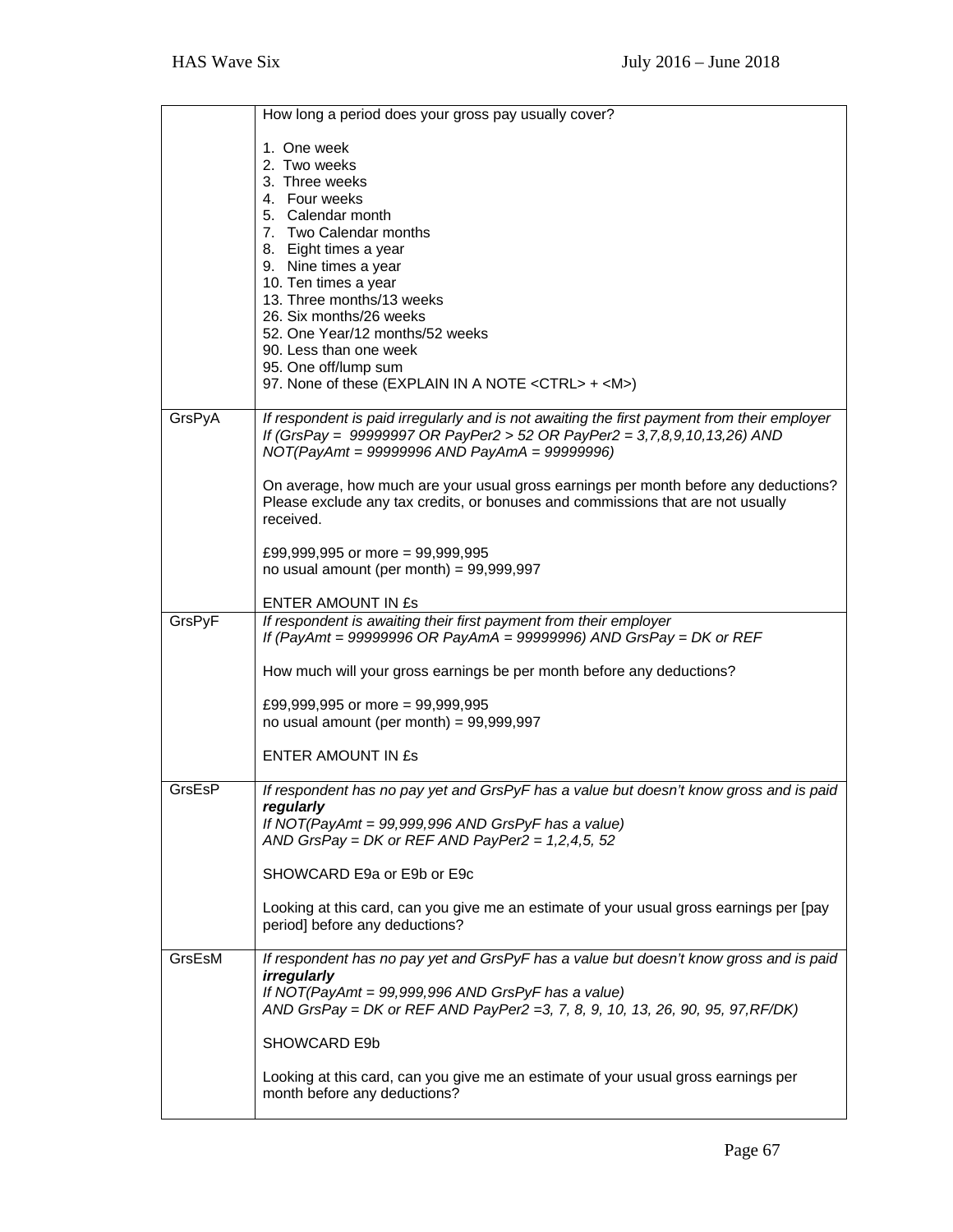|               | 1. Up to £216<br>2. £217 up to £432<br>3. £433 up to £866<br>4. £867 up to £1,299<br>5. £1,300 up to £1,732<br>6. £1,733 up to £2,166<br>7. £2,167 up to £2,599<br>8. £2,600 up to £3,032<br>9. £3,033 up to £3,466<br>10. £3,467 up to £3,899<br>11. £3,900 up to £4,332<br>12. £4,333 up to £6,499<br>13. £6,500 up to £8,666<br>14. £8,667 or more                                                                                                                                                                                                                                                                            |
|---------------|----------------------------------------------------------------------------------------------------------------------------------------------------------------------------------------------------------------------------------------------------------------------------------------------------------------------------------------------------------------------------------------------------------------------------------------------------------------------------------------------------------------------------------------------------------------------------------------------------------------------------------|
| Paylnc        | If respondent is an employee or director of a company who pays NI at source<br>If (BType1[main job] = 1, 2 AND BDirNi [main job] = 1) OR<br>$(BType1$ [main job] = 3 AND BDirNi1[main job] = 1) OR<br>$(Stat = 1$ AND (Wrking = 1 OR JbAway = 1 OR SchemeET = 1)<br>SHOWCARD E10<br>Does your usual wage/ salary include any of the items on this card?<br><b>CODE ALL THAT APPLY</b><br>1. Statutory Sick Pay<br>2. Occupational Sick Pay<br>3. Statutory Maternity Pay<br>4. Statutory Paternity Pay<br>5. Statutory Adoption Pay<br>6. Mileage Allowance or fixed allowance for motoring<br>7. Tax Credit<br>8. None of these |
| <b>SmtPen</b> | If respondent is an employee<br>If Stat = 1 AND (Wrking = 1 OR JBAway = 1 OR SchemeET = 1)<br>Are you currently a member of a salary-sacrifice pension scheme offered by your<br>employer? This may be known as a 'Smart Pension'.<br>1. Yes<br>2. No                                                                                                                                                                                                                                                                                                                                                                            |
| PaySlp        | If respondent is an employee<br>If Stat=1 AND (Wrking = 1 OR JBAway = 1 OR SchemeET = 1)<br>CODE WHETHER PAYSLIP WAS CONSULTED<br>PAYSLIP SHOULD BE WITHIN PAST 3 MONTHS<br>1. Payslip consulted by respondent only, not by interviewer<br>2. Pay slip consulted by interviewer and respondent<br>3. Pay slip not consulted                                                                                                                                                                                                                                                                                                      |
| PayBon        | If respondent is paid at a different interval not listed at PayPer<br>PayPer < 97<br>In your main job, have you received any additional bonuses in the last 12 months (that is<br>since [date 1 year ago]) such as a Christmas or quarterly bonus, profit related pay or<br>profit sharing bonus, or an occasional commission?<br>EXCLUDE REGULAR BONUSES/COMMISSION (EG. WEEKLY/MONTHLY)                                                                                                                                                                                                                                        |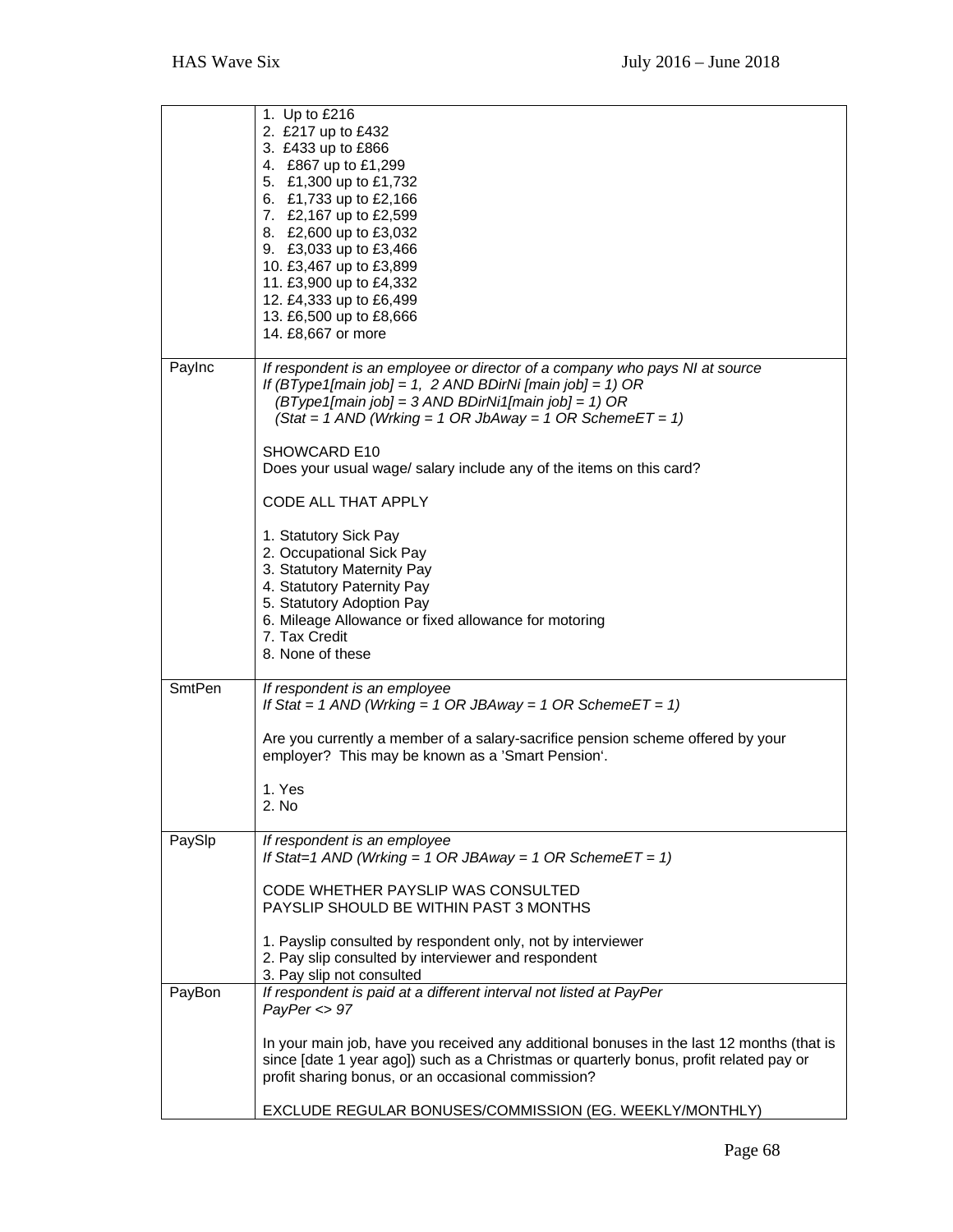|               | NORMALLY INCLUDED IN PAY<br>EXCLUDE SHARES AND VOUCHERS                                                                                                                                                                                     |
|---------------|---------------------------------------------------------------------------------------------------------------------------------------------------------------------------------------------------------------------------------------------|
|               | 1.Yes                                                                                                                                                                                                                                       |
|               | 2.No                                                                                                                                                                                                                                        |
| <b>BonAmt</b> | If respondent has received additional bonuses from their job in the last 12 months<br>If PayBon = $1$                                                                                                                                       |
|               | What was the total amount you received in the last 12 months (that is since [date 1 year<br>ago])?                                                                                                                                          |
|               | THERE IS NO BANDED SHOWCARD FOR THIS QUESTION                                                                                                                                                                                               |
|               | <b>ENTER AMOUNT IN £s</b>                                                                                                                                                                                                                   |
| <b>BonTax</b> | If respondent has received additional bonuses from their job in the last 12 months<br>If PayBon = $1$                                                                                                                                       |
|               | Was this amount<br><b>RUNNING PROMPT</b>                                                                                                                                                                                                    |
|               | 1. Before tax,<br>2. or, after tax?                                                                                                                                                                                                         |
| EmShar        | If respondent is an employee or a director who pays NI<br>If BType1[main job] = 1, 2 AND BDirNi1[main job] = 1) OR<br>$(BType1$ [main job] = 3 AND BDirNi1[main job] = 1) OR<br>$(Stat = 1$ AND (Wrking = 1 OR JbAway = 1 OR SchemeET = 1)) |
|               | In the last 12 months, (that is since [date 1 year ago]), have you received any shares,<br>restricted or conditional shares, or share options from your employer?                                                                           |
|               | <b>CODE ALL THAT APPLY</b>                                                                                                                                                                                                                  |
|               | 1. Shares<br>2. Restricted or conditional shares<br>3. Share options<br>4. None of these                                                                                                                                                    |
|               | Self-employment income for main job                                                                                                                                                                                                         |
|               | The section on Profit or Loss shown on Business Accounts is included in the Business Assets section.                                                                                                                                        |
| <b>SEInt</b>  | If respondent is self employed or a director who does not pay NI<br>If $(BType1$ [main job] > 1) AND<br>$NOT(BType1[main job] = 2,3 AND BDirN11 [main job] = 1) AND$<br>$NOT(Stat = 1 AND (Wrking = 1 OR JbAway = 1 OR SchemeET = 1)$       |
|               | Now I'd like to ask you some questions about your income from your business/ work,<br>that is after paying for any materials, equipment or goods that you use (d) in your work.                                                             |
| <b>SEAmt</b>  | If respondent is self employed or a director who does not pay NI<br>If $(BType1$ [main job] > 1) AND<br>$NOT(BType1[main job] = 2,3 AND BDirNI1 [main job] = 1) AND$<br>$NOT(Stat = 1 AND (Writing = 1 OR JbAway = 1 OR SchemeET = 1)$      |
|               | On average, what was your weekly or monthly (or annual) income, or loss, from your<br>business/ work over the last 12 months after deducting Income Tax and National<br>Insurance contributions?                                            |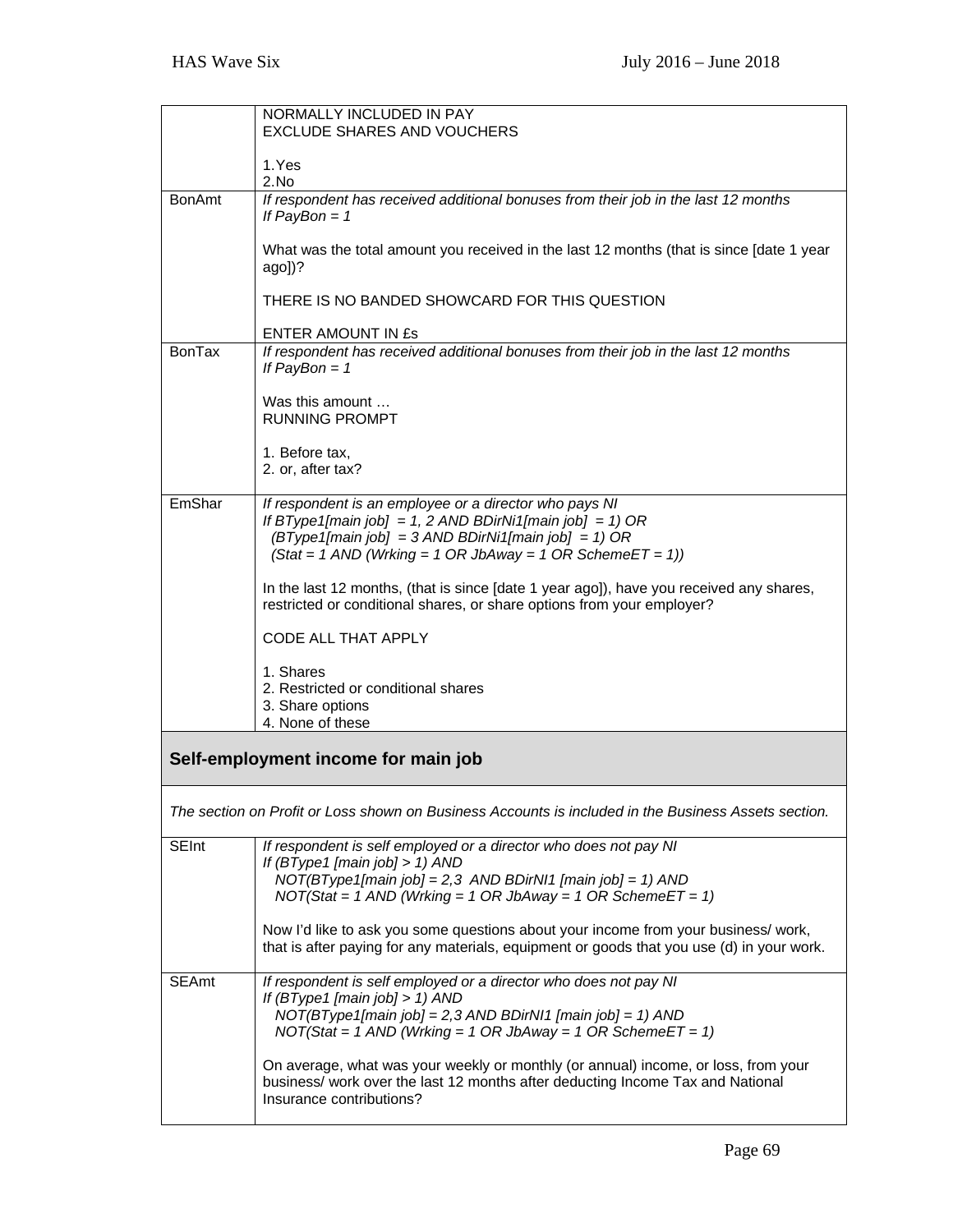|              | IF BUSINESS PARTNERSHIP, ENTER RESPONDENT'S SHARE OF INCOME ONLY.                     |
|--------------|---------------------------------------------------------------------------------------|
|              | IF SELF-EMPLOYED LESS THAN 12 MONTHS, REFER JUST TO PERIOD OF SELF-<br>EMPLOYMENT.    |
|              |                                                                                       |
|              | FOR ZERO enter 0<br>FOR LOSS enter -1                                                 |
|              |                                                                                       |
|              | ENTER AMOUNT IN £s                                                                    |
| <b>SEPer</b> | If respondent has given a profit<br>If SEAmt > $0$ AND <= 99999997                    |
|              |                                                                                       |
|              | What period does this cover?                                                          |
|              | 1. One week                                                                           |
|              | 2. Two weeks                                                                          |
|              | 3. Three weeks<br>4. Four weeks                                                       |
|              | 5. Calendar month                                                                     |
|              | 7. Two calendar months                                                                |
|              | 8. Eight times a year                                                                 |
|              | 9. Nine times a year<br>10. Ten times a year                                          |
|              | 13. Three months/13 weeks                                                             |
|              | 26. Six months/26 weeks                                                               |
|              | 52. One year/12 months/52 weeks<br>90. Less than one week                             |
|              | 95.One off/lump sum                                                                   |
|              | 97. None of these                                                                     |
|              |                                                                                       |
| <b>SEAmK</b> | If respondent does not know income from business<br>If $SEAmt = DK/RF$                |
|              |                                                                                       |
|              | CODE WHETHER RESPONDENT WILL ANSWER WEEKLY OR MONTHLY BANDED                          |
|              | <b>INCOME QUESTION</b>                                                                |
|              | 1. Weekly                                                                             |
|              | 2. Monthly                                                                            |
| <b>SEEsW</b> | If respondent would like to give income weekly<br>If $SFAmK = 1$                      |
|              |                                                                                       |
|              | SHOWCARD E11                                                                          |
|              | Looking at this card, can you give me an estimate of your average weekly income after |
|              | deductions?                                                                           |
|              | 1. Less than £50                                                                      |
|              | 2. £50 to £99                                                                         |
|              | 3. £100 to £149<br>4. £150 to £199                                                    |
|              | 5. £200 to £249                                                                       |
|              | 6. £250 to £299                                                                       |
|              | 7. £300 to £349                                                                       |
|              | 8. £350 to £399<br>9. £400 to £499                                                    |
|              | 10. £500 to £599                                                                      |
|              | 11. £600 to £699                                                                      |
|              | 12. £700 to £799                                                                      |
|              | 13. £800 to £899<br>14. £900 to £999                                                  |
|              | 15. £1,000 or more                                                                    |
|              |                                                                                       |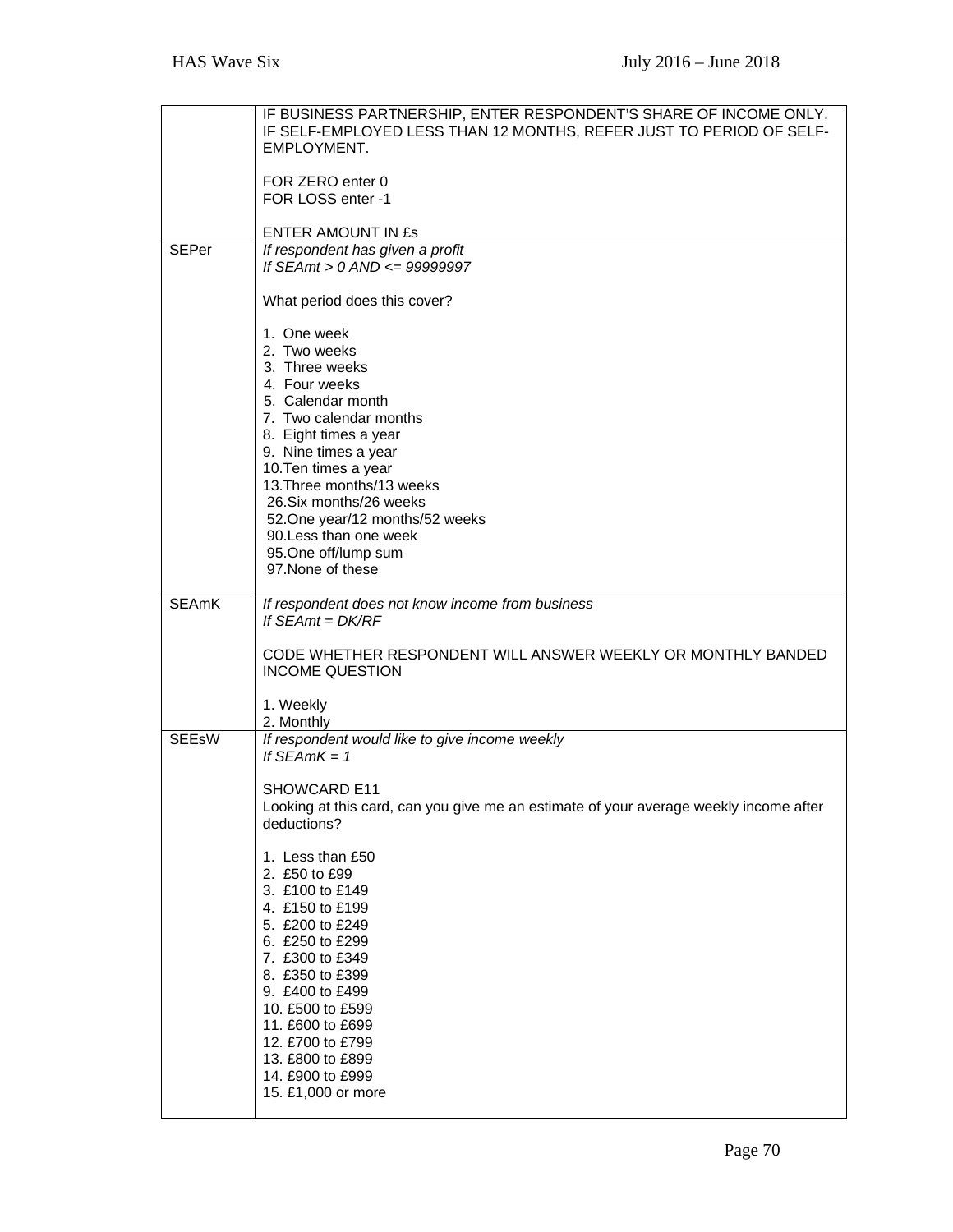| <b>SEEsM</b>    | If respondent would like to give income monthy<br>If $SEAMK = 2$                                                                                                                                                                                                                                                                             |
|-----------------|----------------------------------------------------------------------------------------------------------------------------------------------------------------------------------------------------------------------------------------------------------------------------------------------------------------------------------------------|
|                 | SHOWCARD E12<br>Looking at this card, can you give me an estimate of your average monthly income after<br>deductions?                                                                                                                                                                                                                        |
|                 | 1. Less than £250<br>2. £250 to £499<br>3. £500 to £749<br>4. £750 to £999<br>5. £1,000 to £1,249<br>6. £1,250 to £1,499<br>7. £1,500 to £1,749<br>8. £1,750 to £1,999<br>9. £2,000 to £2,499<br>10. £2,500 to £2,999<br>11. £3,000 to £3,999<br>12. £4,000 to £4,999<br>13. £5,000 to £7,499<br>14. £7,500 to £9,999<br>15. £10,000 or more |
| <b>GrsSEMJB</b> | If respondent is self employed or a director who does not pay NI<br>If (BType1 [main job] > 1) AND<br>$NOT(BType1[main job] = 2,3 AND BDirN11 [main job] = 1) AND$<br>$NOT(Stat = 1 AND (Writing = 1 OR JbAway = 1 OR SchemeET = 1))$                                                                                                        |
|                 | On average what was your weekly or monthly (or annual) income, or loss, from your<br>business/work over the last 12 months before deducting Income Tax and National<br>Insurance contributions?                                                                                                                                              |
|                 | If business partnership, enter respondent's share of income only.<br>If self employed less than 12 months, refer just to period of self-employment<br>For zero enter 0; for loss enter -1                                                                                                                                                    |
|                 | ENTER AMOUNT IN ES                                                                                                                                                                                                                                                                                                                           |
| GrossPer        | If respondent has given a profit<br>If GrsSEMJb>0 AND GrsSEMJb <= 99999997                                                                                                                                                                                                                                                                   |
|                 | How long does this cover?                                                                                                                                                                                                                                                                                                                    |
|                 | One week<br>1.<br>2.<br>Two weeks<br>3.<br>Three weeks<br>4.<br>Four weeks<br>5.<br>Calendar month<br>7 <sup>1</sup><br>Two calendar months<br>8.<br>Eight times a year<br>9.<br>Nine times a year<br>10.<br>Ten times a year<br>13.<br>Three months/13 weeks                                                                                |
|                 | 26. Six months/26 weeks<br>52. One year/12 months/52 weeks<br>90. Less than one week<br>95. One off/lump sum<br>None of these: Explain in a note<br>97.                                                                                                                                                                                      |
| GrsAmk          | If respondent does not know profit amount<br>If GrsSEMjb = DK/REF                                                                                                                                                                                                                                                                            |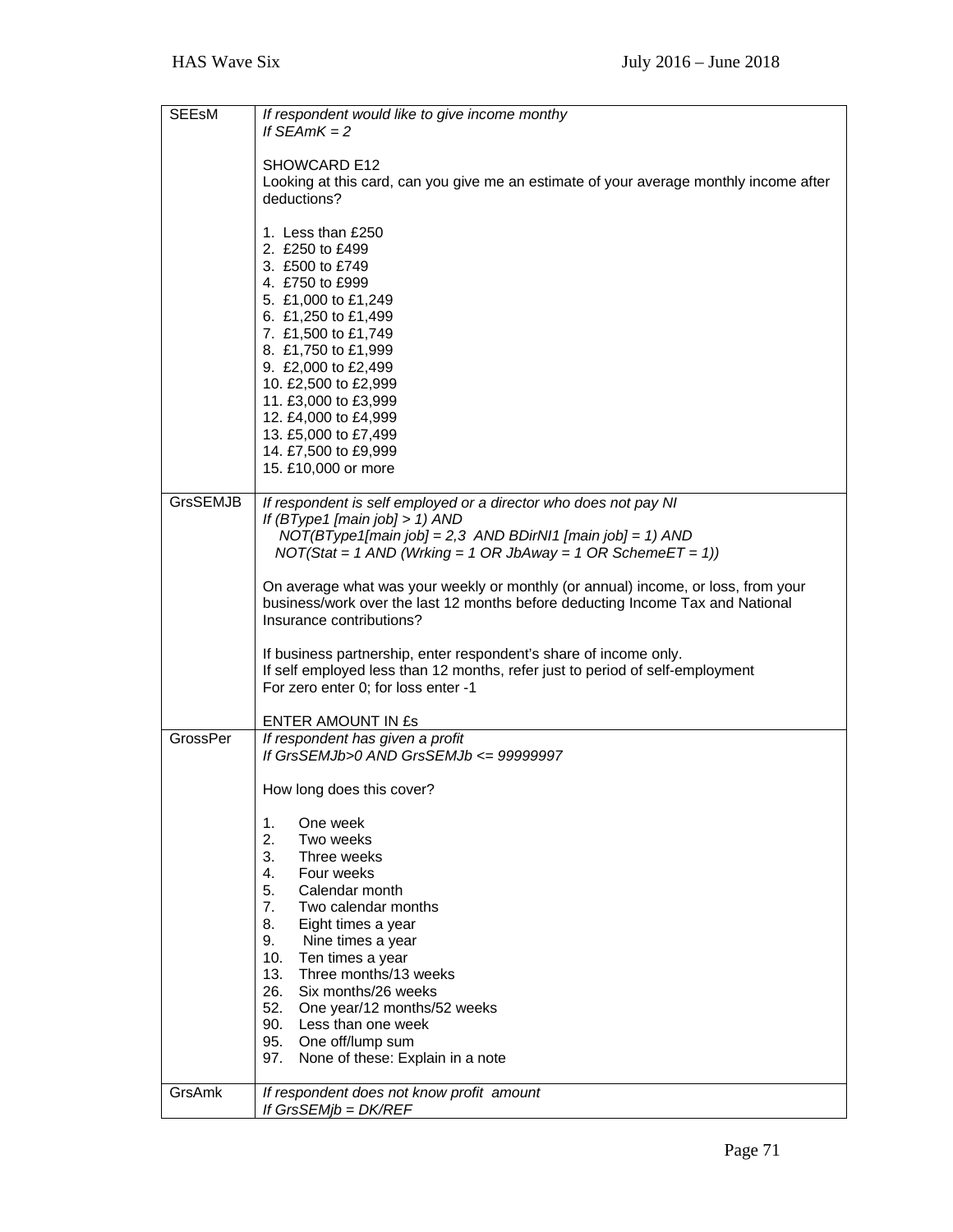T

٦

|         | Code whether respondent will answer weekly or monthly banded income questions                                                                                                                                                                                                                                                                |
|---------|----------------------------------------------------------------------------------------------------------------------------------------------------------------------------------------------------------------------------------------------------------------------------------------------------------------------------------------------|
|         | 1. Weekly<br>2. Monthly                                                                                                                                                                                                                                                                                                                      |
| GrSEEsW | If respondent would like to give income weekly<br>If $GrsAmK = 1$                                                                                                                                                                                                                                                                            |
|         | SHOWCARD E11<br>Looking at this card, can you give me an estimate of your average weekly income before<br>deductions?                                                                                                                                                                                                                        |
|         | 1. Less than £50<br>2. £50 to £99<br>3. £100 to £149<br>4. £150 to £199<br>5. £200 to £249<br>6. £250 to £299<br>7. £300 to £349<br>8. £350 to £399<br>9. £400 to £499<br>10. £500 to £599<br>11. £600 to £699<br>12. £700 to £799<br>13. £800 to £899<br>14. £900 to £999<br>15. £1,000 or more                                             |
| GrSEEsM | If respondent would like to give income monthly<br>If $GrsAmK = 2$                                                                                                                                                                                                                                                                           |
|         | SHOWCARD E12<br>Looking at this card, can you give me an estimate of your average monthly income<br>before deductions?                                                                                                                                                                                                                       |
|         | 1. Less than £250<br>2. £250 to £499<br>3. £500 to £749<br>4. £750 to £999<br>5. £1,000 to £1,249<br>6. £1,250 to £1,499<br>7. £1,500 to £1,749<br>8. £1,750 to £1,999<br>9. £2,000 to £2,499<br>10. £2,500 to £2,999<br>11. £3,000 to £3,999<br>12. £4,000 to £4,999<br>13. £5,000 to £7,499<br>14. £7,500 to £9,999<br>15. £10,000 or more |
| SEAmL   | If respondent has made a loss<br>If $SEAmt = -1$                                                                                                                                                                                                                                                                                             |
|         | On average, how much have you been losing weekly or monthly (or annually) from the<br>business/ your work over the last 12 months, after deducting all business expenses?<br>ASK OR RECORD                                                                                                                                                   |
|         | ENTER AMOUNT IN £s                                                                                                                                                                                                                                                                                                                           |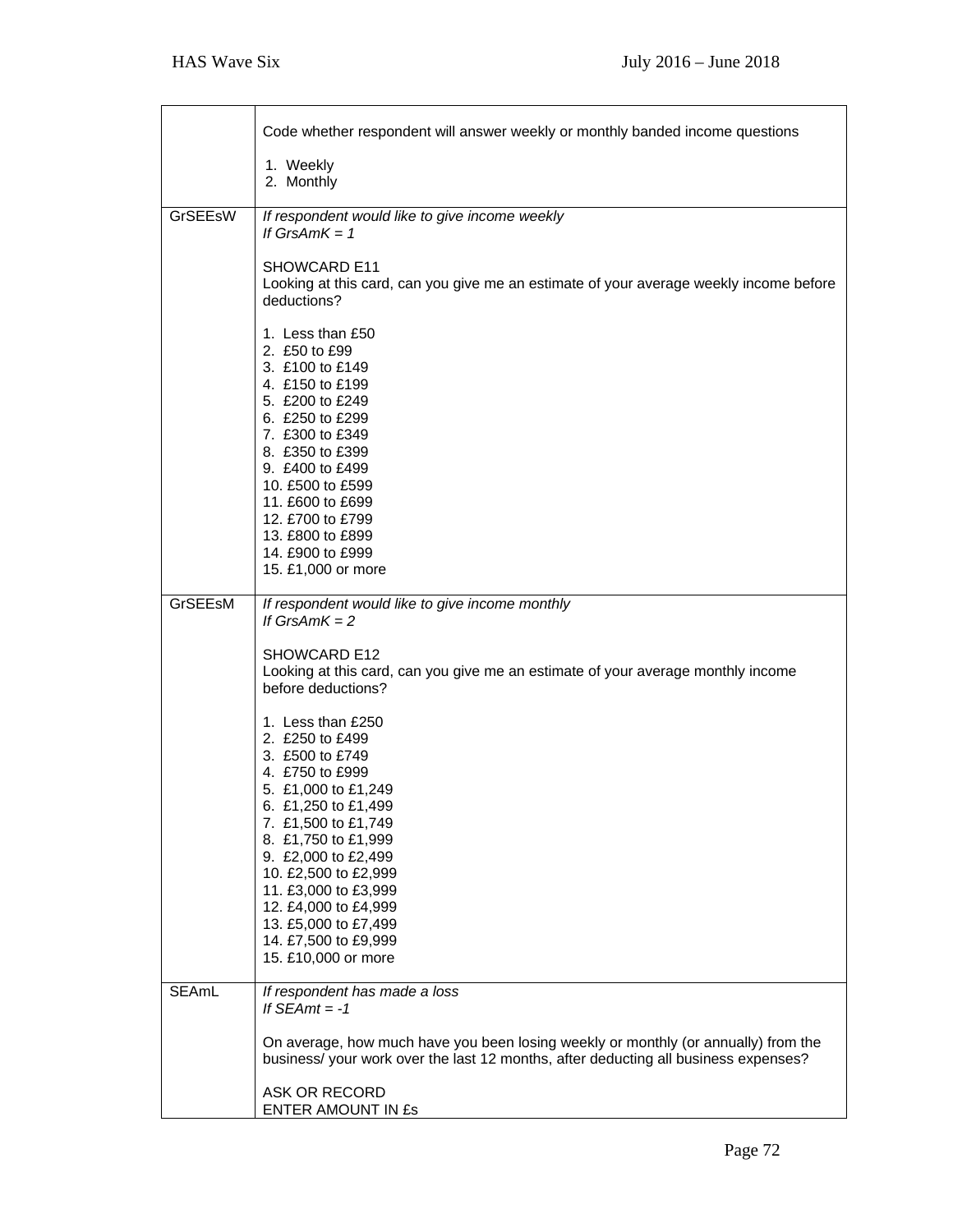| <b>SEPeL</b> | If respondent has made a loss and they have given an amount |
|--------------|-------------------------------------------------------------|
|              | If $SEAmt = -1$ AND $SEAml = Response$                      |
|              |                                                             |
|              | What period does this cover?                                |
|              |                                                             |
|              | One week                                                    |
|              | 2. Two weeks                                                |
|              | 3. Three weeks                                              |
|              | 4. Four weeks                                               |
|              | 5. Calendar month                                           |
|              | 6. Two calendar months                                      |
|              | 7. Eight times a year                                       |
|              | 8. Nine times a year                                        |
|              | 9. Ten times a year                                         |
|              | 10. Three months/13 weeks                                   |
|              | 26. Six months/26 weeks                                     |
|              | 52. One year/12 months/52 weeks                             |
|              | 90. Less than one week                                      |
|              | 95. One off/lump sum                                        |
|              | 97. None of these: Explain in a note                        |
|              |                                                             |

| <b>Other earnings</b>          |                                                                                                                                                                                                                                               |
|--------------------------------|-----------------------------------------------------------------------------------------------------------------------------------------------------------------------------------------------------------------------------------------------|
| Data items fed forward: RSjEmp |                                                                                                                                                                                                                                               |
| SJob <sub>2</sub>              | Ask all<br>Apart from your main job<br>do you earn any money from other jobs, from odd jobs or from work that you do from<br>time to time?<br>INCLUDE BABYSITTING, MAIL ORDER AGENT, POOLS AGENT ETC.<br>PROMPT AS NECESSARY<br>1.Yes<br>2.No |
| SjEmp1                         | If respondent has other jobs<br>If $SJob2 = 1$<br>In that job/ those jobs do you work as an employee or are you self-employed?<br>CODE ALL THAT APPLY                                                                                         |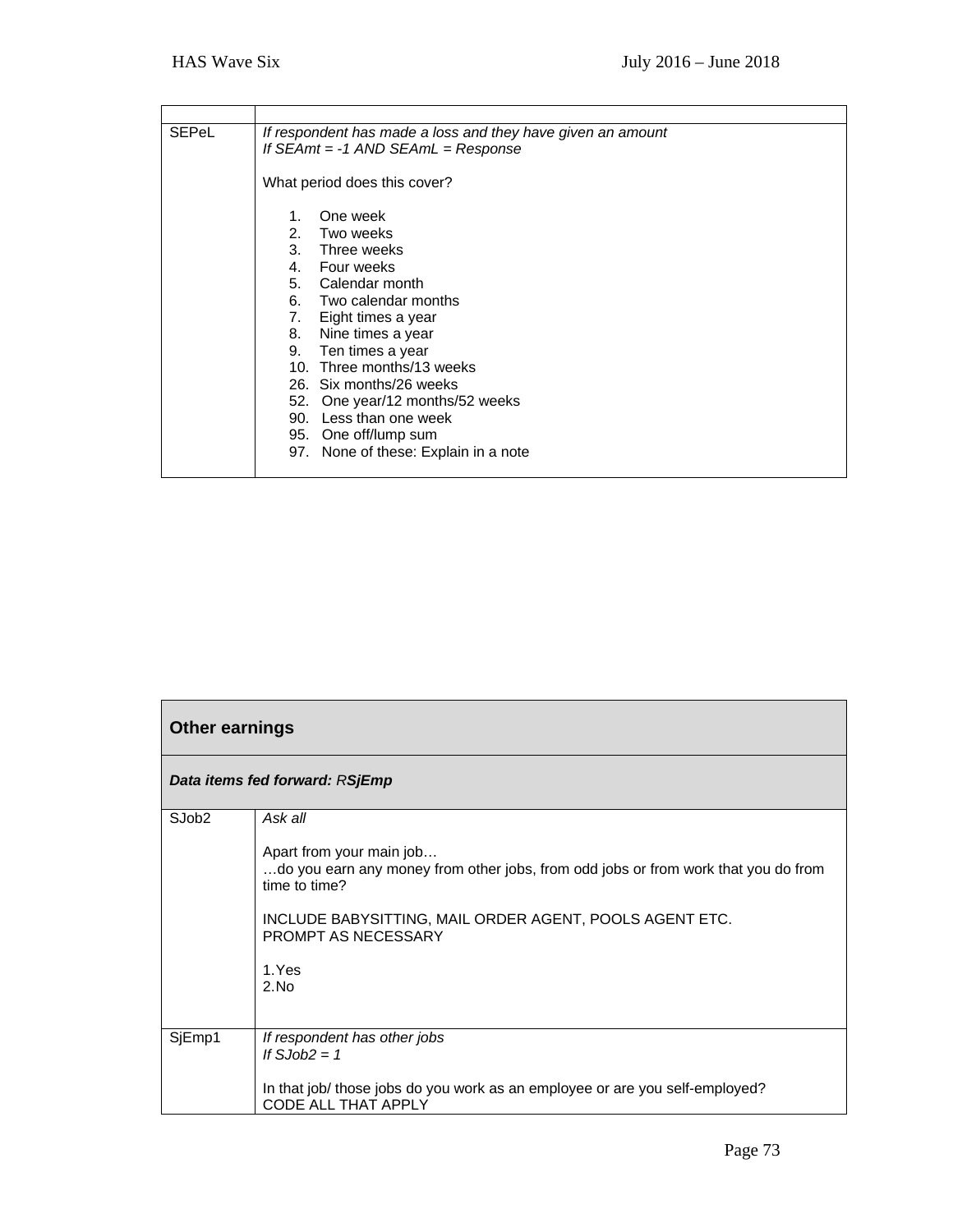|       | 1.Employee<br>2.Self-employed                                                                                                                                                                                                                                                                                                                                                                                                                        |
|-------|------------------------------------------------------------------------------------------------------------------------------------------------------------------------------------------------------------------------------------------------------------------------------------------------------------------------------------------------------------------------------------------------------------------------------------------------------|
| SjNet | If respondent is doing other jobs as employee<br>If $SjEmp = 1$<br>In the last month, how much did you earn from your other/occasional job(s) [as an<br>employee] after deductions for tax and National Insurance i.e. net?<br><b>ENTER AMOUNT IN £s</b><br>THERE IS NO BANDED SHOWCARD FOR THIS QUESTION                                                                                                                                            |
| SjGrs | If respondent is doing other jobs as employee<br>If $SjEmp = 1$ AND $SjNet > 0$<br>In the last month, how much did you earn from your other/occasional job(s) [as an<br>employee] before deductions for tax and National Insurance i.e. gross?<br><b>ENTER AMOUNT IN ES</b><br>THERE IS NO BANDED SHOWCARD FOR THIS QUESTION                                                                                                                         |
| Sj12N | If respondent did not earn anything in the last month<br>If $S/Net = 0$<br>In the last 12 months, that is since [date 1 year ago], how much have you earned per<br>month on average as an employee from your other/occasional job(s) after deductions for<br>tax and National Insurance (i.e. net)?<br>ENTER AMOUNT IN £s<br>IF MADE NO PROFIT, ENTER <0><br>THERE IS NO BANDED SHOWCARD FOR THIS QUESTION                                           |
| Sj12G | If respondent did not earn anything in the last month<br>If $SjNet = 0$<br>In the last 12 months, that is since [date 1 year ago], how much have you earned on<br>average per month as an employee from your other/occasional job(s) before deductions<br>for tax and National Insurance (i.e. gross)?<br>ENTER AMOUNT IN ES<br>IF MADE NO PROFIT, ENTER <0><br>THERE IS NO BANDED SHOWCARD FOR THIS QUESTION                                        |
| SjSeG | If respondent is doing other jobs as self-employed<br>If $SjEmp = 2$<br>In the last 12 months, that is since [date 1 year ago], how much have you earned from<br>this (self-employed) work, before deducting income tax, and National Insurance<br>contributions, and money drawn for your own use but after deducting all business<br>expenses?<br>ENTER AMOUNT IN ES<br>IF MADE NO PROFIT ENTER 0<br>THERE IS NO BANDED SHOWCARD FOR THIS QUESTION |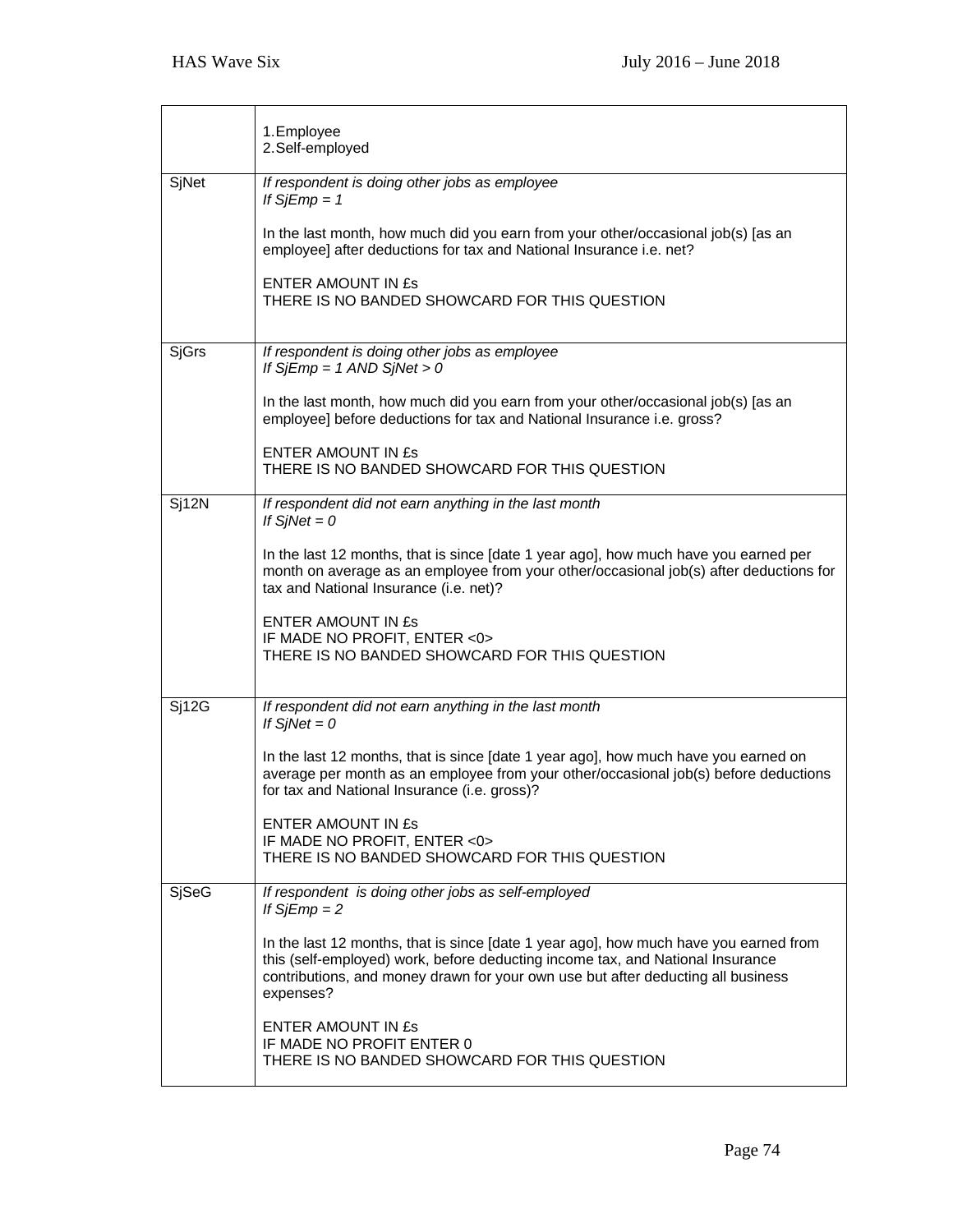| <b>Income from Benefits and Tax Credits</b> |                                                                                                                                                                                                                                                                                                                                                                                                                                           |  |
|---------------------------------------------|-------------------------------------------------------------------------------------------------------------------------------------------------------------------------------------------------------------------------------------------------------------------------------------------------------------------------------------------------------------------------------------------------------------------------------------------|--|
| <b>BenIntro</b>                             | Ask all                                                                                                                                                                                                                                                                                                                                                                                                                                   |  |
|                                             | I am now going to ask some questions about state retirement pensions, benefits, tax<br>credits and allowances, which are payments made by government, local councils and<br>related organisations.                                                                                                                                                                                                                                        |  |
| WAgeBen                                     | If respondent is over 16<br>If $Age \ge 16$                                                                                                                                                                                                                                                                                                                                                                                               |  |
|                                             | <b>WORKING AGE BENEFITS</b>                                                                                                                                                                                                                                                                                                                                                                                                               |  |
|                                             | Looking at this card, are you at present receiving any of these state benefits in your own<br>right: that is, where you are the named recipient?                                                                                                                                                                                                                                                                                          |  |
|                                             | WINTER FUEL IS ASKED LATER, DO NOT INCLUDE THIS                                                                                                                                                                                                                                                                                                                                                                                           |  |
|                                             | SHOWCARD F1<br>CODE ALL THAT APPLY                                                                                                                                                                                                                                                                                                                                                                                                        |  |
|                                             | 10. Universal Credit<br>11. Housing Benefit<br>12. Working Tax Credit (excluding any childcare element of Working Tax Credit)<br>13. Child Tax Credit (including any childcare element of Working Tax Credit)<br>14. Income Support<br>15. Jobseeker's Allowance<br>16. Employment and Support Allowance<br>17. Carer's Allowance<br>18. None of these<br>19. (spontaneous) One of these / more than one of these, but I don't know which |  |
| <b>DisBen</b>                               | If respondent is over 16<br>If $Age \ge 16$                                                                                                                                                                                                                                                                                                                                                                                               |  |
|                                             | <b>DISABILITY BENEFITS (DisBen)</b>                                                                                                                                                                                                                                                                                                                                                                                                       |  |
|                                             | Looking at this card, are you at present receiving any of these state benefits in your own<br>right, or on behalf of another person: that is, where you are the named recipient?                                                                                                                                                                                                                                                          |  |
|                                             | WINTER FUEL IS ASKED LATER, DO NOT INCLUDE THIS                                                                                                                                                                                                                                                                                                                                                                                           |  |
|                                             | SHOWCARD F2<br>CODE ALL THAT APPLY                                                                                                                                                                                                                                                                                                                                                                                                        |  |
|                                             | 10. Personal Independence Payment (including the car allowance known as Motability)<br>11. Disability Living Allowance (including the car allowance known as Motability)<br>12. Attendance Allowance<br>13. Severe Disablement Allowance<br>14. Incapacity Benefit<br>15. Industrial Injury Disablement Benefit<br>16. None of these<br>17. (spontaneous) One of these / more than one of these, but I don't know which                   |  |
|                                             |                                                                                                                                                                                                                                                                                                                                                                                                                                           |  |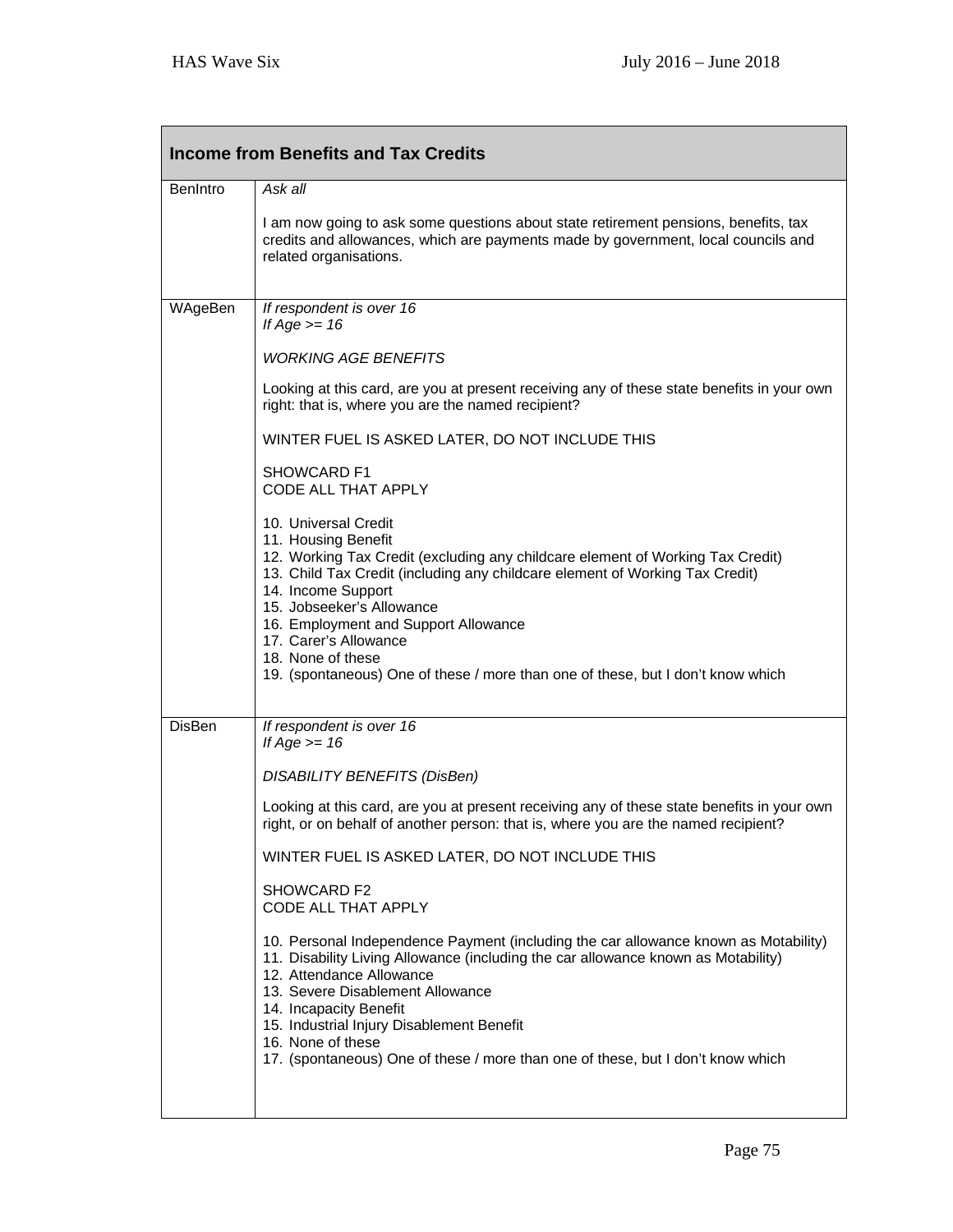| PenBen  | If respondent is over 16<br>If Age $>= 16$                                                                                                                                                                                                                                                                                                                                                                                                                            |
|---------|-----------------------------------------------------------------------------------------------------------------------------------------------------------------------------------------------------------------------------------------------------------------------------------------------------------------------------------------------------------------------------------------------------------------------------------------------------------------------|
|         | PENSIONER BENEFITS (PENBEN)                                                                                                                                                                                                                                                                                                                                                                                                                                           |
|         | Looking at this card, are you at present receiving any of these state benefits in your own<br>right: that is, where you are the named recipient?                                                                                                                                                                                                                                                                                                                      |
|         | SHOWCARD F3<br>CODE ALL THAT APPLY                                                                                                                                                                                                                                                                                                                                                                                                                                    |
|         | 10. Pension Credit<br>11. State Retirement Pension<br>12. Widow's Pension, Bereavement Allowance, Widowed Parent's Allowance (formerly<br>Widowed Mother's Allowance)<br>13. Armed Forces Compensation Scheme (formerly War Disablement Pension),<br>including Guaranteed Income Payments<br>14. War Widow's / Widower's Pension (and any related allowances)<br>15. None of these<br>16. (spontaneous) One of these / more than one of these, but I don't know which |
| KidBen  | If respondent is over 16                                                                                                                                                                                                                                                                                                                                                                                                                                              |
|         | If $Age \ge 16$<br>CHILD BENEFITS (KIDBEN)                                                                                                                                                                                                                                                                                                                                                                                                                            |
|         | Looking at this card, are you at present receiving any of these state benefits in your own<br>right: that is, where you are the named recipient?                                                                                                                                                                                                                                                                                                                      |
|         | SHOWCARD F4<br>CODE ALL THAT APPLY                                                                                                                                                                                                                                                                                                                                                                                                                                    |
|         | 10. Child Benefit<br>11. Guardian's Allowance<br>12. Maternity Allowance<br>13. None of these<br>14. (spontaneous) One of these / more than one of these, but I don't know which                                                                                                                                                                                                                                                                                      |
| SocFund | If respondent is over 16                                                                                                                                                                                                                                                                                                                                                                                                                                              |
|         | If Age $\geq$ 16                                                                                                                                                                                                                                                                                                                                                                                                                                                      |
|         | SOCIAL FUND (SOCFUND)                                                                                                                                                                                                                                                                                                                                                                                                                                                 |
|         | Looking at this card, have you received any of these state benefits in your own right: that<br>is, where you are the named recipient, in the last 12 months?                                                                                                                                                                                                                                                                                                          |
|         | DO NOT INCLUDE WINTER FUEL IN THE 'OTHER' CATEGORY AS THIS IS ASKED<br>LATER                                                                                                                                                                                                                                                                                                                                                                                          |
|         | <b>SHOWCARD F5</b><br>CODE ALL THAT APPLY                                                                                                                                                                                                                                                                                                                                                                                                                             |
|         | 10. A grant from the Social Fund for funeral expenses<br>11. A grant from the Social Fund for maternity expenses / Sure Start Maternity Grant<br>12. A loan or grant from DWP<br>13. A loan or grant from your Local Authority<br>14. None of these<br>15. (spontaneous) One of these / more than one of these, but I don't know which                                                                                                                                |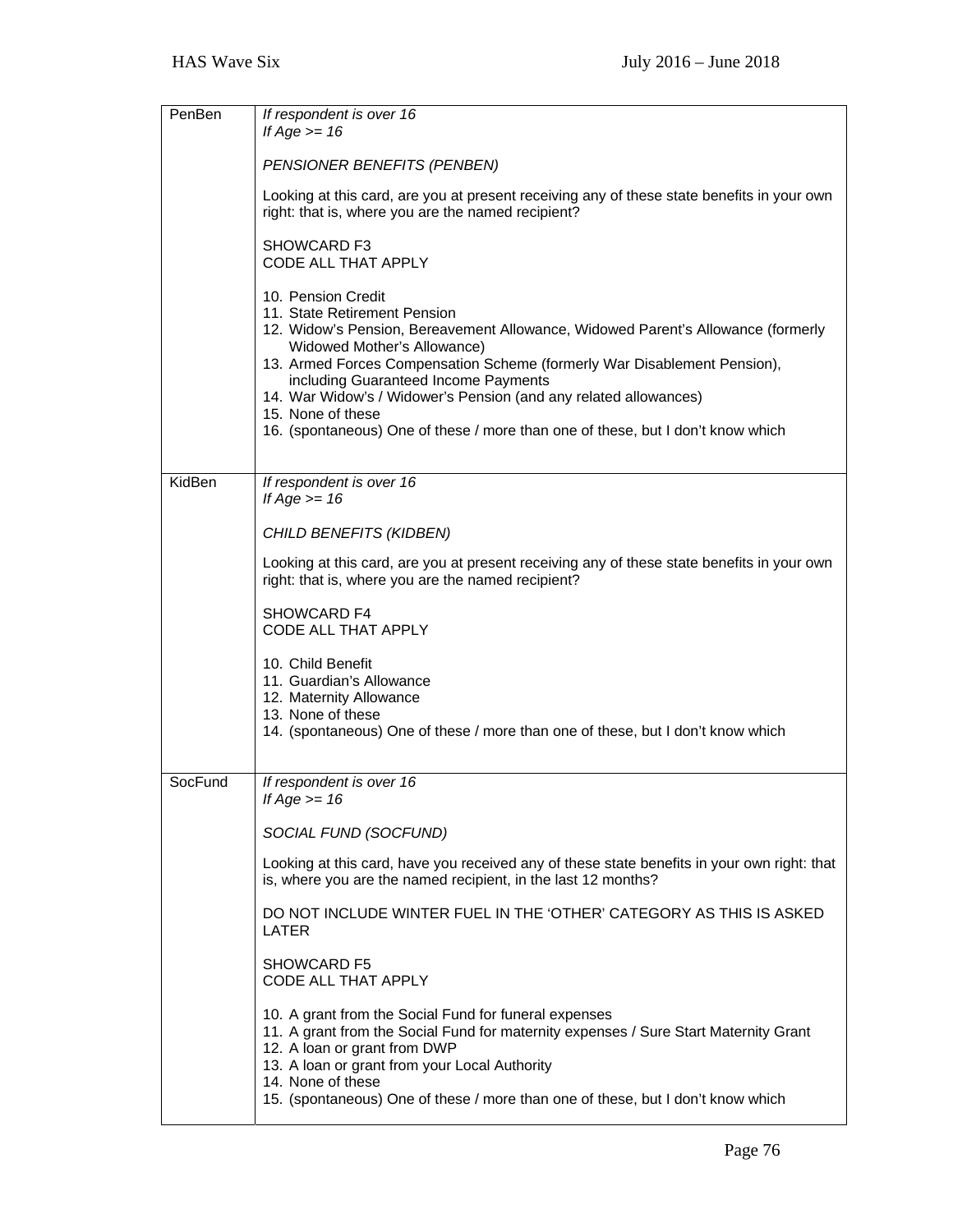| OtherBen        | If respondent is over 16<br>If Age $>= 16$                                                                                                                              |
|-----------------|-------------------------------------------------------------------------------------------------------------------------------------------------------------------------|
|                 | OTHER BENEFITS (OTHERBEN)                                                                                                                                               |
|                 | Looking at this card, are you at present receiving any of these state benefits in your own<br>right: that is, where you are the named recipient, in the last 12 months? |
|                 |                                                                                                                                                                         |
|                 | <b>SHOWCARD F6</b><br>CODE ALL THAT APPLY                                                                                                                               |
|                 | 10. 'Extended Payment' of Housing Benefit / rent rebate (4 week payment only)<br>11. Bereavement Payment<br>12. Lone Parent's Benefit Run-On / Job Grant                |
|                 | 13. In-Work Credit                                                                                                                                                      |
|                 | 14. Return to Work Payment<br>15. Winter fuel payment                                                                                                                   |
|                 | 16. Cold weather payment<br>17. None of these                                                                                                                           |
|                 | 18. (spontaneous) One of these / more than one of these, but I don't know which                                                                                         |
| <b>BankStmt</b> | If respondent is in receipt of one or more benefit<br>If NoBen $\lt$ > 0                                                                                                |
|                 | Now I am going to ask you about the amount of money you receive in benefits in your<br>own name.                                                                        |
|                 | Do you have a bank statement you could consult, or if not, a letter (or aware notice) from<br>the Department /Agency?                                                   |
|                 | Yes<br>1.<br>2.<br><b>No</b>                                                                                                                                            |
| <b>BTogSep</b>  | If respondent is in receipt of one or more benefit                                                                                                                      |
|                 | If NoBen $\lt$ > 0                                                                                                                                                      |
|                 | First, I would like to know whether your benefits are paid                                                                                                              |
|                 | SEPERATE PAYMENTS DOES NOT NECESSARILY IMPLY A SEPARATE PAYMENT<br>FOR EACH BENEFIT: THERE MAY BE SEVERAL BENEFITS COVERED BY ONE<br>PAYMENT.                           |
|                 | AN EXAMPLE CAN BE FOUND IN Q-BY-Q HELP.                                                                                                                                 |
|                 | <b>RUNNING PROMPT</b>                                                                                                                                                   |
|                 | together - all in one payment<br>1.<br>or separately in two or more separate payments?<br>2.                                                                            |
| <b>BTogAm</b>   | If respondent receives benefits in one payment or they only receive one type<br>If BTogSep = 1 OR IntBen = 1                                                            |
|                 | How much did you receive last time?                                                                                                                                     |
|                 | [The respondent selected one benefit only. Record the amount for that benefit.]                                                                                         |
|                 | PLEASE CONSULT DOCUMENTATION SUCH AS A BENEFIT LETTER OR BANK<br>STATEMENT WHERE POSSIBLE.                                                                              |
|                 |                                                                                                                                                                         |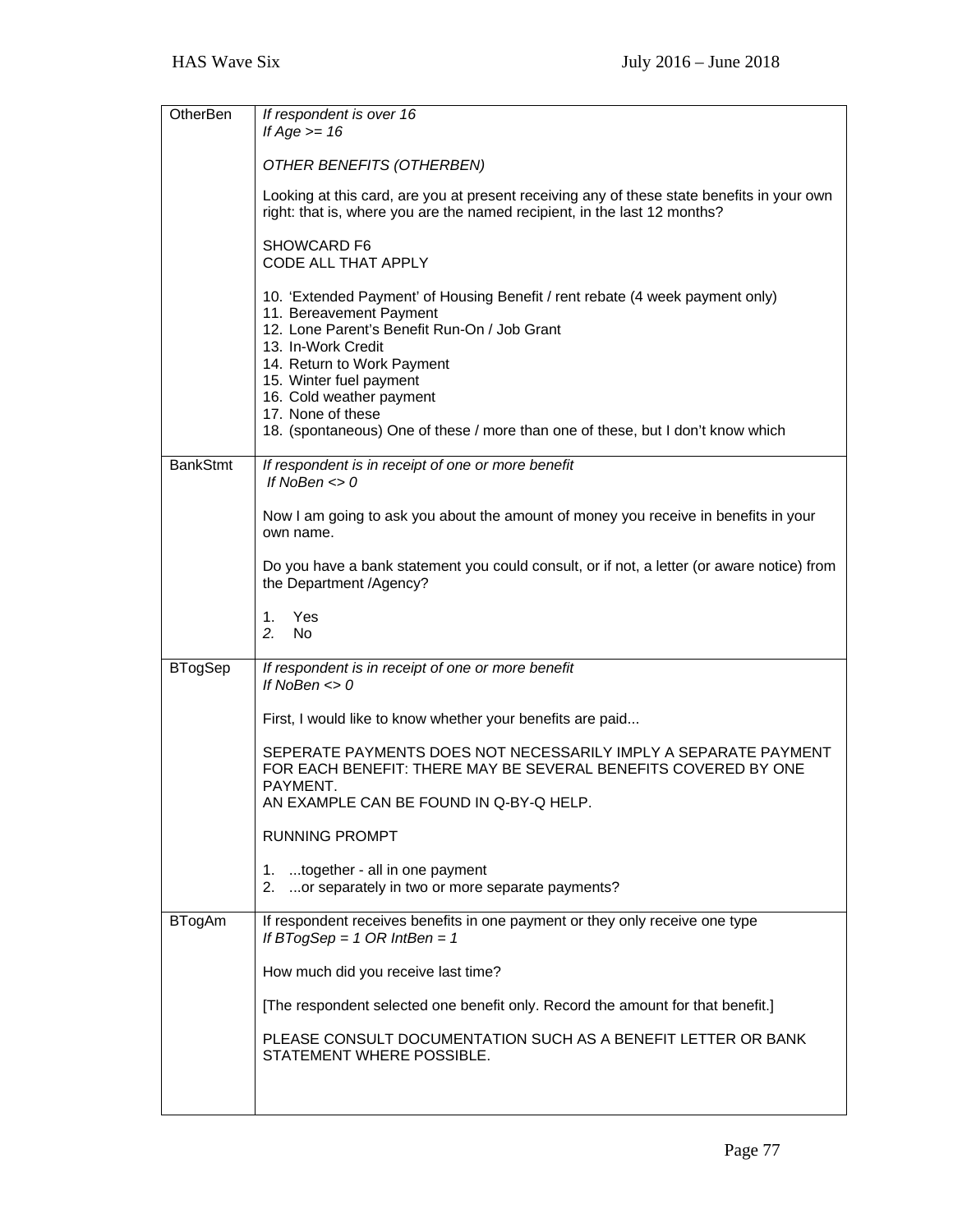| <b>BTogPD</b>  | If amount of benefit received is given                                                                                                                                                                                                                                                                                                       |
|----------------|----------------------------------------------------------------------------------------------------------------------------------------------------------------------------------------------------------------------------------------------------------------------------------------------------------------------------------------------|
|                | If BTogAm = Response AND BTogAm > 0                                                                                                                                                                                                                                                                                                          |
|                | How long did this cover?                                                                                                                                                                                                                                                                                                                     |
|                | PLEASE CONSULT DOCUMENTATION SUCH AS A BENEFIT LETTER OR BANK<br>STATEMENT WHERE POSSIBLE.<br>1. One week<br>2. Two weeks<br>3. Three weeks<br>4. Four weeks<br>5. Calendar month<br>7. Two calendar months<br>8. Eight times a year<br>9. Nine times a year<br>10. Ten times a year<br>13. Three months/13 weeks<br>26. Six months/26 weeks |
|                | 52. One year/12 months/52 weeks<br>90. Less than one week                                                                                                                                                                                                                                                                                    |
|                | 95. One off/lump sum                                                                                                                                                                                                                                                                                                                         |
|                | 97. None of these: Explain in a note                                                                                                                                                                                                                                                                                                         |
| <b>BPayNum</b> | If respondent receives benefits in separate payments<br>If $B7ogSep = 2$                                                                                                                                                                                                                                                                     |
|                | How many separate payments do you receive?                                                                                                                                                                                                                                                                                                   |
| <b>BSepIn</b>  | For each payment listed in BPayNum up to 20<br>If BTogSep = $2$ AND BPayNum >= $1$                                                                                                                                                                                                                                                           |
|                | MUST BE READ OUT TO RESPONDENT.                                                                                                                                                                                                                                                                                                              |
|                | You told me that you receive [two, three, four, etc] separate benefit payments.                                                                                                                                                                                                                                                              |
|                | I am now going to ask you about each of your payments in turn.                                                                                                                                                                                                                                                                               |
|                | LOOP FOR EACH BENEFIT PAYMENT (Max 20 payments)                                                                                                                                                                                                                                                                                              |
| <b>BSepAm</b>  | If respondent receives benefits in separate payments<br>If BTogSep = $2$ AND BPayNum >= $1$                                                                                                                                                                                                                                                  |
|                | How much did you receive for the [first/second/third] payment of those [two, three,<br>four] separate benefit payment[s] last time?                                                                                                                                                                                                          |
|                | The respondent has stated they have [two, three, four] separate benefit payment[s],<br>this amount should refer to [first/second/third] payment.                                                                                                                                                                                             |
|                | PLEASE CONSULT DOCUMENTATION SUCH AS A BENEFIT LETTER OR BANK<br>STATEMENT WHERE POSSIBLE.                                                                                                                                                                                                                                                   |
| <b>BSepPD</b>  | If respondent receives benefits in separate payments and an amount has been given<br>If BTogSep = $2$ AND BPayNum >= $1$ AND BSepAm = Response AND BSepAm > 0                                                                                                                                                                                |
|                | How long did this cover?                                                                                                                                                                                                                                                                                                                     |
|                | PLEASE CONSULT DOCUMENTATION SUCH AS A BENEFIT LETTER OR BANK<br>STATEMENT WHERE POSSIBLE.                                                                                                                                                                                                                                                   |
|                | 1. One week<br>2. Two weeks                                                                                                                                                                                                                                                                                                                  |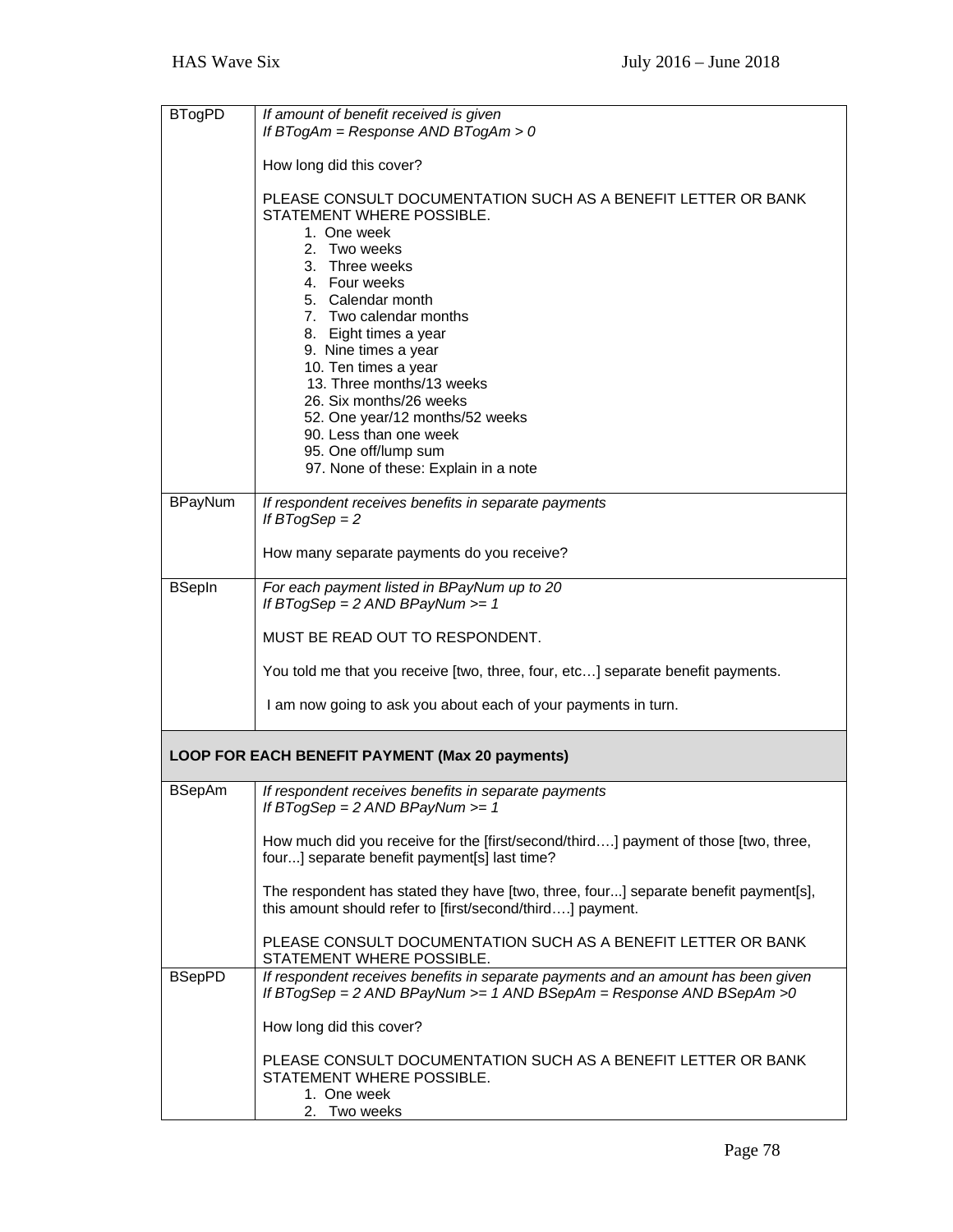|                | Three weeks<br>3.                                                                      |
|----------------|----------------------------------------------------------------------------------------|
|                | 4. Four weeks                                                                          |
|                | 5. Calendar month<br>7. Two calendar months                                            |
|                | 8. Eight times a year                                                                  |
|                | 9. Nine times a year                                                                   |
|                | 10. Ten times a year                                                                   |
|                | 13. Three months/13 weeks                                                              |
|                | 26. Six months/26 weeks                                                                |
|                | 52. One year/12 months/52 weeks                                                        |
|                | 90. Less than one week                                                                 |
|                | 95. One off/lump sum                                                                   |
|                | 97. None of these: Explain in a note                                                   |
| AnyOtherB      | If respondent is over 16                                                               |
|                | If Age $>= 16$ AND BenIntro = 1                                                        |
|                |                                                                                        |
|                | Do you receive any other benefit, not mentioned earlier?                               |
|                | 1.<br>Yes                                                                              |
|                | 2.<br><b>No</b>                                                                        |
|                |                                                                                        |
| AnyOtherB<br>O | If respondent receives other benefits<br>If $AnyOtherB = 1$                            |
|                |                                                                                        |
|                | Please specify which other benefit you receive                                         |
|                |                                                                                        |
| AnyOtherB      | If respondent receives any other benefit.                                              |
| Amt            | If AnyOtherB=1 AND AnyOtherBO=Response                                                 |
|                | How much did you receive last time?                                                    |
|                |                                                                                        |
|                | Please consult documentation such as a benefit letter or bank statement where possible |
| AnyOtherB      | If respondent receives any other Benefit.                                              |
| <b>PD</b>      | If AnyOtherB=1 AND AnyOtherBO=Response AND AnyOtherBAmt=Response                       |
|                |                                                                                        |
|                | How long did this cover?                                                               |
|                |                                                                                        |
|                | PLEASE CONSULT DOCUMENTATION SUCH AS A BENEFIT LETTER OR BANK                          |
|                | STATEMENT WHERE POSSIBLE.                                                              |
|                | 1. One week                                                                            |
|                | 2. Two weeks                                                                           |
|                | 3. Three weeks                                                                         |
|                | 4. Four weeks<br>5. Calendar month                                                     |
|                | 8. Eight times a year                                                                  |
|                | 9. Nine times a year                                                                   |
|                | 10. Ten times a year                                                                   |
|                | 13. Three months/13 weeks                                                              |
|                | 26. Six months/26 weeks                                                                |
|                | 52. One year/12 months/52 weeks                                                        |
|                | 90. Less than one week                                                                 |
|                | 95. One off/lump sum<br>97. None of these (Explain in a note)                          |
|                |                                                                                        |
|                |                                                                                        |
|                | <b>END LOOP FOR BENFITS</b>                                                            |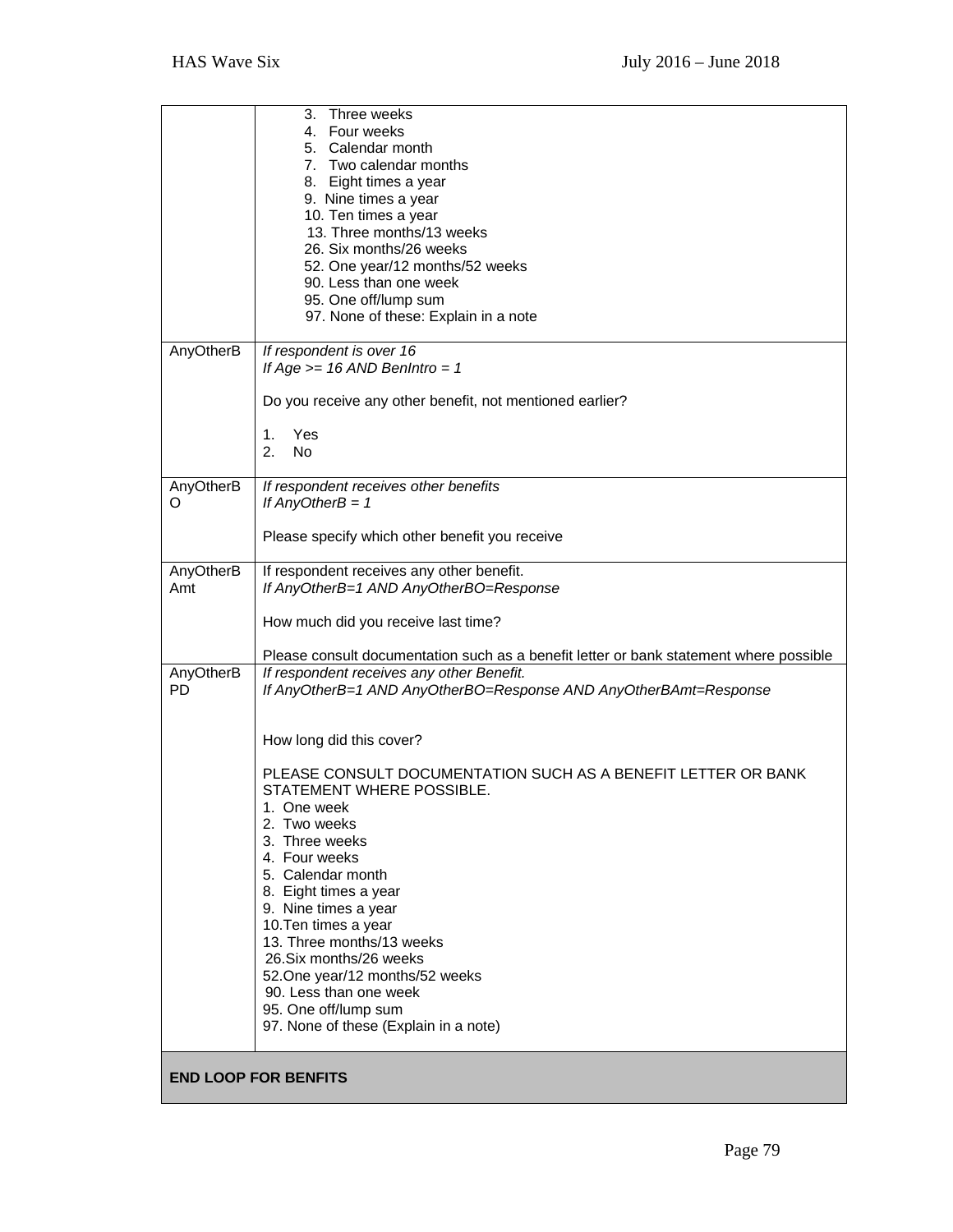| <b>Saving Attitudes and Behaviour</b> |                                                                                                                                                                                                                                                                                                                                                                                                                                                        |  |
|---------------------------------------|--------------------------------------------------------------------------------------------------------------------------------------------------------------------------------------------------------------------------------------------------------------------------------------------------------------------------------------------------------------------------------------------------------------------------------------------------------|--|
| <b>OSIntro</b>                        | Ask all except proxies<br>If PersProx = $1$                                                                                                                                                                                                                                                                                                                                                                                                            |  |
|                                       | I am now going to read out a statement about a person's financial position. Please tell<br>me how strongly you agree or disagree with it.                                                                                                                                                                                                                                                                                                              |  |
| OWait                                 | Ask all except proxies<br>If $PersProx = 1$                                                                                                                                                                                                                                                                                                                                                                                                            |  |
|                                       | SHOWCARD G1<br>[*] 'I prefer to buy things on credit rather than save up and wait.'                                                                                                                                                                                                                                                                                                                                                                    |  |
|                                       | 1.<br>Strongly agree<br>2.<br>Tend to agree<br>3.<br>Neither agree nor disagree<br>4.<br>Tend to disagree                                                                                                                                                                                                                                                                                                                                              |  |
|                                       | Strongly disagree<br>5.<br>Don't know/no opinion (SPONTANEOUS ONLY)<br>6.                                                                                                                                                                                                                                                                                                                                                                              |  |
| OLeft                                 | Ask all except proxies<br>If $PersProx = 1$                                                                                                                                                                                                                                                                                                                                                                                                            |  |
|                                       | [*] I now have some more general questions about your financial situation.<br>In the past 12 months, how often have you had money left over at the end of the week<br>or month? Would you say it was<br><b>RUNNING PROMPT</b>                                                                                                                                                                                                                          |  |
|                                       | 1.<br>always,<br>2.<br>most of the time,<br>3.<br>sometimes,<br>4.<br>hardly ever,<br>5.<br>or never?<br>6.<br>Too hard to say/ varies too much to say (SPONTANEOUS ONLY)                                                                                                                                                                                                                                                                              |  |
| OLeftDo                               | If respondent Always, most of the time or sometimes has money left over.<br>If OLeft = $1, 2, 3$                                                                                                                                                                                                                                                                                                                                                       |  |
|                                       | SHOWCARD G2<br>[*] What do you mainly do with the money left over?<br>CODE ONE ONLY                                                                                                                                                                                                                                                                                                                                                                    |  |
|                                       | 1. Put it into / leave it in current account<br>2. Spend it<br>3. Put it into / leave it in savings account / investments<br>4. Leave it in current account and then put it into savings account / investments<br>5. Keep it in purse / wallet for the next week / month<br>6. Save it in cash at home<br>7. Give it to someone else to save for me<br>8. Give it away<br>9. Depends on amount left over / varies too much to say<br>10.Something else |  |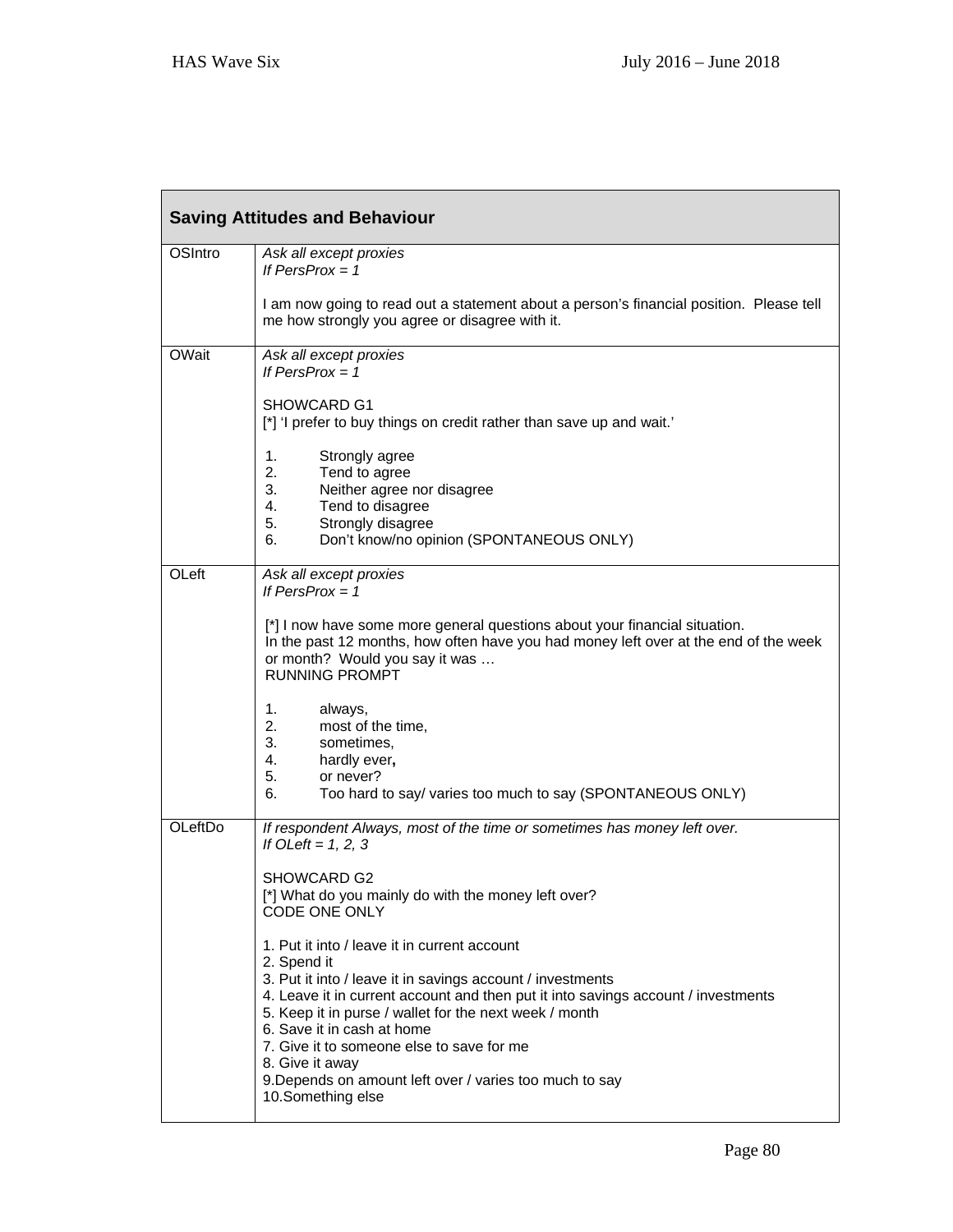| OSav2y  | Ask all except proxies<br>If $PersProx = 1$                                                                                                                                                                                                                                                                                                                |
|---------|------------------------------------------------------------------------------------------------------------------------------------------------------------------------------------------------------------------------------------------------------------------------------------------------------------------------------------------------------------|
|         | ASK OR RECORD<br>Have you saved any of your income in the last two years for example by putting<br>something away in a bank, building society or Post Office account other than to meet<br>regular bills?                                                                                                                                                  |
|         | EXCLUDE PENSIONS. INCLUDE SHARES ETC.                                                                                                                                                                                                                                                                                                                      |
|         | 1. Yes<br>2. No                                                                                                                                                                                                                                                                                                                                            |
| OWhySav | If respondent has saved some of their income in the last two years<br>Ask if $OSav2y = 1$                                                                                                                                                                                                                                                                  |
|         | <b>SHOWCARD G3</b><br>[*] People save money for different reasons. Looking at this card, what are the main<br>reasons why you have saved money in the last two years?<br>CODE ALL THAT APPLY                                                                                                                                                               |
|         | 10. For unexpected expenditures / rainy day<br>11. For other family members (including for gifts or inheritance)<br>12. To provide a regular income over the next 12 months<br>13. To provide income for retirement<br>14. To cover a planned expense in the future<br>15. For a deposit to buy property<br>16. For holidays or other leisure / recreation |
|         | 17. To see my money grow / good interest rates / speculation<br>18. Don't spend all of income<br>19. Other                                                                                                                                                                                                                                                 |
| ONoSave | If has not saved any of their income in the last two years<br>Ask if $OSav2y = 2$                                                                                                                                                                                                                                                                          |
|         | <b>SHOWCARD G4</b><br>[*] There are many reasons why people don't save money. Can I just check, during the<br>last two years what were your reasons for not saving?<br>CODE ALL THAT APPLY                                                                                                                                                                 |
|         | 10. Want to pay off debts first<br>11. Haven't thought about it/ don't want to / haven't got round to it<br>12. Don't need to save<br>13. Too late to start saving<br>14. Would lose out on benefits<br>15. Have an offset mortgage<br>16. Can't afford to/ Income too low/ Costs too high<br>17. Intended to, but debts too high                          |
|         | 18. Other<br>19. Don't know (SPONTANEOUS ONLY)                                                                                                                                                                                                                                                                                                             |
| OIntend | Ask all except proxies<br>If $PersProx = 1$                                                                                                                                                                                                                                                                                                                |
|         | [*] Do you think it is likely that you will save any money in the next 12 months?                                                                                                                                                                                                                                                                          |
|         | 1. Yes<br>2. No                                                                                                                                                                                                                                                                                                                                            |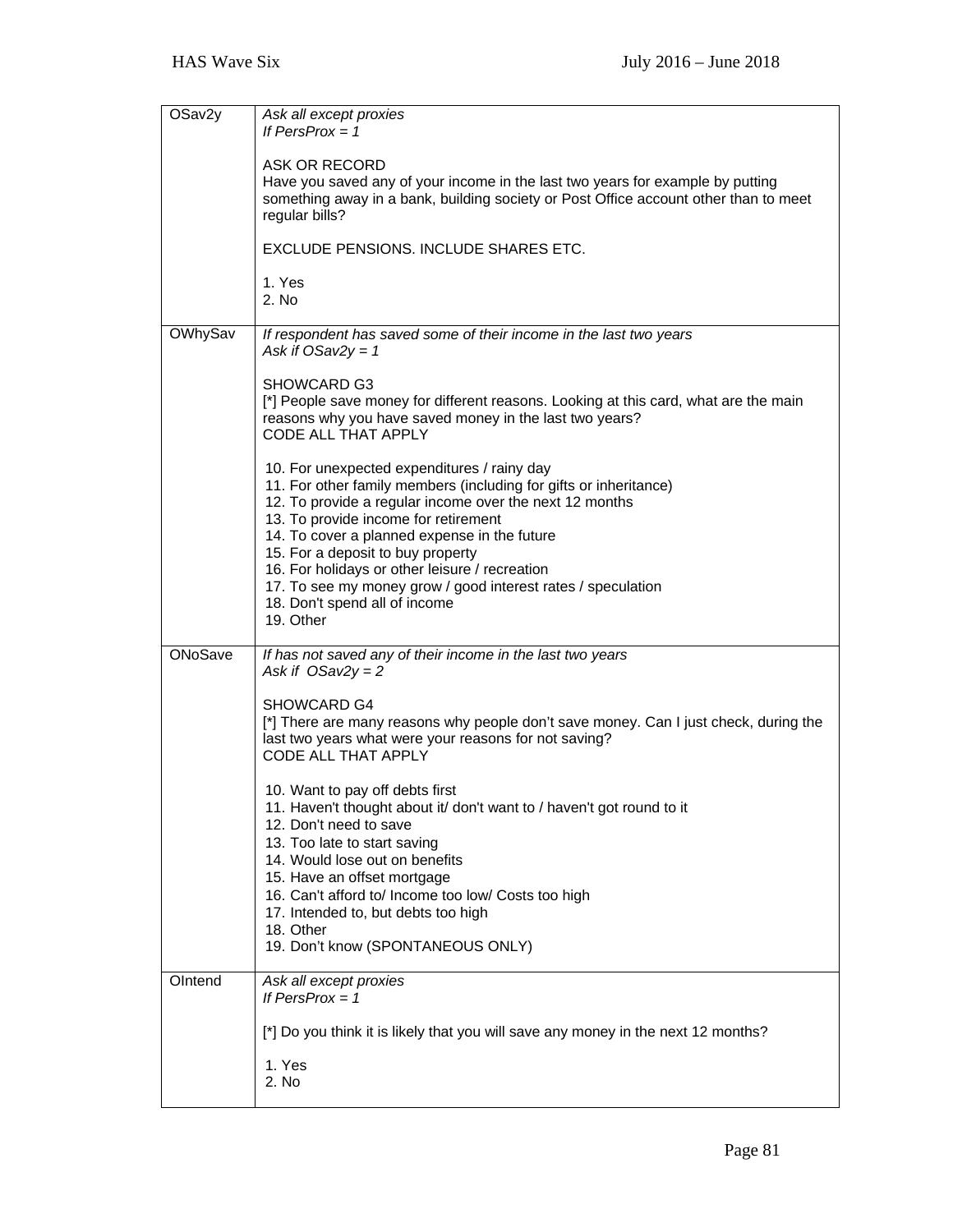| <b>OSavExt</b>    | Ask all except proxies<br>If PersProx = $1$                                                                                                                                                                                                                                                                                                                                                                  |
|-------------------|--------------------------------------------------------------------------------------------------------------------------------------------------------------------------------------------------------------------------------------------------------------------------------------------------------------------------------------------------------------------------------------------------------------|
|                   | Thinking back over the last 12 months, has anything in the wider world, or outside your<br>household, influenced your decisions on pensions, savings or investments?                                                                                                                                                                                                                                         |
|                   | 1. Yes<br>2. No                                                                                                                                                                                                                                                                                                                                                                                              |
| <b>OSvExtO</b>    | If respondent says something in the wider world has influenced decisions on pensions,<br>savings or investments.<br>If $OSavExt = 1$                                                                                                                                                                                                                                                                         |
|                   | SHOWCARD G5                                                                                                                                                                                                                                                                                                                                                                                                  |
|                   | [*] What is the main event or change in policy that you are thinking of?                                                                                                                                                                                                                                                                                                                                     |
|                   | 1. Changes to interest rates<br>2. Changes in the banking sector<br>3. Changes in the world economy<br>4. Changes to the tax system<br>5. Changes to the benefits system<br>6. Changes in the labour market<br>7. Changes in the cost of living<br>8. Changes in earnings from employment<br>9. Changes to state pension age<br>10. Changes to private pensions<br>11. Changes to annuity rates<br>12. Other |
|                   |                                                                                                                                                                                                                                                                                                                                                                                                              |
| <b>Retirement</b> |                                                                                                                                                                                                                                                                                                                                                                                                              |
|                   | Data items fed forward: RPSit                                                                                                                                                                                                                                                                                                                                                                                |
| RetInt            | All except proxies<br>If $PersProx = 1$                                                                                                                                                                                                                                                                                                                                                                      |
|                   | The next questions are about your retirement.                                                                                                                                                                                                                                                                                                                                                                |
| <b>PSit</b>       | Ask all aged over 40 except proxies<br>If PersProx = $1$ AND DVAge >= $40$                                                                                                                                                                                                                                                                                                                                   |
|                   | SHOWCARD G6<br>Can I just check, which one of these would you say best describes your current<br>situation?                                                                                                                                                                                                                                                                                                  |
|                   | INCLUDE STUDENTS AS OTHER (CODE 9)                                                                                                                                                                                                                                                                                                                                                                           |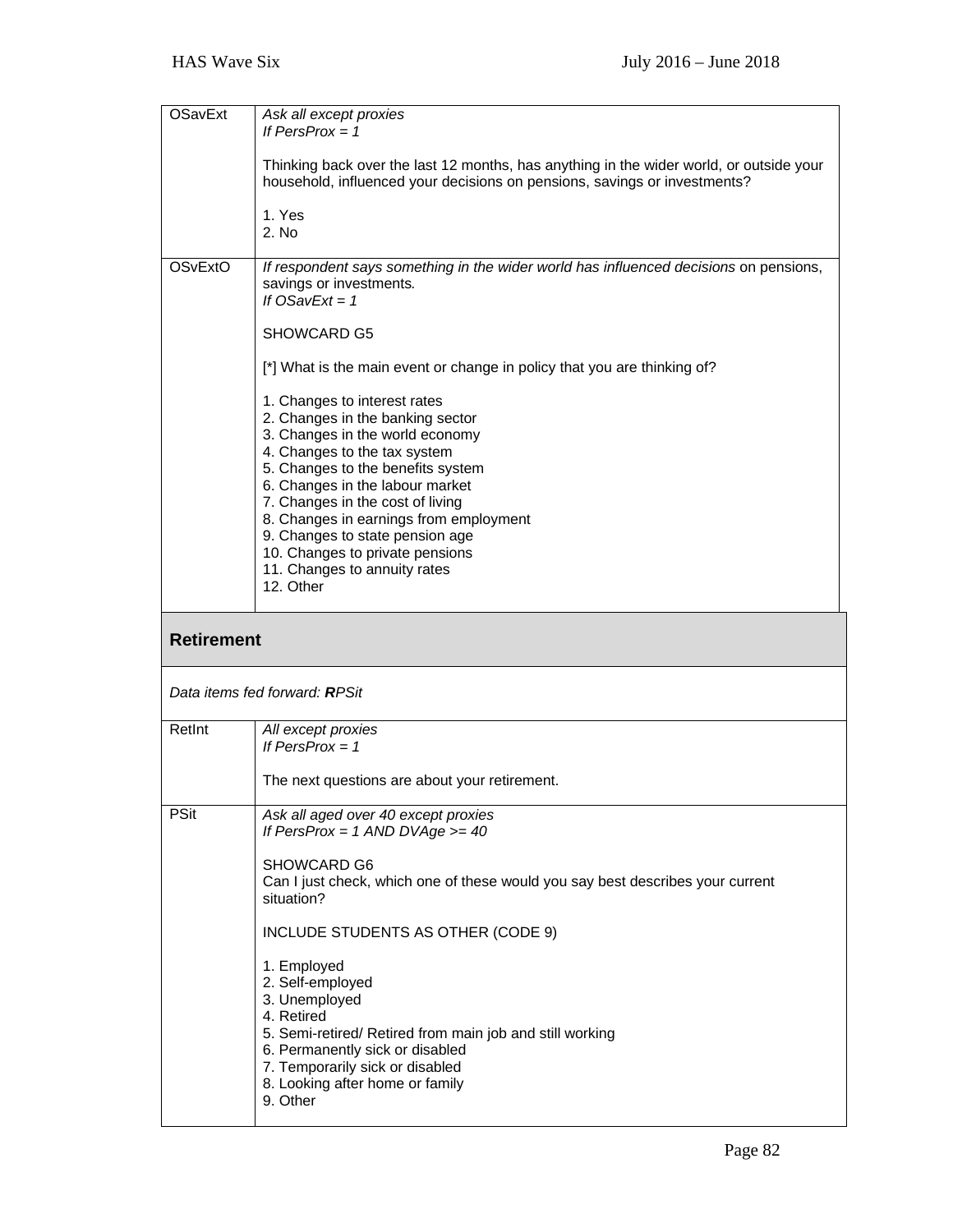| <b>PSitF</b>   | If respondent is Unemployed, Permanently or Temporarily Sick/disabled, Looking after<br>home or family, or Other or if retired and aged <75<br>If $PSit = 3,6, 7, 8, 9 \text{ OR } (PSit = 4 \text{ AND } DVAge < 75)$<br>Do you expect to do any paid work in the future?<br>1. Yes<br>2. No                               |
|----------------|-----------------------------------------------------------------------------------------------------------------------------------------------------------------------------------------------------------------------------------------------------------------------------------------------------------------------------|
| <b>PNoWkRs</b> | If respondent is Unemployed, Permanently or Temporarily Sick/disabled, Looking after<br>home or family, or Other and doesn't expect to do paid work in the future.<br>If $PSit = 3, 6, 7, 8, 9$ AND $PSitF = 2$                                                                                                             |
|                | [*] What is your main reason for thinking that you will not do paid work again?<br>CODE ONE ONLY<br>1. Reached normal retirement age<br>2. Own ill health<br>3. Ill health of a relative/friend<br>4. Could not find a job<br>5. Demands of family<br>6. Other                                                              |
| PAgeStp        | If respondent is Unemployed, Permanently or Temporarily Sick/disabled, Looking after<br>home or family, or Other and doesn't expect to do paid work in the future.<br>If $PSit = 3, 6, 7, 8, 9$ AND $PSitF = 2$<br>Can I just check, at what age did you leave your last paid job?<br><b>ENTER AGE</b>                      |
|                | Code 97 if never worked<br>Code 96 if currently working                                                                                                                                                                                                                                                                     |
| PExpRet        | If respondent is working, or not retired and intends to work in the future<br>If $PSit = 1$ , 2 OR ( $PSit = 3$ , 6, 7,8, 9 AND $PSitF = 1$ )<br>[*] At what age do you expect to retire (from your main job)?<br><b>ENTER AGE</b>                                                                                          |
| PAgeRet        | If respondent is retired or semi-retired/retired from main job and still working and not<br>retired or semi-retired/retired from main job<br>If $PSit = 4$ , 5 AND RPSit $\langle 4, 5 \rangle$<br>At what age did you retire (from your main job)?<br><b>ENTER AGE</b>                                                     |
| <b>PFulRet</b> | If respondent is semi-retired/retired from main job and still working AND not retired or<br>semi-retired/retired from main job and still working at previous wave<br>If $PSit = 5$ AND RPSit <> 4,5<br>[*] And at what age do you expect to fully retire?<br><b>ENTER AGE</b>                                               |
| PEarlRs        | If respondent is retired before state pension age and not retired or semi-retired/retired<br>from main job and still working at previous wave<br>If ((Sex = 1 AND PAgeRet < 65) OR (Sex = 2 AND PAgeRet<62)) AND RPSit <> 4,5<br>SHOWCARD G7<br>[*] What was your main reason for taking early retirement?<br>CODE ONE ONLY |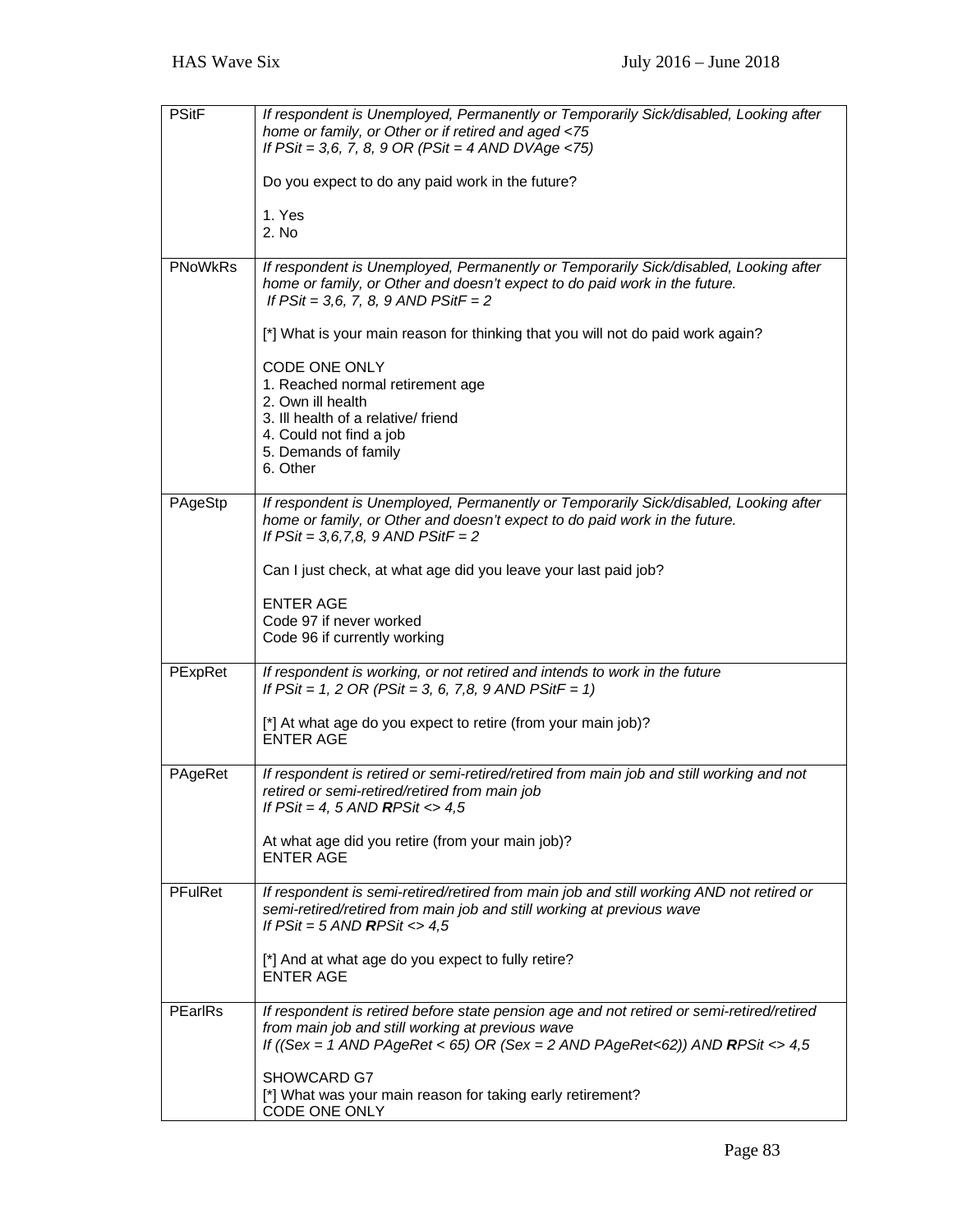|         | 1. Reached normal retirement age for job<br>2. Own ill health<br>3. Ill health of a relative/friend<br>4. Made redundant/ dismissed/ had no choice<br>5. Offered reasonable terms to retire early/ take voluntary redundancy<br>6. Could afford to retire<br>7. Could not find another job<br>8. To spend more time with partner/ family<br>9. To enjoy life while still young and fit enough<br>10. Fed up with job and wanted a change<br>11. To retire at the same time as partner<br>12. To retire at a different time to partner<br>13. To give the young generation a chance<br>14. Other<br>15. Does not consider retired early (SPONTANEOUS ONLY) |
|---------|-----------------------------------------------------------------------------------------------------------------------------------------------------------------------------------------------------------------------------------------------------------------------------------------------------------------------------------------------------------------------------------------------------------------------------------------------------------------------------------------------------------------------------------------------------------------------------------------------------------------------------------------------------------|
| OLong   | If not a proxy interview, and respondent is less than 40 years of age or over 40 years of<br>age but not retired.<br>If PersProx = 1 AND (DVAge < 40) OR (DVAge> = 40 AND PSit <> 4)<br>[*] Have you ever thought how many years of retirement you might need to fund?<br>1. Yes<br>2. No                                                                                                                                                                                                                                                                                                                                                                 |
| OLongYr | If respondent has thought about how many years of retirement they might need to fund<br>Ask if $Olong = 1$<br>[*] For how many years do you think you will be retired?                                                                                                                                                                                                                                                                                                                                                                                                                                                                                    |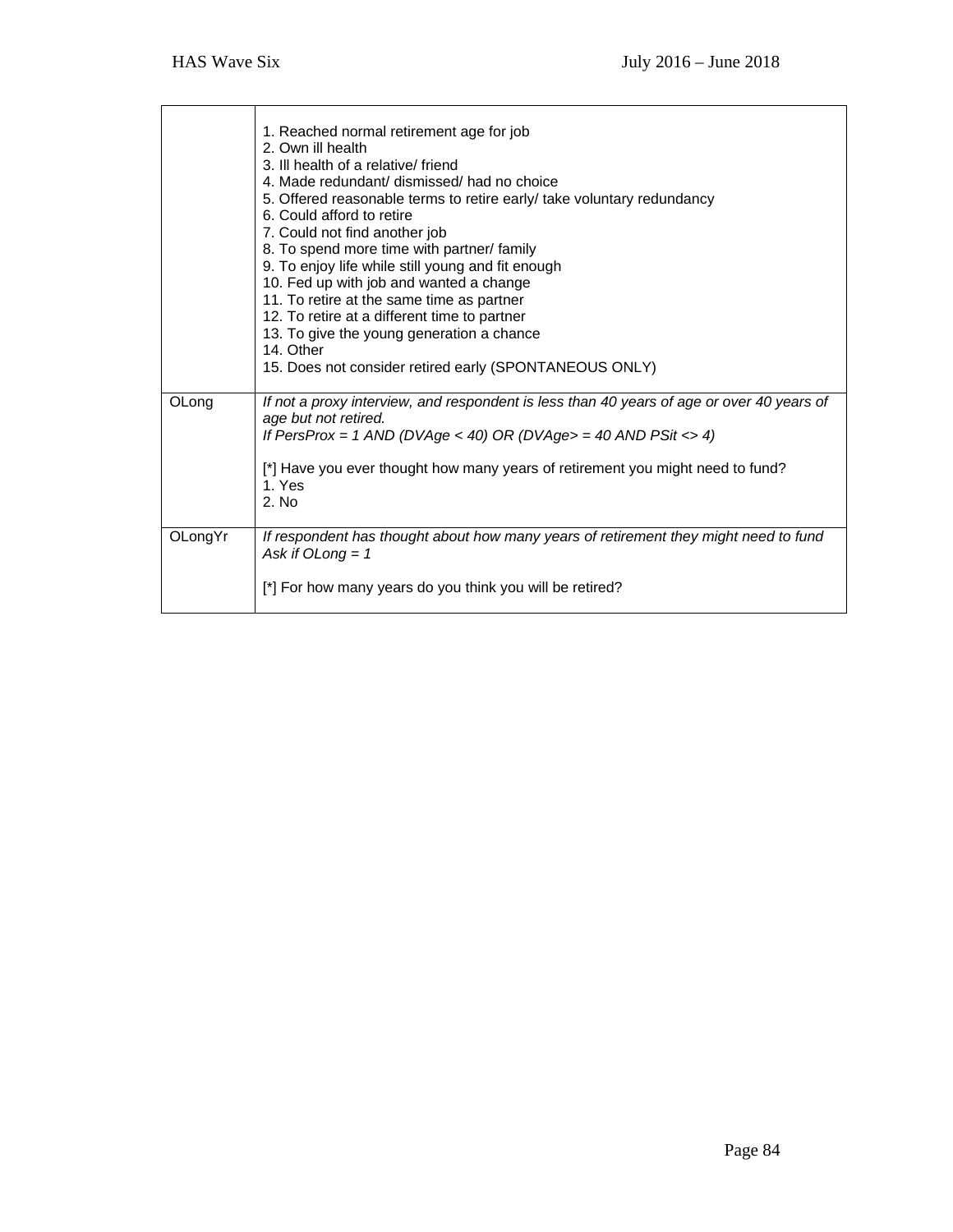| <b>Attitudes to saving for retirement</b> |                                                                                                                                                                                                                                                                                                                                                                                                                                                   |  |
|-------------------------------------------|---------------------------------------------------------------------------------------------------------------------------------------------------------------------------------------------------------------------------------------------------------------------------------------------------------------------------------------------------------------------------------------------------------------------------------------------------|--|
| OPenInt                                   | If not a proxy interview, and respondent is less than 40 years of age or over 40 years of<br>age but not retired.<br>If PersProx = 1 AND (DVAge < 40) OR (DVAge >= 40 AND PSit <> 4)                                                                                                                                                                                                                                                              |  |
|                                           | The next section is about attitudes towards saving for retirement.                                                                                                                                                                                                                                                                                                                                                                                |  |
|                                           | For each of the following statements, please tell me to what extent you agree or<br>disagree with each. Please choose your answers from the card.                                                                                                                                                                                                                                                                                                 |  |
| OUnder                                    | If not a proxy interview, and respondent is less than 40 years of age or over 40 years of<br>age but not retired.<br>If PersProx = 1 AND (DVAge < 40) OR (DVAge >= 40 AND PSit <> 4)                                                                                                                                                                                                                                                              |  |
|                                           | SHOWCARD G8<br>[*] 'I feel I understand enough about pensions to make decisions about saving for<br>retirement'.                                                                                                                                                                                                                                                                                                                                  |  |
|                                           | 1.<br>Strongly agree<br>2.<br>Tend to agree<br>3.<br>Neither agree nor disagree<br>4.<br>Tend to disagree<br>5.<br>Strongly disagree                                                                                                                                                                                                                                                                                                              |  |
| MorSavRe                                  | 6.<br>Don't know/ no opinion (SPONTANEOUS ONLY)<br>If not a proxy interview, and respondent is less than 40 years of age or over 40 years of<br>age but not retired, and has no savings.<br>If PersProx = 1 AND (DVAge < 40) OR (DVAge >= 40 AND PSit <> 4) AND (OSav2y =<br>2)                                                                                                                                                                   |  |
|                                           | SHOWCARD G9<br>Which pension saving options would help you most to save more for retirement?<br>CODE ALL THAT APPLY                                                                                                                                                                                                                                                                                                                               |  |
|                                           | 1. Having the opportunity to contribute to a pension<br>2. A guarantee that pensions will give a certain income in retirement<br>3. An increase in my employer's pension contributions<br>4. Increased tax incentives on Pension contributions and/or pension assets<br>5. Less barriers to withdrawing pension savings prior to retirement<br>6. Clearer understanding of my future state pension and available benefits<br>7. None of the above |  |
| <b>OSaferet</b>                           | If not a proxy interview, and respondent is less than 40 years of age or over 40 years of<br>age but not retired.<br>If PersProx = 1 AND (DVAge < 40) OR (DVAge >= 40 and PSit <> 4)                                                                                                                                                                                                                                                              |  |
|                                           | SHOWCARD G10<br>[*]Which of the options on this card do you think would be the safest way to save<br>for retirement?                                                                                                                                                                                                                                                                                                                              |  |
|                                           | CODE ONE ONLY<br>1. Paying into an employer pension scheme<br>2. Paying into a personal pension scheme<br>3. Investing in the stock market by buying stocks or shares<br>4. Investing in property<br>5. Saving into a high rate savings account<br>6. Saving into an ISA (or other tax-free savings account)                                                                                                                                      |  |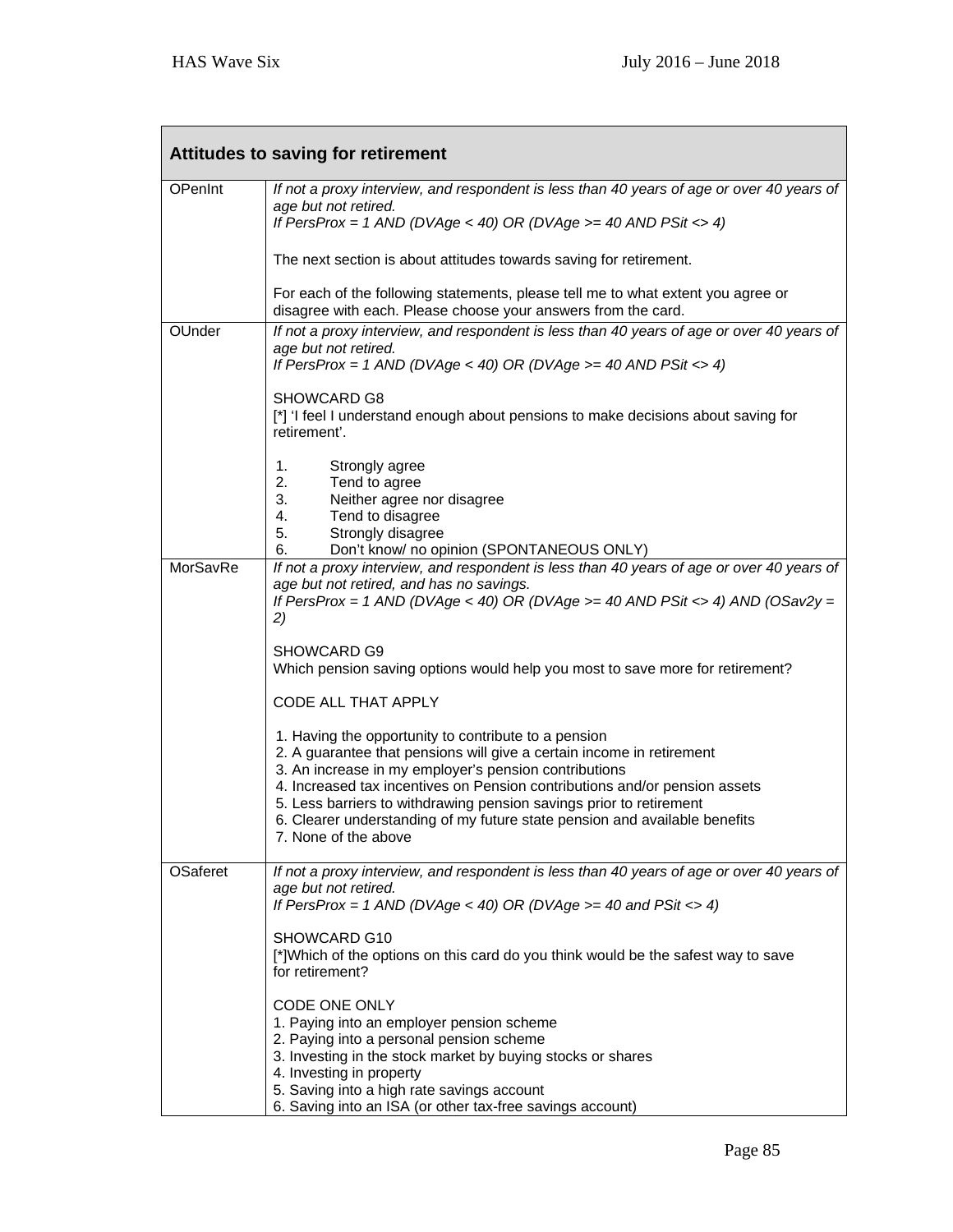|               | 7. Buying Premium Bonds<br>8. Other                                                                                                                                                            |
|---------------|------------------------------------------------------------------------------------------------------------------------------------------------------------------------------------------------|
| OMakeMost     | If not a proxy interview, and respondent is less than 40 years of age or over 40 years of<br>age but not retired.<br>If PersProx = 1 AND (DVAge < 40) OR (DVAge >= 4 AND PSit <> 4)            |
|               | SHOWCARD G10<br>[*] And which do you think would make the most of your money?<br>CODE ONE ONLY                                                                                                 |
|               | 1. Paying into an employer pension scheme<br>2. Paying into a personal pension scheme<br>3. Investing in the stock market by buying stocks or shares<br>4. Investing in property               |
|               | 5. Saving into a high rate savings account<br>6. Saving into an ISA (or other tax-free savings account)<br>7. Buying Premium Bonds<br>8. Other                                                 |
| <b>OTrust</b> | If not a proxy interview, and respondent is less than 40 years of age or over 40 years of<br>age but not retired.<br>If PersProx = 1 AND (DVAge < 40) OR (DVAge >= 4 AND PSit <> 4)            |
|               | SHOWCARD G11<br>[*] Which of these would you trust for advice about saving for retirement?<br><b>CODE ALL THAT APPLY</b>                                                                       |
|               | 10. Independent Financial Adviser (IFA)<br>11. Bank or building society<br>12. Insurance company<br>13. Accountant<br>14. Employer<br>15. Trade Union                                          |
|               | 16. Financial Conduct Authority (FCA)<br>17. Pension Wise<br>18. The Pensions Advisory Service<br>19. Money Advice Service (MA)<br>20. Other consumer bodies e.g. Citizens Advice Bureau (CAB) |
|               | 21. Internet<br>22. Newspapers / other media<br>23. Spouse / partner<br>24. Other relative / friend<br>25. Work colleagues<br>26. Other<br>27. None of these                                   |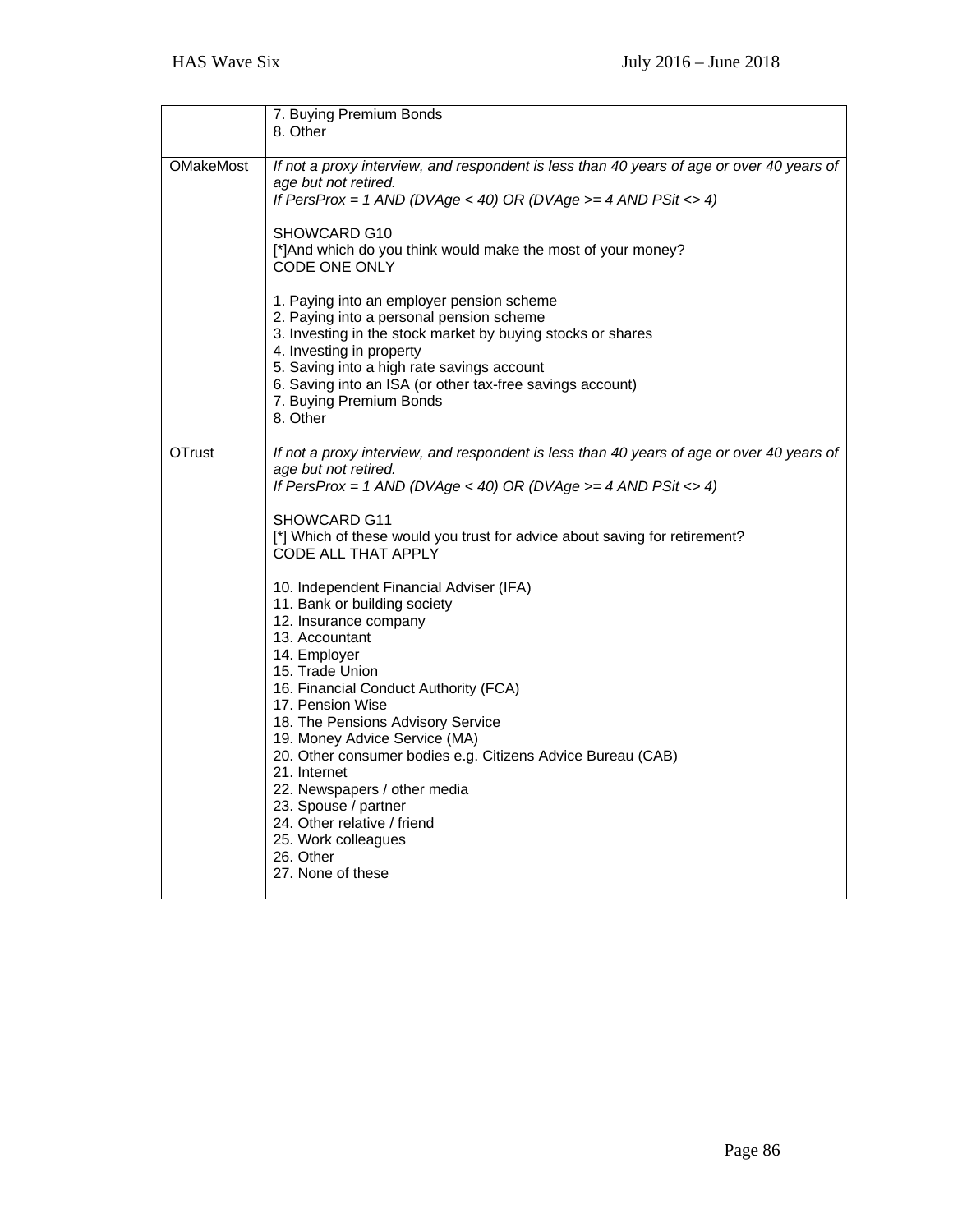| <b>Auto Enrolment</b>        |                                                                                                                                                                                                                                                                                                                                                                                           |  |
|------------------------------|-------------------------------------------------------------------------------------------------------------------------------------------------------------------------------------------------------------------------------------------------------------------------------------------------------------------------------------------------------------------------------------------|--|
| AwareAutoEnrol               | Ask all employees aged 22 and not of state pension age<br>If DVILO3a = 1 AND (Stat = 1 OR 1 IN SJEmp1) AND Age > 21 AND<br>$PenFlag = 0$<br>Automatic enrolment began in 2012 as part of the Workplace pension<br>reforms. This means employers will have to enrol all eligible workers into a<br>work pension scheme. Before this survey, were you aware of this?<br>1. Yes<br>2.<br>No. |  |
| EmpBegunAuto                 | If has heard of auto enrolment<br>If AwareAutoEnrol = $Yes$<br>Has your employer begun to automatically enrol eligible workers into a<br>workplace pension scheme?<br>1. Yes<br><b>No</b><br>2.<br>3. Don't know                                                                                                                                                                          |  |
| BeenAutoEnrol                | If Employer has begun to auto enrol employees<br>If EmpBeenAuto = Yes<br>Have you been automatically enrolled into a workplace pension scheme as<br>a result of this legislation?<br>CODE 'No' IF HAS ALREADY BEEN A MEMBER OR WAS ENROLLED<br>BEFORE 2012<br>1. Yes<br>2. No<br>3. Don't know                                                                                            |  |
| RemAutoEnrol                 | If has been auto enrolled<br>If BeenAutoEnrol = Yes<br>Have you remained a member of this scheme? (If necessary: Have you<br>continued to pay pension contributions and have contributions paid on your<br>behalf by your employer)<br>1. Yes<br>2.<br>No                                                                                                                                 |  |
| InflAutoEnrol                | Ask all<br>Have/will the workplace pension reforms influenced/influence your decision<br>to save into a workplace pension?<br>Yes<br>1.<br>2.<br>No                                                                                                                                                                                                                                       |  |
| <b>End of Auto Enrolment</b> |                                                                                                                                                                                                                                                                                                                                                                                           |  |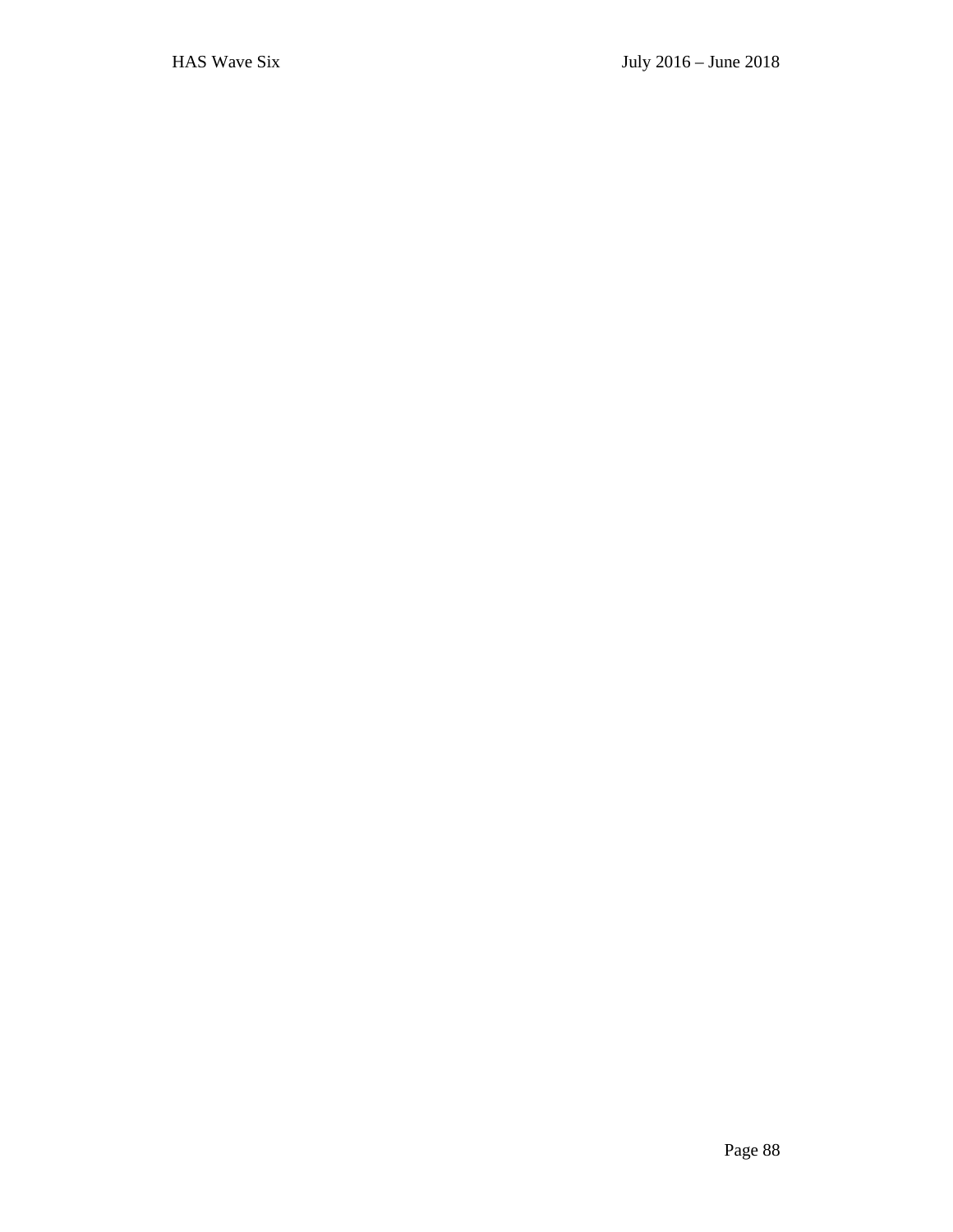| <b>Pensions</b>                     |                                                                                                                                                                                                                                                                                       |
|-------------------------------------|---------------------------------------------------------------------------------------------------------------------------------------------------------------------------------------------------------------------------------------------------------------------------------------|
| <b>Current occupational schemes</b> |                                                                                                                                                                                                                                                                                       |
|                                     | Data to feed forward: RPEmMem, RPOcNam; RPersProx; RPOcTyp1; RPORAge1; RPOJoin1;<br>RPOConH1; RPOCnAmt1; RPOCnPr1; RPOCnFr1; RPOEmpC; RPOEmpH1; RPOEmAm1;<br>RPOEmFr1; RPOAdd; RPDBCal1                                                                                               |
| <b>IntroPen</b>                     | SHOWCARD H1                                                                                                                                                                                                                                                                           |
|                                     | The next section is about pension savings. Please read this card to familiarise yourself<br>with the different kinds of pension that I may ask you about.                                                                                                                             |
| PIntrE                              | If respondent is currently working as an employee for main or second job<br>If (DVILO3a = 1 AND Stat = 1) OR SJEmp = 1                                                                                                                                                                |
|                                     | The following questions are about any pension savings you may have. First, I would like<br>to ask about any occupational pensions you may have that you are currently making<br>contributions to                                                                                      |
| PESame                              | If respondent is employee and currently working and interviewed at previous wave and if<br>member of employer's scheme at previous wave<br>If (DVILO3a = 1 AND Stat = 1) OR SJEmp = 1 AND RPemMem = 1                                                                                 |
|                                     | Last time we interviewed you on [RStartdat] we recorded that you belonged to your<br>employer's pension scheme. Are you still a member of this scheme?                                                                                                                                |
|                                     | [RPOcNam]                                                                                                                                                                                                                                                                             |
|                                     | 1. Yes<br>2. No<br>3. Changed job - no longer eligible<br>4. Yes, but different name now                                                                                                                                                                                              |
| POcNam                              | If respondent has the same occupational pension as previous wave, but name has<br>changed<br>IF PESame $=$ 4                                                                                                                                                                          |
|                                     | What is the name of the scheme?                                                                                                                                                                                                                                                       |
|                                     | PROBE FOR DETAILS. IF POLICE / LOCAL AUTHORITY ETC PROBE FOR NAME OF<br>FORCE / LOCAL AUTHORITY ETC                                                                                                                                                                                   |
|                                     | <b>ENTER NAME OF SCHEME</b>                                                                                                                                                                                                                                                           |
| PEmOff                              | If respondent is an employee and currently working and either changed job since<br>previous wave, is not now a member of employer's pension scheme recorded at<br>previous wave or not in occupational scheme at previous wave<br>If PESame = $2,3$ OR DVSame = $2$ OR RPEmMem <> $1$ |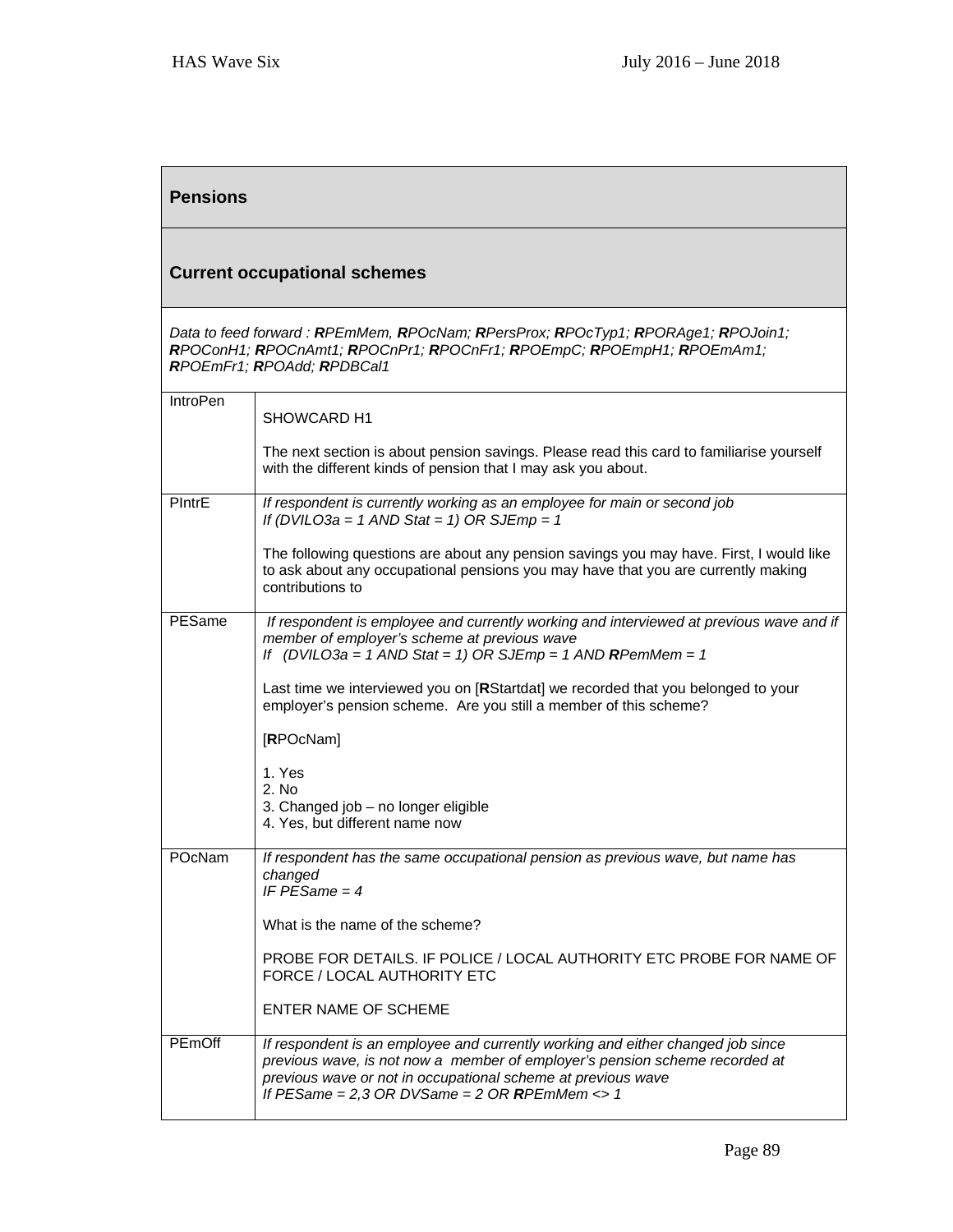|                                                                                                                                                                                                                                                                                                                                                                                                                                                                               | [Thinking again about your main/second job, some people will receive a pension from<br>their employer when they retire, as well as the state pension. Does/ Can I just check,<br>does] your employer offer access to an occupational pension scheme or superannuation<br>scheme? |  |
|-------------------------------------------------------------------------------------------------------------------------------------------------------------------------------------------------------------------------------------------------------------------------------------------------------------------------------------------------------------------------------------------------------------------------------------------------------------------------------|----------------------------------------------------------------------------------------------------------------------------------------------------------------------------------------------------------------------------------------------------------------------------------|--|
|                                                                                                                                                                                                                                                                                                                                                                                                                                                                               | 1. Yes<br>2. No                                                                                                                                                                                                                                                                  |  |
| PEmElg                                                                                                                                                                                                                                                                                                                                                                                                                                                                        | If respondents employer offers a scheme<br>If $PEmOff = 1$                                                                                                                                                                                                                       |  |
|                                                                                                                                                                                                                                                                                                                                                                                                                                                                               | Are you eligible to belong to your employer's occupational pension scheme?                                                                                                                                                                                                       |  |
|                                                                                                                                                                                                                                                                                                                                                                                                                                                                               | 1. Yes<br>2. No                                                                                                                                                                                                                                                                  |  |
| PEmMem                                                                                                                                                                                                                                                                                                                                                                                                                                                                        | If respondent is eligible to join their employers pension scheme<br>If $PEmElg = 1$                                                                                                                                                                                              |  |
|                                                                                                                                                                                                                                                                                                                                                                                                                                                                               | Are you a member of this pension scheme?                                                                                                                                                                                                                                         |  |
|                                                                                                                                                                                                                                                                                                                                                                                                                                                                               | 1. Yes<br>2. No                                                                                                                                                                                                                                                                  |  |
| POccN1                                                                                                                                                                                                                                                                                                                                                                                                                                                                        | If respondent is a member of their employers pension scheme<br>If $PEmMem = 1$                                                                                                                                                                                                   |  |
|                                                                                                                                                                                                                                                                                                                                                                                                                                                                               | What is the name of the scheme?                                                                                                                                                                                                                                                  |  |
|                                                                                                                                                                                                                                                                                                                                                                                                                                                                               | PROBE FOR DETAILS IF POLICE, LOCAL AUTHORITY ETC, PROBE FOR NAME OF<br>FORCE/LOCAL AUTHORITY ETC.                                                                                                                                                                                |  |
|                                                                                                                                                                                                                                                                                                                                                                                                                                                                               | <b>ENTER NAME OF SCHEME</b>                                                                                                                                                                                                                                                      |  |
|                                                                                                                                                                                                                                                                                                                                                                                                                                                                               | Automatically populates with POcNam if this is populated                                                                                                                                                                                                                         |  |
| Details of employer/ occupational pensions<br>This section is asked first if a member of current employer's pensions scheme. Once these details are<br>collected, respondents are asked if they have another one (or if they have one at all for those not a<br>member of current employer's scheme).this section is then asked about this scheme.<br>Where employee and current member of employer's scheme<br>(These respondents can be asked up to 2 occupational schemes) |                                                                                                                                                                                                                                                                                  |  |
| Identifier for current main occupational pension $=$ "main employer or occupational pension scheme<br>(POccN1)"<br>Identifier for additional occupational pension = "second employer or occupational pension scheme<br>(POccN2)"                                                                                                                                                                                                                                              |                                                                                                                                                                                                                                                                                  |  |
| Where employee and not member of employer's scheme (PEmMem = $No$ )<br>These respondents are only asked for one occupational scheme<br>Identifier for additional occupational pension = "Employer or occupational pension scheme"                                                                                                                                                                                                                                             |                                                                                                                                                                                                                                                                                  |  |
| <b>LOOP FOR UP TO TWO EMPLOYER/ OCCUPATIONAL PENSIONS</b><br>Either fed forward from previous wave or new schemes.<br><b>ROUTING NOTE:</b><br>Ask first time for PESame = 1,4 OR PEmMem = 1<br>Ask for second pension where PContOcc = 1 (PContOcc asked after first pension details taken)                                                                                                                                                                                   |                                                                                                                                                                                                                                                                                  |  |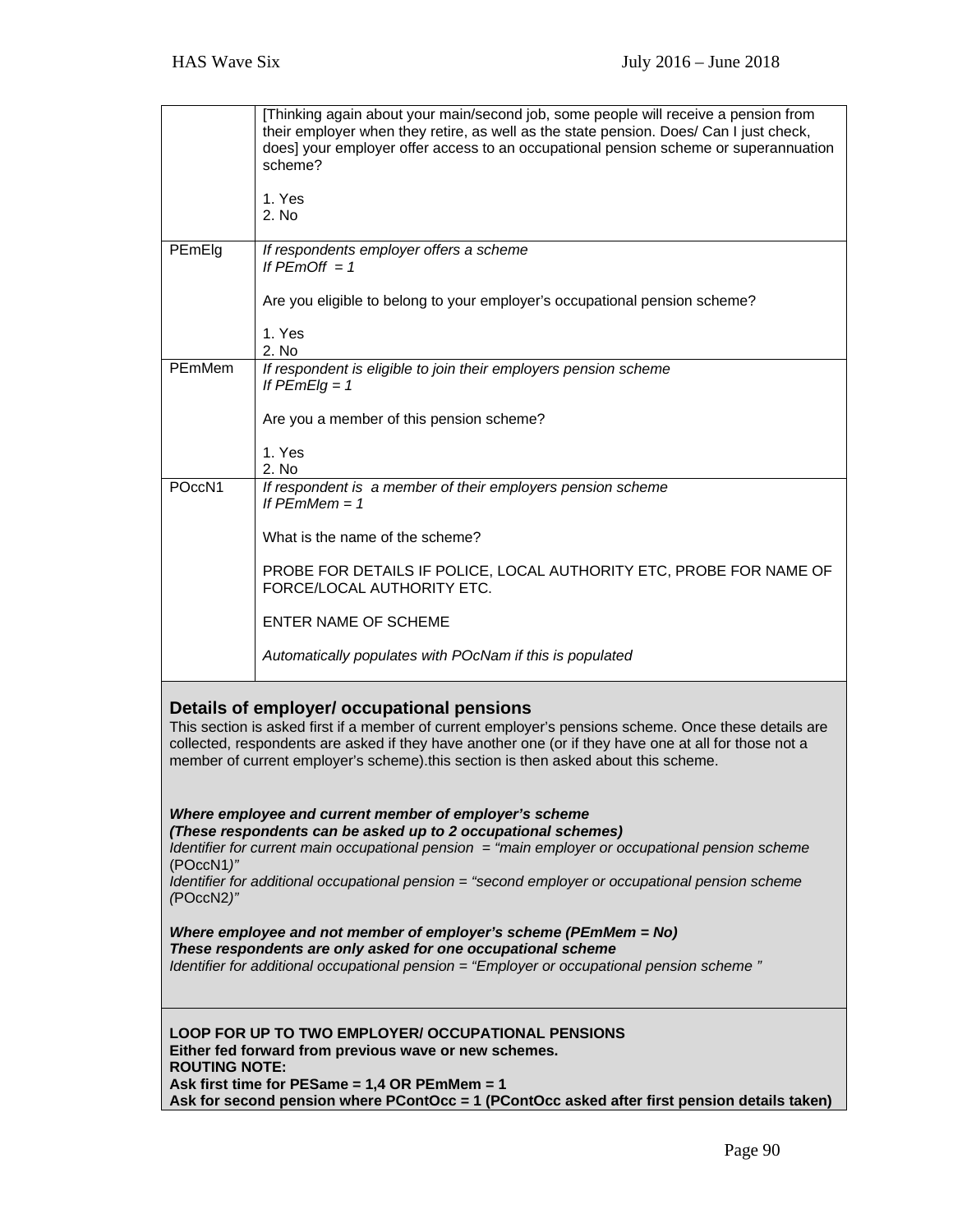|         | Ask once if PEmMem = 2 AND PContOcc = 1                                                                                                                                                                                                                                                                                                                                                                                             |
|---------|-------------------------------------------------------------------------------------------------------------------------------------------------------------------------------------------------------------------------------------------------------------------------------------------------------------------------------------------------------------------------------------------------------------------------------------|
| POcTyp1 | If respondent has one or more occupational pension schemes<br>If PESame = $1,4$ OR PEmMem = $1$ OR PContOcc = $1$                                                                                                                                                                                                                                                                                                                   |
|         | SHOWCARD H3                                                                                                                                                                                                                                                                                                                                                                                                                         |
|         | I want you to think now about your [identifier employer or occupational pension]. There<br>are two main ways in which your pension entitlement can be worked out in an<br>employer's or occupational pension scheme. Is your main/ second pension more like<br>Type A or Type B?                                                                                                                                                    |
|         | Last time, we recorded that your [first/second] pension was of Type                                                                                                                                                                                                                                                                                                                                                                 |
|         | 1. Type A: It is a 'money-purchase' scheme. Your pension will depend on the value of<br>contributions to the scheme and the rate of return achieved on their investment.<br>2. Type B: It is a salary-related scheme. Your pension will be related to your salary,<br>possibly in your final years, and the number of years you have been in the scheme.<br>3. Hybrid scheme (SPONTANEOUS ONLY)<br>4. Don't know (SPONTANEOUS ONLY) |
| POJoin1 | If respondent has one or more occupational pension schemes<br>If PESame = $1,4$ OR PEmMem = $1$ OR PContOcc = $1$                                                                                                                                                                                                                                                                                                                   |
|         | In which year did you join this scheme?                                                                                                                                                                                                                                                                                                                                                                                             |
|         | ENTER YEAR JOINED SCHEME, EVEN IF IT WAS WHILST WITH ANOTHER<br><b>EMPLOYER</b>                                                                                                                                                                                                                                                                                                                                                     |
|         | Last time, we recorded that you joined this scheme in                                                                                                                                                                                                                                                                                                                                                                               |
| PORAge1 | If respondent has one or more occupational pension schemes<br>If PESame = $1,4$ OR PEmMem = $1$ OR PContOcc = $1$                                                                                                                                                                                                                                                                                                                   |
|         | What is the earliest age you can draw a pension from this scheme?                                                                                                                                                                                                                                                                                                                                                                   |
|         | <b>ENTER AGE</b>                                                                                                                                                                                                                                                                                                                                                                                                                    |
|         | Last time, the earliest age at which you could draw a pension from this scheme was                                                                                                                                                                                                                                                                                                                                                  |
| POPyCh1 | If respondent has one or more occupational pension schemes<br>If $PESame = 1,4$ OR $PEmMem = 1$ OR $PContOcc = 1$                                                                                                                                                                                                                                                                                                                   |
|         | The next questions are about contributions you make to this scheme.<br>Can I just check, do you currently make contributions to the pension scheme?                                                                                                                                                                                                                                                                                 |
|         | 1. Yes<br>2. No                                                                                                                                                                                                                                                                                                                                                                                                                     |
| POConH1 | If respondent currently makes contributions to their occupational pension scheme and<br>the scheme is the same as the one at previous wave but the contribution has changed<br>since previous wave<br>If $POPyCh1 = 1$                                                                                                                                                                                                              |
|         | How much do you currently contribute to your pension scheme? You can give this either<br>as an amount or as a percentage of your salary.                                                                                                                                                                                                                                                                                            |
|         | FIRST CODE HOW ANSWER IS GIVEN<br>Last time we interviewed you, you told us that you made contributions of [£RPOCnAmt /                                                                                                                                                                                                                                                                                                             |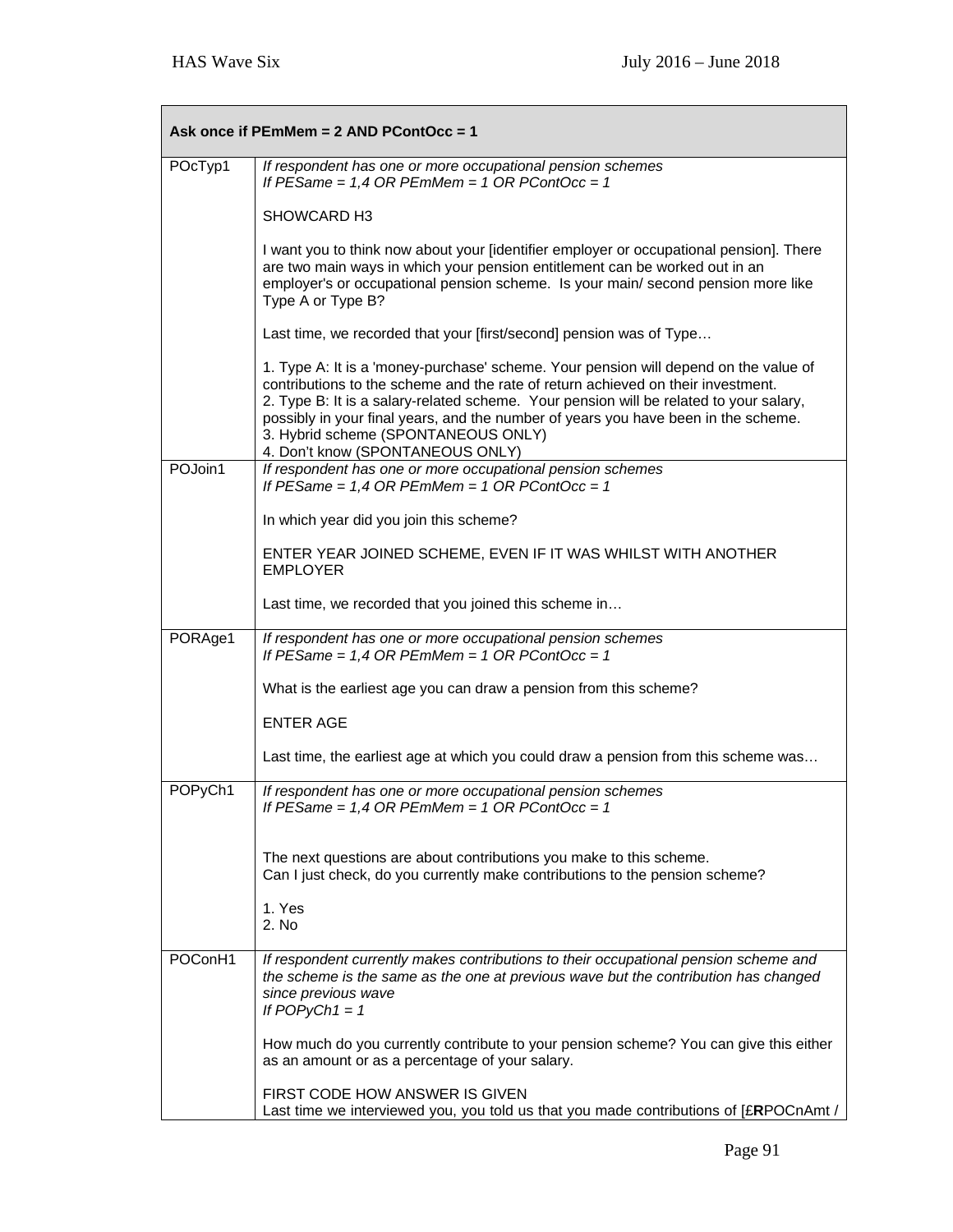|          | RPOCnFr%].                                                                                                                                                                                                                                     |
|----------|------------------------------------------------------------------------------------------------------------------------------------------------------------------------------------------------------------------------------------------------|
|          |                                                                                                                                                                                                                                                |
|          | 1. Amount<br>2. Percentage of salary<br>3. Not currently contributing<br>4. Don't know                                                                                                                                                         |
| POCnAmt1 | If respondent requests to give contribution as amount<br>If $POConH1 = 1$                                                                                                                                                                      |
|          | THERE IS NO BANDED SHOWCARD AT THIS QUESTION<br>PROBE FULLY FOR RESPONDENT'S ESTIMATE                                                                                                                                                          |
|          | ENTER AMOUNT CURRENTLY CONTRIBUTED TO SCHEME IN £s                                                                                                                                                                                             |
| POCnPr1  | If respondent gives an amount<br>If $POCnAmt1 = Response$                                                                                                                                                                                      |
|          | ASK OR RECORD<br>What period does this cover?                                                                                                                                                                                                  |
|          | 1. One week<br>2. Two weeks<br>3. Three weeks<br>4. Four weeks<br>5. Calendar month<br>7. Two Calendar months<br>8. Eight times a year<br>9. Nine times a year<br>10. Ten times a year<br>13. Three months/13 weeks<br>26. Six months/26 weeks |
|          | 52. One Year/12 months/52 weeks<br>90. Less than one week<br>95. One off/lump sum<br>97. None of these (EXPLAIN IN NOTE)                                                                                                                       |
| POCnFr1  | If respondent requests to give contribution as a percentage<br>If $POConH1 = 2$                                                                                                                                                                |
|          | ENTER PERCENTAGE OF SALARY                                                                                                                                                                                                                     |
| POCnFG1  | If respondent gives a percentage<br>If $POcnFr1 = Response$                                                                                                                                                                                    |
|          | Is this a percentage of your earnings before or after tax?                                                                                                                                                                                     |
|          | 1. Before tax - Gross<br>2. After tax - Net                                                                                                                                                                                                    |
| POLsYr1  | If respondent is not currently contributing to their pension<br>If POPyCh1 = $2$ OR POConH1 = $3$                                                                                                                                              |
|          | Did you contribute at all in the last 12 months?                                                                                                                                                                                               |
|          | 1. Yes<br>2. No                                                                                                                                                                                                                                |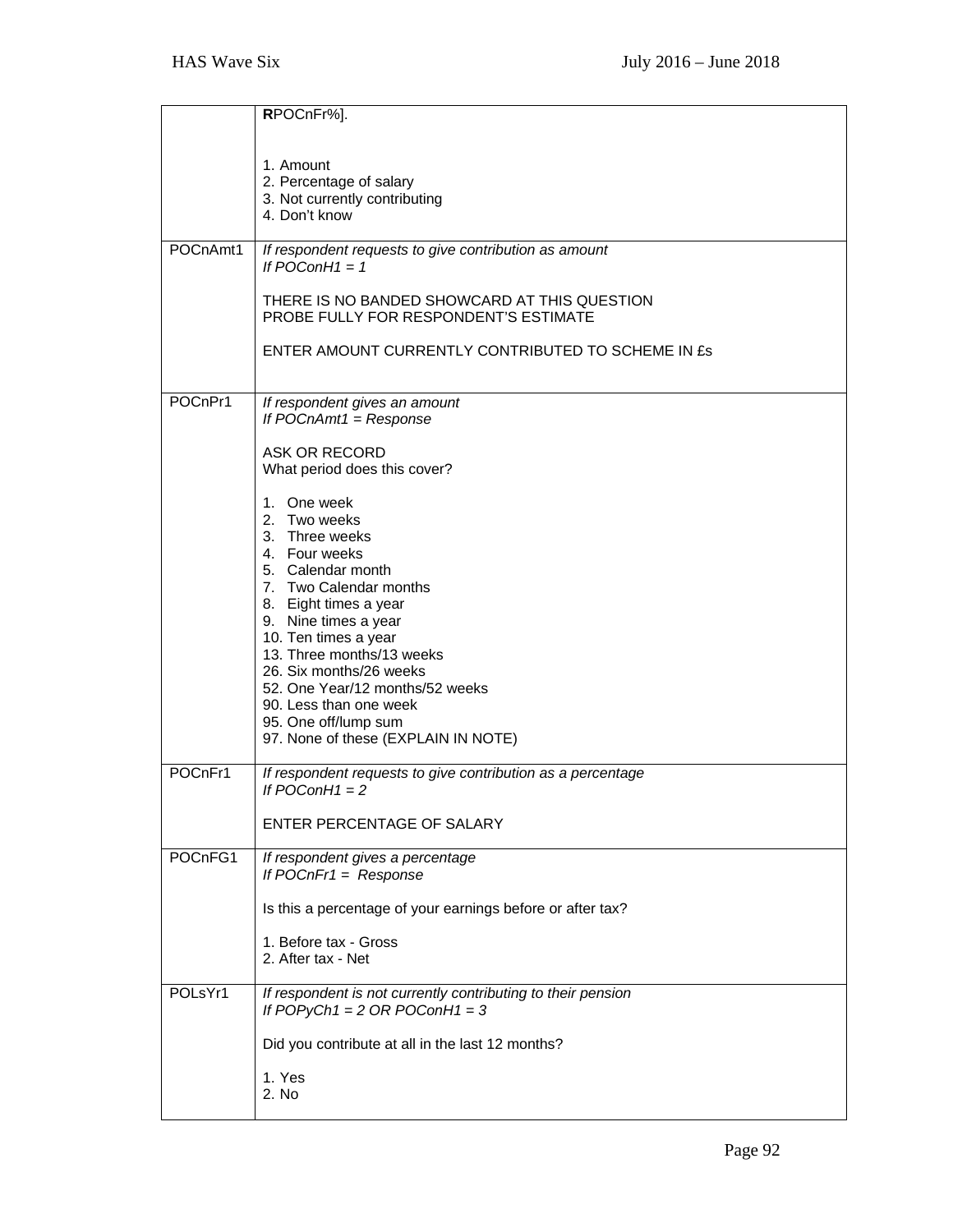| l POYrAm1 | If respondent has contributed to their pension in the last 12 months<br>If POLsYr1 $= 1$ |
|-----------|------------------------------------------------------------------------------------------|
|           | How much did you contribute in the last 12 months?                                       |
|           | THERE IS NO BANDED SHOWCARD AT THIS QUESTION<br>ENTER AMOUNT IN £s                       |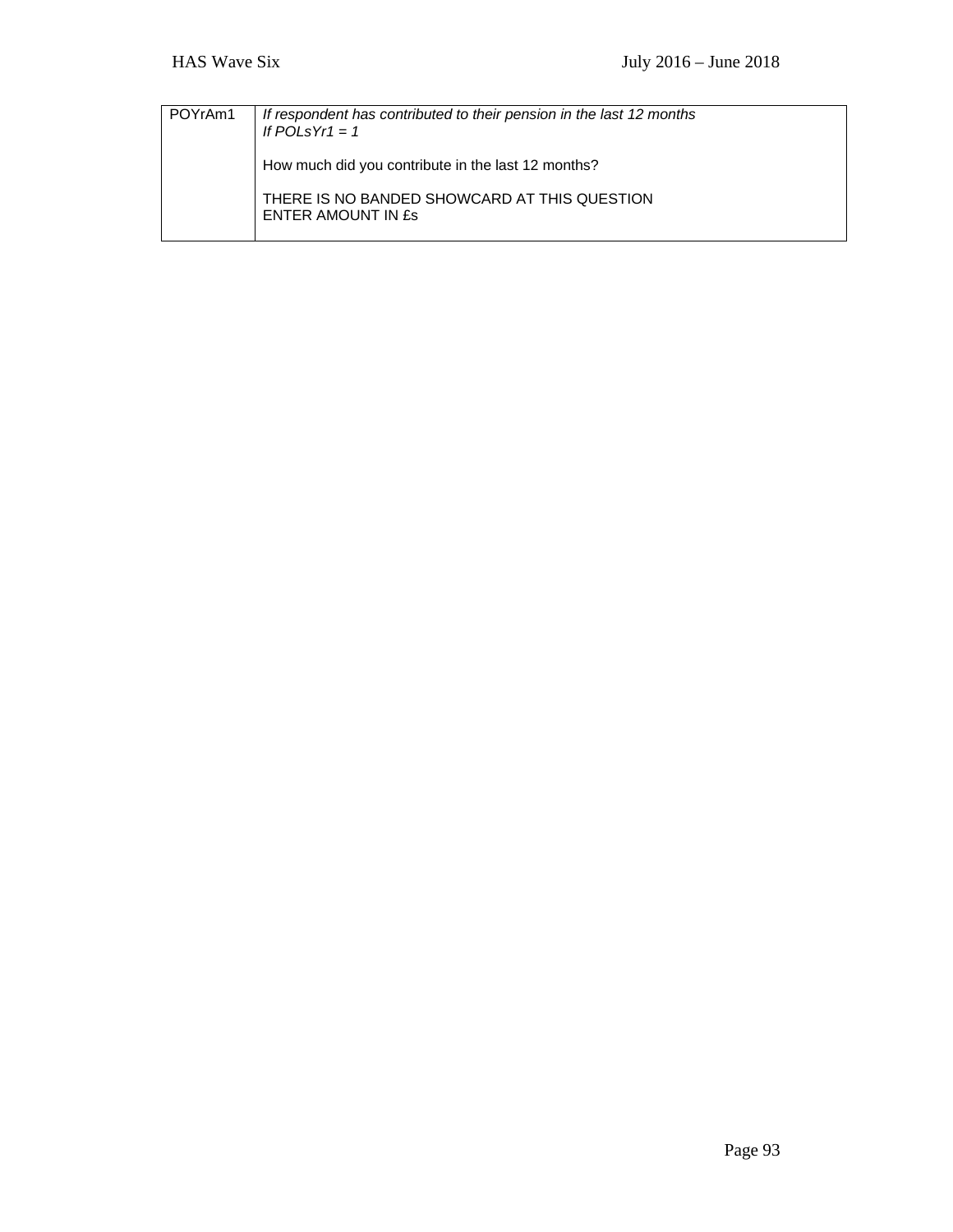| Type A (Defined Contribution) or Hybrid pensions |                                                                                                                                                                                                                                                                                   |  |
|--------------------------------------------------|-----------------------------------------------------------------------------------------------------------------------------------------------------------------------------------------------------------------------------------------------------------------------------------|--|
| POEmpH1                                          | If DC or hybrid scheme<br>If $POCType1 = 1, 3$                                                                                                                                                                                                                                    |  |
|                                                  | How much does your employer currently contribute to your pension scheme? You can<br>give this as an amount or as a percentage of your salary.                                                                                                                                     |  |
|                                                  | FIRST CODE HOW ANSWER IS GIVEN<br>Last time we recorded that your employer contributed                                                                                                                                                                                            |  |
|                                                  | 1. Amount<br>2. Percentage of salary<br>3. Percentage of respondent's contributions<br>4. Employer does not currently contribute<br>5. Don't know (SPONTANEOUS ONLY)                                                                                                              |  |
| POEmAm1                                          | If respondent requests to give contribution as amount<br>If $POEmpH = 1$                                                                                                                                                                                                          |  |
|                                                  | ENTER AMOUNT EMPLOYER CURRENTLY CONTRIBUTES IN ES<br>PROBE FULLY FOR RESPONDENT'S ESTIMATE<br>THERE IS NO BANDED QUESTION FOR THIS AMOUNT<br>ENTER AMOUNT IN £S                                                                                                                   |  |
| POEmPr1                                          | If respondent gives an amount<br>If $POEmAm1 = Response$                                                                                                                                                                                                                          |  |
|                                                  | ASK OR RECORD<br>What period does this cover?                                                                                                                                                                                                                                     |  |
|                                                  | 1. One week<br>2. Two weeks<br>3. Three weeks<br>4. Four weeks<br>5. Calendar month<br>7. Two Calendar months<br>8. Eight times a year<br>9. Nine times a year<br>10. Ten times a year<br>13. Three months/13 weeks<br>26. Six months/26 weeks<br>52. One Year/12 months/52 weeks |  |
|                                                  | 90. Less than one week<br>95. One off/lump sum                                                                                                                                                                                                                                    |  |
| POEmFr1                                          | 97. None of these (EXPLAIN IN NOTE)<br>If respondent requests to give contribution as a percentage<br>If $POEmpH1 = 2, 3$<br>ENTER PERCENTAGE THAT THE EMPLOYER CURRENTLY CONTRIBUTES                                                                                             |  |
| POEmFG1                                          | If respondent gives a percentage                                                                                                                                                                                                                                                  |  |
|                                                  | If $POEmFr1 = Response$<br>Is this a percentage of your earnings before or after tax?                                                                                                                                                                                             |  |
|                                                  | 1. Before tax - Gross pay<br>2. After tax - Net pay<br>3. Don't know                                                                                                                                                                                                              |  |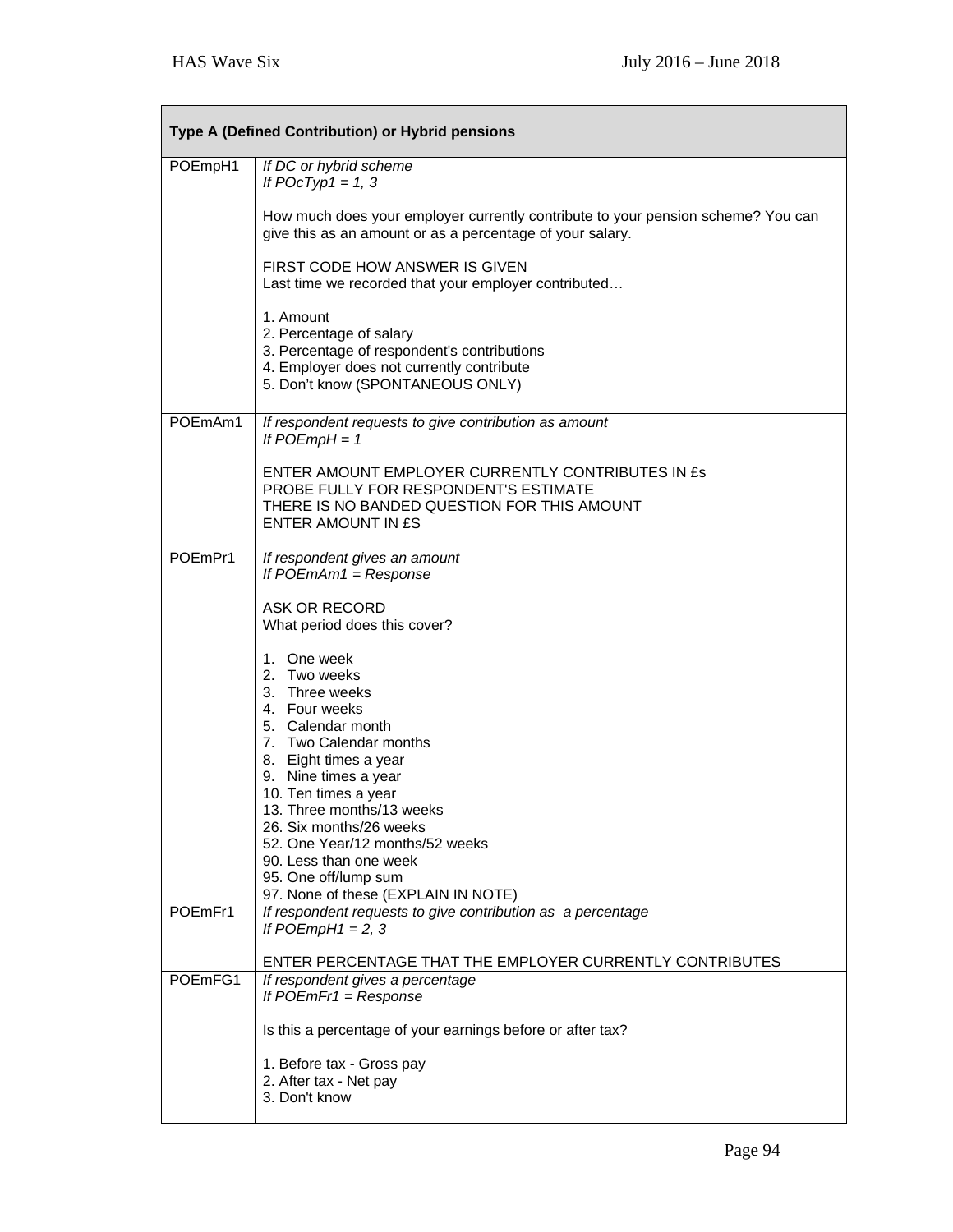| Type B (Defined benefit) or Hybrid pensions |                                                                                                                                                                                                                                                                          |  |
|---------------------------------------------|--------------------------------------------------------------------------------------------------------------------------------------------------------------------------------------------------------------------------------------------------------------------------|--|
| POAdd                                       | If respondents pension is a defined benefit or hybrid scheme and they are currently<br>contributing<br>If $POCType1 = 2$ , 3 AND $POPyCh1 = Yes$                                                                                                                         |  |
|                                             | Do you make any additional regular contributions to your pension scheme                                                                                                                                                                                                  |  |
|                                             | RUNNING PROMPT - CODE ALL THAT APPLY<br>DO NOT INCLUDE ADDED YEARS BOUGHT WITH A LUMP SUM<br>Last time we recorded that you made additional regular contributions to your (first)<br>pension through:                                                                    |  |
|                                             | 1. through Additional Voluntary Contributions (AVCs or FSAVCs),<br>2. to buy Added Years,<br>3. Or do you make irregular contributions?<br>4. None of these (SPONTANEOUS ONLY)<br>5. Don't know (SPONTANEOUS ONLY)                                                       |  |
|                                             | <b>Value of occupational pensions</b>                                                                                                                                                                                                                                    |  |
|                                             | Type B (Defined Benefit) or Hybrid pensions                                                                                                                                                                                                                              |  |
| POVInt1                                     | If respondent has one or more occupational pension schemes<br>If $POCType1 = 2,3 AND POCNmSc = 1$                                                                                                                                                                        |  |
|                                             | The next questions are about the value of your employer or occupational pension(s). It<br>would be helpful to look at a recent pension statement if you have one.                                                                                                        |  |
| PDBCal1                                     | If respondents pension is a Type B defined benefit or hybrid scheme<br>If $POCType1 = 2, 3$                                                                                                                                                                              |  |
|                                             | You said earlier that the amount you receive from this pension will be related to your<br>salary and the number of years you have been in the scheme. Which of these best<br>describes how your pension will be calculated? Will it be some fraction or percentage<br>of |  |
|                                             | INDIVIDUAL PROMPT - CODE ONE ONLY                                                                                                                                                                                                                                        |  |
|                                             | Last time we recorded that the amount of pension you receive will be related to                                                                                                                                                                                          |  |
|                                             | 1. your final year's salary?<br>2. your salary from all years that you have been in the scheme? This is sometimes<br>known as a career average.                                                                                                                          |  |
|                                             | 3. your final 3-years of salary?<br>4. your final 5-years of salary?<br>5. your best 3-years salary in the final 10 years?                                                                                                                                               |  |
|                                             | 6. or, in some other way (PLEASE SPECIFY)?<br>7. Don't know (SPONTANEOUS ONLY)                                                                                                                                                                                           |  |
| PBCalO1                                     | If respondents pension will be calculated in some other way<br>If PDBCal1 = $6$                                                                                                                                                                                          |  |
|                                             | <b>ENTER DETAILS</b>                                                                                                                                                                                                                                                     |  |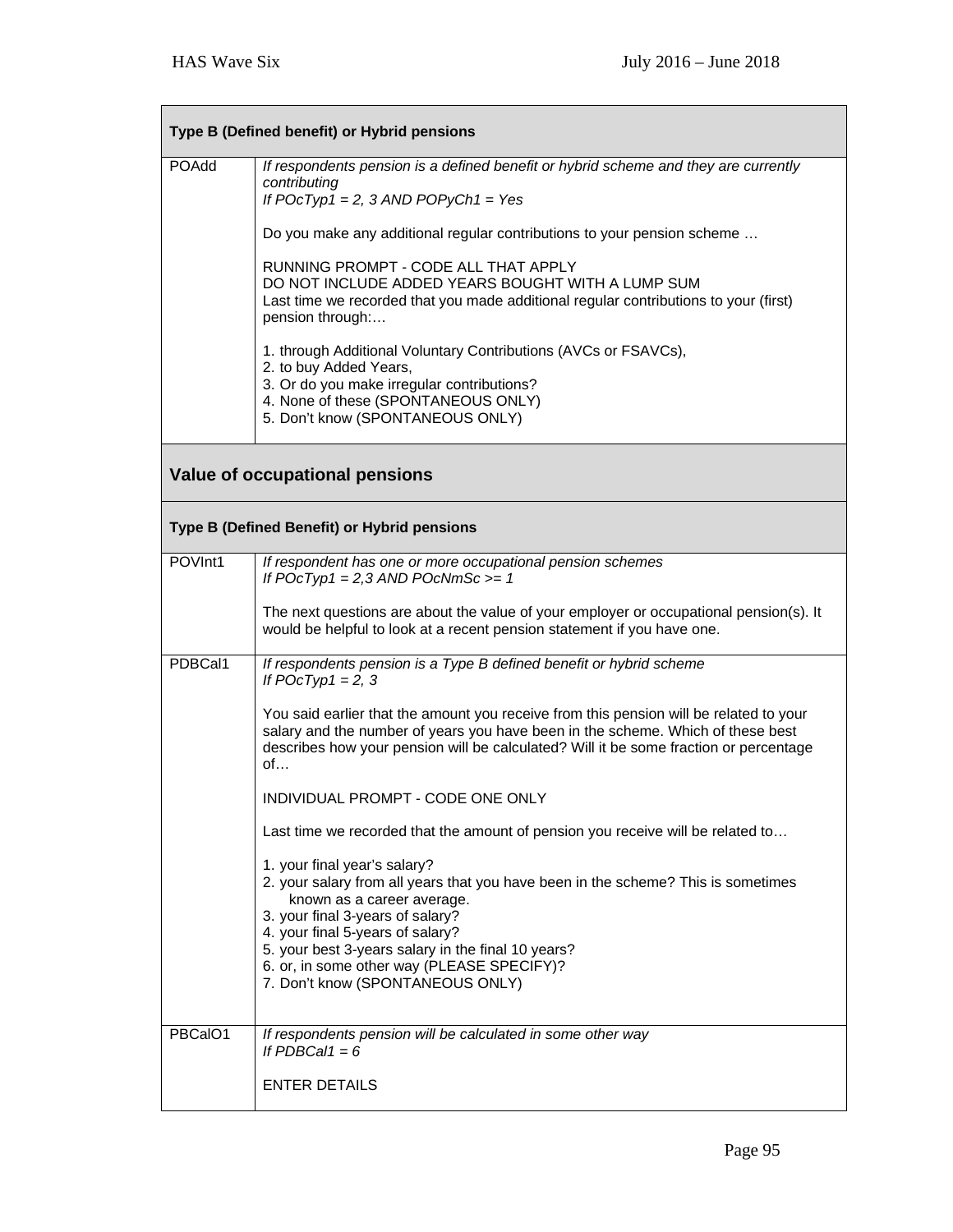| PBFrac1 | If respondents pension is a Type B defined benefit or hybrid scheme<br>If $POCType1 = 2, 3$                                                                       |
|---------|-------------------------------------------------------------------------------------------------------------------------------------------------------------------|
|         | What fraction or percentage of your salary will be added to your final pension for each<br>year's service?                                                        |
|         | Last time we recorded that                                                                                                                                        |
|         | 1. 1/60 <sup>th</sup> (one sixtieth)<br>2. 1/80 <sup>th</sup> (one eightieth)                                                                                     |
|         | 3. 1/40 <sup>th</sup> (one fortieth)<br>4. 1/45 <sup>th</sup> (one forty fifth)                                                                                   |
|         | 5. 1/50 <sup>th</sup> (one fiftieth)<br>6. 1/65 <sup>th</sup> (one fifty fifth)                                                                                   |
|         | 7. 1/70 <sup>th</sup> (one seventieth)                                                                                                                            |
|         | 8. 1/75 <sup>th</sup> (one seventy fifth)<br>9. Other fraction or percentage (PLEASE SPECIFY)                                                                     |
|         |                                                                                                                                                                   |
| PBFrOt1 | If other fraction or percentage of salary will be added to the respondents final pension<br>If PBFrac1 = $9$                                                      |
|         | <b>ENTER DETAILS</b>                                                                                                                                              |
| PBQual1 | If respondents pension is a Type B defined benefit or hybrid scheme<br>If $POCType1 = 2, 3$                                                                       |
|         | How many years have you built up in this pension scheme?                                                                                                          |
|         | Please include any years that have been transferred from another scheme and any<br>added years that you have bought or are now buying with regular contributions. |
|         | ENTER NUMBER OF WHOLE YEARS                                                                                                                                       |
|         | Last time we recorded that                                                                                                                                        |
| PBLumV1 | If respondents pension is a Type B defined benefit or hybrid scheme                                                                                               |
|         | If $POCType1 = 2, 3$                                                                                                                                              |
|         | What size lump sum do you expect to receive when you retire?                                                                                                      |
|         | <b>ENTER AMOUNT IN ES</b>                                                                                                                                         |
| PBLmVB1 | If respondent does not know the amount of the lump sum they expect to receive<br>If PBLumV1 = $DK/Ref$                                                            |
|         | SHOWCARD H4<br>Looking at this card, can you give me an estimate of the amount of lump sum that you<br>expect to receive?                                         |
|         | 1. Less than £2,500<br>2. £2,500 to £4,999<br>3. £5,000 to £9,999<br>4. £10,000 to £19,999<br>5. £20,000 to £49,999<br>6. £50,000 to £99,999                      |
|         | 7. £100,000 or more                                                                                                                                               |
| PBDocs1 | If respondents pension is a Type B defined benefit or hybrid scheme<br>If $POCType1 = 2, 3$                                                                       |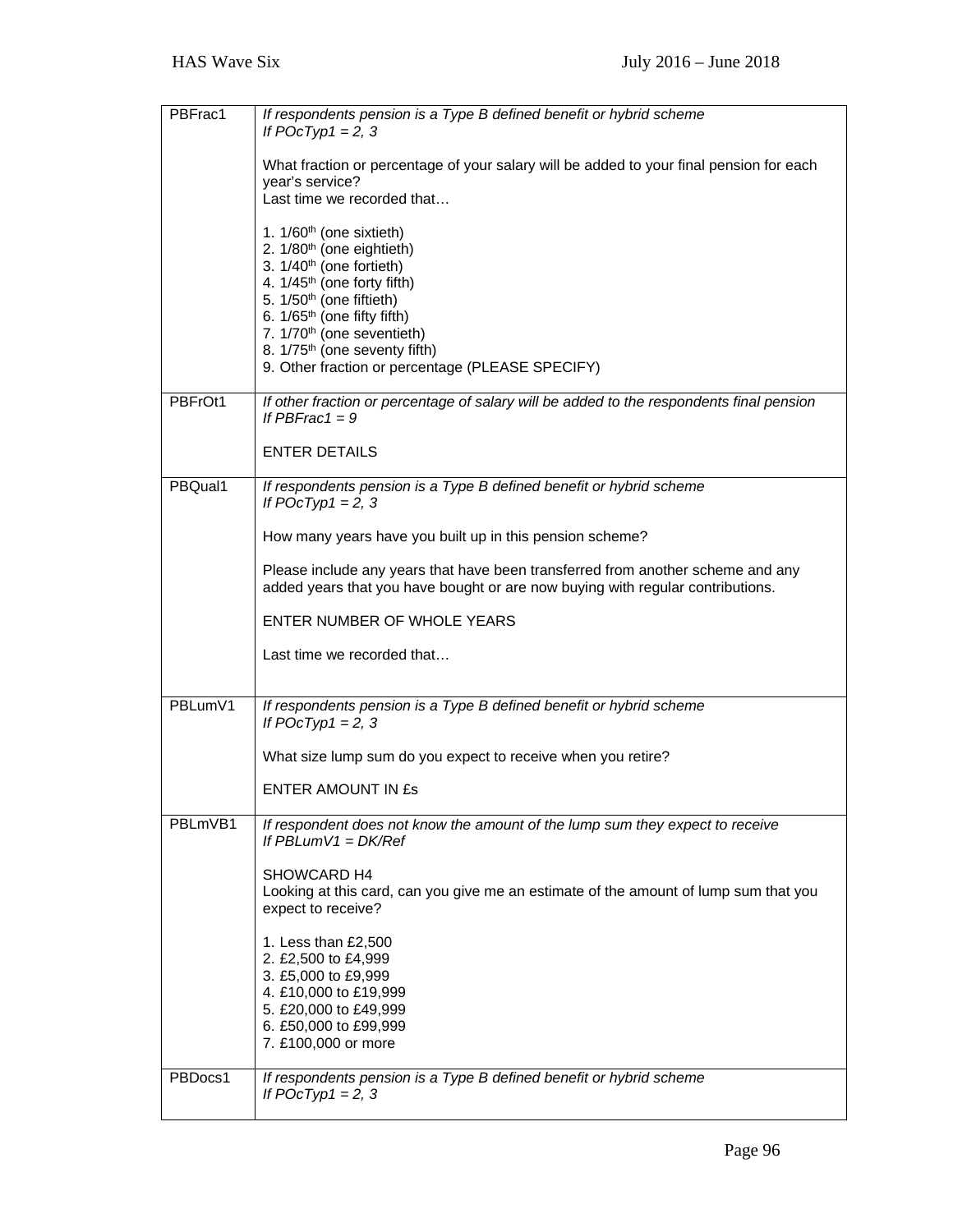|         | PLEASE RECORD                                                                           |
|---------|-----------------------------------------------------------------------------------------|
|         |                                                                                         |
|         | 1. Statement consulted by respondent only                                               |
|         | 2. Statement consulted by interviewer and respondent<br>3. No statement                 |
|         |                                                                                         |
|         |                                                                                         |
| PAVCuV1 | If respondent makes AVCs<br>If $POAdd = 1$                                              |
|         |                                                                                         |
|         | You said earlier that you were making Additional Voluntary Contributions to your        |
|         | pension. What is the current value of your AVC pot?                                     |
|         |                                                                                         |
|         |                                                                                         |
| PAVCVb1 | If respondent does not know the amount in their AVC pot                                 |
|         | If $PAVCuV1 = DK/RF$                                                                    |
|         | SHOWCARD H4                                                                             |
|         | Looking at this card, can you give me an estimate of the current value of your AVC pot? |
|         |                                                                                         |
|         | 1. Less than £2,500                                                                     |
|         | 2. £2,500 to £4,999                                                                     |
|         | 3. £5,000 to £9,999<br>4. £10,000 to £19,999                                            |
|         | 5. £20,000 to £49,999                                                                   |
|         | 6. £50,000 to £99,999                                                                   |
|         | 7. £100,000 or more                                                                     |
|         |                                                                                         |
| PAVDoc1 | If respondent makes AVCs                                                                |
|         | If $POAdd = 1$                                                                          |
|         | PLEASE RECORD                                                                           |
|         |                                                                                         |
|         | 1. Statement consulted by respondent only                                               |
|         | 2. Statement consulted by interviewer and respondent                                    |
|         | 3. No statement                                                                         |
|         |                                                                                         |
|         | Type A (Defined Contribution) or Hybrid pensions or unknown type                        |
|         |                                                                                         |
| PDCVal1 | If respondents pension is a type A defined contribution, hybrid or unknown scheme       |
|         | If $POCTyp1 = 1,3,4$                                                                    |
|         | [ Now thinking of the money-purchase part of your pension] What is the current value of |
|         | your pension pot?                                                                       |
|         | Please include amounts that may have been transferred from another pension scheme.      |
|         |                                                                                         |
|         | <b>ENTER AMOUNT IN £s</b>                                                               |
| PDCVb1  | If respondent does not know current value in their pension pot                          |
|         | If $PDCVal1 = DK/Ref$                                                                   |
|         |                                                                                         |
|         | SHOWCARD H4                                                                             |
|         | Looking at this card, can you give me an estimate of the current value of the pension   |
|         | pot?                                                                                    |
|         | 1. Less than £2,500                                                                     |
|         | 2. £2,500 to £4,999                                                                     |
|         | 3. £5,000 to £9,999                                                                     |
|         | 4. £10,000 to £19,999                                                                   |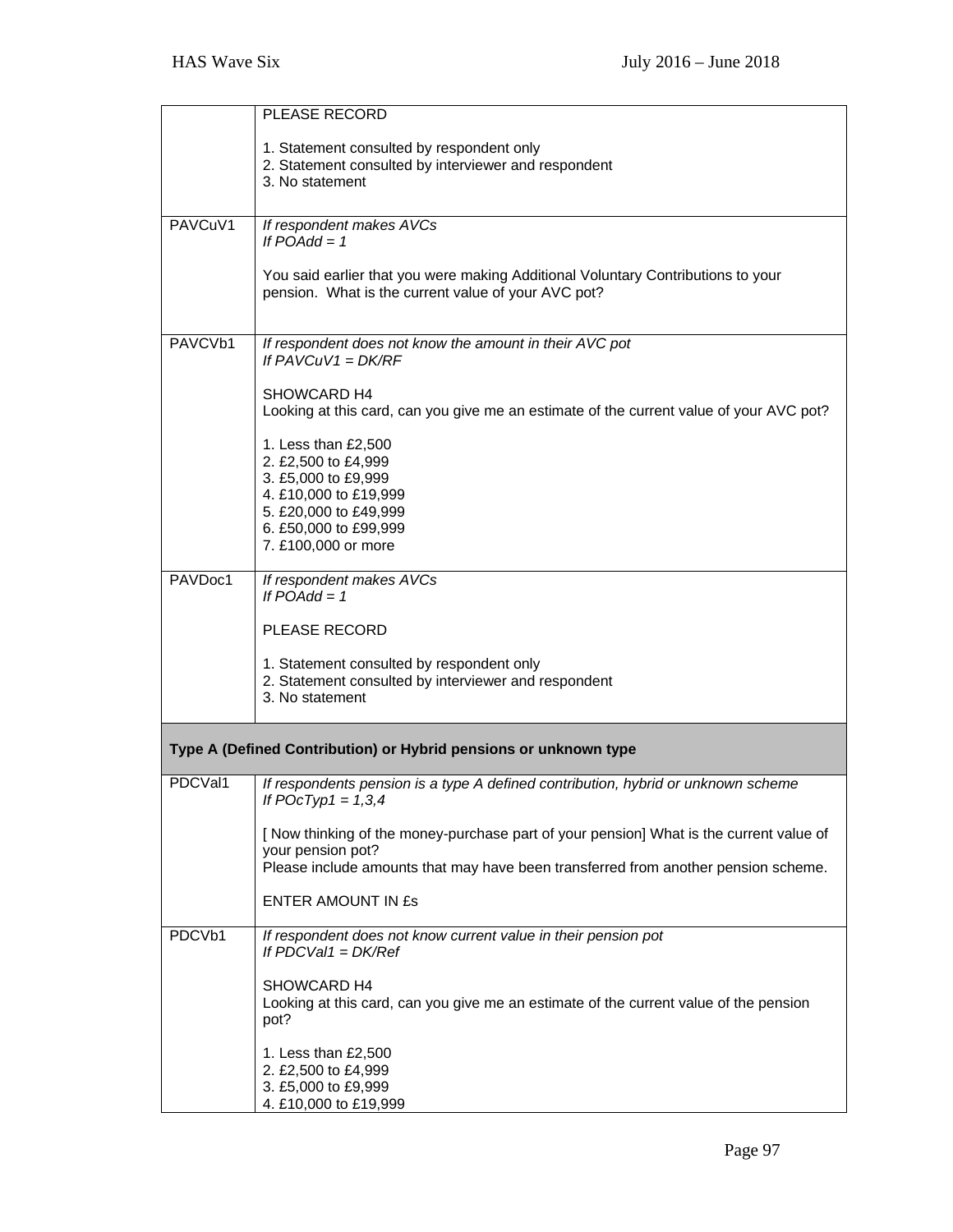|             |  | 5. £20,000 to £49,999<br>6. £50,000 to £99,999<br>7. £100,000 or more                                                                                                                  |
|-------------|--|----------------------------------------------------------------------------------------------------------------------------------------------------------------------------------------|
| PCDocs1     |  | If respondents pension is a type A defined contribution, hybrid or unknown scheme<br>If $POCType1 = 1,3,4$<br><b>PLEASE RECORD</b>                                                     |
|             |  | 1. Statement consulted by respondent only<br>2. Statement consulted by interviewer and respondent<br>3. No statement                                                                   |
|             |  | <b>LOOP OF ANNUITIES AND LUMP SUMS FOR EACH OCUPATIONAL PENSION</b>                                                                                                                    |
|             |  | Set of questions on annuities and lump sums routed to respondents aged 50+                                                                                                             |
| POLum1      |  | If respondent is aged 50 or over and pension is a type A defined contribution,<br>hybrid or unknown scheme                                                                             |
|             |  | If DVAge $>= 50$ AND POcTyp1 = 1,3,4                                                                                                                                                   |
|             |  | Have you taken a lump sum from this pot in the last two years?                                                                                                                         |
|             |  | 1. Yes<br>2. No                                                                                                                                                                        |
| POTakeLump1 |  | If Respondent has taken a lump sum in last 2 years and pension is a type A<br>defined contribution, hybrid or unknown scheme                                                           |
|             |  | If POLum1 = 1 AND POcTyp1 = $1,3,4$                                                                                                                                                    |
|             |  | <b>RUNNING PROMPT</b><br>Was this lump sum                                                                                                                                             |
|             |  | 1. up to tax free limit or<br>2. greater than tax free limit?                                                                                                                          |
| POLmV1      |  | If respondent has taken a lump sum<br>If $POLum1 = 1$                                                                                                                                  |
|             |  | How much in total was this lump sum (after tax)?<br>ENTER AMOUNT IN Es                                                                                                                 |
| POLmVb1     |  | If respondent does not know the value of the lump sum<br>If $POLmV1 = DK/Ref$                                                                                                          |
|             |  | SHOWCARD H5<br>Looking at this card, can you tell me the approximate amount you received as a<br>lump sum, after tax?                                                                  |
|             |  | 1. £1 to £4,999<br>2. £5,000 - £9,999<br>3. £10,000 - £19,999<br>4. £20,000 - £29,999<br>5. £30,000 - £49,999<br>6. £50,000 - £99,999<br>7. £100,000 - £249,999<br>8. £250,000 or more |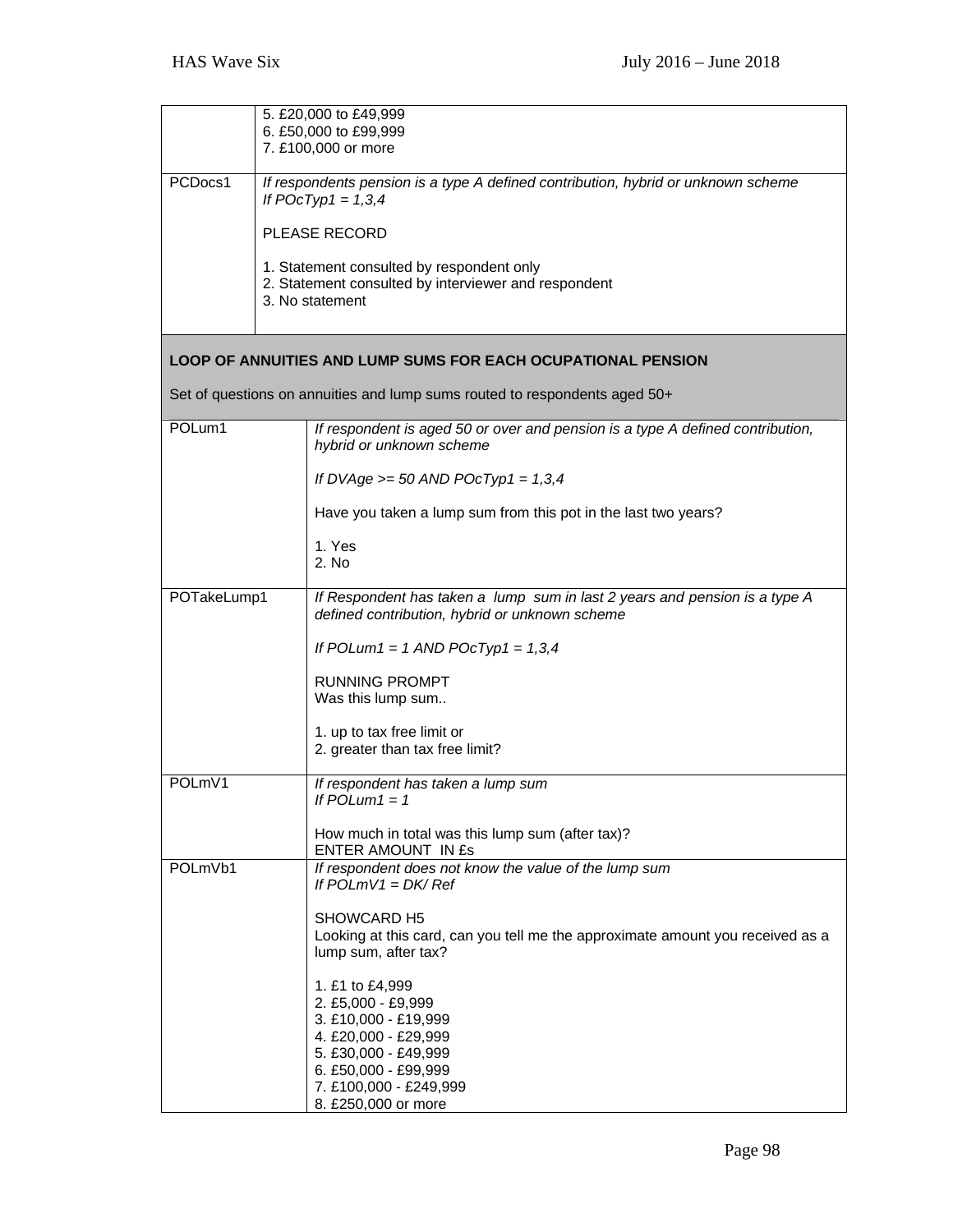| <b>NEW QUESTION</b><br>POLumpMost1                                                                                                     | If Respondent has taken a lump sum in last 2 years and pension is a type A<br>defined contribution, hybrid or unknown scheme                                                                                                                                                                                                                                                      |  |
|----------------------------------------------------------------------------------------------------------------------------------------|-----------------------------------------------------------------------------------------------------------------------------------------------------------------------------------------------------------------------------------------------------------------------------------------------------------------------------------------------------------------------------------|--|
|                                                                                                                                        | If POLum1 = 1 AND POcTyp1 = $1,3,4$                                                                                                                                                                                                                                                                                                                                               |  |
|                                                                                                                                        | SHOWCARD H6<br>What have you done with the majority of the money you received from your<br>pension lump sum?                                                                                                                                                                                                                                                                      |  |
|                                                                                                                                        | <b>CODE ONE ANSWER ONLY</b>                                                                                                                                                                                                                                                                                                                                                       |  |
|                                                                                                                                        | 1. Saved it, for example in a bank or building society account<br>2. Invested it, for example in shares or unit trusts<br>3. Bought a financial product to provide a retirement income, for example,<br>an annuity<br>4. Paid off part or all of debts or mortgage<br>5. Gave money to family or friends<br>6. Bought land or property<br>7. Bought a holiday, car or luxury item |  |
|                                                                                                                                        | 8. Spent it on something else / general expenses<br>9. Have not decided yet                                                                                                                                                                                                                                                                                                       |  |
| POLumpUsed                                                                                                                             | If Respondent has taken a lump sum in last 2 years and pension is a type A<br>defined contribution, hybrid or unknown scheme                                                                                                                                                                                                                                                      |  |
|                                                                                                                                        | If POLum1 = 1 AND POcTyp1 = $1,3,4$                                                                                                                                                                                                                                                                                                                                               |  |
|                                                                                                                                        | SHOWCARD H6<br>What have you done with the rest of your pension lump sum?                                                                                                                                                                                                                                                                                                         |  |
|                                                                                                                                        | <b>CODE ALL THAT APPLY</b>                                                                                                                                                                                                                                                                                                                                                        |  |
|                                                                                                                                        | 1. Saved it, for example in a bank or building society account<br>2. Invested it, for example in shares or unit trusts<br>Bought a financial product to provide a retirement income, for example,<br>3.<br>an annuity                                                                                                                                                             |  |
|                                                                                                                                        | 4. Paid off part or all of debts or mortgage<br>5. Gave money to family or friends                                                                                                                                                                                                                                                                                                |  |
|                                                                                                                                        | 6. Bought land or property<br>7. Bought a holiday, car or luxury item                                                                                                                                                                                                                                                                                                             |  |
|                                                                                                                                        | 8. Spent it on something else/general expenses<br>9. Have not decided yet                                                                                                                                                                                                                                                                                                         |  |
|                                                                                                                                        | 10. Nothing left (SPONTANEOUS ONLY)                                                                                                                                                                                                                                                                                                                                               |  |
|                                                                                                                                        | <b>END OF LOOP FOR ANNUITIES AND LUMP SUMS</b>                                                                                                                                                                                                                                                                                                                                    |  |
| <b>LOOP OF PENSION IN PAYMENT FOR EACH OCCUPATIONAL PENSION</b><br>Set of questions on current payments routed to respondents aged 50+ |                                                                                                                                                                                                                                                                                                                                                                                   |  |
| POCash1                                                                                                                                | If respondent has one or more occupational pension schemes<br>If $DVAge \ge 50$                                                                                                                                                                                                                                                                                                   |  |
|                                                                                                                                        | Are you currently receiving a pension from this scheme? By this we mean<br>receiving an income or having annuitised all or part of your pot?                                                                                                                                                                                                                                      |  |
|                                                                                                                                        | 1. Yes<br>2. No                                                                                                                                                                                                                                                                                                                                                                   |  |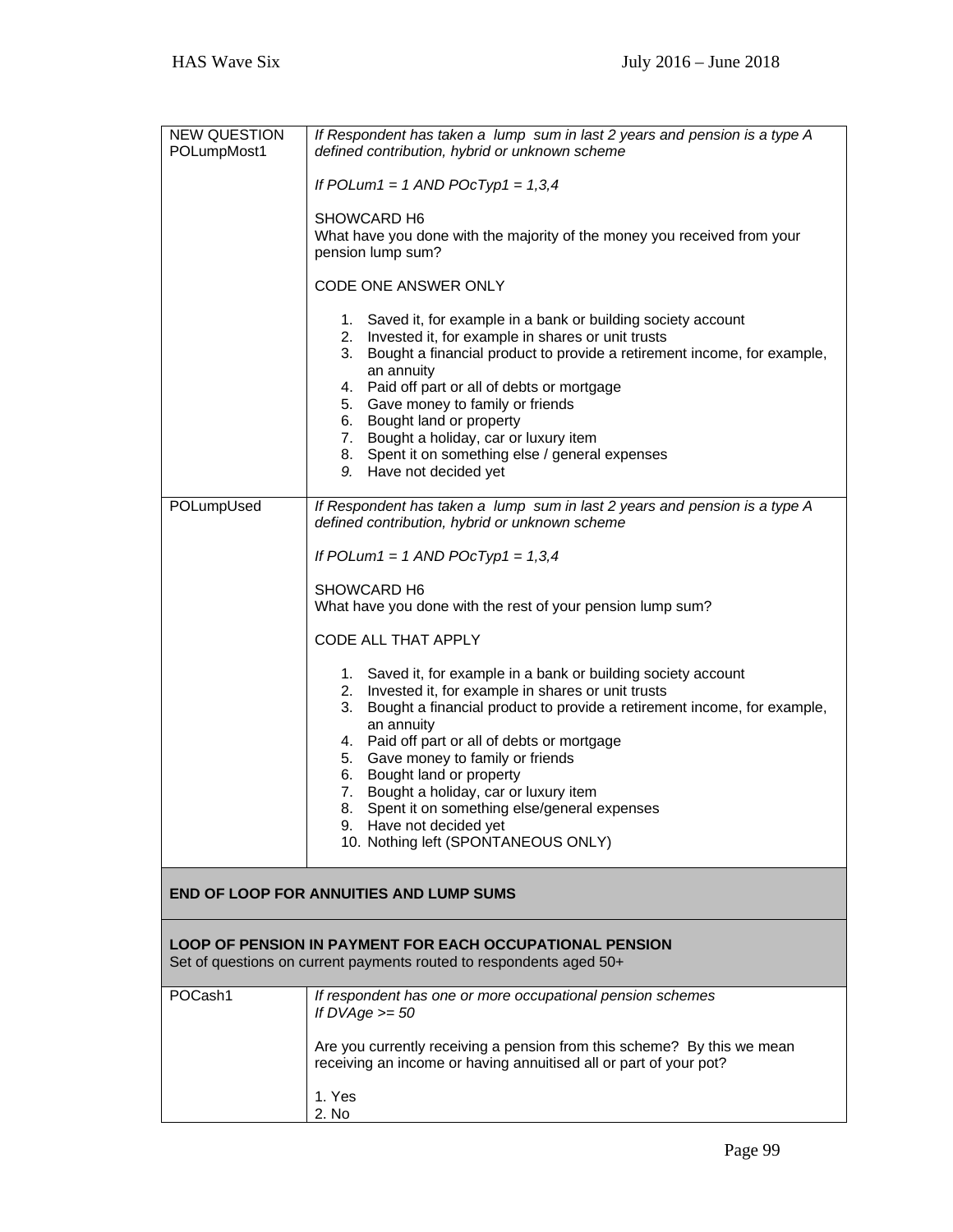|                                                | Type B (Defined benefit) and receiving money from this pension                                                                                                                                                                                                                                                                                            |  |  |
|------------------------------------------------|-----------------------------------------------------------------------------------------------------------------------------------------------------------------------------------------------------------------------------------------------------------------------------------------------------------------------------------------------------------|--|--|
| POPensionMVal1                                 | If respondents pension is a type B defined benefit scheme and they are<br>receiving money<br>If $POCType1 = 2$ AND $POCash = 1$<br>What is your monthly net income from this pension?<br>ENTER AMOUNT IN ES                                                                                                                                               |  |  |
| POPensionMVB1                                  | If respondent does not know amount<br>If POPensionMVal1 = $DK/Ref$<br>SHOWCARD H8<br>Looking at this card, can you tell me about how much your monthly net income<br>from this pension was?<br>1. Less than £500<br>2. £500-£999<br>3. £1,000-£1,499<br>4. £1,500-£1,999<br>5. £2,000-£2,999<br>6. £3,000-£3,999<br>7. £4,000-£4,999<br>8. £5,000 or more |  |  |
| <b>END OF Type B (Defined benefit) pension</b> |                                                                                                                                                                                                                                                                                                                                                           |  |  |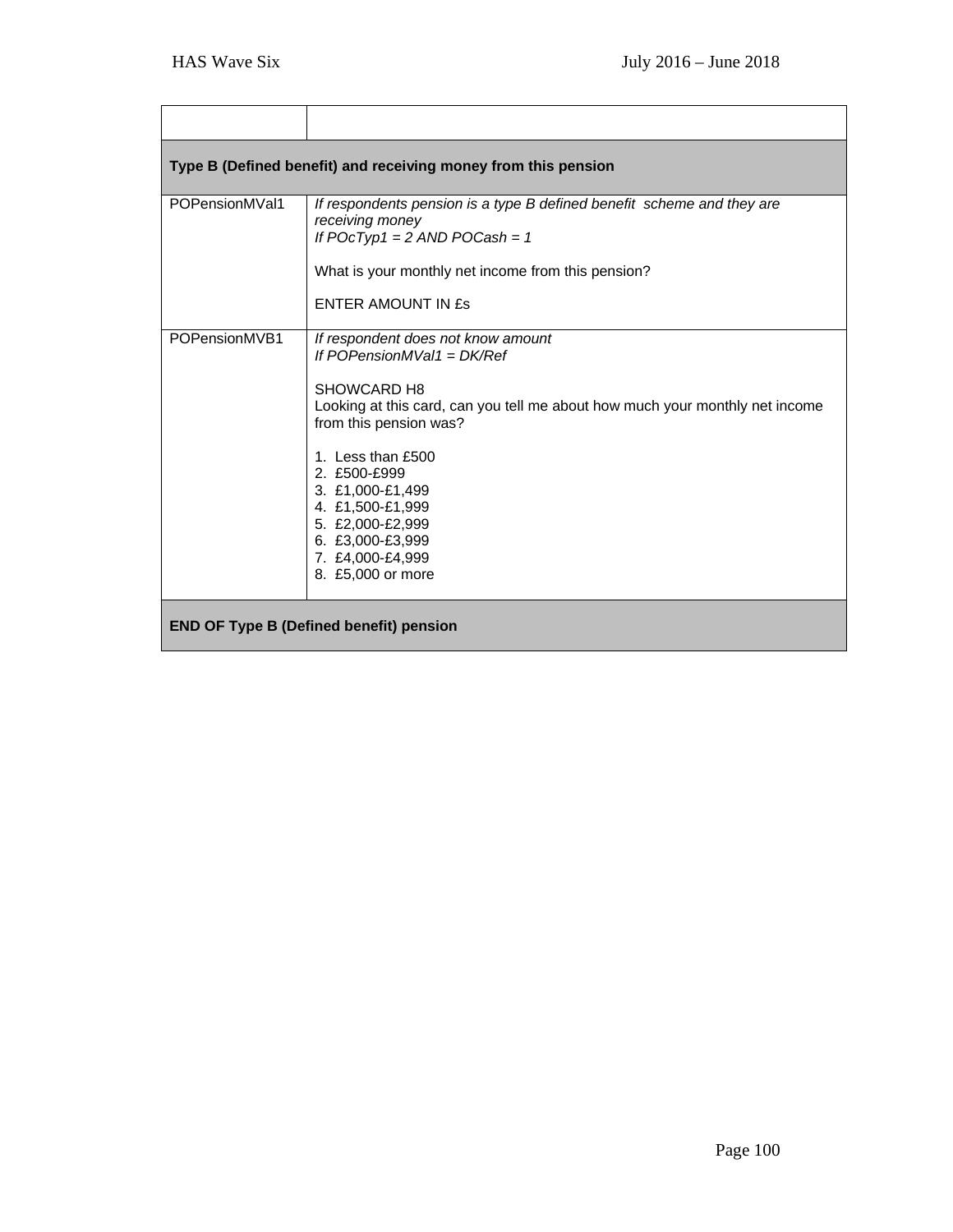٦

| Type A (Defined contribution), hybrid or unknown type and receiving money from this pension |                                                                                                                                                                                                                                           |  |
|---------------------------------------------------------------------------------------------|-------------------------------------------------------------------------------------------------------------------------------------------------------------------------------------------------------------------------------------------|--|
| PODoneFund                                                                                  | If respondent is receiving money and pension is Type A, hybrid or unknown<br>If POCash = $1$ AND POcTyp1 = $1,3,4$                                                                                                                        |  |
|                                                                                             | SHOWCARD H7<br>What have you done with the pension pot that you have cashed in (apart from<br>the lump sum that you have told me about),<br>have you                                                                                      |  |
|                                                                                             | USE CODE 3 EVEN IF NO INCOME BEING TAKEN AT PRESENT<br>CODE ALL THAT APPLY                                                                                                                                                                |  |
|                                                                                             | 1. Bought an annuity (guaranteed income) offered by your own pension<br>provider?                                                                                                                                                         |  |
|                                                                                             | 2. Bought an annuity (guaranteed income) from a different provider on the<br>open market?                                                                                                                                                 |  |
|                                                                                             | 3. Invested pot to give a regular (adjustable) income (referred to as 'flexi-<br>access drawdown')                                                                                                                                        |  |
|                                                                                             | 4. Taken cash in chunks from the pension pot as it is needed<br>5. Apart from the lump sum, have left the rest of the pension pot untouched                                                                                               |  |
| <b>NEW QUESTION</b><br>POAnPeriod1                                                          | If respondent has taken out an annuity<br>If $PODoneFund = 1,2$                                                                                                                                                                           |  |
|                                                                                             | Thinking of the annuity you have bought with this pot, is it:                                                                                                                                                                             |  |
|                                                                                             | 1. A fixed-term annuity<br>2. or a lifetime annuity                                                                                                                                                                                       |  |
|                                                                                             | 3. Don't know (spontaneous only)                                                                                                                                                                                                          |  |
| POAnJt1                                                                                     | If respondent has taken out an annuity<br>If $PODoneFund = 1,2$                                                                                                                                                                           |  |
|                                                                                             | Thinking of the annuity you have bought with this pot, is it                                                                                                                                                                              |  |
|                                                                                             | <b>RUNNING PROMPT</b>                                                                                                                                                                                                                     |  |
|                                                                                             | 1. a single policy which pays out only to you, or<br>2. a joint life policy which pays out to you and a partner if you die first?<br>3. Don't know (spontaneous only)                                                                     |  |
| POAnlf1                                                                                     | If respondent has taken out an annuity<br>If PODoneFund $= 1,2$                                                                                                                                                                           |  |
|                                                                                             | Is the annuity                                                                                                                                                                                                                            |  |
|                                                                                             | <b>RUNNING PROMPT</b>                                                                                                                                                                                                                     |  |
|                                                                                             | 1. a level annuity where the payments are a fixed amount,<br>2. an escalating annuity where the payments rise each year, either by a fixed<br>amount or in line with inflation or investment returns?<br>3. Don't know (SPONTANEOUS ONLY) |  |
| POAnEh1                                                                                     | If respondent has taken out an annuity<br>If PODoneFund $= 1, 2$                                                                                                                                                                          |  |
|                                                                                             | And is this an enhanced annuity that pays out a higher annual payment because<br>of a health condition you may have?                                                                                                                      |  |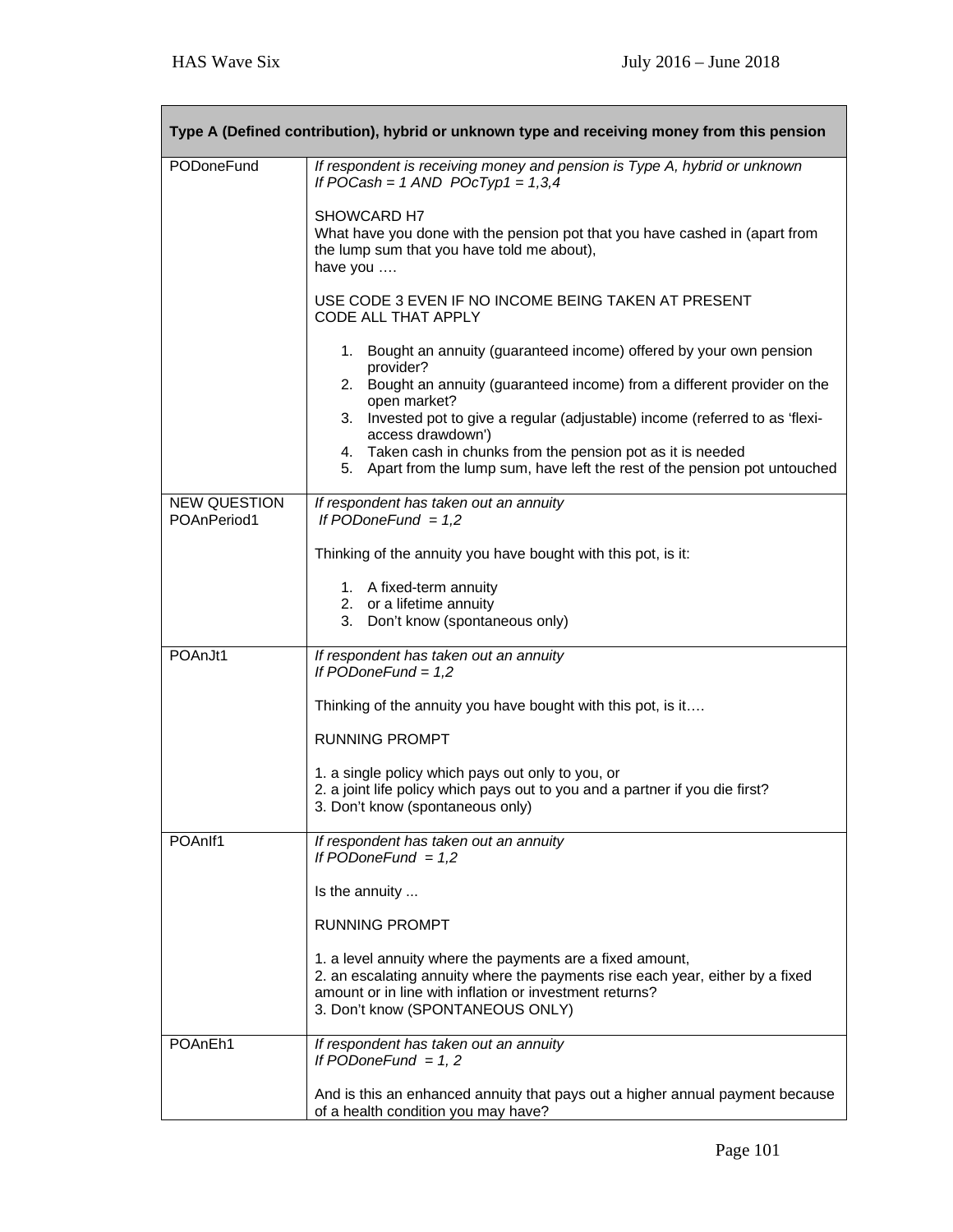|                | 1. Yes                                                                                                                                                        |
|----------------|---------------------------------------------------------------------------------------------------------------------------------------------------------------|
|                | 2. No<br>3. Don't know (SPONTANEOUS ONLY)                                                                                                                     |
| POAnGa1        | If respondent has taken out an annuity<br>If PODoneFund $= 1,2$                                                                                               |
|                | Does the annuity have a guarantee or value protection - this is where the<br>amount paid in a given period is guaranteed even if you die?                     |
|                | 1. Yes<br>2. No                                                                                                                                               |
| POAnnuityMVal1 | 3. Don't know (SPONTANEOUS ONLY)<br>If respondent has taken out an annuity                                                                                    |
|                | If PODoneFund $= 1,2$                                                                                                                                         |
|                | What is your monthly net income from this annuity?                                                                                                            |
|                | <b>ENTER AMOUNT IN £s</b>                                                                                                                                     |
| POAnnuityMVb1  | If respondent does not know the monthly net income from the annuity<br>If POAnnuityMVal1 = $DK/Ref$                                                           |
|                | SHOWCARD H8<br>Looking at this card, can you tell me about how much your monthly net income<br>from this annuity is?                                          |
|                | 1. Less than £500<br>2. £500-£999<br>3. £1,000-£1,499<br>4. £1,500-£1,999<br>5. £2,000-£2,999<br>6. £3,000-£3,999<br>7. £4,000-£4,999<br>8. £5,000 or more    |
| PODrVI1        | If respondent has opted for income drawdown pension<br>If $PODoneFund = 3$                                                                                    |
|                | How much money have you moved from this pension pot to income drawdown?                                                                                       |
|                | ENTER AMOUNT IN ES                                                                                                                                            |
| PODrVb1        | If respondent does not know how much money they have moved from their<br>pension into an income drawdown<br>If $PODrV1 = DK/Ref$                              |
|                | SHOWCARD H10<br>Looking at this card, can you tell me about how much money you have moved<br>from this pension pot to an income drawdown?                     |
|                | 1. Less than £25,000<br>2. £25,000-£49,999<br>3. £50,000-£74,999<br>4. £75,000-£99,999<br>5. £100,000-£149,999<br>6. £150,000-£199,999<br>7. £200,000 or more |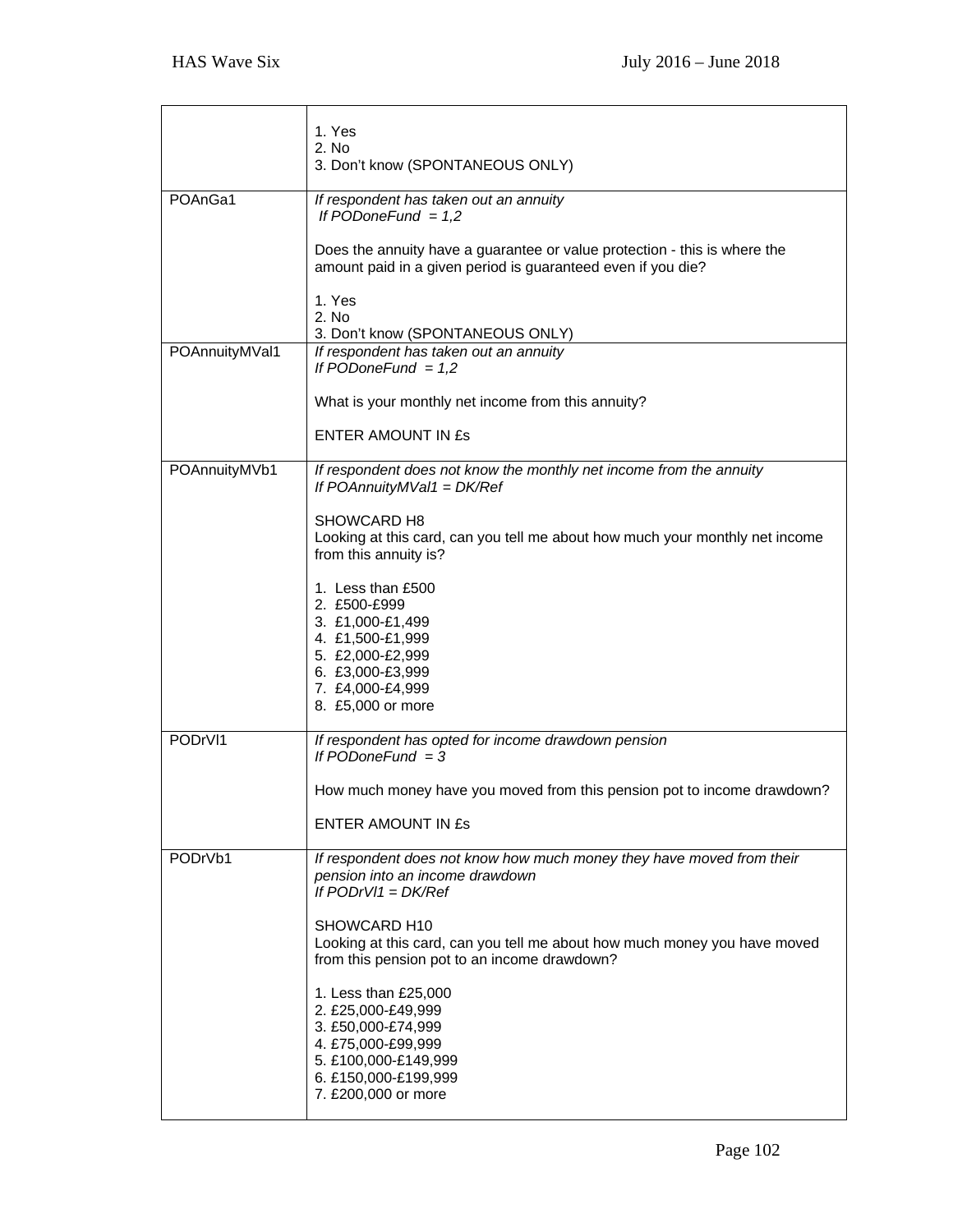| PODrlnc1  | If respondent has opted for income drawdown pension<br>If $PODoneFund = 3$<br>Over the last 12 months how much have you withdrawn from this amount set<br>aside for income drawdown - please give the gross amount, before tax?<br>ENTER AMOUNT IN ES                                                                                                                                                                                                  |
|-----------|--------------------------------------------------------------------------------------------------------------------------------------------------------------------------------------------------------------------------------------------------------------------------------------------------------------------------------------------------------------------------------------------------------------------------------------------------------|
| PODrIncB1 | If respondent does not know how much they have withdrawn<br>If $PODrInc1 = DK/Ref$<br>SHOWCARD H <sub>11</sub><br>Looking at this card, can you tell me about how much you have withdrawn in the<br>last 12 months from the amount set aside for income drawdown - please give the<br>gross amount, before tax?<br>1. Less than £10,000<br>2. £10,000-£24,999<br>3. £25,000-£49,999<br>4. £50,000-£74,999<br>5. £75,000-£99,999<br>6. £100,000 or more |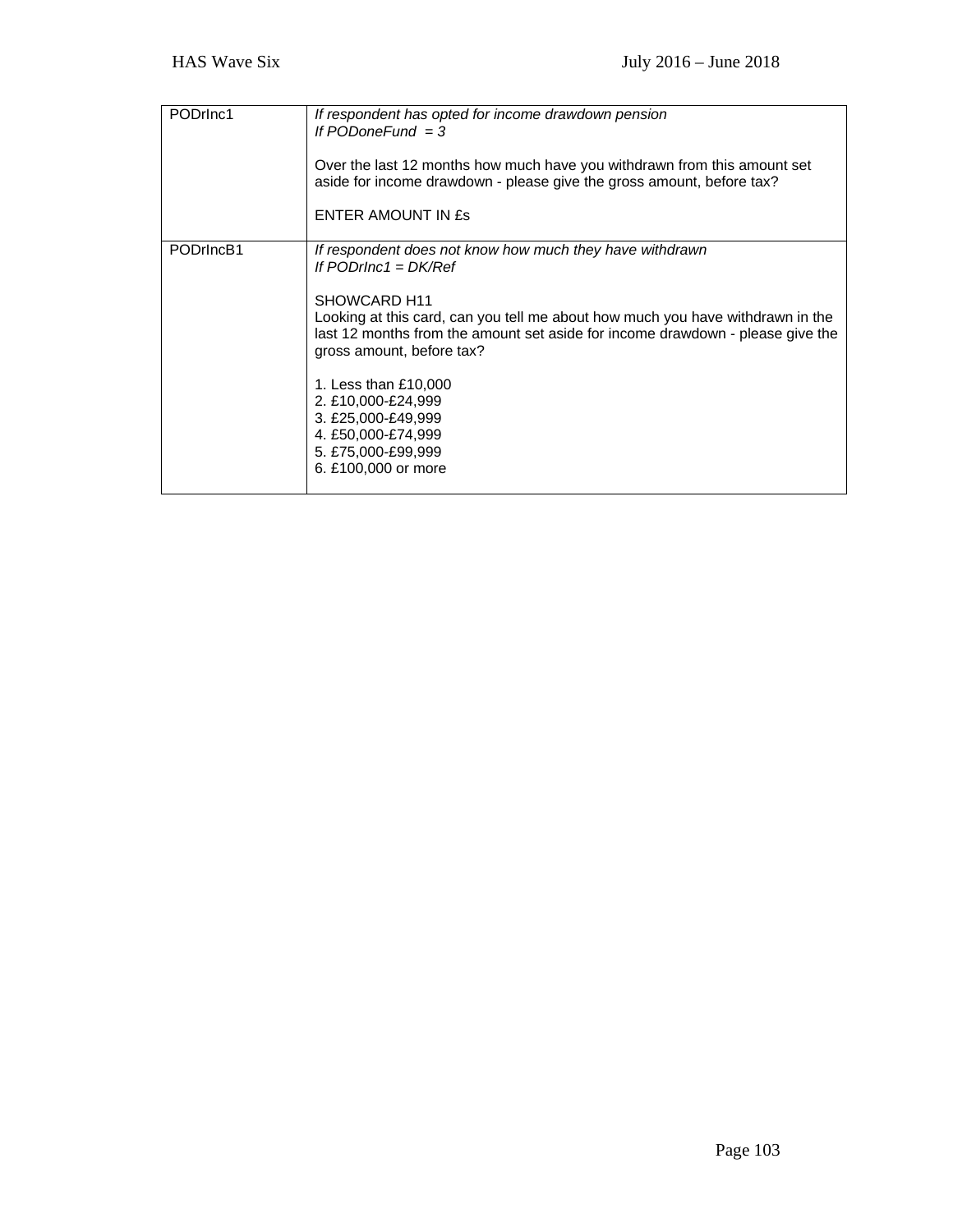| <b>NEW QUESTION</b><br>PODrawType1  | If respondent has opted for income drawdown pension<br>If $PODoneFund = 3$                                                                                                                                                             |
|-------------------------------------|----------------------------------------------------------------------------------------------------------------------------------------------------------------------------------------------------------------------------------------|
|                                     | SHOWCARD H9                                                                                                                                                                                                                            |
|                                     | What type of drawdown did you use?                                                                                                                                                                                                     |
|                                     | Income drawdown from pot which is still invested<br>1.<br>2. Taken pension pot as cash in staged withdrawals<br>3. Taken cash out in one or several large withdrawals                                                                  |
| POPlanFund                          | If respondent's pension is Type A, hybrid or unknown<br>If POCash1 = $1$ AND POcTyp1 = $1,3,4$                                                                                                                                         |
|                                     | SHOWCARD H7<br>How do you plan to use (the rest of) your pension pot?                                                                                                                                                                  |
|                                     | CODE ALL THAT APPLY                                                                                                                                                                                                                    |
|                                     | 1. Buy an annuity (guaranteed income) offered by your own pension provider?<br>2. Buy an annuity (guaranteed income) from a different provider on the open                                                                             |
|                                     | market?<br>3. Invest pot to give a regular (adjustable) income (referred to as 'flexi-access<br>drawdown')                                                                                                                             |
|                                     | 4. Take cash in chunks from the pension pot as it is needed<br>5. Apart from the lump sum, leave the rest of the pension pot untouched<br>6. Don't know                                                                                |
| <b>NEW QUESTION</b><br>POAgeAccPot1 | If respondent's pension is Type A, hybrid or unknown and plans to buy an<br>annuity                                                                                                                                                    |
|                                     | If DVAge $>= 50$ AND POcTyp1 = 1,3,4 AND POPlanFund1 = 1 or 2                                                                                                                                                                          |
|                                     | At what age are you likely to access your pension pot?                                                                                                                                                                                 |
|                                     | <b>ENTER AGE</b>                                                                                                                                                                                                                       |
|                                     |                                                                                                                                                                                                                                        |
|                                     | <b>END OF LOOP FOR OCCUPATIONAL PENSIONS</b>                                                                                                                                                                                           |
| <b>PContOcc</b>                     | If respondent is currently working<br>If $(Stat = 1 OR SLmp1 = 1 or SLEmp2 = 1) AND DVLO3a = 1)$                                                                                                                                       |
|                                     | [Apart from this scheme, do/Do] you have any [other] employer or occupational<br>pension scheme to which contributions are currently being made by you? Please<br>do not include state pension schemes or top-up schemes such as AVCs. |
|                                     | 1. Yes<br>2. No                                                                                                                                                                                                                        |
| PNumOcc                             | If respondent has another current occupational pension scheme<br>If $PCont = 1$                                                                                                                                                        |
|                                     | [Other than your main/second job employer or occupational pension scheme,<br>how/ How] many [other] employer or occupational pension schemes do you have<br>to which you or anyone else are currently contributing?                    |
|                                     | <b>ENTER NUMBER</b>                                                                                                                                                                                                                    |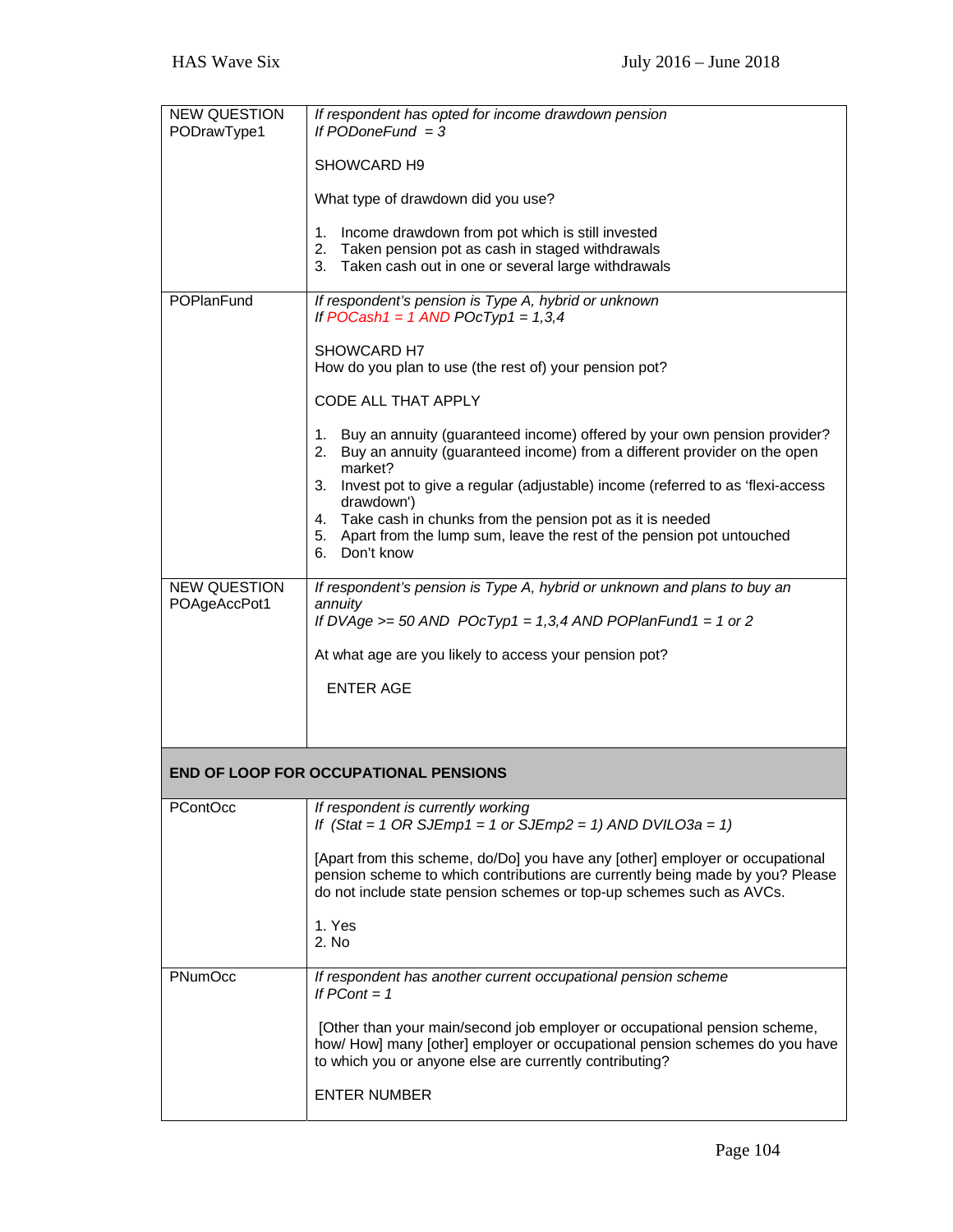| POccN <sub>2</sub>                                                                             | If respondent has any pension schemes<br>(PESame = $1,4$ OR PMemEm = $1$ OR PContOcc = $1$<br>$(Stat = 1 AND DVILO3a = 1) OR (SJEmp1 = 1 or SJEmp2 = 1)$<br>If (PEmMem = $1$ OR PESame = $1,4$ ) AND PNumOcc = $1$<br>Could you tell me the name of this other scheme? |
|------------------------------------------------------------------------------------------------|------------------------------------------------------------------------------------------------------------------------------------------------------------------------------------------------------------------------------------------------------------------------|
|                                                                                                | If (PEmMem = 1 OR PESame = $1,4$ ) AND PNumOcc > 1<br>Could you tell me which ONE is the most important of these [number]<br>occupational schemes?<br>MOST IMPORTANT = MOST YEARS IN SCHEME OR MOST INCOME IN<br>RETIREMENT.                                           |
|                                                                                                | ENTER BRIEF IDENTIFIER FOR FIRST [OTHER] PENSION SCHEME<br>(SUFFICIENT TO DISTINGUISH BETWEEN SCHEMES) E.G. 'PENSION<br>FROM JOB AS POSTMAN' OR 'PENSION WITH STANDARD LIFE'. IF<br>RESPONDENT DOES PROVIDE FULL NAME OF PENSION SCHEME,<br><b>RECORD HERE.</b>        |
| <b>POcNmSc</b>                                                                                 | Derived variable: Number of occupational schemes<br>IF (PEmMem = 1 OR PESame = $1,4$ ) POcNmSc = PNumOcc+1<br>$FLSF$ POcNmSc = PNumOcc                                                                                                                                 |
| IF HAS (ANOTHER) OCCUPATIONAL PENSION SCHEME, LOOP IS ASKED AGAIN (POcTyp1 TO<br>POAgeAccPot1) |                                                                                                                                                                                                                                                                        |
| <b>END OF CURRENT OCCUPATIONAL SCHEMES</b>                                                     |                                                                                                                                                                                                                                                                        |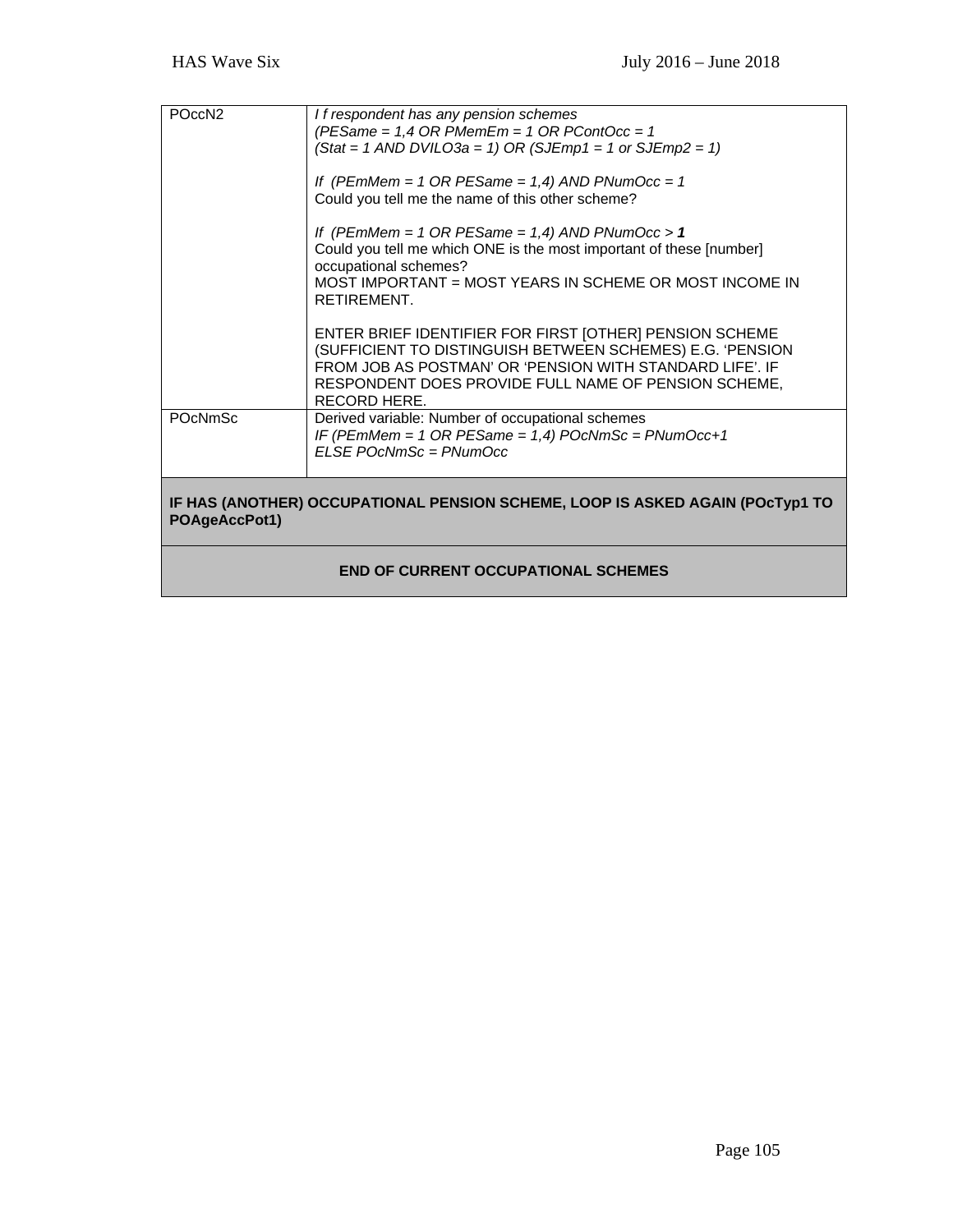| <b>Current personal pensions</b>          |                                                                                                                                                                                                                                                                                                      |  |  |
|-------------------------------------------|------------------------------------------------------------------------------------------------------------------------------------------------------------------------------------------------------------------------------------------------------------------------------------------------------|--|--|
|                                           | Data to feed forward: RPersProx; RPPStYr1; RPPOrg1; RPPTyp1; RPPProv1; RPPPay1;<br>RPPRgH1; RPPRgFr1; RPPEmp1; RPPEmpH1; RPPEmFr1                                                                                                                                                                    |  |  |
| <b>PPPrev</b>                             | If respondent had any personal pension schemes at previous wave<br>If RPersProx = Response and RPPTyp1 = Response                                                                                                                                                                                    |  |  |
|                                           | At the last interview, we recorded that you had savings in the following personal or<br>stakeholder schemes that you were contributing to.                                                                                                                                                           |  |  |
|                                           | Please select the schemes which you are still currently contributing to.<br>1. RPPName[1]<br>2. RPPName[2]<br>3. RPPName[3]<br>4. None of these                                                                                                                                                      |  |  |
| <b>PContPP</b>                            | If respondent is currently working, or is not working and aged under 75<br>If (DVILO3a = 1) OR (DVILO3a <> 1 AND DVAge < 75)                                                                                                                                                                         |  |  |
|                                           | [Apart from these pensions [and any occupational ones we have talked about], do/Do]<br>you have any other pension schemes to which contributions are currently being made<br>by you or by anyone else on your behalf? Please do not include state pension<br>schemes or top-up schemes such as AVCs. |  |  |
|                                           | 1. Yes<br>2. No                                                                                                                                                                                                                                                                                      |  |  |
| PNumPP<br>Based on<br>PNumOS,             | If respondent is currently working or unemployed or inactive and aged under 75<br>If $PContPP = Yes$                                                                                                                                                                                                 |  |  |
| but only asks<br>for personal<br>pensions | How many [other] pension schemes that you or anyone else is currently contributing<br>to?                                                                                                                                                                                                            |  |  |
|                                           | EXCLUDE THOSE ALREADY IDENTIFIED AS STILL ACTIVE                                                                                                                                                                                                                                                     |  |  |
|                                           | <b>ENTER NUMBER</b>                                                                                                                                                                                                                                                                                  |  |  |
| PPNmSc                                    | Derived variable: Number of personal/stakeholder schemes<br>IF PPPrev 1 to 3 PPNmSc = Number at PPPrev + PNumPP<br>$ELSE$ PPNmSc = PNumPP                                                                                                                                                            |  |  |
| PP3morint                                 | If $PPNmSc > 3$                                                                                                                                                                                                                                                                                      |  |  |
|                                           | I am now going to ask you some further questions about your personal / stakeholder<br>pensions. I would like you to tell me about the three that you consider to be the most<br>important.                                                                                                           |  |  |
|                                           | Press <1> to continue<br>1.                                                                                                                                                                                                                                                                          |  |  |
|                                           | LOOP FOR CURRENT PERSONAL PENSIONS - up to 3 schemes based on answers to PPersN                                                                                                                                                                                                                      |  |  |
| PPName1                                   | If respondent has one or more personal pension schemes<br>If $PPNmSc \ge 1$                                                                                                                                                                                                                          |  |  |
|                                           | Refering to the [first, second, third] of these pensions<br>What is the name of this pension scheme?                                                                                                                                                                                                 |  |  |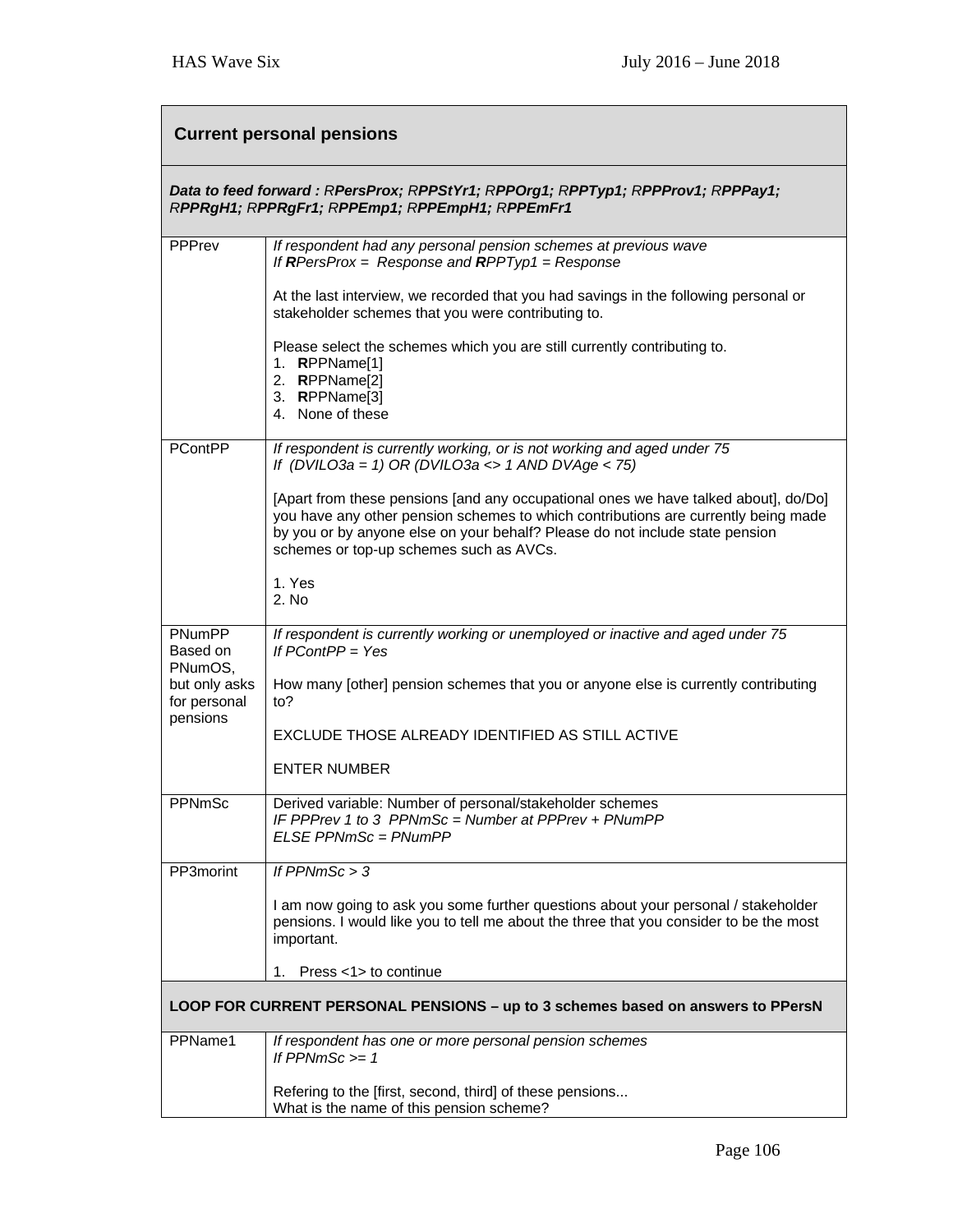|         | ASK OR RECORD NAME FOR THIS PENSION                                                                                                                     |
|---------|---------------------------------------------------------------------------------------------------------------------------------------------------------|
| PPProv1 | If respondent has one or more personal pension schemes<br>If PPNmSc $>= 1$                                                                              |
|         | Can you tell me which insurance company or financial institution provides the pension<br>scheme?                                                        |
|         | Last time, we recorded that your [first/second] pension was provided by                                                                                 |
|         | ENTER NAME OF INSTITUTION                                                                                                                               |
| PPYrSt1 | If respondent has one or more personal pension schemes<br>If PPNmSc $>= 1$                                                                              |
|         | Thinking now about your [pension type]. In which year did you start this pension?<br>Last time, we recorded that your [first/second] pension started in |
|         | <b>ENTER YEAR</b>                                                                                                                                       |
| PPOrg1  | If respondent has one or more personal pension schemes<br>If PPNmSc $>= 1$                                                                              |
|         | Is it a private pension or was it set up through your employer?<br>Last time, we recorded that your [first/second] pension was                          |
|         | 1. Individual personal pension                                                                                                                          |
|         | 2. Employer sponsored personal pension<br>3. Don't know                                                                                                 |
| PPTyp1  | If respondent has one or more personal pension schemes<br>If PPNmSc $>= 1$                                                                              |
|         | Is it a personal or a stakeholder pension?<br>Last time, we recorded that your [first/second] pension was                                               |
|         | 1. Personal pension,                                                                                                                                    |
|         | 2. Stakeholder pension<br>3. Self-Invested Personal Pension (SIPP) (SPONTANEOUS ONLY)<br>4. Don't know                                                  |
| PPSipp1 | If respondent has a personal or stakeholder pension or unknown type<br>If $PPTyp1 = 1,2,4$                                                              |
|         | Can I check, is it a Self-Invested Personal Pension (SIPP)?                                                                                             |
|         | 1. Yes                                                                                                                                                  |
|         | 2. No<br>3. Don't know                                                                                                                                  |
| PPPay1  | If respondent has one or more personal pension schemes<br>If $PPNmSc \ge 1$                                                                             |
|         | Not including any National Insurance Contributions paid into the pension, do you<br>contribute to your pension<br>Last time, we recorded that           |
|         | <b>RUNNING PROMPT</b><br>1. Never,                                                                                                                      |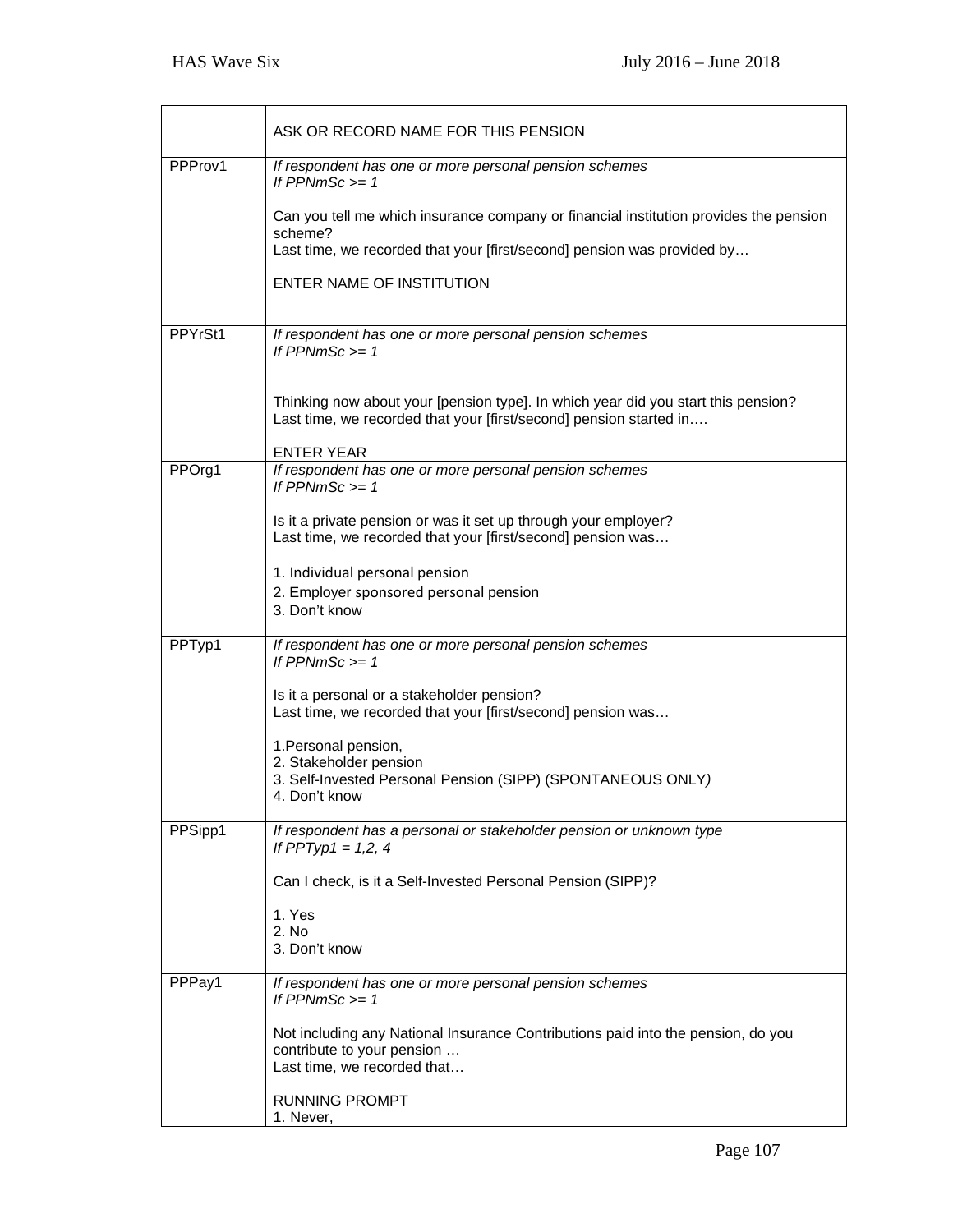|         | 2. Regularly (i.e. one or more contributions made in the last 12 months),<br>3. Irregularly (i.e. no contribution made in the last 12 months but still making                                                                                                                                                                                                              |
|---------|----------------------------------------------------------------------------------------------------------------------------------------------------------------------------------------------------------------------------------------------------------------------------------------------------------------------------------------------------------------------------|
|         | contributions in most years),<br>4. or, have you stopped contributing to your scheme?                                                                                                                                                                                                                                                                                      |
| PPRgH1  | If respondent makes a regular contribution to their pension<br>If $PPPay = 2$                                                                                                                                                                                                                                                                                              |
|         | How much do you usually contribute? (You can give this either as an amount or as a<br>percentage of your salary.)<br>Last time we recorded that you contributed                                                                                                                                                                                                            |
|         | PROBE FULLY FOR RESPONDENT'S ESTIMATE<br>THERE IS NO BANDED SHOWCARD FOR THIS AMOUNT<br><b>CODE HOW ANSWER IS GIVEN</b>                                                                                                                                                                                                                                                    |
|         | 1. Amount<br>2. Percentage of salary<br>3. Don't know                                                                                                                                                                                                                                                                                                                      |
| PPRgAm1 | If respondent gives answer as an amount<br>If $PPRgH1 = 1$                                                                                                                                                                                                                                                                                                                 |
|         | ENTER AMOUNT USUALLY CONTRIBUTED IN £s<br>PROBE FULLY FOR RESPONDENT'S ESTIMATE<br>THERE IS NO BANDED SHOWCARD FOR THIS AMOUNT<br>CODE HOW ANSWER IS GIVEN                                                                                                                                                                                                                 |
| PPRgPe1 | If respondent gives an amount<br>If $PPRgAm1 = Response$                                                                                                                                                                                                                                                                                                                   |
|         | What period does this cover?                                                                                                                                                                                                                                                                                                                                               |
|         | 1. One week<br>2. Two weeks<br>3. Three weeks<br>4. Four weeks<br>5. Calendar month<br>7. Two Calendar months<br>8. Eight times a year<br>9. Nine times a year<br>10. Ten times a year<br>13. Three months/13 weeks<br>26. Six months/26 weeks<br>52. One Year/12 months/52 weeks<br>90. Less than one week<br>95. One off/lump sum<br>97. None of these (EXPLAIN IN NOTE) |
| PPRgFr1 | If respondent gives answer as a percentage<br>If $PPRgH1 = 2$                                                                                                                                                                                                                                                                                                              |
|         | ENTER PERCENTAGE OF SALARY                                                                                                                                                                                                                                                                                                                                                 |
| PPRgFG1 | If respondent gives a percentage<br>If $PPRgFr1 = Response$                                                                                                                                                                                                                                                                                                                |
|         | Is this a percentage of your earnings before or after tax?                                                                                                                                                                                                                                                                                                                 |
|         | 1. Before tax - Gross pay                                                                                                                                                                                                                                                                                                                                                  |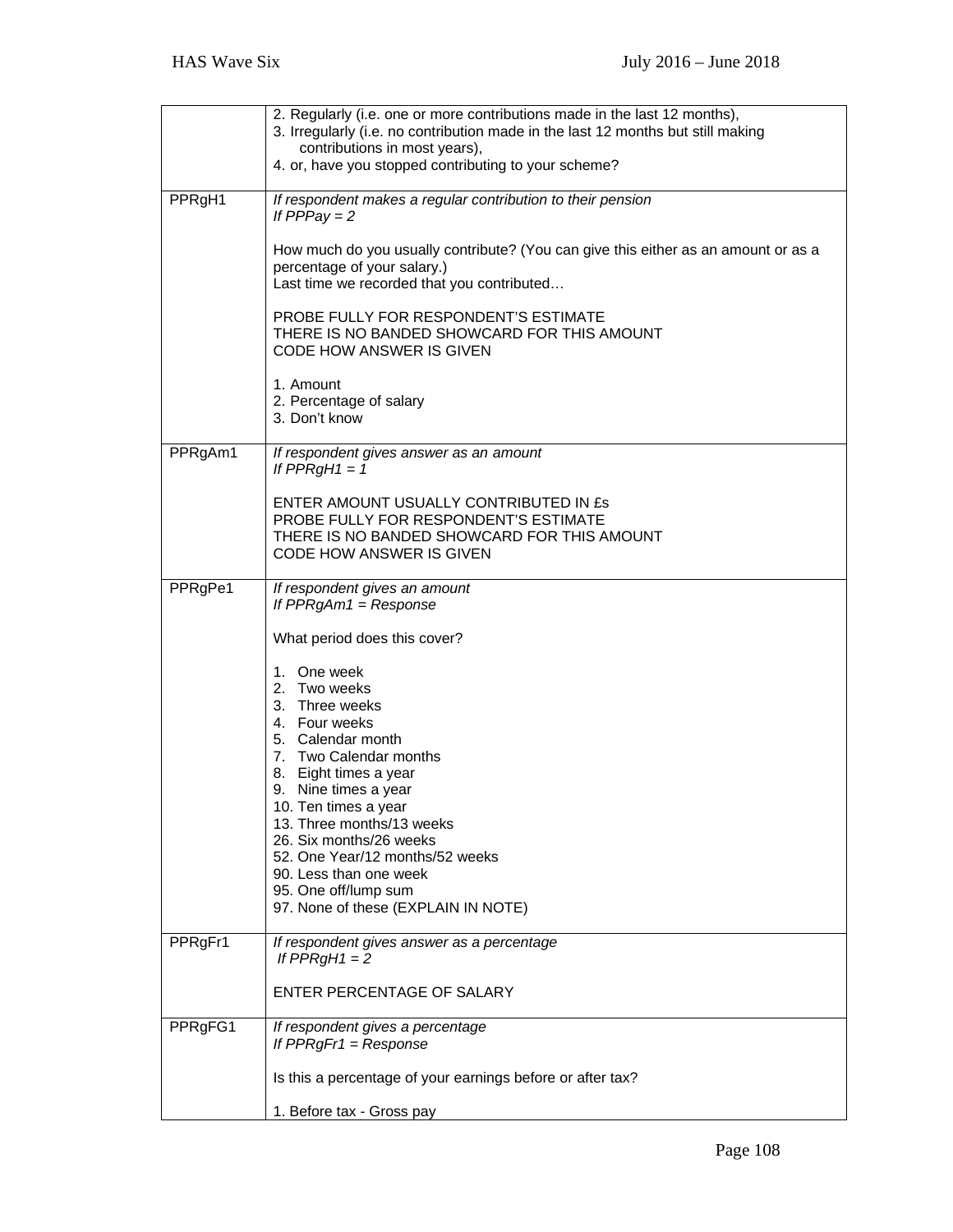|                                  | 2. After tax - Net pay<br>3. Don't know                                                                                                                                                                                                                                                                                                                                                                                                                                                             |
|----------------------------------|-----------------------------------------------------------------------------------------------------------------------------------------------------------------------------------------------------------------------------------------------------------------------------------------------------------------------------------------------------------------------------------------------------------------------------------------------------------------------------------------------------|
| PPL <sub>st</sub> A <sub>1</sub> | If respondent has stopped contributing<br>If PPPay1 = $4$                                                                                                                                                                                                                                                                                                                                                                                                                                           |
|                                  | How much was your last contribution?                                                                                                                                                                                                                                                                                                                                                                                                                                                                |
|                                  | PROBE FULLY FOR RESPONDENT'S ESTIMATE<br>THERE IS NO BANDED SHOWCARD FOR THIS AMOUNT<br><b>CODE HOW ANSWER IS GIVEN</b>                                                                                                                                                                                                                                                                                                                                                                             |
| PPLstP1                          | If respondent has given an amount<br>If $PPLstA1 = Response$                                                                                                                                                                                                                                                                                                                                                                                                                                        |
|                                  | What period did that cover?                                                                                                                                                                                                                                                                                                                                                                                                                                                                         |
| PPE <sub>vRg1</sub>              | 1. One week<br>2. Two weeks<br>3. Three weeks<br>4. Four weeks<br>5. Calendar month<br>7. Two Calendar months<br>8. Eight times a year<br>9. Nine times a year<br>10. Ten times a year<br>13. Three months/13 weeks<br>26. Six months/26 weeks<br>52. One Year/12 months/52 weeks<br>90. Less than one week<br>95. One off/lump sum<br>97. None of these (EXPLAIN IN NOTE)<br>If respondent has stopped contributing<br>If PPPay1 = $4$<br>Did you previously contribute regularly to this pension? |
|                                  | 1. Yes<br>2. No                                                                                                                                                                                                                                                                                                                                                                                                                                                                                     |
|                                  | 3. Don't know                                                                                                                                                                                                                                                                                                                                                                                                                                                                                       |
| <b>PPYStp</b>                    | If respondent has stopped contributing<br>If PPPay1 = $4$<br>Why did you stop contributing to this pension?                                                                                                                                                                                                                                                                                                                                                                                         |
|                                  | 1. Moved job and joined new employer's pension scheme<br>2. Moved job but didn't join new employer's pension scheme<br>3. Joined or rejoined employer's pension scheme in existing job<br>4. Rejoined State Second Pension (S2P, formerly the State Earnings Related Pension<br>Scheme SERPS)<br>5. Could not afford contributions<br>6. Worried about risks<br>7. Worried about publicity concerning personal pensions<br>8. No longer working (includes redundancy/sacking)<br>9. Other           |
| PPConCh1                         | If respondent has not stopped contributing<br>If PPPay1 $\lt$ >4                                                                                                                                                                                                                                                                                                                                                                                                                                    |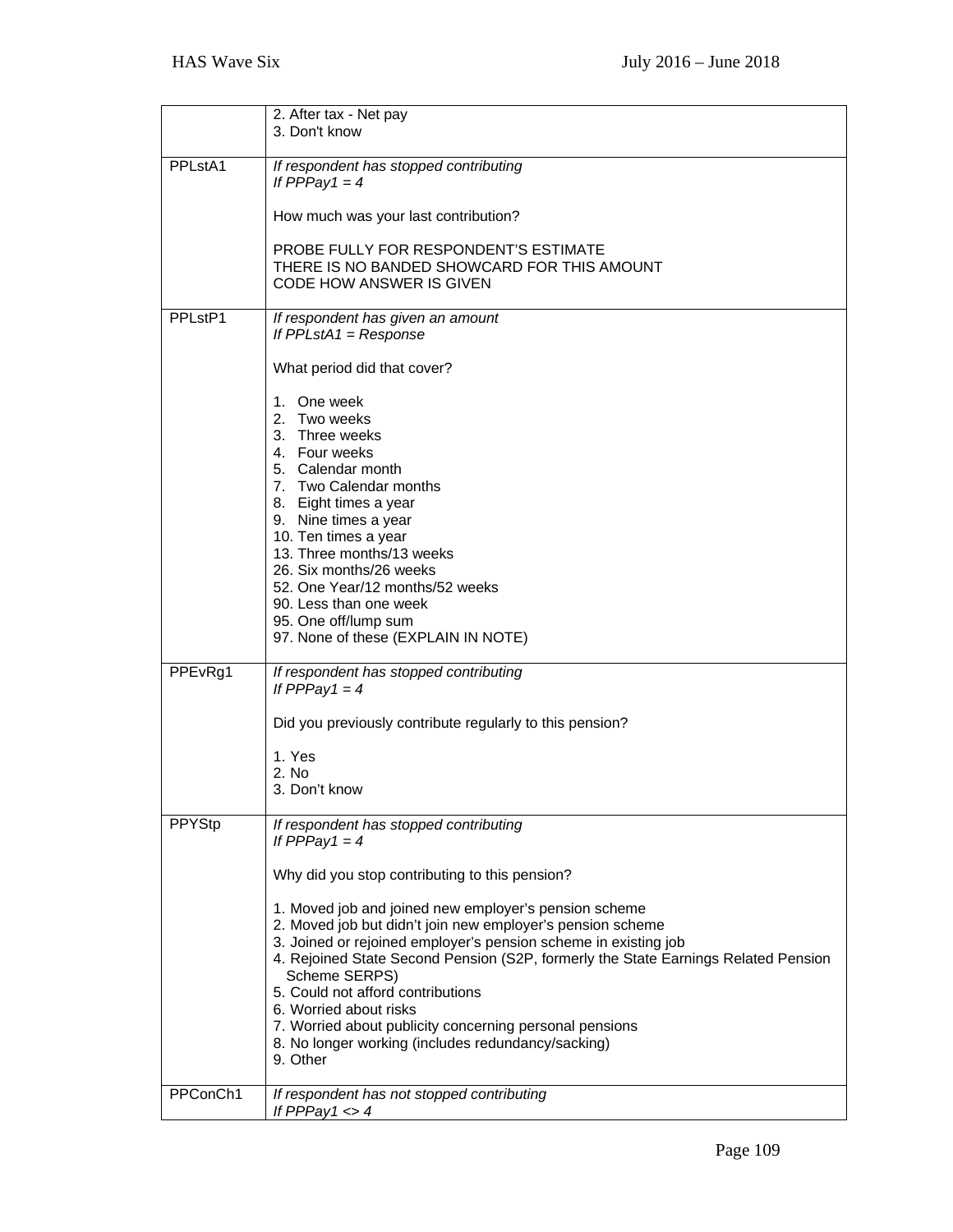|                | In the last two years, has the level of your own contribution to this pension scheme<br>changed?                                                                                                                                                                                                                                                 |
|----------------|--------------------------------------------------------------------------------------------------------------------------------------------------------------------------------------------------------------------------------------------------------------------------------------------------------------------------------------------------|
|                | DO NOT INCLUDE CHANGES RELATED ONLY TO SALARY INCREASE OR<br>DECREASE - WHERE % PAID HAS NOT CHANGED.<br>DO NOT INCLUDE CONTRIBUTIONS MADE BY EMPLOYER.                                                                                                                                                                                          |
|                | 1. Yes<br>2. No                                                                                                                                                                                                                                                                                                                                  |
| PPCnHow1       | If level of contribution has changed<br>If PPConCh1 = $1$                                                                                                                                                                                                                                                                                        |
|                | Overall, has the level of your contribution increased or decreased over the last two<br>years?                                                                                                                                                                                                                                                   |
|                | DO NOT INCLUDE CHANGES RELATED ONLY TO SALARY INCREASE OR<br>DECREASE - WHERE % PAID HAS NOT CHANGED<br>DO NOT INCLUDE CONTRIBUTIONS MADE BY EMPLOYER                                                                                                                                                                                            |
|                | 1. Increased<br>2. Decreased                                                                                                                                                                                                                                                                                                                     |
| <b>PPCnIRs</b> | If respondent has increased the level of contribution over the last two years<br>If PPCnHow1 = $1$                                                                                                                                                                                                                                               |
|                | Why did you increase your contributions?                                                                                                                                                                                                                                                                                                         |
|                | CODE ALL THAT APPLY                                                                                                                                                                                                                                                                                                                              |
|                | 1. Want to increase retirement income/ pension forecast too low<br>2. Moved money from other pension/ savings schemes because this one is better<br>3. Have more income/ money<br>4. Increased due to Auto Enrolment legislation<br>5. Other                                                                                                     |
| <b>PPCnDRs</b> | If respondent has decreased contributions in another way<br>If $PPChHow1 = 2$                                                                                                                                                                                                                                                                    |
|                | Why did you reduce your contributions?                                                                                                                                                                                                                                                                                                           |
|                | CODE ALL THAT APPLY                                                                                                                                                                                                                                                                                                                              |
|                | 1. Don't trust scheme<br>2. Concern about lifetime limit on fund<br>3. Employer contribution went up<br>4. Income has decreased/expenditure has increased<br>5. Saving money elsewhere (another pension, house, savings account)<br>6. Have enough saved for retirement<br>7. Change in contracted out status<br>8. Changed employer<br>9. Other |
| PPEmp1         | If respondent is currently working as an employee and has personal pension<br>If Stat = 1 AND DVILO3a = 1 AND PPNmSc $>=1$                                                                                                                                                                                                                       |
|                | Does your employer contribute to this pension?<br>Last time, we recorded that your employer                                                                                                                                                                                                                                                      |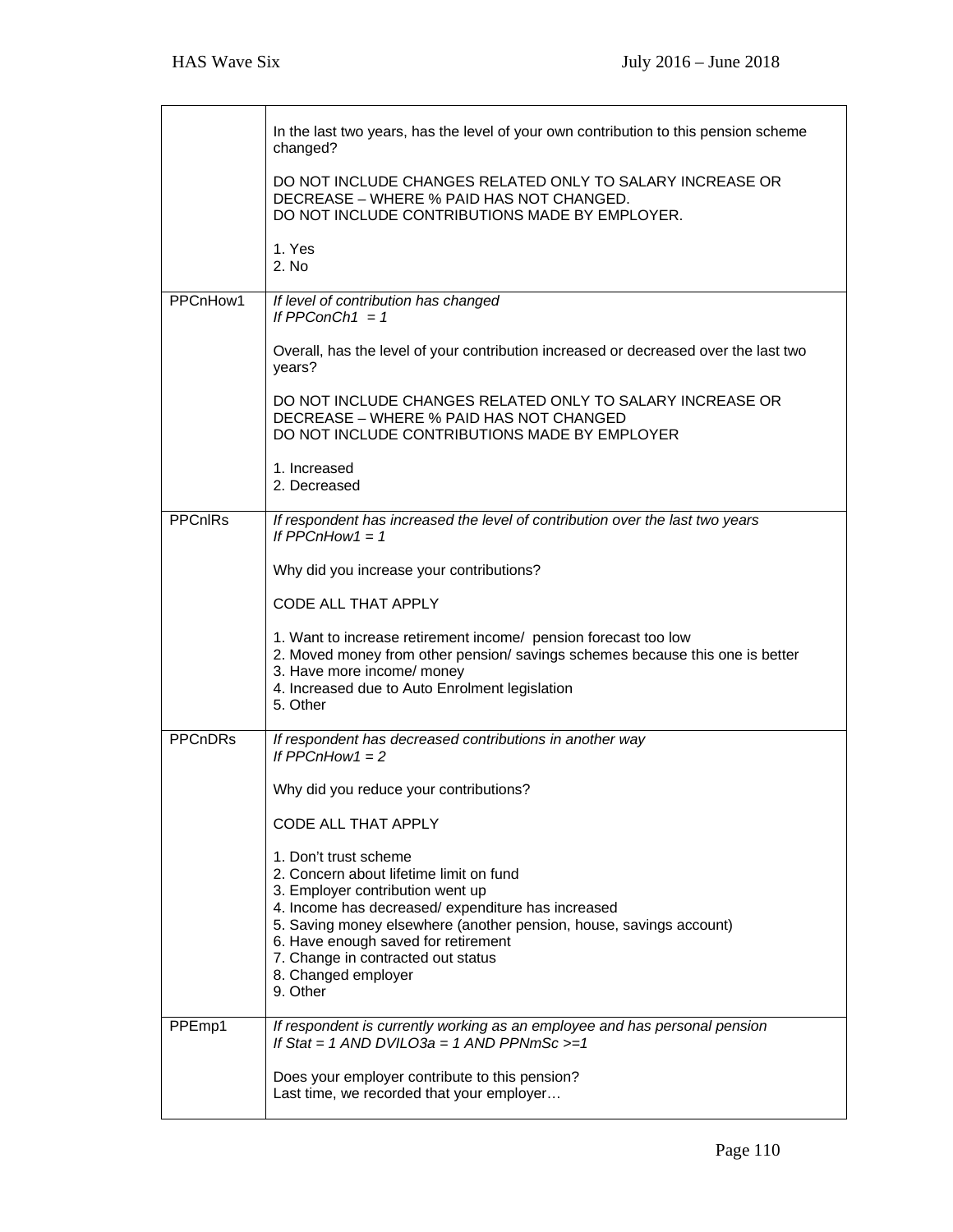|         | 1. Yes - regularly<br>2. Yes - irregularly                                                                                                                                                                                                                                                                                                                                 |
|---------|----------------------------------------------------------------------------------------------------------------------------------------------------------------------------------------------------------------------------------------------------------------------------------------------------------------------------------------------------------------------------|
|         | 3. No                                                                                                                                                                                                                                                                                                                                                                      |
| PPEmpH1 | If respondents employer contributes regularly to their pension<br>If $PPEmp1 = 1$                                                                                                                                                                                                                                                                                          |
|         | How much does your employer currently contribute to your pension (You can give this<br>either as an amount or as a percentage of your salary)?                                                                                                                                                                                                                             |
|         | FIRST CODE HOW ANSWER IS GIVEN<br>Last time we recorded that your employer contributed £/%                                                                                                                                                                                                                                                                                 |
|         | 1. Amount<br>2. Percentage of salary<br>3. Don't know                                                                                                                                                                                                                                                                                                                      |
| PPEmAm1 | If respondent gives answer as an amount<br>If $PPEmpH1 = 1$                                                                                                                                                                                                                                                                                                                |
|         | ENTER AMOUNT USUALLY CONTRIBUTED IN £s                                                                                                                                                                                                                                                                                                                                     |
| PPEmPr1 | If respondent gives an amount<br>If $PPEmAm1 = Response$                                                                                                                                                                                                                                                                                                                   |
|         | <b>ASK OR RECORD</b><br>What period does this cover?                                                                                                                                                                                                                                                                                                                       |
|         | 1. One week<br>2. Two weeks<br>3. Three weeks<br>4. Four weeks<br>5. Calendar month<br>7. Two Calendar months<br>8. Eight times a year<br>9. Nine times a year<br>10. Ten times a year<br>13. Three months/13 weeks<br>26. Six months/26 weeks<br>52. One Year/12 months/52 weeks<br>90. Less than one week<br>95. One off/lump sum<br>97. None of these (EXPLAIN IN NOTE) |
| PPEmFr1 | If respondent gives answer as a percentage<br>If $PPEmpH1 = 2$                                                                                                                                                                                                                                                                                                             |
|         | <b>ENTER PERCENTAGE</b>                                                                                                                                                                                                                                                                                                                                                    |
| PPEIrH1 | If employer contributes irregularly<br>If $PPEmp1 = 2$                                                                                                                                                                                                                                                                                                                     |
|         | How much was the last contribution that your employer made to your pension (You can<br>give this either as an amount or as a percentage of your salary)?                                                                                                                                                                                                                   |
|         | FIRST CODE HOW ANSWER IS GIVEN                                                                                                                                                                                                                                                                                                                                             |
|         | 1. Amount<br>2. Percentage of salary<br>3. Don't know                                                                                                                                                                                                                                                                                                                      |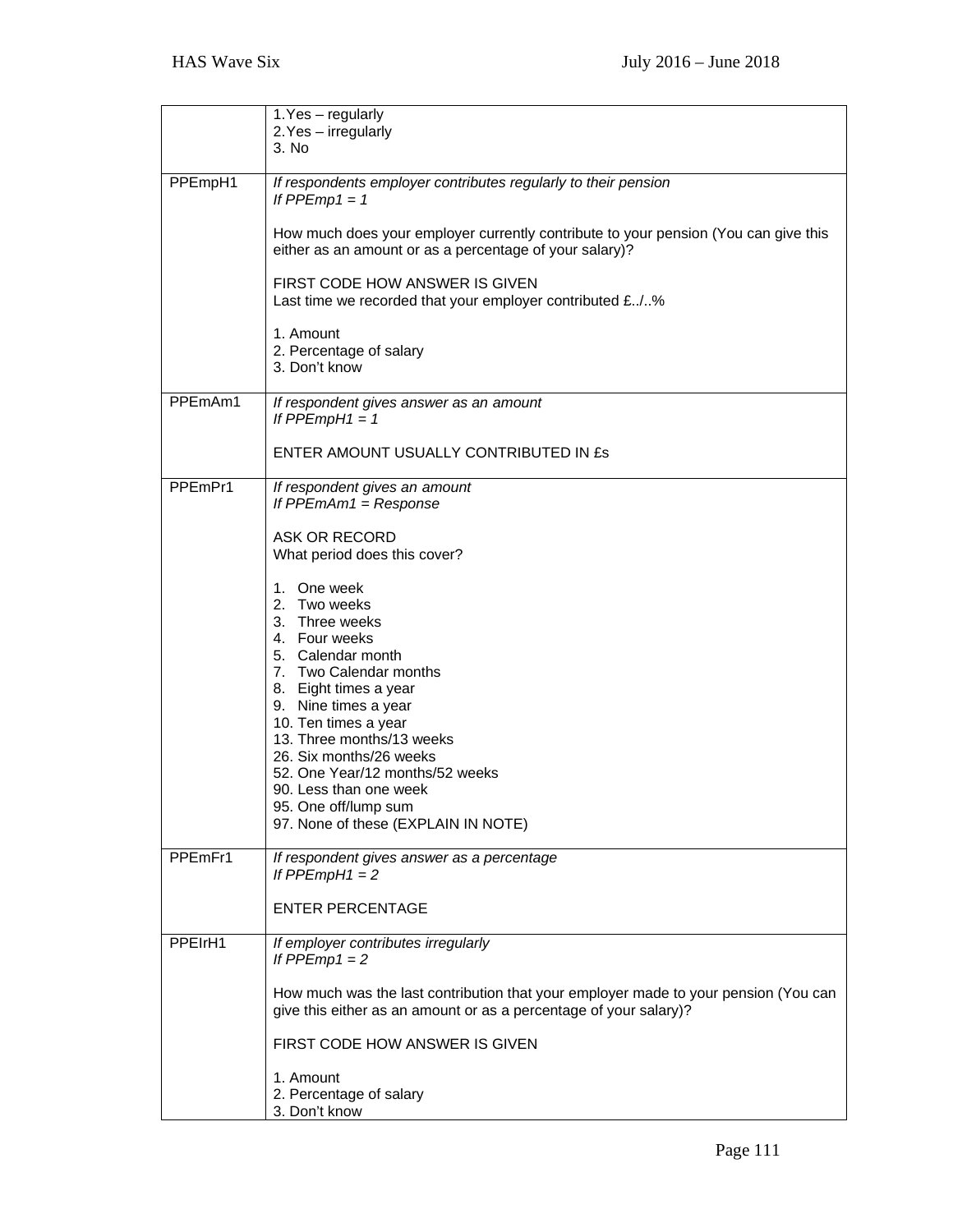| PPEIrA1               | If respondent gives answer as an amount<br>If PPEIrH1 = 1                                                                                                         |
|-----------------------|-------------------------------------------------------------------------------------------------------------------------------------------------------------------|
|                       | ENTER AMOUNT (MOST RECENTLY) CONTRIBUTED IN £s                                                                                                                    |
|                       |                                                                                                                                                                   |
| PPEIrF1               | If respondent gives answer as a percentage<br>If $PPEIrH1 = 2$                                                                                                    |
|                       | <b>ENTER PERCENTAGE</b>                                                                                                                                           |
|                       | Value of personal pensions                                                                                                                                        |
| PPVInt1               | If respondent has one or more personal pension schemes                                                                                                            |
| Wording<br>changed to | If $PPNmSc \ge 1$                                                                                                                                                 |
| make more<br>sense    | The next questions are about the value of your ^PPProv1 pension. It would be helpful to<br>look at a recent pension statement if you have one.                    |
| PPVal1                | If respondent has one or more personal pension schemes<br>If $PPNmSc \ge 1$                                                                                       |
|                       | What is the current value of your pension pot (including all of the assets and investments<br>that are in your SIPP)?                                             |
|                       | ENTER AMOUNT IN ES                                                                                                                                                |
| PPValb1               | If respondent does not know current value of their pension pot<br>If $PPVal1 = DK/Ref$                                                                            |
|                       | SHOWCARD H4                                                                                                                                                       |
|                       | Looking at this card, can you give me an estimate of the current value of the pension pot<br>(including all of the assets and investments that are in your SIPP)? |
|                       | 1. Less than £2,500                                                                                                                                               |
|                       | 2. £2,500 to £4,999<br>3. £5,000 to £9,999                                                                                                                        |
|                       | 4. £10,000 to £19,999                                                                                                                                             |
|                       | 5. £20,000 to £49,999<br>6. £50,000 to £99,999                                                                                                                    |
|                       | 7. £100,000 or more                                                                                                                                               |
| PPDocs1               | If respondent has one or more personal pension schemes<br>If $PPNmSc \ge 1$                                                                                       |
|                       |                                                                                                                                                                   |
|                       | PLEASE RECORD:                                                                                                                                                    |
|                       | 1. Statement consulted by respondent only<br>2. Statement consulted by interviewer<br>3. No statement                                                             |
| <b>PMortC</b>         | If Respondent or Spouse/ Partner has a Pension Mortgage<br>If PPNmSc $>= 1$ AND MType1 = 4                                                                        |
|                       | ASK OR RECORD<br>You said earlier that you have a pension mortgage, is this [identifier] pension the pension<br>mortgage?                                         |
|                       | 1. Yes                                                                                                                                                            |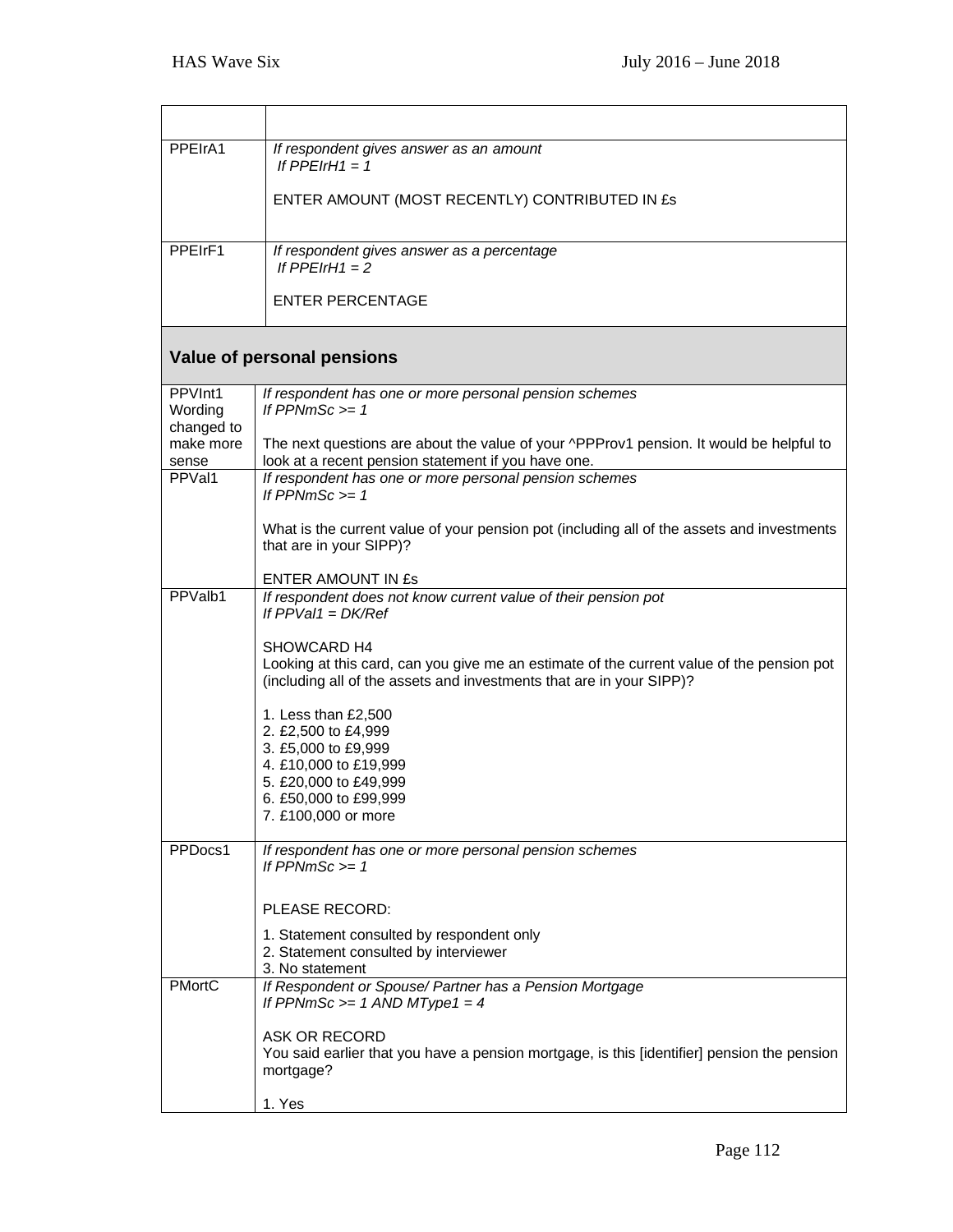| .NC |
|-----|
|     |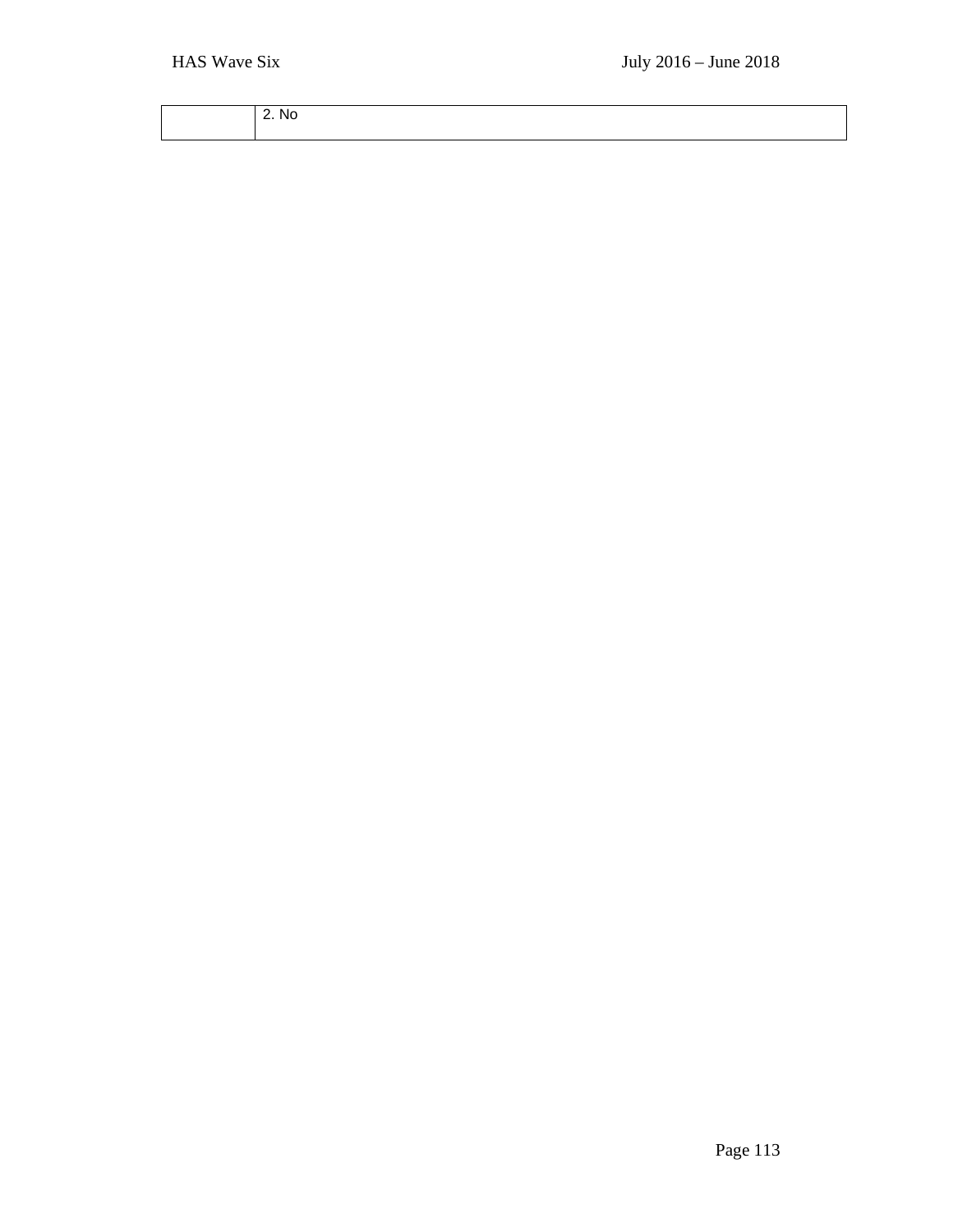| LOOP OF ANNUITIES AND LUMP SUMS FOR CURRENT PENSIONS<br>Applies if aged 50+ |                                                                                                                                                                                        |
|-----------------------------------------------------------------------------|----------------------------------------------------------------------------------------------------------------------------------------------------------------------------------------|
| PPLum1                                                                      | If respondent is aged 50+ and has a personal pension<br>If PPNmSc $>= 1$ AND DVAge $>= 50$                                                                                             |
|                                                                             | Have you taken a lump sum from this pot in the last two years?                                                                                                                         |
|                                                                             | 1. Yes<br>2. No                                                                                                                                                                        |
| PPTakeLump1                                                                 | If Respondent has taken a lump sum in last 2 years<br>If PPLum1 = 1                                                                                                                    |
|                                                                             | <b>RUNNING PROMPT</b><br>Was this lump sum                                                                                                                                             |
|                                                                             | 1. up to tax free limit or<br>2. greater than tax free limit?                                                                                                                          |
| PPLmV1                                                                      | If respondent has taken a lump sum<br>If PPLum1 = $1$                                                                                                                                  |
|                                                                             | How much in total was this lump sum (after tax)?                                                                                                                                       |
|                                                                             | <b>ENTER AMOUNT IN £s</b>                                                                                                                                                              |
| PPLmVb1                                                                     | If respondent does not know value of lump sum after tax<br>If $PPLmV1 = DK/Ref$                                                                                                        |
|                                                                             | <b>SHOWCARD H5</b><br>Looking at this card, can you tell me the approximate amount you received as a<br>lump sum, after tax?                                                           |
|                                                                             | 1. £1 to £4,999<br>2. £5,000 - £9,999<br>3. £10,000 - £19,999<br>4. £20,000 - £29,999<br>5. £30,000 - £49,999<br>6. £50,000 - £99,999<br>7. £100,000 - £249,999<br>8. £250,000 or more |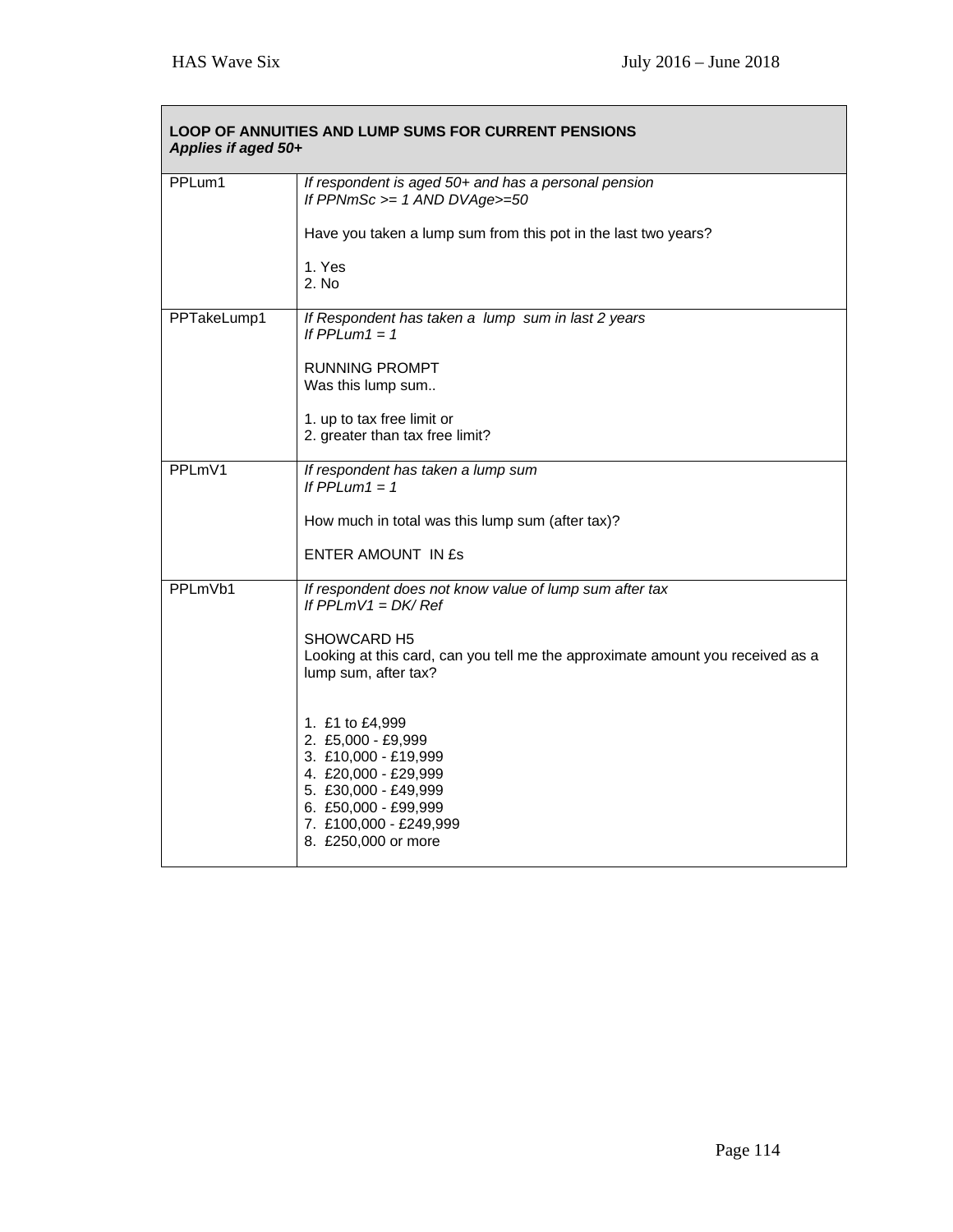| PPLumpMost1 | If respondent has taken a lump sum<br>If $PPLum1 = 1$<br>SHOWCARD H6                                                                                                                                                                                                                                                                                                                                                                                                                                  |
|-------------|-------------------------------------------------------------------------------------------------------------------------------------------------------------------------------------------------------------------------------------------------------------------------------------------------------------------------------------------------------------------------------------------------------------------------------------------------------------------------------------------------------|
|             | What have you done with the majority of the money you received from your<br>pension lump sum?                                                                                                                                                                                                                                                                                                                                                                                                         |
|             | 1. Saved it, for example in a bank or building society account<br>2. Invested it, for example in shares or unit trusts<br>3. Bought a financial product to provide a retirement income, for example, an<br>annuity<br>4. Paid off part or all of debts or mortgage<br>5. Gave money to family or friends<br>6. Bought land or property<br>7. Bought a holiday, car or luxury item<br>8. Spent it on something else/general expenses<br>9. Have not decided yet                                        |
| PPLumpUsed  | If respondent took a lump sum<br>If $PPLum1 = 1$                                                                                                                                                                                                                                                                                                                                                                                                                                                      |
|             | SHOWCARD H6<br>What have you done with the rest of your pension lump sum?                                                                                                                                                                                                                                                                                                                                                                                                                             |
|             | CODE ALL THAT APPLY                                                                                                                                                                                                                                                                                                                                                                                                                                                                                   |
|             | 1. Saved it, for example in a bank or building society account<br>2. Invested it, for example in shares or unit trusts<br>3. Bought a financial product to provide a retirement income, for example, an<br>annuity<br>4. Paid off part or all of debts or mortgage<br>5. Gave money to family or friends<br>6. Bought land or property<br>7. Bought a holiday, car or luxury item<br>8. Spent it on something else/general expenses<br>9. Have not decided yet<br>10. Nothing left (SPONTANEOUS ONLY) |
| PPCash1     | If respondent is aged 50+ and has a personal pension<br>If PPNmSc $>=1$ AND DVAge $>=50$                                                                                                                                                                                                                                                                                                                                                                                                              |
|             | Are you currently receiving a pension from this scheme? By this we mean<br>receiving an income or having annuitised all or part of your pots?                                                                                                                                                                                                                                                                                                                                                         |
|             | 1. Yes<br>2. No                                                                                                                                                                                                                                                                                                                                                                                                                                                                                       |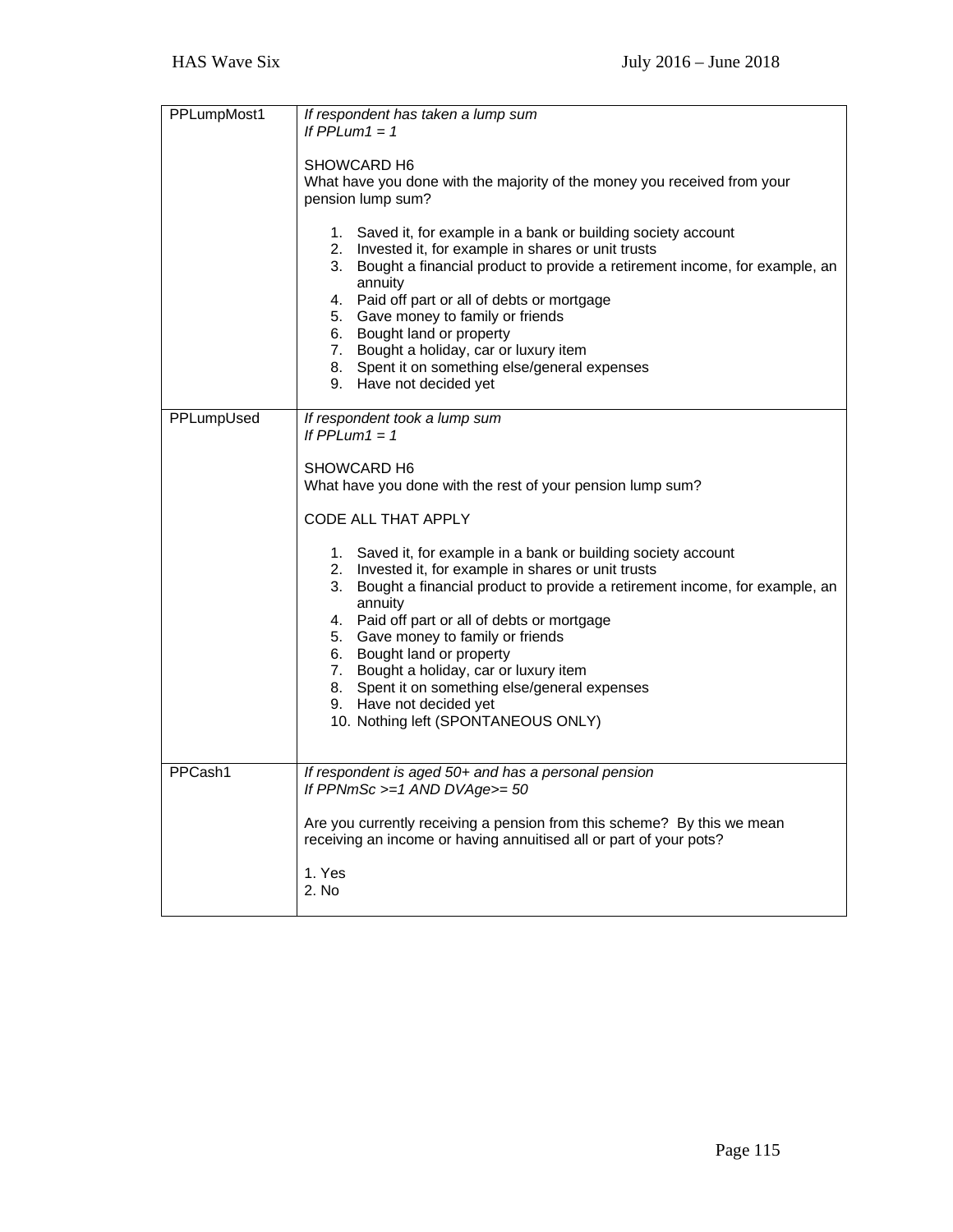| <b>PPDoneFund</b> | If respondent is currently receiving a pension from this scheme<br>If PPCash $1 = 1$                                                                                                                                                         |
|-------------------|----------------------------------------------------------------------------------------------------------------------------------------------------------------------------------------------------------------------------------------------|
|                   |                                                                                                                                                                                                                                              |
|                   | SHOWCARD H7<br>What have you done with the pension pot that you have cashed in (apart from the                                                                                                                                               |
|                   | lump sum that you have told me about)?<br>Have you                                                                                                                                                                                           |
|                   | CODE ALL THAT APPLY                                                                                                                                                                                                                          |
|                   | 1.<br>Bought an annuity (guaranteed income) offered by your own pension<br>provider?                                                                                                                                                         |
|                   | 2. Bought an annuity (guaranteed income) from a different provider on the open<br>market?                                                                                                                                                    |
|                   | Invested pot to give a regular (adjustable) income (referred to as 'flexi-access<br>3.<br>drawdown')                                                                                                                                         |
|                   | 4. taken cash in chunks from the pension pot as it is needed                                                                                                                                                                                 |
|                   | apart from the lump sum, have left the rest of the pension pot untouched<br>5.                                                                                                                                                               |
| PPAnPeriod1       | If respondent has taken out an annuity<br>If $PPDoneFund = 1,2$                                                                                                                                                                              |
|                   | Thinking of the annuity you have bought with this pot, is it:                                                                                                                                                                                |
|                   | 1. A fixed-term annuity<br>2. or a lifetime annuity                                                                                                                                                                                          |
|                   | 3. Don't know (spontaneous only)                                                                                                                                                                                                             |
| PPAnJt1           | If respondent has taken out an annuity<br>If PPDoneFund = $1,2$                                                                                                                                                                              |
|                   | Thinking of the annuity you have bought with this pot, is it                                                                                                                                                                                 |
|                   | <b>RUNNING PROMPT</b>                                                                                                                                                                                                                        |
|                   | 1. a single policy which pays out only to you, or<br>2. a joint life policy which pays out to you and a partner if you die first?                                                                                                            |
|                   | 3. Don't know (SPONTANEOUS ONLY)                                                                                                                                                                                                             |
| PPAnlf1           | If respondent has taken out an annuity<br>If $PPDoneFund = 1,2$                                                                                                                                                                              |
|                   | Is the annuity                                                                                                                                                                                                                               |
|                   | <b>RUNNING PROMPT</b>                                                                                                                                                                                                                        |
|                   | 1. a level annuity where the payments are a fixed amount?<br>2. or an escalating annuity where the payments rise each year, either by a fixed<br>amount or in line with inflation or investment returns?<br>3. Don't know (SPONTANEOUS ONLY) |
| PPAnEh1           | If respondent has taken out an annuity<br>If PPDoneFund = $1,2$                                                                                                                                                                              |
|                   | And is this an enhanced annuity that pays out a higher annual payment because<br>of a health condition you may have?                                                                                                                         |
|                   | 1. Yes                                                                                                                                                                                                                                       |
|                   | 2. No<br>3. Don't know (SPONTANEOUS ONLY)                                                                                                                                                                                                    |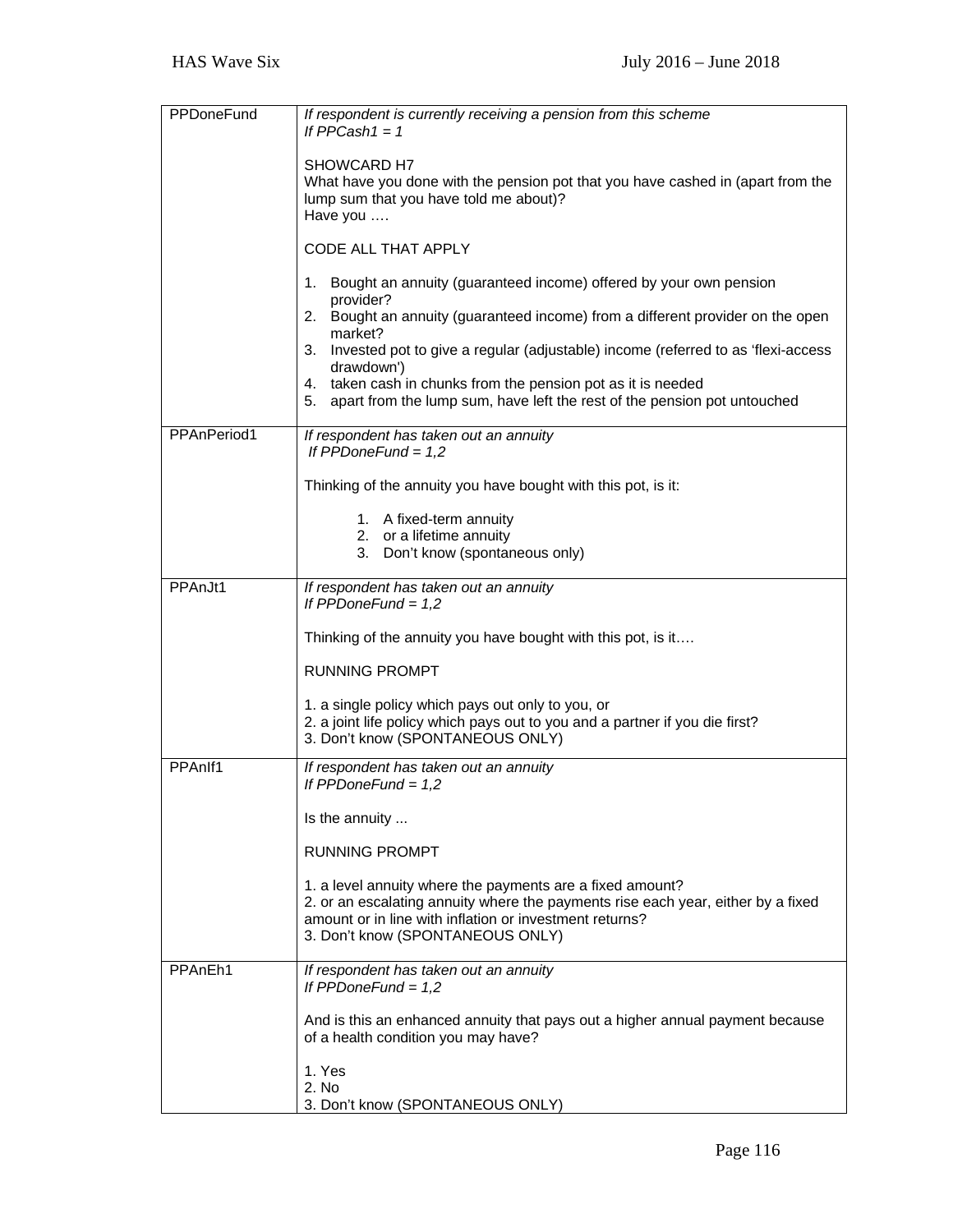| PPAnGa1        | If respondent has taken out an annuity<br>If PPDoneFund = $1,2$                                                                                                            |
|----------------|----------------------------------------------------------------------------------------------------------------------------------------------------------------------------|
|                | Does the annuity have a guarantee or value protection? This is where the amount<br>paid in a given period is guaranteed even if you die.                                   |
|                | 1. Yes<br>2. No                                                                                                                                                            |
|                | 3. Don't know (SPONTANEOUS ONLY)                                                                                                                                           |
| PPAnnuityMVal1 | If respondent has taken out an annuity<br>If PPDoneFund = $1,2$                                                                                                            |
|                | What is your monthly net income from this annuity?                                                                                                                         |
|                | <b>ENTER AMOUNT IN ES</b>                                                                                                                                                  |
| PPAnnuityMVB1  | If respondent does not know monthly income from this annuity<br>If PPAnnuityMVal1 = $DK/Ref$                                                                               |
|                | SHOWCARD H8<br>Looking at this card, can you tell me about how much your monthly net income<br>from this annuity is?                                                       |
|                | New W6<br>1. Less than £500<br>2. £500-£999<br>3. £1,000-£1,499                                                                                                            |
|                | 4. £1,500-£1,999<br>5. £2,000-£2,999                                                                                                                                       |
|                | 6. £3,000-£3,999<br>7. £4,000-£4,999                                                                                                                                       |
|                | 8. £5,000 or more                                                                                                                                                          |
| PPDrawType1    | If respondent has opted for income drawdown pension<br>If $PPDoneFund = 3$                                                                                                 |
|                | SHOWCARD H9                                                                                                                                                                |
|                | What type of drawdown did you use?                                                                                                                                         |
|                | Income drawdown from pot which is still invested<br>1.<br>Taken pension pot as cash in staged withdrawals<br>2.                                                            |
|                | 3.<br>Taken cash out in one or several large withdrawals                                                                                                                   |
| PPDrVI1        | If respondent opted for income drawdown or an alternatively secured pension<br>If $PPDoneFund = 3$                                                                         |
|                | How much money have you moved from this pension pot to income drawdown/ an<br>alternatively secured pension?                                                               |
|                | <b>ENTER AMOUNT IN £s</b>                                                                                                                                                  |
| PPDrVB1        | If respondent does not know how much they have moved from this pension pot to<br>income drawdown/ an alternatively secured pension<br>If $PPDrVI = DK/Ref$                 |
|                | SHOWCARD H10<br>Looking at this card, can you tell me about how much money you have moved<br>from this pension pot to (income drawdown/ an alternatively secured pension)? |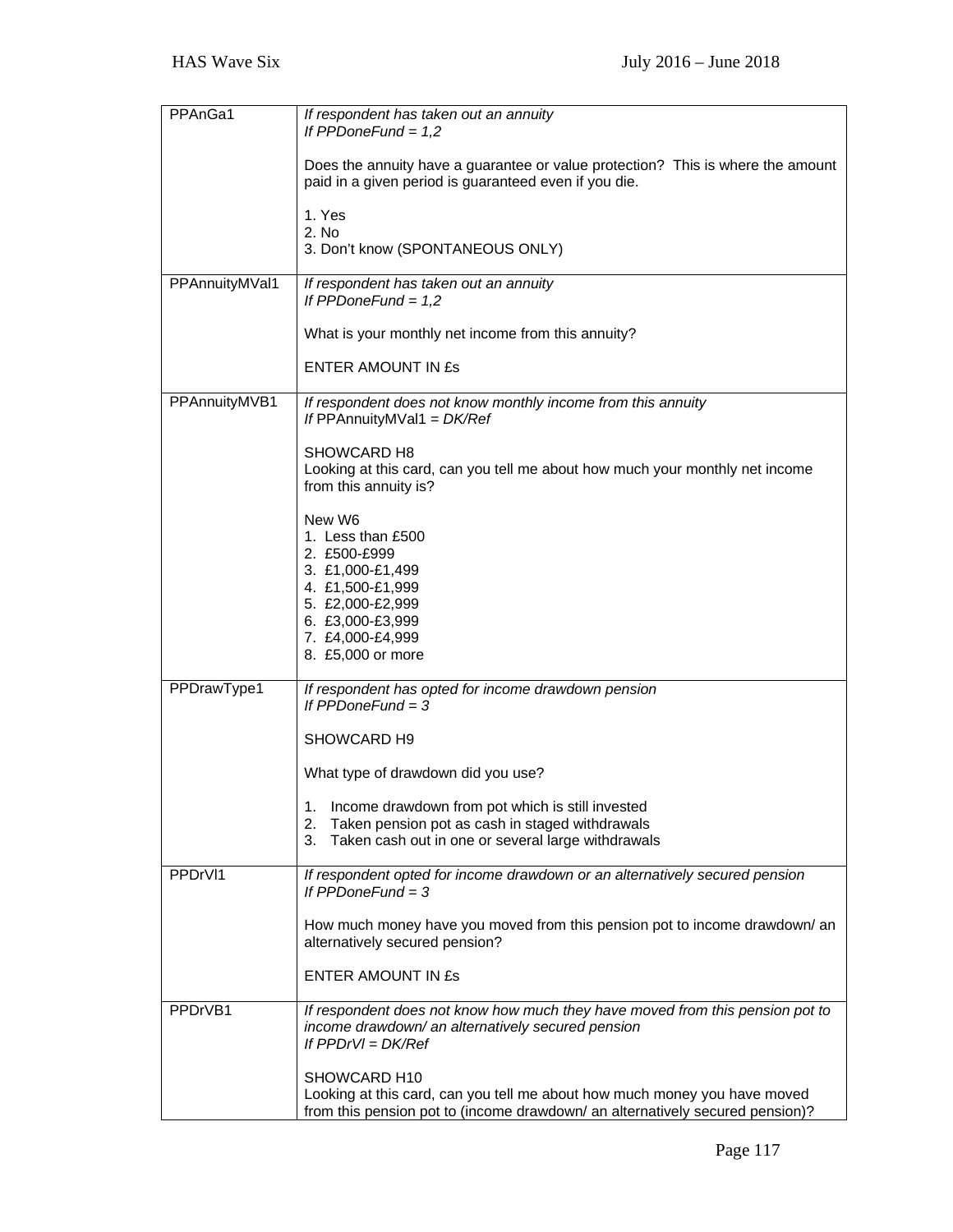|              | 1. Less than £25,000<br>2. £25,000-£49,999<br>3. £50,000-£74,999<br>4. £75,000-£99,999<br>5. £100,000-£149,999<br>6. £150,000-£199,999<br>7. £200,000 or more                                                                    |
|--------------|----------------------------------------------------------------------------------------------------------------------------------------------------------------------------------------------------------------------------------|
| PPDrlnc1     | If respondent opted for income drawdown or an alternatively secured pension<br>If $PPDoneFund = 3$<br>Over the last 12 months since (end relevant month) how much have you                                                       |
|              | withdrawn from this amount set aside for income drawdown/ an alternatively<br>secured pension? Please give the gross amount, before tax.                                                                                         |
|              | <b>ENTER AMOUNT IN ES</b>                                                                                                                                                                                                        |
| PPDrIncB1    | If respondent does not know the amount they have withdrawn<br>If $PPDrInc1 = DK/Ref$                                                                                                                                             |
|              | SHOWCARD H11                                                                                                                                                                                                                     |
|              | Looking at this card, can you tell me about how much you have withdrawn in the<br>last 12 months from the amount set aside for income drawdown/ an alternatively<br>secured pension? (Please give the gross amount, before tax.) |
|              | 1. Less than £10,000<br>2. £10,000-£24,999<br>3. £25,000-£49,999                                                                                                                                                                 |
|              | 4. £50,000-£74,999<br>5. £75,000-£99,999<br>6. £100,000 or more                                                                                                                                                                  |
| PPPlanFund   | If respondent is currently receiving a pension from this scheme.<br>If PPCash $1 = 1$                                                                                                                                            |
|              | SHOWCARD H <sub>12</sub>                                                                                                                                                                                                         |
|              | How do you plan to use (the rest of) your pension pot?                                                                                                                                                                           |
|              | CODE UP TO 4 ANSWERS                                                                                                                                                                                                             |
|              | Buy an annuity (guaranteed income) offered by your own pension provider?<br>1.<br>2. Buy an annuity (guaranteed income) from a different provider on the open<br>market?                                                         |
|              | Invest pot to give a regular (adjustable) income (referred to as 'flexi-access<br>3.<br>drawdown')                                                                                                                               |
|              | 4. take cash in chunks from the pension pot as it is needed<br>apart from the lump sum, leave the rest of the pension pot untouched<br>5.<br>6. Don't know                                                                       |
| PPAgeAccPot1 | If respondent is currently receiving a pension from this scheme and plans to buy<br>an annuity.<br>If PPCash1 = $1$ AND PPPIanFund = $1$ or $2$                                                                                  |
|              | At what age are you likely to access your pension pot?                                                                                                                                                                           |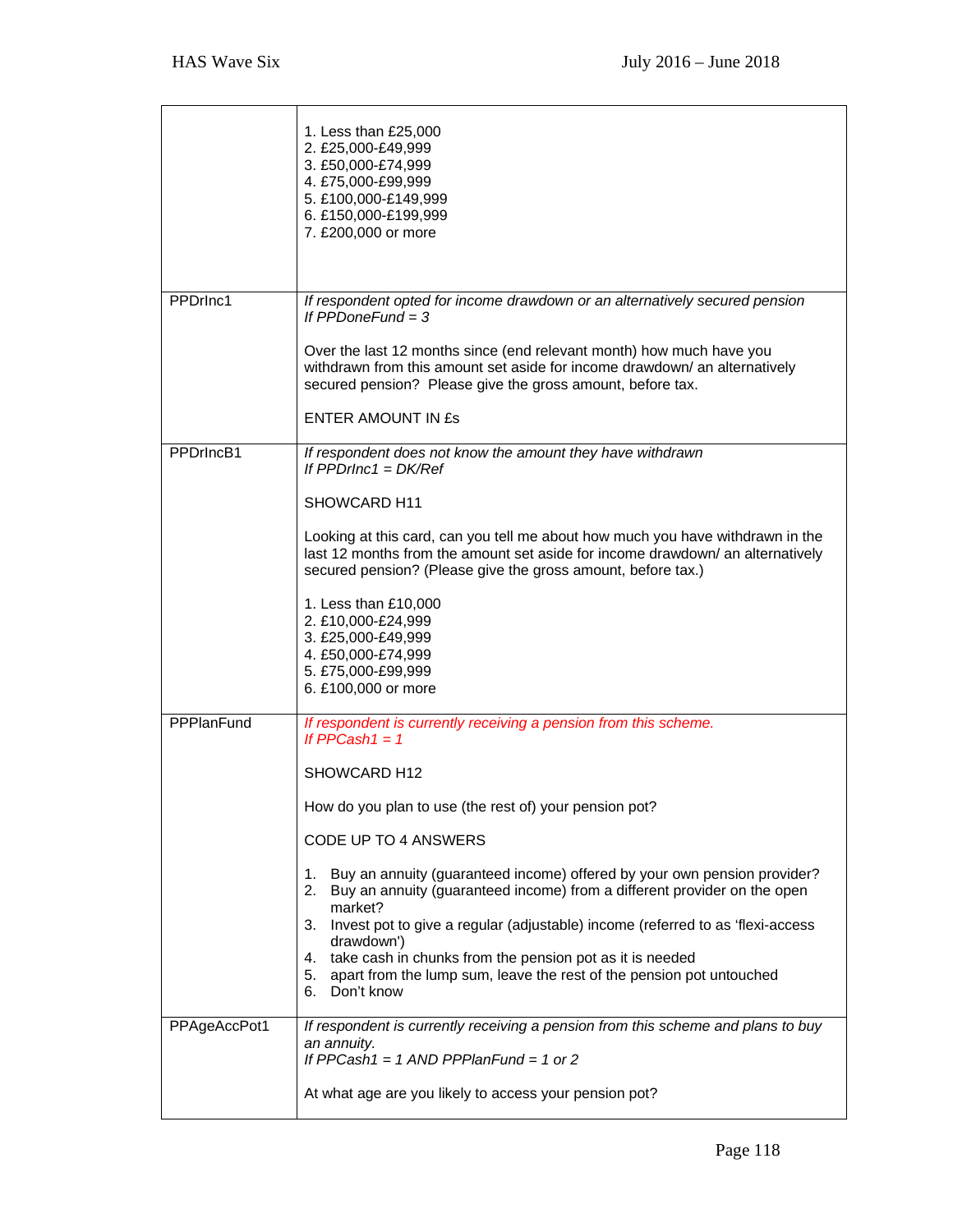|         | <b>ENTER AGE</b>                                                                                                                                                        |
|---------|-------------------------------------------------------------------------------------------------------------------------------------------------------------------------|
|         | <b>END OF LOOP FOR ANNUITIES AND LUMP SUMS</b>                                                                                                                          |
| PPAccu1 | If respondent has one or more personal pension schemes<br>If PPNmSc $>= 1$<br>HOW ACCURATE DO YOU THINK THE ANSWERS GIVEN BY THE RESPONDENT<br>ABOUT THIS PENSION WERE? |
|         | 1. Very accurate<br>2. Fairly accurate<br>3. Not very accurate<br>4. Not at all accurate                                                                                |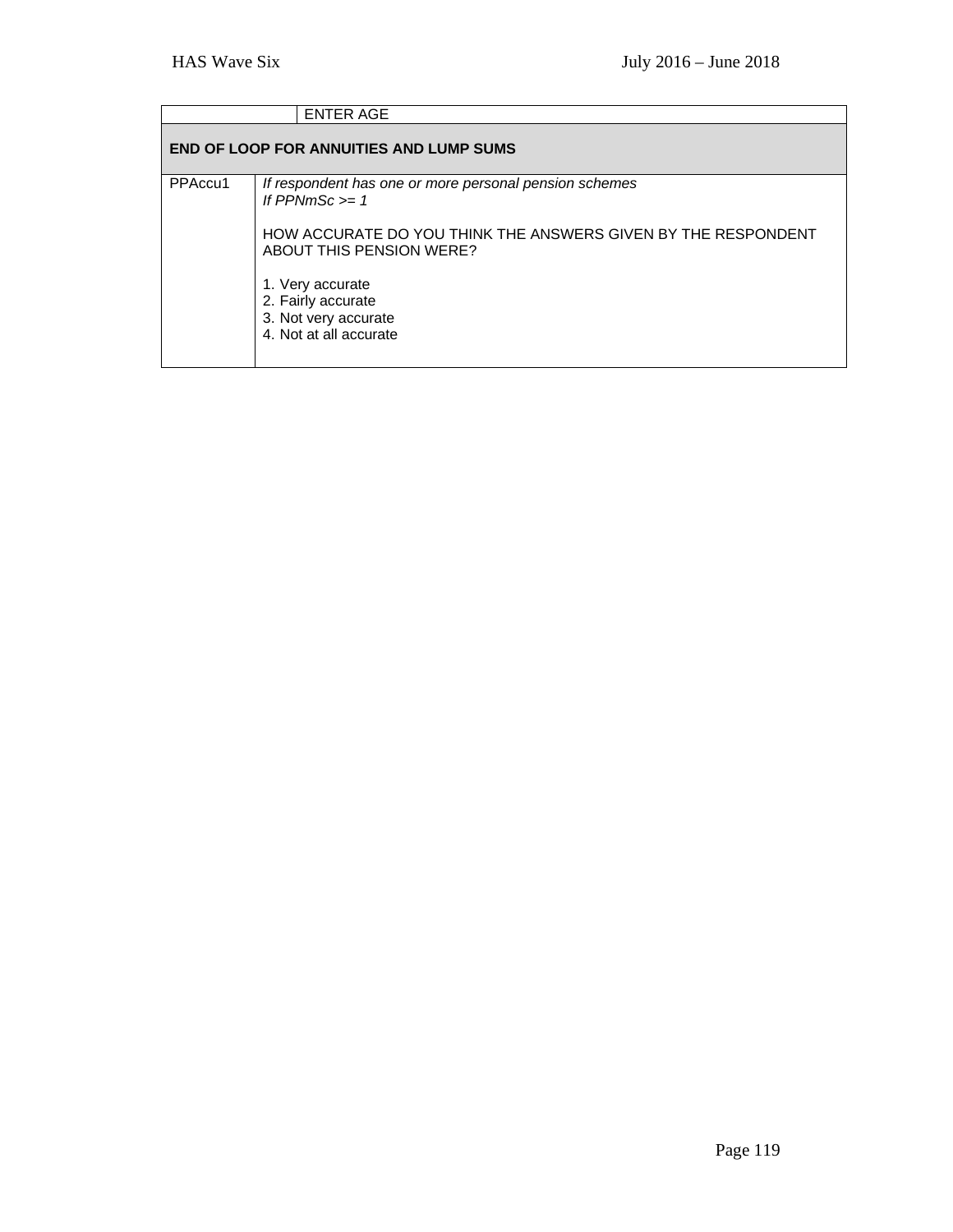## **Past pension schemes**

## *Data to feed forward : RPersProx; RPFTyp; RPFName\_F; RPFName\_S; RPFName\_T*; *RPFBeg; RPFEnd; RFPCRet*

If interviewed at *previous wave* feed forward names of past pensions recorded at previous wave and check current status of each pension (below).

| PFPrev   | If respondent had any pension schemes at previous wave<br>If RPersProx = Response and RPFTyp = Response                                                                                                                                                                                                                                                                                                    |
|----------|------------------------------------------------------------------------------------------------------------------------------------------------------------------------------------------------------------------------------------------------------------------------------------------------------------------------------------------------------------------------------------------------------------|
|          | At the last interview, we recorded that you had savings in the following schemes that you<br>are no longer contributing to.                                                                                                                                                                                                                                                                                |
|          | Please select the schemes in which you still have any undrawn pots or entitlements?<br>This is sometimes referred to as 'retained rights'.                                                                                                                                                                                                                                                                 |
|          | 1. RPFName[1]<br>2. RPFName[2]<br>3. RPFName[3]<br>4. RPFName[4]<br>5. RPFName[5]<br>6. RPFName[6]<br>7. None of these                                                                                                                                                                                                                                                                                     |
| PContRet | If interviewed at previous wave (was PFNew)<br>If $(RPersprox = response)$<br>Can I just check, do you have any undrawn pots or entitlements retained in any other<br>past pension schemes that will contribute to your future pension income?<br>DO NOT INCLUDE SCHEMES WHERE YOU ALREADY RECEIVE THE FULL<br>PENSION OR ANNUITY                                                                          |
|          | If respondent was not interviewed at previous wave and has any current pension<br>scheme (was PEverC)<br>If (RPersProx<> Response AND (PEmMem = Yes OR PNumOcc > 0 OR PNumPP > 0)<br>Apart from the current pension schemes that we have already talked about, have you<br>ever belonged to or contributed to any other pension scheme apart from any state<br>pensions?<br>DO NOT INCLUDE CURRENT SCHEMES |
|          | INCLUDE PENSIONS CURRENTLY BEING RECEIVED<br>DO NOT INCLUDE SCHEMES WHERE YOU ALREADY RECEIVE THE FULL<br>PENSION OR ANNUITY                                                                                                                                                                                                                                                                               |
|          | If respondent was not interviewed at previous wave and does not have any current<br>pension scheme and they are aged 76 or under (was PEverNC)<br>If RPersProx <> Response AND DVAge <= 76 AND PEmMem <> $1$ AND<br>$PNumOcc \iff 1 AND PNumPP \iff 1$<br>Apart from any state pensions, have you ever belonged to, or contributed to, a pension                                                           |
|          | scheme?<br>INCLUDE PENSIONS CURRENTLY BEING RECEIVED<br>DO NOT INCLUDE SCHEMES WHERE YOU ALREADY RECEIVE THE FULL<br>PENSION OR ANNUITY                                                                                                                                                                                                                                                                    |
|          | 1. Yes                                                                                                                                                                                                                                                                                                                                                                                                     |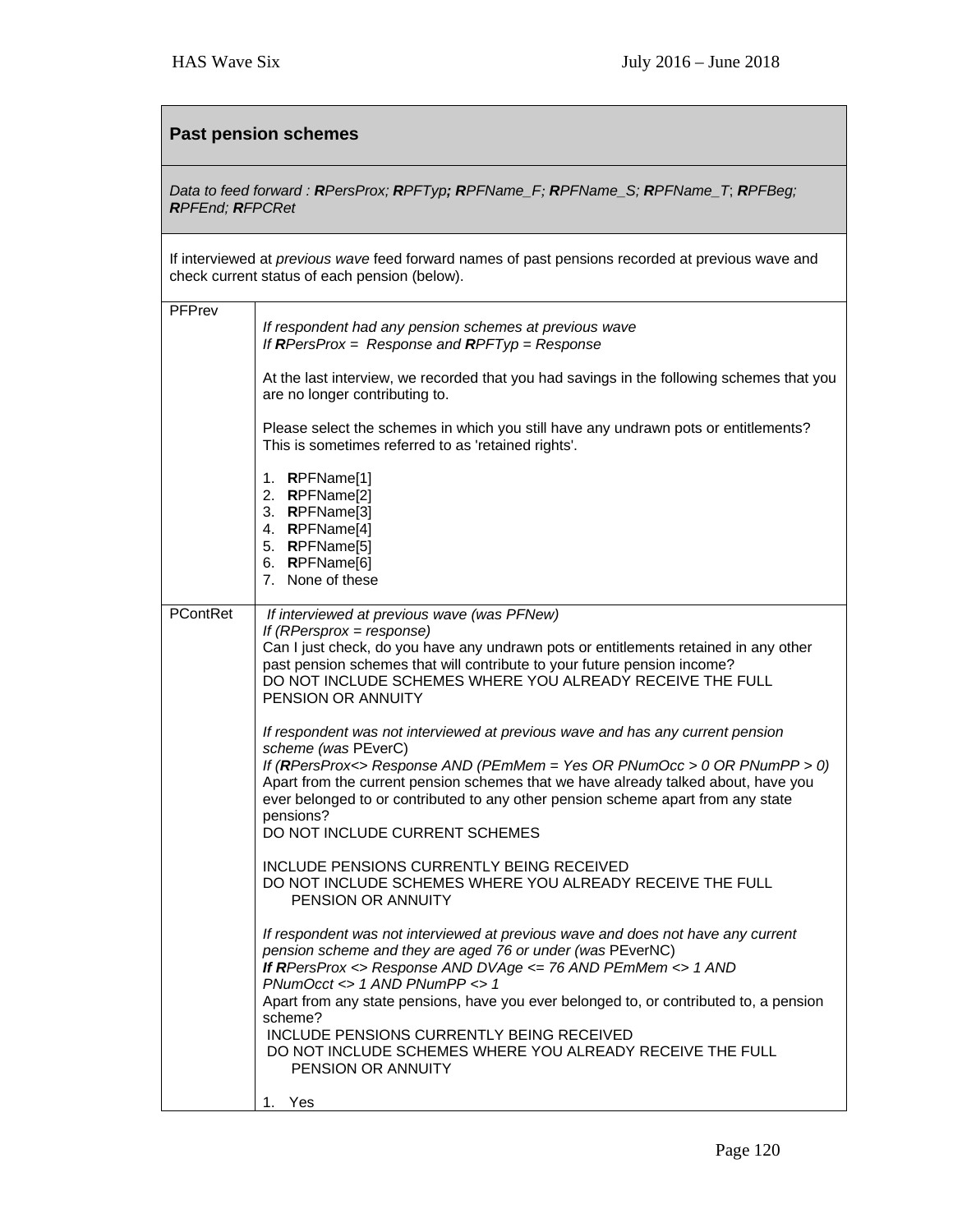|                | 2.<br><b>No</b>                                                                                                                                         |
|----------------|---------------------------------------------------------------------------------------------------------------------------------------------------------|
| PNumRet        | If $PContRet = 1$                                                                                                                                       |
|                | How many [other] pension schemes that you are not contributing to now?                                                                                  |
|                | <b>ENTER NUMBER</b>                                                                                                                                     |
| <b>PFNmSc</b>  | Derived variable: Number of retained schemes                                                                                                            |
|                | IF PFPrev 1 to 6 PFNmSc = Number at PFPrev + PNumRet                                                                                                    |
|                | ELSE PFNmSc = PNumRet                                                                                                                                   |
|                |                                                                                                                                                         |
|                |                                                                                                                                                         |
| PFAcc          | If respondent has pots retained in past pension scheme or has undrawn pots or                                                                           |
|                | entitlements retained in past pension schemes                                                                                                           |
|                | If $(PContRet = Yes)$                                                                                                                                   |
|                | Some people can sometimes lose track of their pension pots. You have just mentioned                                                                     |
|                | the number of schemes where you have retained rights.                                                                                                   |
|                |                                                                                                                                                         |
|                | How many of these do you know how to access?                                                                                                            |
|                | EXCLUDE CURRENT SCHEMES AND SCHEMES WHICH HAVE TRANSFERRED                                                                                              |
|                | <b>INTO A CURRENT PENSION</b>                                                                                                                           |
|                |                                                                                                                                                         |
|                | <b>ENTER NUMBER</b>                                                                                                                                     |
| PFEn           | If respondent not interviewed at previous wave and they are aged 55-76                                                                                  |
|                | If RPersProx <> Response AND DVAge >= 55 AND <= 76                                                                                                      |
|                |                                                                                                                                                         |
|                | And in the last two years have you drawn your savings from any other pension scheme<br>either by taking a pension or lump sum, or by buying an annuity? |
|                |                                                                                                                                                         |
|                | INCLUDE ONLY IF ALL SAVINGS USED (I.E. SCHEME MUST BE A DIFFERENT ONE                                                                                   |
|                | FROM THOSE COVERED ABOVE AT PRETAIN)                                                                                                                    |
|                |                                                                                                                                                         |
|                | 1. Yes                                                                                                                                                  |
|                | 2. No                                                                                                                                                   |
| <b>PFEnNum</b> | If respondent has drawn money from another pension scheme by taking a pension or                                                                        |
|                | lump sum, or by buying an annuity                                                                                                                       |
|                | If $PFEn = 1$                                                                                                                                           |
|                |                                                                                                                                                         |
|                | From how many schemes have you drawn your pension savings?                                                                                              |
|                | <b>ENTER NUMBER</b>                                                                                                                                     |
|                |                                                                                                                                                         |
| PFStat1        | DERIVED VARIABLE: CODE STATUS OF SCHEME                                                                                                                 |
|                |                                                                                                                                                         |
|                | 1. Scheme recorded as past pension at previous wave                                                                                                     |
|                | 3. New scheme at W6                                                                                                                                     |
|                |                                                                                                                                                         |
|                |                                                                                                                                                         |
| AllRet         | DERIVED VARIABLE: TOTAL NUMBER OF RETAINED PENSIONS                                                                                                     |
|                |                                                                                                                                                         |
|                | AllRet = PFNumSc+PFEnNum                                                                                                                                |
|                | 0.6                                                                                                                                                     |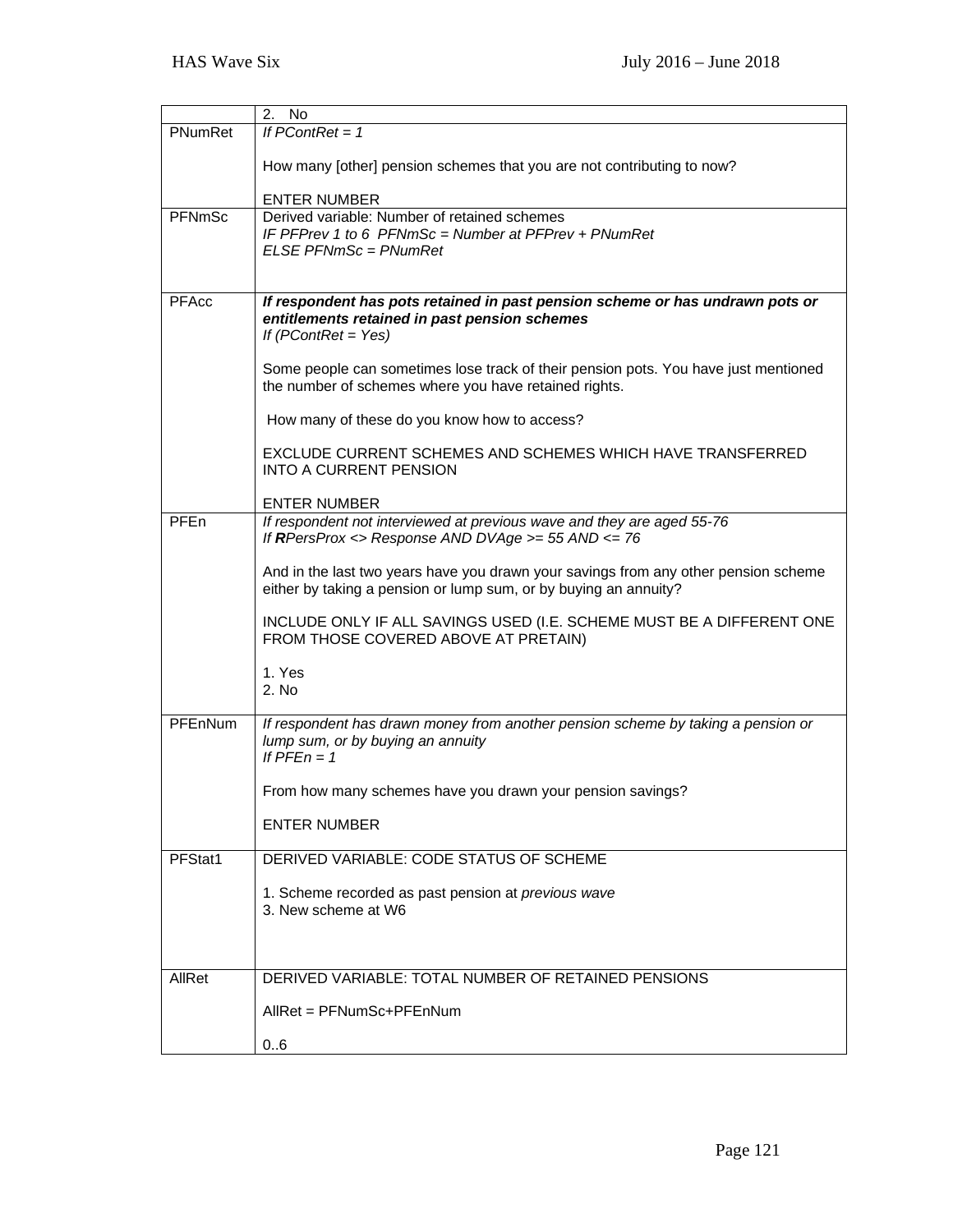| <b>LOOP FOR UP TO 6 PENSION SCHEMES</b> |                                                                                                                                                                                                                                                                                                                                                                                                           |  |  |
|-----------------------------------------|-----------------------------------------------------------------------------------------------------------------------------------------------------------------------------------------------------------------------------------------------------------------------------------------------------------------------------------------------------------------------------------------------------------|--|--|
|                                         | LOOP FOR PAST PENSIONS INCLUDE:<br>- for previous wave respondents, all pensions carried forward from previous wave (max of 3 carried                                                                                                                                                                                                                                                                     |  |  |
| forward)                                |                                                                                                                                                                                                                                                                                                                                                                                                           |  |  |
|                                         | - for new respondents, pensions with retained pots + those where pension drawn in last 2 years                                                                                                                                                                                                                                                                                                            |  |  |
| PFName1                                 | For each past scheme<br>If PFPrev = 1-6 OR PNumRet > 0 OR PFEnNum >= 1                                                                                                                                                                                                                                                                                                                                    |  |  |
|                                         | What is the name of this pension scheme?<br>Last time, we recorded the name as RPFName1                                                                                                                                                                                                                                                                                                                   |  |  |
|                                         | ASK OR RECORD<br>PROBE FOR DETAILS<br>IF POLICE, LOCAL AUTHORITY ETC, PROBE FOR NAME OF FORCE/LOCAL                                                                                                                                                                                                                                                                                                       |  |  |
| PFTyp1                                  | <b>AUTHORITY ETC</b><br>For each past scheme                                                                                                                                                                                                                                                                                                                                                              |  |  |
|                                         | If PFPrev = 1-6 OR PNumRet > 0 OR PFEnNum >= 1                                                                                                                                                                                                                                                                                                                                                            |  |  |
|                                         | SHOWCARD H2<br>Thinking about this pension, what kind of pension scheme is it?<br>Last time, we recorded the name as a/an RPFTyp1                                                                                                                                                                                                                                                                         |  |  |
|                                         | 1. Occupational pension scheme<br>2. Group Personal or Group Stakeholder pension<br>3. Private Personal or Private Stakeholder pension<br>4. Self-Invested Personal Pension (SIPP)<br>5. Retirement Annuity contract (RAC)<br>6. Other                                                                                                                                                                    |  |  |
| PFOcTy1                                 | If respondent has an occupational pension scheme<br>If $PFTyp1 = 1$                                                                                                                                                                                                                                                                                                                                       |  |  |
|                                         | SHOWCARD H3                                                                                                                                                                                                                                                                                                                                                                                               |  |  |
|                                         | There are two main ways in which your pension entitlement can be worked out in an<br>employer's or occupational pension scheme. Is your pension more like Type A or Type<br>B?                                                                                                                                                                                                                            |  |  |
|                                         | Last time, we recorded that your first pension was of type RPFOcty1                                                                                                                                                                                                                                                                                                                                       |  |  |
|                                         | 1. Type A: It is a 'money-purchase' scheme. Your pension will depend on the value of<br>contributions to the scheme and the rate of return achieved on their investment.<br>2. Type B: It is a salary-related scheme. Your pension will be related to your salary,<br>possibly in your final years, and the number of years you have been in the scheme.<br>3. Hybrid (SPONTANEOUS ONLY)<br>4. Don't know |  |  |
| Value of past pensions                  |                                                                                                                                                                                                                                                                                                                                                                                                           |  |  |
| PFRec1                                  | If respondent is aged 40 or over and has any past pension schemes<br>If DVAge $>=$ 40 AND PNumRet $> 0$                                                                                                                                                                                                                                                                                                   |  |  |
|                                         | Are you receiving a pension from this scheme?                                                                                                                                                                                                                                                                                                                                                             |  |  |
|                                         | 1.Yes<br>2. No                                                                                                                                                                                                                                                                                                                                                                                            |  |  |
|                                         |                                                                                                                                                                                                                                                                                                                                                                                                           |  |  |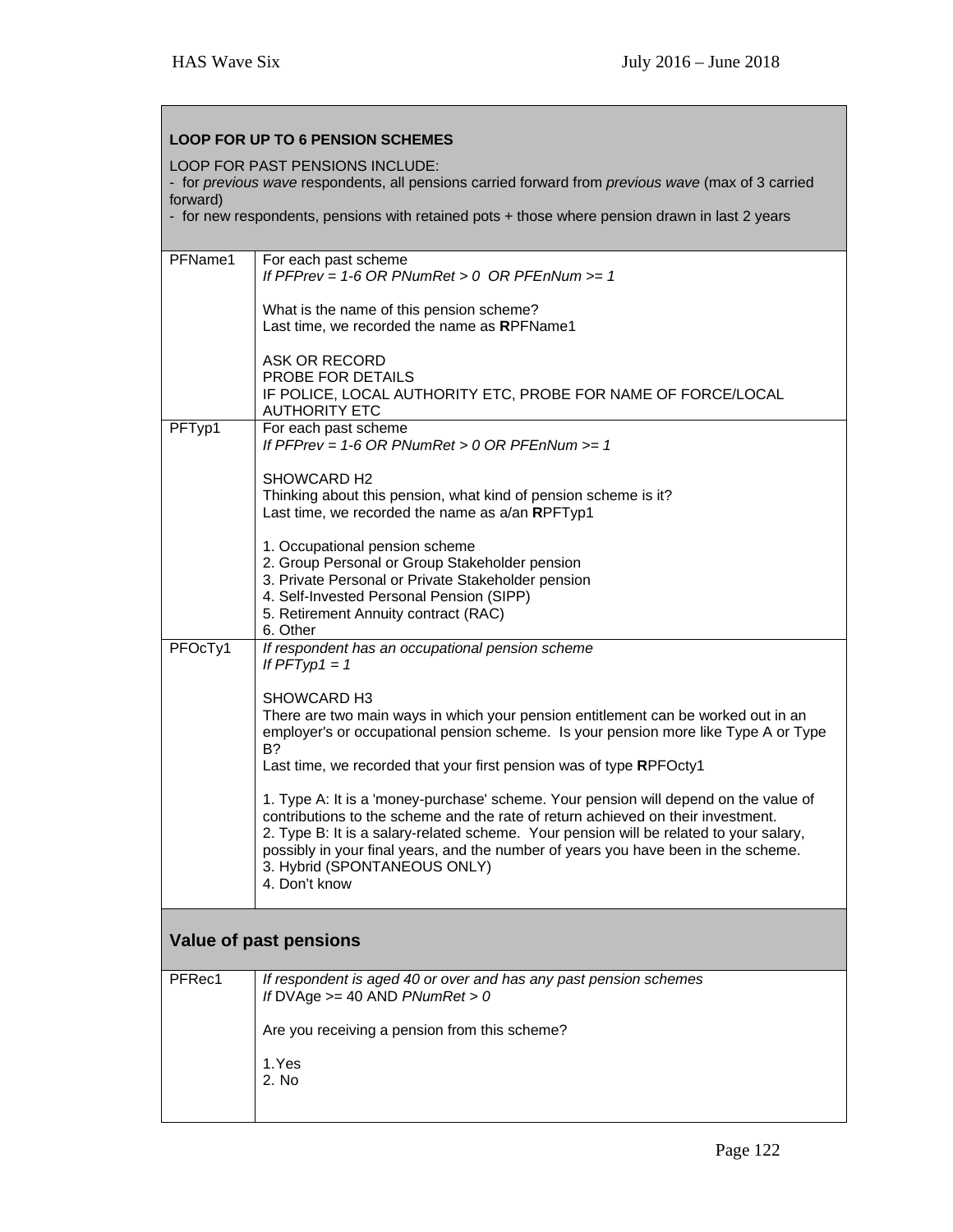| PFDraw1 | If respondent is currently receiving a pension<br>If $PFRec1 = 1$                                                                                                                                              |
|---------|----------------------------------------------------------------------------------------------------------------------------------------------------------------------------------------------------------------|
|         | Have you retained any of your pension pot for use at a later date?"<br>THIS DOES NOT INCLUDE COMMUTING PART OF PENSION FOR A LUMP SUM                                                                          |
|         | 1. Yes<br>2. No                                                                                                                                                                                                |
| PFDdV1  | If respondent is currently receiving a pension                                                                                                                                                                 |
|         | If $PFDraw1 = 1$                                                                                                                                                                                               |
|         | What is the current value of the retained part of your pension pot?                                                                                                                                            |
|         | <b>ENTER AMOUNT IN £s</b>                                                                                                                                                                                      |
| PFDdVB1 | If respondent does not know the current value of the retained part of their pension<br>If $PFDdV1 = DK/Ref$                                                                                                    |
|         | <b>SHOWCARD H4</b>                                                                                                                                                                                             |
|         | Looking at this card, can you give me an estimate of the value of the retained part of<br>your pension pot?                                                                                                    |
|         | 1. Less than £2,500                                                                                                                                                                                            |
|         | 2. £2,500 to £4,999                                                                                                                                                                                            |
|         | 3. £5,000 to £9,999                                                                                                                                                                                            |
|         | 4. £10,000 to £19,999                                                                                                                                                                                          |
|         | 5. £20,000 to £49,999                                                                                                                                                                                          |
|         | 6. £50,000 to £99,999<br>7. £100,000 or more                                                                                                                                                                   |
|         |                                                                                                                                                                                                                |
| PFCurV1 | If respondent is not receiving a pension from the scheme at the moment, and either type<br>of pension is group, private, SIPP or RAC or pension is a type A defined contribution,<br>hybrid or unknown scheme. |
|         | If PFREC1 <> Yes AND (PFTyp1 = 2 to 5 OR PfOcTy1 = 1,3,4)                                                                                                                                                      |
|         | What is the current value of your pension pot (including all of the assets and investments<br>that are in your SIPP)?                                                                                          |
|         | <b>ENTER AMOUNT IN £s</b>                                                                                                                                                                                      |
| PFCuVb1 | If respondent does not know current value of their pension pot<br>If $PFCurV1 = DK/Ref$                                                                                                                        |
|         |                                                                                                                                                                                                                |
|         | SHOWCARD H4                                                                                                                                                                                                    |
|         | Looking at this card, can you give me an estimate of the current value of the pension pot<br>(including all of the assets and investments that are in your SIPP)?                                              |
|         | Less than £2,500<br>1.                                                                                                                                                                                         |
|         | 2.<br>£2,500 to £4,999                                                                                                                                                                                         |
|         | 3.<br>£5,000 to £9,999                                                                                                                                                                                         |
|         | £10,000 to £19,999<br>4.                                                                                                                                                                                       |
|         | 5.<br>£20,000 to £49,999                                                                                                                                                                                       |
|         | 6.<br>£50,000 to £99,999                                                                                                                                                                                       |
|         | 7.<br>£100,000 or more                                                                                                                                                                                         |
|         |                                                                                                                                                                                                                |
| PFLumV1 | If pension is a type B defined benefit or hybrid scheme and they are not receiving a                                                                                                                           |
|         | pension from the scheme at the moment                                                                                                                                                                          |
|         | If PFRec $\lt$ > 1 AND PFOcTy = 2, 3                                                                                                                                                                           |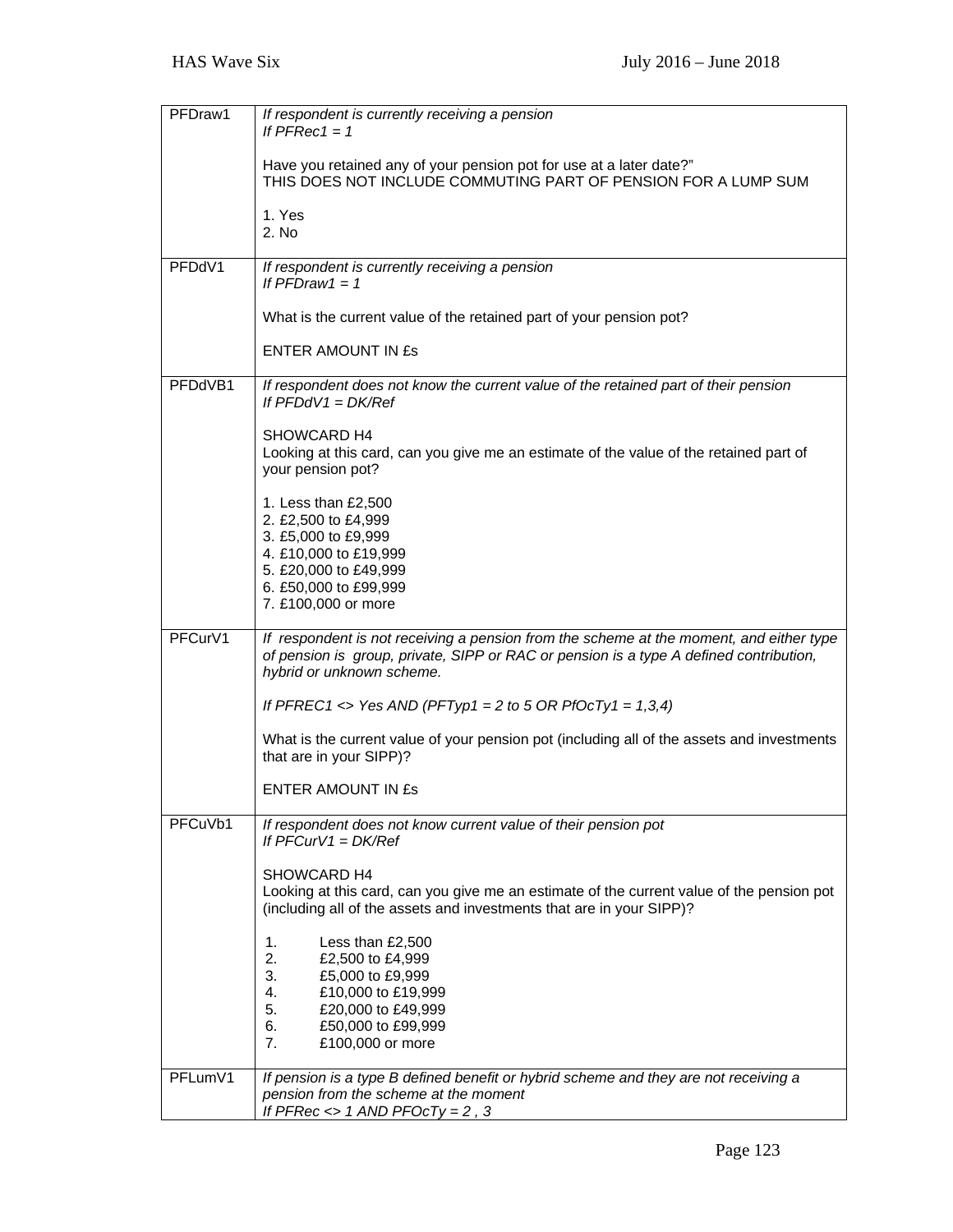|                                                                                                                                               |                                                                                                                                                        | What size lump sum do you expect to receive from this pension when you choose to<br>take the pension?<br><b>ENTER AMOUNT IN £s</b>                                                                                                                                                                                                 |
|-----------------------------------------------------------------------------------------------------------------------------------------------|--------------------------------------------------------------------------------------------------------------------------------------------------------|------------------------------------------------------------------------------------------------------------------------------------------------------------------------------------------------------------------------------------------------------------------------------------------------------------------------------------|
| PFLuVB1                                                                                                                                       | 1.<br>2.<br>3.<br>4.<br>5.                                                                                                                             | If respondent does not know what size lump sum they expect to receive<br>If $PFLumV = DK/Ref$<br>SHOWCARD H4<br>Looking at this card, can you give me an estimate of the amount of lump sum that you<br>expect to receive?<br>Less than £2,500<br>£2,500 to £4,999<br>£5,000 to £9,999<br>£10,000 to £19,999<br>£20,000 to £49,999 |
|                                                                                                                                               | 6.<br>7 <sub>1</sub>                                                                                                                                   | £50,000 to £99,999<br>£100,000 or more                                                                                                                                                                                                                                                                                             |
| PFIncP1                                                                                                                                       |                                                                                                                                                        | If pension is a type B defined benefit or hybrid scheme and they are not receiving a<br>pension from the scheme at the moment<br>If PFRec $\lt$ > 1 AND PFOcTy = 2, 3                                                                                                                                                              |
|                                                                                                                                               |                                                                                                                                                        | How much income do you expect to get from this (part of your) pension when you retire?<br><b>CODE HOW ANSWER IS GIVEN</b>                                                                                                                                                                                                          |
|                                                                                                                                               | 3. No answer                                                                                                                                           | 1. Income as an annual amount of money<br>2. Income as a monthly amount of money                                                                                                                                                                                                                                                   |
| PFIncA1                                                                                                                                       |                                                                                                                                                        | If respondent gives answer as an amount<br>If $PFIncP = 1, 2$                                                                                                                                                                                                                                                                      |
|                                                                                                                                               | <b>ESTIMATE</b>                                                                                                                                        | ENTER AMOUNT FROM STATEMENT OR PROBE FULLY FOR RESPONDENT'S                                                                                                                                                                                                                                                                        |
|                                                                                                                                               |                                                                                                                                                        | THERE IS NO BANDED SHOWCARD FOR THIS QUESTION                                                                                                                                                                                                                                                                                      |
| PFDocs1                                                                                                                                       |                                                                                                                                                        | If currently receiving a pension and has retained part of pension pot<br>If $PFRec = 2 OR PFDraw = 1$                                                                                                                                                                                                                              |
|                                                                                                                                               | <b>PLEASE RECORD</b><br>1. Statement consulted by respondent only<br>2. Statement consulted by interviewer and respondent<br>3. No statement consulted |                                                                                                                                                                                                                                                                                                                                    |
| <b>LOOP OF ANNUITIES AND LUMP SUMS FOR PAST PENSIONS</b><br>Set of questions on annuities and lump sums routed to respondents aged 50 or over |                                                                                                                                                        |                                                                                                                                                                                                                                                                                                                                    |
| PFLum1                                                                                                                                        |                                                                                                                                                        | If respondent is aged 50 or over and has a retained pension<br>If Dvage $>= 50$ AND (PFPrev = 1-6 OR PFNumRet $>= 1$ OR PFEnNum $>= 1$ )                                                                                                                                                                                           |
|                                                                                                                                               |                                                                                                                                                        | Have you taken a lump sum from this pot in the last two years?                                                                                                                                                                                                                                                                     |
|                                                                                                                                               |                                                                                                                                                        | 1. Yes<br>2. No                                                                                                                                                                                                                                                                                                                    |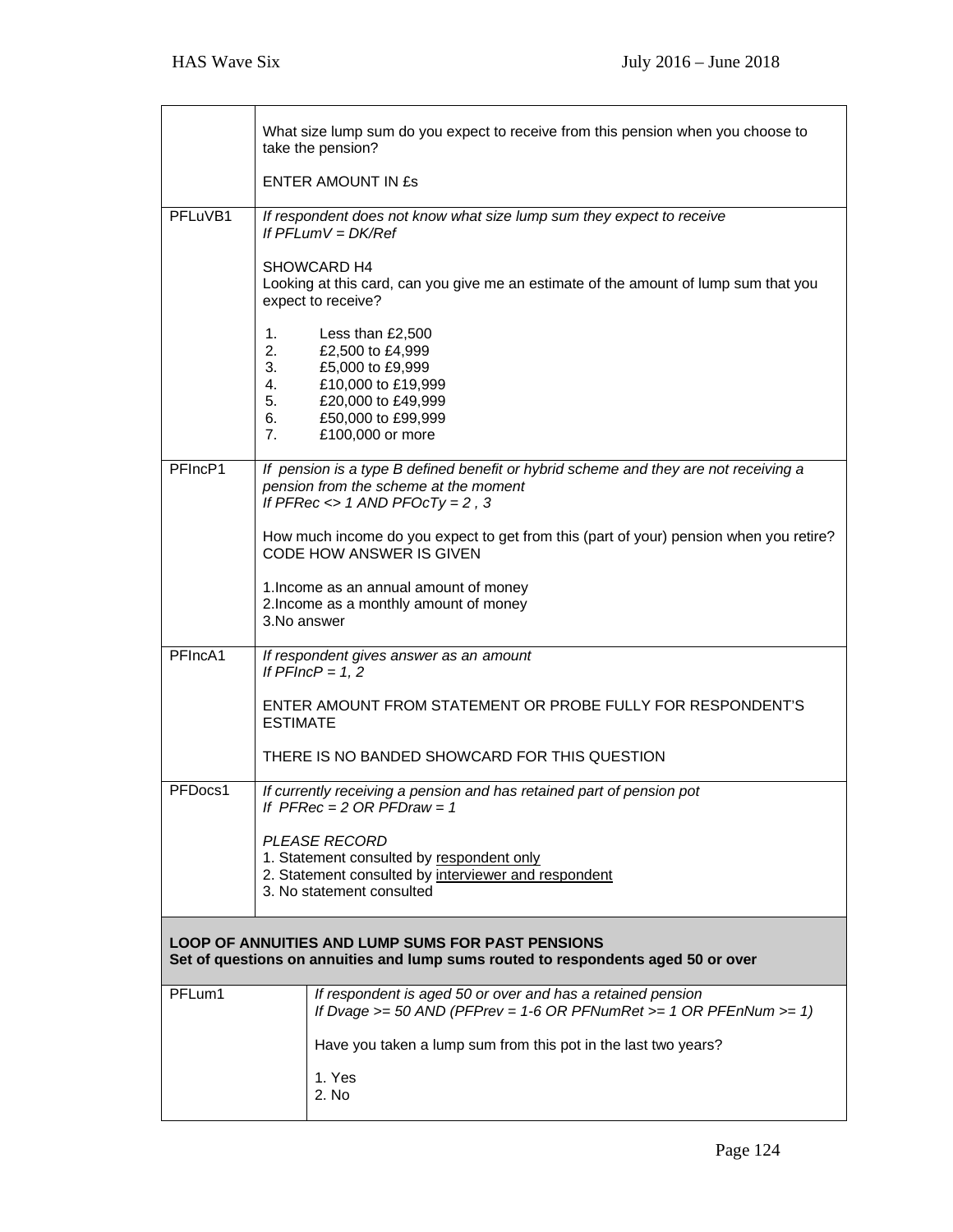| PFTakeLump1 | If Respondent has taken a lump sum in last 2 years and pension is a type A<br>defined contribution, hybrid or unknown scheme          |
|-------------|---------------------------------------------------------------------------------------------------------------------------------------|
|             | If PFLum1 = 1 AND PFOcTy1 = $1,3,4$                                                                                                   |
|             | <b>RUNNING PROMPT</b><br>Was this lump sum                                                                                            |
|             | 1. up to tax free limit or<br>2. greater than tax free limit?                                                                         |
| PFLmV1      | If respondent has taken a lump sum<br>If $PFLum1 = 1$                                                                                 |
|             | How much in total was this lump sum (after tax)?                                                                                      |
|             | ENTER AMOUNT IN ES                                                                                                                    |
| PFLmVb1     | If respondent does not know the total lump sum value<br>If $PFI$ mV1 = DK/Ref                                                         |
|             | SHOWCARD H5                                                                                                                           |
|             | Looking at this card, can you tell me the approximate amount you received as a<br>lump sum, after tax?                                |
|             | 1. £1 to £4,999<br>2. £5,000 - £9,999<br>3. £10,000 - £19,999<br>4. £20,000 - £29,999<br>5. £30,000 - £49,999<br>6. £50,000 - £99,999 |
|             | 7. £100,000 - £249,999<br>8. £250,000 or more                                                                                         |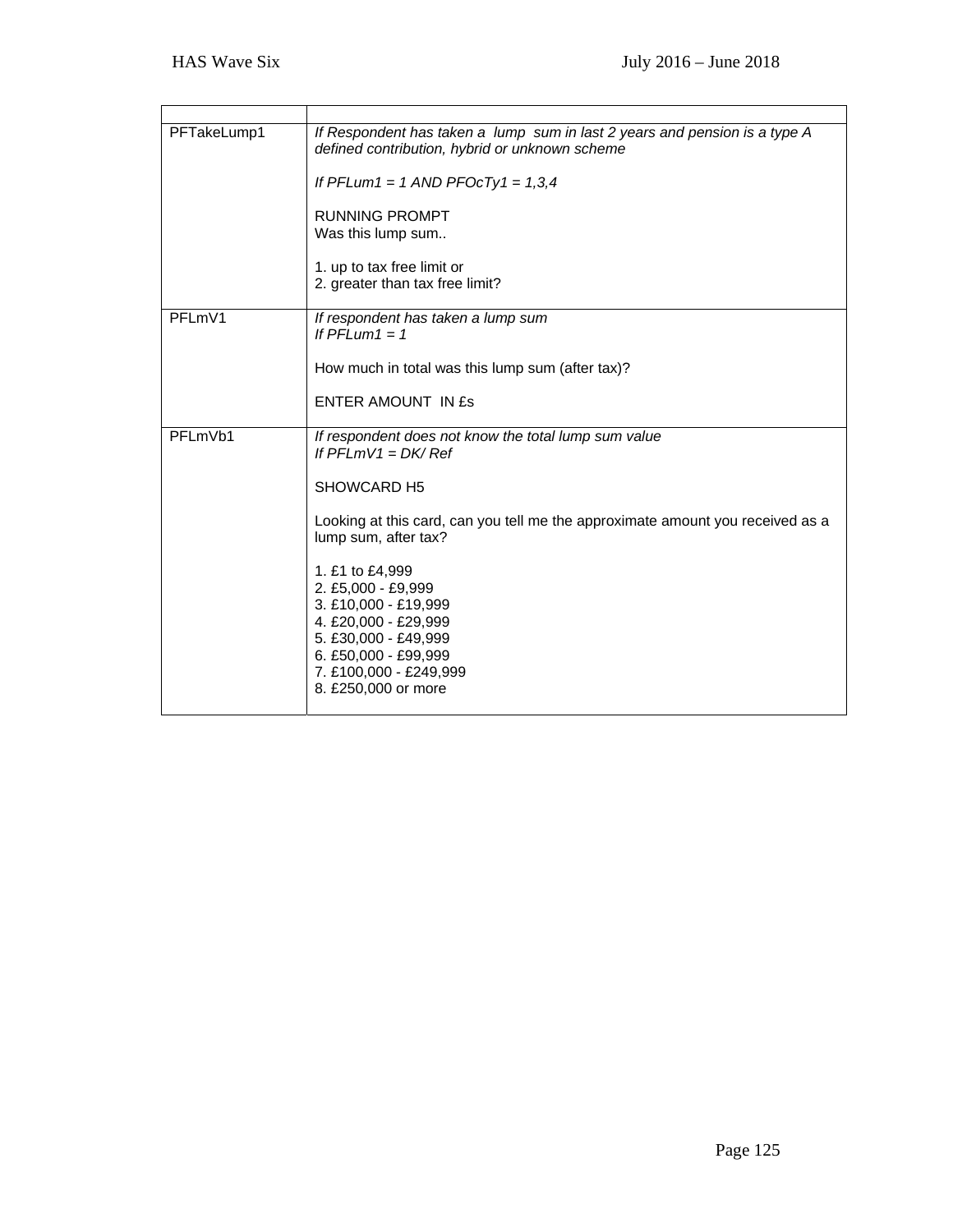| PFLumpMost1 | If Respondent has taken a lump sum in last 2 years and pension is a type A<br>defined contribution, hybrid or unknown scheme                                                                                                                                                                                                                                                                                                                                     |
|-------------|------------------------------------------------------------------------------------------------------------------------------------------------------------------------------------------------------------------------------------------------------------------------------------------------------------------------------------------------------------------------------------------------------------------------------------------------------------------|
|             | If PFLum1 = 1 AND PFOcTy1 = $1,3,4$                                                                                                                                                                                                                                                                                                                                                                                                                              |
|             | SHOWCARD H6<br>What have you done with the majority of the money you received from your<br>pension lump sum?                                                                                                                                                                                                                                                                                                                                                     |
|             | 1. Saved it, for example in a bank or building society account<br>2. Invested it, for example in shares or unit trusts<br>3. Bought a financial product to provide a retirement income, for example,<br>an annuity<br>4. Paid off part or all of debts or mortgage<br>5. Gave money to family or friends<br>6. Bought land or property<br>7. Bought a holiday, car or luxury item<br>8. Spent it on something else / general expenses<br>9. Have not decided yet |
| PFLumpUsed  | If Respondent has taken a lump sum in last 2 years and pension is a type A<br>defined contribution, hybrid or unknown scheme                                                                                                                                                                                                                                                                                                                                     |
|             | If PFLum1 = 1 AND PFOcTy1 = $1,3,4$                                                                                                                                                                                                                                                                                                                                                                                                                              |
|             | SHOWCARD H6                                                                                                                                                                                                                                                                                                                                                                                                                                                      |
|             | What have you done with the rest of your pension lump sum?                                                                                                                                                                                                                                                                                                                                                                                                       |
|             | CODE ALL THAT APPLY                                                                                                                                                                                                                                                                                                                                                                                                                                              |
|             | 1. Saved it, for example in a bank or building society account<br>2. Invested it, for example in shares or unit trusts<br>Bought a financial product to provide a retirement income, for example,<br>3.<br>an annuity                                                                                                                                                                                                                                            |
|             | 4. Paid off part or all of debts or mortgage<br>5. Gave money to family or friends                                                                                                                                                                                                                                                                                                                                                                               |
|             | 6. Bought land or property<br>7. Bought a holiday, car or luxury item                                                                                                                                                                                                                                                                                                                                                                                            |
|             | 8. Spent it on something else/general expenses<br>9. Have not decided yet                                                                                                                                                                                                                                                                                                                                                                                        |
|             | 10. Nothing left (SPONTAEOUS ONLY)                                                                                                                                                                                                                                                                                                                                                                                                                               |
| PFLumAll1   | If respondent has taken a lump sum<br>If $PFLum1 = 1$                                                                                                                                                                                                                                                                                                                                                                                                            |
|             | Have you taken all of your pot as a lump sum?                                                                                                                                                                                                                                                                                                                                                                                                                    |
|             | 1. Yes<br>2. No                                                                                                                                                                                                                                                                                                                                                                                                                                                  |
| PFCash1     | If respondent has not taken all of their pot as a lump sum<br>If $PFLumAll1 = 2$                                                                                                                                                                                                                                                                                                                                                                                 |
|             | Are you currently receiving a pension from this scheme? By this we mean<br>receiving an income or having annuitised all or part of your pots?                                                                                                                                                                                                                                                                                                                    |
|             | 1. Yes<br>2. No                                                                                                                                                                                                                                                                                                                                                                                                                                                  |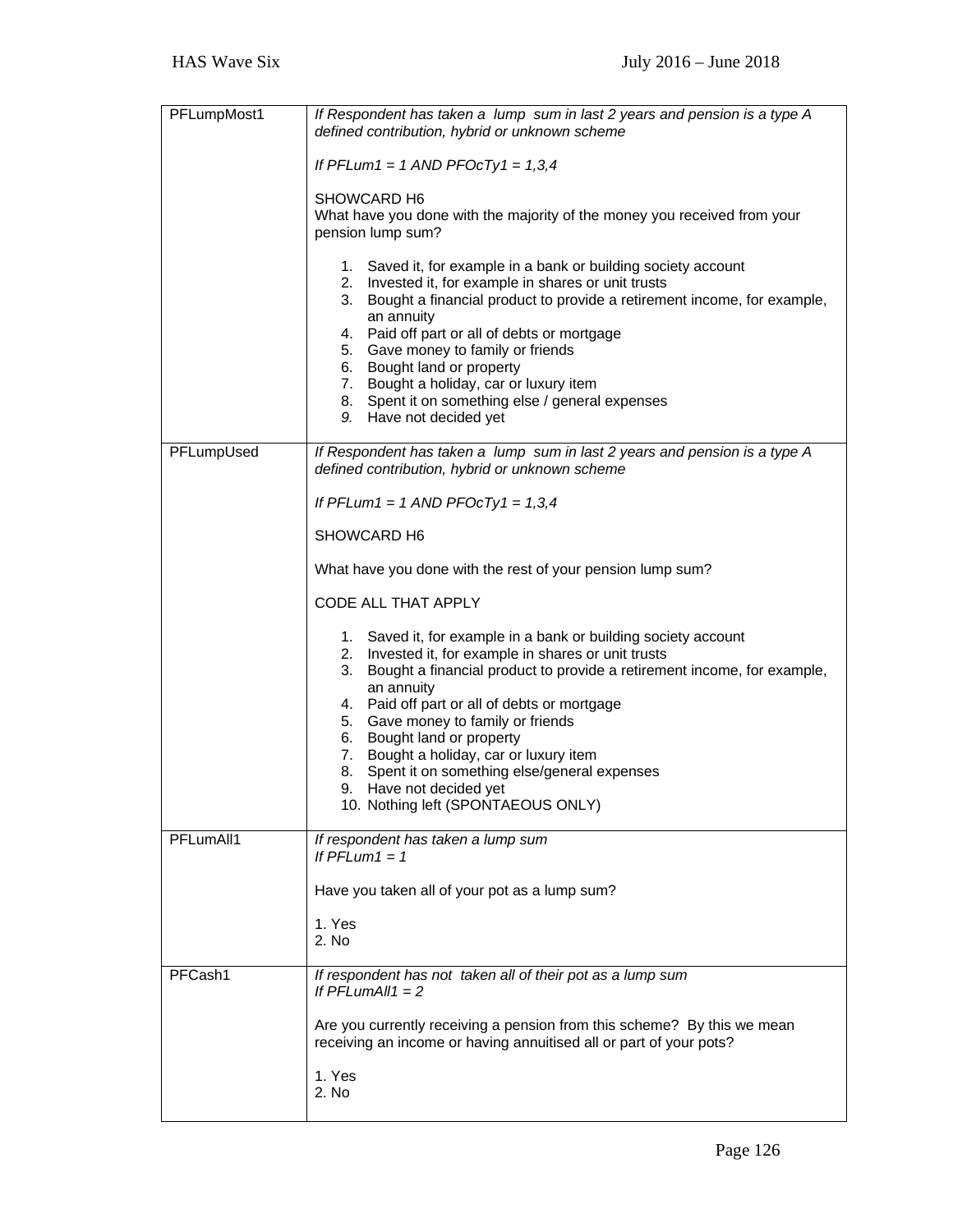| PFRem1         | If respondent is receiving a pension from the scheme at the moment<br>If $PFCash1 = 1$<br>Can I check, do you still have any undrawn pots or entitlements retained in this<br>scheme?<br>EXCLUDE FUNDS SET ASIDE FOR INCOME DRAW-DOWN OR FOR AN ASP<br>1. Yes - Pots retained<br>2. No $-$ No pots remaining                                                                        |
|----------------|-------------------------------------------------------------------------------------------------------------------------------------------------------------------------------------------------------------------------------------------------------------------------------------------------------------------------------------------------------------------------------------|
|                | Type B (Defined benefit) or hybrid and receiving money from this pension                                                                                                                                                                                                                                                                                                            |
| PFPensionMVal1 | If respondent has a pension and it is a type B defined contribution or hybrid<br>scheme and they have taken a lump sum but it is not all of the pot and they are<br>receiving a pension from the scheme at the moment<br>If PFCash1 = 1 AND PFOcTy1 = 2,3<br>What is your monthly net income from this pension?<br><b>ENTER AMOUNT IN £s</b>                                        |
| PFPensionMVB1  | If respondent does not know the net income from their pension<br>If PFPensionMVal1 = $DK/Ref$<br>SHOWCARD H8<br>Looking at this card, can you tell me about how much your monthly net income<br>from this pension is?<br>1. Less than £500<br>2. £500-£999<br>3. £1,000-£1,499<br>4. £1,500-£1,999<br>5. £2,000-£2,999<br>6. £3,000-£3,999<br>7. £4,000-£4,999<br>8. £5,000 or more |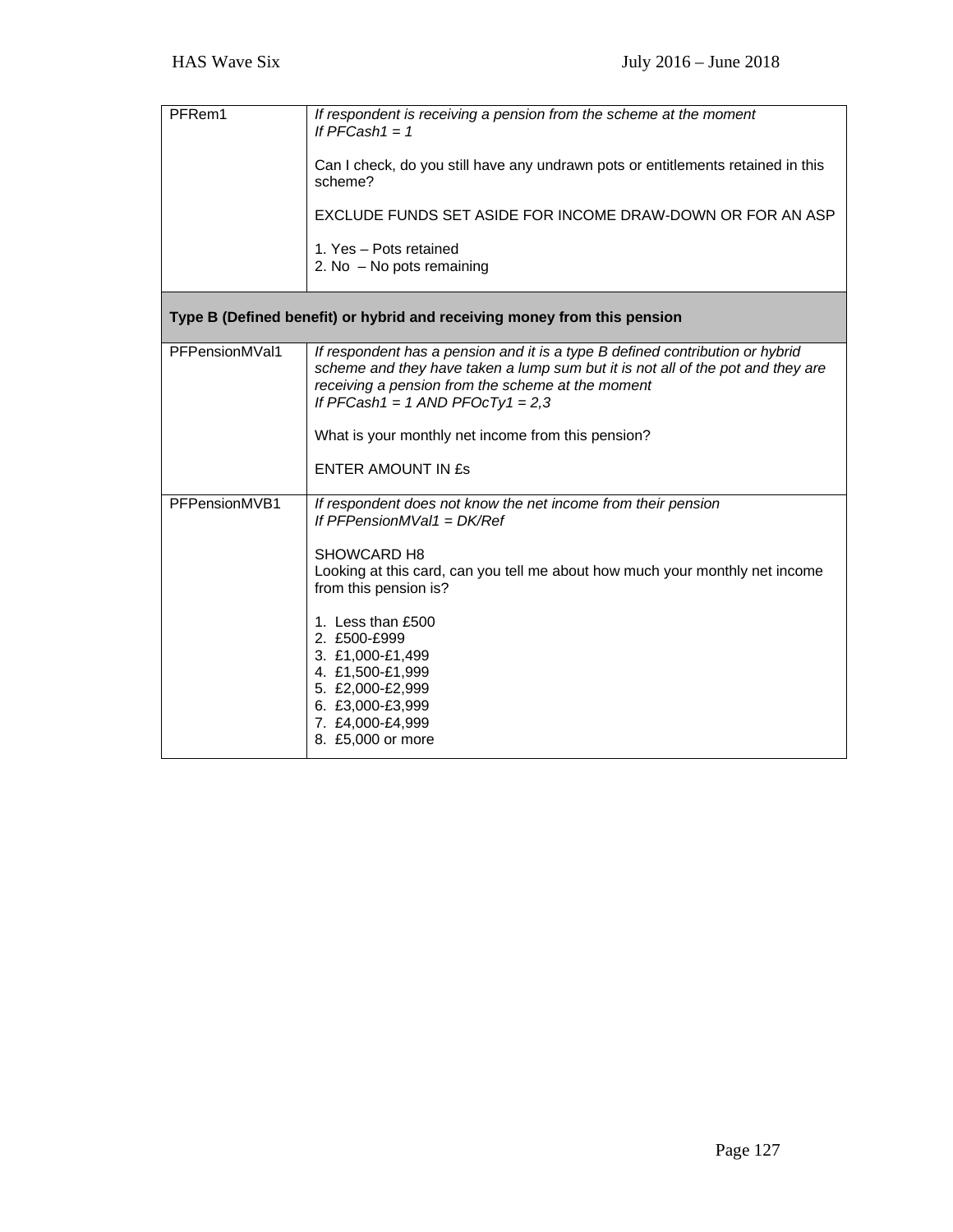٦

|             | Type A (Defined contribution), hybrid or unknown type and receiving money from this pension                                                                                                                                                  |
|-------------|----------------------------------------------------------------------------------------------------------------------------------------------------------------------------------------------------------------------------------------------|
| PFDoneFund  | If pension is a type A defined contribution, hybrid or don't know scheme and they<br>have taken a lump sum but it is not all of the pot and they are receiving a<br>pension from the scheme at the moment                                    |
|             | If PFCash1 = 1 AND PFOcTy1 = $1,3,4$                                                                                                                                                                                                         |
|             | SHOWCARD H7<br>What have you done with the pension pot that you have cashed in (apart from<br>the lump sum that you have told me about),<br>have you                                                                                         |
|             | USE CODE 3 EVEN IF NO INCOME BEING TAKEN AT PRESENT<br>CODE UP TO 4 ANSWERS                                                                                                                                                                  |
|             | 1. Bought an annuity (guaranteed income) offered by your own pension<br>provider?                                                                                                                                                            |
|             | 2. Bought an annuity (guaranteed income) from a different provider on the<br>open market?                                                                                                                                                    |
|             | 3. Invested pot to give a regular (adjustable) income (referred to as 'flexi-<br>access drawdown')                                                                                                                                           |
|             | 4. Taken cash in chunks from the pension pot as it is needed<br>5. Apart from the lump sum, have left the rest of the pension pot untouched                                                                                                  |
| PFAnPeriod1 | If respondent has taken out an annuity<br>If $PFDoneFund = 1,2$                                                                                                                                                                              |
|             | <b>RUNNING PROMPT</b>                                                                                                                                                                                                                        |
|             | Thinking of the annuity you have bought with this pot, is it:                                                                                                                                                                                |
|             | 1. A fixed-term annuity<br>2. or a lifetime annuity?<br>3. Don't know (spontaneous only)                                                                                                                                                     |
| PFAnJt1     | If respondent has taken out an annuity<br>If $PFDoneFund = 1,2$                                                                                                                                                                              |
|             | Thinking of the annuity you have bought with this pot, is it                                                                                                                                                                                 |
|             | <b>RUNNING PROMPT</b>                                                                                                                                                                                                                        |
|             | 1. a single policy which pays out only to you, or<br>2. a joint life policy which pays out to you and a partner if you die first?<br>3. Don't know (SPONTANEOUS ONLY)                                                                        |
| PFAnlf1     | If respondent has taken out an annuity<br>If $PFDoneFund = 1,2$                                                                                                                                                                              |
|             | Is the annuity                                                                                                                                                                                                                               |
|             | <b>RUNNING PROMPT</b>                                                                                                                                                                                                                        |
|             | 1. a level annuity where the payments are a fixed amount?<br>2. or an escalating annuity where the payments rise each year, either by a fixed<br>amount or in line with inflation or investment returns?<br>3. Don't know (SPONTANEOUS ONLY) |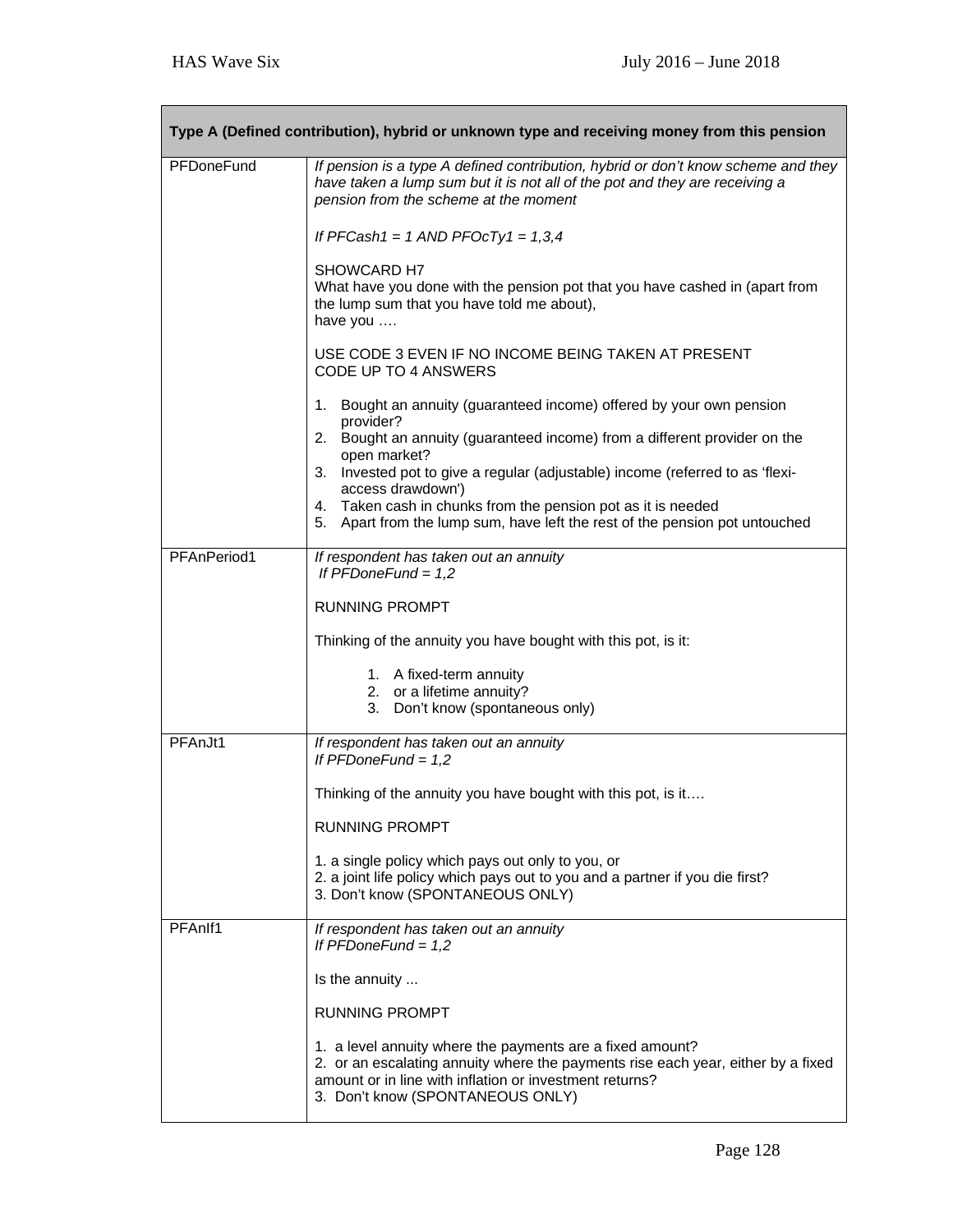| PFAnEh1        | If respondent has taken out an annuity<br>If $PFDoneFund = 1,2$<br>And is this an enhanced annuity that pays out a higher annual payment because<br>of a health condition you may have?<br>1. Yes<br>2. No<br>3. Don't know (SPONTANEOUS ONLY)                                                                                                                                    |
|----------------|-----------------------------------------------------------------------------------------------------------------------------------------------------------------------------------------------------------------------------------------------------------------------------------------------------------------------------------------------------------------------------------|
| PFAnGa1        | If respondent has taken out an annuity<br>If $PFDoneFund = 1,2$<br>Does the annuity have a guarantee or value protection? This is where the<br>amount paid in a given period is guaranteed even if you die.<br>1. Yes<br>2. No<br>3. Don't know (SPONTANEOUS ONLY)                                                                                                                |
| PFAnnuityMVal1 | If respondent has taken out an annuity<br>If $PFDoneFund = 1,2$<br>What is your monthly net income from this annuity?<br><b>ENTER AMOUNT IN £s</b>                                                                                                                                                                                                                                |
| PFAnnuityMVB1  | If respondent does not know their monthly income from their annuity<br>If $PFANVI = DK/Ref$<br>SHOWCARD H8<br>Looking at this card, can you tell me about how much your monthly net income<br>from this annuity is?<br>1. Less than £500<br>2. £500-£999<br>3. £1,000-£1,499<br>4. £1,500-£1,999<br>5. £2,000-£2,999<br>6. £3,000-£3,999<br>7. £4,000-£4,999<br>8. £5,000 or more |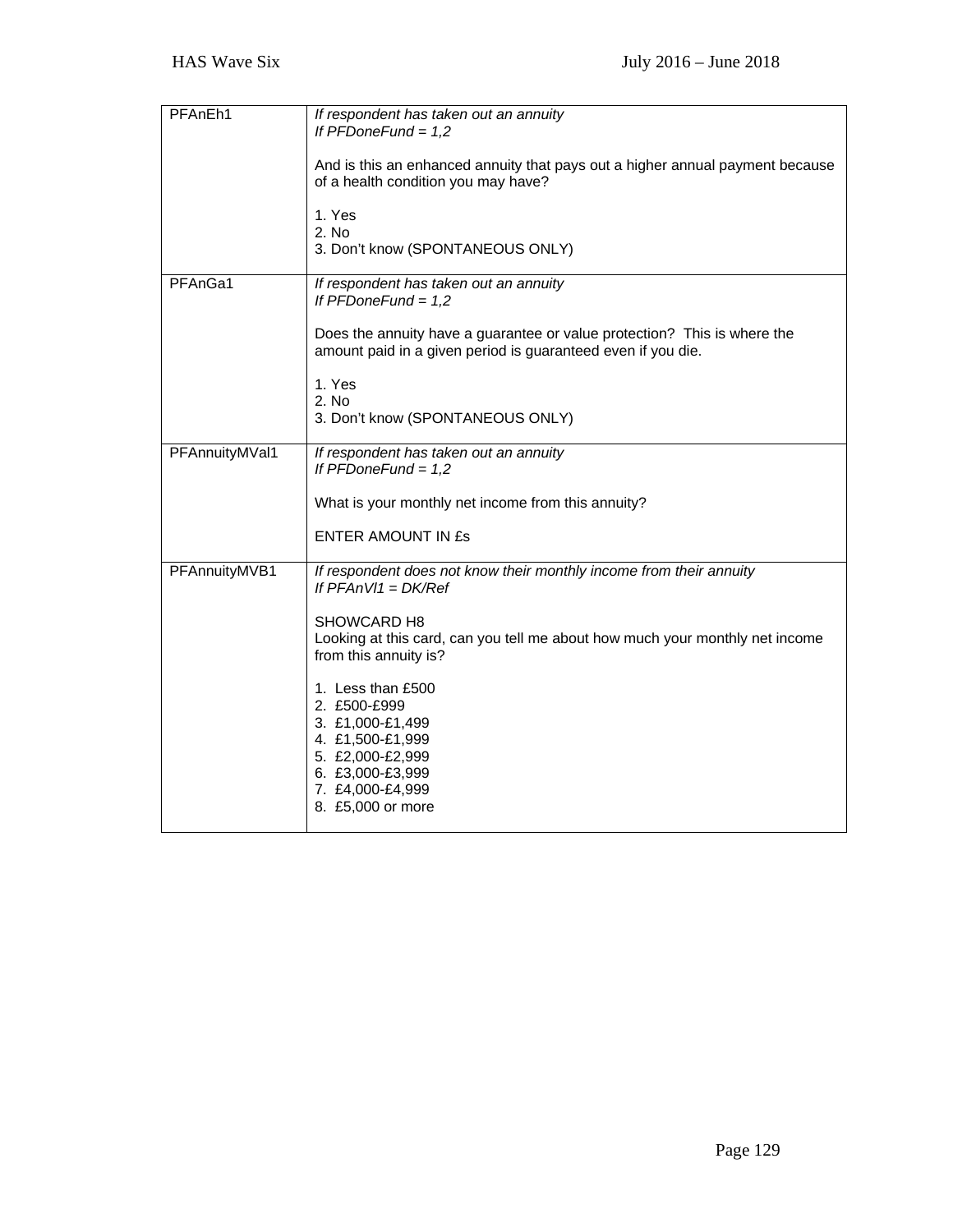| PFDrawType1 | If respondent has opted for income drawdown pension<br>If $PFDoneFund = 3$                                                                                                                             |
|-------------|--------------------------------------------------------------------------------------------------------------------------------------------------------------------------------------------------------|
|             | SHOWCARD H9                                                                                                                                                                                            |
|             | What type of drawdown did you use?                                                                                                                                                                     |
|             | Income drawdown from pot which is still invested<br>1.<br>2. Taken pension pot as cash in staged withdrawals                                                                                           |
|             | 3. Taken cash out in one or several large withdrawals                                                                                                                                                  |
| PFDrVI1     | If respondent has opted for an income draw-down pension<br>If $PFDoneFund = 3$                                                                                                                         |
|             | How much money have you moved from this pension pot to income drawdown<br>pension?                                                                                                                     |
|             | <b>ENTER AMOUNT IN ES</b>                                                                                                                                                                              |
| PFDrVb1     | If respondent does not know how much money they have moved to income<br>drawndown<br>If $PFDrV1 = DK/Ref$                                                                                              |
|             | SHOWCARD H10<br>Looking at this card, can you tell me about how much money you have moved<br>from this pension pot to (income drawdown pension)?                                                       |
|             | 1. Less than £25,000<br>2. £25,000-£49,999                                                                                                                                                             |
|             | 3. £50,000-£74,999<br>4. £75,000-£99,999<br>5. £100,000-£149,999                                                                                                                                       |
|             | 6. £150,000-£199,999<br>7. £200,000 or more                                                                                                                                                            |
| PFDrInc1    | If respondent has opted for income drawdown<br>If $PFDoneFund = 3$                                                                                                                                     |
|             | Over the last 12 months since (end relevant month) how much have you<br>withdrawn from this amount set aside for income drawdown pension? Please<br>give the gross amount, before tax.                 |
|             | ENTER AMOUNT IN Es                                                                                                                                                                                     |
| PFDrIncB1   | If respondent does not know how much they have withdrawn from the amount<br>they set aside for income drawdown<br>If $PFDrInc1 = DK/Ref$                                                               |
|             | SHOWCARD H11                                                                                                                                                                                           |
|             | Looking at this card, can you tell me about how much you have withdrawn in the<br>last 12 months from the amount set aside for income drawdown pension?<br>(Please give the gross amount, before tax.) |
|             | 1. Less than £10,000<br>2. £10,000-£24,999<br>3. £25,000-£49,999<br>4. £50,000-£74,999<br>5. £75,000-£99,999<br>6. £100,000 or more                                                                    |
|             |                                                                                                                                                                                                        |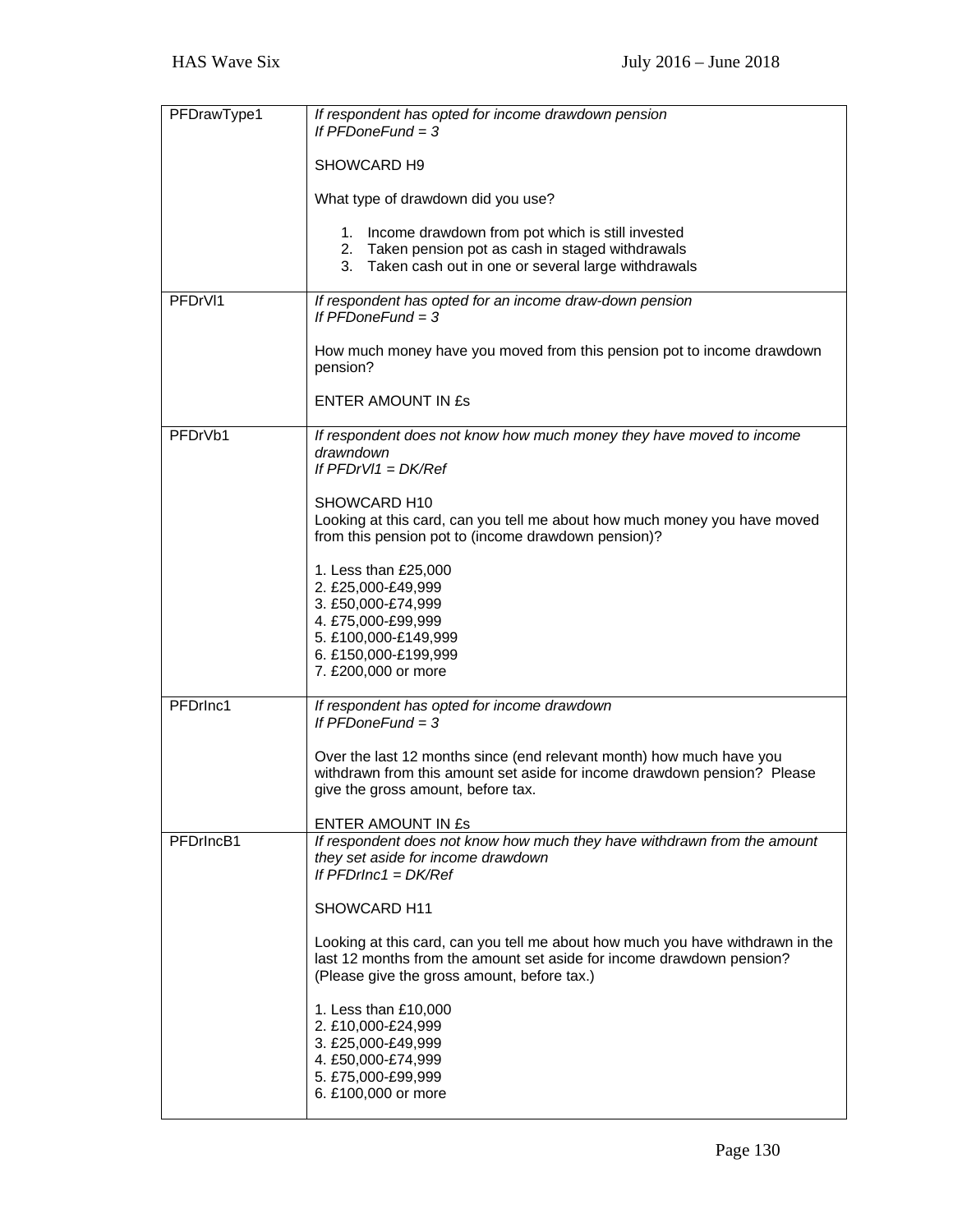| PFPlanFund   | If respondent is aged 50+ and has not taken up all of their pension pot<br>If DVAge >= 50 AND (PFTyp=2,3,4,5, 6 OR PFOCtyp1=1,3, 4) (PFCash1 = 2<br>OR PFRem1 = 1)<br>SHOWCARD H <sub>12</sub><br>How do you plan to use (the rest of) your pension pot?<br>CODE UP TO 4 ANSWERS<br>Buy an annuity (guaranteed income) offered by your own pension provider?<br>1.<br>Buyt an annuity (guaranteed income) from a different provider on the open<br>2.<br>market?<br>Invest pot to give a regular (adjustable) income (referred to as 'flexi-access<br>3.<br>drawdown')<br>4. Take cash in chunks from the pension pot as it is needed<br>5. Apart from the lump sum, leave the rest of the pension pot untouched<br>6. Don't know |
|--------------|-----------------------------------------------------------------------------------------------------------------------------------------------------------------------------------------------------------------------------------------------------------------------------------------------------------------------------------------------------------------------------------------------------------------------------------------------------------------------------------------------------------------------------------------------------------------------------------------------------------------------------------------------------------------------------------------------------------------------------------|
| PFAgeAccPot1 | If respondent is aged 50+ and has not taken up all of their pension pot and plans<br>to buy an annuity<br>If DVAge $>=$ 50 AND (PFCash1 = 2 OR PFRem1 = 1) AND<br>$PFplanFund = 1$ or 2<br>At what age are you likely to access your pension pot?<br><b>ENTER AGE</b>                                                                                                                                                                                                                                                                                                                                                                                                                                                             |
|              | <b>END OF LOOP FOR ANNUITIES AND LUMP SUMS</b>                                                                                                                                                                                                                                                                                                                                                                                                                                                                                                                                                                                                                                                                                    |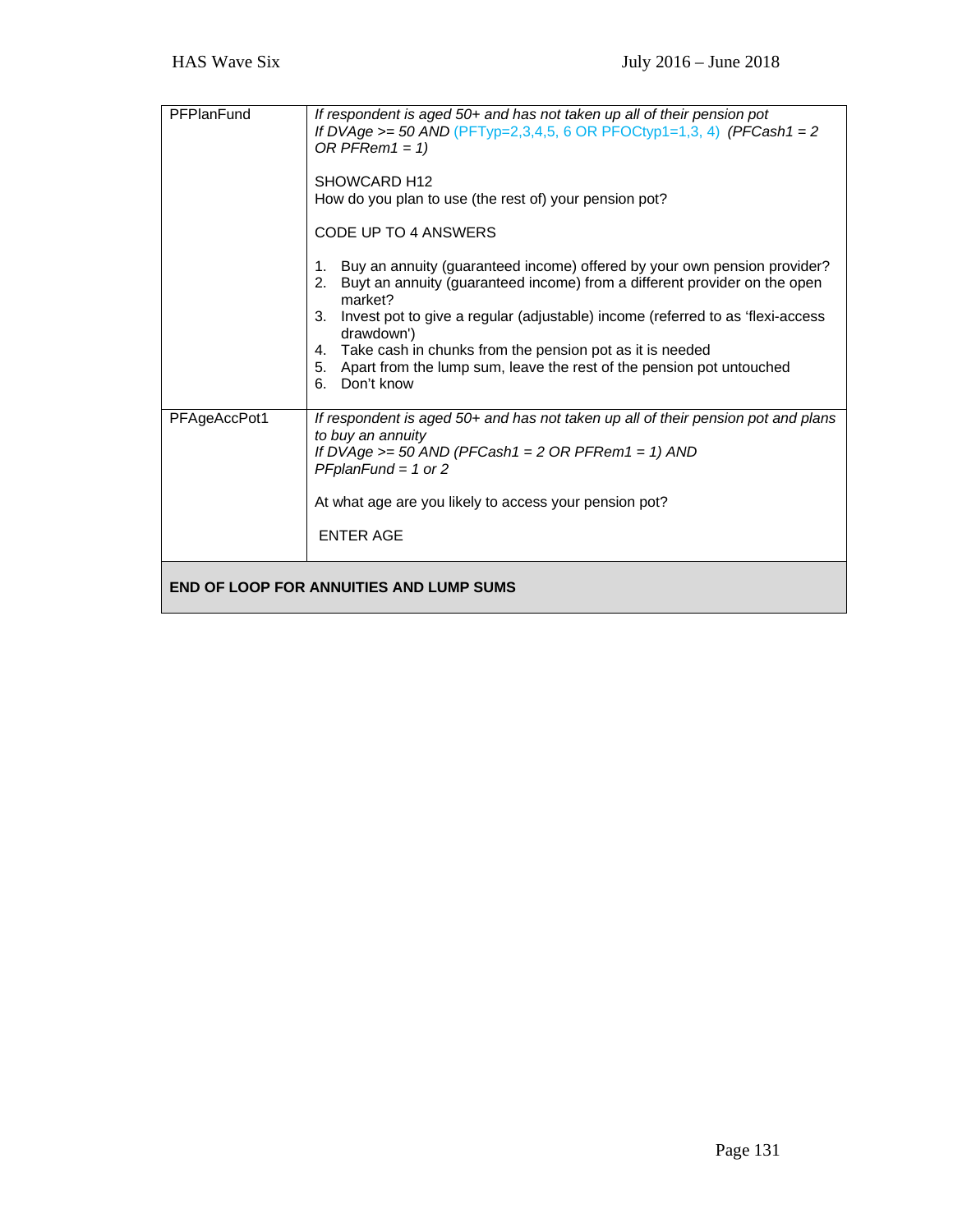|                | Pensions from a previous partner                                                                                                                                                             |
|----------------|----------------------------------------------------------------------------------------------------------------------------------------------------------------------------------------------|
| <b>PWid</b>    | If respondents marital status is not "single, never married" or "married, first and only<br>marriage"<br>If $(xMark = 2 AND MarBef = 2) OR xMark = 3,4,5$                                    |
|                | Some people who have been divorced or widowed receive pensions from schemes<br>which their husband or wife contributed to. Are you currently receiving a pension from a<br>scheme like this? |
|                | 1. Yes<br>2. No                                                                                                                                                                              |
| <b>PWidFut</b> | If respondents marital status is not "single, never married" or "married, first and only<br>marriage"<br>If $(xMark = 2 AND MarBef = 2) OR xMark = 3,4,5$                                    |
|                | Excluding any pensions you may be in receipt of, do you expect to receive a pension<br>from any schemes like this in the future?                                                             |
|                | 1. Yes<br>2. No                                                                                                                                                                              |
| PWLum          | If respondent expects to receive a pension from a previous partners scheme in the future<br>If $PWidFut = 1$                                                                                 |
|                | Do you expect to get a lump sum from this pension/these pensions?                                                                                                                            |
|                | 1. Yes<br>2. No                                                                                                                                                                              |
| PWLuVal        | If respondent expects to get a lump sum in the future.<br>If $PWLum = 1$                                                                                                                     |
|                | How much do you expect to get, in total, as a lump sum(s)?                                                                                                                                   |
|                | <b>ENTER AMOUNT IN ES</b>                                                                                                                                                                    |
| PWExpH         | If respondent expects to receive a pension from a previous partners scheme in the future<br>If $PWidFut = 1$                                                                                 |
|                | How much do you expect to get from this pension/ these pensions when you retire - this<br>could be as a total or an annual amount?                                                           |
|                | 1. Total Amount<br>2. Annual Amount<br>3. Monthly Amount                                                                                                                                     |
|                | 4. Other (PLEASE SPECIFY)<br>5. No answer                                                                                                                                                    |
| PWExpOt        | If respondent expects to receive another amount<br>If $PWExpH = 4$                                                                                                                           |
|                | PLEASE SPECIFY 'OTHER' FREQUENCY OF PAYMENT                                                                                                                                                  |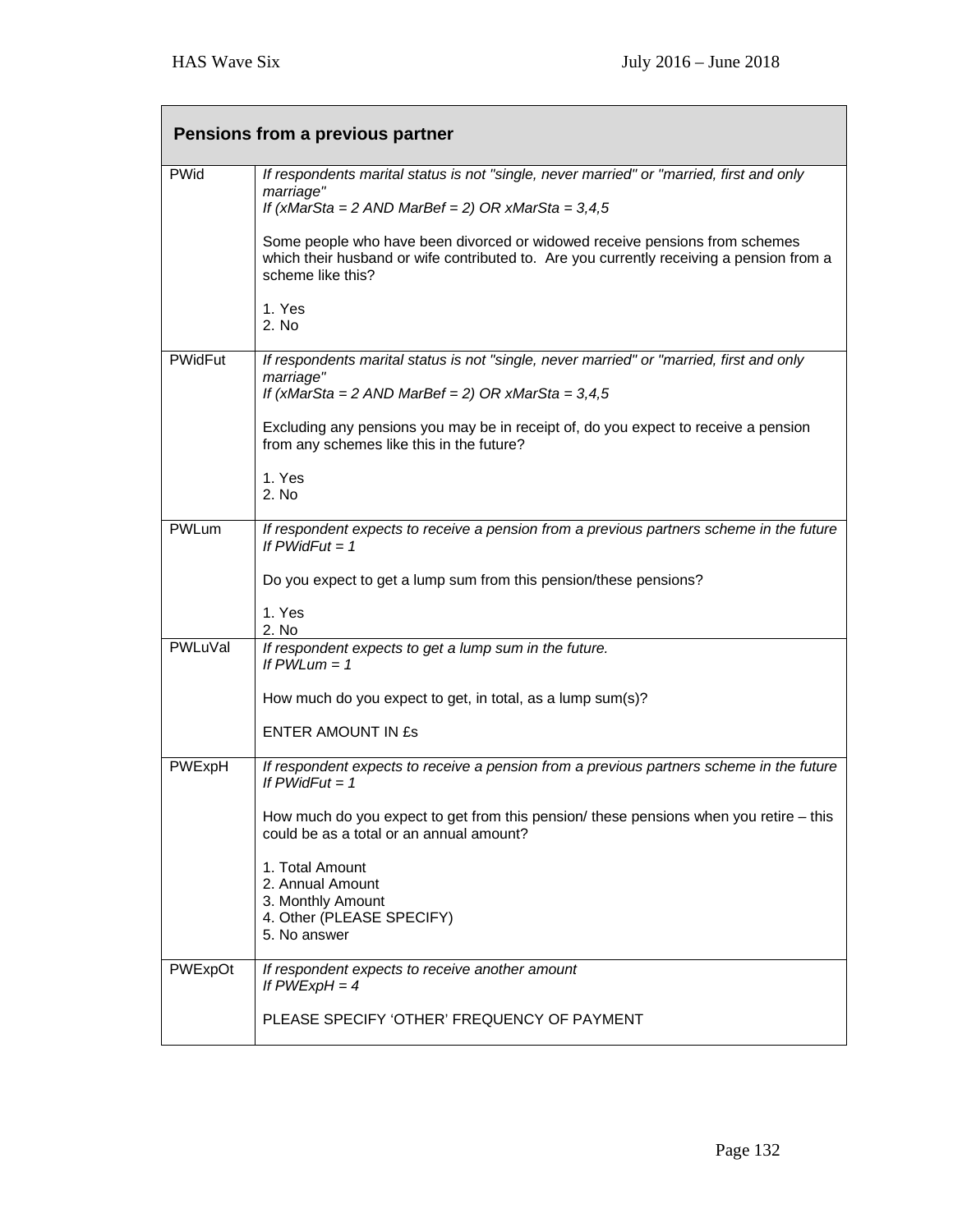| PWExpA   | If respondent expects to receive money from the pension when they retire<br>If $PWExpH = 1, 2, 3, 4$<br>IF ASKED, IN TODAY'S PRICES<br>PROBE FULLY FOR AMOUNT; THERE IS NO BANDED SHOWCARD<br>PLEASE ENTER VALUE OF PENSION IN £s                                                                                                                                                                                                                                |
|----------|------------------------------------------------------------------------------------------------------------------------------------------------------------------------------------------------------------------------------------------------------------------------------------------------------------------------------------------------------------------------------------------------------------------------------------------------------------------|
| PSpse    | If respondent is aged 18+<br>If $DVAge = 18$<br>Some people may receive a pension from a scheme that someone else has contributed<br>to. This could be the pension of a former partner or someone living in another<br>household. Excluding any pensions you may be in receipt of, do you expect to receive a<br>pension from any schemes like this in the future?<br>DO NOT INCLUDE PENSIONS ALREADY RECEIVED OR ANY WIDOWS PENSIONS<br><b>ALREADY RECORDED</b> |
|          | 1. Yes<br>2. No                                                                                                                                                                                                                                                                                                                                                                                                                                                  |
| PSpLum   | If respondent expects to receive a pension from a partners scheme,<br>If $PSpse = 1$<br>Do you expect to get a lump sum from this pension/these pensions when you retire?<br>1. Yes<br>2. No                                                                                                                                                                                                                                                                     |
| PSpLuVal | If respondent expects to get a lump sum from the scheme in this future.<br>If $PSplum = 1$<br>How much do you expect to get, in total, as a lump sum(s)?<br>ENTER AMOUNT IN £s                                                                                                                                                                                                                                                                                   |
| PSpExpH  | If respondent expects to receive a pension from a partners scheme,<br>If $PSpse = 1$<br>How much do you expect to get from this pension/ these pensions when you retire?<br>(This could be as a total or an annual amount.)<br>1. Total amount<br>2. Annual amount<br>3. Monthly amount<br>4. Other (PLEASE SPECIFY)<br>5. No answer                                                                                                                             |
| PSpExOt  | If respondent expects to receive another amount<br>If $PSpExpH = 4$<br>PLEASE SPECIFY 'OTHER' FREQUENCY OF PAYMENT                                                                                                                                                                                                                                                                                                                                               |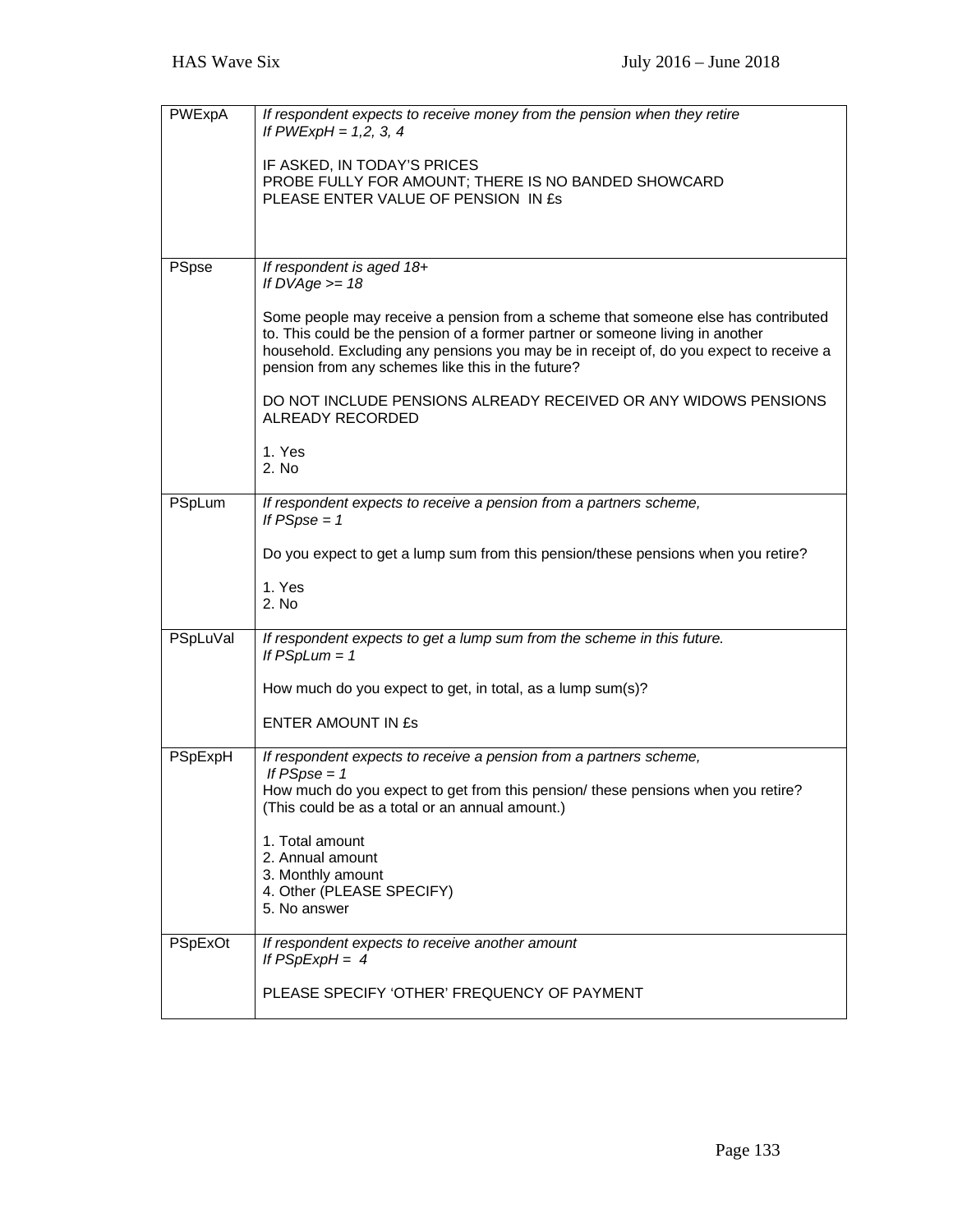| PSpExpA             | If respondent expects to receive money from the pension when they retire<br>If $PSpExpH = 1,2$ or 3                                                                                                                                                                                                                          |
|---------------------|------------------------------------------------------------------------------------------------------------------------------------------------------------------------------------------------------------------------------------------------------------------------------------------------------------------------------|
|                     | IF ASKED: IN TODAY'S PRICES<br>THERE IS NO BANDED SHOWCARD FOR THIS QUESTION<br>PLEASE ENTER VALUE OF PENSION IN £s                                                                                                                                                                                                          |
| <b>Pension Wise</b> |                                                                                                                                                                                                                                                                                                                              |
| PAdviceUsed         | Asked of all who have done something with their pension<br>If POLum1 = 1 OR PPLum1 = 1 OR PFLum1 = 1 OR<br>$POCash1 = 1 OR PPCash1 = 1 OR PFCash1 = 1$                                                                                                                                                                       |
|                     | Did you receive advice, support or guidance from the following before accessing your<br>pension pot?                                                                                                                                                                                                                         |
|                     | SHOWCARD H13                                                                                                                                                                                                                                                                                                                 |
|                     | CODE ALL THAT APPLY (up to 9 answers)                                                                                                                                                                                                                                                                                        |
|                     | 1. Pension scheme or provider<br>2. Employer or trade union<br>3. A bank, building society or insurance company<br>4. Any financial adviser or accountant<br>5. Pension Wise<br>6. Any other Government financial guidance service (e.g. The Pension Advisory<br>Service, Money Advice Service, Financial Conduct Authority) |
|                     | 7. Any other consumer guidance service (e.g. Citizen's Advice)<br>8. Friends, family or colleagues<br>9. Other<br>10. None                                                                                                                                                                                                   |
| <b>PenWiseHelp</b>  | <b>If says used Pension Wise guidance</b><br><b>If PAdviceUsed = 4</b>                                                                                                                                                                                                                                                       |
|                     | How helpful or unhelpful did you find the Pension Wise service when deciding how to<br>use your pension?                                                                                                                                                                                                                     |
|                     | 1. Very helpful<br>2. Fairly helpful<br>Neither helpful or unhelpful<br><b>Fairly unhelpful</b><br>Very unhelpul                                                                                                                                                                                                             |
| PenWiseHow          | If received advice from PensionWise<br>If $PAdviceUsed = 5$                                                                                                                                                                                                                                                                  |
|                     | How did you access guidance from Pension Wise?                                                                                                                                                                                                                                                                               |
|                     | <b>CODE ALL THAT APPLY</b>                                                                                                                                                                                                                                                                                                   |
|                     | I accessed the website<br>1.<br>2.<br>I received telephone guidance<br>3.<br>I received a face-to-face guidance session                                                                                                                                                                                                      |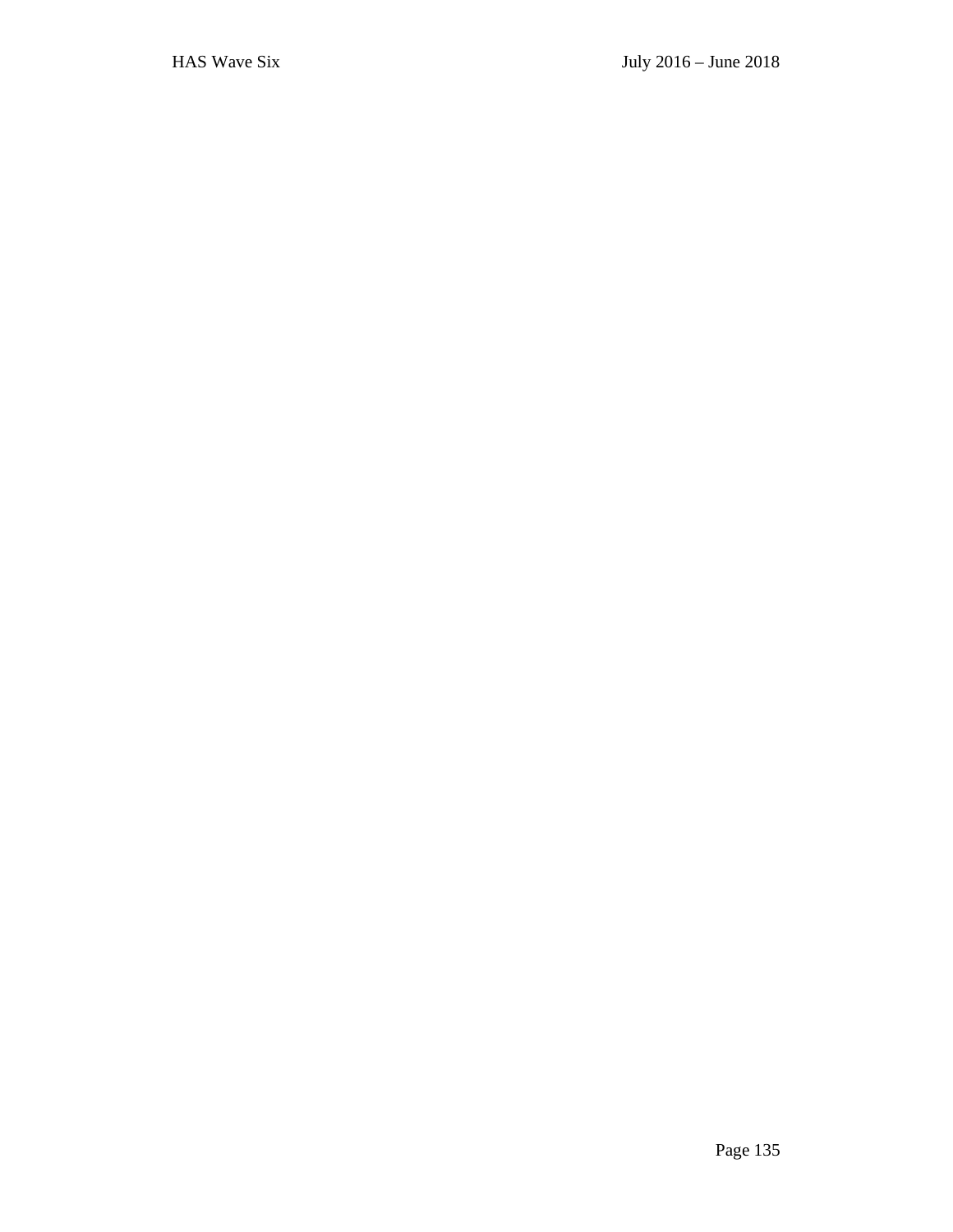| <b>Pension sources</b> |                                                                                                                                                                                                                                                                                                                                                                                                                                                                                                                                                                                                                                                                                                                                                                                                                                                                                                                                                  |
|------------------------|--------------------------------------------------------------------------------------------------------------------------------------------------------------------------------------------------------------------------------------------------------------------------------------------------------------------------------------------------------------------------------------------------------------------------------------------------------------------------------------------------------------------------------------------------------------------------------------------------------------------------------------------------------------------------------------------------------------------------------------------------------------------------------------------------------------------------------------------------------------------------------------------------------------------------------------------------|
| <b>OPens</b>           | If not a proxy interview and respondent is not currently contributing to a pension scheme<br>and not receiving a pension, and aged under 60<br>If PersProx = 1 AND DVAge < 60 AND (POcNmSc + PPNmSc = 0)                                                                                                                                                                                                                                                                                                                                                                                                                                                                                                                                                                                                                                                                                                                                         |
|                        | SHOWCARD H14                                                                                                                                                                                                                                                                                                                                                                                                                                                                                                                                                                                                                                                                                                                                                                                                                                                                                                                                     |
|                        | [*] Sometimes people save towards retirement, at different times and in different ways.<br>What are your reasons for not currently contributing towards a pension?                                                                                                                                                                                                                                                                                                                                                                                                                                                                                                                                                                                                                                                                                                                                                                               |
|                        | CODE ALL THAT APPLY                                                                                                                                                                                                                                                                                                                                                                                                                                                                                                                                                                                                                                                                                                                                                                                                                                                                                                                              |
|                        | 10. Low income / not working / still in education<br>11. Too many other expenses / bills / debts<br>12. Can't afford to (general)<br>13. Too early to start a pension<br>14. Too late to start a pension<br>15. Don't know enough about pensions<br>16. Not interested / not thought about it / got around to it<br>17. Prefer alternative forms of saving<br>18. Not eligible / employer doesn't offer a pension scheme<br>19. Employers scheme not attractive / generous<br>20. Not staying with employer / looking for a new job / recently changed jobs<br>21. Past pension arrangements are adequate<br>22. Don't think I will live that long<br>23. Do not trust pension companies / schemes<br>24. Other<br>25. Don't know (SPONTANEOUS ONLY)                                                                                                                                                                                             |
| OExplnc                | If respondent is not retired                                                                                                                                                                                                                                                                                                                                                                                                                                                                                                                                                                                                                                                                                                                                                                                                                                                                                                                     |
|                        | If $PSit < 4$                                                                                                                                                                                                                                                                                                                                                                                                                                                                                                                                                                                                                                                                                                                                                                                                                                                                                                                                    |
|                        | SHOWCARD H15 (Part 1 and Part 2)                                                                                                                                                                                                                                                                                                                                                                                                                                                                                                                                                                                                                                                                                                                                                                                                                                                                                                                 |
|                        | [*] Which of the options on these cards do you expect to use to provide money for your<br>retirement?<br>REFER RESPONDENT(S) TO BOTH SHOWCARDS                                                                                                                                                                                                                                                                                                                                                                                                                                                                                                                                                                                                                                                                                                                                                                                                   |
|                        | CODE ALL THAT APPLY                                                                                                                                                                                                                                                                                                                                                                                                                                                                                                                                                                                                                                                                                                                                                                                                                                                                                                                              |
|                        | 10. State retirement pension, including Second State Pension (S2P, formerly the State<br>Earnings Related Pension Scheme SERPS)<br>11. Occupational or personal pension (including one from scheme not yet started)<br>12. Savings or investments<br>13. Downsizing / moving to a less expensive home<br>14. Borrowing against the value of your home<br>15. Renting out rooms in your home<br>16. Selling or renting out another property (other than your main home)<br>17. Income from your own/ partner's business / sale of business<br>18. Sale of valuables (including art, jewellery, antiques, etc)<br>19. Inheritance in the future<br>20. Pension or financial support from family / current partner.<br>21. Pension or financial support from former partner or someone in another household<br>22. Earnings from work (including part-time / freelance)<br>23. State benefits / tax credits (including Pension Credit)<br>24. Other |
|                        | 25. Don't know / no opinion (SPONTANEOUS ONLY)                                                                                                                                                                                                                                                                                                                                                                                                                                                                                                                                                                                                                                                                                                                                                                                                                                                                                                   |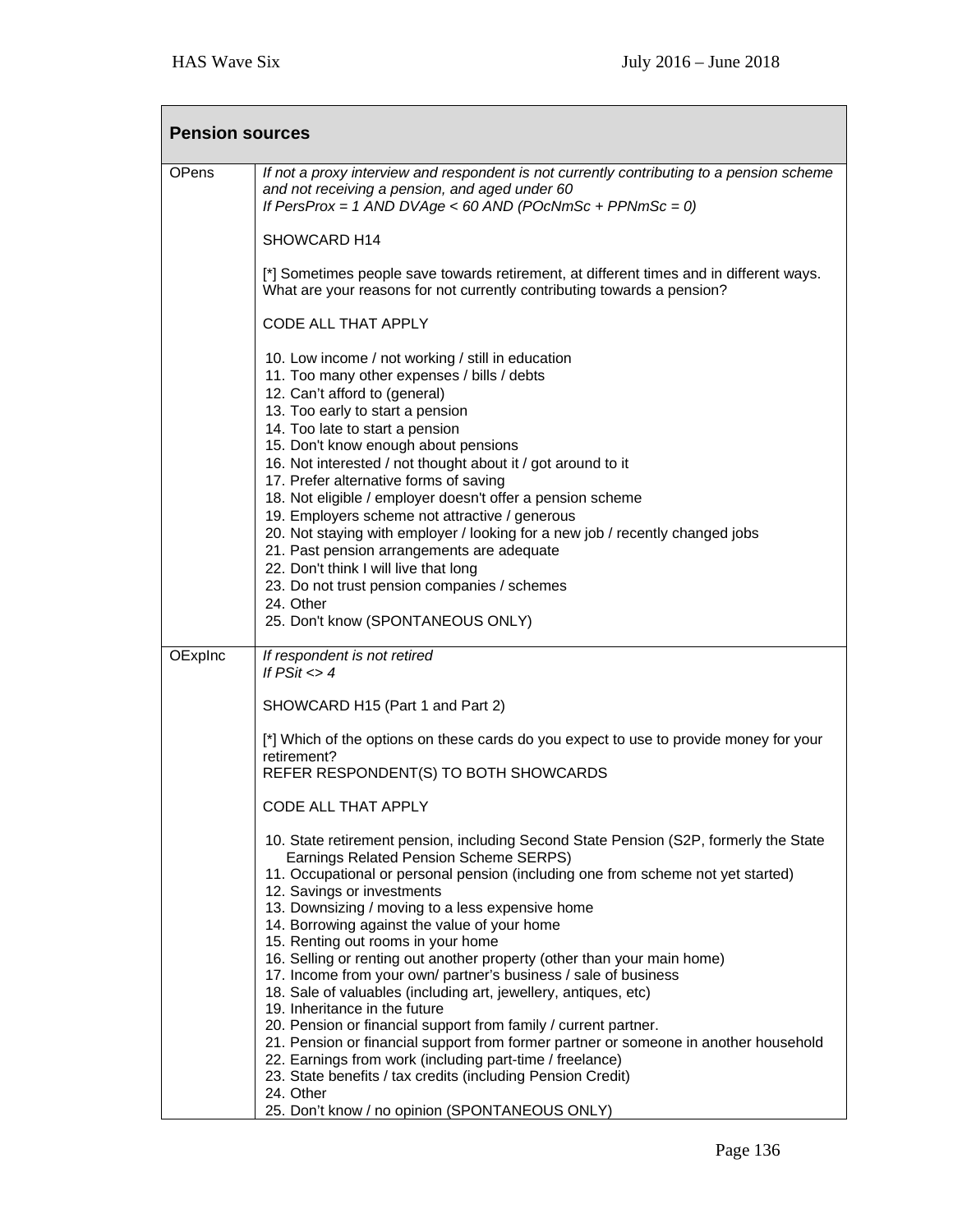| OLarge  | If more than one option chosen at OExplnc.<br>If $OExpInc > 1$<br>SHOWCARD H15 (Part 1 and Part 2)<br>[*] Out of the options you have just chosen, which do you think will make up the largest<br>part of your income during your retirement?<br>REFER RESPONDENT(S) TO BOTH SHOWCARDS<br>CODE ONE ONLY<br>10. State retirement pension, including Second State Pension (S2P, formerly the State<br>Earnings Related Pension Scheme SERPS)<br>11. Occupational or personal pension (including one from scheme not yet started)<br>12. Savings or investments<br>13. Downsizing / moving to a less expensive home<br>14. Borrowing against the value of your home<br>15. Renting out rooms in your home<br>16. Selling or renting out another property (other than your main home)<br>17. Income from your own / partner's business / sale of business<br>18. Sale of valuables (including art, jewellery, antiques, etc)<br>19. Inheritance in the future<br>20. Pension or financial support from family / current partner.<br>21. Pension or financial support from former partner or someone in another household<br>22. Earnings from work (including part-time / freelance)<br>23. State benefits / tax credits (including Pension Credit)<br>24. Other<br>25. Don't know / no opinion (SPONTANEOUS ONLY) |
|---------|----------------------------------------------------------------------------------------------------------------------------------------------------------------------------------------------------------------------------------------------------------------------------------------------------------------------------------------------------------------------------------------------------------------------------------------------------------------------------------------------------------------------------------------------------------------------------------------------------------------------------------------------------------------------------------------------------------------------------------------------------------------------------------------------------------------------------------------------------------------------------------------------------------------------------------------------------------------------------------------------------------------------------------------------------------------------------------------------------------------------------------------------------------------------------------------------------------------------------------------------------------------------------------------------------------------|
| OStandl | If respondent is below state pension age<br>If Penflag = $0$ AND PSit <> 4<br>[*] How confident are you that your [household] income in retirement will give you the<br>standard of living you hope for? Would you say you were<br><b>RUNNING PROMPT</b><br>1. very confident,<br>2. fairly confident,<br>3. not very confident, or<br>4. not at all confident?                                                                                                                                                                                                                                                                                                                                                                                                                                                                                                                                                                                                                                                                                                                                                                                                                                                                                                                                                |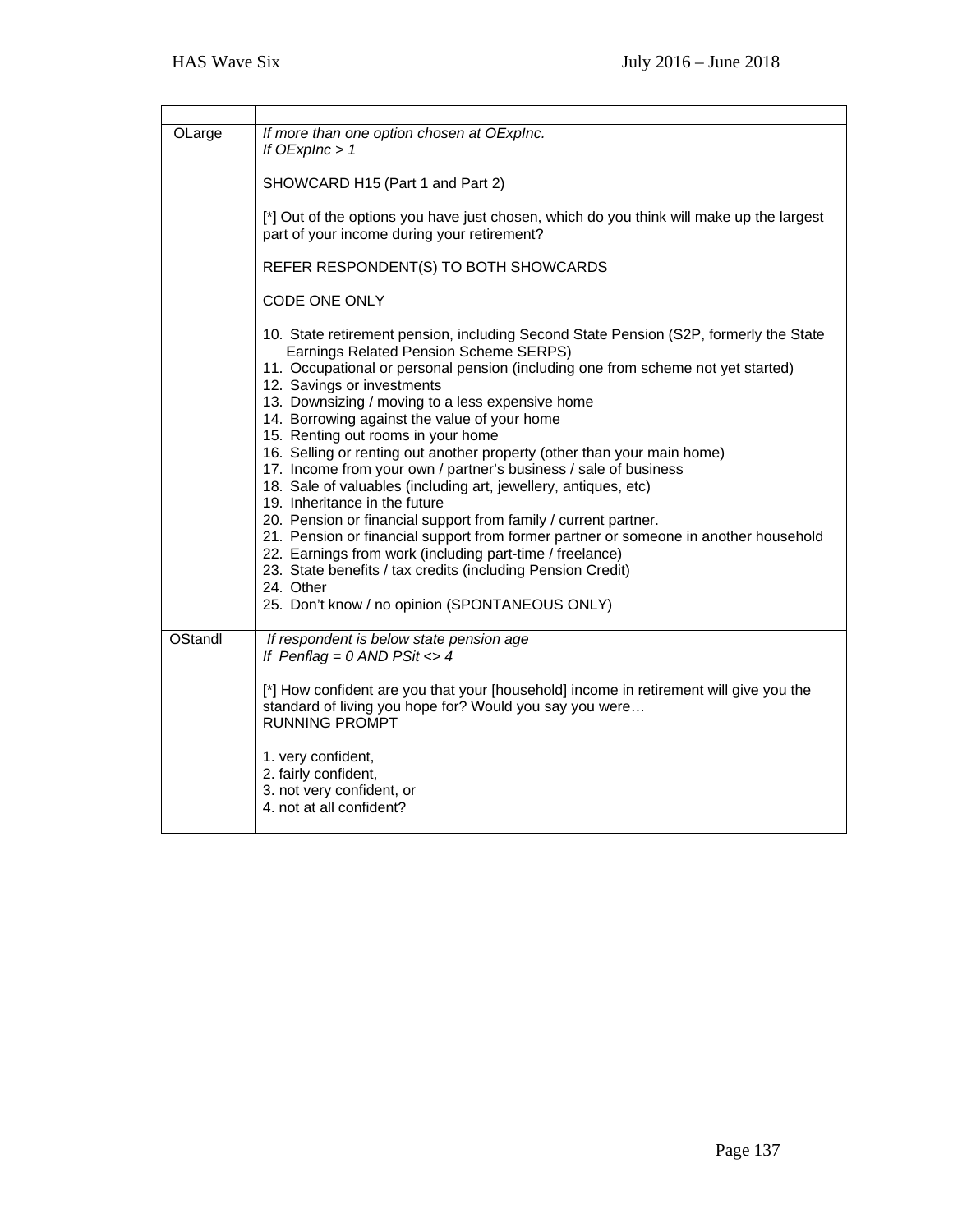| <b>Financial assets</b>                                                                                          |                                                                                                                                                                                                                                                                                                                                                                                                                                                                                                                                                                                                                                                    |
|------------------------------------------------------------------------------------------------------------------|----------------------------------------------------------------------------------------------------------------------------------------------------------------------------------------------------------------------------------------------------------------------------------------------------------------------------------------------------------------------------------------------------------------------------------------------------------------------------------------------------------------------------------------------------------------------------------------------------------------------------------------------------|
| Data items fed forward : RFInvTy, RFSAcSh, RPersProx, RFISA, RFESha, RFins, RFInsV, RFBondTy,<br><b>RFI</b> Prod |                                                                                                                                                                                                                                                                                                                                                                                                                                                                                                                                                                                                                                                    |
| FinvTy                                                                                                           | Ask all                                                                                                                                                                                                                                                                                                                                                                                                                                                                                                                                                                                                                                            |
|                                                                                                                  | SHOWCARD J1<br>The next questions ask about savings accounts and investments you may have.<br>Please do not include property, collectibles or valuables - only financial investments<br>Please could you look at this card and tell me which of these types of accounts and<br>investments you currently have, including any joint accounts and including any overseas<br>accounts and investments?                                                                                                                                                                                                                                                |
|                                                                                                                  | EXCLUDE PROPERTY - THIS IS COVERED ELSEWHERE IN THE QUESTIONNAIRE<br>REFER RESPONDENT(S) TO BOTH SHOWCARDS<br>CODE ALL THAT APPLY                                                                                                                                                                                                                                                                                                                                                                                                                                                                                                                  |
|                                                                                                                  | 10. Current account (incl. Basic Bank Account and Post Office Card Account)<br>11. Savings or deposit account<br>12. Individual Savings Account (ISA - any type, including TESSA-ISA, PEP)<br>13. Fixed-term investment bonds (from a bank or building society)<br>14. Unit Trusts or Investment Trusts<br>15. Employee shares / share options<br>16. Other shares<br>17. Premium Bonds / other National Savings Bonds or Certificates<br>18. Government / corporate bonds and gilts<br>19. Life Insurance, Friendly Society or endowment policies<br>20. Other financial assets not already mentioned above (PLEASE SPECIFY)<br>21. None of these |
| FinvTyO                                                                                                          | If respondent has other financial assets not already mentioned above<br>If $FinvTy = 20$<br>Enter details of other financial assets.                                                                                                                                                                                                                                                                                                                                                                                                                                                                                                               |
|                                                                                                                  |                                                                                                                                                                                                                                                                                                                                                                                                                                                                                                                                                                                                                                                    |
|                                                                                                                  | <b>Current and deposit accounts</b>                                                                                                                                                                                                                                                                                                                                                                                                                                                                                                                                                                                                                |
| FCAcSh                                                                                                           | If respondent has a current account AND (n a couple with partner in household<br>If $FInvTy = 10$ AND Partner = 1                                                                                                                                                                                                                                                                                                                                                                                                                                                                                                                                  |
|                                                                                                                  | ASK OR RECORD IF COUPLE BEING INTERVIEWED TOGETHER<br>Are any of your CURRENT accounts held jointly with your [husband / wife/ partner]?<br>Last time, the respondent said<br>1. Yes, all held jointly<br>2. Yes, some are held jointly<br>3. No, none are held jointly                                                                                                                                                                                                                                                                                                                                                                            |
| <b>FCNumSh</b>                                                                                                   | If all or some accounts held jointly<br>If $FCACSh = 1,2$<br>ASK OR RECORD IF COUPLE BEING INTERVIEWED TOGETHER<br>How many JOINT current accounts do you have?                                                                                                                                                                                                                                                                                                                                                                                                                                                                                    |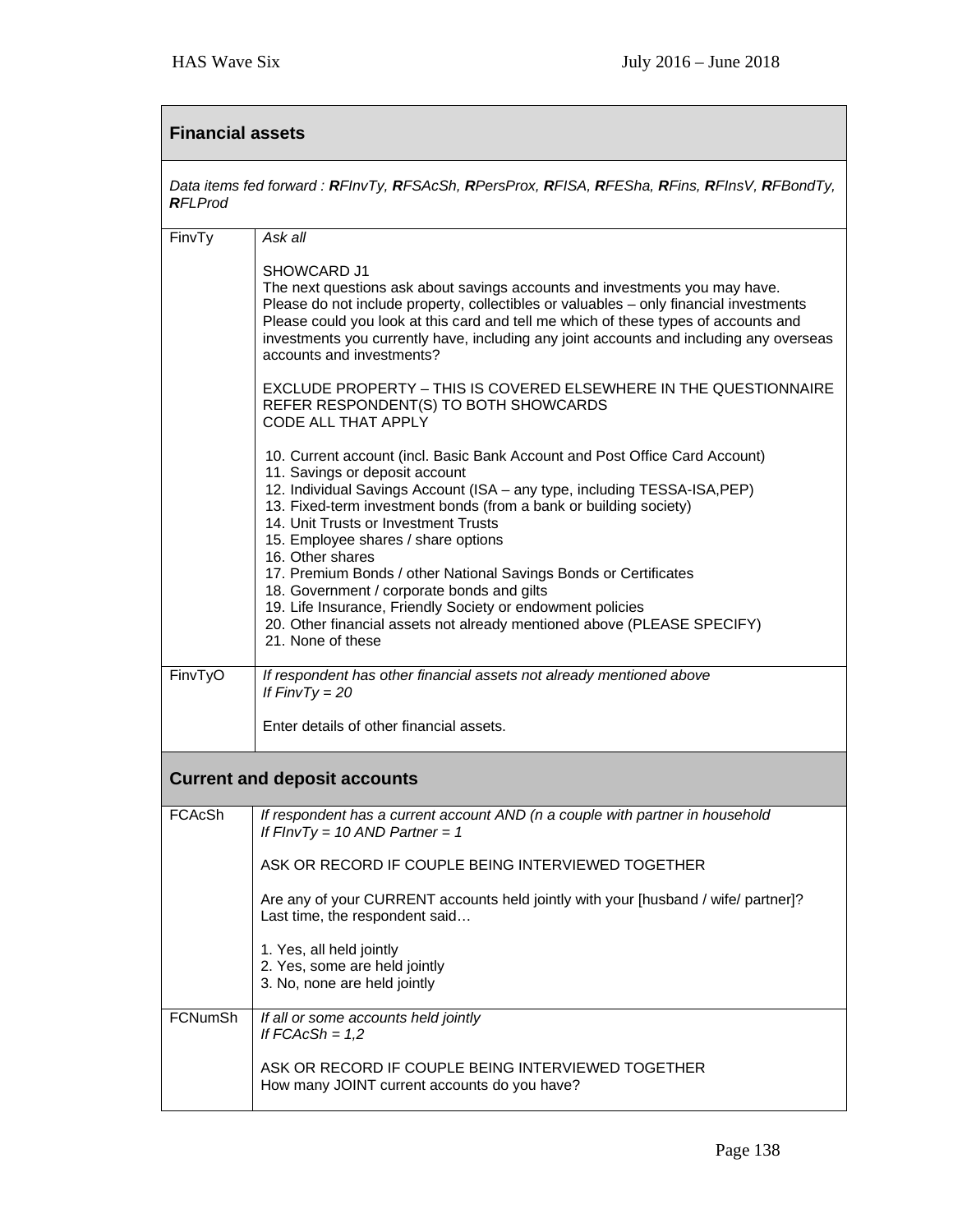|                | <b>ENTER NUMBER</b>                                                                                                                                                                                                                                                                                                |
|----------------|--------------------------------------------------------------------------------------------------------------------------------------------------------------------------------------------------------------------------------------------------------------------------------------------------------------------|
| FCNumIn        | If respondent has a current account in their name only<br>If Finvty = 10 AND FCAcSh $\lt$ 1                                                                                                                                                                                                                        |
|                | [And] how many [of your own] current accounts do you have?                                                                                                                                                                                                                                                         |
|                | <b>ENTER NUMBER</b>                                                                                                                                                                                                                                                                                                |
| FCOvDSh        | If respondent has a current account that is held jointly and partner has not already<br>answered questions about a joint account<br>If (FCAcSh = 1 OR FCAcSh = 2) AND FinvTy = 10 AND FCSuppr <> 1<br>Note that FCSuppr is a Blaise derived variable that is not mentioned anywhere in the<br>paper questionnaire. |
|                | [Apart from the negative balance on your [number] all-in-one current accounts, you told<br>us about earlier] are you currently overdrawn on [any of] your JOINT current account[s]?                                                                                                                                |
|                | INCLUDE: OVERDRAWN CURRENT ACCOUNTS THAT FORM PART OF AN<br>'OFFSET' MORTGAGE, BUT ONLY IF THEY ARE SEPARATE FROM THE MAIN<br>NEGATIVE MORTGAGE ACCOUNT (WHICH SHOULD BE RECORDED IN<br>MORTGAGE DEBT SECTIONS).                                                                                                   |
|                | 1. Yes<br>2. No                                                                                                                                                                                                                                                                                                    |
| <b>FCOvNSh</b> | If respondent is overdrawn<br>If $FCOvDSh = 1$<br>How many of your joint current accounts are overdrawn? [Please ignore any negative<br>balance(s) on your all-in-one current accounts]                                                                                                                            |
|                | <b>ENTER NUMBER</b>                                                                                                                                                                                                                                                                                                |
|                | If more than 5 accounts, please state here but add together all remaining accounts when<br>providing responses to questions for the fifth accounts                                                                                                                                                                 |
|                | LOOP FOR EACH OVERDRAFT ON JOINT CURRENT ACCOUNTS (max of five overdrafts)                                                                                                                                                                                                                                         |
| DCOShV1        | If respondent has one or more overdrafts<br>If $FCovNSh > 0$                                                                                                                                                                                                                                                       |
|                | [Thinking of the [first] of your JOINT current accounts that is overdrawn.] How much is<br>[the/this] account overdrawn?                                                                                                                                                                                           |
|                | ENTER AMOUNT IN ES                                                                                                                                                                                                                                                                                                 |
| DCOShVb1       | If does not know how much their account is overdrawn by<br>If $DCOShV1 = DK/Ref$                                                                                                                                                                                                                                   |
|                | SHOWCARD J2                                                                                                                                                                                                                                                                                                        |
|                | Looking at this card, can you tell me about how much the account is overdrawn?                                                                                                                                                                                                                                     |
|                | 1. Less than £100<br>2. £100 to £199<br>3. £200 to £299<br>4. £300 to £399<br>5. £400 to £499<br>6. £500 to £749<br>7. £750 to £999<br>8. £1,000 to £1,999<br>9. £2,000 to £2,999                                                                                                                                  |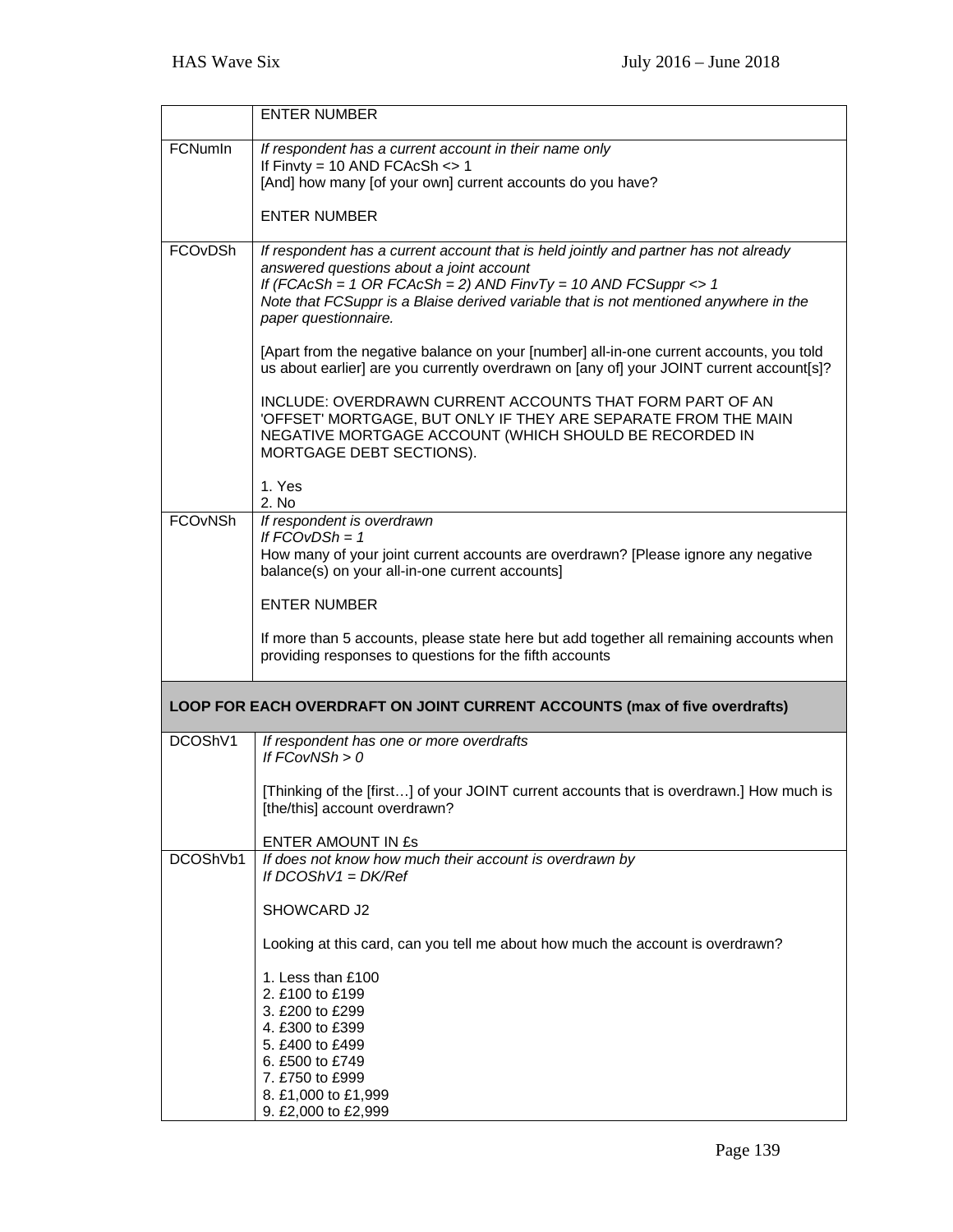|         | 10. £3,000 to £3,999<br>11. £4,000 to £4,999                                                                                                                                                                       |
|---------|--------------------------------------------------------------------------------------------------------------------------------------------------------------------------------------------------------------------|
|         | 12. £5,000 to £9,999<br>13. £10,000 or more                                                                                                                                                                        |
|         | <b>END LOOP FOR JOINT ACCOUNT OVERDRAFTS</b>                                                                                                                                                                       |
| FCShVal | If respondent has one or more joint current accounts<br>If (FCNumSh <> FCovNSh) AND (NOT(FCNumSh = 1 AND FCovDSh = 1))                                                                                             |
|         | [Leaving aside accounts that are overdrawn] how much do you and your partner have [IN<br>TOTAL] in your JOINT current accounts at present?                                                                         |
|         | INCLUDE: ANY POSITIVE BALANCES ON 'ALL-IN-ONE' OR 'OFFSET' CURRENT<br>ACCOUNTS.<br>EXCLUDE: THE SAVINGS ACCOUNT IN AN 'OFFSET' MORTGAGE ARRANGEMENT<br>(THESE SHOULD BE CODED UNDER SAVINGS AND DEPOSIT ACCOUNTS). |
|         | CHECK RESPONDENT'S PREFERENCE FOR GIVING A SINGLE TOTAL OR FOR<br>YOU TO ADD UP EACH SEPARATE ACCOUNT<br>CHECK THAT ALL ACCOUNTS OF THIS TYPE HAVE BEEN COVERED BEFORE<br>ENTERING TOTAL IN ANSWER FIELD.          |
|         | ENTER AMOUNT IN ES                                                                                                                                                                                                 |
| FCShVlb | If respondent does not know the amount in their joint current account(s)<br>If $FCShVal = DK/Ref$                                                                                                                  |
|         | SHOWCARD J3                                                                                                                                                                                                        |
|         | Looking at this card, can you tell me about how much you have in your joint current<br>account(s) at present?                                                                                                      |
|         | 1. Less than £100<br>2. £100 to £249<br>3. £250 to £499<br>4. £500 to £999<br>5. £1,000 to £1,999<br>6. £2,000 to £2,999<br>7. £3,000 to £4,999<br>8. £5,000 to £7,499                                             |
|         | 9. £7,500 to £9,999<br>10. £10,000 to £19,999<br>11. £20,000 or more                                                                                                                                               |
| FCOvDIn | If respondent has (a) current account(s) but not if all held jointly<br>If FCAcSh $\lt$ 1 AND FinvTy = 10                                                                                                          |
|         | [Thinking now about your own current accounts] are you currently overdrawn on [any of]<br>your [own] current account[s]?                                                                                           |
|         | INCLUDE: OVERDRAWN CURRENT ACCOUNTS THAT FORM PART OF AN<br>'OFFSET' MORTGAGE, BUT ONLY IF THEY ARE SEPARATE FROM THE MAIN<br>NEGATIVE MORTGAGE ACCOUNT (WHICH SHOULD BE RECORDED IN<br>MORTGAGE DEBT SECTIONS).   |
|         | 1. Yes<br>2. No                                                                                                                                                                                                    |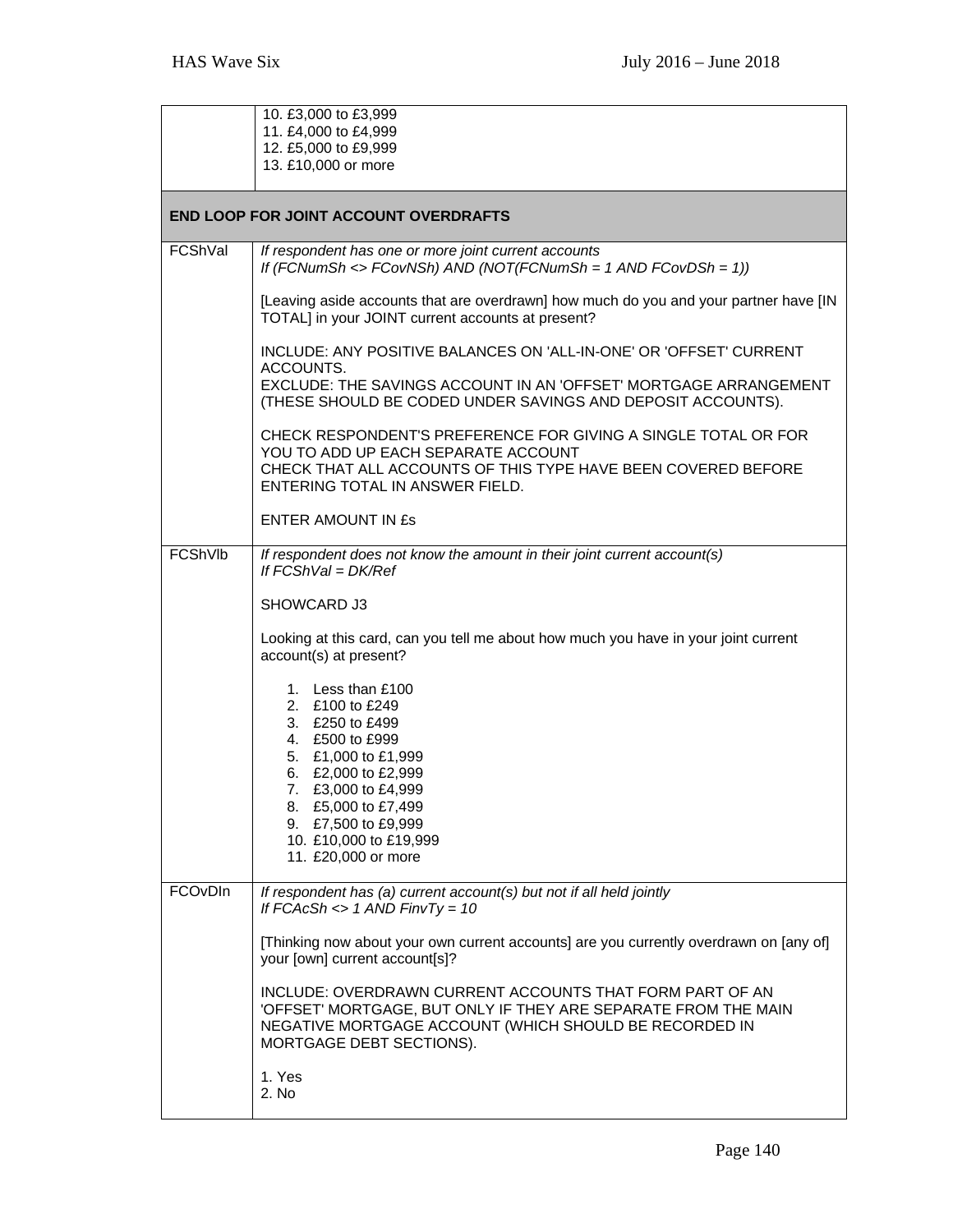| FCOvNIn       | If respondent is currently overdrawn and has more than one current account<br>If $FCOvDIn = 1$ AND $FCNumIn > 1$                                              |
|---------------|---------------------------------------------------------------------------------------------------------------------------------------------------------------|
|               | How many of your [own] current account[s] are overdrawn?<br><b>ENTER NUMBER</b>                                                                               |
|               | If more than 5 accounts, please state here but add together all remaining accounts when<br>providing responses to questions for the fifth accounts            |
|               | <b>LOOP FOR EACH OVERDRAFT ON OWN CURRENT ACCOUNTS (max of five overdrafts)</b>                                                                               |
| <b>DCOInV</b> | If one or more account is overdrawn<br>If $FCOvDIn = 1$ AND $FCOvNIn >= 1$                                                                                    |
|               | [Thinking of the [first] of your [own] current accounts that is overdrawn.] How much is<br>[the/this] account overdrawn?                                      |
|               | <b>ENTER AMOUNT IN £s</b>                                                                                                                                     |
| DCOInVb1      | If respondent does not know how much their account is overdrawn<br>If $DCOINV = DK/Ref$                                                                       |
|               | SHOWCARD J2                                                                                                                                                   |
|               | Looking at this card, can you tell me about how much the account is overdrawn?                                                                                |
|               | 1. Less than £100                                                                                                                                             |
|               | 2. £100 to £199                                                                                                                                               |
|               | 3. £200 to £299<br>4. £300 to £399                                                                                                                            |
|               | 5. £400 to £499                                                                                                                                               |
|               | 6. £500 to £749                                                                                                                                               |
|               | 7. £750 to £999<br>8. £1,000 to £1,999                                                                                                                        |
|               | 9. £2,000 to £2,999                                                                                                                                           |
|               | 10. £3,000 to £3,999                                                                                                                                          |
|               | 11. £4,000 to £4,999<br>12. £5,000 to £9,999                                                                                                                  |
|               | 13. £10,000 or more                                                                                                                                           |
|               |                                                                                                                                                               |
|               | <b>END LOOP FOR CURRENT ACCOUNT OVERDRAFTS</b>                                                                                                                |
| FCInVal       | If not all of the respondents own current accounts are overdrawn<br>If NOT (FCAcSh = 1) AND NOT (FCNumIn = FCOvNIn) AND NOT (FCOvDin = 1 AND<br>$FCNumIn = 1$ |
|               | How much do you have [IN TOTAL] in your [OWN] current account[s] at present? Please<br>ignore [the] account[s] with [an] overdraft                            |
|               | INCLUDE: ANY POSITIVE BALANCES ON 'ALL-IN-ONE' OR 'OFFSET' CURRENT<br>ACCOUNTS.                                                                               |
|               | EXCLUDE: THE SAVINGS ACCOUNT IN AN 'OFFSET' MORTGAGE ARRANGEMENT<br>(THESE SHOULD BE CODED UNDER SAVINGS AND DEPOSIT ACCOUNTS).                               |
|               | CHECK RESPONDENT'S PREFERENCE FOR GIVING A SINGLE TOTAL OR FOR<br>YOU TO ADD UP EACH SEPARATE ACCOUNT                                                         |
|               | CHECK THAT ALL ACCOUNTS OF THIS TYPE HAVE BEEN COVERED BEFORE                                                                                                 |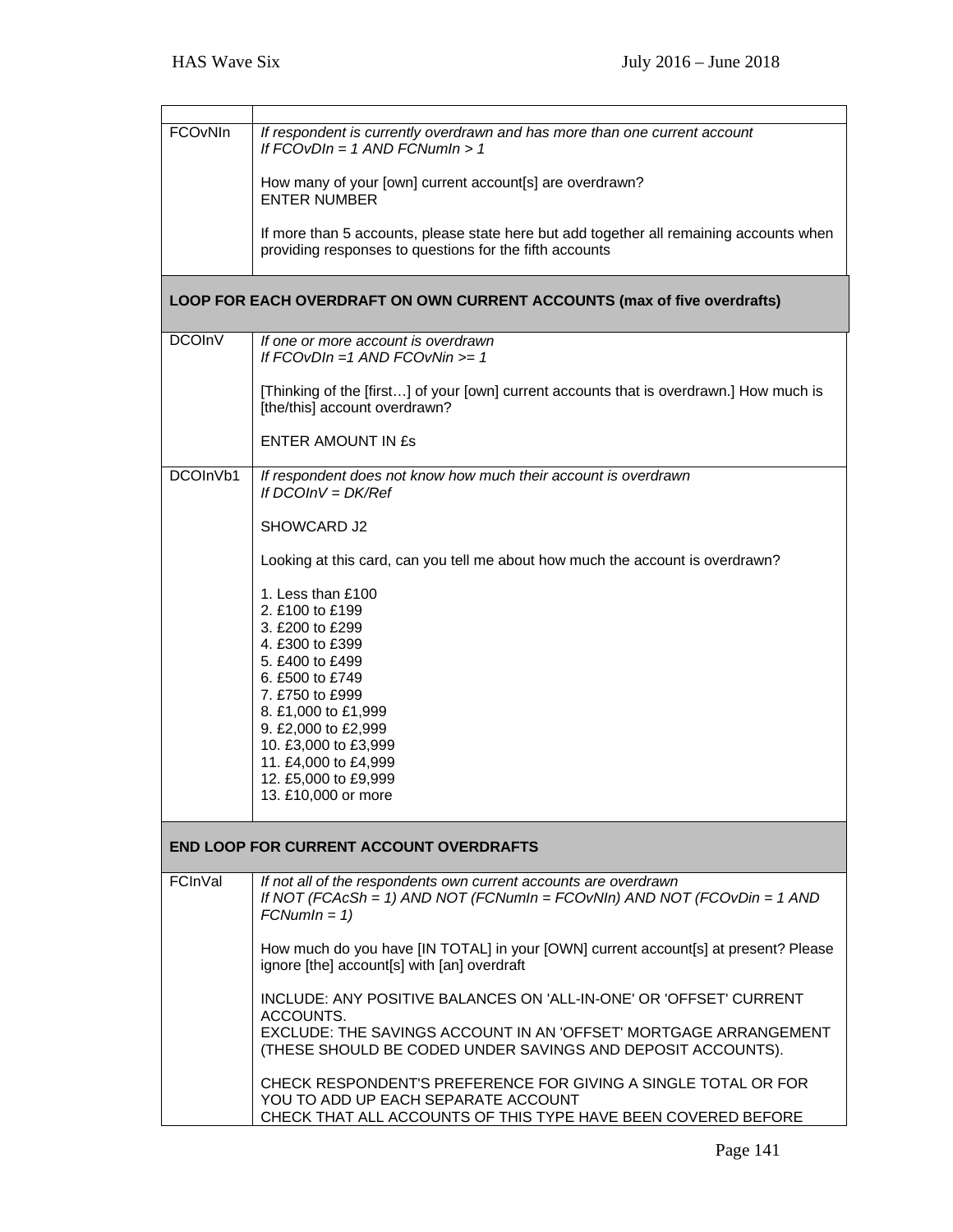|                         | ENTERING TOTAL IN ANSWER FIELD.                                                                                                                                                                                                                                                                                                         |
|-------------------------|-----------------------------------------------------------------------------------------------------------------------------------------------------------------------------------------------------------------------------------------------------------------------------------------------------------------------------------------|
|                         | ENTER AMOUNT IN ES                                                                                                                                                                                                                                                                                                                      |
| FCInVIb                 | If respondent does not know positive value of current account(s)<br>If $FCINVal = DK/Ref$                                                                                                                                                                                                                                               |
|                         | SHOWCARD J3<br>Looking at this card, can you tell me about how much you have in your [own] current<br>account(s) at present                                                                                                                                                                                                             |
|                         | 1. Less than £100<br>2. £100 to £249<br>3. £250 to £499<br>4. £500 to £999<br>5. £1,000 to £1,999<br>6. £2,000 to £2,999<br>7. £3,000 to £4,999<br>8. £5,000 to £7,499<br>9. £7,500 to £9,999<br>10. £10,000 to £19,999<br>11. £20,000 or more                                                                                          |
| FCOvdif                 | If respondent has a current account that is overdrawn<br>If (FCovDSh = 1 AND FCSuppr = 2) OR (FCOvDIn = 1)                                                                                                                                                                                                                              |
|                         | [Leaving aside your all-in-one current account[s]] are you having any difficulty paying off<br>the overdraft on [any of] your [joint] [or] [your own] current account[s] at present?                                                                                                                                                    |
|                         | 1. Yes<br>2. No                                                                                                                                                                                                                                                                                                                         |
| <b>Savings Accounts</b> |                                                                                                                                                                                                                                                                                                                                         |
| FSAcSh                  | If has savings or deposit account AND (in a couple and partner in household)<br>If FInvTy = 11 and Partner = 1                                                                                                                                                                                                                          |
|                         | ASK OR RECORD IF COUPLE BEING INTERVIEWED TOGETHER<br>Thinking now about savings and deposit accounts (including the positive account in an<br>offset mortgage [excluding any accounts in your SIPP]) are any of your SAVINGS or<br>DEPOSIT accounts held jointly with your [husband / wife/ partner]?<br>Last time the respondent said |
|                         | 1. Yes, all held jointly<br>2. Yes, some are held jointly<br>3. No, none are held jointly                                                                                                                                                                                                                                               |
| <b>FSNumSh</b>          | If all or some of the respondents savings or deposit accounts are held jointly<br>If $FSACSh = 1,2$                                                                                                                                                                                                                                     |
|                         | ASK OR RECORD IF COUPLE ANSWERING TOGETHER<br>How many JOINT savings or deposit accounts do you have?                                                                                                                                                                                                                                   |
|                         | <b>ENTER NUMBER</b>                                                                                                                                                                                                                                                                                                                     |
| <b>FSNumIn</b>          | If respondent has savings or deposit accounts and not all of them are joint<br>If $FSacSh \leq 1$ AND $FinvTy = 11$                                                                                                                                                                                                                     |
|                         |                                                                                                                                                                                                                                                                                                                                         |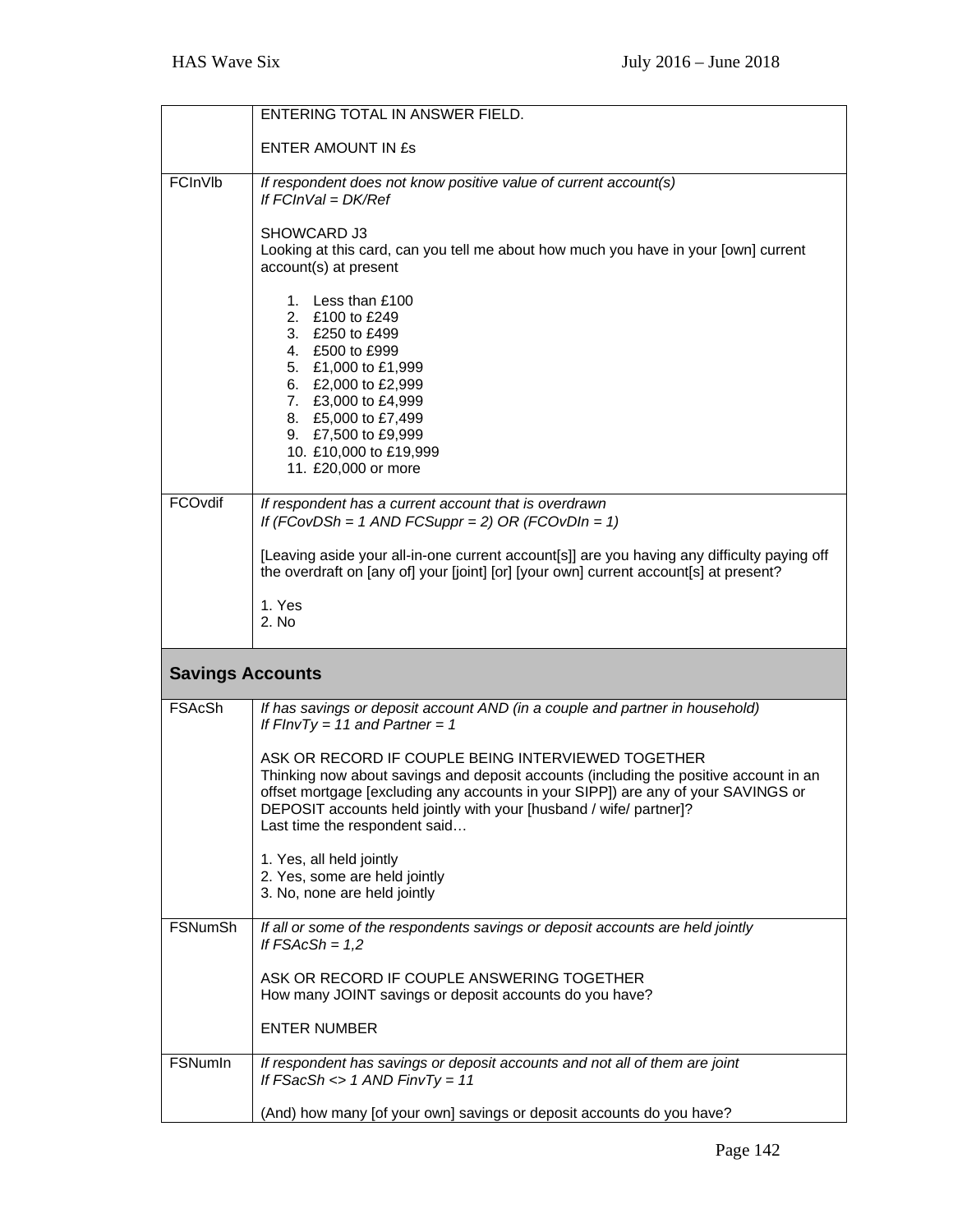|         | <b>ENTER NUMBER</b>                                                                                                                                                                                                                                                             |
|---------|---------------------------------------------------------------------------------------------------------------------------------------------------------------------------------------------------------------------------------------------------------------------------------|
| FSTypSh | If all or some of the respondents savings or deposit accounts are held jointly and a<br>partner has not already answered these questions<br>If $FInvTy = 11$ AND $FSACSh = 1,2$ AND $FSSuppr \leq 1$                                                                            |
|         | SHOWCARD J4                                                                                                                                                                                                                                                                     |
|         | Thinking about your JOINT savings or deposit accounts, which of these types of account<br>do you have?<br>CODE ALL THAT APPLY                                                                                                                                                   |
|         | 1. Savings or deposit account with a bank or building society (including internet /<br>telephone accounts)<br>2. An all-in-one or offset account<br>3. Funds saved with a Credit Union<br>4. Other savings or deposit account                                                   |
| FSTypIn | If all or some of the respondents savings or deposit accounts are held jointly and a<br>partner has not already answered these questions<br>If $FInvTy = 11$ AND $FSAcSh \leq 1$                                                                                                |
|         | SHOWCARD J4<br>[And] thinking about your [OWN] savings or deposit accounts, which of these types of<br>account do you have?<br><b>CODE ALL THAT APPLY</b>                                                                                                                       |
|         | 1. Savings or deposit account with a bank or building society (including internet /<br>telephone accounts)<br>2. An all-in-one or offset account<br>3. Funds saved with a Credit Union<br>4. Other savings or deposit account (PLEASE SPECIFY)                                  |
| FSTypOt | If respondent has another type of savings or deposit account<br>If $FSTypln = 4$                                                                                                                                                                                                |
|         | <b>ENTER DETAILS</b>                                                                                                                                                                                                                                                            |
| FSShVal | If all or some of the respondents savings or deposit accounts are held jointly and a<br>partner has not already answered these questions<br>If $FInvTy = 11$ AND $FSSupp \leq 1)$ AND $(FSAcSh = 1 \text{ OR } FSAcSh = 2)$                                                     |
|         | How much do you and your partner have [in total] in your JOINT savings and deposit<br>account[s] at present?                                                                                                                                                                    |
|         | INCLUDE : ANY SAVINGS ACCOUNTS IN AN 'OFFSET' MORTGAGE ARRANGEMENT<br>CHECK RESPONDENT'S PREFERENCE FOR GIVING A SINGLE TOTAL OR FOR<br>YOU TO ADD UP EACH SEPARATE ACCOUNT<br>CHECK THAT ALL ACCOUNTS OF THIS TYPE HAVE BEEN COVERED BEFORE<br>ENTERING TOTAL IN ANSWER FIELD. |
|         | <b>ENTER AMOUNT IN £s</b>                                                                                                                                                                                                                                                       |
| FSShVlb | If respondent does not know how much is in their joint savings accounts<br>If $FSShVal = DK/Ref$                                                                                                                                                                                |
|         | SHOWCARD J5                                                                                                                                                                                                                                                                     |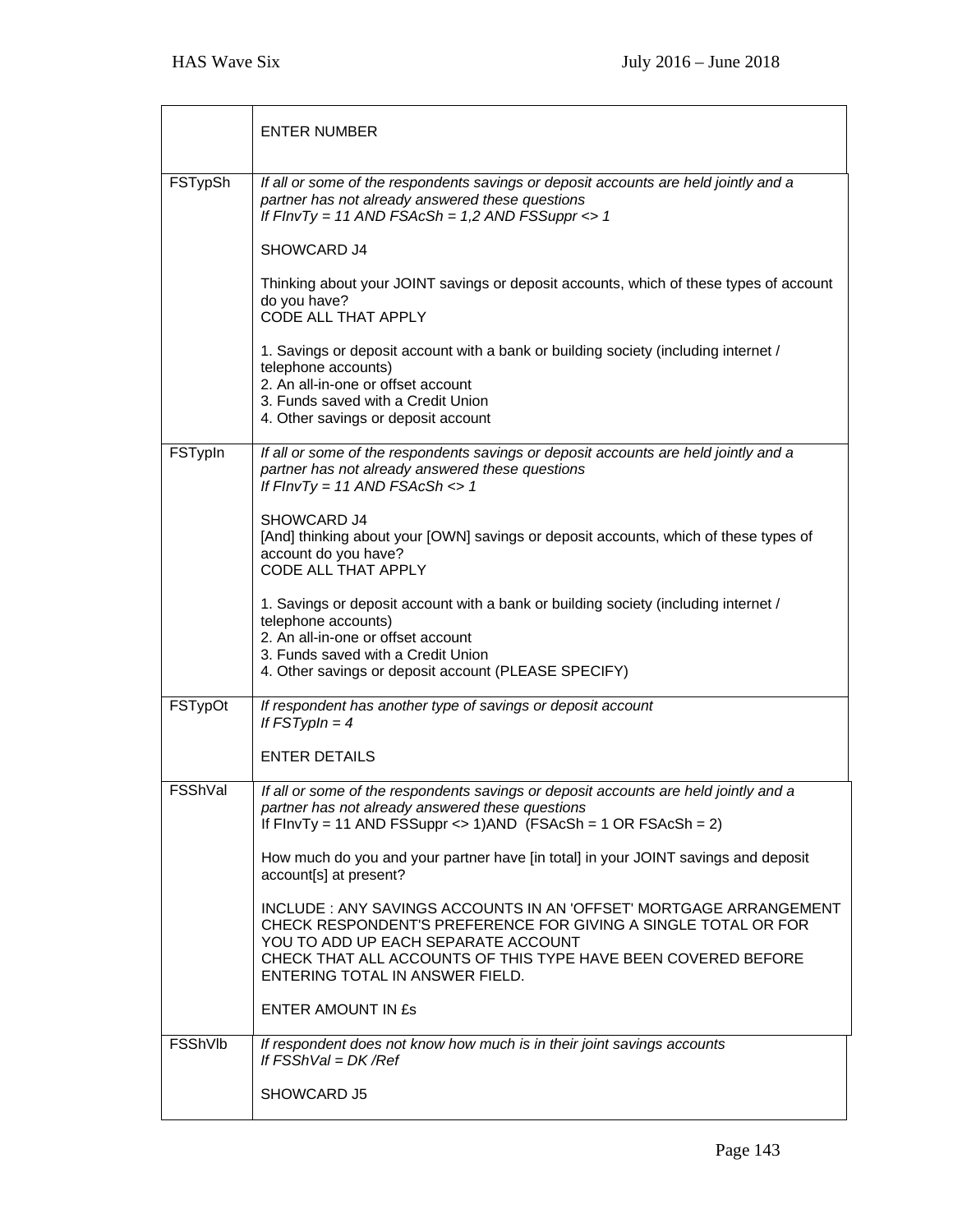|         | Looking at this card, can you tell me about how much you have in your joint savings or<br>deposit account(s) at present?                                                                                                                                                                          |
|---------|---------------------------------------------------------------------------------------------------------------------------------------------------------------------------------------------------------------------------------------------------------------------------------------------------|
|         | 1. Less than £500<br>2. £500 to £999<br>3. £1,000 to £2,499<br>4. £2,500 to £4,999<br>5. £5,000 to £9,999<br>6. £10,000 to £24,999<br>7. £25,000 to £49,999<br>8. £50,000 to £99,999<br>9. £100,000 to £249,999<br>10. £250,000 to £499,999<br>11. £500,000 to £999,999<br>12. £1 million or more |
| FSInVal | If has savings or deposit accounts and not all of them are joint<br>If $FInvTy = 11$ AND $FSAcSh \leq 1$                                                                                                                                                                                          |
|         | [And] how much do you have [in total] in your [OWN] savings and deposit accounts at<br>present?                                                                                                                                                                                                   |
|         | INCLUDE: ANY SAVINGS ACCOUNTS IN AN 'OFFSET' MORTGAGE ARRANGEMENT                                                                                                                                                                                                                                 |
|         | CHECK RESPONDENT'S PREFERENCE FOR GIVING A SINGLE TOTAL OR FOR<br>YOU TO ADD UP EACH SEPARATE ACCOUNT<br>CHECK THAT ALL ACCOUNTS OF THIS TYPE HAVE BEEN COVERED BEFORE<br>ENTERING TOTAL IN ANSWER FIELD.                                                                                         |
|         | <b>ENTER AMOUNT IN £s</b>                                                                                                                                                                                                                                                                         |
| FSInVIb | If respondent does not know how much is in their own savings account(s)<br>If $FShVal = DK/Ref$                                                                                                                                                                                                   |
|         | SHOWCARD J5                                                                                                                                                                                                                                                                                       |
|         | Looking at this card, can you tell me about how much you have in your [own] savings or<br>deposit account(s) at present?                                                                                                                                                                          |
|         | 1. Less than £500<br>2. £500 to £999<br>3. £1,000 to £2,499<br>4. £2,500 to £4,999<br>5. £5,000 to £9,999<br>6. £10,000 to £24,999<br>7. £25,000 to £49,999<br>8. £50,000 to £99,999<br>9. £100,000 to £249,999<br>10. £250,000 to £499,999<br>11. £500,000 to £999,999<br>12. £1 million or more |
| FSOsHav | If respondent has a savings or deposit account<br>If $FInvTy = 11$                                                                                                                                                                                                                                |
|         | May I just check, [is your [joint] SAVING or DEPOSIT account held with a bank or other<br>organisation overseas?]/ [are any of your [joint or your own] SAVING or DEPOSIT<br>accounts held with a bank or other organisation overseas?]                                                           |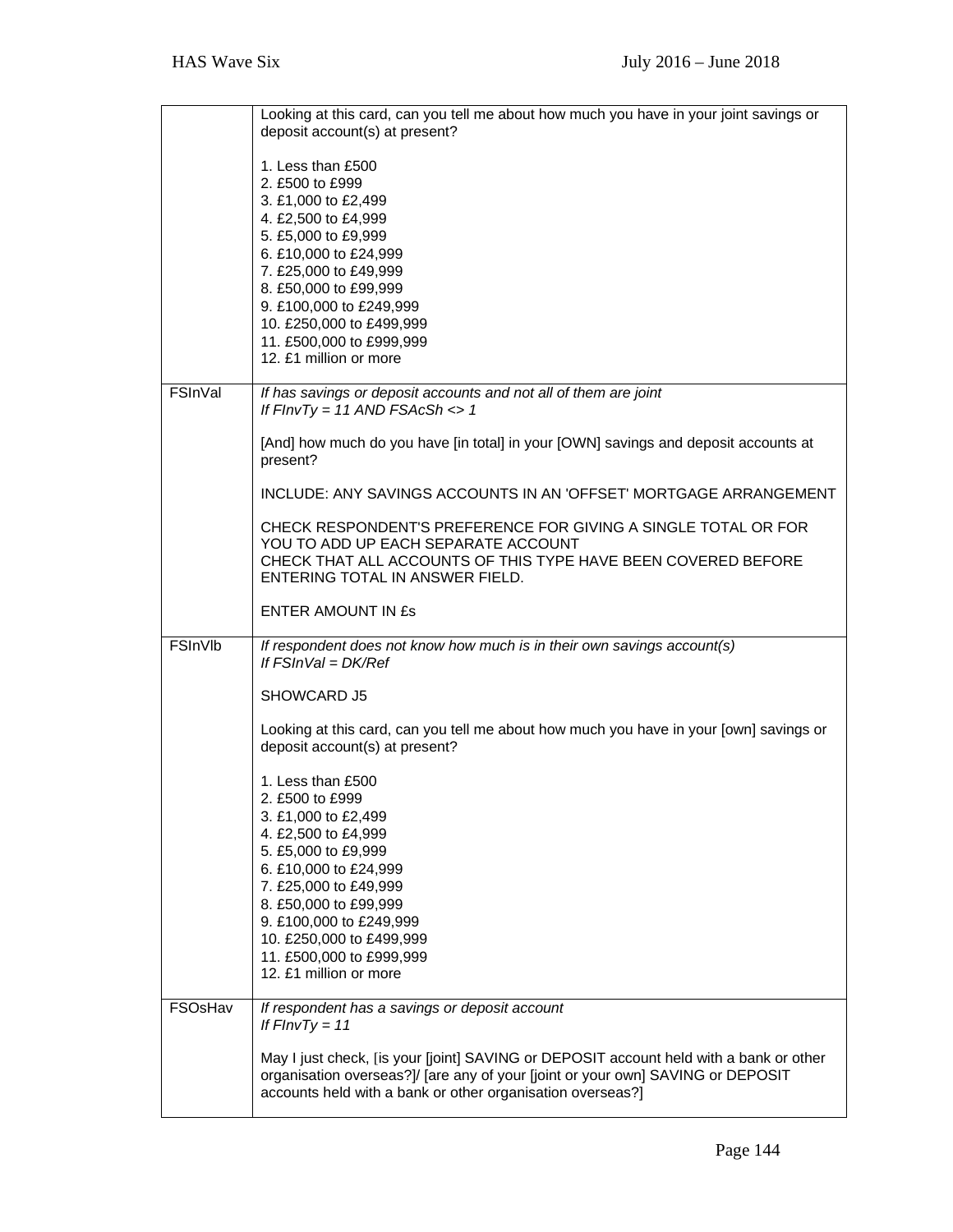|                     | 1.<br>Yes<br>2.<br>No.                                                                                                                                                                                                                                                                            |
|---------------------|---------------------------------------------------------------------------------------------------------------------------------------------------------------------------------------------------------------------------------------------------------------------------------------------------|
| FSO <sub>sVIb</sub> | If has a saving or deposit account held overseas<br>If $FSOsHav = 1$                                                                                                                                                                                                                              |
|                     | SHOWCARD J6                                                                                                                                                                                                                                                                                       |
|                     | Looking at this card, can you tell me about how much you currently have in this/these<br>savings or deposit account(s) held with a bank or other organisation overseas?                                                                                                                           |
|                     | Zero or overdraft<br>1.<br>2.<br>Less than £500<br>3.<br>£500 to £999<br>4.<br>£1,000 to £2,499<br>5.<br>£2,500 to £4,999<br>6.<br>£5,000 to £9,999<br>7.<br>£10,000 to £24,999<br>8.<br>£25,000 to £49,999<br>9.<br>£50,000 to £99,999<br>10.<br>£100,000 to £249,999<br>11.<br>£250,000 or more |
| <b>ISAs</b>         |                                                                                                                                                                                                                                                                                                   |
| <b>FISA</b>         | If respondent has an ISA<br>If FInvTy = 12 Thinking now about your ISAs - I should point out that since April 2008<br>any PEPS you hold are now regulated as ISAs. So please consider any PEPs you have<br>as Investment ISAs for this section. Do you have                                       |
|                     | INDIVIDUAL PROMPT; CODE ALL THAT APPLY<br>DO NOT INCLUDE MORTGAGE ISAS<br>Last time we recorded that you had                                                                                                                                                                                      |
|                     | 1. any cash ISAs?<br>2. or, any investment ISAs (which includes stocks, shares, life insurance,<br>corporate bonds and PEPs)?<br>3. Don't know (SPONTANEOUS ONLY)                                                                                                                                 |
| <b>FCISAv</b>       | If respondent has a cash ISA<br>If $FISA = 1$                                                                                                                                                                                                                                                     |
|                     | How much do you have in your cash ISA(s) at present?                                                                                                                                                                                                                                              |
|                     | CHECK THAT ALL ISAs OF THIS TYPE HAVE BEEN COVERED BEFORE ENTERING<br>TOTAL IN ANSWER FIELD.                                                                                                                                                                                                      |
|                     | <b>ENTER AMOUNT IN £s</b>                                                                                                                                                                                                                                                                         |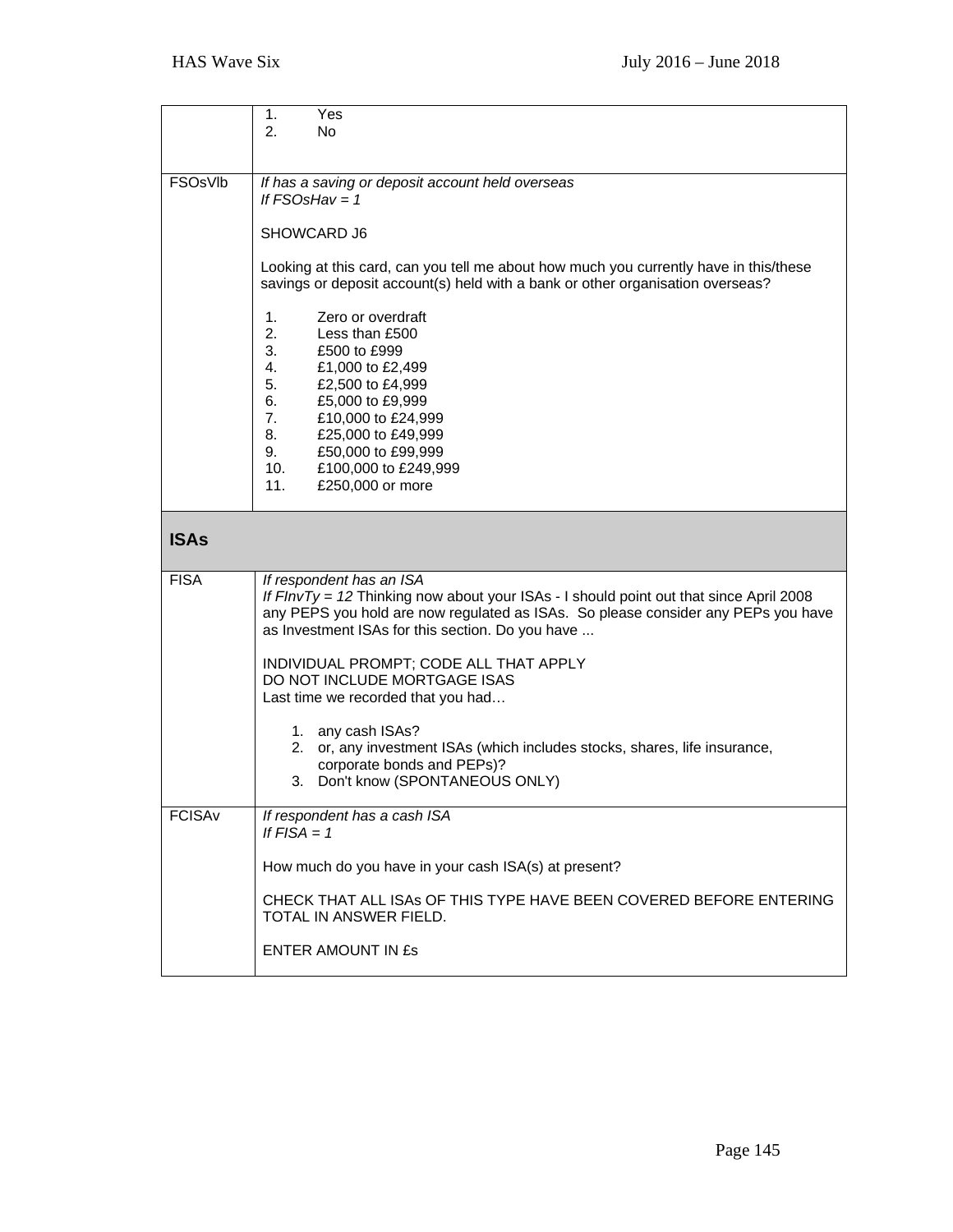| <b>FCISAb</b> | If respondent does not know how much they have in their ISA<br>If $FCISAv = DK/Ref$                                                                                                                         |
|---------------|-------------------------------------------------------------------------------------------------------------------------------------------------------------------------------------------------------------|
|               | SHOWCARD J7                                                                                                                                                                                                 |
|               | Looking at this card, can you tell me about how much you currently have in your cash<br>ISA(s)?                                                                                                             |
|               | 1. Less than £500<br>2. £500 to £999<br>3. £1,000 to £2,499<br>4. £2,500 to £4,999<br>5. £5,000 to £9,999<br>6. £10,000 to £24,999<br>7. £25,000 to £49,999<br>8. £50,000 to £99,999<br>9. £100,000 or more |
| <b>FIISAv</b> | If respondent has an investment ISA<br>If $FISA = 2$                                                                                                                                                        |
|               | How much do you have in your investment ISA(s) at present?                                                                                                                                                  |
|               | CHECK THAT ALL ISAS OF THIS TYPE HAVE BEEN COVERED BEFORE ENTERING<br><b>TOTAL IN ANSWER FIELD</b>                                                                                                          |
|               | ENTER AMOUNT IN ES                                                                                                                                                                                          |
| <b>FIISAb</b> | If respondent does not know how much they have in their investment ISA<br>If $FISAv = DK/Ref$                                                                                                               |
|               | SHOWCARD J7                                                                                                                                                                                                 |
|               | Looking at this card, can you tell me about how much you currently have in your<br>investment ISA(s)?                                                                                                       |
|               | 1. Less than £500<br>2. £500 to £999                                                                                                                                                                        |
|               | 3. £1,000 to £2,499<br>4. £2,500 to £4,999                                                                                                                                                                  |
|               | 5. £5,000 to £9,999<br>6. £10,000 to £24,999                                                                                                                                                                |
|               | 7. £25,000 to £49,999<br>8. £50,000 to £99,999                                                                                                                                                              |
|               | 9. £100,000 or more                                                                                                                                                                                         |
| <b>FKISAv</b> | If respondent does not know the type of ISA<br>If $FISA = 3$                                                                                                                                                |
|               | How much do you have in your ISA(s) at present?                                                                                                                                                             |
|               | CHECK THAT ALL ISAS OF THIS TYPE HAVE BEEN COVERED BEFORE ENTERING<br>TOTAL IN ANSWER FIELD                                                                                                                 |
|               | <b>ENTER AMOUNT IN ES</b>                                                                                                                                                                                   |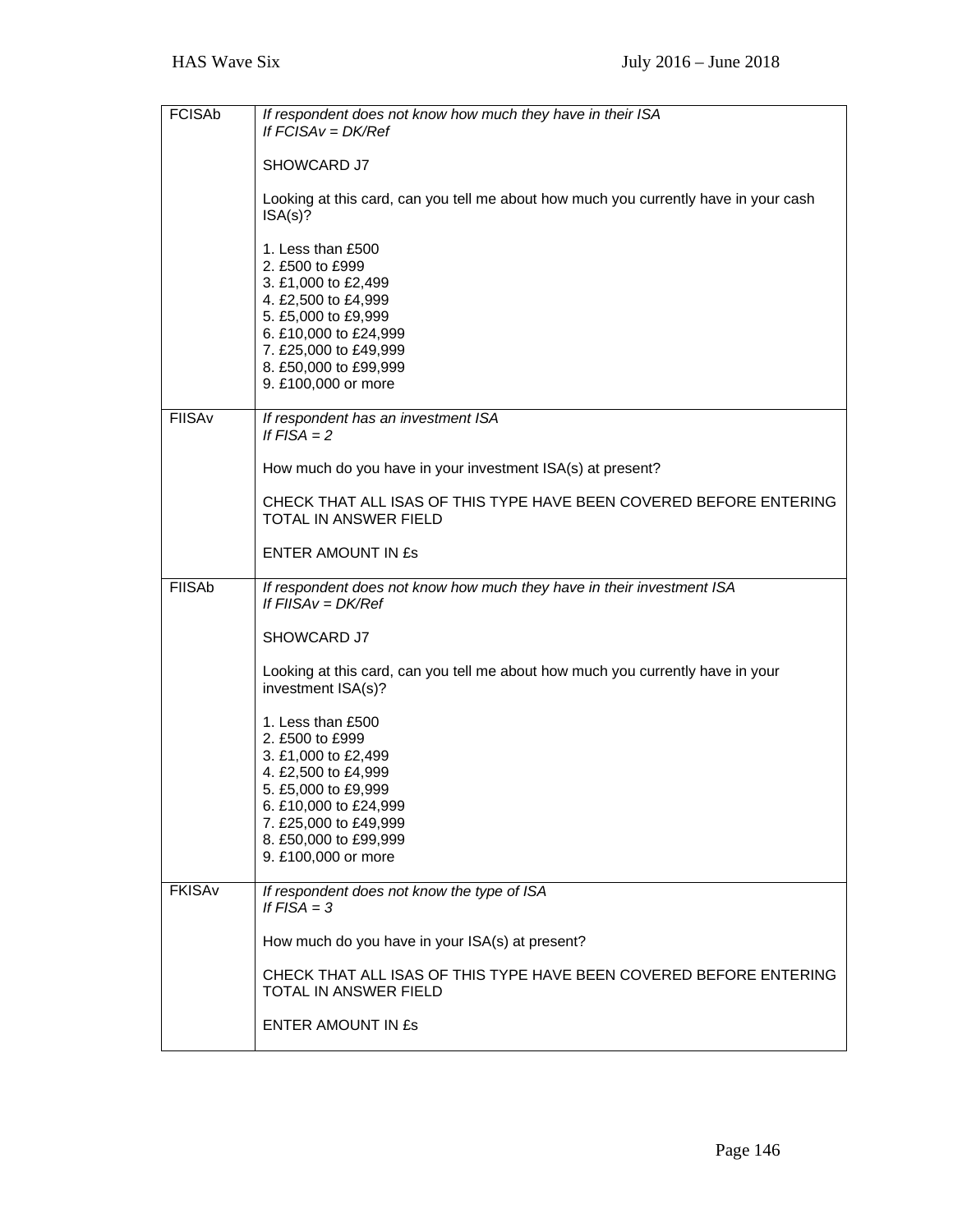| <b>FKISAb</b>  | If respondent does not know how much they have in their ISA                                                                   |
|----------------|-------------------------------------------------------------------------------------------------------------------------------|
|                | If $FKISAv = DK/Ref$                                                                                                          |
|                | SHOWCARD J7                                                                                                                   |
|                | Looking at this card, can you tell me about how much you currently have in your ISA(s)?                                       |
|                | 1. Less than £500                                                                                                             |
|                | 2. £500 to £999<br>3. £1,000 to £2,499                                                                                        |
|                | 4. £2,500 to £4,999                                                                                                           |
|                | 5. £5,000 to £9,999<br>6. £10,000 to £24,999                                                                                  |
|                | 7. £25,000 to £49,999                                                                                                         |
|                | 8. £50,000 to £99,999<br>9. £100,000 or more                                                                                  |
|                |                                                                                                                               |
| <b>NewFCMx</b> | If respondent has a Cash ISA<br>If $FISA = 1$                                                                                 |
|                | In the previous two tax years, when did you invest the maximum amount in your cash<br>ISA?                                    |
|                | 1. Both years                                                                                                                 |
|                | 2. Just one year                                                                                                              |
|                | 3. Neither year                                                                                                               |
| FCIsaWd        | If respondent has a Cash ISA<br>If $FISA = 1$                                                                                 |
|                | And in the last two years have you withdrawn any money from your cash ISA/ ISAs apart<br>from interest earned on the account? |
|                | 1. Yes                                                                                                                        |
|                | 2. No                                                                                                                         |
| <b>FCIWNum</b> | If respondent has withdrawn money from their cash ISA in the last two years<br>If $FCIsaWd = 1$                               |
|                | How many times have you withdrawn money from your cash ISA /ISAs in the last two<br>years?                                    |
|                | 1.1 or $2$                                                                                                                    |
|                | 2.3 or 4                                                                                                                      |
|                | 3.5 to 9<br>4.10 to 14                                                                                                        |
|                | 5.15 to 19                                                                                                                    |
|                | 6.20 to 24<br>7.25 or more                                                                                                    |
|                |                                                                                                                               |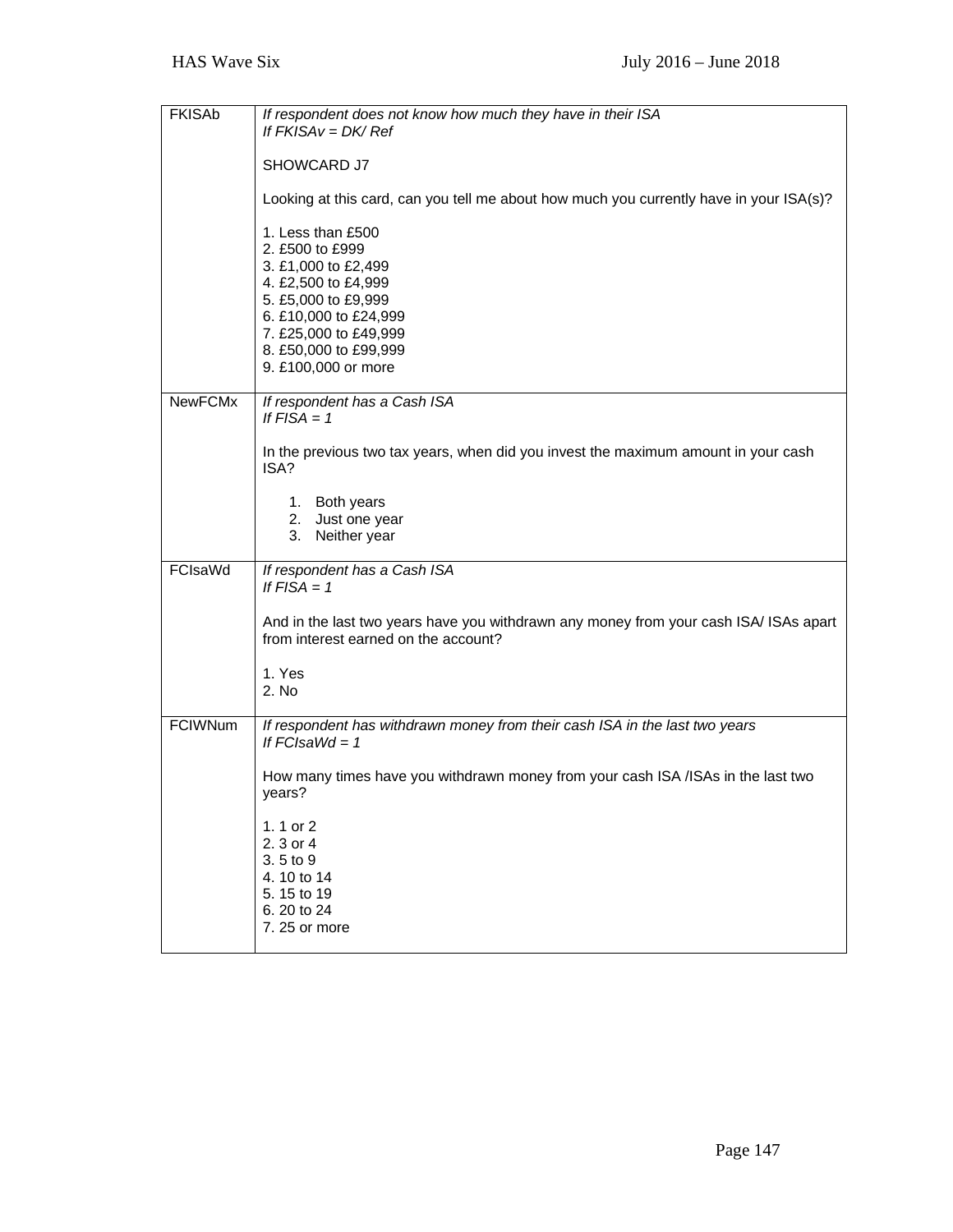| <b>FCIWdAb</b>          | If respondent has withdrawn money from their cash ISA in the last two years<br>If $FCIsaWd = 1$                                                                                                                                                                   |
|-------------------------|-------------------------------------------------------------------------------------------------------------------------------------------------------------------------------------------------------------------------------------------------------------------|
|                         | SHOWCARD J8                                                                                                                                                                                                                                                       |
|                         | Added together across these withdrawals, about how much money have you taken out of<br>your cash ISA/ ISAs in the last two years, apart from interest earned on the account?                                                                                      |
|                         | RECORD AMOUNT ACTUALLY WITHDRAWN (NOT THE NET AMOUNT AFTER<br>ADJUSTING FOR AMOUNTS DEPOSITED)                                                                                                                                                                    |
|                         | 1. Less than £250<br>2. £250 to £499<br>3 £500 to £999<br>4. £1,000 to £1,999<br>5. £2,000 to £2,999<br>6. £3,000 to £4,999<br>7. £5,000 to £7,499<br>8. £7,500 to £9,999<br>9. £10,000 or more                                                                   |
| <b>FCISce</b>           | If respondent has Cash ISA at current wave but did not at previous wave                                                                                                                                                                                           |
|                         | If $FISA = 1$ AND <b>RFISA</b> $\lt$ > 1<br>When you started your cash ISA, where did the money come from? Was it from                                                                                                                                            |
|                         | <b>RUNNING PROMPT</b><br>1. a bank current account                                                                                                                                                                                                                |
|                         | 2. a savings account<br>3. another type of investment,                                                                                                                                                                                                            |
|                         | 4. or was it money from another source?                                                                                                                                                                                                                           |
| <b>Investment bonds</b> |                                                                                                                                                                                                                                                                   |
| FBondTy                 | If respondent has fixed term investment bonds<br>If $FInvTy = 13$                                                                                                                                                                                                 |
|                         | Now thinking of your fixed-term investment bonds, which of the following types of bonds<br>do you have?<br>Last time the respondent said                                                                                                                          |
|                         | INDIVIDUAL PROMPT; CODE ALL THAT APPLY<br>1. Fixed interest, guaranteed capital?<br>2. Variable return, with some stock market exposure, but no capital guarantee?<br>3. Variable return with some form of capital guarantee?<br>4. Don't know (SPONTANEOUS ONLY) |
| FBondV                  | If respondent has fixed term investment bonds<br>If $FInvTy = 13$                                                                                                                                                                                                 |
|                         | What is the current value of (all of) your fixed term investment bonds?                                                                                                                                                                                           |
|                         |                                                                                                                                                                                                                                                                   |
|                         | FOR JOINT INVESTMENTS, SPLIT VALUE BETWEEN RESPONDENTS.<br>CHECK THAT ALL INVESTMENTS OF THIS TYPE HAVE BEEN COVERED BEFORE<br>ENTERING TOTAL IN ANSWER FIELD.                                                                                                    |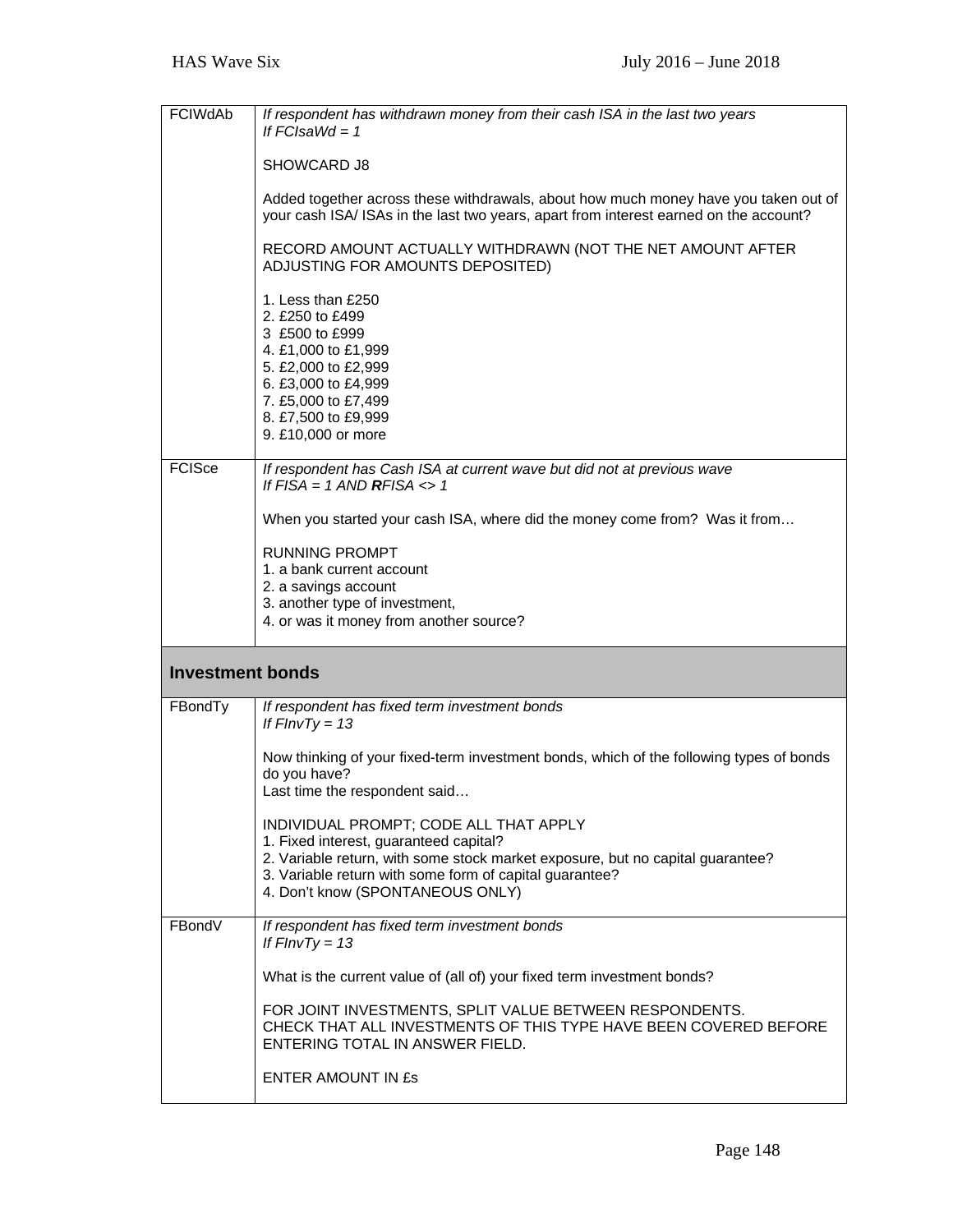| FBondVb       | If respondent does not know value of their fixed term investment bonds<br>If $FBondV = DK/Ref$                                                                                                                                                                                                    |  |  |
|---------------|---------------------------------------------------------------------------------------------------------------------------------------------------------------------------------------------------------------------------------------------------------------------------------------------------|--|--|
|               | SHOWCARD J9<br>Looking at this card, can you tell me about how much your fixed term investment bonds<br>are worth?                                                                                                                                                                                |  |  |
|               | 1. Less than £500<br>2. £500 to £999<br>3. £1,000 to £2,499<br>4. £2,500 to £4,999<br>5. £5,000 to £9,999<br>6. £10,000 to £24,999<br>7. £25,000 to £49,999<br>8. £50,000 to £99,999<br>9. £100,000 to £249,999<br>10. £250,000 to £499,999<br>11. £500,000 to £999,999<br>12. £1 million or more |  |  |
|               | Unit / investment trusts                                                                                                                                                                                                                                                                          |  |  |
| <b>FCollV</b> | If respondent has unit or investment trusts<br>If $FInvTy = 14$                                                                                                                                                                                                                                   |  |  |
|               | Now thinking of your Unit and Investment Trusts, what is the current value of (all of) your<br>holdings?                                                                                                                                                                                          |  |  |
|               | FOR JOINT INVESTMENTS, SPLIT VALUE BETWEEN RESPONDENTS.                                                                                                                                                                                                                                           |  |  |
|               | <b>ENTER AMOUNT IN £s</b>                                                                                                                                                                                                                                                                         |  |  |
| FCollVb       | If respondent does not know the current value of their holdings<br>If $FColIV = DK/Ref$                                                                                                                                                                                                           |  |  |
|               | SHOWCARD J9<br>Looking at this card, can you tell me about how much your Unit and Investment Trusts<br>are currently worth?                                                                                                                                                                       |  |  |
|               | 1. Less than £500<br>2. £500 to £999<br>3. £1,000 to £2,499<br>4. £2,500 to £4,999<br>5. £5,000 to £9,999                                                                                                                                                                                         |  |  |
|               | 6. £10,000 to £24,999<br>7. £25,000 to £49,999<br>8. £50,000 to £99,999<br>9. £100,000 to £249,999<br>10. £250,000 to £499,999<br>11. £500,000 to £999,999                                                                                                                                        |  |  |
|               | 12. £1 million or more                                                                                                                                                                                                                                                                            |  |  |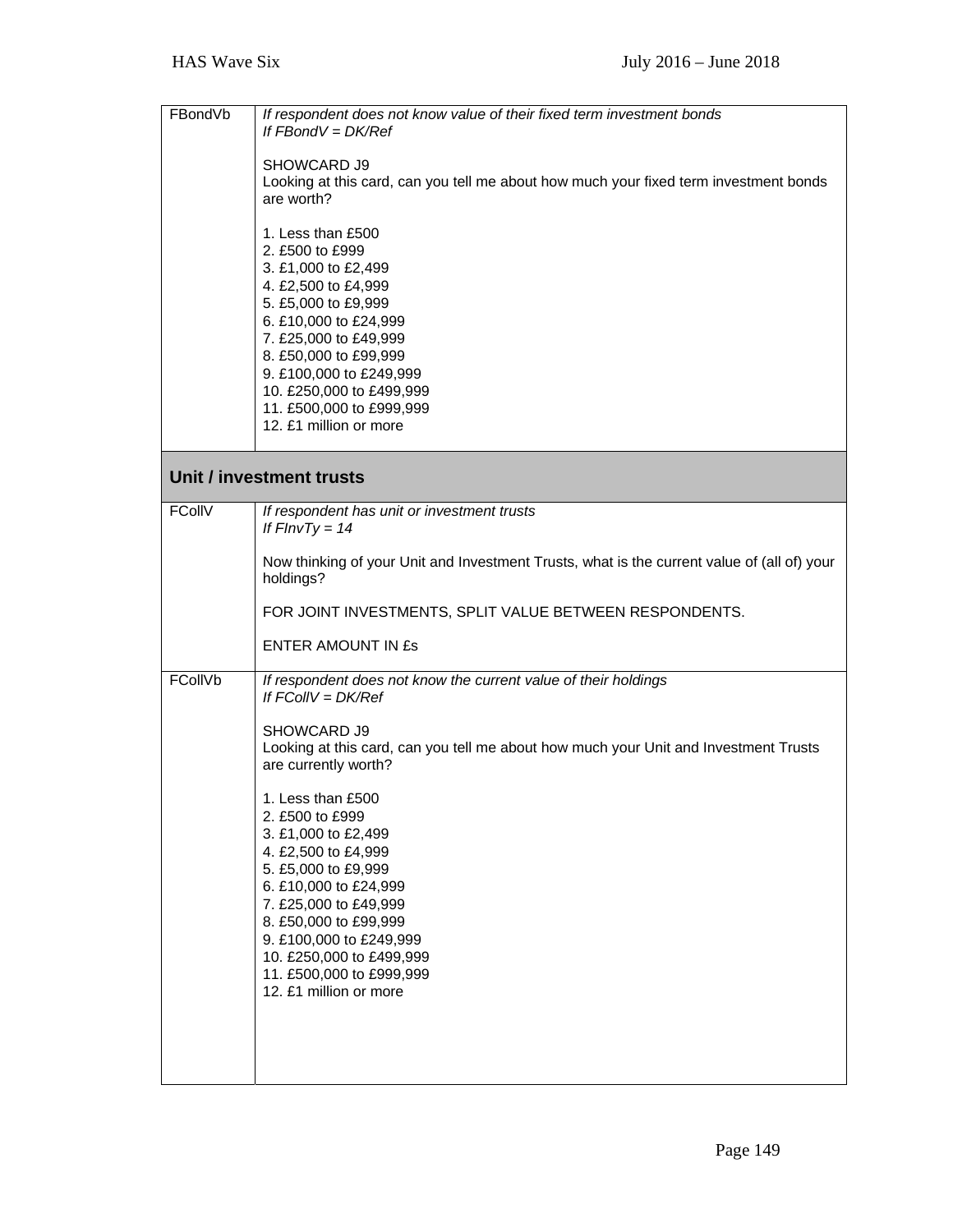|        | <b>Employee shares / share options</b>                                                                                                                                                                                  |  |
|--------|-------------------------------------------------------------------------------------------------------------------------------------------------------------------------------------------------------------------------|--|
| FESha  | If respondent has employee shares or share options<br>If $FInvTy = 15$                                                                                                                                                  |  |
|        | You said earlier that you held some shares or options through an employee share<br>scheme, can I just check whether you have shares or share options or both?<br>Last time, we recorded that you had                    |  |
|        | 1. Employee shares<br>2. Share options<br>3. Both                                                                                                                                                                       |  |
| FEShaV | If respondent has employee shares<br>If $FESha = 1, 3$                                                                                                                                                                  |  |
|        | If you chose to sell your employee shares about how much would they be worth?                                                                                                                                           |  |
|        | CHECK THAT ALL RELEVANT SHARE HOLDINGS HAVE BEEN COVERED BEFORE<br>ENTERING TOTAL IN ANSWER FIELD                                                                                                                       |  |
|        | ENTER AMOUNT IN ES                                                                                                                                                                                                      |  |
| FEShVb | If respondent does not know how much their employee shares are worth<br>If $FEShav = DK/Ref$                                                                                                                            |  |
|        | SHOWCARD J9<br>Looking at this card, can you tell me about how much your employee shares are worth?                                                                                                                     |  |
|        | 1. Less than £500<br>2. £500 to £999<br>3. £1,000 to £2,499<br>4. £2,500 to £4,999<br>5. £5,000 to £9,999                                                                                                               |  |
|        | 6. £10,000 to £24,999<br>7. £25,000 to £49,999                                                                                                                                                                          |  |
|        | 8. £50,000 to £99,999<br>9. £100,000 to £249,999                                                                                                                                                                        |  |
|        | 10. £250,000 to £499,999<br>11. £500,000 to £999,999                                                                                                                                                                    |  |
|        | 12. £1 million or more                                                                                                                                                                                                  |  |
| FEOptV | If respondent has share options<br>If $FESha = 2, 3$                                                                                                                                                                    |  |
|        | If you chose to exercise your employee share options, what is your estimate of the value<br>of your gain - this is the difference between the option price and the market price times<br>the number of shares involved? |  |
|        | CHECK THAT ALL RELEVANT SHARE HOLDINGS HAVE BEEN COVERED BEFORE<br>ENTERING TOTAL IN ANSWER FIELD                                                                                                                       |  |
|        | <b>ENTER AMOUNT IN £s</b>                                                                                                                                                                                               |  |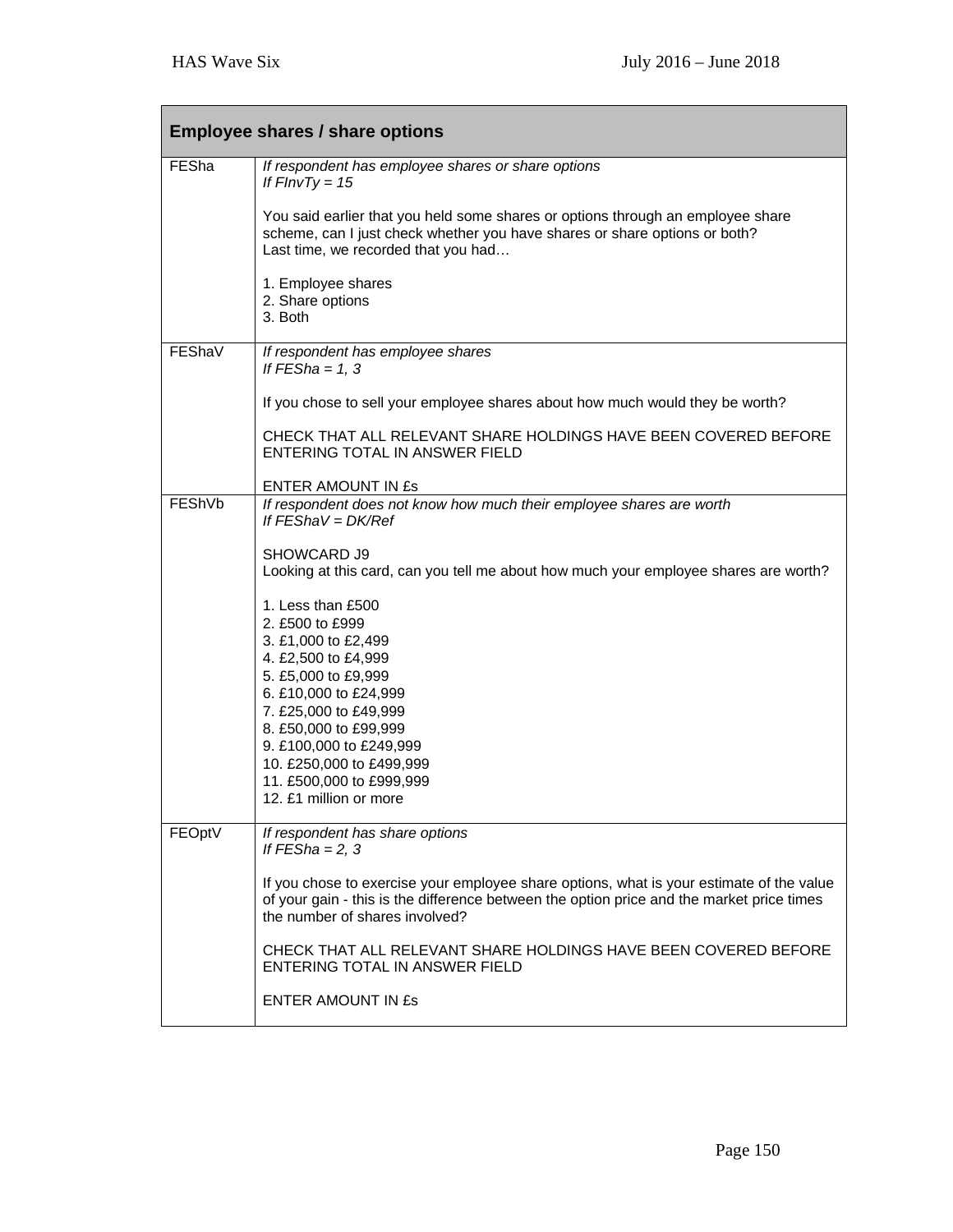| FEOpVb              | If respondent does not know how much they would gain from exercising their employee<br>share options<br>If $FEOptV = DK/Ref$<br>SHOWCARD J10<br>Looking at this card, can you give me an approximate estimate of the gain from<br>exercising your employee share options?<br>1. Less than £500<br>2. £500 to £999<br>3. £1,000 to £2,499<br>4. £2,500 to £4,999<br>5. £5,000 to £9,999<br>6. £10,000 to £24,999<br>7. £25,000 to £49,999<br>8. £50,000 to £99,999<br>9. £100,000 to £249,999<br>10. £250,000 or more |  |
|---------------------|----------------------------------------------------------------------------------------------------------------------------------------------------------------------------------------------------------------------------------------------------------------------------------------------------------------------------------------------------------------------------------------------------------------------------------------------------------------------------------------------------------------------|--|
| <b>Other shares</b> |                                                                                                                                                                                                                                                                                                                                                                                                                                                                                                                      |  |
| <b>FShare</b>       | If respondent has shares<br>If $FInvTy = 16$<br>SHOWCARD J11<br>[Apart from your employee shares and options] Which of the following types of share do<br>you have [excluding any shares in your SIPP]?<br>EXCLUDE SHARES IN YOUR OWN BUSINESS AND SHARES ALREADY COVERED<br>IN THE SECTION ABOUT BUSINESS ASSETS<br>CODE ALL THAT APPLY<br>1. Shares in listed UK companies<br>2. Shares in UK unlisted companies, including EIS and AIM shares<br>3. Shares in foreign companies                                   |  |
| <b>FShUKV</b>       | If respondents share is in a listed or unlisted UK company<br>If $FShare = 1, 2$<br>If you chose to sell (all of) your shares [in listed or unlisted UK companies,] about how<br>much would they be worth?<br>CHECK THAT ALL RELEVANT SHARE HOLDINGS HAVE BEEN COVERED BEFORE<br>ENTERING TOTAL IN ANSWER FIELD<br><b>ENTER AMOUNT IN ES</b>                                                                                                                                                                         |  |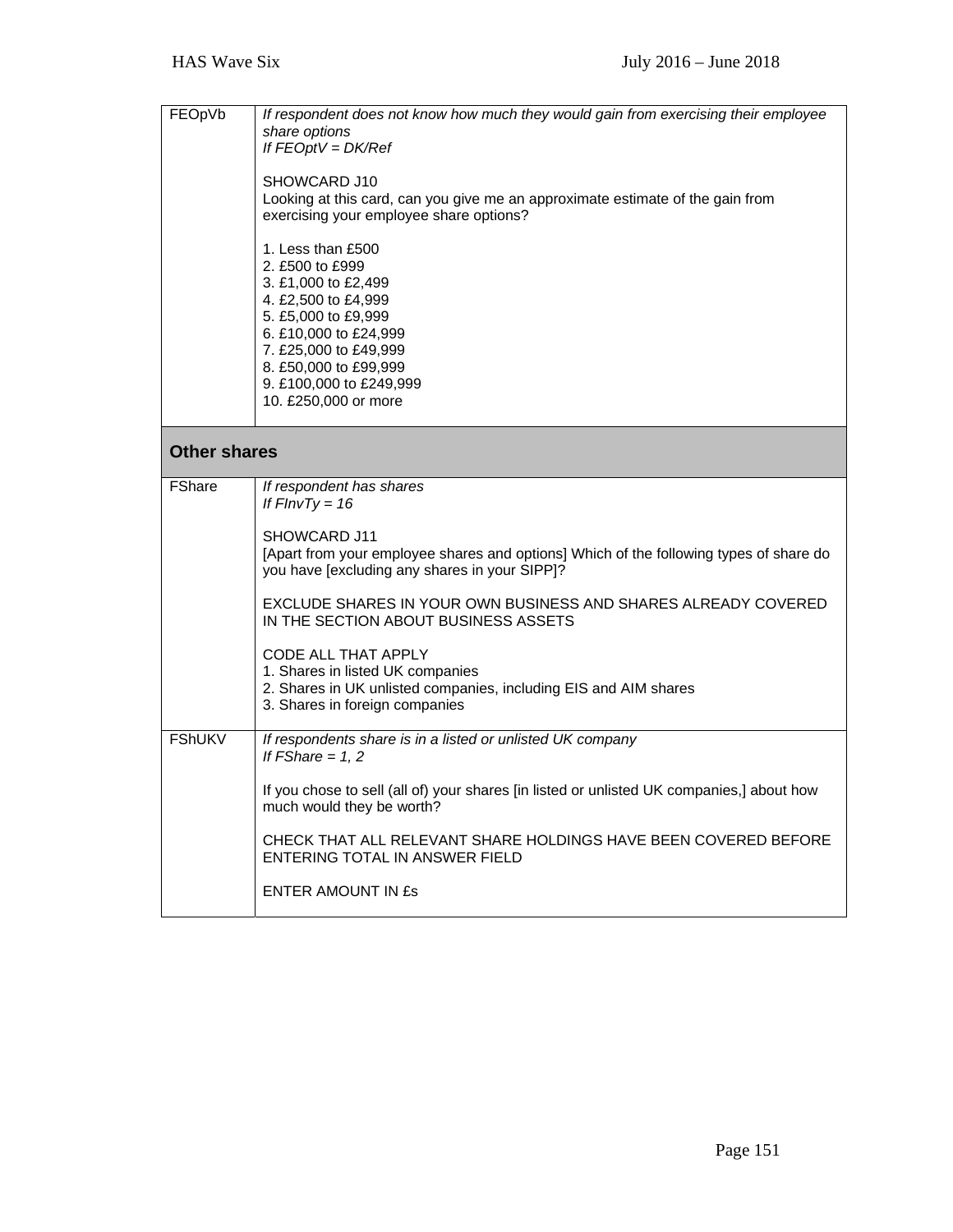| FShUKVb        | If respondent does not know how much their shares are worth<br>If $FShUKV = DK/Ref$                                                                                                                                                                                                               |
|----------------|---------------------------------------------------------------------------------------------------------------------------------------------------------------------------------------------------------------------------------------------------------------------------------------------------|
|                | SHOWCARD J12<br>Looking at this card, can you tell me about how much your shares in listed or unlisted UK<br>companies are worth?                                                                                                                                                                 |
|                | 1. Less than £500<br>2. £500 to £999<br>3. £1,000 to £2,499<br>4. £2,500 to £4,999<br>5. £5,000 to £9,999<br>6. £10,000 to £24,999<br>7. £25,000 to £49,999<br>8. £50,000 to £99,999<br>9. £100,000 to £249,999<br>10. £250,000 to £499,999<br>11. £500,000 to £999,999<br>12. £1 million or more |
| <b>FShOSV</b>  | If respondents shares are in a foreign company<br>If $FShare = 3$                                                                                                                                                                                                                                 |
|                | If you chose to sell your shares in foreign companies, about how much would they be<br>worth?                                                                                                                                                                                                     |
|                | FOR JOINT INVESTMENTS, SPLIT VALUE BETWEEN RESPONDENTS<br>CHECK THAT ALL RELEVANT SHARE HOLDINGS HAVE BEEN COVERED BEFORE<br>ENTERING TOTAL IN ANSWER FIELD                                                                                                                                       |
|                | <b>ENTER AMOUNT IN £s</b>                                                                                                                                                                                                                                                                         |
| <b>FShOSVb</b> | If respondent does not know how much their shares are worth<br>$FShOSV = DK/Ref$                                                                                                                                                                                                                  |
|                | SHOWCARD J12                                                                                                                                                                                                                                                                                      |
|                | Looking at this card, can you tell me about how much your shares in foreign companies<br>are worth?                                                                                                                                                                                               |
|                | 1. Less than £500<br>2. £500 to £999<br>3. £1,000 to £2,499<br>4. £2,500 to £4,999<br>5. £5,000 to £9,999<br>6. £10,000 to £24,999<br>7. £25,000 to £49,999<br>8. £50,000 to £99,999<br>9. £100,000 to £249,999<br>10. £250,000 to £499,999<br>11. £500,000 to £999,999<br>12. £1 million or more |
|                | <b>National Savings &amp; Investments</b>                                                                                                                                                                                                                                                         |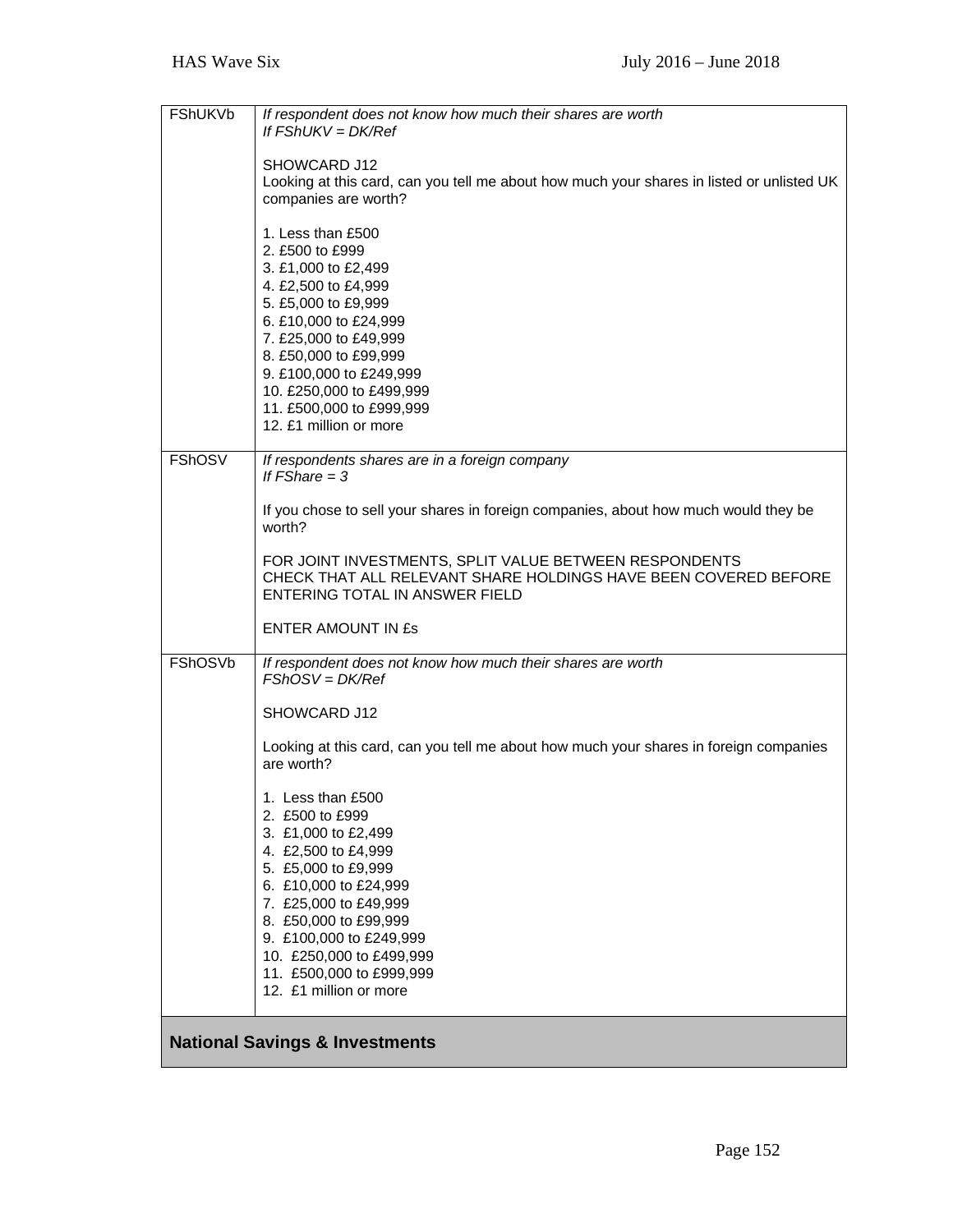| FNSav                  | If respondent has premium bonds or other national savings bonds or certificates<br>If $FInvTy = 17$<br>SHOWCARD J13<br>Thinking now about your National Savings and Investments, which of these types of<br>product do you have?<br>CODE ALL THAT APPLY<br>1. Index-linked Saving Certificates or Fixed Interest Savings certificates<br>2. Premium Bonds<br>3. Pensioners Guaranteed Income Bonds, Fixed Rate Savings Bonds, Capital Bonds,<br>Income Bonds or Guaranteed Equity Bonds<br>4. Other National Savings products |
|------------------------|-------------------------------------------------------------------------------------------------------------------------------------------------------------------------------------------------------------------------------------------------------------------------------------------------------------------------------------------------------------------------------------------------------------------------------------------------------------------------------------------------------------------------------|
| FNSVal                 | If respondent has premium bonds or other national savings bonds or certificates<br>If $FInvTy = 17$<br>How much do you currently have invested in (all of) these National Savings products?<br>FOR JOINT INVESTMENTS, SPLIT VALUE BETWEEN RESPONDENTS.<br>CHECK THAT ALL NS&I INVESTMENTS HAVE BEEN COVERED BEFORE<br>ENTERING TOTAL IN ANSWER FIELD<br><b>ENTER AMOUNT IN £s</b>                                                                                                                                             |
| <b>FNSVb</b>           | If respondent does not know how much they have invested in their National Savings<br>products<br>If $FNSVal = DK/Ref$<br>SHOWCARD J14<br>Looking at this card, can you tell me about how much you have invested in (all of) these<br>National Savings products?<br>1. Less than £500<br>2. £500 to £999<br>3. £1,000 to £2,499<br>4. £2,500 to £4,999<br>5. £5,000 to £9,999<br>6. £10,000 to £24,999<br>7. £25,000 to £49,999<br>8. £50,000 to £99,999<br>9. £100,000 to £249,999<br>10. £250,000 or more                    |
| <b>Bonds and gilts</b> |                                                                                                                                                                                                                                                                                                                                                                                                                                                                                                                               |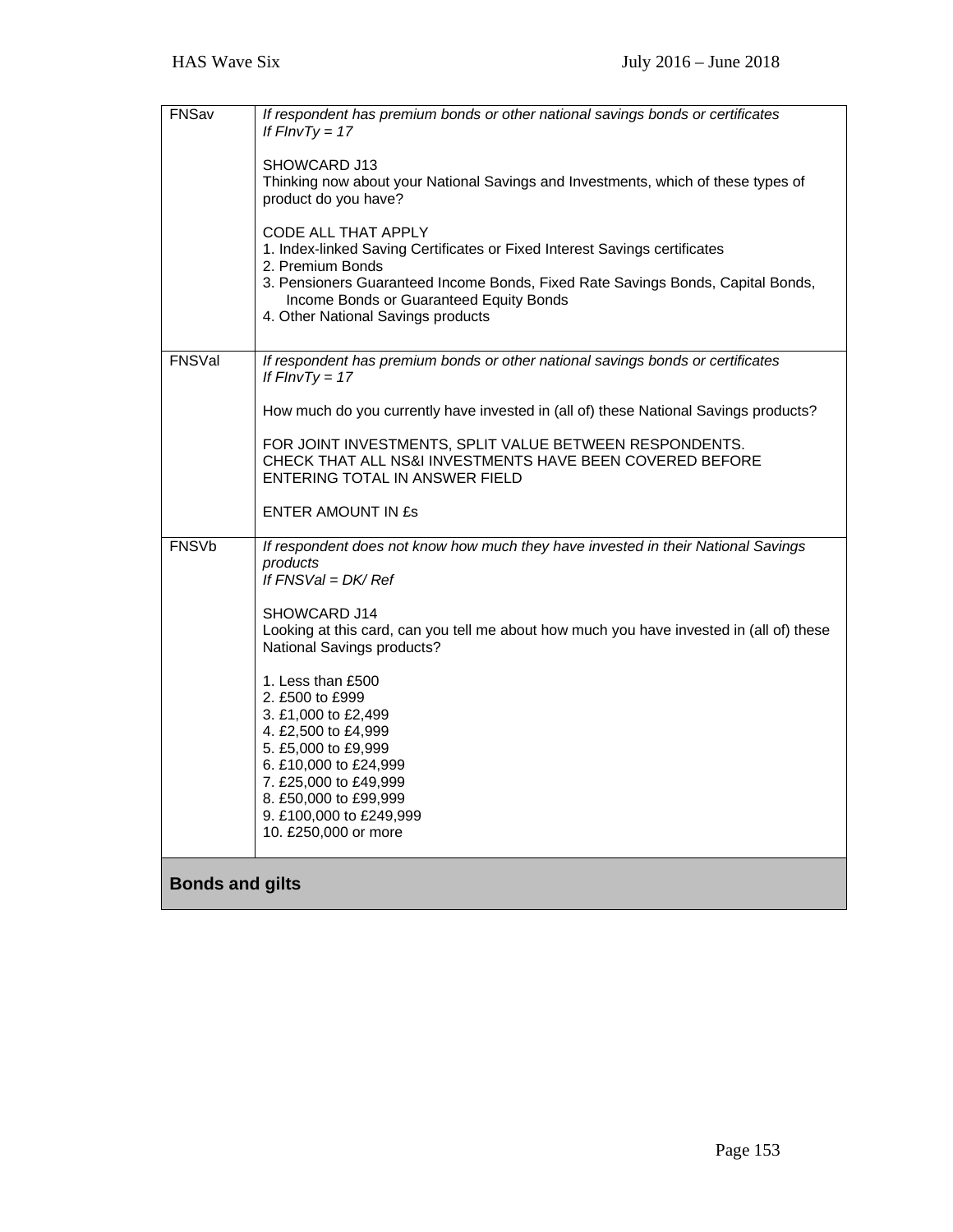| <b>FGilts</b>  | If respondent has government or corporate bonds or gilts<br>If $FInvTy = 18$<br>SHOWCARD J15<br>You said earlier that you had some bonds and gilts. Which of the following types of<br>bonds or gilts do you have, [excluding any securities in your SIPP]?<br>CODE ALL THAT APPLY<br>1. Corporate bonds issued by a UK company<br>2. Corporate bonds issued by a foreign company<br>3. UK Government or Local Authority bonds or gilts<br>4. Government bonds issued by a foreign government? |
|----------------|------------------------------------------------------------------------------------------------------------------------------------------------------------------------------------------------------------------------------------------------------------------------------------------------------------------------------------------------------------------------------------------------------------------------------------------------------------------------------------------------|
| <b>FGItUKV</b> | If respondent has UK bonds or gilts<br>If $FGlits = 1, 3$<br>What is the current value of your UK bonds and gilts?<br>FOR JOINT INVESTMENTS, SPLIT VALUE BETWEEN RESPONDENTS.<br>CHECK THAT ALL RELEVANT HOLDINGS HAVE BEEN COVERED BEFORE<br>ENTERING TOTAL IN ANSWER FIELD<br>ENTER AMOUNT IN ES                                                                                                                                                                                             |
| <b>FGUKVb</b>  | If respondent does not know the current value of their UK bonds and gilts<br>If FGItUKV = DK/Ref<br>SHOWCARD J16<br>Looking at this card, what is the approximate current value of your UK bonds and gilts?<br>1. Less than £500<br>2. £500 to £999<br>3. £1,000 to £2,499<br>4. £2,500 to £4,999<br>5. £5,000 to £9,999<br>6. £10,000 to £19,999<br>7. £20,000 to £49,999<br>8. £50,000 to £99,999<br>9. £100,000 to £249,999<br>10. £250,000 or more                                         |
| FGItFoV        | If respondent has foreign bonds or gilts<br>If $FGlits = 2,4$<br>What is the current value of your foreign corporate and government bonds?<br>FOR JOINT INVESTMENTS, SPLIT VALUE BETWEEN RESPONDENTS.<br>CHECK THAT ALL RELEVANT HOLDINGS HAVE BEEN COVERED BEFORE<br>ENTERING TOTAL IN ANSWER FIELD<br><b>ENTER AMOUNT IN £s</b>                                                                                                                                                              |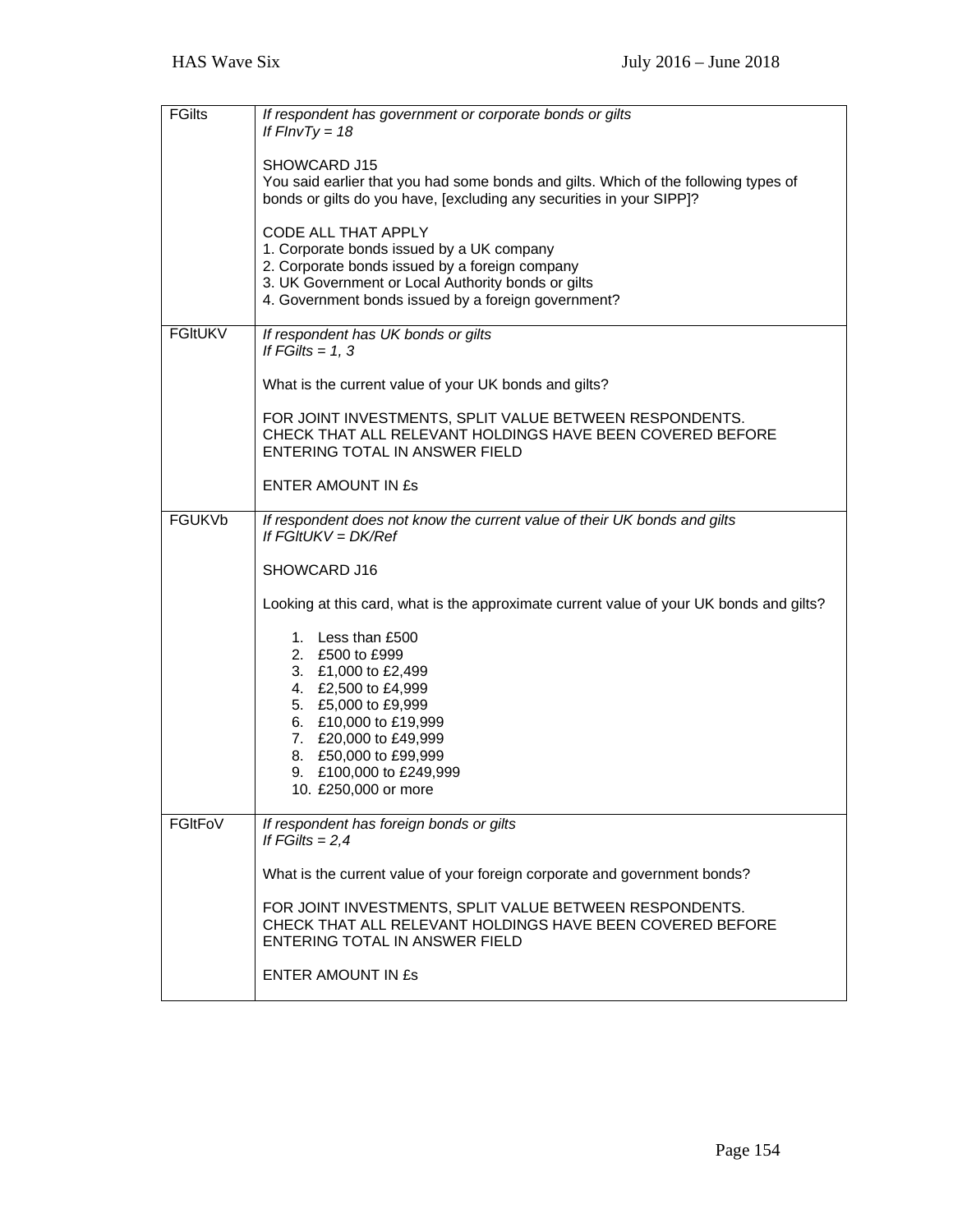| FGFoVb             | If respondent does not know the current value of their foreign bonds and gilts<br>If $FGItFoV = DK/Ref$                                                                                                                                                                                      |  |
|--------------------|----------------------------------------------------------------------------------------------------------------------------------------------------------------------------------------------------------------------------------------------------------------------------------------------|--|
|                    | SHOWCARD J16                                                                                                                                                                                                                                                                                 |  |
|                    | Looking at this card, what is the approximate current value of your foreign bonds?                                                                                                                                                                                                           |  |
|                    | 1. Less than £500<br>2. £500 to £999<br>3. £1,000 to £2,499<br>4. £2,500 to £4,999<br>5. £5,000 to £9,999<br>6. £10,000 to £19,999<br>7. £20,000 to £49,999<br>8. £50,000 to £99,999<br>9. £100,000 to £249,999<br>10. £250,000 or more                                                      |  |
| <b>Investments</b> |                                                                                                                                                                                                                                                                                              |  |
| <b>F</b> Ins       | If respondent has life insurance, friendly society or endowment policies<br>If $FInvTy = 19$                                                                                                                                                                                                 |  |
|                    | Do you have any term insurance policies? These are life insurance policies that only<br>have a value if you die in the period of the insurance.<br>Last time, we recorded that you had                                                                                                       |  |
|                    | 1. Yes<br>2. No                                                                                                                                                                                                                                                                              |  |
| FinsV              | If respondent has term insurance policies<br>If $Flns = 1$                                                                                                                                                                                                                                   |  |
|                    | What is the face value of these policies in the event of death?<br>Last time, we recorded the face value of your policies in the event of death as $E$                                                                                                                                       |  |
|                    | CHECK THAT ALL POLICIES OF THIS TYPE HAVE BEEN COVERED BEFORE<br>ENTERING TOTAL IN ANSWER FIELD                                                                                                                                                                                              |  |
|                    | ENTER AMOUNT IN ES                                                                                                                                                                                                                                                                           |  |
| <b>FLProd</b>      | If respondent has life insurance, friendly society or endowment policies<br>If $FInvTy = 19$                                                                                                                                                                                                 |  |
|                    | Do you have any of the following products<br>INDIVIDUAL PROMPT; CODE ALL THAT APPLY<br>EXCLUDE ENDOWMENTS LINKED TO MORTGAGE ON THIS PROPERTY<br>PLEASE DO NOT INCLUDE ANY INSURANCE THAT ONLY PAYS UPON DEATH<br>Last time the respondent said that they had the following                  |  |
|                    | 1. An endowment or regular premium policy?<br>2. A single premium policy or investment bonds with a life insurance element?<br>3. A Friendly Society Tax-Exempt Savings Plan?<br>4. An insurance policy that will pay a lump sum at a specified date?<br>5. None of these (SPONTANEOUS ONLY) |  |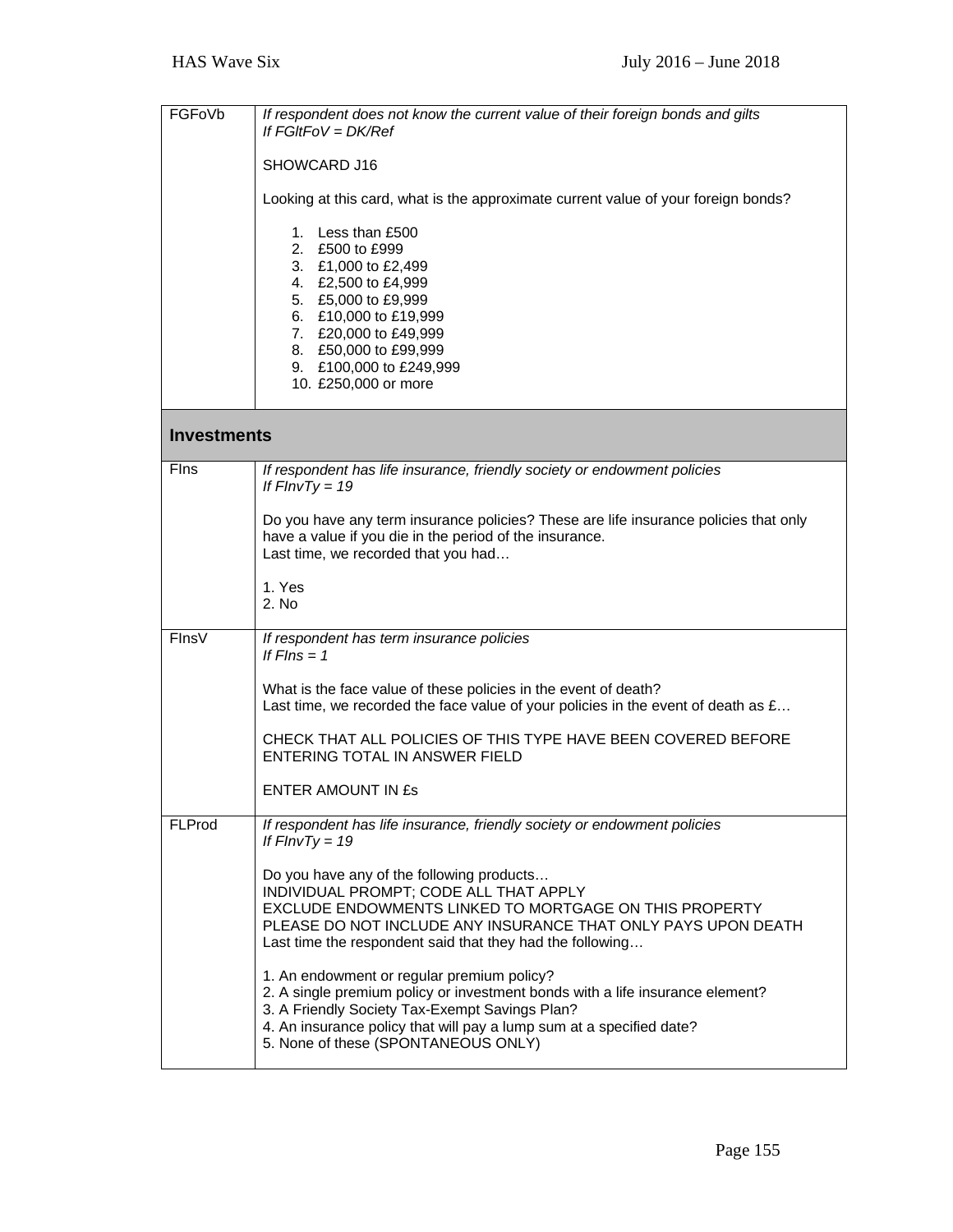| FLfEnV        | If respondent has an endowment or regular premium policy<br>If $FLProd = 1$                                                                                                                                                             |
|---------------|-----------------------------------------------------------------------------------------------------------------------------------------------------------------------------------------------------------------------------------------|
|               | What is the current value of your endowment or regular premium policy?                                                                                                                                                                  |
|               | FOR JOINT POLICIES, SPLIT VALUE BETWEEN RESPONDENTS.<br>CHECK THAT ALL ITEMS OF THIS TYPE HAVE BEEN COVERED BEFORE<br>ENTERING TOTAL IN ANSWER FIELD                                                                                    |
|               | IF NO CURRENT VALUE ENTER 0<br><b>ENTER AMOUNT IN £s</b>                                                                                                                                                                                |
| FLfEnVb       | If respondent does not know the current value of their endowment or regular premium<br>policy<br>If $FLfENV = DK/Ref$                                                                                                                   |
|               | SHOWCARD J16                                                                                                                                                                                                                            |
|               | Looking at this card, what is the approximate current value of your endowment or regular<br>premium policy?                                                                                                                             |
|               | 1. Less than £500<br>2. £500 to £999<br>3. £1,000 to £2,499<br>4. £2,500 to £4,999<br>5. £5,000 to £9,999<br>6. £10,000 to £19,999<br>7. £20,000 to £49,999<br>8. £50,000 to £99,999<br>9. £100,000 to £249,999<br>10. £250,000 or more |
| <b>FLfSiV</b> | If respondent has a single premium policy or investment bonds with a life insurance<br>element<br>If $FLProd = 2$                                                                                                                       |
|               | What is the current value of your single premium policy or investment bonds?                                                                                                                                                            |
|               | FOR JOINT POLICIES, SPLIT VALUE BETWEEN RESPONDENTS<br>CHECK THAT ALL ITEMS OF THIS TYPE HAVE BEEN COVERED BEFORE<br>ENTERING TOTAL IN ANSWER FIELD<br>IF NO CURRENT VALUE, ENTER <0>                                                   |
|               | <b>ENTER AMOUNT IN £s</b>                                                                                                                                                                                                               |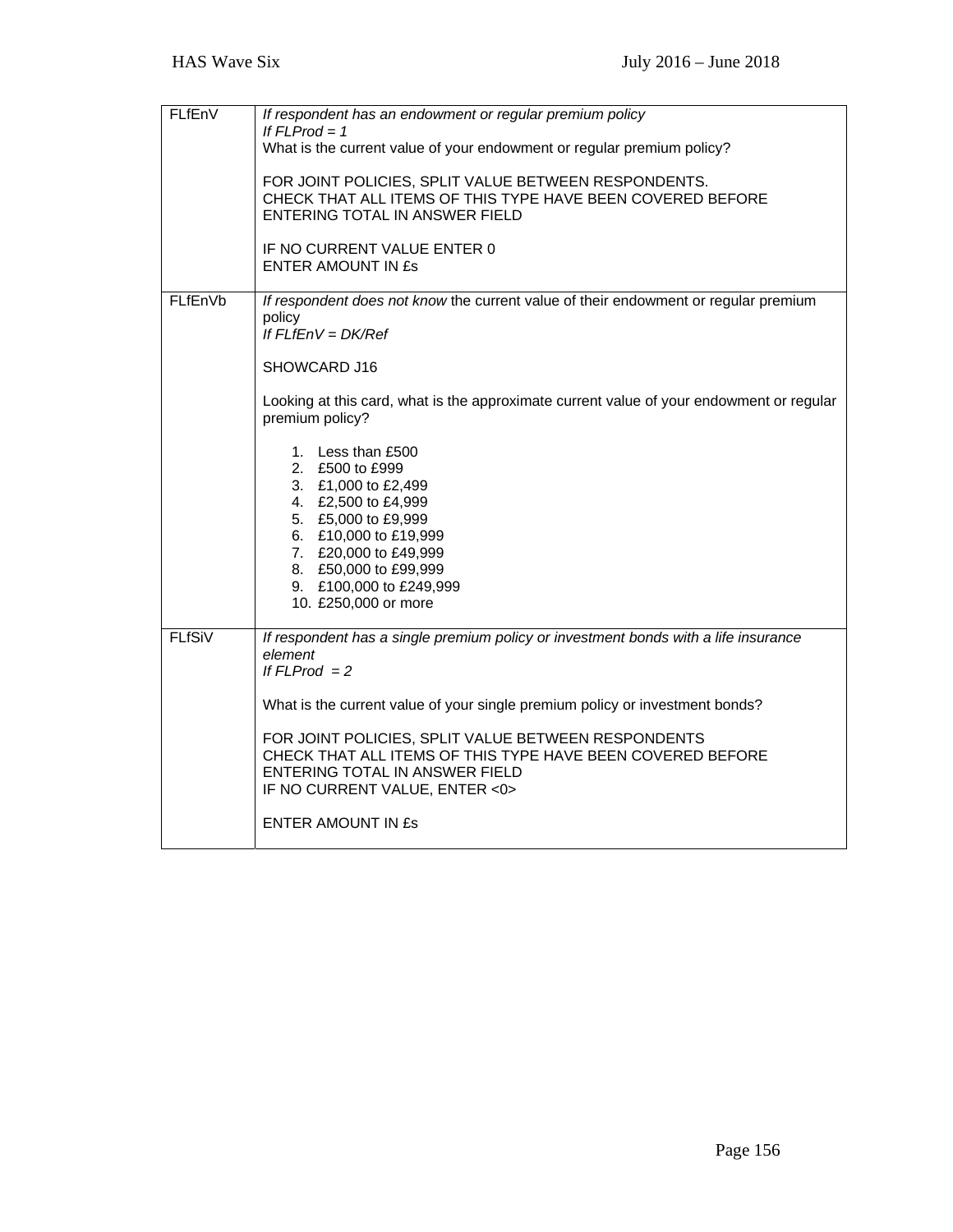| FLfSiVb        | If respondent does not know current value of their single premium policy or investment<br>bonds<br>If $FLfSiV = DK/Ref$<br>SHOWCARD J16<br>Looking at this card, what is the approximate current value of your single premium policy<br>or investment bonds?<br>1. Less than £500<br>2. £500 to £999<br>3. £1,000 to £2,499<br>4. £2,500 to £4,999<br>5. £5,000 to £9,999<br>6. £10,000 to £19,999<br>7. £20,000 to £49,999<br>8. £50,000 to £99,999<br>9. £100,000 to £249,999<br>10. £250,000 or more                                  |
|----------------|------------------------------------------------------------------------------------------------------------------------------------------------------------------------------------------------------------------------------------------------------------------------------------------------------------------------------------------------------------------------------------------------------------------------------------------------------------------------------------------------------------------------------------------|
| <b>FLfFSV</b>  | If respondent has a Friendly Society Tax-Exempt Savings Plan<br>If $FLProd = 3$<br>What is the current value of your Friendly Society Tax Exempt Savings Plan?<br>FOR JOINT POLICIES, SPLIT VALUE BETWEEN RESPONDENTS<br>CHECK THAT ALL ITEMS OF THIS TYPE HAVE BEEN COVERED BEFORE<br>ENTERING TOTAL IN ANSWER FIELD<br>IF NO CURRENT VALUE, ENTER <0><br><b>ENTER AMOUNT IN £s</b>                                                                                                                                                     |
| <b>FLfFSVb</b> | If respondent does not know the current value of their Friendly Society Tax Exempt<br>Savings Plan<br>If $FLfFSV = DK/Ref$<br>SHOWCARD J17<br>Looking at this card, what is the approximate current value of your Friendly Society Tax<br><b>Exempt Savings Plan?</b><br>1. Less than £500<br>2.<br>£500 to £999<br>3.<br>£1,000 to £2,499<br>4.<br>£2,500 to £4,999<br>5.<br>£5,000 to £9,999<br>£10,000 to £24,999<br>6.<br>7.<br>£25,000 to £49,999<br>8.<br>£50,000 to £99,999<br>£100,000 to £249,999<br>9.<br>10. £250,000 or more |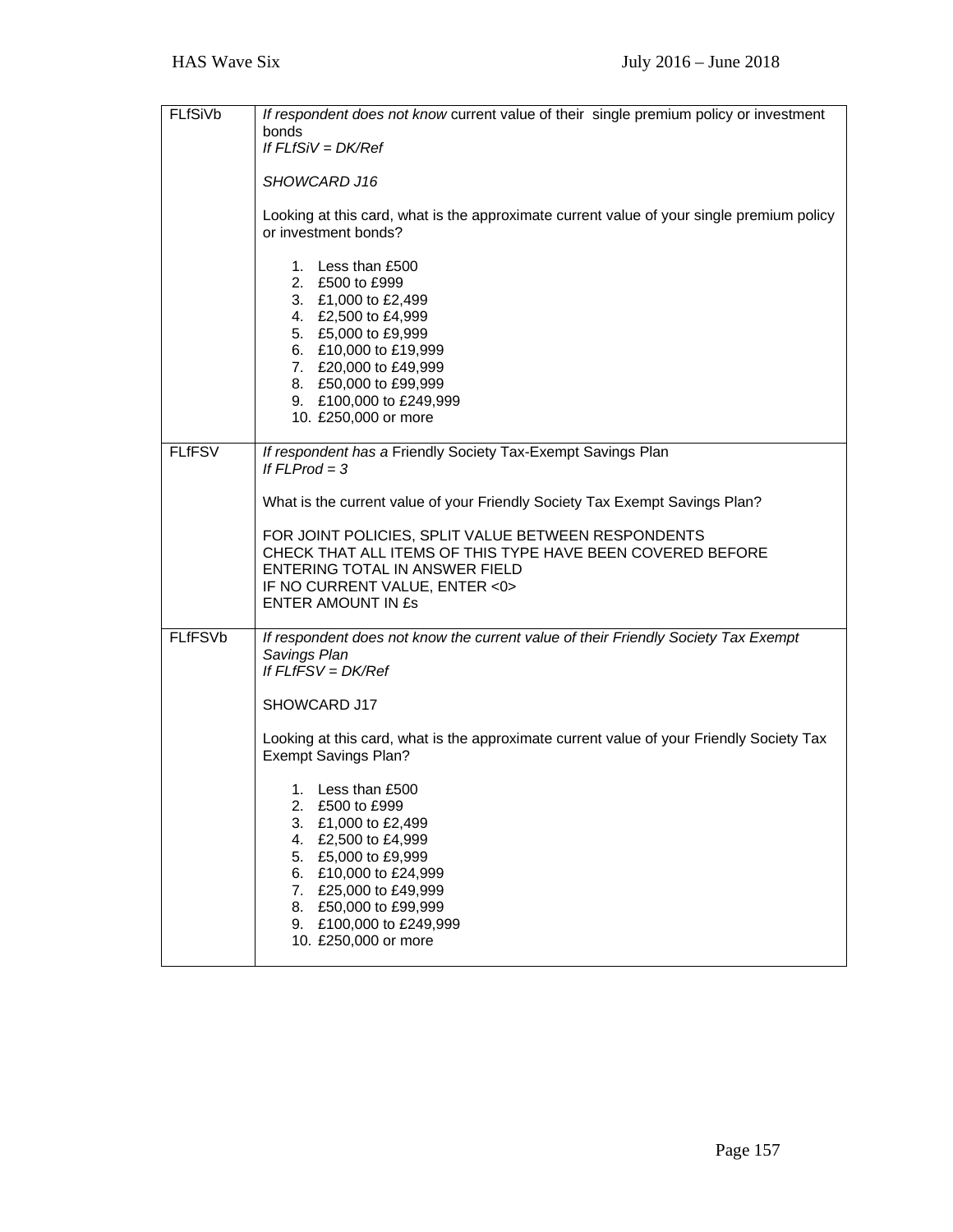| <b>FLfTeV</b> | If respondent has an insurance policy that will pay a lump sum at a specified date<br>If $Fl$ Prod = 4<br>What is the current value of your insurance policy?<br>FOR JOINT POLICIES, SPLIT VALUE BETWEEN RESPONDENTS<br>CHECK THAT ALL ITEMS OF THIS TYPE HAVE BEEN COVERED BEFORE<br>ENTERING TOTAL IN ANSWER FIELD<br>IF NO CURRENT VALUE, ENTER <0><br>ENTER AMOUNT IN £s                                                                                                                                  |
|---------------|---------------------------------------------------------------------------------------------------------------------------------------------------------------------------------------------------------------------------------------------------------------------------------------------------------------------------------------------------------------------------------------------------------------------------------------------------------------------------------------------------------------|
| FLfTeVb       | If respondent does not know the current value of their insurance policy<br>If $FLfTeV = DK/Ref$<br>SHOWCARD J18<br>Looking at this card, what is the approximate current value of your insurance policy?<br>1. Less than £500<br>2. £500 to £999<br>3. £1,000 to £2,499<br>4. £2,500 to £4,999<br>5. £5,000 to £9,999<br>6. £10,000 to £24,999<br>7. £25,000 to £49,999<br>8. £50,000 to £99,999<br>9. £100,000 to £249,999<br>10. £250,000 to £499,999<br>11. £500,000 to £999,999<br>12. £1 million or more |
|               | <b>Other financial assets</b>                                                                                                                                                                                                                                                                                                                                                                                                                                                                                 |
| FInvOtV       | If respondent has other financial assets<br>If $FInvTy = 20$<br>Now thinking of the other financial assets that you have, what is the current value of<br>these assets?<br>FOR JOINT INVESTMENTS, SPLIT VALUE BETWEEN RESPONDENTS.<br>CHECK THAT ALL RELEVANT HOLDINGS HAVE BEEN COVERED BEFORE<br>ENTERING TOTAL IN ANSWER FIELD<br><b>ENTER AMOUNT IN ES</b>                                                                                                                                                |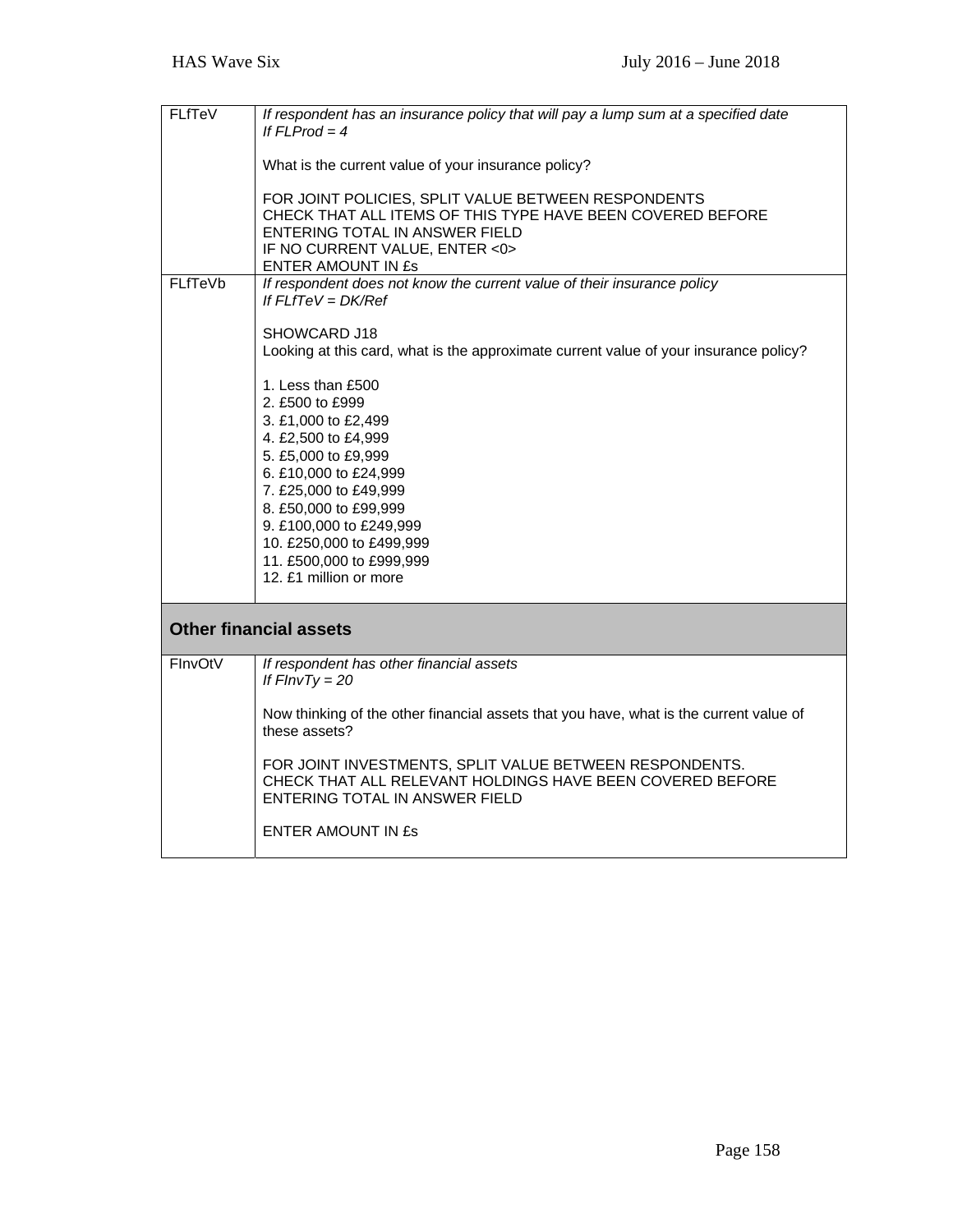| FlnvOVb | If respondent does not know the current value of their financial assets<br>If $FInvOfV = DK/Ref$                                                                                                                                                                                                  |
|---------|---------------------------------------------------------------------------------------------------------------------------------------------------------------------------------------------------------------------------------------------------------------------------------------------------|
|         | SHOWCARD J18<br>Looking at this card, what is the approximate current value of your other assets?                                                                                                                                                                                                 |
|         | 1. Less than £500<br>2. £500 to £999<br>3. £1,000 to £2,499<br>4. £2,500 to £4,999<br>5. £5,000 to £9,999<br>6. £10,000 to £24,999<br>7. £25,000 to £49,999<br>8. £50,000 to £99,999<br>9. £100,000 to £249,999<br>10. £250,000 to £499,999<br>11. £500,000 to £999,999<br>12. £1 million or more |
|         | <b>Income from investments</b>                                                                                                                                                                                                                                                                    |
|         |                                                                                                                                                                                                                                                                                                   |
| FIncV   | If respondent has any accounts or investments<br>If $FInvTy = 10$ to 20                                                                                                                                                                                                                           |
|         | Now thinking of all of the accounts and investments that you have told me about, how<br>much income have you received in total in interest, dividends or return on your<br>investments in the last 12 months[, including any winnings on premium bonds?                                           |
|         | FOR JOINT INVESTMENTS, SPLIT VALUE BETWEEN RESPONDENTS.<br>INCLUDE INCOME THAT WAS RE-INVESTED AND NOT WITHDRAWN                                                                                                                                                                                  |
|         | ENTER AMOUNT IN ES                                                                                                                                                                                                                                                                                |
| FincVb  | If respondent does not know how much interest they have received in the last 12 months<br>If $FIncV = DK/Ref$                                                                                                                                                                                     |
|         | SHOWCARD J19<br>Looking at this card, what is the approximate income that you received in total in the last<br>12 months from your accounts and investments?                                                                                                                                      |
|         | INCLUDE INCOME THAT WAS RE-INVESTED OR NOT DRAWN OUT                                                                                                                                                                                                                                              |
|         | 1. Less than £100<br>2. £100-£249<br>3. £250-£499<br>4. £500-£749<br>5. £750-£999<br>6. £1,000-£1,999<br>7. £2,000-£4,999<br>8. £5,000-£9,999<br>9. £10,000-£24,999<br>10. £25,000-£49,999<br>11. £50,000 or more                                                                                 |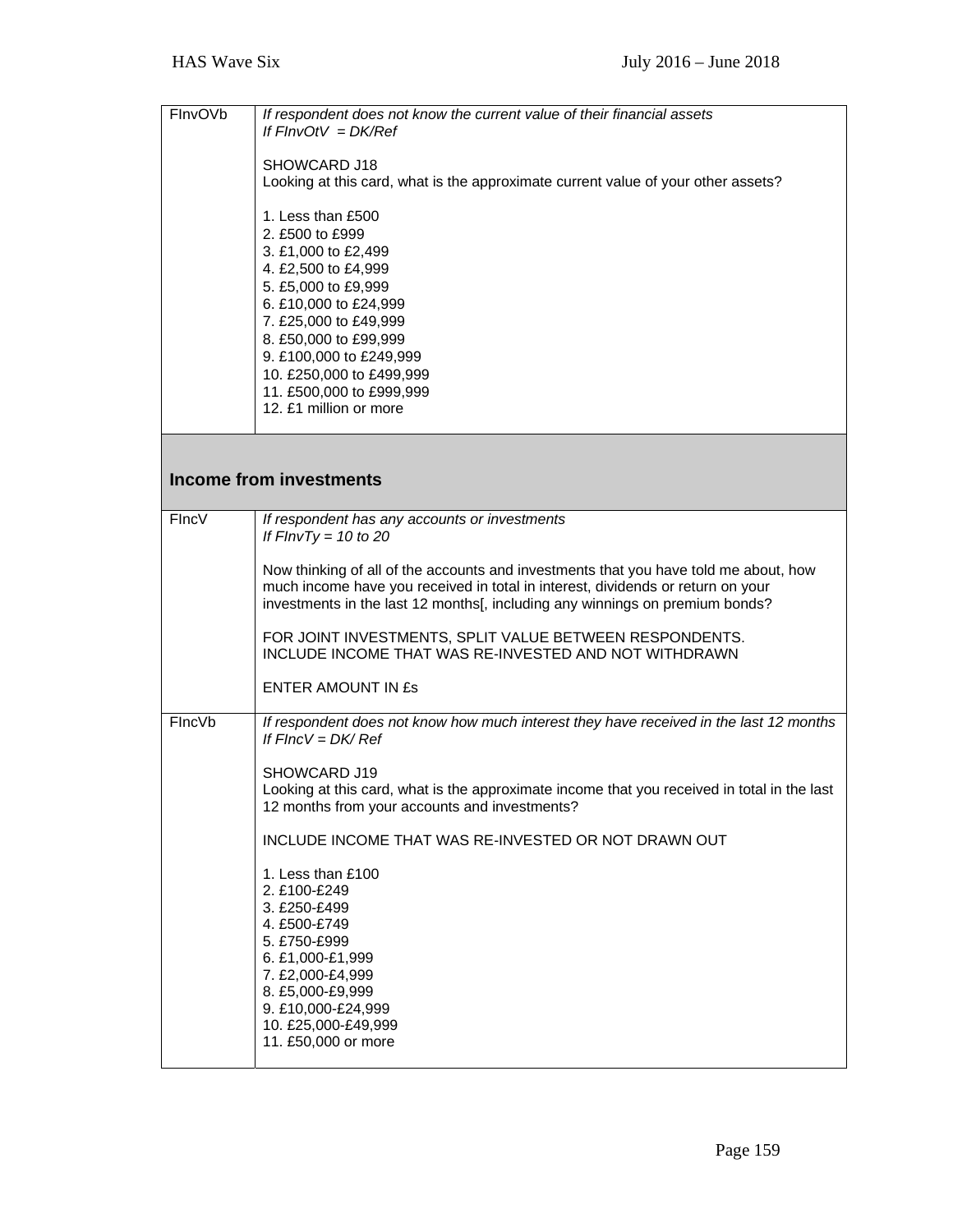| <b>Informal savings</b> |                                                                                                                                                                                                                                                                                                                                |  |
|-------------------------|--------------------------------------------------------------------------------------------------------------------------------------------------------------------------------------------------------------------------------------------------------------------------------------------------------------------------------|--|
| FinfSav                 | Ask all                                                                                                                                                                                                                                                                                                                        |  |
|                         | SHOWCARD J20<br>[Apart from any money in savings accounts that you have already told me about] Do you<br>currently have any money saved in any of the ways shown on this card?<br>CODE ALL THAT APPLY                                                                                                                          |  |
|                         | 1. Money you have given to someone else to look after or save for you<br>2. Money you have loaned to someone which will be repaid at some time<br>3. Money that you save in cash<br>4. Money that you have paid into a savings and loans club (sometimes known as<br>Kommitee, sou sou or partner schemes)<br>5. None of these |  |
| FInfLV                  | If respondent has loaned money to someone which will be repaid at some time<br>If $FInfSav = 2$                                                                                                                                                                                                                                |  |
|                         | How much in total have you loaned to other people that you expect to be repaid at some<br>time?                                                                                                                                                                                                                                |  |
|                         | FOR JOINT LOANS (i.e. WHERE MORE THAN ONE PERSON IS LOANING THE<br>MONEY), SPLIT VALUE BETWEEN RESPONDENTS.                                                                                                                                                                                                                    |  |
|                         | <b>ENTER AMOUNT IN ES</b>                                                                                                                                                                                                                                                                                                      |  |
| FLoanVB                 | If respondent does not know how much they have loaned to people<br>If $FInfLV = DK/Ref$                                                                                                                                                                                                                                        |  |
|                         | SHOWCARD J21                                                                                                                                                                                                                                                                                                                   |  |
|                         | Looking at this card, can you give me an estimate of the total amount you have loaned to<br>other people?                                                                                                                                                                                                                      |  |
|                         | 1. Less than £250<br>2. £250 to £499<br>3. £500 to £999<br>4. £1,000 to £1,999<br>5. £2,000 to £2,999<br>6. £3,000 to £4,999<br>7. £5,000 to £7,499<br>8. £7,500 to £9,999<br>9. £10,000 or more                                                                                                                               |  |
| FinfV                   | If respondent has money given to someone else to save, or has money saved in cash or<br>money paid into a savings and loans club<br>If $FlnvSav = 1, 3, 4$                                                                                                                                                                     |  |
|                         | How much in total do you have saved in this/ these way[s]?                                                                                                                                                                                                                                                                     |  |
|                         | FOR JOINT SAVINGS, SPLIT VALUE BETWEEN RESPONDENTS.<br>ENTER AMOUNT IN ES                                                                                                                                                                                                                                                      |  |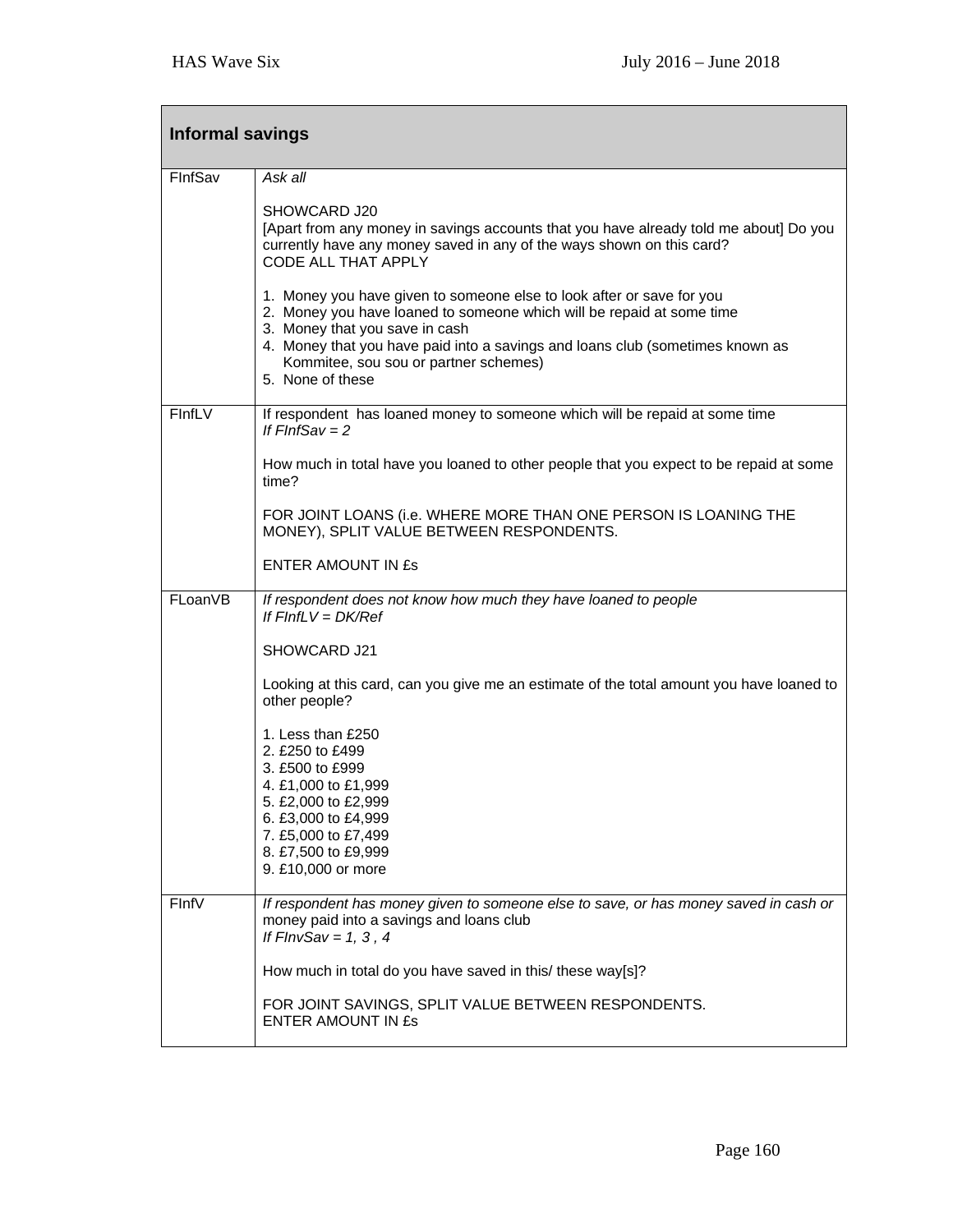| FInfVB        | If respondent does not know how much they have saved elsewhere<br>If $FInfV = DK/Ref$<br>SHOWCARD J21<br>Looking at this card, can you give me an estimate of the amount you have saved in this/<br>these way[s]?                                                                                                                                                                                              |
|---------------|----------------------------------------------------------------------------------------------------------------------------------------------------------------------------------------------------------------------------------------------------------------------------------------------------------------------------------------------------------------------------------------------------------------|
|               | 1. Less than £250<br>2. £250 to £499<br>3. £500 to £999<br>4. £1,000 to £1,999<br>5. £2,000 to £2,999<br>6. £3,000 to £4,999<br>7. £5,000 to £7,499<br>8. £7,500 to£9,999<br>9. £10,000 or more                                                                                                                                                                                                                |
| FSaved        | If respondent has any accounts (other than current accounts) or any investments or any<br>informal savings<br>If $FInvTy = 11to20$ OR $FInfSav \lt 5$ OR $FInfLV \gt 0$<br>Now thinking about all of your savings and investments, in the last two years, have you<br>added any money to your savings and investments?<br>EXCLUDE GROWTH BECAUSE OF INTEREST AND DIVIDENDS<br>1. Yes<br>2. No<br>3. Don't know |
| <b>FWithd</b> | If respondent has added money to savings and investments in the last two years<br>If $FSaved = 1$<br>And thinking again about all of your savings accounts and investments, have you<br>withdrawn any money from them in the last two years?<br>1. Yes<br>2. No<br>3. Don't know                                                                                                                               |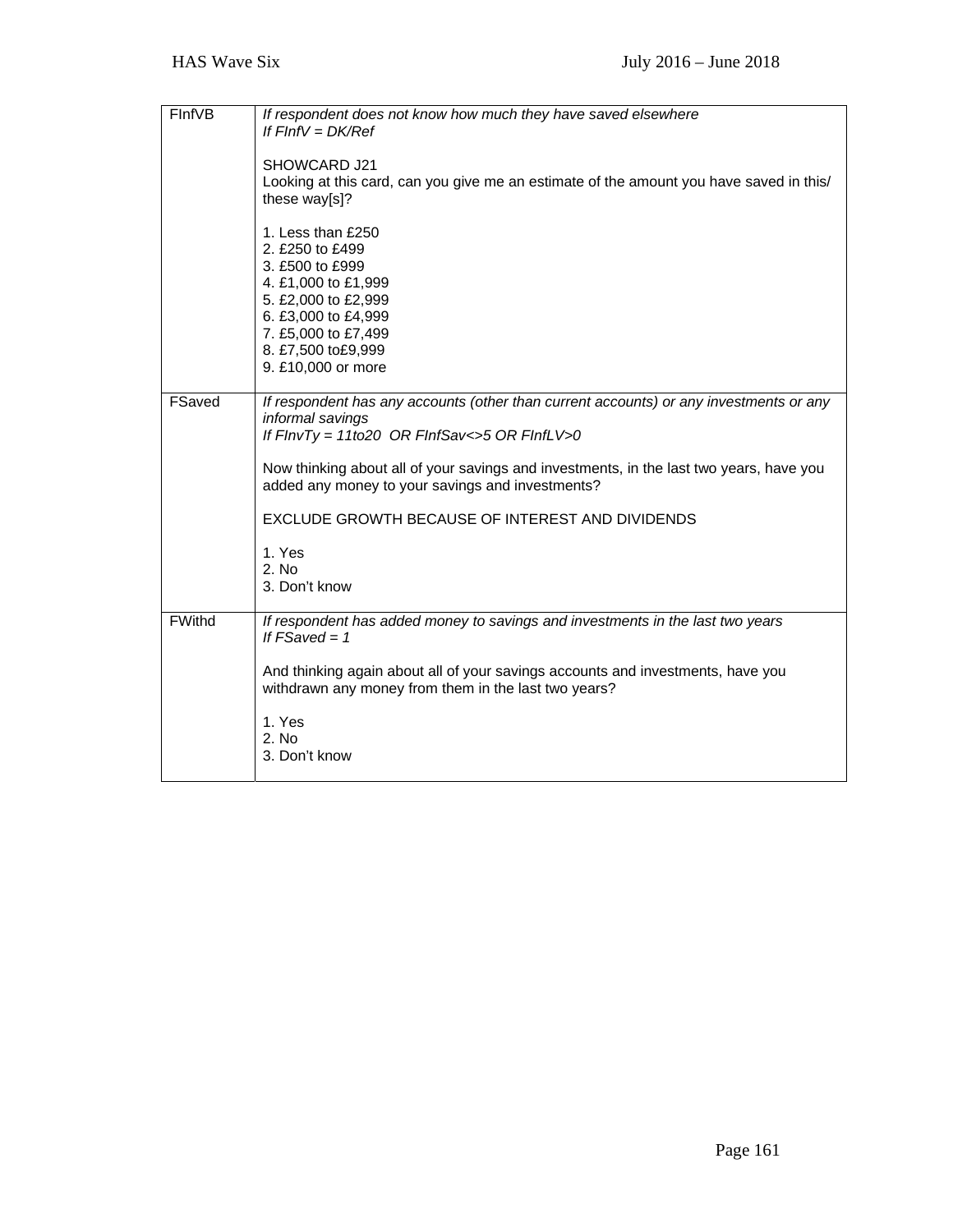| SavAb         | If respondent has added money to savings and investments in the last two years<br>If $FSaved = 1$                                                                                                                                                                                                                                                 |  |
|---------------|---------------------------------------------------------------------------------------------------------------------------------------------------------------------------------------------------------------------------------------------------------------------------------------------------------------------------------------------------|--|
|               | SHOWCARD J22                                                                                                                                                                                                                                                                                                                                      |  |
|               | Looking at this card, what is the approximate net amount that you have added to your<br>savings accounts and investments in the last two years? (By net amount I mean the<br>amount that you have added minus any amounts that you have withdrawn over this<br>period.)                                                                           |  |
|               | IF RESPONDENT IS NOT SURE IF NET AMOUNT IS SLIGHTLY POSITIVE OR<br>SLIGHTLY NEGATIVE, PLEASE RECORD ANSWER AS £0                                                                                                                                                                                                                                  |  |
|               | $1. -£10,000+$<br>2. - £9,999 to - £5,000<br>3. - £4,999 to -£1,000<br>4. - £999 to -£1<br>5. EO<br>6. £1 to £999<br>7. £1,000 to £4,999<br>8. £5,000 to £9,999<br>9. £10,000 to £24,999<br>10. £25,000 to £99,999<br>11. £100,000+                                                                                                               |  |
|               | Ownership of property other than main residence                                                                                                                                                                                                                                                                                                   |  |
| <b>UProp</b>  | Ask all                                                                                                                                                                                                                                                                                                                                           |  |
|               | SHOWCARD K1                                                                                                                                                                                                                                                                                                                                       |  |
|               | (Apart from this accommodation) do you own any of the types of land or property listed<br>on this card?                                                                                                                                                                                                                                           |  |
|               | INCLUDE IF BEING BOUGHT WITH A MORTGAGE.<br>EXCLUDE PROPERTY ALREADY INCLUDED IN THE VALUE OF A BUSINESS                                                                                                                                                                                                                                          |  |
|               | CODE ALL THAT APPLY                                                                                                                                                                                                                                                                                                                               |  |
|               | 1. Second homes in the UK, including time-share and holiday homes<br>2. Buy-to-let property in the UK (residential property which is let for profit)<br>3. Other buildings, such as a shop, warehouse or garage in the UK<br>4. Land in the UK<br>5. Land or property overseas (including time-share)<br>6. Other real estate<br>7. None of these |  |
| <b>UPropO</b> | If respondent owns other real estate<br>If $UProp = 6$                                                                                                                                                                                                                                                                                            |  |
|               | Enter details of other real estate                                                                                                                                                                                                                                                                                                                |  |
| <b>UNumHs</b> | If respondent owns second homes in the UK, including time-share and holiday homes<br>If $UProp = 1$                                                                                                                                                                                                                                               |  |
|               | How many second homes in the UK do you own?                                                                                                                                                                                                                                                                                                       |  |
|               | EXCLUDE PROPERTY ALREADY INCLUDED IN THE VALUE OF A BUSINESS<br><b>ENTER NUMBER</b>                                                                                                                                                                                                                                                               |  |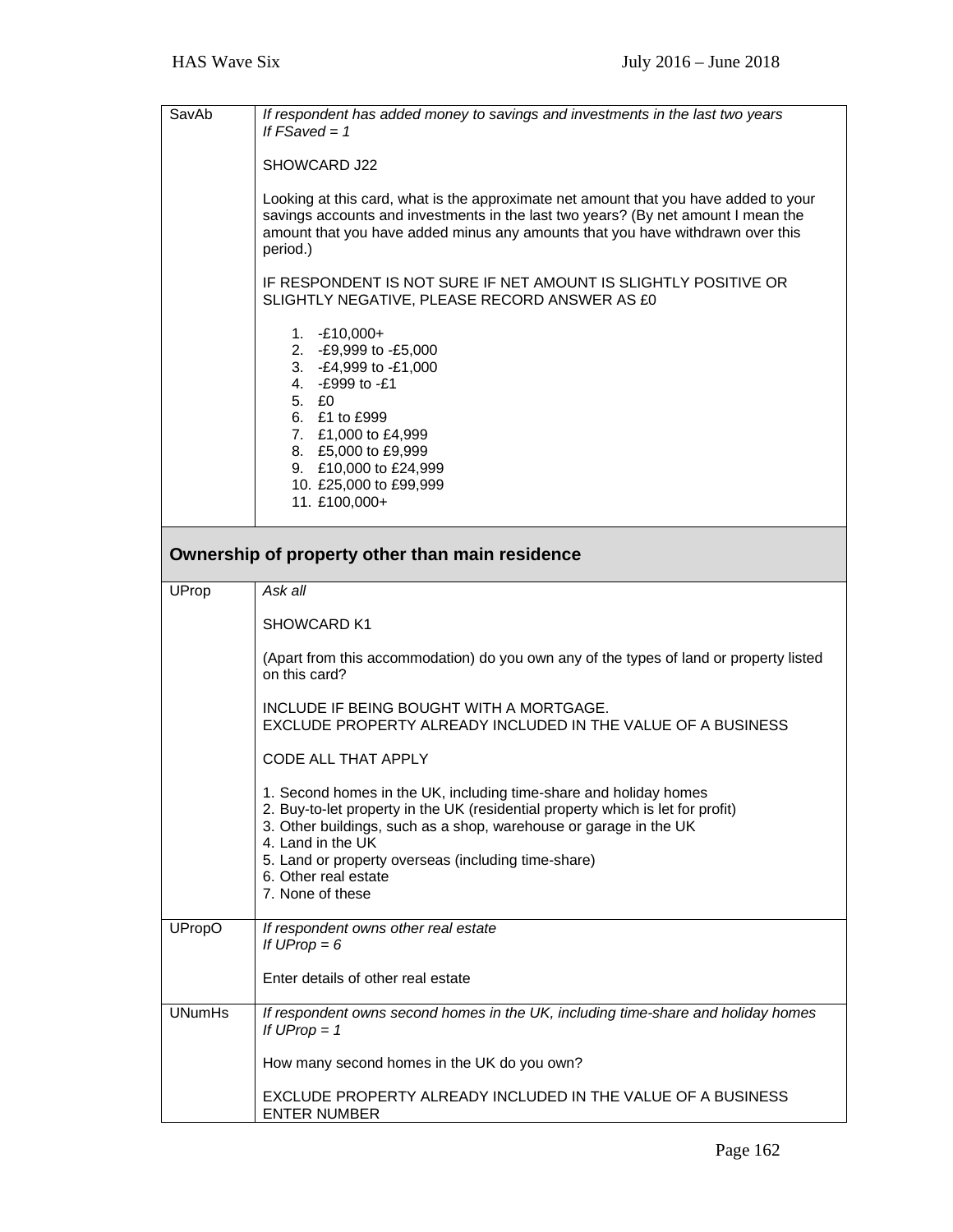| <b>UBuyLet</b> | If respondent owns buy-to-let property in the UK (residential property which is let for<br>profit)<br>If $UProp = 2$ |
|----------------|----------------------------------------------------------------------------------------------------------------------|
|                | How many buy-to-let properties in the UK do you own?                                                                 |
|                | <b>ENTER NUMBER</b>                                                                                                  |
| <b>UNumBd</b>  | If respondent owns other buildings, such as a shop, warehouse or garage in the UK<br>If $UProp = 3$                  |
|                | How many other buildings in the UK do you own?                                                                       |
|                | EXCLUDE PROPERTY ALREADY INCLUDED IN THE VALUE OF A BUSINESS<br><b>ENTER NUMBER</b>                                  |
| <b>UNumLa</b>  | If respondent owns land in the UK<br>If $UProp = 4$                                                                  |
|                | How many different parcels of land in the UK do you own?                                                             |
|                | EXCLUDE LAND ALREADY INCLUDED IN THE VALUE OF A BUSINESS<br><b>ENTER NUMBER</b>                                      |
| <b>UNumOv</b>  | If respondent owns land or property overseas (including time-share)<br>If $UProp = 5$                                |
|                | How many different overseas properties or parcels of land do you own?                                                |
|                | EXCLUDE PROPERTY OR LAND ALREADY INCLUDED IN THE VALUE OF A<br><b>BUSINESS</b><br><b>ENTER NUMBER</b>                |
| <b>UNumRe</b>  | If respondent owns other real estate<br>If $UProp = 6$                                                               |
|                | How many other properties do you own?                                                                                |
|                | EXCLUDE ANY PROPERTY ALREADY INCLUDED IN THE VALUE OF A BUSINESS<br><b>ENTER NUMBER</b>                              |
|                |                                                                                                                      |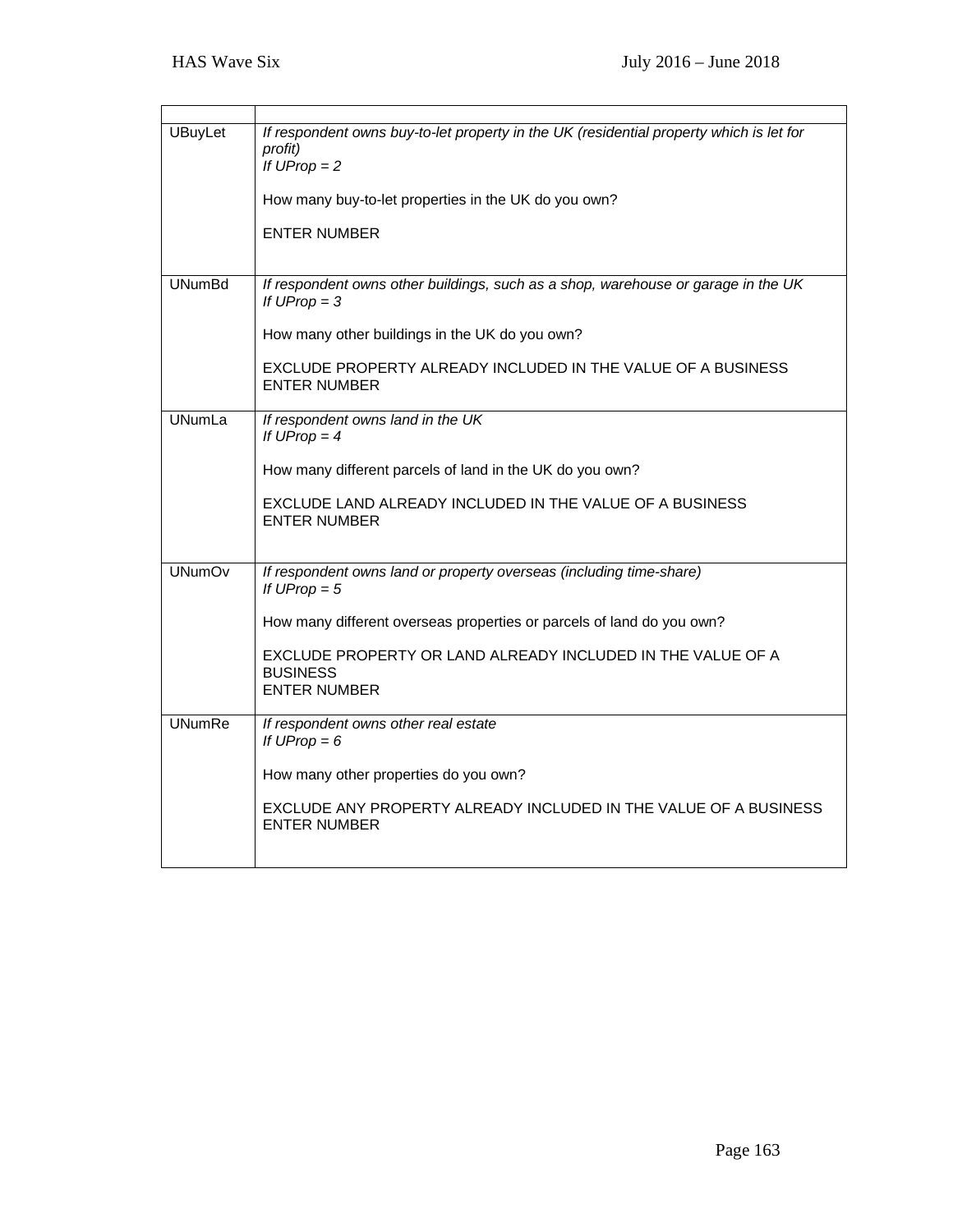| FOR EACH OF THE 6 TYPES, LOOP FOR A MAXIMUM OF 3 ITEMS.<br>WITHIN EACH TYPE, THIRD LOOP WILL COVER ALL REMAINING ITEMS                                                                                                                                                             |                                                                                                                                                                                                              |  |
|------------------------------------------------------------------------------------------------------------------------------------------------------------------------------------------------------------------------------------------------------------------------------------|--------------------------------------------------------------------------------------------------------------------------------------------------------------------------------------------------------------|--|
| IF RESPONDENT SELECTS A SECOND OR SUBSEQUENT PROPERTY TYPE, LOOP FOR A<br>MAXIMUM OF 3 ITEMS. WITHIN EACH TYPE, FIRST LOOP WILL COVER RESPONDENT'S NAME<br>ONLY, SECOND LOOP WILL COVER MEMBER(S) OF THIS HOUSEHOLD, THIRD LOOP WILL<br>COVER PERSON/PEOPLE OUTSIDE THE HOUSEHOLD. |                                                                                                                                                                                                              |  |
| UPrShS1W6                                                                                                                                                                                                                                                                          | If respondent owns any property other than buy-to-let property in the UK<br>(residential property which is let for profit)<br>If UProp = $1,3,4,5,6$                                                         |  |
|                                                                                                                                                                                                                                                                                    | Is ownership of the [first / second / third (and remaining)] [property type] in your<br>name only, or shared with one or more members of this household, or with anyone<br>outside this household?           |  |
|                                                                                                                                                                                                                                                                                    | CODE ALL THAT APPLY                                                                                                                                                                                          |  |
|                                                                                                                                                                                                                                                                                    | 1.<br>My name only<br>2.<br>Member(s) of this household<br>3.<br>Person/ People outside the household                                                                                                        |  |
| UBuyToL1W6                                                                                                                                                                                                                                                                         | If respondent owns buy-to-let property in the UK (residential property which is let<br>for profit)<br>If $UProp = 2$                                                                                         |  |
|                                                                                                                                                                                                                                                                                    | Is ownership of the [first / second / third (and remaining)] [property type] in your<br>name only, or shared with one or more members of this household, or with anyone<br>outside this household?           |  |
|                                                                                                                                                                                                                                                                                    | CODE ALL THAT APPLY (CODE 1 IS AN EXCLUSIVE CODE)                                                                                                                                                            |  |
|                                                                                                                                                                                                                                                                                    | 1 <sub>1</sub><br>My name only<br>Member(s) of this household<br>2.<br>3.<br>Person/people outside the household                                                                                             |  |
| UPNoS1W6                                                                                                                                                                                                                                                                           | If respondent shares ownership with someone inside the household<br>If (UPrSh = $2$ OR UBuytoL = $2$ ) AND DMHsize > 1                                                                                       |  |
|                                                                                                                                                                                                                                                                                    | ENTER PERSON NUMBER(S) OF THE OTHER HOUSEHOLDERS FROM<br><b>HOUSEHOLD GRID</b><br>CODE ALL THAT APPLY (BUT DO NOT INCLUDE THIS PERSON). ENTER A<br>SPACE BETWEEN NUMBERS (AT THIS QUESTION A HYPHEN WILL NOT |  |
|                                                                                                                                                                                                                                                                                    | APPEAR TO SEPARATE PEOPLE)                                                                                                                                                                                   |  |
| UVaISW6                                                                                                                                                                                                                                                                            | If respondent owns second homes in the UK, including time-share and holiday<br>homes If $UProp = 1$                                                                                                          |  |
|                                                                                                                                                                                                                                                                                    | LOOP ONLY ONCE FOR EACH PROPERTY TYPE                                                                                                                                                                        |  |
|                                                                                                                                                                                                                                                                                    | [Apart from any property included in the value of your business(es), if] you sold<br>[it/them] (other houses/ flats/ holiday homes in the UK), about how much [would it /<br>they/ your share] be worth?     |  |
|                                                                                                                                                                                                                                                                                    | THIS IS GROSS AMOUNT, BEFORE PAYING OFF ANY MORTGAGE OR LOAN<br>AND BEFORE TAX                                                                                                                               |  |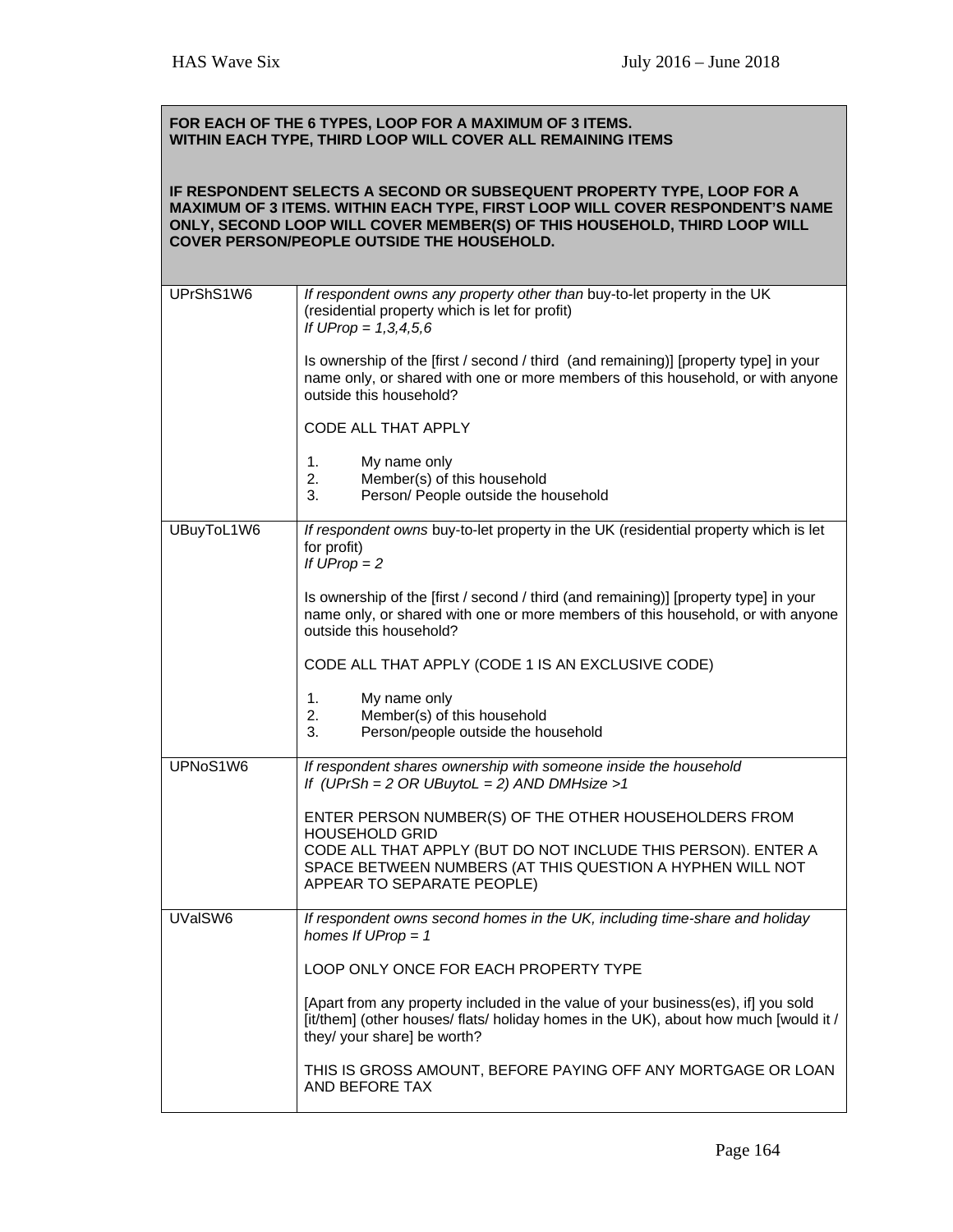|           | IF RESPONDENT HAS MORE THAN 3 TYPES OF LAND OR PROPERTY IN<br>ANY OF THE CATEGORIES ON THE CARD THEN PLEASE COMBINE THE<br>VALUE OF THE THIRD AND SUBSEQUENT PROPERTIES/LAND INTO ONE<br>TOTAL.                                                                  |
|-----------|------------------------------------------------------------------------------------------------------------------------------------------------------------------------------------------------------------------------------------------------------------------|
|           | <b>ENTER AMOUNT IN ES</b>                                                                                                                                                                                                                                        |
| UValBSW6  | If respondent does not know how much their property is worth<br>If $UVaIS = DK/Ref$                                                                                                                                                                              |
|           | <b>SHOWCARD K2</b><br>Looking at this card, can you give me an estimate of the amount [your share of]<br>this (other houses/ flats/ holiday homes in the UK) is worth?                                                                                           |
|           | 1. Less than £25,000<br>2. £25,000 to £49,999<br>3. £50,000 to £99,999<br>4. £100,000 to £149,999<br>5. £150,000 to £199,999<br>6. £200,000 to £299,999<br>7. £300,000 to £499,999<br>8. £500,000 or more                                                        |
| UDebtSW6  | If respondent owns second homes in the UK, including time-share and holiday                                                                                                                                                                                      |
|           | homes<br>If $UProp = 1$                                                                                                                                                                                                                                          |
|           | And how much is [your share of] any outstanding mortgages or loans secured on<br>the Other houses/ flats/ holiday homes in the UK) ?<br>(Please exclude unsecured loans, or mortgages or loans secured on this property<br>that you have already told us about). |
|           | ENTER ZERO OR AMOUNT IN £s                                                                                                                                                                                                                                       |
| UDebtBSW6 | If respondent does not know the value of any outstanding mortgages or loans<br>secured on the property<br>If $UDebtS = DK/Ref$                                                                                                                                   |
|           | <b>SHOWCARD K3</b><br>Looking at this card, can you give me an estimate of [your share of] the amount of<br>the outstanding mortgage or loan secured on this property?                                                                                           |
|           | 1. Less than £10,000<br>2. £10,000 to £24,999<br>3. £25,000 to £49,999<br>4. £50,000 to £74,999<br>5. £75,000 to £99,999<br>6. £100,000 to £149,999<br>7. £150,000 to £199,999<br>8. £200,000 to £499,999                                                        |
|           | 9. £500,000 or more                                                                                                                                                                                                                                              |
| UGdVBSW6  | If respondent owns second homes in the UK, including time-share and holiday<br>homes<br>If $UProp = 1$                                                                                                                                                           |
|           | SHOWCARD K4                                                                                                                                                                                                                                                      |
|           | Thinking about the items in [this property/these properties] that you own/ are<br>owned by you or other members of your household, what is the approximate<br>replacement value of [your share of] the household contents?                                       |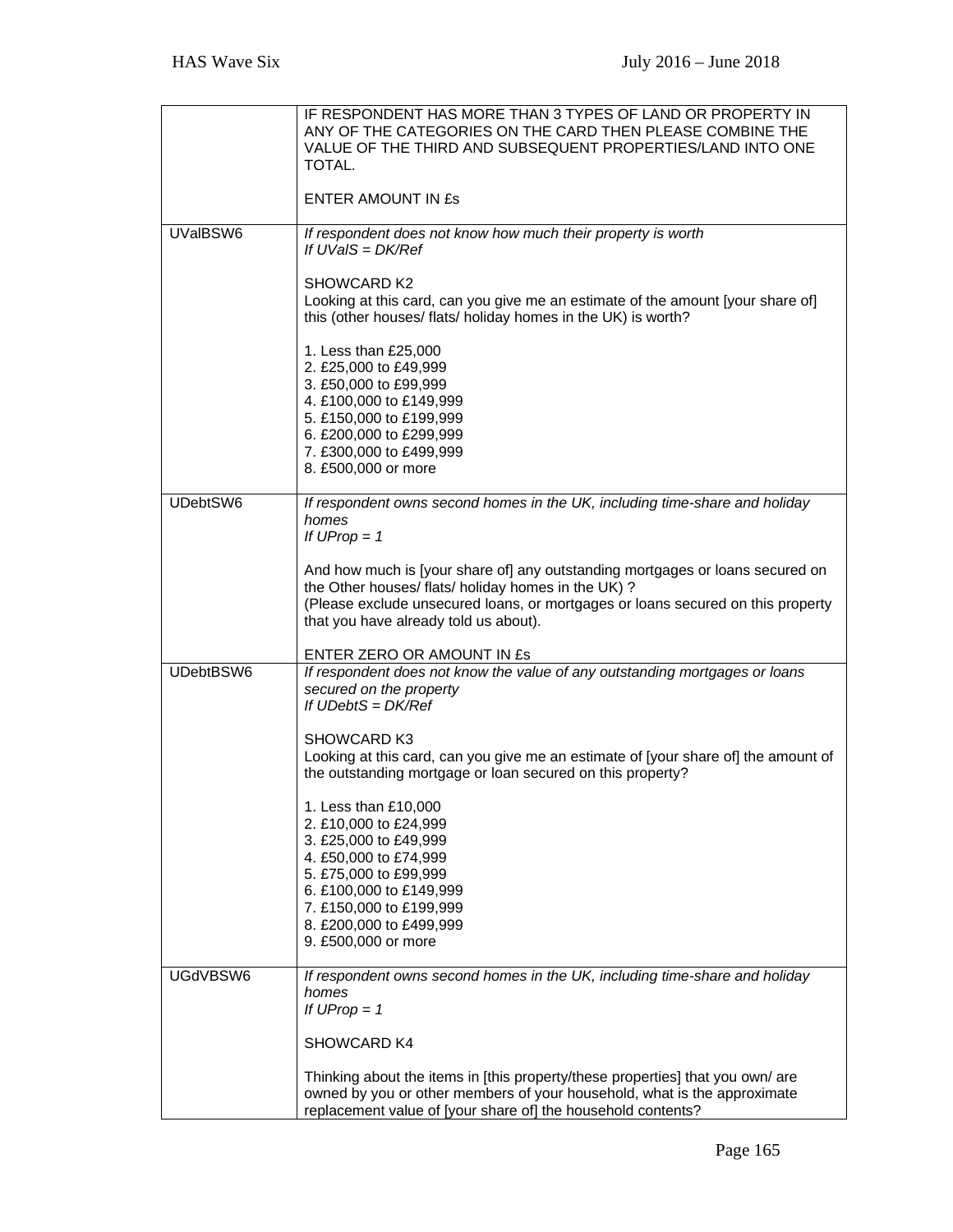T

٦

|          | Please include all items, such as appliances and electronic equipment, furniture,<br>clothing and leisure items.                                                                                                                                                |
|----------|-----------------------------------------------------------------------------------------------------------------------------------------------------------------------------------------------------------------------------------------------------------------|
|          | [Please exclude any vehicles or collectibles and valuables that you have already<br>told me about.]                                                                                                                                                             |
|          | THE REPLACEMENT VALUE IS THE APPROXIMATE COST OF REPLACING<br>THE ITEMS NOW, AND MAY BE SIMILAR TO THE INSURED VALUE                                                                                                                                            |
|          | 1. Zero<br>2. Less than £5,000<br>3. £5,000 to £9,999<br>4. £10,000 to £19,999<br>5. £20,000 to £29,999<br>6. £30,000 to £39,999<br>7. £40,000 to £49,999<br>8. £50,000 to £74,999<br>9. £75,000 to £99,999<br>10. £100,000 to £199,999<br>11. £200,000 or more |
| UValLW6  | If respondent owns buy-to-let property in the UK (residential property which is let<br>for profit)<br>If $UProp = 2$                                                                                                                                            |
|          | LOOP ONLY ONCE FOR EACH PROPERTY TYPE                                                                                                                                                                                                                           |
|          | [Apart from any property included in the value of your business(es), if] you sold<br>[it/them] (buy to let property in the UK), about how much would [it / they/ your<br>share] be worth?                                                                       |
|          | THIS IS GROSS AMOUNT, BEFORE PAYING OFF ANY MORTGAGE OR LOAN<br>AND BEFORE TAX                                                                                                                                                                                  |
|          | If respondent has more than 3 types of land or property in any of the categories on<br>the card then please combine the value of the third and subsequent<br>properties/land into one total.                                                                    |
|          | <b>ENTER AMOUNT IN £s</b>                                                                                                                                                                                                                                       |
| UVaIBLW6 | If respondent does not know the value of their buy to let property<br>If UVaIL = DK/Ref                                                                                                                                                                         |
|          | SHOWCARD K2<br>Looking at this card, can you give me an estimate of the amount [your share of]<br>this (buy to let property in the UK) is worth?                                                                                                                |
|          | 1. Less than £25,000<br>2. £25,000 to £49,999<br>3. £50,000 to £99,999<br>4. £100,000 to £149,999<br>5. £150,000 to £199,999<br>6. £200,000 to £299,999<br>7. £300,000 to £499,999<br>8. £500,000 or more                                                       |
| UDebtLW6 | If respondent owns buy-to-let property in the UK (residential property which is let<br>for profit)<br>If $UProp = 2$                                                                                                                                            |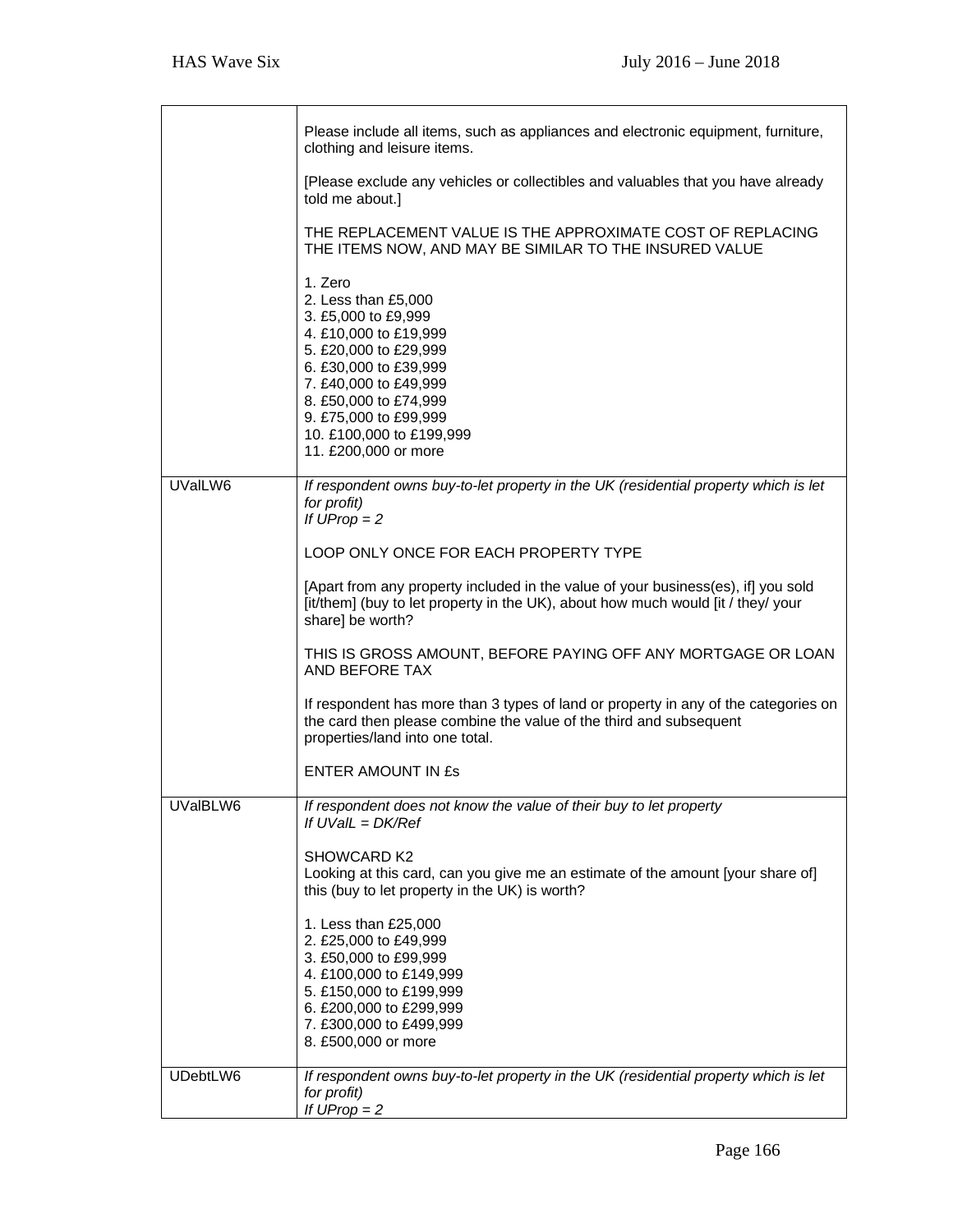┱

٦

|           | And how much is [your share of] any outstanding mortgages or loans secured on<br>the buy to let property in the UK?<br>(Please exclude unsecured loans, or mortgages or loans secured on this property<br>that you have already told us about).<br>ENTER ZERO OR AMOUNT IN £s                                                                                                           |
|-----------|-----------------------------------------------------------------------------------------------------------------------------------------------------------------------------------------------------------------------------------------------------------------------------------------------------------------------------------------------------------------------------------------|
|           |                                                                                                                                                                                                                                                                                                                                                                                         |
| UDebtBLW6 | If respondent does not know the value of any outstanding mortgages or loans<br>secured on the property<br>If $U$ Debt $L = DK$ /Ref<br><b>SHOWCARD K3</b><br>Looking at this card, can you give me an estimate of [your share of] the amount of<br>the outstanding mortgage or loan secured on this property?<br>1. Less than £10,000<br>2. £10,000 to £24,999<br>3. £25,000 to £49,999 |
|           | 4. £50,000 to £74,999<br>5.75,000 to £99,999<br>6. £100,000 to £149,999<br>7. £150,000 to £199,999                                                                                                                                                                                                                                                                                      |
|           | 8. £200,000 to £499,999<br>9. £500,000 or more                                                                                                                                                                                                                                                                                                                                          |
| UGdVBLW6  | If respondent owns buy-to-let property in the UK (residential property which is let<br>for profit)<br>If $UProp = 2$<br>SHOWCARD K4                                                                                                                                                                                                                                                     |
|           | Thinking about the items in [this property/these properties] that you own/ are<br>owned by you or other members of your household, what is the approximate<br>replacement value of [your share of] the household contents?                                                                                                                                                              |
|           | Please include all items, such as appliances and electronic equipment, furniture,<br>clothing and leisure items.<br>[Please exclude any vehicles or collectibles and valuables that you have already<br>told me about.]                                                                                                                                                                 |
|           | THE REPLACEMENT VALUE IS THE APPROXIMATE COST OF REPLACING<br>THE ITEMS NOW, AND MAY BE SIMILAR TO THE INSURED VALUE                                                                                                                                                                                                                                                                    |
|           | 1. Zero<br>2. Less than £5,000<br>3. £5,000-£9,999<br>4. £10,000-£19,999<br>5. £20,000-£29,999<br>6. £30,000-£39,999<br>7. £40,000-£49,999<br>8. £50,000-£74,999<br>9. £75,000-£99,999<br>10. £100,000-£199,999<br>11. £200,000 or more                                                                                                                                                 |
| UValOW6   | If respondent owns other buildings, such as a shop, warehouse or garage in the<br>UK.<br>If $UProp = 3$                                                                                                                                                                                                                                                                                 |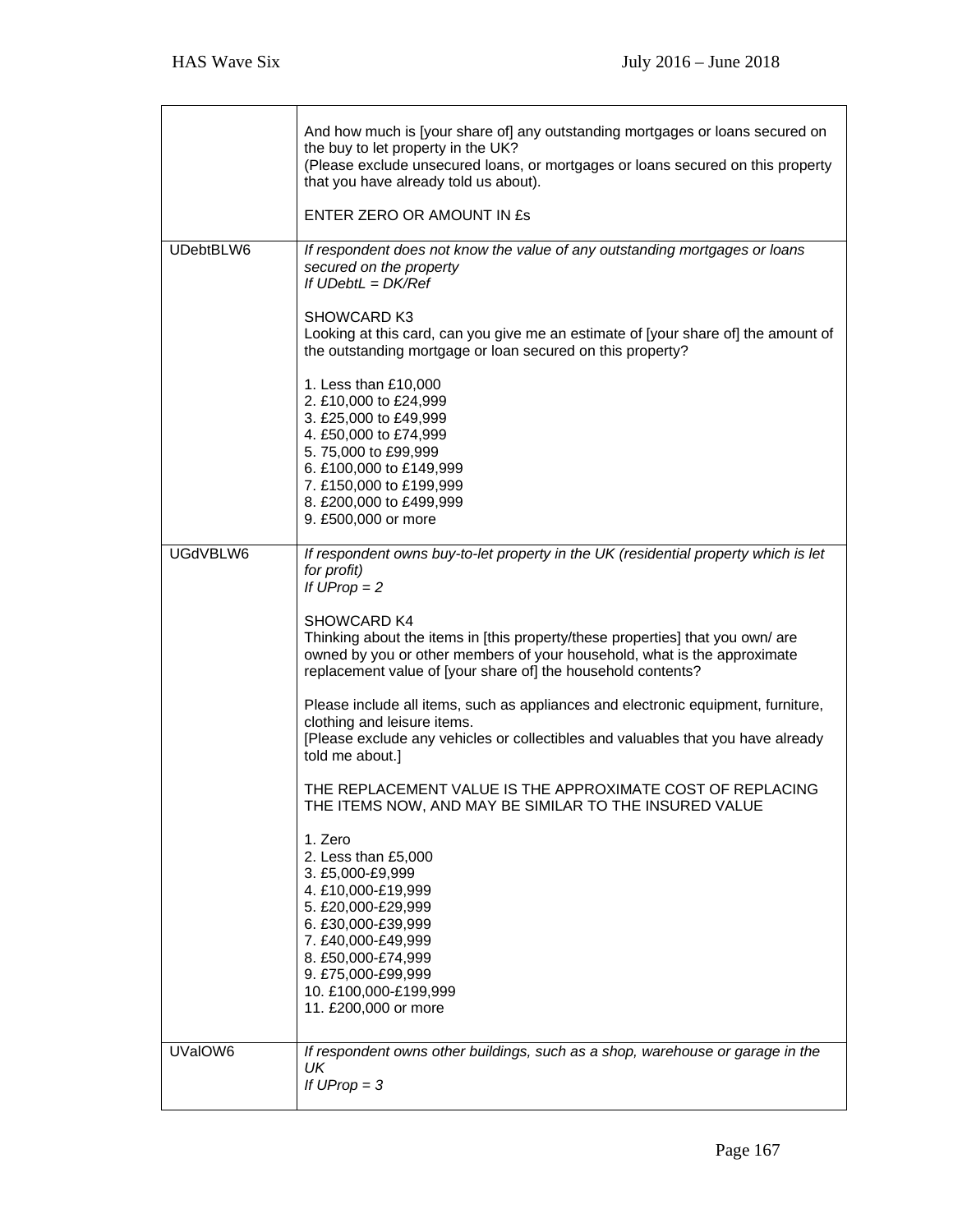|           | LOOP ONLY ONCE FOR EACH PROPERTY TYPE                                                                                                                                                                                                       |
|-----------|---------------------------------------------------------------------------------------------------------------------------------------------------------------------------------------------------------------------------------------------|
|           | [Apart from any property included in the value of your business(es), if] you sold<br>[it/them] (other buildings in the UK), about how much would [it / they/ your share]<br>be worth?                                                       |
|           | THIS IS GROSS AMOUNT, BEFORE PAYING OFF ANY MORTGAGE OR LOAN<br>AND BEFORE TAX.                                                                                                                                                             |
|           | If respondent has more than 3 types of land or property in any of the categories on<br>the card then please combine the value of the third and subsequent<br>properties/land into one total.                                                |
|           | <b>ENTER AMOUNT IN £s</b>                                                                                                                                                                                                                   |
| UValBOW6  | If respondent does not know the value of their other property<br>If $UVaIO = DK/Ref$                                                                                                                                                        |
|           | SHOWCARD K2<br>Looking at this card, can you give me an estimate of the amount [your share of]<br>this (other buildings in the UK) is worth?                                                                                                |
|           | 1. Less than £25,000<br>2. £25,000 to £49,999<br>3. £50,000 to £99,999<br>4. £100,000 to £149,999<br>5. £150,000 to £199,999<br>6. £200,000 to £299,999<br>7. £300,000 to £499,999<br>8. £500,000 or more                                   |
| UDebtOW6  | If respondent owns other buildings, such as a shop, warehouse or garage in the<br>UK<br>If $UProp = 3$                                                                                                                                      |
|           | And how much is [your share of] any outstanding mortgages or loans secured on<br>the other buildings in the UK?<br>(Please exclude unsecured loans, or mortgages or loans secured on this property<br>that you have already told us about). |
|           | ENTER ZERO OR AMOUNT IN £s                                                                                                                                                                                                                  |
| UDebtBOW6 | If respondent does not know the value of any outstanding mortgages or loans<br>secured on their other property<br>If $UDebtO = DK/Ref$                                                                                                      |
|           | <b>SHOWCARD K3</b><br>Looking at this card, can you give me an estimate of [your share of] the amount of<br>the outstanding mortgage or loan secured on this property?                                                                      |
|           | 1. Less than £10,000<br>2. £10,000 to £24,999<br>3. £25,000 to £49,999<br>4. £50,000 to £74,999<br>5. £75,000 to £99,999<br>6. £100,000 to £149,999<br>7. £150,000 to £199,999<br>8. £200,000 to £499,999<br>9. £500,000 or more            |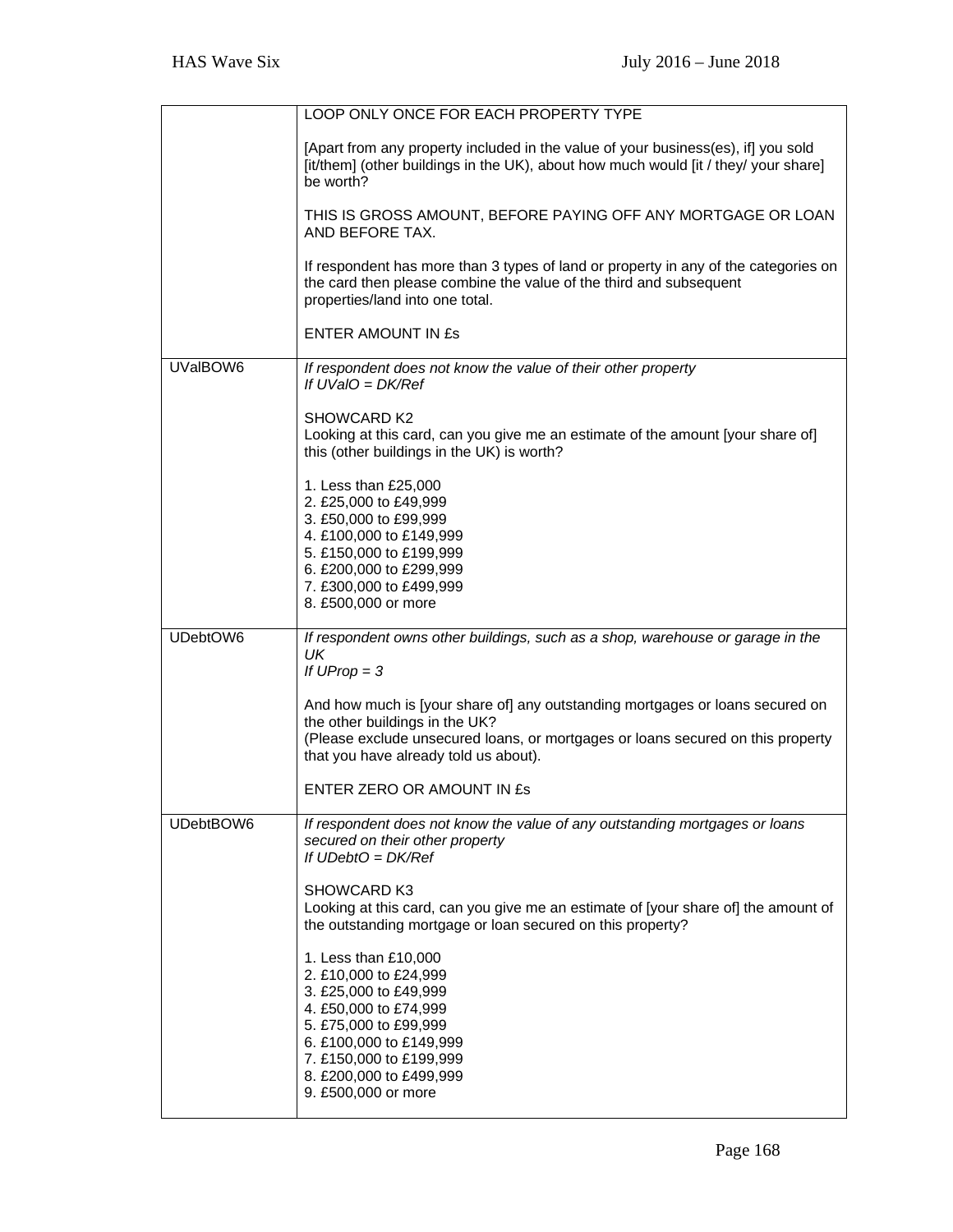| UValLUW6   | If respondent owns land in the UK                                                                                                                                                                         |
|------------|-----------------------------------------------------------------------------------------------------------------------------------------------------------------------------------------------------------|
|            | If $UProp = 4$                                                                                                                                                                                            |
|            | [Apart from any property included in the value of your business(es), if] you sold<br>[it/them] (other areas of land in the UK), about how much would [it / they/ your<br>share] be worth?                 |
|            | THIS IS GROSS AMOUNT, BEFORE PAYING OFF ANY MORTGAGE OR LOAN<br>AND BEFORE TAX                                                                                                                            |
|            | If respondent has more than 3 types of land or property in any of the categories on<br>the card then please combine the value of the third and subsequent<br>properties/land into one total.              |
|            | <b>ENTER AMOUNT IN ES</b>                                                                                                                                                                                 |
| UValBLUW6  | If respondent does not know the value of their land<br>If $UVaLU = DK/Ref$                                                                                                                                |
|            | SHOWCARD K2<br>Looking at this card, can you give me an estimate of the amount [your share of]<br>this (other areas of land in the UK) is worth?                                                          |
|            | 1. Less than £25,000<br>2. £25,000 to £49,999<br>3. £50,000 to £99,999<br>4. £100,000 to £149,999<br>5. £150,000 to £199,999                                                                              |
|            | 6. £200,000 to £299,999<br>7. £300,000 to £499,999<br>8. £500,000 or more                                                                                                                                 |
| UDebtLUW6  | If respondent owns land in the UK                                                                                                                                                                         |
|            | If $UProp = 4$                                                                                                                                                                                            |
|            | And how much is [your share of] any outstanding mortgages or loans secured on<br>the other areas of land in the UK?<br>(Please exclude unsecured loans, or mortgages or loans secured on this property    |
|            | that you have already told us about).                                                                                                                                                                     |
|            | ENTER ZERO OR AMOUNT IN ES                                                                                                                                                                                |
| UDebtBLUW6 | If respondent does not know the value of any outstanding mortgages or loans<br>secured on their land<br>If UDebtLU = DK/Ref                                                                               |
|            | SHOWCARD K3<br>Looking at this card, can you give me an estimate of [your share of] the amount of<br>the outstanding mortgage or loan secured on this property?                                           |
|            | 1. Less than £10,000<br>2. £10,000 to £24,999<br>3. £25,000 to £49,999<br>4. £50,000 to £74,999<br>5. £75,000 to £99,999<br>6. £100,000 to £149,999<br>7. £150,000 to £199,999<br>8. £200,000 to £499,999 |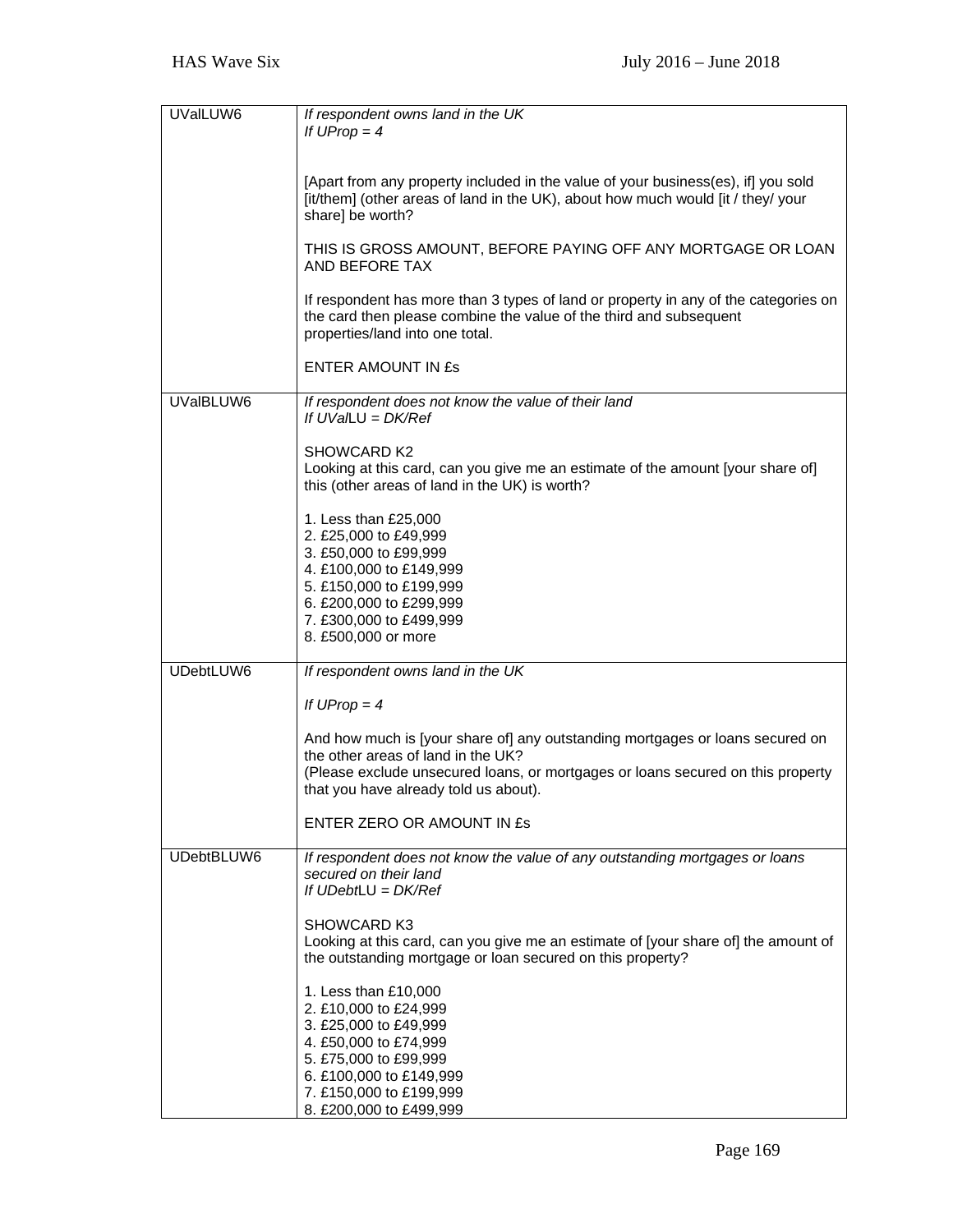|            | 9. £500,000 or more                                                                                                                                                                                      |
|------------|----------------------------------------------------------------------------------------------------------------------------------------------------------------------------------------------------------|
| UValOSW6   | If respondent owns and land or property overseas (including time-share)<br>If $UProp = 5$                                                                                                                |
|            | LOOP ONLY ONCE FOR EACH PROPERTY TYPE                                                                                                                                                                    |
|            | [Apart from any property included in the value of your business(es), if] you sold<br>[it/them] (land or property overseas), about how much in Pounds Sterling would [it<br>/ they/ your share] be worth? |
|            | THIS IS GROSS AMOUNT, BEFORE PAYING OFF ANY MORTGAGE OR LOAN<br>AND BEFORE TAX                                                                                                                           |
|            | If respondent has more than 3 types of land or property in any of the categories on<br>the card then please combine the value of the third and subsequent<br>properties/land into one total.             |
|            | ENTER AMOUNT IN ES                                                                                                                                                                                       |
| UValBOSW6  | If respondent does not know the value of their land or property overseas<br>If $UVaIOS = DK/Ref$                                                                                                         |
|            | <b>SHOWCARD K2</b><br>Looking at this card, can you give me an estimate of the amount [your share of]<br>this (land or property overseas) is worth?                                                      |
|            | 1. Less than £25,000<br>2. £25,000 to £49,999<br>3. £50,000 to £99,999<br>4. £100,000 to £149,999<br>5. £150,000 to £199,999                                                                             |
|            | 6. £200,000 to £299,999                                                                                                                                                                                  |
|            | 7. £300,000 to £499,999<br>8. £500,000 or more                                                                                                                                                           |
| UDebtOSW6  | If respondent owns land or property overseas (including time-share)                                                                                                                                      |
|            | If $UProp = 5$                                                                                                                                                                                           |
|            | And how much is [your share of] any outstanding mortgages or loans secured on<br>the land or property overseas?                                                                                          |
|            | (Please exclude unsecured loans, or mortgages or loans secured on this property<br>that you have already told us about).                                                                                 |
|            | ENTER ZERO OR AMOUNT IN £s                                                                                                                                                                               |
| UDebtBOSW6 | If respondent does not know the value of any outstanding mortgages or loans<br>secured on their land or property overseas<br>If $UDebtOS = DK/Ref$                                                       |
|            | SHOWCARD K3<br>Looking at this card, can you give me an estimate of [your share of] the amount of<br>the outstanding mortgage or loan secured on this property?                                          |
|            | 1. Less than £10,000<br>2. £10,000 to £24,999<br>3. £25,000 to £49,999                                                                                                                                   |
|            | 4. £50,000 to £74,999                                                                                                                                                                                    |
|            | 5. £75,000 to £99,999<br>6. £100,000 to £149,999                                                                                                                                                         |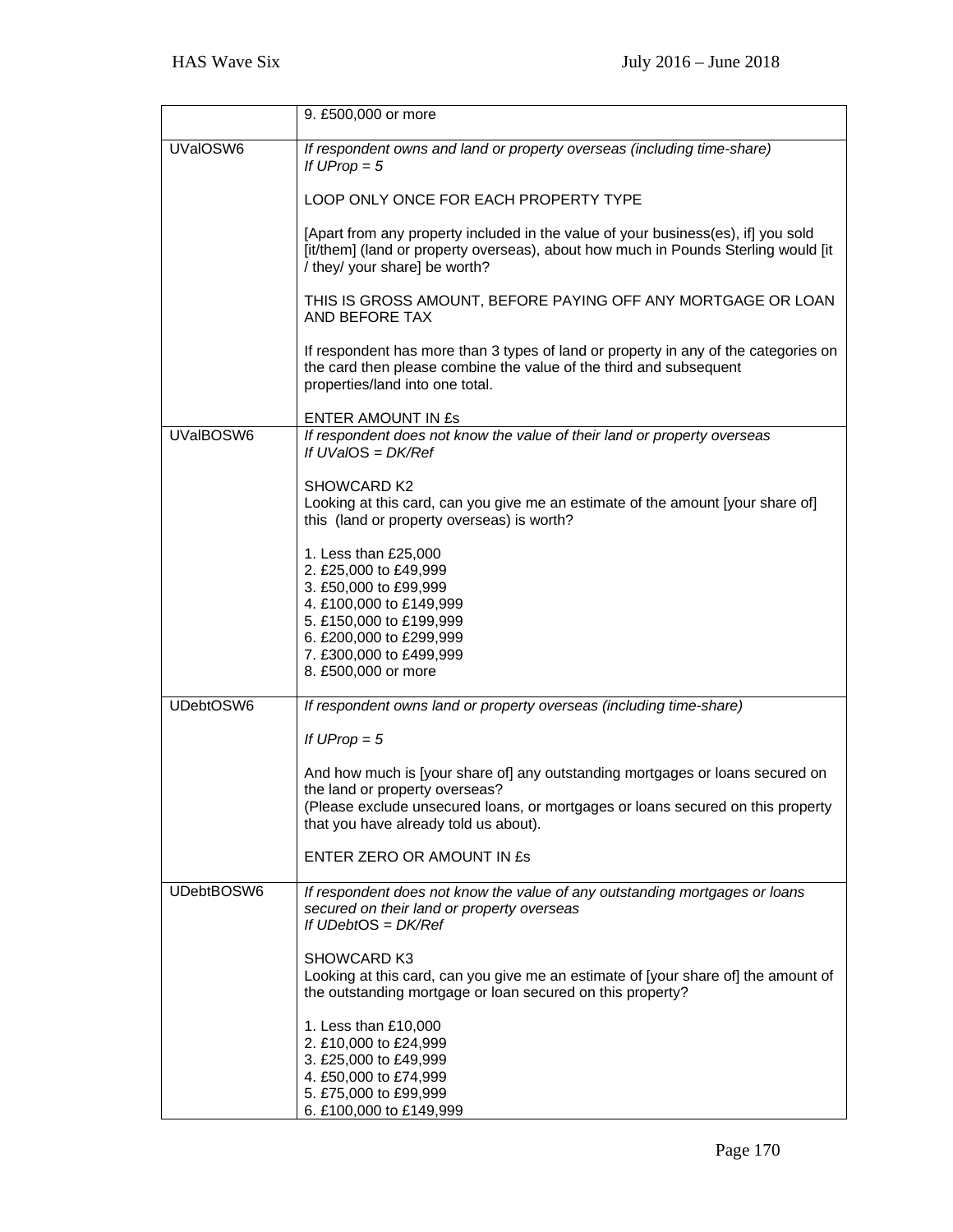|           | 7. £150,000 to £199,999<br>8. £200,000 to £499,999                                                                                                                                                                                            |
|-----------|-----------------------------------------------------------------------------------------------------------------------------------------------------------------------------------------------------------------------------------------------|
|           | 9. £500,000 or more                                                                                                                                                                                                                           |
| UGdVBOSW6 | If respondent owns land or property overseas (including time-share)<br>If $UProp = 5$                                                                                                                                                         |
|           | <b>SHOWCARD K4</b><br>Thinking about the items [this property/these properties] that you own/ are owned<br>by you or other members of your household, what is the approximate replacement<br>value of [your share of] the household contents? |
|           | Please include all items, such as appliances and electronic equipment, furniture,<br>clothing and leisure items.                                                                                                                              |
|           | [Please exclude any vehicles or collectibles and valuables that you have already<br>told me about.]                                                                                                                                           |
|           | THE REPLACEMENT VALUE IS THE APPROXIMATE COST OF REPLACING<br>THE ITEMS NOW, AND MAY BE SIMILAR TO THE INSURED VALUE                                                                                                                          |
|           | 1. Zero<br>2. Less than £5,000<br>3. £5,000-£9,999<br>4. £10,000-£19,999<br>5. £20,000-£29,999<br>6. £30,000-£39,999<br>7. £40,000-£49,999<br>8. £50,000-£74,999<br>9. £75,000-£99,999<br>10. £100,000-£199,999<br>11. £200,000 or more       |
| UVaIORW6  | If respondent owns other real estate<br>If $UProp = 6$                                                                                                                                                                                        |
|           | LOOP ONLY ONCE FOR EACH PROPERTY TYPE                                                                                                                                                                                                         |
|           | [Apart from any property included in the value of your business(es), if] you sold<br>[it/them] (other items of real estate), about how much [it / they/ your share] be<br>worth?                                                              |
|           | THIS IS GROSS AMOUNT, BEFORE PAYING OFF ANY MORTGAGE OR LOAN<br>AND BEFORE TAX                                                                                                                                                                |
|           | If respondent has more than 3 types of land or property in any of the categories on<br>the card then please combine the value of the third and subsequent<br>properties/land into one total.                                                  |
|           | ENTER AMOUNT IN ES                                                                                                                                                                                                                            |
| UValBORW6 | If respondent does not know how much the other items of real estate are worth<br>If $UVa/OR = DK/Ref$                                                                                                                                         |
|           | <b>SHOWCARD K2</b><br>Looking at this card, can you give me an estimate of the amount [your share of]<br>this (other items of real estate) is worth?                                                                                          |
|           | 1. Less than £25,000                                                                                                                                                                                                                          |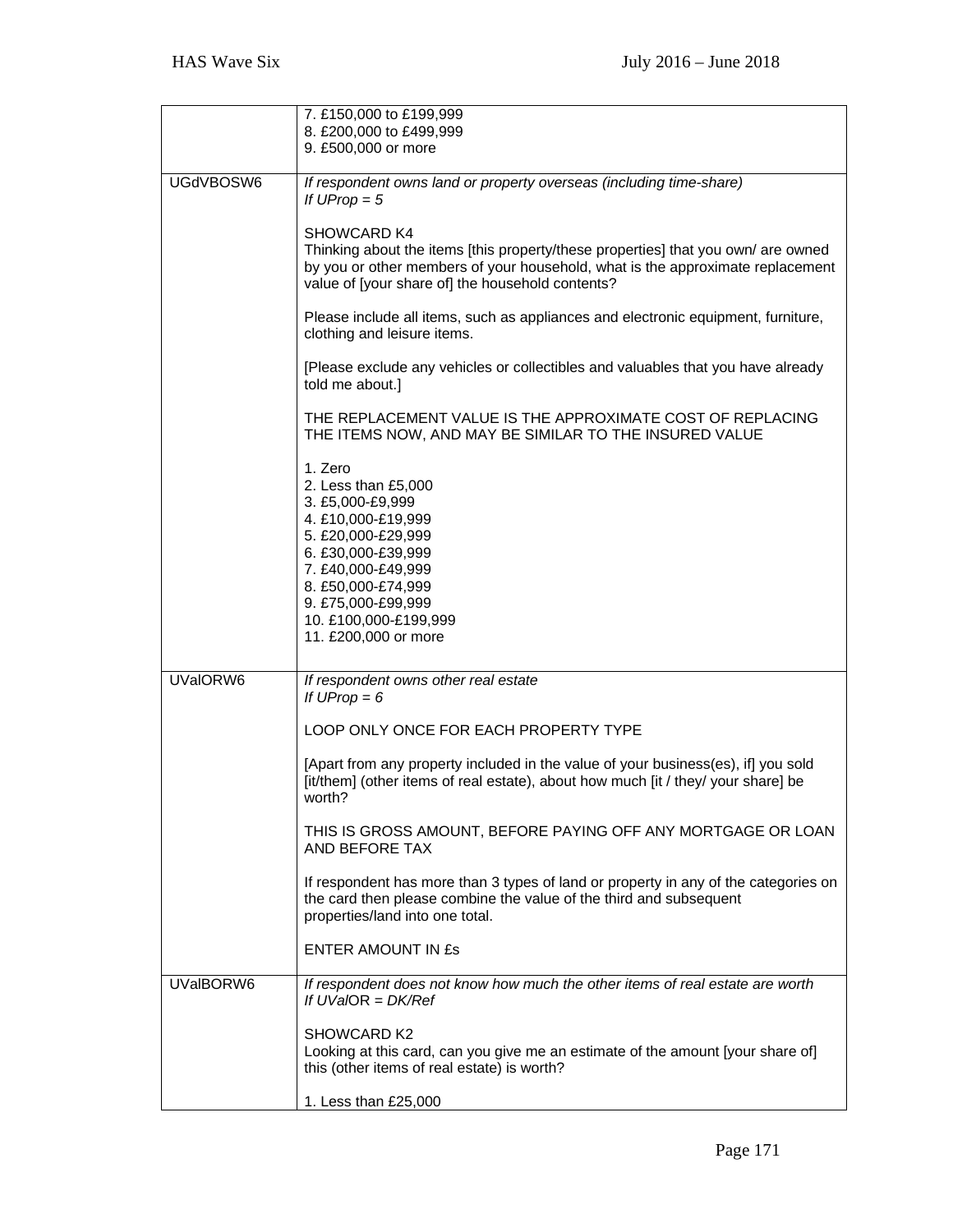|            | 2. £25,000 to £49,999<br>3. £50,000 to £99,999<br>4. £100,000 to £149,999<br>5. £150,000 to £199,999<br>6. £200,000 to £299,999<br>7. £300,000 to £499,999<br>8. £500,000 or more                                                                                                                                                                                                                                                                                                                                                                                 |
|------------|-------------------------------------------------------------------------------------------------------------------------------------------------------------------------------------------------------------------------------------------------------------------------------------------------------------------------------------------------------------------------------------------------------------------------------------------------------------------------------------------------------------------------------------------------------------------|
| UDebtORW6  | If respondent owns other real estate<br>If $UProp = 6$<br>And how much is [your share of] any outstanding mortgages or loans secured on<br>the other items of real estate?<br>(Please exclude unsecured loans, or mortgages or loans secured on this property<br>that you have already told us about).<br>ENTER ZERO OR AMOUNT IN £s                                                                                                                                                                                                                              |
| UDebtBORW6 | If respondent does not know the value of any outstanding mortgages or loans<br>secured on their other items of real estate<br>If $UDebtOR = DK/Ref$<br><b>SHOWCARD K3</b><br>Looking at this card, can you give me an estimate of [your share of] the amount of<br>the outstanding mortgage or loan secured on this property?<br>1. Less than £10,000<br>2. £10,000 to £24,999<br>3. £25,000 to £49,999<br>4. £50,000 to £74,999<br>5. £75,000 to £99,999<br>6. £100,000 to £149,999<br>7. £150,000 to £199,999<br>8. £200,000 to £499,999<br>9. £500,000 or more |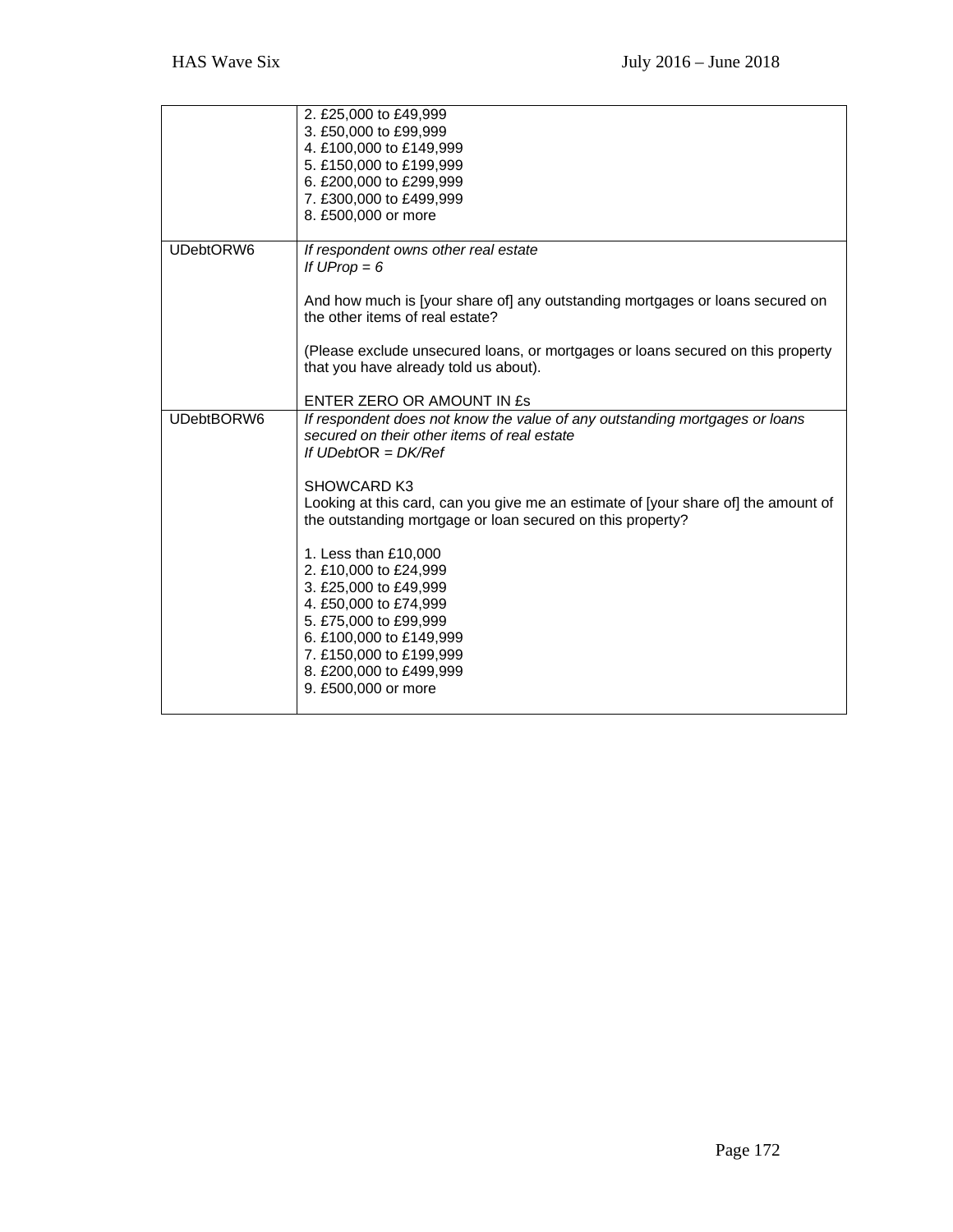## **Non-mortgage debt**

| <b>Credit, Store and charge cards</b> |                                                                                                                                                                                                                                                                                                                                                                                                                                                                                                                                                                                                                                                                                                                                                                                                                                                                                                           |  |
|---------------------------------------|-----------------------------------------------------------------------------------------------------------------------------------------------------------------------------------------------------------------------------------------------------------------------------------------------------------------------------------------------------------------------------------------------------------------------------------------------------------------------------------------------------------------------------------------------------------------------------------------------------------------------------------------------------------------------------------------------------------------------------------------------------------------------------------------------------------------------------------------------------------------------------------------------------------|--|
| No variables carried forward          |                                                                                                                                                                                                                                                                                                                                                                                                                                                                                                                                                                                                                                                                                                                                                                                                                                                                                                           |  |
| <b>DCCIntr</b>                        | Ask all                                                                                                                                                                                                                                                                                                                                                                                                                                                                                                                                                                                                                                                                                                                                                                                                                                                                                                   |  |
|                                       | I'd now like to ask you a few questions about any credit commitments you might<br>have.                                                                                                                                                                                                                                                                                                                                                                                                                                                                                                                                                                                                                                                                                                                                                                                                                   |  |
| <b>DCards</b>                         | Ask all<br>Do you have any of the following?                                                                                                                                                                                                                                                                                                                                                                                                                                                                                                                                                                                                                                                                                                                                                                                                                                                              |  |
|                                       | SHOWCARD L1<br><b>CREDIT CARDS:</b><br>These let you buy something now and pay for it later. You can either pay off the bill<br>each month or pay interest on the balance. These include cards offered by some<br>stores, such as Marks and Spencer that are credit cards (often Visa or MasterCard)<br>available for use everywhere, not just in the store.<br><b>CHARGE CARDS:</b><br>Charge cards are like credit cards in that you buy something now and pay for it later -<br>but the big difference is that you have to pay it off in full every month. These cards<br>are usually for people with high incomes, or for putting things on the company<br>account.<br><b>STORE CARDS:</b><br>A store card is basically a credit card you can only use with one high street chain or<br>group. For example, a NEXT card can only be used in NEXT stores or for online<br>shopping.<br>1. Yes<br>2. No |  |
| <b>DAnyCards</b>                      | If has credit, charge or store cards<br>If $DCards = 1$                                                                                                                                                                                                                                                                                                                                                                                                                                                                                                                                                                                                                                                                                                                                                                                                                                                   |  |
|                                       | Do you have any                                                                                                                                                                                                                                                                                                                                                                                                                                                                                                                                                                                                                                                                                                                                                                                                                                                                                           |  |
|                                       | CODE ALL THAT APPLY                                                                                                                                                                                                                                                                                                                                                                                                                                                                                                                                                                                                                                                                                                                                                                                                                                                                                       |  |
|                                       | 1. Credit card accounts in your own name<br>2. Credit card accounts held jointly with your partner/spouse<br>3. Credit card accounts without a card in use but which have an outstanding balance<br>4. Charge cards<br>5. Store cards                                                                                                                                                                                                                                                                                                                                                                                                                                                                                                                                                                                                                                                                     |  |
| <b>DNumber</b>                        | If has credit or charge cards<br>If DCards $= 1$                                                                                                                                                                                                                                                                                                                                                                                                                                                                                                                                                                                                                                                                                                                                                                                                                                                          |  |
|                                       | How many [credit/store or charge card] accounts do you have?                                                                                                                                                                                                                                                                                                                                                                                                                                                                                                                                                                                                                                                                                                                                                                                                                                              |  |
|                                       | IF MORE THAN 5 CARDS, PLEASE STATE HERE, BUT ADD TOGETHER ALL<br>REMAINING CARDS WHEN PROVIDING RESPONSES TO QUESTIONS FOR THE<br>FIFTH CARD.                                                                                                                                                                                                                                                                                                                                                                                                                                                                                                                                                                                                                                                                                                                                                             |  |
|                                       | <b>ENTER NUMBER</b>                                                                                                                                                                                                                                                                                                                                                                                                                                                                                                                                                                                                                                                                                                                                                                                                                                                                                       |  |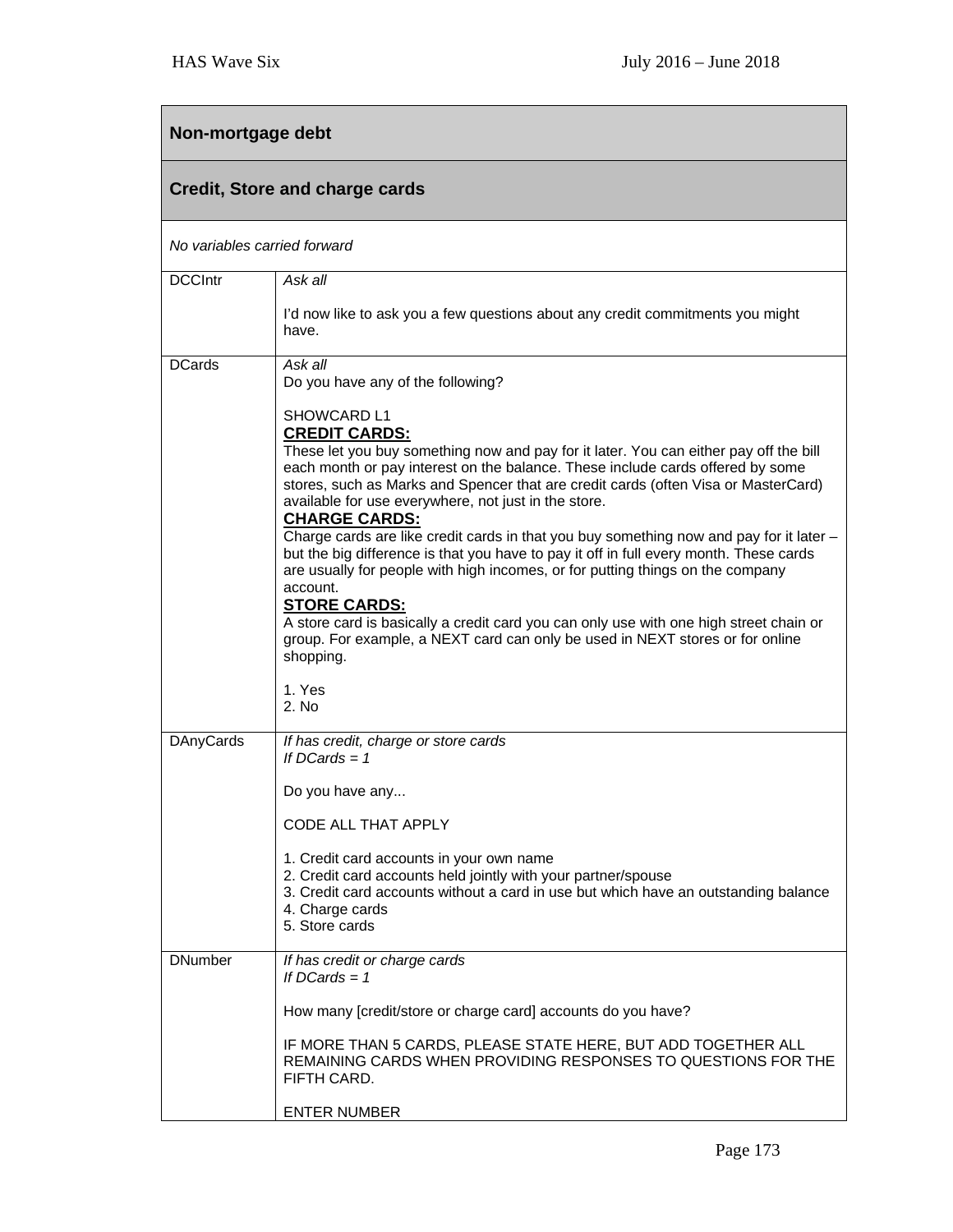| ITEM)       | LOOP FOR UP TO 5 CREDIT, CHARGE AND STORE CARDS (ROLL UP ON 5TH                                                                                                                                                                                                                          |  |  |
|-------------|------------------------------------------------------------------------------------------------------------------------------------------------------------------------------------------------------------------------------------------------------------------------------------------|--|--|
| DSituation1 | If respondent currently has credit or charge cards or accounts<br>If DNumber $>= 1$                                                                                                                                                                                                      |  |  |
|             | Thinking about the latest bill for your [first/second] credit, store or charge card,<br>have you repaid the full balance or is there an amount currently outstanding?                                                                                                                    |  |  |
|             | SHOWCARD L2                                                                                                                                                                                                                                                                              |  |  |
|             | 1. Full balance was repaid, but I have used the card for purchases since<br>2. Part payment of bill made, leaving an outstanding balance<br>3. Full balance was repaid and balance now zero<br>4. No outstanding balance to repay<br>5. Account not mine / payment not my responsibility |  |  |
| DNam1       | If respondent has an amount still outstanding or account not teir responsibility<br>If DSituation = 1, 2, 5 OR DK                                                                                                                                                                        |  |  |
|             | [Credit, Store or Charge Card 1/2/3/4/5]                                                                                                                                                                                                                                                 |  |  |
|             | Is this credit card or charge card account in your own name only or is it held jointly<br>with other people?                                                                                                                                                                             |  |  |
|             | THIS REFERS TO PEOPLE WHO APPLIED FOR AND OPENED THE ACCOUNT,<br>AND IS USUALLY THE SAME PERSON (OR COUPLE) TO WHOM THE<br>STATEMENTS ARE ADDRESSED<br>(HOWEVER, WITH SOME CARDS, ADDITIONAL CARDHOLDERS CAN BE LISTED<br>ON THE STATEMENT)                                              |  |  |
|             | 1. Own name<br>2. Held jointly<br>3. Not an account holder, but is an (additional) cardholder (SPONTANEOUS ONLY,<br>OR DISCOVERED AT LATER QUESTION)                                                                                                                                     |  |  |
| <b>DONm</b> | If card is held jointly or not in own name<br>If DNam1 = $2$ OR 3 OR DSituation1 = $5$                                                                                                                                                                                                   |  |  |
|             | [Credit, Store or Charge Card 1/2/3/4/5]                                                                                                                                                                                                                                                 |  |  |
|             | May I just check, in whose name is the account held? Please exclude additional<br>cardholders, or people whose names do not appear on the Credit or Charge Card<br>account statement.                                                                                                    |  |  |
|             | ENTER PERSON NUMBERS FOR [ANY/BOTH] ACCOUNT HOLDERS<br>[(INCLUDING THIS PERSON)]                                                                                                                                                                                                         |  |  |
|             | USE CODE 17 FOR PERSON OUTSIDE OF THE HOUSEHOLD.<br>THIS REFERS TO PEOPLE WHO APPLIED FOR AND OPENED THE ACCOUNT,<br>AND IS USUALLY THE SAME PERSON (OR COUPLE) TO WHOM THE<br>STATEMENTS ARE ADDRESSED                                                                                  |  |  |
| DRsp1       | If respondent does not know whose name the account is held in<br>If DONm = DK OR DNam1 = DK                                                                                                                                                                                              |  |  |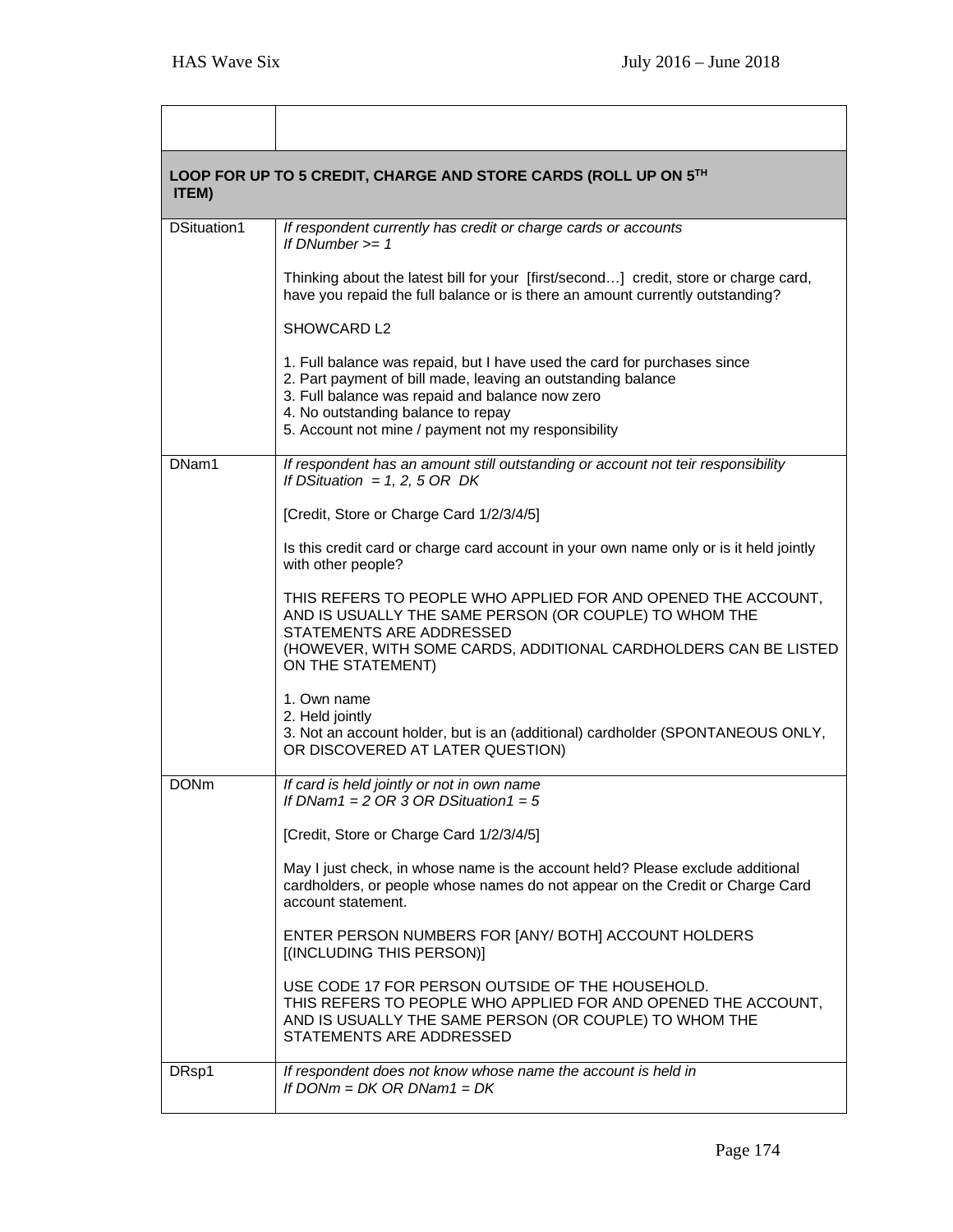|           | [[Credit, Store or Charge Card 1/2/3/4/5]                                                                                                                                                                                                                                                                          |
|-----------|--------------------------------------------------------------------------------------------------------------------------------------------------------------------------------------------------------------------------------------------------------------------------------------------------------------------|
|           | May I just check, are the Credit or Charge Card statements for this credit or charge<br>card addressed to you?                                                                                                                                                                                                     |
|           | 1. Yes<br>2. No                                                                                                                                                                                                                                                                                                    |
| DRec1     | If the joint account is held in the respondent's and another person's name and this<br>person is the first respondent in the household, or statements are addressed to this<br>person<br>If DONm = respondent AND DONm = $[Another member of the household]$ AND<br>(DRsp1 = 1 OR [first respondent in household]) |
|           | [Credit, Store or Charge Card 1/2/3/4/5]                                                                                                                                                                                                                                                                           |
|           | RECORD WHETHER DETAILS OF THIS CREDIT (CHARGE) CARD OR ACCOUNT<br>ALREADY RECORDED FOR OTHER JOINT HOLDER                                                                                                                                                                                                          |
|           | 1. Yes<br>2. No                                                                                                                                                                                                                                                                                                    |
| DPer1     | If details for joint account have already been recorded by other account holder<br>If $DRec1 = 1$                                                                                                                                                                                                                  |
|           | [Credit, Store or Charge Card 1/2/3/4/5]                                                                                                                                                                                                                                                                           |
|           | RECORD PERSON THIS CARD'S VALUE RECORDED FOR                                                                                                                                                                                                                                                                       |
| DAsk1     | If Credit or Charge Card account is held in respondent's name and has an<br>outstanding balance and the details are not already recorded for other joint holder<br>If (DRec1 <> 1) AND (DRsp1 = 1 OR DNam1 = 1) AND (DSituation1 = 1, 2 or DK)                                                                     |
|           | [Credit, Store or Charge Card 1/2/3/4/5]                                                                                                                                                                                                                                                                           |
|           | I'd now like to ask if I could record the current balance for this account.<br>I do not need to see the statement, but if you could refer to it to let me know the total<br>that would be helpful.                                                                                                                 |
|           | PRESS 1 TO CONTINUE                                                                                                                                                                                                                                                                                                |
| DAmount1  | If Credit or Charge Card account is held in respondent's name and has an<br>outstanding balance and the details are not already recorded for other joint holder<br>If (DRec1 <> 1) AND (DRsp1 = 1 OR DNam1 = 1) AND (DSituation1 = 1, 2 or DK)                                                                     |
|           | [Credit, Store or Charge Card 1/2/3/4/5]                                                                                                                                                                                                                                                                           |
|           | Can you tell me, what is the current outstanding balance on this [credit/charge card]<br>account?                                                                                                                                                                                                                  |
|           | <b>ENTER AMOUNT IN £s</b>                                                                                                                                                                                                                                                                                          |
| DAmtBand1 | If respondent does not know the amount outstanding<br>If DAmount1 = $DK$                                                                                                                                                                                                                                           |
|           | [Credit, Store or Charge Card 1/2/3/4/5]                                                                                                                                                                                                                                                                           |
|           | SHOWCARD L3                                                                                                                                                                                                                                                                                                        |
|           | Looking at this card, can you give me an estimate of the amount currently                                                                                                                                                                                                                                          |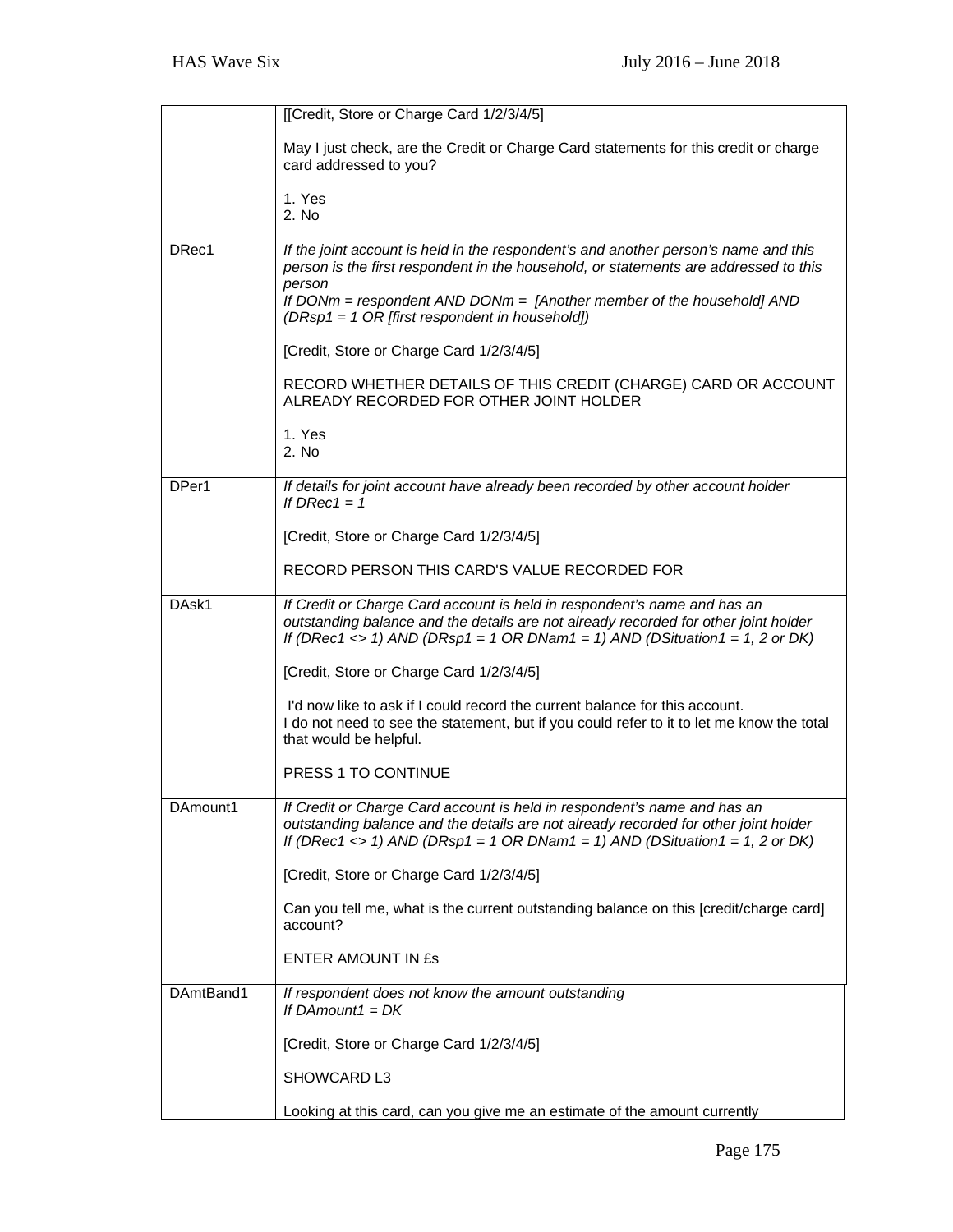|                                                    | outstanding on this credit or charge card or account?                                                                                                                                                                                |  |
|----------------------------------------------------|--------------------------------------------------------------------------------------------------------------------------------------------------------------------------------------------------------------------------------------|--|
|                                                    | 1. Less than £250                                                                                                                                                                                                                    |  |
|                                                    | 2. £250 to £499<br>3. £500 to £749                                                                                                                                                                                                   |  |
|                                                    | 4. £750 to £999                                                                                                                                                                                                                      |  |
|                                                    | 5. £1,000 to £1,999                                                                                                                                                                                                                  |  |
|                                                    | 6. £2,000 to £2,999<br>7. £3,000 to £3,999                                                                                                                                                                                           |  |
|                                                    | 8. £4,000 to £4,999                                                                                                                                                                                                                  |  |
|                                                    | 9. £5,000 to £9,999                                                                                                                                                                                                                  |  |
|                                                    | 10. £10,000 or more                                                                                                                                                                                                                  |  |
| D12beh1                                            | If Credit or Charge Card account is held in respondent's name with the outstanding<br>balance and details not already recorded for other joint holder<br>If (DRec1 <> 1) AND (DRsp1 = 1 OR DNam1 = 1) AND (DSituation1 = 1, 2 or DK) |  |
|                                                    | [Credit or Charge Card 1/2/3]                                                                                                                                                                                                        |  |
|                                                    | Have you been able to make the minimum payments on this credit or charge card or<br>are you two or more consecutive payments behind?                                                                                                 |  |
|                                                    | 1. Able to make minimum payments                                                                                                                                                                                                     |  |
|                                                    | 2. Two or more payments behind                                                                                                                                                                                                       |  |
|                                                    |                                                                                                                                                                                                                                      |  |
| <b>END OF LOOP FOR CREDIT OR CHARGE CARDS</b>      |                                                                                                                                                                                                                                      |  |
| <b>Mail order</b>                                  |                                                                                                                                                                                                                                      |  |
|                                                    | Data items fed forward: RPersProx, RDMOAny, RDMOnum                                                                                                                                                                                  |  |
| <b>DMOany</b>                                      | Ask all                                                                                                                                                                                                                              |  |
|                                                    | Are you currently paying for anything in instalments that you have bought from a mail<br>order catalogue?<br>Last time, we recorded that                                                                                             |  |
|                                                    | 1. Yes                                                                                                                                                                                                                               |  |
|                                                    | 2. No                                                                                                                                                                                                                                |  |
| <b>DMOnum</b>                                      | If respondent is paying in instalments for something bought from a mail order<br>catalogue<br>If $DMOany = 1$                                                                                                                        |  |
|                                                    | How many catalogues are you paying instalments on?                                                                                                                                                                                   |  |
|                                                    | IF MORE THAN 2 CATALOGUES, PLEASE STATE ACTUAL NUMBER HERE, BUT<br>ADD TOGETHER ALL REMAINING CATALOGUES WHEN PROVIDING<br>RESPONSES TO QUESTIONS FOR THE SECOND ONE                                                                 |  |
| LOOP FOR UP TO 2 MAIL ORDERS (ROLL UP ON 2nd ITEM) |                                                                                                                                                                                                                                      |  |
| DMOins1                                            | If respondent is paying instalments on one or more catalogues<br>If $DMOnum > 0$                                                                                                                                                     |  |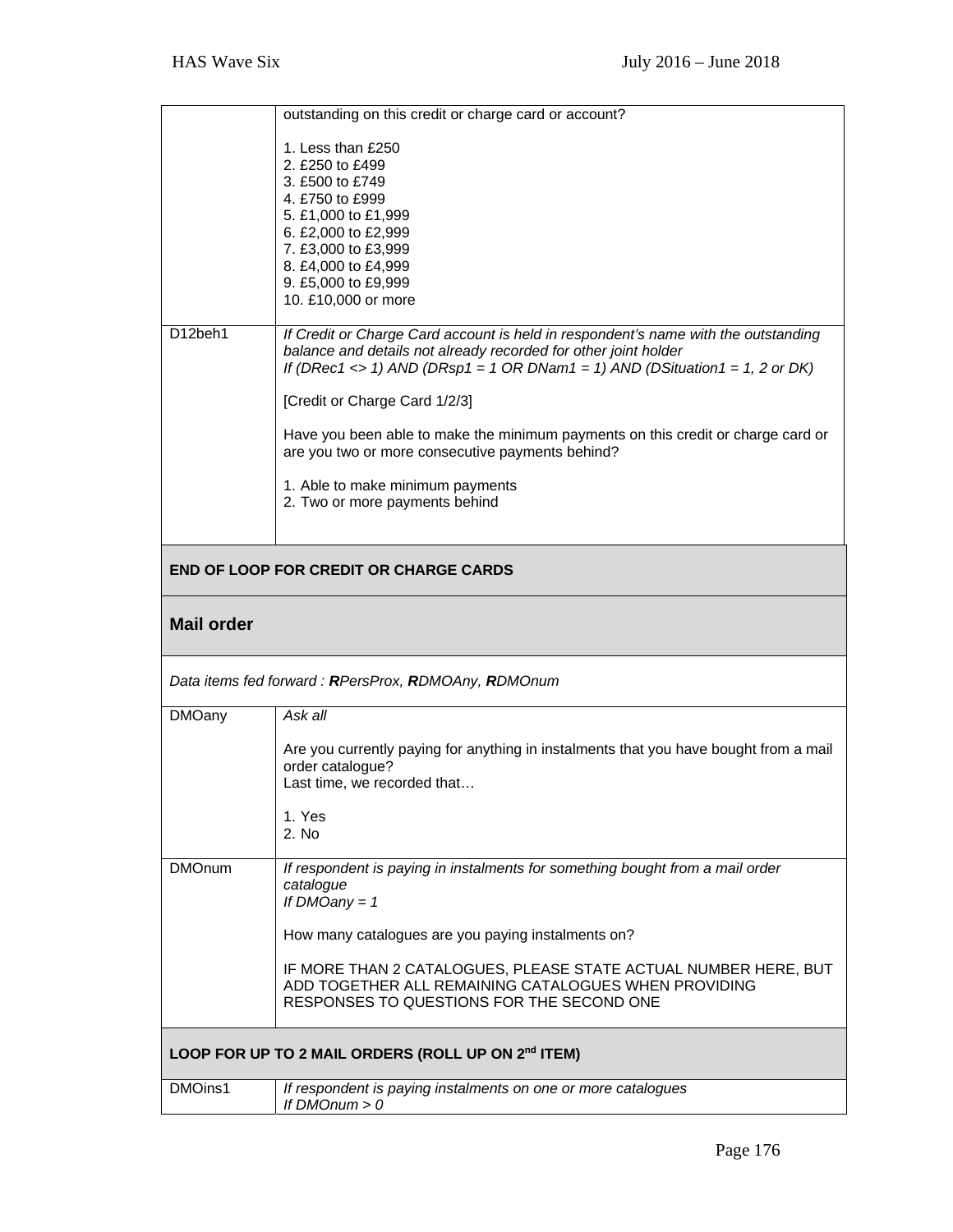|          | [Catalogue 1 / 2]                                                                                                                                         |
|----------|-----------------------------------------------------------------------------------------------------------------------------------------------------------|
|          | (Thinking of your [first/second/remaining] catalogue account(s)<br>how much are the standard repayments on [this catalogue/these catalogues]?             |
|          | <b>ENTER AMOUNT IN £s</b>                                                                                                                                 |
| DMOest1  | If respondent does not know the standard repayment amount<br>If $DMOins1 = DK/Ref$                                                                        |
|          | [Catalogue 1 / 2]                                                                                                                                         |
|          | SHOWCARD L4                                                                                                                                               |
|          | Looking at this card, can you give me an estimate of the size of each instalment you<br>pay on [this catalogue/these catalogues]?                         |
|          | 1. Less than £50<br>2. £50 to £99<br>3. £100 to £249<br>4. £250 to £499<br>5. £500 to £749<br>6. £750 to £999<br>7. £1,000 to £2,499<br>8. £2,500 or more |
| DMOoft1  | If respondent is paying instalments on more than one catalogue                                                                                            |
|          | If $DMOnum > 0$                                                                                                                                           |
|          | [Catalogue 1 / 2]<br>How often are the instalments due?                                                                                                   |
|          | 1. Weekly                                                                                                                                                 |
|          | 2. Fortnightly<br>3. Monthly                                                                                                                              |
|          | 4. Eight weekly<br>5. Quarterly                                                                                                                           |
|          | 6. In one lump sum<br>7. Other (PLEASE SPECIFY)                                                                                                           |
| DMOoftO1 | If their instalments are due at other frequency<br>If $DMO$ oft $1 = 7$                                                                                   |
|          | [Catalogue 1 / 2]                                                                                                                                         |
|          | PLEASE ENTER OTHER PERIOD INSTALMENTS ARE DUE                                                                                                             |
| DMOwhnY1 | If respondent is paying instalments on more than one catalogue<br>If $DMOnum > 0$                                                                         |
|          | [Catalogue 1 / 2]                                                                                                                                         |
|          | When do you expect to have paid off the balance on [this catalogue/these<br>catalogues]?                                                                  |
|          | <b>ENTER THE YEAR</b>                                                                                                                                     |
| DMOwhnM1 | If year has been given                                                                                                                                    |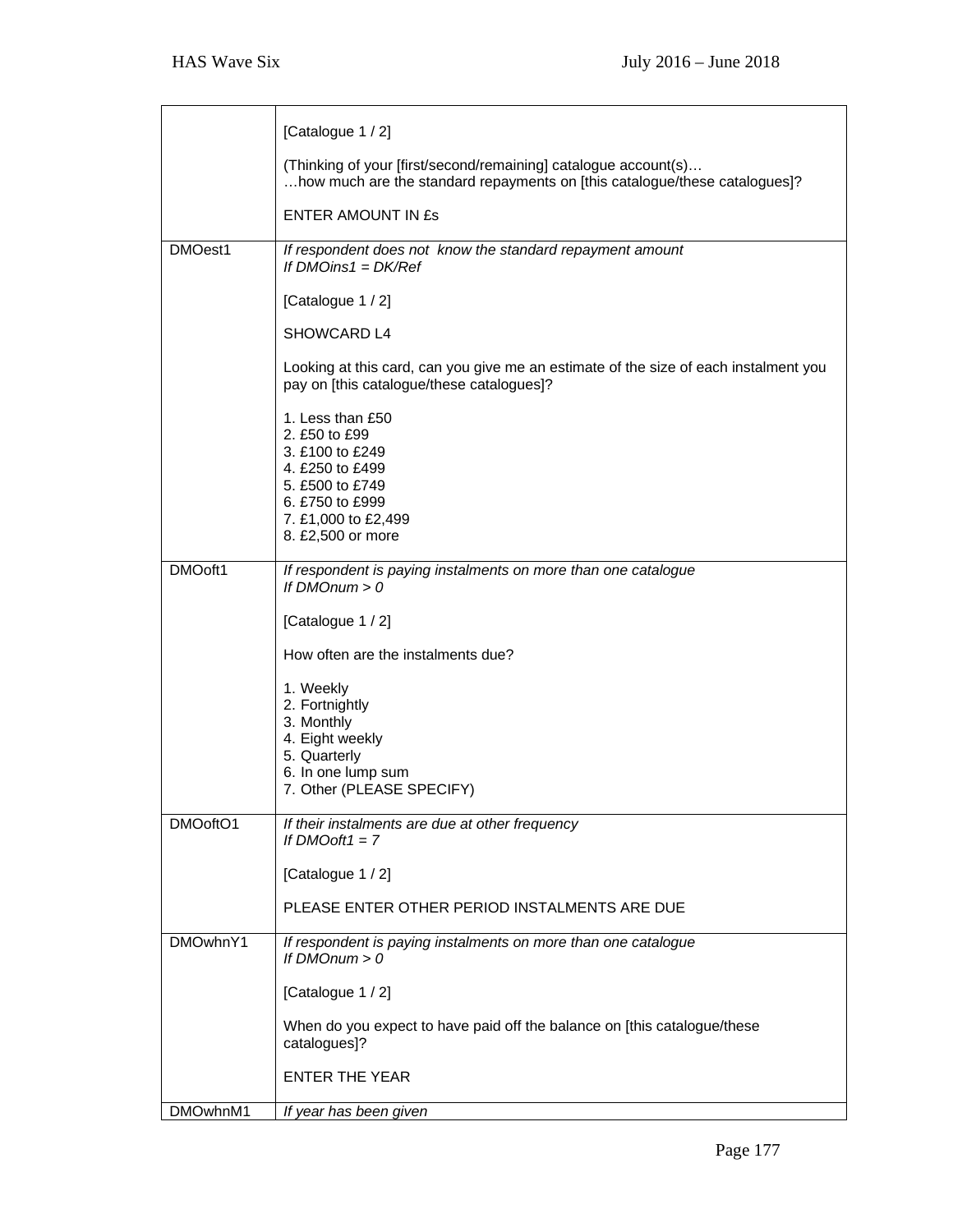|          | If $DMOwhnY1 = Response$                                                                                                                                         |
|----------|------------------------------------------------------------------------------------------------------------------------------------------------------------------|
|          |                                                                                                                                                                  |
|          | [Catalogue 1 / 2]                                                                                                                                                |
|          | ENTER THE MONTH EXPECTS TO PAY OFF CATALOGUE BALANCE                                                                                                             |
| DMOwest1 | If respondent does not know when they will pay off the catalogue balance<br>If DMOwhn $Y1 = DK/Ref$ OR DMOwhnM1 = DK/Ref                                         |
|          | [Catalogue 1 / 2]                                                                                                                                                |
|          | <b>SHOWCARD L5</b>                                                                                                                                               |
|          | Looking at this card, can you give me an estimate of the number of instalments you<br>have left to pay on the balance of [this catalogue/these catalogues]?      |
|          | 1. Less than 5<br>2.5 to 9<br>3. 10 to 14<br>4.15 to 19<br>5. 20 to 24<br>6.25 to 29<br>7.30 to 34<br>8.35 to 39<br>9.40 to 44<br>10. 45 to 49<br>11. 50 or more |
| DMOint1  | If respondent is paying instalments on more than one catalogue<br>If $DMOnum > 0$                                                                                |
|          | [Catalogue 1 / 2]                                                                                                                                                |
|          | Are you currently paying interest on some or all of the outstanding balance for [this<br>catalogue/these catalogues]?                                            |
|          | 1. Yes paying interest<br>2. No not paying interest                                                                                                              |
| DMObeh1  | If respondent is paying instalments on more than one catalogue<br>If $DMOnum > 0$                                                                                |
|          | [Catalogue 1 / 2]                                                                                                                                                |
|          | Have you been able to keep up with the repayments for the instalments on [this<br>catalogue/these catalogues] or are you 2 or more consecutive payments behind?  |
|          | 1. Keeping up with repayments<br>2. Two or more consecutive payments behind                                                                                      |
| DMOowe1  | If respondent is two or more consecutive payments behind<br>If $DMObeh1 = 2$                                                                                     |
|          | [Catalogue 1 / 2]                                                                                                                                                |
|          | How much do you owe on missed or overdue payments on [this catalogue/these<br>catalogues]?                                                                       |
| DMObal1  | If respondent is two or more consecutive payments behind                                                                                                         |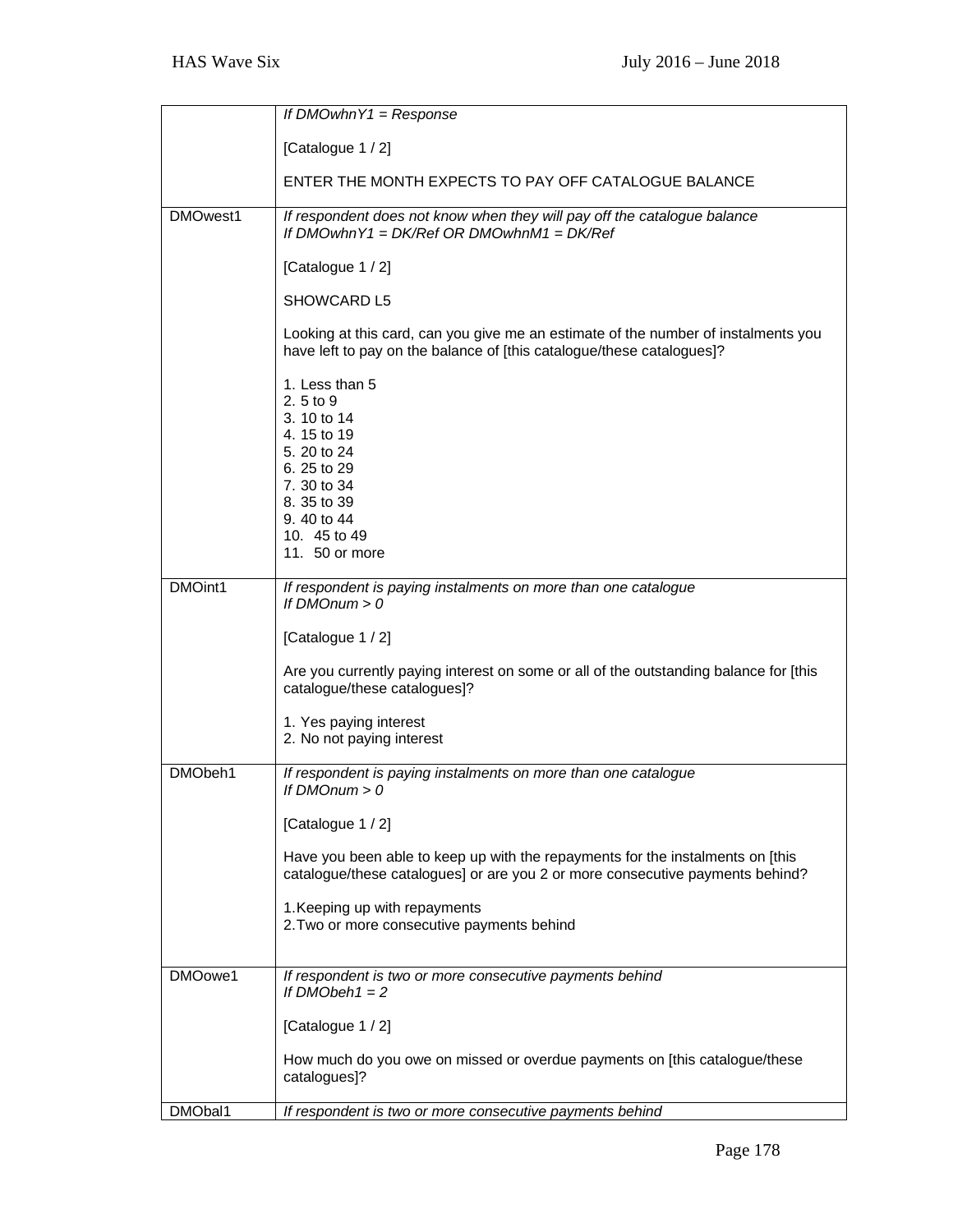|                                                                            | If $(DMObeh1 = 2)$                                                                                                                                                                                                                                                                |  |
|----------------------------------------------------------------------------|-----------------------------------------------------------------------------------------------------------------------------------------------------------------------------------------------------------------------------------------------------------------------------------|--|
|                                                                            | [Catalogue 1 / 2]                                                                                                                                                                                                                                                                 |  |
|                                                                            | What is the total outstanding balance on [this catalogue/these catalogues]?                                                                                                                                                                                                       |  |
|                                                                            | <b>END OF LOOP FOR MAIL ORDERS</b>                                                                                                                                                                                                                                                |  |
|                                                                            | Hire purchase and credit agreements                                                                                                                                                                                                                                               |  |
| <b>DHPany</b>                                                              | Ask all                                                                                                                                                                                                                                                                           |  |
|                                                                            | SHOWCARD L6<br>Are you currently paying for any of these items where you arranged with the shop or<br>supplier to pay in instalments?                                                                                                                                             |  |
|                                                                            | CODE ALL THAT APPLY<br><b>PROMPT AS NECESSARY</b>                                                                                                                                                                                                                                 |  |
|                                                                            | 1. Something bought on hire purchase / credit sale<br>2. Something bought on rental purchase (e.g. Crazy Georges', Brighthouse)<br>3. Something bought in instalments from a company that collects the payments from<br>your home<br>4. A car bought in instalments from a dealer |  |
|                                                                            | 5. Any home improvements paid by instalments arranged by the supplier or builder<br>6. A holiday paid by instalments through a travel agent or holiday company<br>7. Anything else where the shop or supplier arranged for you to pay in instalments<br>8. None of these          |  |
|                                                                            | CATEGORY 1-7 ARE PAYMENTS WHERE THE RESPONDENT IS CURRENTLY<br>PAYING INSTALMENTS.<br>CATEGORY 8 IS FOR WHEN NOTHING IS BEING BOUGHT IN INSTALMENTS OR<br><b>WHEN NO INSTALMENTS ARE YET BEING PAID</b>                                                                           |  |
| <b>DHPnum</b>                                                              | If respondent has an instalment agreement<br>If DHPany = $1-7$                                                                                                                                                                                                                    |  |
|                                                                            | Thinking of all of your credit agreements, how many do you have?                                                                                                                                                                                                                  |  |
|                                                                            | IF MORE THAN 2 AGREEMENTS, PLEASE STATE ACTUAL NUMBER HERE, BUT<br>ADD TOGETHER ALL REMAINING AGREEMENTS WHEN PROVIDING<br>RESPONSES TO QUESTIONS FOR THE SECOND ONE                                                                                                              |  |
| LOOP FOR UP TO 2 HIRE PURCHASE AND CREDIT AGREEMENTS (ROLL UP ON 2nd ITEM) |                                                                                                                                                                                                                                                                                   |  |
| DHPins1                                                                    | If respondent has an instalment agreement<br>If $DHPnum > 0$                                                                                                                                                                                                                      |  |
|                                                                            | (Thinking of your [first/second/remaining] credit agreement)<br>how much are the standard payments on this agreement?                                                                                                                                                             |  |
|                                                                            | <b>ENTER AMOUNT IN ES</b>                                                                                                                                                                                                                                                         |  |
| DHPest1                                                                    | If respondent does not know how much standard payments are<br>If $DHP$ ins1 = $DK/Ref$                                                                                                                                                                                            |  |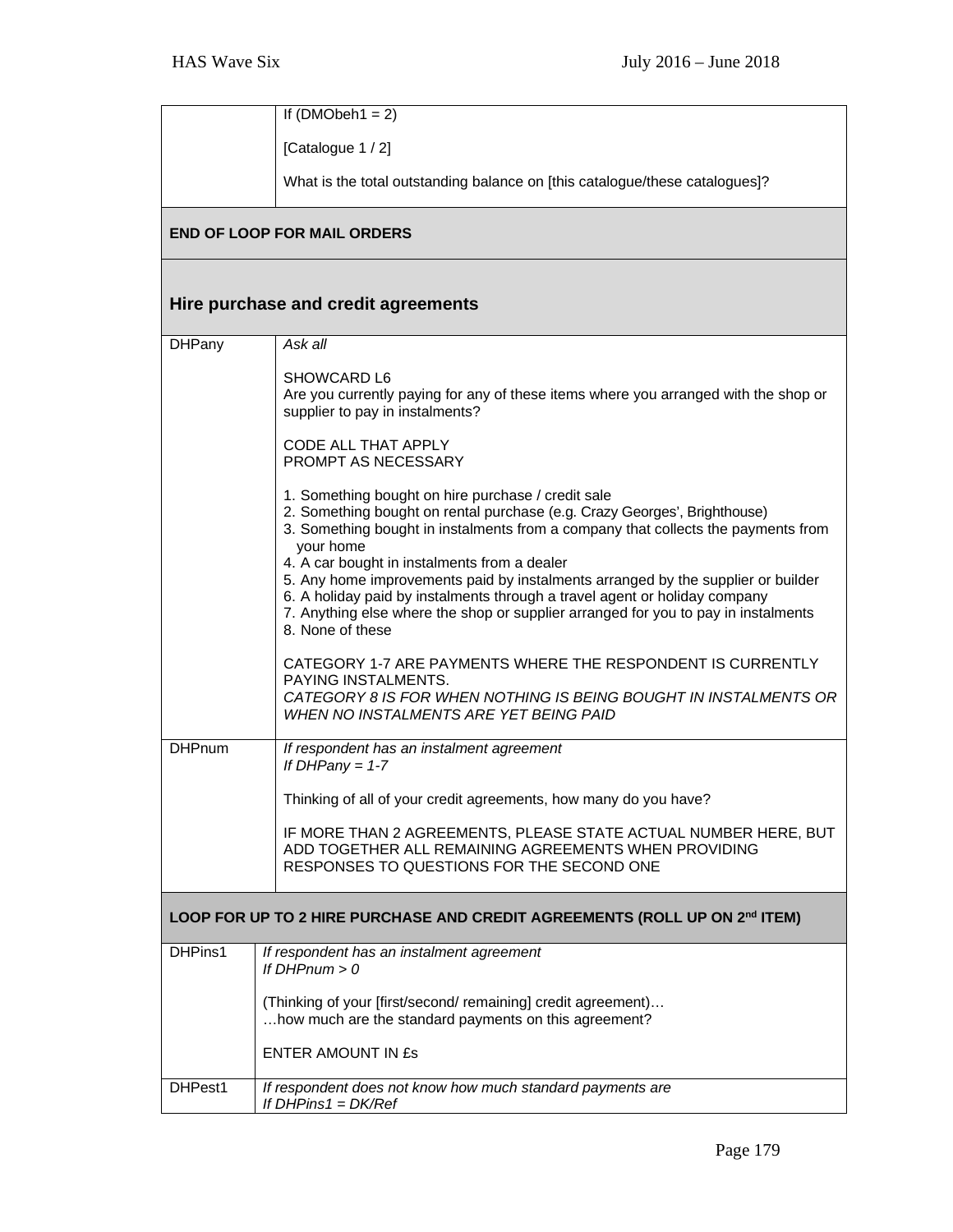|                     | <b>SHOWCARD L7</b><br>Looking at this card, can you give me an estimate of the amount you pay for each<br>instalment as part of [this agreement/these agreements]?                                                                       |
|---------------------|------------------------------------------------------------------------------------------------------------------------------------------------------------------------------------------------------------------------------------------|
|                     | 1. Less than £100<br>2. £100 to £249<br>3. £250 to £499<br>4. £500 to £749<br>5. £750 to £999<br>6. £1,000 to £1,999<br>7. £2,000 to £2,999<br>8. £3,000 to £3,999<br>9. £4,000 to £4,999<br>10. £5,000 to £9,999<br>11. £10,000 or more |
| DHPoft1             | If respondent has an instalment agreement<br>If $DHPnum > 0$                                                                                                                                                                             |
|                     | How often are the instalments due?                                                                                                                                                                                                       |
|                     | 1. Weekly<br>2. Fortnightly<br>3. Monthly<br>4. Eight weekly<br>5. Quarterly<br>6. In one lump sum<br>7. Other (PLEASE SPECIFY)                                                                                                          |
| DHPoftO1            | If instalments are due at another frequency<br>If DHPoft1 = $5$                                                                                                                                                                          |
|                     | PLEASE ENTER OTHER PERIOD HIRE PURCHASE INSTALMENTS ARE DUE                                                                                                                                                                              |
| DHPwhnY1            | If respondent knows how often instalments are due and they do not have the frequency<br>of 'other'<br>If $NOT(DHPoft1 = 7, DK/Ref)$<br>When do you expect [this agreement/these agreements] to be repaid?                                |
|                     | <b>ENTER THE YEAR</b>                                                                                                                                                                                                                    |
| <b>DHPwhnM</b><br>1 | If respondent knows how often instalments are due and they do not have the frequency<br>of 'other'<br>If $DHPwhnY1 = Response$                                                                                                           |
|                     | ENTER THE MONTH EXPECTS CREDIT AGREEMENT TO BE REPAID                                                                                                                                                                                    |
| DHPwest1            | If respondent does not know how often instalments are due or they have the frequency<br>of 'other'<br>$DHPOft = 7 OR DHPwhnY1 = DK/Ref OR DHPwhnM1 = DK/Ref$                                                                             |
|                     | <b>SHOWCARD L8</b><br>Looking at this card, can you give me an estimate of the number of instalments you have<br>left to pay on the balance of [this agreement/these agreements]?                                                        |
|                     | 1. Less than 5<br>2. 5 to 9<br>3.<br>10 to 14                                                                                                                                                                                            |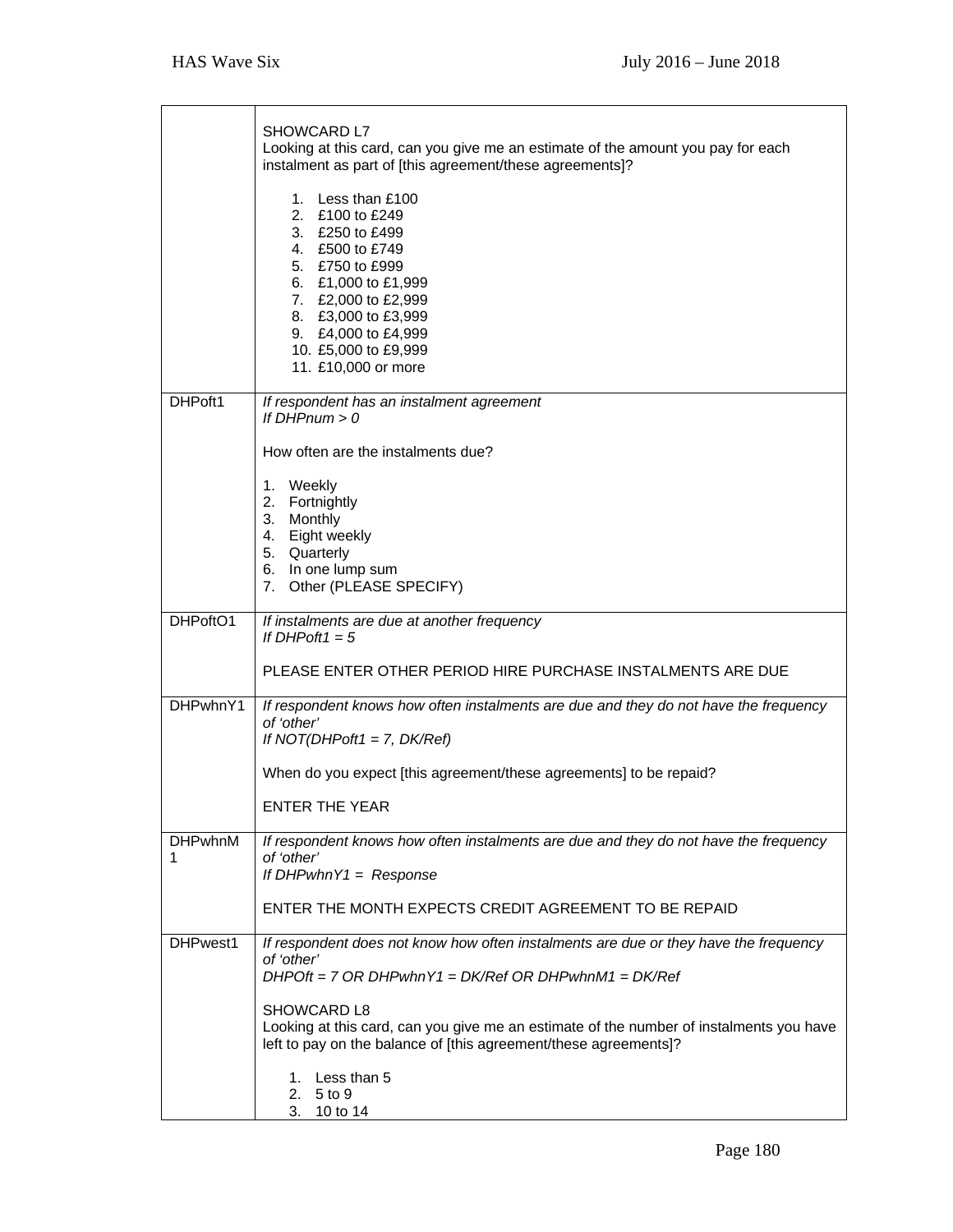|              | 4. 15 to 19                                                                                   |
|--------------|-----------------------------------------------------------------------------------------------|
|              | 5. 20 to 24                                                                                   |
|              | 6. 25 to 29                                                                                   |
|              | 7. 30 to 34                                                                                   |
|              | 8. 35 to 39<br>9. 40 to 44                                                                    |
|              | 10.45 to 49                                                                                   |
|              | 11. 50 or more                                                                                |
|              |                                                                                               |
| DHPint1      | If respondent has an instalment agreement                                                     |
|              | If $DHPnum > 0$                                                                               |
|              | Is [this agreement/these agreements]interest free?                                            |
|              |                                                                                               |
|              | 1. Yes                                                                                        |
|              | 2. No                                                                                         |
|              |                                                                                               |
| DHPbeh1      | If respondent has an instalment agreement                                                     |
|              | If $DHPnum > 0$                                                                               |
|              | Have you been able to keep up with the repayments for this agreement or are you 2 or          |
|              | more consecutive payments behind?                                                             |
|              |                                                                                               |
|              | 1. Keeping up with repayments                                                                 |
|              | 2. Two or more consecutive payments behind                                                    |
| DHPowe1      | If respondent is two or more consecutive payments behind                                      |
|              | If DHPbeh1 = $2$                                                                              |
|              |                                                                                               |
|              | How much do you now owe on missed or overdue payments?                                        |
|              | <b>ENTER AMOUNT IN £s</b>                                                                     |
| DHPbal1      |                                                                                               |
|              | If respondent is two or more consecutive payments behind<br>If DHPbeh1 = $2$                  |
|              |                                                                                               |
|              | What is the total outstanding balance on this [this agreement/these agreements]?              |
|              |                                                                                               |
|              |                                                                                               |
|              | <b>END OF LOOP FOR PURCHASE AND CREDIT AGREEMENTS</b>                                         |
|              |                                                                                               |
|              |                                                                                               |
| Loans        |                                                                                               |
|              |                                                                                               |
|              |                                                                                               |
|              | Data items fed forward: RPersProx; RDLNum; RDLType1, RDLwhnY1, RDLins1                        |
|              |                                                                                               |
| <b>DLOId</b> | If respondent had any loans at the previous wave interview<br>If RPersProx = 1 AND RDLnum > 0 |
|              |                                                                                               |
|              | Last time we interviewed you on [RStartDat], we recorded that you had [RDLnum                 |
|              | (1,2)] loan(s) apart from any mortgage or loans secured on a property.                        |
|              | Do you still have the following loan?                                                         |
|              |                                                                                               |
|              | Loan [RDLType1]<br>Expecting this loan to be paid off in [RDLwhnY1]                           |
|              | Was paying back in instalments of [RDLins1]                                                   |
|              |                                                                                               |
|              | 1. Yes                                                                                        |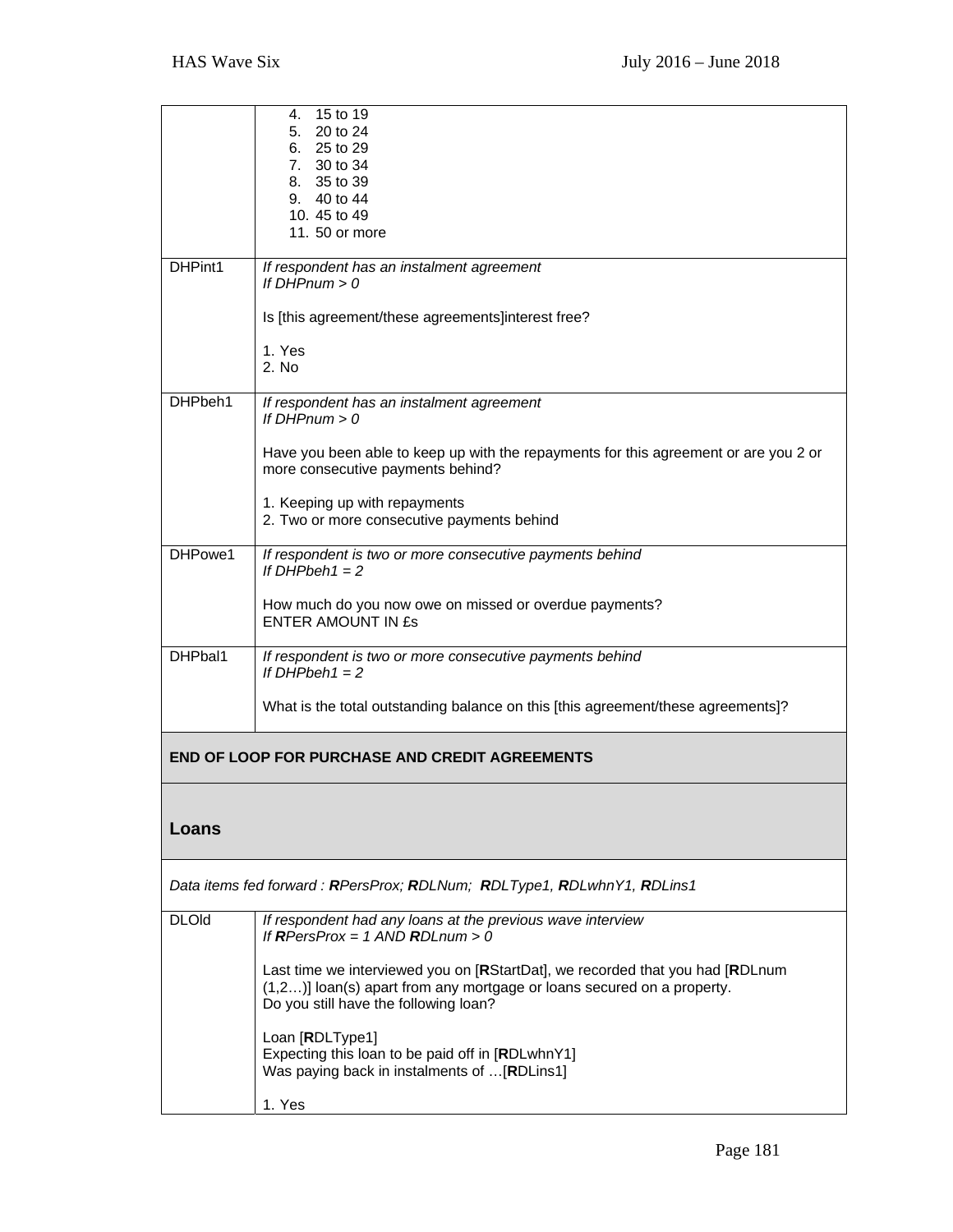|              | 2. No<br>3. Not sure/ Don't know                                                                                                                                                                                                                                                                                                                                                                                                                                                                                                    |
|--------------|-------------------------------------------------------------------------------------------------------------------------------------------------------------------------------------------------------------------------------------------------------------------------------------------------------------------------------------------------------------------------------------------------------------------------------------------------------------------------------------------------------------------------------------|
| <b>DLONm</b> | Derived variable : Number of previous wave loans still being active                                                                                                                                                                                                                                                                                                                                                                                                                                                                 |
| <b>DLAny</b> | Ask all                                                                                                                                                                                                                                                                                                                                                                                                                                                                                                                             |
|              | [Excluding the loan you have just told me about/(And)]<br>are you currently repaying any other loans of the following types?                                                                                                                                                                                                                                                                                                                                                                                                        |
|              | Please exclude those loans where your repayment periods have not yet started.                                                                                                                                                                                                                                                                                                                                                                                                                                                       |
|              | SHOWCARD L9                                                                                                                                                                                                                                                                                                                                                                                                                                                                                                                         |
|              | 1. A personal loan, e.g. with bank, building society, finance house<br>2. A cash loan from a company that comes to your home to collect payments<br>3. A loan from a pawnbroker / cash converter<br>4. A loan from a credit union<br>5. A loan from the Social Fund<br>6. A loan from an employer<br>7. A loan from a friend, relative, or other private individual<br>8. A loan from the Student Loan Company<br>9. A student loan from a bank or building society<br>10. A loan from a pay day lender<br>11. Another type of loan |
|              | CODE 'YES' AT FIRST POSITIVE RESPONSE.                                                                                                                                                                                                                                                                                                                                                                                                                                                                                              |
|              | IF NONE OF THESE, CODE 'NO'.                                                                                                                                                                                                                                                                                                                                                                                                                                                                                                        |
|              | EXCLUDE MORTGAGES OR SECURED LOANS OUTSTANDING ON PROPERTIES                                                                                                                                                                                                                                                                                                                                                                                                                                                                        |
|              | [Last time, you answered, yes/no]                                                                                                                                                                                                                                                                                                                                                                                                                                                                                                   |
|              | 1. Yes<br>2. No                                                                                                                                                                                                                                                                                                                                                                                                                                                                                                                     |
| <b>DLNNm</b> | If respondent has another loan<br>If $D$ Lany = 1                                                                                                                                                                                                                                                                                                                                                                                                                                                                                   |
|              | In total, how many of these (new) loans do you have?                                                                                                                                                                                                                                                                                                                                                                                                                                                                                |
|              | IF MORE THAN 9 LOANS, PLEASE STATE ACTUAL NUMBER HERE, BUT ADD<br>TOGETHER ALL REMAINING LOANS WHEN PROVIDING RESPONSES TO<br>QUESTIONS FOR THE NINTH ONE                                                                                                                                                                                                                                                                                                                                                                           |
| <b>DLNum</b> | Derived variable                                                                                                                                                                                                                                                                                                                                                                                                                                                                                                                    |
|              | Number of new loans plus number from last wave (DLONm + DLNNm)                                                                                                                                                                                                                                                                                                                                                                                                                                                                      |
| OIntrol      | If respondent has one loan or more<br>If $DLNum > 0$                                                                                                                                                                                                                                                                                                                                                                                                                                                                                |
|              | I am now going to ask you some questions about your [1,2] largest loans.<br>Please add together all remaining loans when providing responses to questions for the<br>ninth loan.                                                                                                                                                                                                                                                                                                                                                    |
|              | LOOP FOR LOANS (allow up to 9 loans of any type)                                                                                                                                                                                                                                                                                                                                                                                                                                                                                    |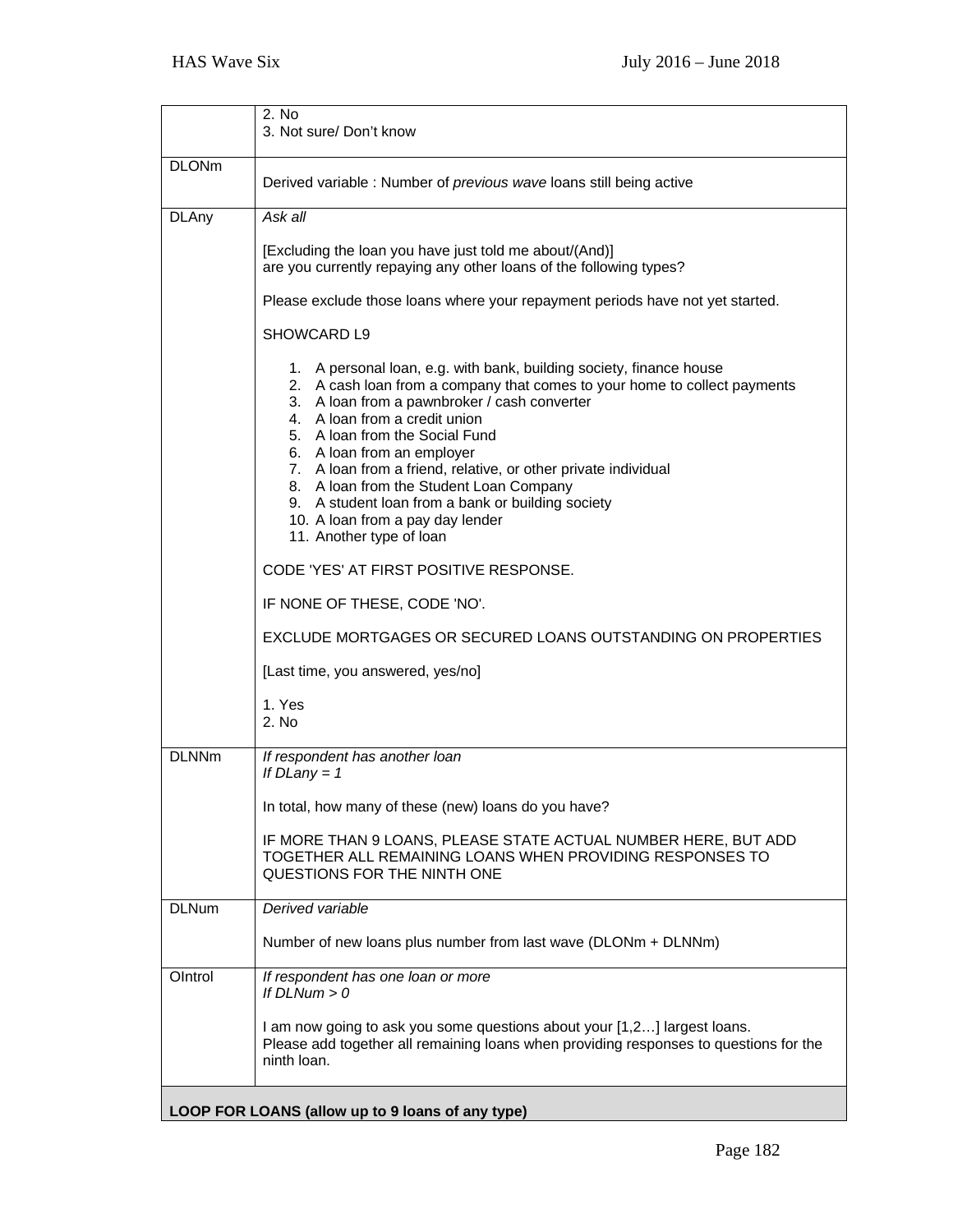| DLType1      | If respondent has one loan or more<br>If $DLNum > 0$                                                                                                                                                                                                                                                                                                                                                                                                                                                                               |
|--------------|------------------------------------------------------------------------------------------------------------------------------------------------------------------------------------------------------------------------------------------------------------------------------------------------------------------------------------------------------------------------------------------------------------------------------------------------------------------------------------------------------------------------------------|
|              | [Loan 1/2/3/4/5/6/7/8/9]                                                                                                                                                                                                                                                                                                                                                                                                                                                                                                           |
|              | <b>SHOW CARD L9</b><br>Thinking of your [first/second/third] loan, what type of loan is it?                                                                                                                                                                                                                                                                                                                                                                                                                                        |
|              | 1. A personal loan, e.g. with bank, building society, finance house<br>2. A cash loan from a company that comes to your home to collect payments<br>3. A loan from a pawnbroker/cash converters<br>4. A loan from a credit union<br>5. A loan from the Social Fund<br>6. A loan from an employer<br>7. A loan from a friend, relative, or other private individual<br>8. A loan from the Student Loan Company<br>9. A student loan from a bank or building society<br>10. A loan from a pay day lender<br>11. Another type of loan |
| DSLpay1      | If respondent has a student loan<br>If $DLType1 = 8, 9$                                                                                                                                                                                                                                                                                                                                                                                                                                                                            |
|              | [Loan 1/2/3/4/5/6/7/8/9]                                                                                                                                                                                                                                                                                                                                                                                                                                                                                                           |
|              | In the last 12 months have you made any repayments to your student loan from the<br>[Student Loan Company/ bank or building society]?                                                                                                                                                                                                                                                                                                                                                                                              |
|              | 1. Yes<br>2. No                                                                                                                                                                                                                                                                                                                                                                                                                                                                                                                    |
| DSLamt1      | If respondent has a student loan<br>If $DLType1 = 8, 9$                                                                                                                                                                                                                                                                                                                                                                                                                                                                            |
|              | [Loan 1/2/3/4/5/6/7/8/9]What is the outstanding balance of your student loan?                                                                                                                                                                                                                                                                                                                                                                                                                                                      |
| DSLest1      | If respondent does not know the outstanding balance on their student loan<br>If $DSLamt1 = DK/Ref$                                                                                                                                                                                                                                                                                                                                                                                                                                 |
|              | [Loan 1/2/3/4/5/6/7/8/9]                                                                                                                                                                                                                                                                                                                                                                                                                                                                                                           |
|              | SHOWCARD L10<br>Looking at this card, can you please give me an estimate of the outstanding balance of<br>your student loan?                                                                                                                                                                                                                                                                                                                                                                                                       |
|              | 1. Less than £250<br>2. £250 to £499<br>3. £500 to £749<br>4. £750 to £999<br>5. £1,000 to £1,999<br>6. £2,000 to £2,999<br>7. £3,000 to £3,999<br>8. £4,000 to £4,999<br>9. £5,000 to £9,999<br>10. £10,000 or more                                                                                                                                                                                                                                                                                                               |
| <b>DLwhy</b> | If respondent has a NEW loan but it is NOT a student loan<br>If DLNUm > $0$ AND (DLType1 <> $8$ AND DLType1 <> $9)$                                                                                                                                                                                                                                                                                                                                                                                                                |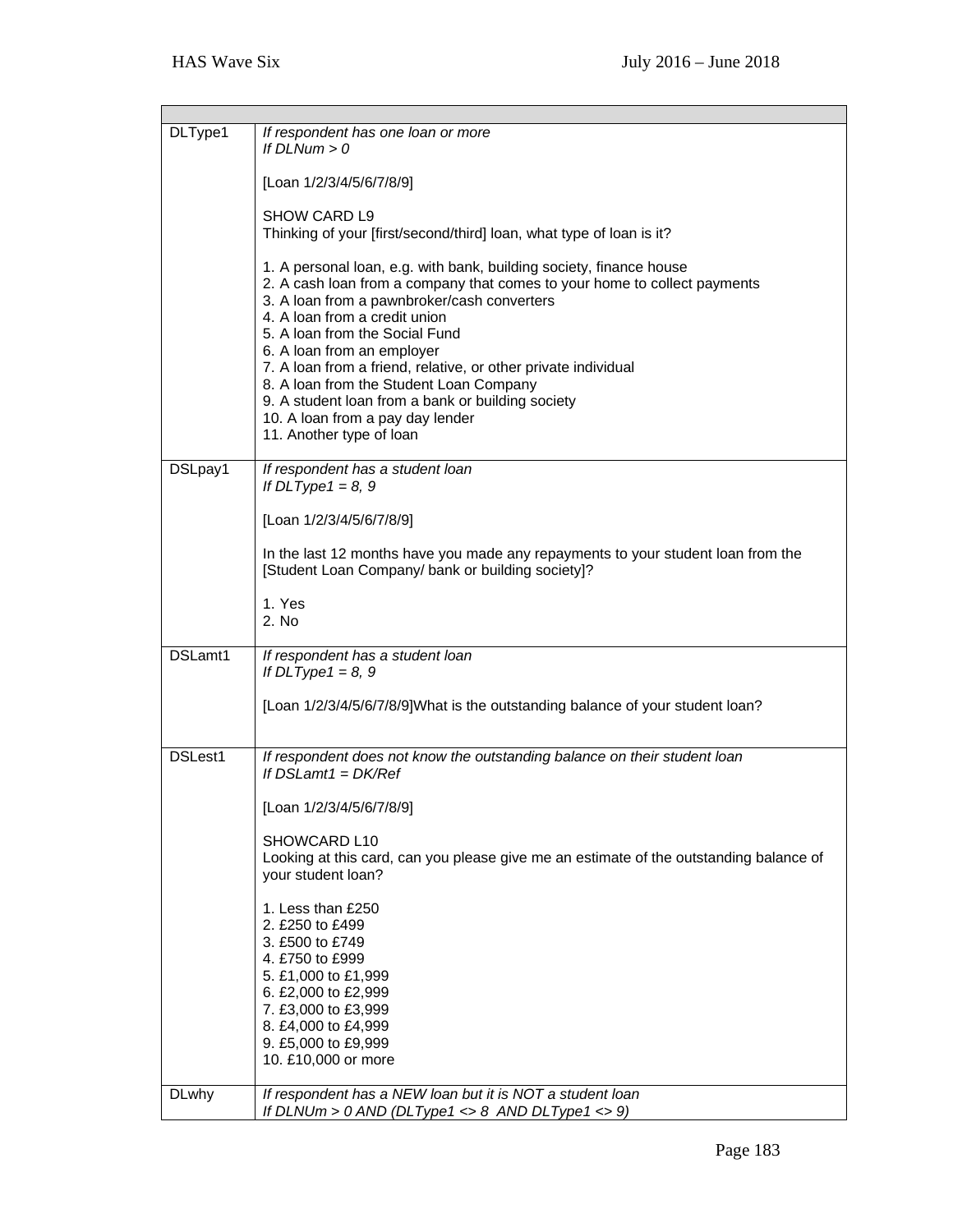|        | [Loan 1/2/3/4/5/6/7/8/9]                                                                                                                                                                                                                                                                                                   |
|--------|----------------------------------------------------------------------------------------------------------------------------------------------------------------------------------------------------------------------------------------------------------------------------------------------------------------------------|
|        | Did you take out this loan for any of the following reasons?<br>READ OUT AND CODE ALL THAT APPLY                                                                                                                                                                                                                           |
|        | 1. To make improvements or extensions to a property<br>2. To pay bills or other debts<br>3. To make ends meet<br>4. To spend on a particular item<br>5. To help a family member, relative or friend<br>6. In connection to a business<br>7. Other                                                                          |
| DLSec1 | If respondent's home is owned outright or they are buying with the help of a mortgage<br>and they have a personal loan, a cash loan, a pawnbroker loan, a credit union loan, a<br>social fund loan, a loan form an employer, a payday loan or another type of loan.<br>If Ten1 = $1,2,3$ AND DLType1 = $1,2,3,4,5,6,10,11$ |
|        | [Loan 1/2/3/4/5/6/7/8/9]                                                                                                                                                                                                                                                                                                   |
|        | (Thinking of [your first ninth/remaining] loan, )<br>Is this loan secured against the value of your home or other assets?                                                                                                                                                                                                  |
|        | IF LOAN SECURED AGAINST VALUE OF HOME, CHECK WHETHER THIS HAS<br>BEEN MENTIONED IN THE MORTGAGE SECTION AND DISCOUNT IF NECESSARY                                                                                                                                                                                          |
|        | 1. Yes, loan is secured<br>2. No, loan is unsecured                                                                                                                                                                                                                                                                        |
| DLins1 | If respondent has a NEW loan but it is NOT a student loan<br>If DLType1 <> 8 AND DLType1 <> 9 AND DLNum>0                                                                                                                                                                                                                  |
|        | [Loan 1/2/3/4/5/6/7/8/9]                                                                                                                                                                                                                                                                                                   |
|        | How much are the standard repayments on this loan?                                                                                                                                                                                                                                                                         |
| DLest1 | If respondent has a NEW loan but it is NOT a student loan and they do not know the<br>standard repayment amount<br>If DLType1 <> $8$ AND DLType1 <> $9$ AND DLins1 = DK/Ref                                                                                                                                                |
|        | [Loan 1/2/3/4/5/6/7/8/9]                                                                                                                                                                                                                                                                                                   |
|        | SHOWCARD L11                                                                                                                                                                                                                                                                                                               |
|        | Looking at this card, can you give me an estimate of the amount of the instalments you<br>are paying on this loan?                                                                                                                                                                                                         |
|        | 1. Less than £100<br>2. £100 to £249<br>3. £250 to £499<br>4. £500 to £749<br>5. £750 to £999<br>6. £1,000 to £1,999<br>7. £2,000 to £2,999<br>8. £3,000 to £3,999<br>9. £4,000 to £4,999<br>10. £5,000 to £9,999<br>11. £10,000 to £14,999<br>12. £15,000 to £19,999                                                      |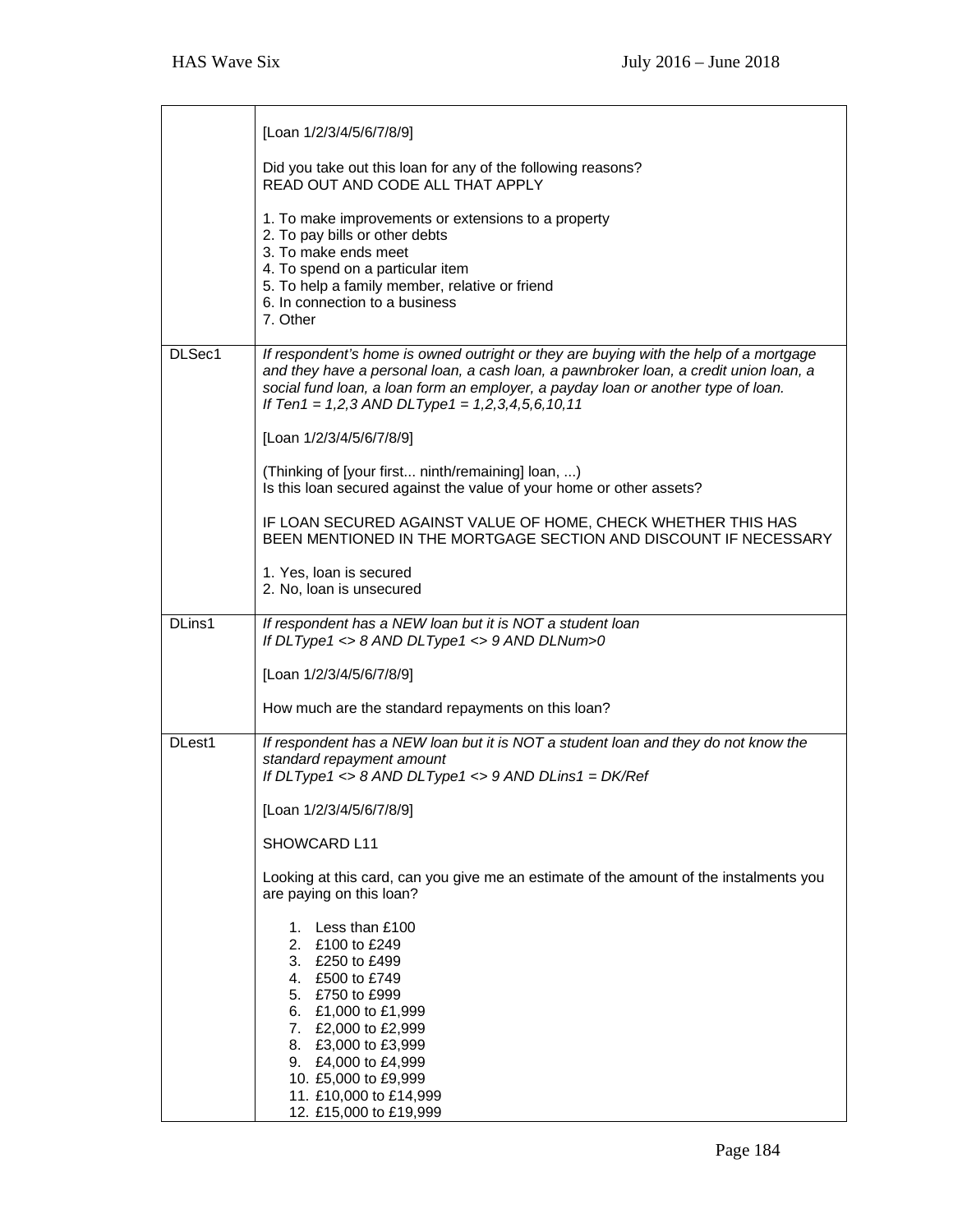|          | 13. £20,000 or more                                                                                                                                                       |
|----------|---------------------------------------------------------------------------------------------------------------------------------------------------------------------------|
| DLoft1   | If respondent has a NEW loan but it is NOT a student loan<br>If DLtype1 <> 8 AND DLType $1$ <> 9 AND DLNum > 0                                                            |
|          | [Loan 1/2/3/4/5/6/7/8/9]                                                                                                                                                  |
|          | How often are the instalments due?                                                                                                                                        |
|          | Weekly<br>1.<br>2.<br>Fortnightly<br>3.<br>Monthly<br>4.<br>Eight weekly<br>5.<br>Quarterly<br>6.<br>In one lump sum<br>7 <sup>1</sup><br>Other (PLEASE SPECIFY)          |
| DLoftOt1 | If instalments are another frequency<br>If $DLoft1 = 7$                                                                                                                   |
|          | [Loan 1/2/3/4/5/6/7/8/9]                                                                                                                                                  |
|          | PLEASE ENTER OTHER PERIOD INSTALMENTS ARE DUE                                                                                                                             |
| DLwhnY1  | If respondent has a NEW loan but it is NOT a student loan<br>If DLtype1 <> 8 AND DLType1 <> 9 AND DLNum > 0                                                               |
|          | [Loan 1/2/3/4/5/6/7/8/9]                                                                                                                                                  |
|          | When do you expect this loan to be repaid?                                                                                                                                |
|          | <b>ENTER THE YEAR</b>                                                                                                                                                     |
| DLwhnM1  | If year has been entered<br>If $DLwhnY1 = response$                                                                                                                       |
|          | [Loan 1/2/3/4/5/6/7/8/9]<br>ENTER THE MONTH EXPECTS LOAN TO BE REPAID                                                                                                     |
| DLwest1  | If respondent does not know when they expect the loan to be repaid<br>If $DLwhnY = DK/Ref OR DLwhnM1 = DK/Ref$                                                            |
|          | [Loan 1/2/3/4/5/6/7/8/9]<br>SHOWCARD L12                                                                                                                                  |
|          | Looking at this card, can you give me an estimate of the number of instalments you have<br>left to pay on this loan?                                                      |
|          | 1. Less than 5<br>2.<br>5 to 9<br>3. 10 to 14<br>4. 15 to 19<br>5. 20 to 24<br>6. 25 to 29<br>7. 30 to 34<br>8. 35 to 39<br>9. 40 to 44<br>10. 45 to 49<br>11. 50 or more |
| DLint1   | If respondent has a NEW loan but it is NOT a student loan<br>If DLtype1 <> $8$ AND DLType1 <> $9$ AND DLNum > 0                                                           |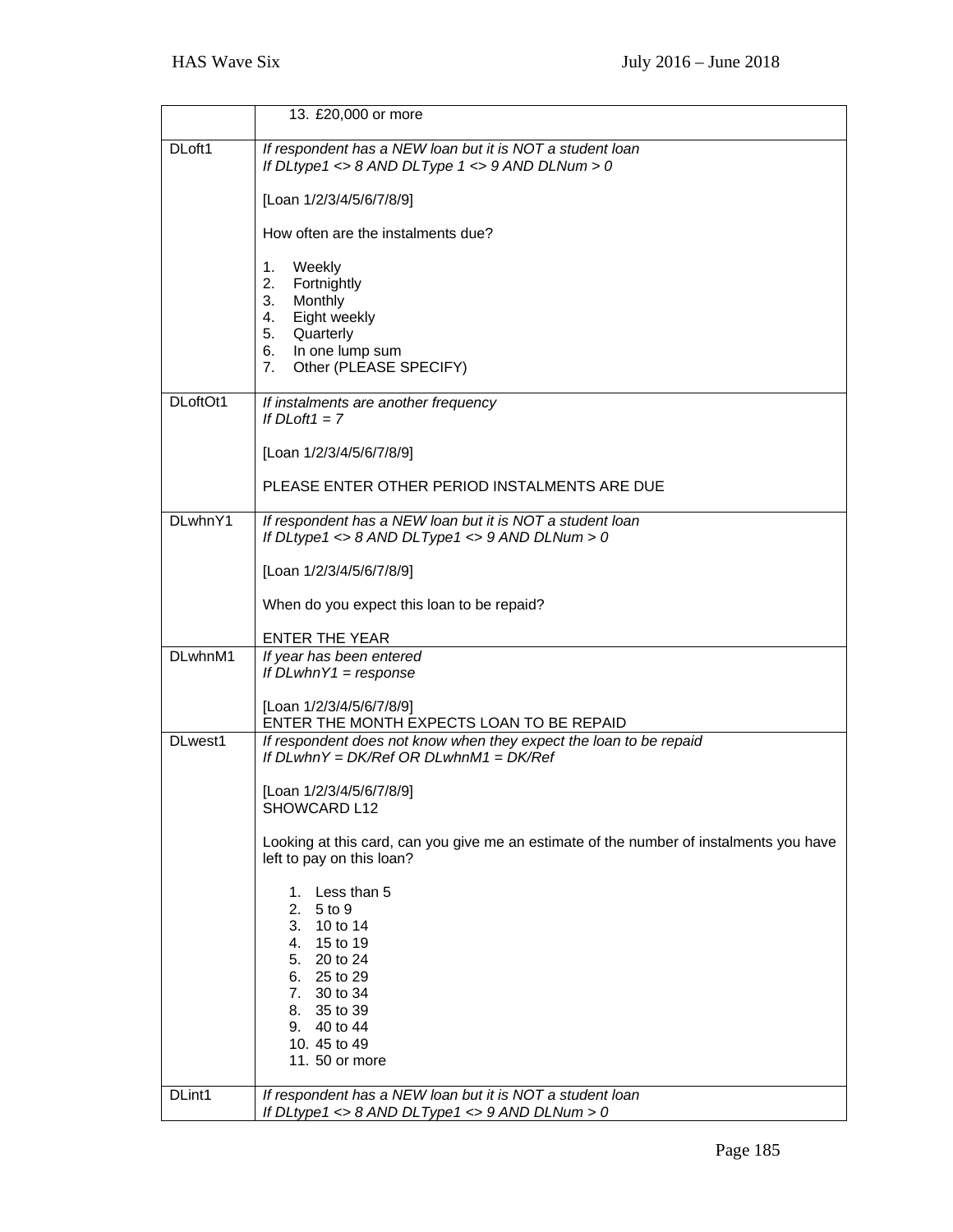|         | [Loan 1/2/3/4/5/6/7/8/9]                                                                                                                                                                                                                                                                                                       |
|---------|--------------------------------------------------------------------------------------------------------------------------------------------------------------------------------------------------------------------------------------------------------------------------------------------------------------------------------|
|         | Is this loan interest free at the moment?                                                                                                                                                                                                                                                                                      |
|         | 1. Yes<br>2. No<br>3.                                                                                                                                                                                                                                                                                                          |
| DL beh1 | If respondent has a NEW loan but it is NOT a student loan<br>If DLtype1 <> 8 AND DLType1 <> 9 AND DLNum > 0                                                                                                                                                                                                                    |
|         | [Loan 1/2/3/4/5/6/7/8/9]                                                                                                                                                                                                                                                                                                       |
|         | Have you been able to keep up with the repayments for this loan or are you 2 or more<br>consecutive payments behind?                                                                                                                                                                                                           |
|         | 1. Keeping up with repayments<br>2. Two or more consecutive payments behind                                                                                                                                                                                                                                                    |
| DLowe1  | If respondent is getting behind with repayments<br>If $D\mathsf{L}$ beh $1 = 2$                                                                                                                                                                                                                                                |
|         | [Loan 1/2/3/4/5/6/7/8/9]                                                                                                                                                                                                                                                                                                       |
|         | How much do you now owe on missed or overdue payments?                                                                                                                                                                                                                                                                         |
| DLbal1  | If respondent is getting behind with repayments                                                                                                                                                                                                                                                                                |
|         | If $D\mathsf{L}$ beh $1 = 2$                                                                                                                                                                                                                                                                                                   |
|         | [Loan 1/2/3/4/5/6/7/8/9]                                                                                                                                                                                                                                                                                                       |
|         | What is the total outstanding balance on this loan?                                                                                                                                                                                                                                                                            |
|         |                                                                                                                                                                                                                                                                                                                                |
|         | <b>END OF LOOP FOR LOANS</b>                                                                                                                                                                                                                                                                                                   |
| NwLn    | Ask all                                                                                                                                                                                                                                                                                                                        |
|         | (And apart from the loans you have already told us about, /And can I just check,) do you<br>have any loans outstanding which you have not yet begun to repay (e.g. loans which you<br>are not yet repaying due to the repayments period having not yet begun)?<br>EXCLUDE MORTGAGES OR SECURED LOANS OUTSTANDING ON PROPERTIES |
|         | 1. Yes<br>2. No                                                                                                                                                                                                                                                                                                                |
| NwLnNo  | If respondent has loans outstanding which they have not begun to repay<br>If $NwLn = 1$                                                                                                                                                                                                                                        |
|         | Thinking of all the loans you have where you have not yet started making repayments,<br>how many of these do you have?                                                                                                                                                                                                         |
|         | IF MORE THAN 9 LOANS, PLEASE STATE ACTUAL NUMBER HERE, BUT ADD<br>TOGETHER ALL REMAINING LOANS WHEN PROVIDING RESPONSES TO<br>QUESTIONS FOR THE NINTH ONE                                                                                                                                                                      |
| OIntrom | If respondent has a NEW loan                                                                                                                                                                                                                                                                                                   |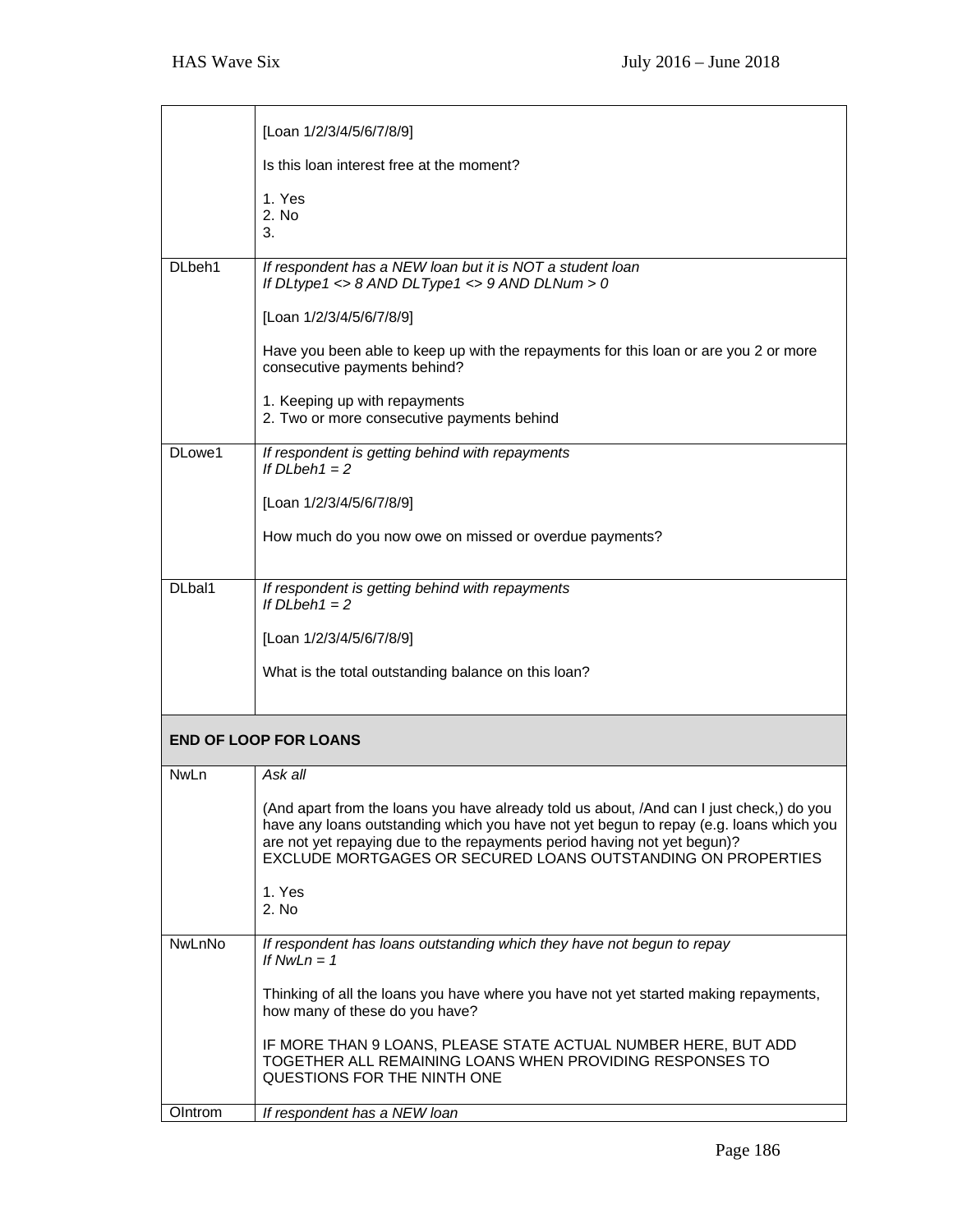|            | If $NwLnNo > 0$                                                                                                                                                                                                                                                                                                                                                                                                                                                                                                                         |
|------------|-----------------------------------------------------------------------------------------------------------------------------------------------------------------------------------------------------------------------------------------------------------------------------------------------------------------------------------------------------------------------------------------------------------------------------------------------------------------------------------------------------------------------------------------|
|            | I am now going to ask you some questions about your [1,2] (largest) loans for which<br>you have not yet started making repayments. [Please add together all remaining loans<br>when providing responses to questions for the ninth loan.]                                                                                                                                                                                                                                                                                               |
|            | LOOP FOR UP TO 3 NEW LOANS (ROLL UP ON 3rd ITEM)                                                                                                                                                                                                                                                                                                                                                                                                                                                                                        |
| DnewLType1 | If respondent has a NEW loan<br>If Nwl $nNo > 0$<br>SHOWCARD L13                                                                                                                                                                                                                                                                                                                                                                                                                                                                        |
|            | Thinking of [your firstninth/remaining] loan, what type of loan is it?                                                                                                                                                                                                                                                                                                                                                                                                                                                                  |
|            | A personal loan, e.g. with bank, building society, finance house<br>1.<br>2. A cash loan from a company that comes to your home to collect payments<br>3. A loan from a pawnbroker / cash converters<br>4. A loan from a credit union<br>5. A loan from the Social Fund<br>6. A loan from an employer<br>7. A loan from a friend, relative, or other private individual<br>8. A loan from the Student Loan Company<br>9. A student loan from a bank or building society<br>10. A loan from a pay day lender<br>11. Another type of loan |
| DNewLOwe1  | If respondent has a NEW loan<br>If Nwl $nNo > 0$                                                                                                                                                                                                                                                                                                                                                                                                                                                                                        |
|            | How much do you owe in total on this loan?<br><b>ENTER AMOUNT IN £s</b>                                                                                                                                                                                                                                                                                                                                                                                                                                                                 |

| DNewLOweB1                | If respondent does not know how much they owe                                         |
|---------------------------|---------------------------------------------------------------------------------------|
|                           | If $DTLOwe1 = DK/Ref$                                                                 |
|                           |                                                                                       |
|                           | SHOWCARD L14                                                                          |
|                           | Looking at this card, can you give me an estimate of the total amount you owe as part |
|                           | of this loan?                                                                         |
|                           | CODE INTO THE BANDS. READ OUT BANDS IF NECESSARY                                      |
|                           |                                                                                       |
|                           | 1. Less than £250                                                                     |
|                           | 2. £250 to £499                                                                       |
|                           | 3. £500 to £749                                                                       |
|                           | 4. £750 to £999                                                                       |
|                           | 5. £1,000 to £1,999                                                                   |
|                           |                                                                                       |
|                           | 6. £2,000 to £2,999                                                                   |
|                           | 7. £3,000 to £3,999                                                                   |
|                           | 8. £4,000 to £4,999                                                                   |
|                           | 9. £5,000 to £9,999                                                                   |
|                           | 10. £10,000 or more                                                                   |
|                           |                                                                                       |
|                           |                                                                                       |
| <b>END LOOP FOR LOANS</b> |                                                                                       |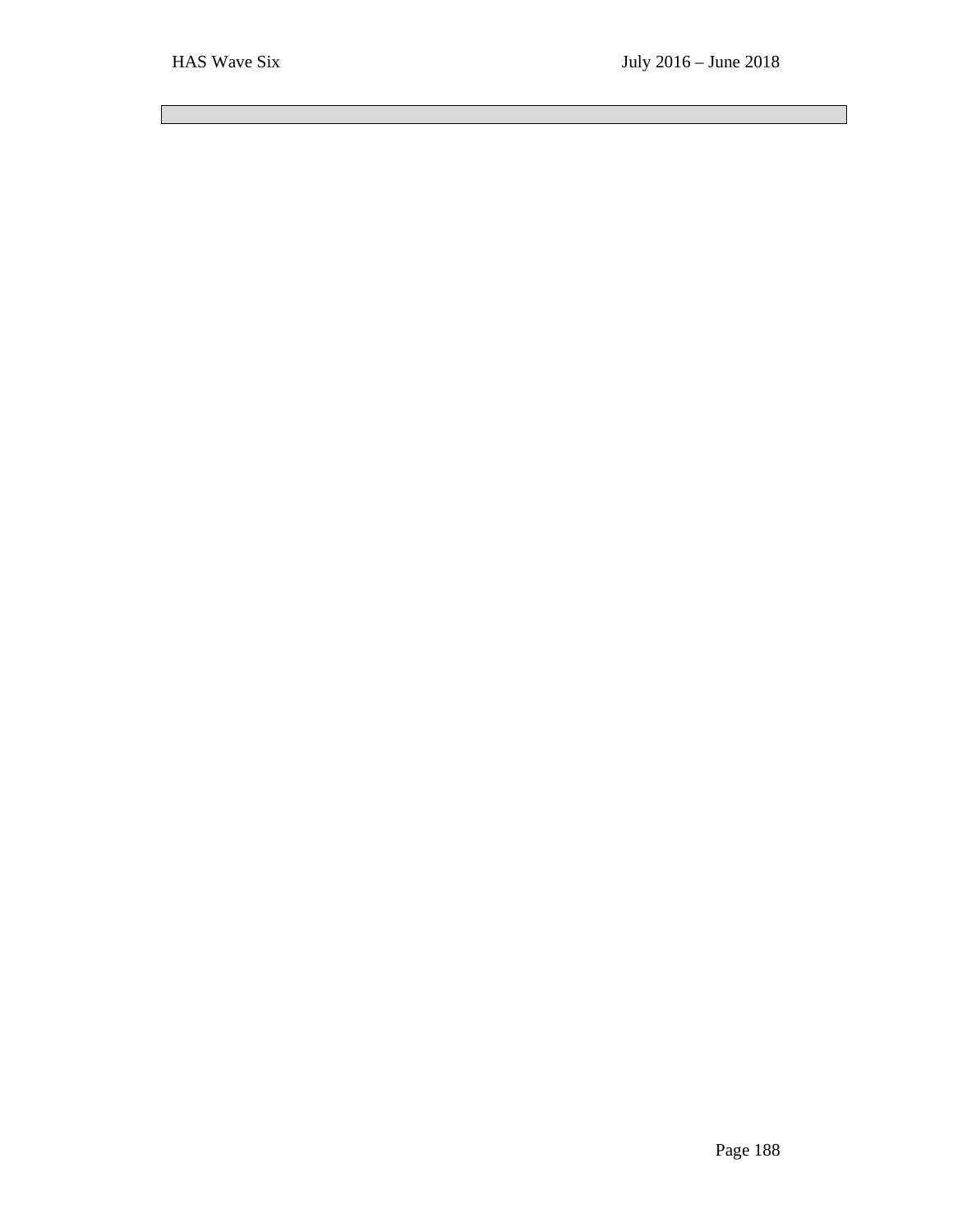| <b>Household Bills</b>                  |                                                                                                                                                                                                                                                                                                                                                                                                                                                                                                                                                                                                                                                                            |  |
|-----------------------------------------|----------------------------------------------------------------------------------------------------------------------------------------------------------------------------------------------------------------------------------------------------------------------------------------------------------------------------------------------------------------------------------------------------------------------------------------------------------------------------------------------------------------------------------------------------------------------------------------------------------------------------------------------------------------------------|--|
| <b>DHBany</b>                           | Ask HRP<br><b>SHOWCARD L15</b><br>Not everyone is able to pay every bill on time. May I ask, are you (and your household)<br>currently 2 or more consecutive payments behind with any of the bills on this card?<br>CODE ALL THAT APPLY<br>10. Behind with the electricity bill<br>11. Behind with the gas bill<br>12. Behind with Council Tax<br>13. Behind with telephone bill<br>14. Behind with water rates<br>15. Behind with rent<br>16. Behind with child maintenance payments<br>17. Behind with Court fines<br>18. Behind with Income Tax payments<br>19. Behind with Value Added Tax payments<br>20. Behind with other bills<br>21. Not behind with any of these |  |
| <b>LOOP FOR EACH BILL/ PAYMENT TYPE</b> |                                                                                                                                                                                                                                                                                                                                                                                                                                                                                                                                                                                                                                                                            |  |
| <b>DHBamt</b>                           | If respondent is behind with any bill<br>If DHBAny = $10-20$<br>Could you tell me how much in total you owe on the missed or overdue payments for<br><b>[TYPE OF BILL]?</b><br><b>ENTER AMOUNT IN ES</b>                                                                                                                                                                                                                                                                                                                                                                                                                                                                   |  |
| <b>DHBest</b>                           | If respondent does not know how much they are overdue<br>If $DHBamt = DK/Ref$<br>SHOWCARD L16<br>Looking at this card, can you give me an estimate of the amount you owe on the missed<br>or overdue payments for [TYPE OF BILL]?<br>1. Less than £50<br>2. £50 to £99<br>3. £100 to £249<br>4. £250 to £499<br>5. £500 to £749<br>6. £750 to £999<br>7. £1,000 to £2,499<br>8. £2,500 or more                                                                                                                                                                                                                                                                             |  |
| END OF LOOP FOR EACH BILL/PAYMENT TYPE  |                                                                                                                                                                                                                                                                                                                                                                                                                                                                                                                                                                                                                                                                            |  |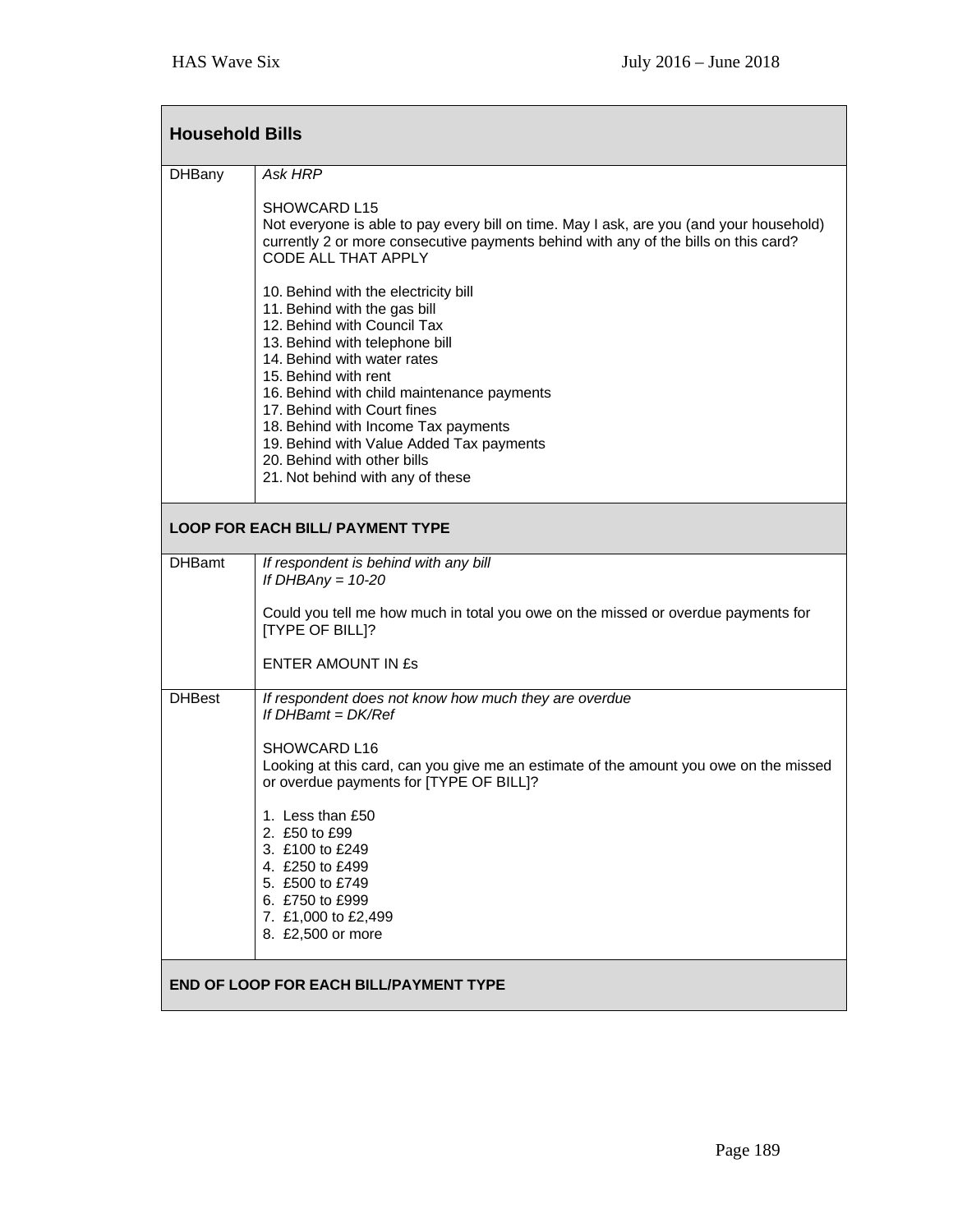| <b>Debt Burden</b> |                                                                                                                                                                                                                                                                                                                                                  |  |
|--------------------|--------------------------------------------------------------------------------------------------------------------------------------------------------------------------------------------------------------------------------------------------------------------------------------------------------------------------------------------------|--|
| <b>DBurd</b>       | If it is not a proxy interview and the respondent has debt on bank accounts, credit/store<br>cards, mail order catalogues, has any hire purchase agreement or loans, or is behind<br>with bills<br>If PersProx = 1 AND (FCOvDSh = 1 OR FCOvDin = 1 OR CheckCC = 1 OR CheckST =<br>1 OR CheckMO = 1 OR CheckHP = 1 OR CheckDL = 1 OR CheckHB = 1) |  |
|                    | [*] Thinking about the [overdraft(s)/credit card(s)/store card(s)/ credit<br>agreement(s)/loan(s)/bill payments] you have just told me about, to what extent is<br>keeping up with the repayment of them and any interest payments a financial burden to<br>you? Would you say it was<br><b>RUNNING PROMPT</b>                                   |  |
|                    | 1. A heavy burden<br>2. Somewhat of a burden<br>3. Or, not a problem at all?                                                                                                                                                                                                                                                                     |  |
| <b>DBurdA</b>      | If it is not a proxy interview and the respondent has debt on bank accounts, credit/store<br>cards, mail order catalogues, has any hire purchase agreement or loans, or is behind<br>with bills<br>If PersProx = 1 AND (FCOvDSh = 1 OR FCOvDin = 1 OR CheckCC = 1 OR CheckST =<br>1 OR CheckMO = 1 OR CheckHP = 1 OR CheckDL = 1 OR CheckHB = 1) |  |
|                    | Have you sought any help or advice because of debt in the last two years?                                                                                                                                                                                                                                                                        |  |
|                    | 1. Yes<br>2. No                                                                                                                                                                                                                                                                                                                                  |  |
| <b>DBurdW</b>      | If respondent has sought help or advice because of debt in the last two years<br>If $DburdA = 1$                                                                                                                                                                                                                                                 |  |
|                    | SHOWCARD L17                                                                                                                                                                                                                                                                                                                                     |  |
|                    | Who have you sought advice from?<br>CODE ALL THAT APPLY                                                                                                                                                                                                                                                                                          |  |
|                    | 1. A free advice agency (Citizens Advice Bureau, money advice centre, debt advice<br>agency, law centre, consumer credit counselling service, National Debtline)<br>A fee-charging debt advice company<br>2.<br>3.<br>An insolvency practitioner<br>Accountant, bank manager or other financial adviser<br>4.<br>5.<br>Solicitor or lawyer       |  |
|                    | Friends or relatives<br>6.<br>Some other source<br>7.                                                                                                                                                                                                                                                                                            |  |
| <b>DAdvMth</b>     | If respondent has sought professional advice<br>If $DBurdW = 1-5$                                                                                                                                                                                                                                                                                |  |
|                    | On balance, was the debt advice you have received mainly given<br>RUNNING PROMPT (CODE ONE RESPONSE ONLY)                                                                                                                                                                                                                                        |  |
|                    | 1. in a face to face meeting<br>2. by telephone                                                                                                                                                                                                                                                                                                  |  |
|                    | 3. via the internet?<br>4. Can't say / not one way more than another (SPONTANEOUS ONLY)                                                                                                                                                                                                                                                          |  |
| <b>DAdvAct</b>     | If sought help or advice because of debt in the last two years                                                                                                                                                                                                                                                                                   |  |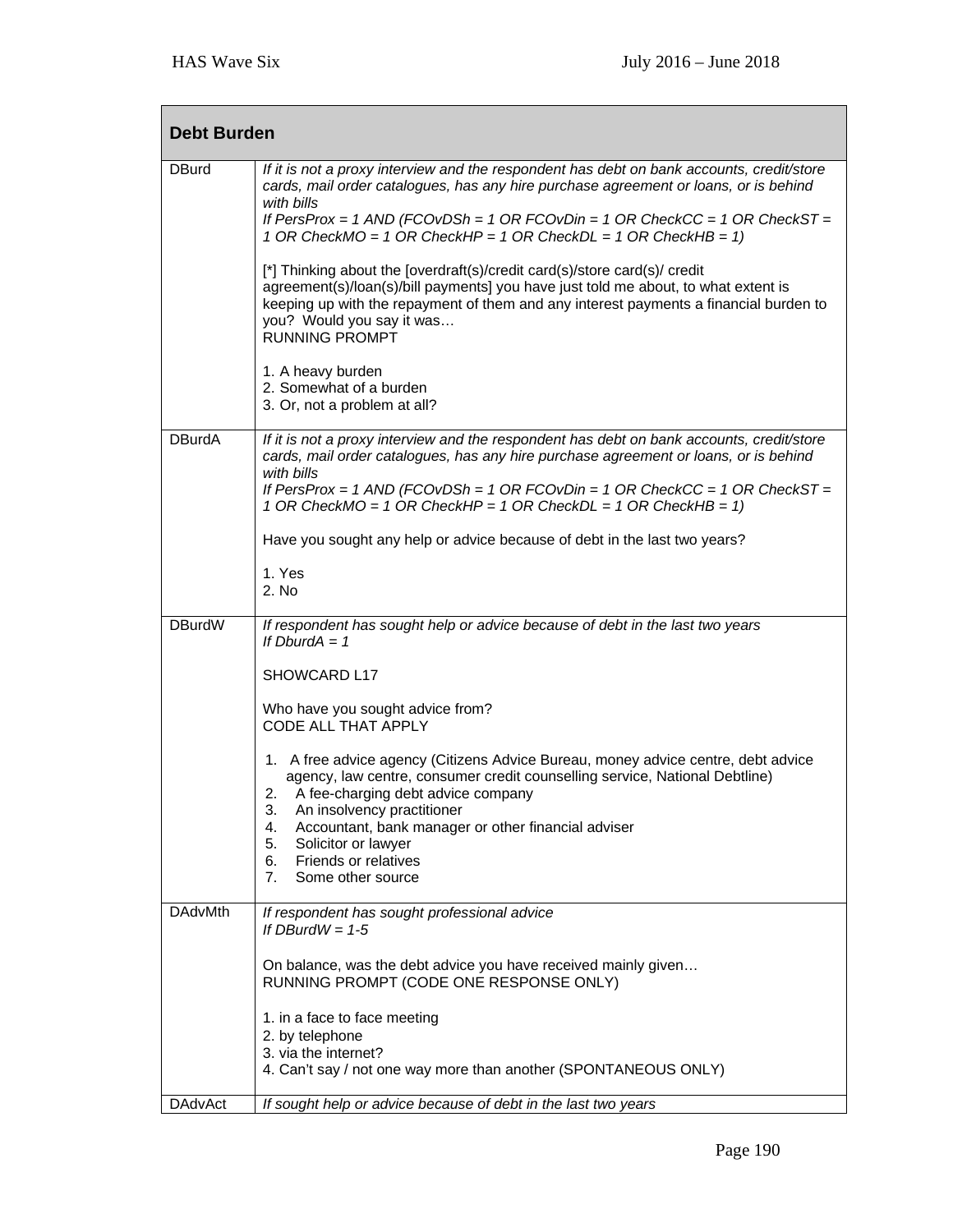|                   | If $DburdA = 1$                                                                                                                                                                                                                                                                                                                 |
|-------------------|---------------------------------------------------------------------------------------------------------------------------------------------------------------------------------------------------------------------------------------------------------------------------------------------------------------------------------|
|                   |                                                                                                                                                                                                                                                                                                                                 |
|                   | Did you take any of the following actions after receiving debt advice? Did you                                                                                                                                                                                                                                                  |
|                   | READ LIST AND CODE ALL THAT APPLY                                                                                                                                                                                                                                                                                               |
|                   | 1. Cut down your expenditure?<br>2. Develop a household budget?<br>3. Consolidate your loans?<br>4. Negotiated with creditor to reduce repayment amount<br>5. Negotiated with creditor to reduce or freeze interest<br>6. Increased income (social security benefits for earnings)<br>7. Take no action / not yet taken action? |
| <b>Bankruptcy</b> |                                                                                                                                                                                                                                                                                                                                 |
| XInsol            | Ask All                                                                                                                                                                                                                                                                                                                         |
|                   | I'd now like to ask you whether you have entered into any formal insolvency proceedings<br>or into a Debt Management Plan (DMP) in the last year? By formal insolvency<br>proceedings, I mean bankruptcy, Debt Relief Order (DRO), or an Individual Voluntary<br>Arrangement (IVA).                                             |
|                   | 1. Yes<br>2. No                                                                                                                                                                                                                                                                                                                 |
| XIntyp            | If respondent has entered some sort of insolvency proceedings<br>If $X$ Insol = 1                                                                                                                                                                                                                                               |
|                   | What type of insolvency or debt management proceedings have you entered into - is it<br>$\ldots$ ?<br><b>RUNNING PROMPT</b>                                                                                                                                                                                                     |
|                   | 1.<br>Bankruptcy,<br>2.<br>Individual Voluntary Arrangement,<br>3.<br>Debt Management Plan<br>Or a Debt Relief Order?<br>4.                                                                                                                                                                                                     |
| <b>XInCse</b>     | If respondent has entered some sort of insolvency proceedings<br>If $X$ Insol = 1                                                                                                                                                                                                                                               |
|                   | SHOWCARD L18<br>What is the primary cause of you entering into insolvency proceedings?                                                                                                                                                                                                                                          |
|                   | PLEASE SELECT ONE                                                                                                                                                                                                                                                                                                               |
|                   | 1. Living beyond means<br>2. Business failure<br>3. Loss / significant reduction in own or household income<br>4. Illness / accident<br>5. Loss on the sale of a property<br>6. Relationship breakdown<br>7. Guarantee liabilities<br>8. Gambling or other speculation<br>9. Other                                              |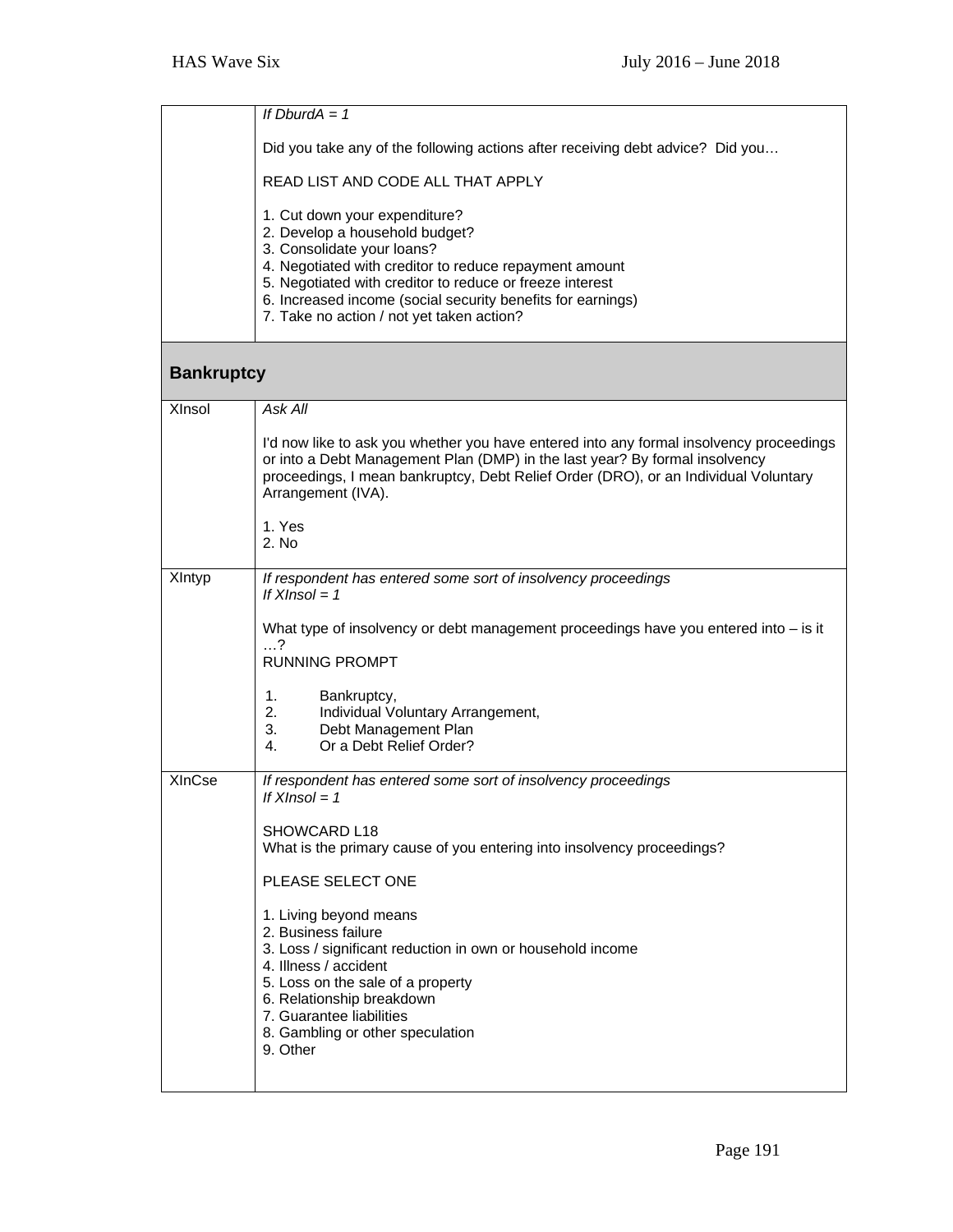| <b>Other income (exc. Earnings and Benefits)</b> |                                                                                                                                                                                                                                                                                                                                                            |  |
|--------------------------------------------------|------------------------------------------------------------------------------------------------------------------------------------------------------------------------------------------------------------------------------------------------------------------------------------------------------------------------------------------------------------|--|
| <b>RentPay</b>                                   | Ask all                                                                                                                                                                                                                                                                                                                                                    |  |
|                                                  | Now there are some more questions about your income [Apart from income from your<br>business(es) you have already told us about, are/Are] you currently receiving any rent<br>from property, including business property or subletting?                                                                                                                    |  |
|                                                  | 1. Yes<br>2. No                                                                                                                                                                                                                                                                                                                                            |  |
| RentAmt                                          | If respondent is receiving rental income<br>If RentPay = $1$                                                                                                                                                                                                                                                                                               |  |
| RentBnd                                          | In total how much do you receive each month?<br>If respondent does not know rent income amount                                                                                                                                                                                                                                                             |  |
|                                                  | If $RentAmt = DK/Ref$                                                                                                                                                                                                                                                                                                                                      |  |
|                                                  | SHOWCARD M2                                                                                                                                                                                                                                                                                                                                                |  |
|                                                  | On average, how much would you say you received each month?                                                                                                                                                                                                                                                                                                |  |
|                                                  | 1. £1 up to £216,<br>2. £217 up to £432,<br>3. £433 up to £866,<br>4. £867 up to £1,299<br>5. £1300 up to £1,732<br>6. £1,733 up to £2,166<br>7. £2,167 up to £2,599<br>8. £2,600 up to £3,032<br>9. £3,033 up to £3,466<br>10. £3,467 up to £3,899<br>11. £3,900 up to £4,332<br>12. £4,333 up to £6,499<br>13. £6,500 up to £8,666<br>14. £8,667 or more |  |
| <b>OthSrc</b>                                    | Ask all                                                                                                                                                                                                                                                                                                                                                    |  |
|                                                  | SHOWCARD M1<br>Please look at this card and tell me whether you are receiving any regular payment of<br>the kinds listed on it?                                                                                                                                                                                                                            |  |
|                                                  | INCLUDE ALL REGULAR PENSION INCOME - EVEN IF COVERED IN THE<br>PENSIONS SECTION                                                                                                                                                                                                                                                                            |  |
|                                                  | CODE ALL THAT APPLY                                                                                                                                                                                                                                                                                                                                        |  |
|                                                  | 1. Occupational pensions from former UK employer(s)<br>2. Occupational pensions from a spouse's former UK employer(s)<br>3. Personal pensions or annuities<br>4. Regular redundancy payments from former employer(s)<br>5. Government Training Schemes, such as Youth Training allowance<br>6. None of these                                               |  |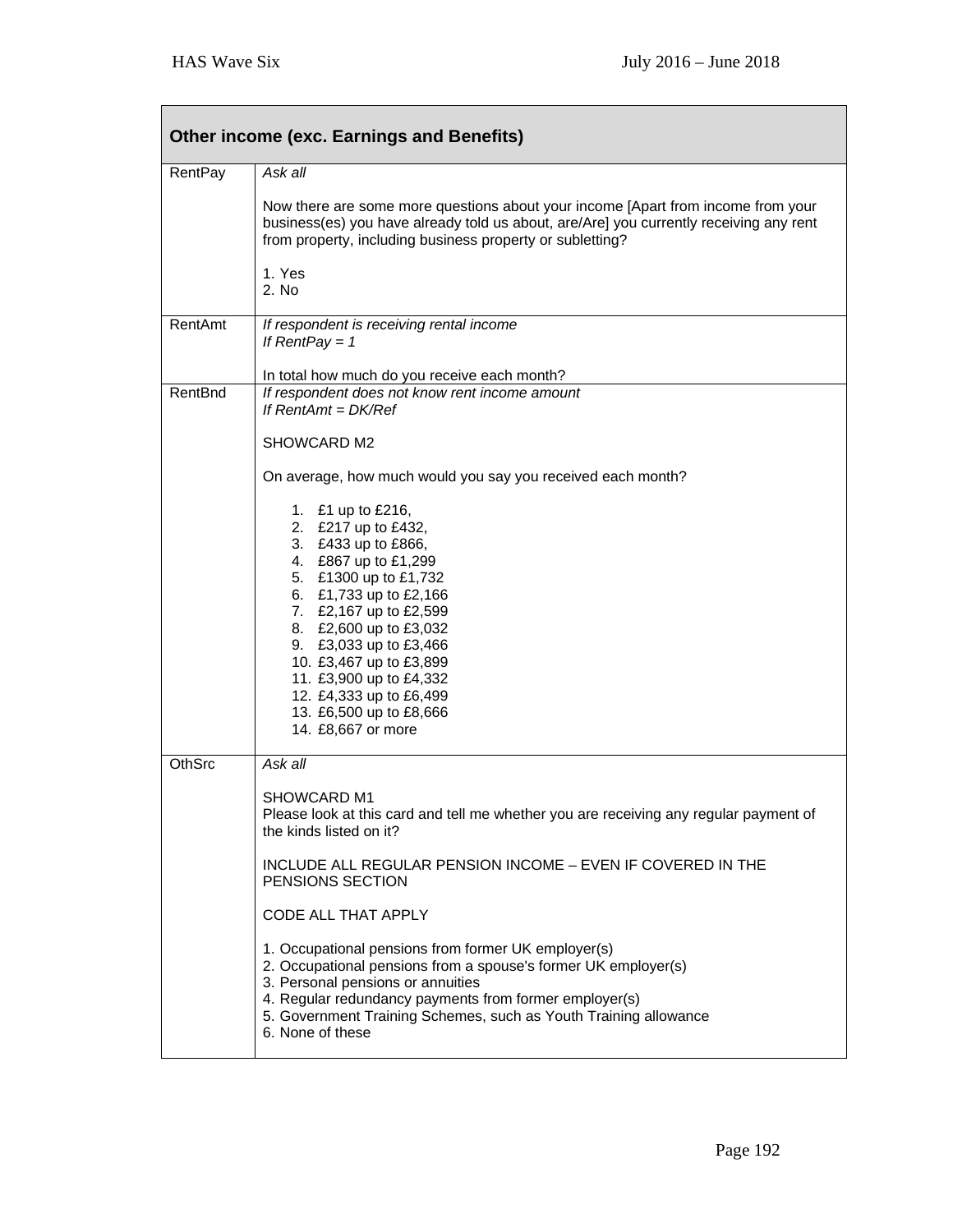| OiNOe        | If respondent has Occupational pensions from former UK employer(s)<br>If OthSrc = $1$                                                                                                         |
|--------------|-----------------------------------------------------------------------------------------------------------------------------------------------------------------------------------------------|
|              | How much do you usually receive each month from occupational pensions from your<br>former employer(s) after tax is deducted (that is Net)?                                                    |
|              | DO NOT PROBE MONTH; ACCEPT CALENDAR MONTH OR 4 WEEKLY<br><b>ENTER AMOUNT IN £s</b>                                                                                                            |
| <b>OiNEB</b> | If respondent does not know how much they usually receive from occupational pensions<br>from their former employer(s)<br>If $OiNoe = DK/REF$                                                  |
|              | SHOWCARD M2<br>Looking at this card, can you tell me the approximate amount you receive each month<br>from occupational pensions from your former employer(s) after tax?                      |
|              | 1. £1 to £216,<br>2. £217 to £432,<br>3. £433 to £866,<br>4. £867 to £1,299<br>5. £1300 to £1,732<br>6. £1,733 to £2,166<br>7. £2,167 to £2,599<br>8. £2,600 to £3,032<br>9. £3,033 to £3,466 |
|              | 10. £3,467 to £3,899<br>11. £3,900 to £4,332<br>12. £4,333 to £6,499<br>13. £6,500 to £8,666<br>14. £8,667 or more                                                                            |
| <b>OiGOe</b> | If respondent has Occupational pensions from former UK employer(s)<br>If OthSrc = $1$                                                                                                         |
|              | How much do you usually receive each month from occupational pensions from your<br>former employer(s) before tax is deducted (that is Gross)?                                                 |
|              | DO NOT PROBE MONTH; ACCEPT CALENDAR MONTH OR 4 WEEKLY<br><b>ENTER AMOUNT IN £s</b>                                                                                                            |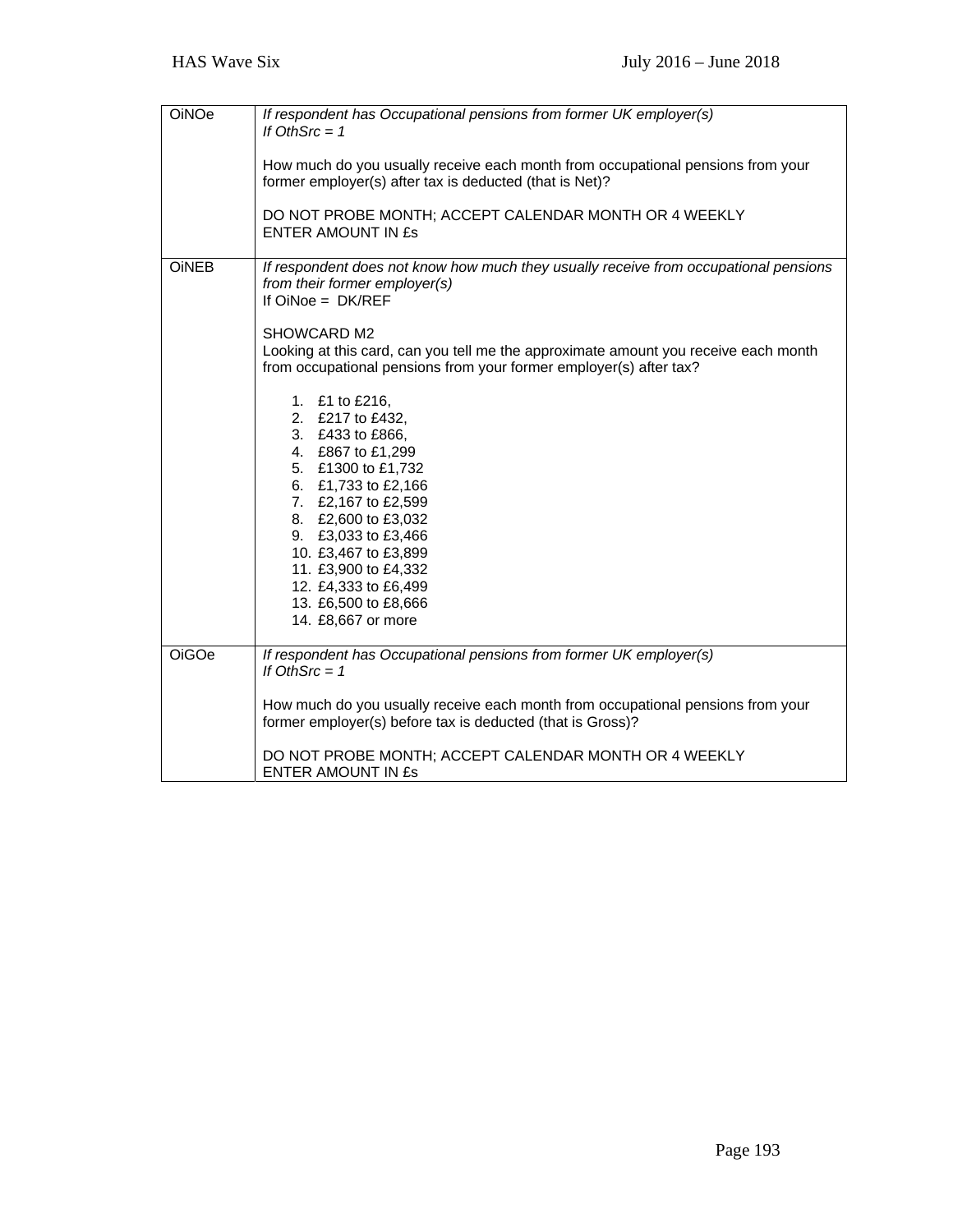| OiGEB        | If respondent does not know how much<br>If $OiGOe = DK/Ref$                                                                                                                                                                                                                                                         |
|--------------|---------------------------------------------------------------------------------------------------------------------------------------------------------------------------------------------------------------------------------------------------------------------------------------------------------------------|
|              | SHOWCARD M2<br>Looking at this card, can you tell me the approximate amount you receive each month<br>from occupational pensions from your former employer(s) before tax?                                                                                                                                           |
|              | 1. £1 to £216,<br>2. £217 to £432,<br>3. £433 to £866,<br>4. £867 to £1,299<br>5. £1300 to £1,732<br>6. £1,733 to £2,166<br>7. £2,167 to £2,599<br>8. £2,600 to £3,032<br>9. £3,033 to £3,466<br>10. £3,467 to £3,899<br>11. £3,900 to £4,332                                                                       |
|              | 12. £4,333 to £6,499<br>13. £6,500 to £8,666<br>14. £8,667 or more                                                                                                                                                                                                                                                  |
| <b>OiNOs</b> | If respondent receives occupational pensions from a spouse's former UK employer(s)<br>If OthSrc $= 2$                                                                                                                                                                                                               |
|              | How much do you usually receive each month from occupational pensions from your<br>spouse's former employer(s) after tax is deducted (that is Net)?                                                                                                                                                                 |
|              | DO NOT PROBE MONTH; ACCEPT CALENDAR MONTH OR 4 WEEKLY<br>ENTER AMOUNT IN £s                                                                                                                                                                                                                                         |
| <b>OINSB</b> | If does not know how much<br>If $OINOS = DK/Ref$                                                                                                                                                                                                                                                                    |
|              | SHOWCARD M2<br>Looking at this card, can you tell me the approximate amount you receive each month<br>from your spouse's former employer(s) after tax?                                                                                                                                                              |
|              | 1. £1 to £216,<br>2. £217 to £432,<br>3. £433 to £866,<br>4. £867 to £1,299<br>5. £1300 to £1,732<br>6. £1,733 to £2,166<br>7. £2,167 to £2,599<br>8. £2,600 to £3,032<br>9. £3,033 to £3,466<br>10. £3,467 to £3,899<br>11. £3,900 to £4,332<br>12. £4,333 to £6,499<br>13. £6,500 to £8,666<br>14. £8,667 or more |
| <b>OiGOs</b> | If respondent receives occupational pensions from a spouse's former UK employer(s)<br>If OthSrc $= 2$                                                                                                                                                                                                               |
|              | How much do you usually receive each month from occupational pensions from your<br>spouse's former employer(s) before tax is deducted (that is Gross)?                                                                                                                                                              |
|              | DO NOT PROBE MONTH; ACCEPT CALENDAR MONTH OR 4 WEEKLY<br>ENTER AMOUNT IN £s                                                                                                                                                                                                                                         |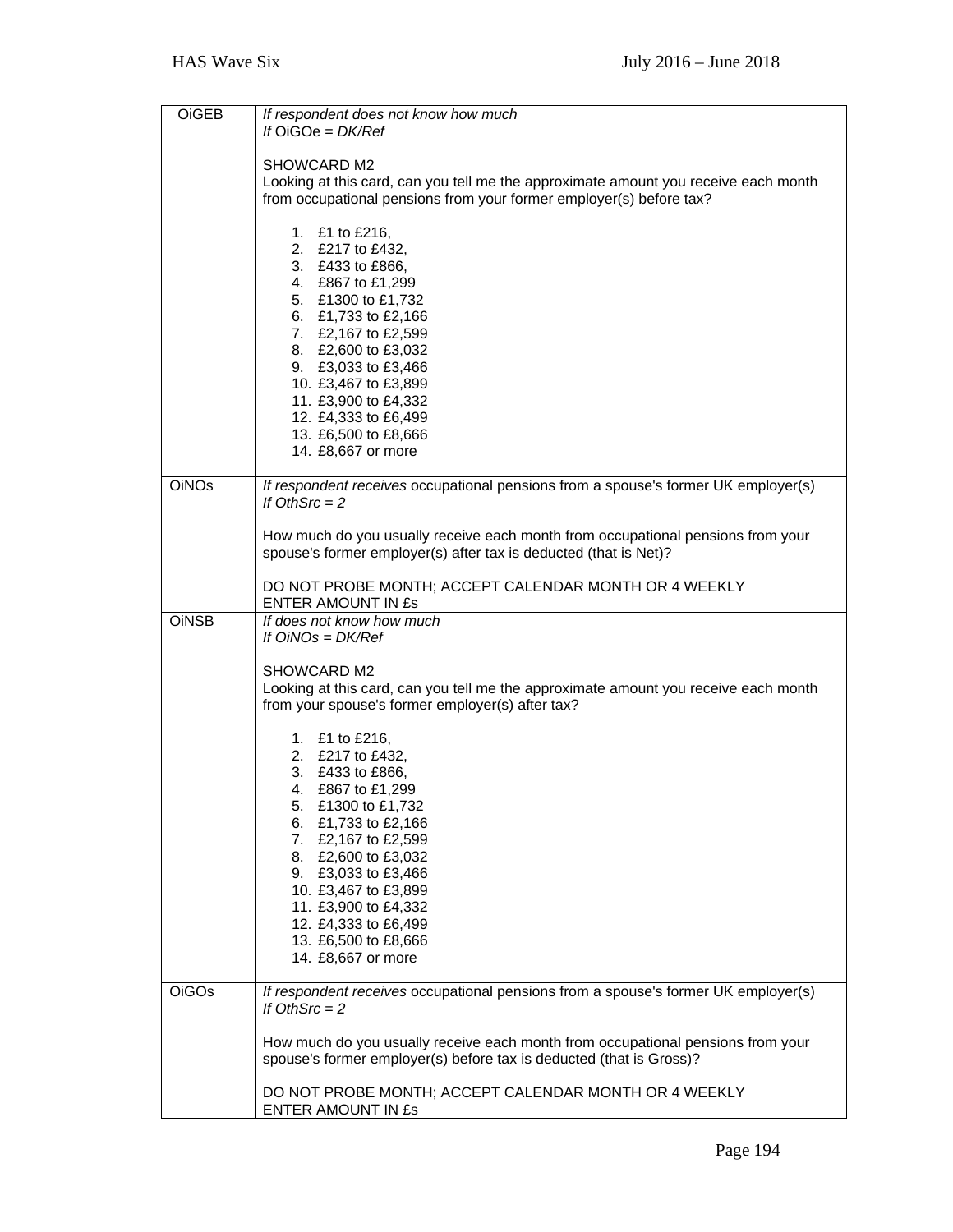| <b>OiGSB</b> | If respondent does not know how much<br>If $OiGOs = DK/Ref$                                                                                                                                                                                                                                                                           |
|--------------|---------------------------------------------------------------------------------------------------------------------------------------------------------------------------------------------------------------------------------------------------------------------------------------------------------------------------------------|
|              | Looking at this card, can you tell me the approximate amount you receive each month<br>from your spouse's former employer(s) before tax?                                                                                                                                                                                              |
|              | SHOWCARD M2                                                                                                                                                                                                                                                                                                                           |
|              | 1. £1 to £216,<br>2. £217 to £432,<br>3. £433 to £866,<br>4. £867 to £1,299<br>5. £1300 to £1,732<br>6. £1,733 to £2,166<br>7. £2,167 to £2,599<br>8. £2,600 to £3,032<br>9. £3,033 to £3,466<br>10. £3,467 to £3,899<br>11. £3,900 to £4,332<br>12. £4,333 to £6,499<br>13. £6,500 to £8,666<br>14. £8,667 or more                   |
| OiNPp        | If respondent receives personal pensions or annuities<br>If OthSrc $=$ 3                                                                                                                                                                                                                                                              |
|              | How much do you usually receive each month from personal pensions or annuities after<br>tax is deducted (that is Net)?                                                                                                                                                                                                                |
|              | DO NOT PROBE MONTH; ACCEPT CALENDAR MONTH OR 4 WEEKLY<br>ENTER AMOUNT IN ES                                                                                                                                                                                                                                                           |
| OiNPb        | If respondent does not know how much they receive each month from personal pensions<br>or annuities<br>$OiNPp = DK/Ref$                                                                                                                                                                                                               |
|              | SHOWCARD M2<br>Looking at this card, can you tell me the approximate amount you receive each month<br>from your personal pensions or annuities after tax?                                                                                                                                                                             |
|              | 1. £1 to £216,<br>2. £217 to £432,<br>3.<br>£433 to £866,<br>£867 to £1,299<br>4.<br>5.<br>£1300 to £1,732<br>£1,733 to £2,166<br>6.<br>7. £2,167 to £2,599<br>£2,600 to £3,032<br>8.<br>£3,033 to £3,466<br>9.<br>10. £3,467 to £3,899<br>11. £3,900 to £4,332<br>12. £4,333 to £6,499<br>13. £6,500 to £8,666<br>14. £8,667 or more |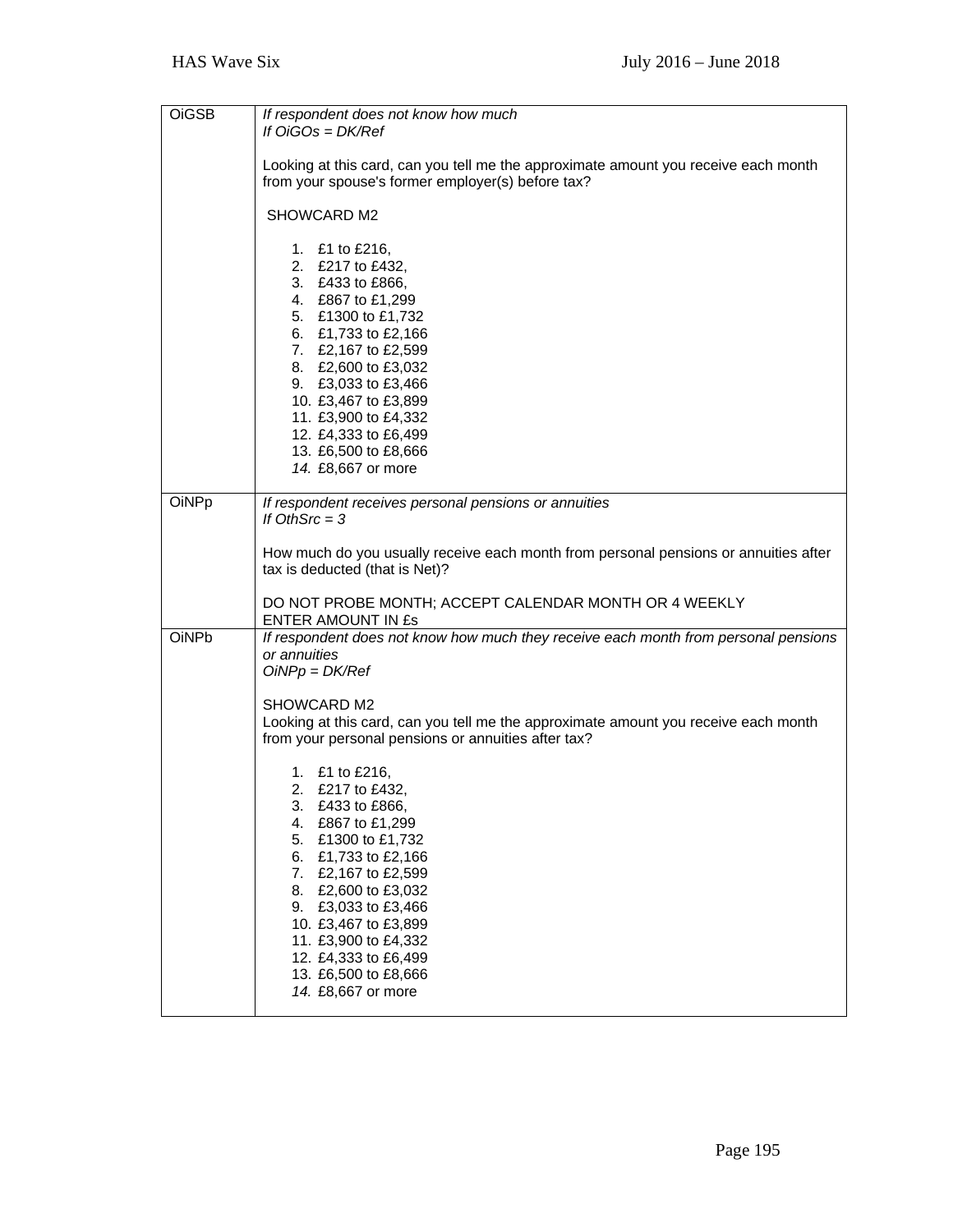| OiGPp        | If respondent receives personal pensions or annuities<br>If OthSrc = $3$                                                                                                                                                                                                                                               |
|--------------|------------------------------------------------------------------------------------------------------------------------------------------------------------------------------------------------------------------------------------------------------------------------------------------------------------------------|
|              | How much do you usually receive each month from personal pensions or annuities<br>before tax is deducted (that is Gross)?                                                                                                                                                                                              |
|              | DO NOT PROBE MONTH; ACCEPT CALENDAR MONTH OR 4 WEEKLY<br>ENTER AMOUNT IN ES                                                                                                                                                                                                                                            |
| <b>OiGPB</b> | If respondent does not know how much<br>If $OiGPp = DK/Ref$                                                                                                                                                                                                                                                            |
|              | SHOWCARD M2<br>Looking at this card, can you tell me the approximate amount you received each month<br>from your personal pensions or annuities before tax?                                                                                                                                                            |
|              | 1. £1 to £216,<br>2. £217 to £432,<br>3. £433 to £866,<br>4. £867 to £1,299<br>5. £1300 to £1,732<br>6. £1,733 to £2,166<br>7. £2,167 to £2,599<br>8. £2,600 to £3,032<br>9. £3,033 to £3,466<br>10. £3,467 to £3,899<br>11. £3,900 to £4,332<br>12. £4,333 to £6,499<br>13. £6,500 to £8,666<br>14. £8,667 or more    |
| <b>OiNRr</b> | If respondent receives regular redundancy payments from former employer(s)<br>If OthSrc $=$ 4                                                                                                                                                                                                                          |
|              | How much do you usually receive each month from regular redundancy payments from<br>former employer(s) after tax is deducted (that is Net)?<br>DO NOT PROBE MONTH; ACCEPT CALENDAR MONTH OR 4 WEEKLY<br>ENTER AMOUNT IN £s                                                                                             |
| <b>OINRB</b> | If respondent does not know how much<br>If $OINRr = DK/Ref$                                                                                                                                                                                                                                                            |
|              | SHOWCARD M2<br>Looking at this card, can you tell me the approximate amount you receive each month<br>from former employer(s) after tax is deducted (net)?                                                                                                                                                             |
|              | 1. £1 to £216,<br>2.<br>£217 to £432,<br>3. £433 to £866,<br>4. £867 to £1,299<br>5. £1300 to £1,732<br>6. £1,733 to £2,166<br>7. £2,167 to £2,599<br>8. £2,600 to £3,032<br>9. £3,033 to £3,466<br>10. £3,467 to £3,899<br>11. £3,900 to £4,332<br>12. £4,333 to £6,499<br>13. £6,500 to £8,666<br>14. £8,667 or more |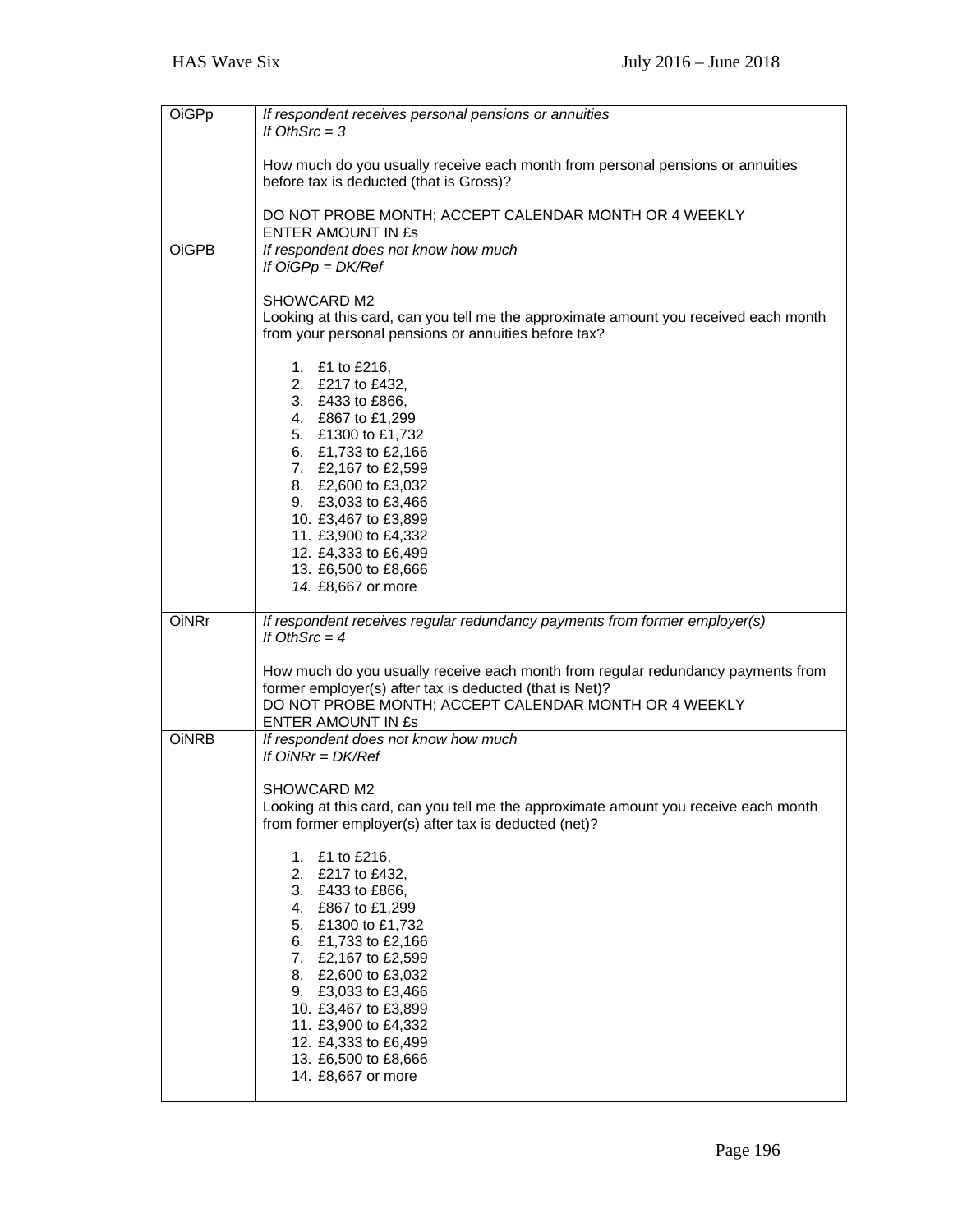| <b>OINGT</b> | If respondent receives money from government Training Schemes, such as Youth<br>Training allowance                                                                         |
|--------------|----------------------------------------------------------------------------------------------------------------------------------------------------------------------------|
|              | If OthSrc $= 5$                                                                                                                                                            |
|              | How much do you usually receive each month from Government Training Schemes after<br>tax is deducted (that is Net)?                                                        |
|              | DO NOT PROBE MONTH; ACCEPT CALENDAR MONTH OR 4 WEEKLY<br>ENTER AMOUNT IN ES                                                                                                |
| <b>OINGB</b> | If respondent does not know how much they usually receive each month from<br><b>Government Training Schemes</b><br>If $OiNGT = DK/Ref$                                     |
|              | SHOWCARD M2<br>Looking at this card, can you tell me the approximate amount you receive each month<br>from Government Training Schemes after tax is deducted (that is Net) |
|              | 1. £1 to £216,<br>2. £217 to £432,<br>3. £433 to £866,<br>4. £867 to £1,299                                                                                                |
|              | 5. £1300 to £1,732<br>6. £1,733 to £2,166                                                                                                                                  |
|              | 7. £2,167 to £2,599                                                                                                                                                        |
|              | 8. £2,600 to £3,032<br>9. £3,033 to £3,466                                                                                                                                 |
|              | 10. £3,467 to £3,899<br>11. £3,900 to £4,332                                                                                                                               |
|              | 12. £4,333 to £6,499                                                                                                                                                       |
|              | 13. £6,500 to £8,666<br>14. £8,667 or more                                                                                                                                 |
| ReglrPy      | Ask all                                                                                                                                                                    |
|              | SHOWCARD M3<br>Now please look at this card and tell me whether you are receiving any regular payments<br>of the kind listed on it?                                        |
|              |                                                                                                                                                                            |
|              | CODE ALL THAT APPLY<br>1. Educational grant                                                                                                                                |
|              | 2. Regular payments from friends or relatives outside the household<br>3. Maintenance, alimony or separation allowance                                                     |
|              | 4. Royalties e.g. from land, books or performances<br>5. An occupational pension from an overseas government or company, paid in foreign                                   |
|              | currency<br>6. None of these                                                                                                                                               |
| <b>OINEG</b> | If respondent is receiving an educational grant<br>If ReglrPy = $1$                                                                                                        |
|              | How much do you usually receive each month from the educational grant after tax is<br>deducted?                                                                            |
|              | ENTER AMOUNT IN ES                                                                                                                                                         |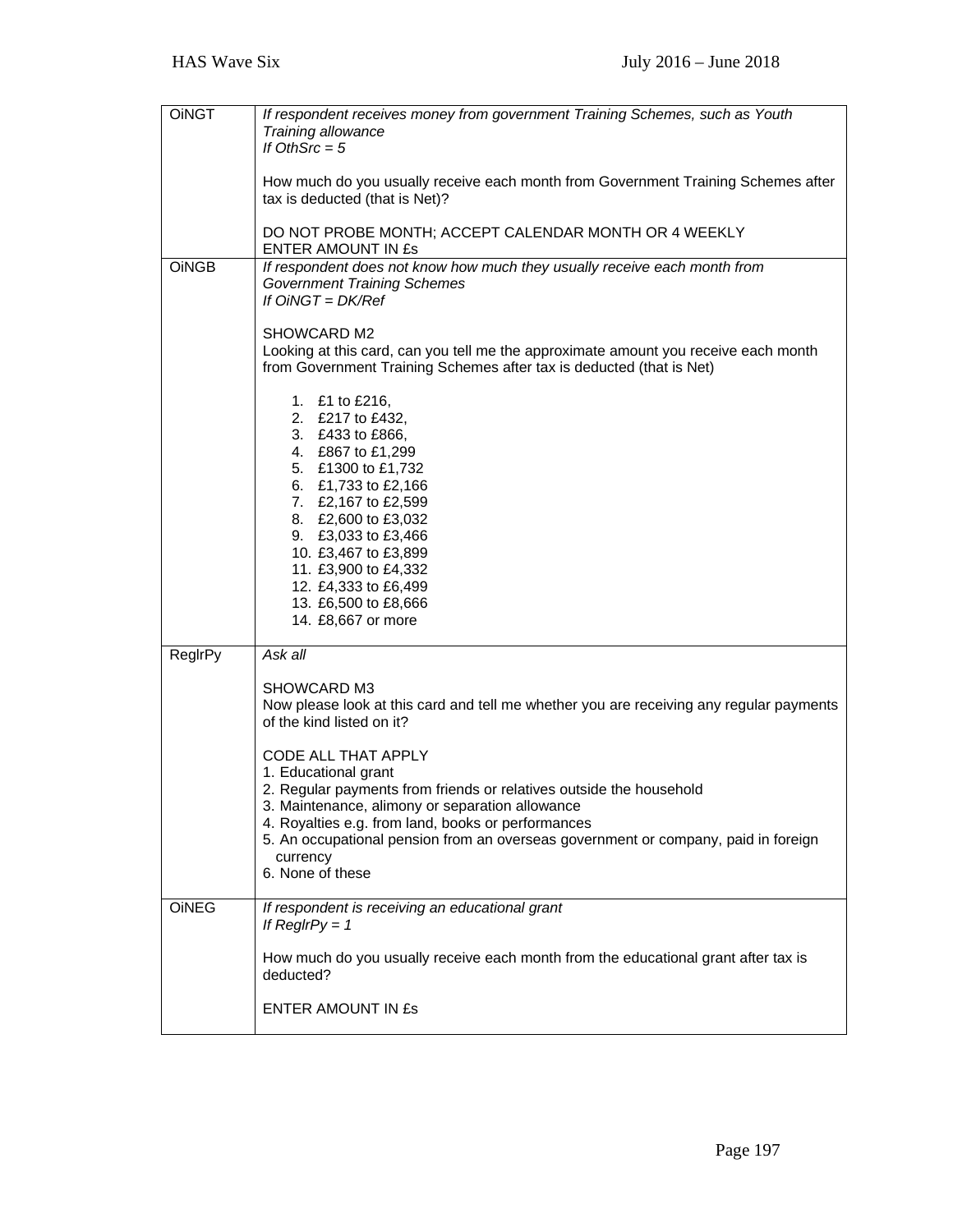| <b>OINEGB</b> | If respondent does not know amount they usually receive each month from the                                    |
|---------------|----------------------------------------------------------------------------------------------------------------|
|               | educational grant                                                                                              |
|               | If $OiNEG = DK/Ref$                                                                                            |
|               | SHOWCARD M2                                                                                                    |
|               | Looking at this card, can you tell me the approximate amount you receive from the                              |
|               | educational grant after tax is deducted                                                                        |
|               |                                                                                                                |
|               | 1. £1 to £216,                                                                                                 |
|               | 2. £217 to £432,<br>3. £433 to £866,                                                                           |
|               | 4. £867 to £1,299                                                                                              |
|               | 5. £1300 to £1,732                                                                                             |
|               | 6. £1,733 to £2,166                                                                                            |
|               | 7. £2,167 to £2,599                                                                                            |
|               | 8. £2,600 to £3,032                                                                                            |
|               | 9. £3,033 to £3,466                                                                                            |
|               | 10. £3,467 to £3,899<br>11. £3,900 to £4,332                                                                   |
|               | 12. £4,333 to £6,499                                                                                           |
|               | 13. £6,500 to £8,666                                                                                           |
|               | 14. £8,667 or more                                                                                             |
|               |                                                                                                                |
| <b>OINFR</b>  | If receiving regular payments from friends or relatives outside the household                                  |
|               | If $RegIrPy = 2$                                                                                               |
|               | How much do you usually receive each month from friends or relatives outside the                               |
|               | household after tax is deducted?                                                                               |
|               |                                                                                                                |
|               | ENTER AMOUNT IN £s                                                                                             |
| <b>OINFrB</b> | If respondent does not know amount they usually receive each month from friends or                             |
|               | relatives outside the household                                                                                |
|               | If $OINFR = DK/Ref$                                                                                            |
|               |                                                                                                                |
|               | <b>SHOWCARD M2</b><br>Looking at this card, can you tell me the approximate amount you receive from friends or |
|               | relatives outside the household after tax is deducted?                                                         |
|               |                                                                                                                |
|               | 1. £1 to £216,                                                                                                 |
|               | 2. £217 to £432,                                                                                               |
|               | 3.<br>£433 to £866,                                                                                            |
|               | £867 to £1,299<br>4.<br>5.<br>£1300 to £1,732                                                                  |
|               | 6.<br>£1,733 to £2,166                                                                                         |
|               | £2,167 to £2,599<br>7.                                                                                         |
|               | 8.<br>£2,600 to £3,032                                                                                         |
|               | 9.<br>£3,033 to £3,466                                                                                         |
|               | 10. £3,467 to £3,899                                                                                           |
|               | 11. £3,900 to £4,332<br>12. £4,333 to £6,499                                                                   |
|               | 13. £6,500 to £8,666                                                                                           |
|               | 14. £8,667 or more                                                                                             |
|               |                                                                                                                |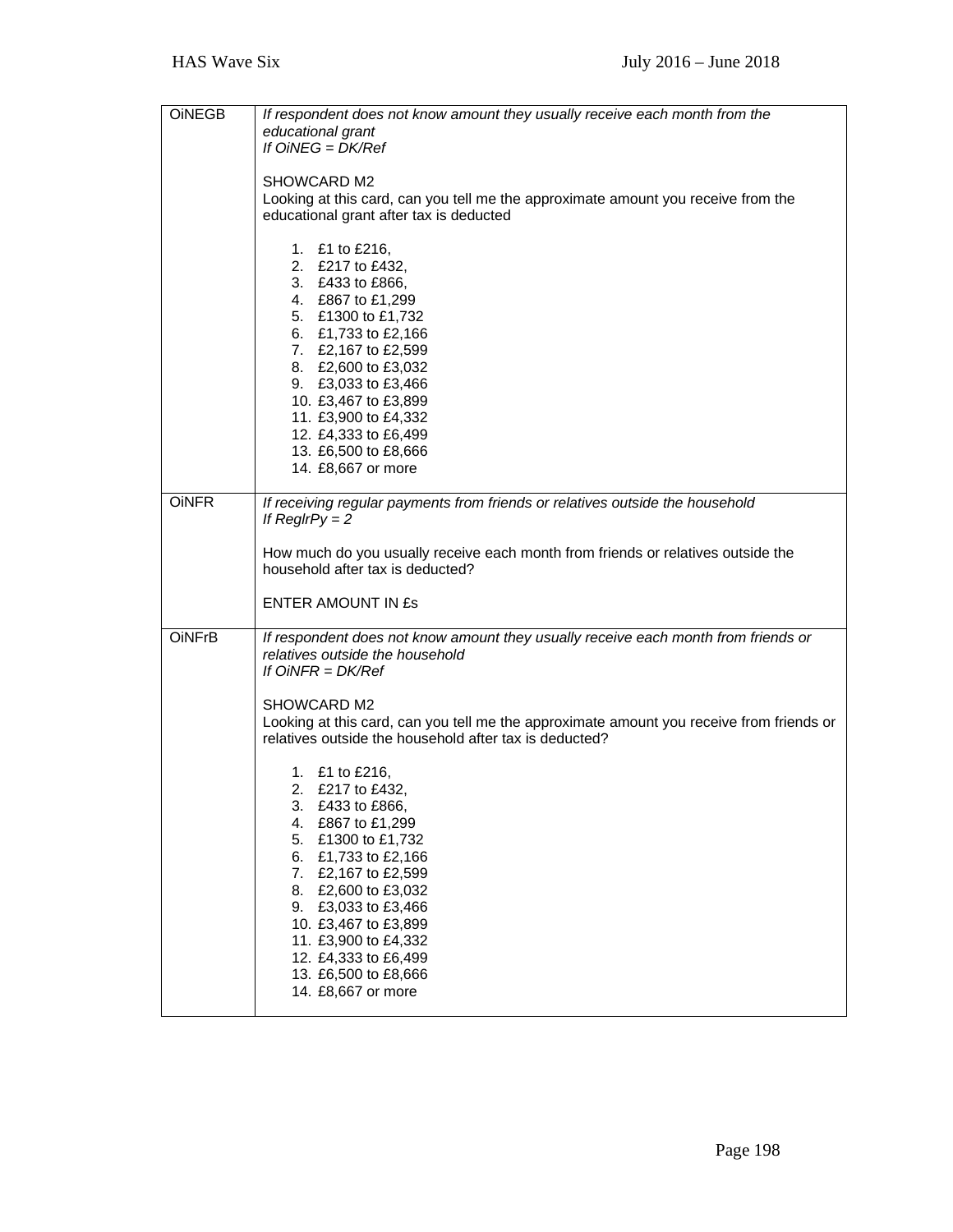| <b>OINMA</b>  | If respondent is receiving maintenance, alimony or separation allowance<br>If $RegIrPy = 3$                                                                                                                                                                                                                         |
|---------------|---------------------------------------------------------------------------------------------------------------------------------------------------------------------------------------------------------------------------------------------------------------------------------------------------------------------|
|               | How much do you usually receive each month from maintenance/ alimony/ separation<br>allowance after tax is deducted?                                                                                                                                                                                                |
|               | <b>ENTER AMOUNT IN £s</b>                                                                                                                                                                                                                                                                                           |
| <b>OINMAB</b> | If respondent does not know amount they receive each month from maintenance/<br>alimony/ separation allowance<br>If $OINMA = DK OR OINMA = RF$                                                                                                                                                                      |
|               | SHOWCARD M2<br>Looking at this card, can you tell me the approximate amount you receive each month<br>from maintenance/ alimony/ separation allowance after tax is deducted                                                                                                                                         |
|               | 1. £1 to £216,<br>2. £217 to £432,<br>3. £433 to £866,<br>4. £867 to £1,299<br>5. £1300 to £1,732<br>6. £1,733 to £2,166                                                                                                                                                                                            |
|               | 7. £2,167 to £2,599<br>8. £2,600 to £3,032<br>9. £3,033 to £3,466<br>10. £3,467 to £3,899<br>11. £3,900 to £4,332<br>12. £4,333 to £6,499<br>13. £6,500 to £8,666<br>14. £8,667 or more                                                                                                                             |
| <b>OiNRo</b>  | If respondent is receiving royalties e.g. from land, books or performances<br>If ReglrPy = $4$                                                                                                                                                                                                                      |
|               | How much do you usually receive each month from royalties after tax is deducted?                                                                                                                                                                                                                                    |
|               | <b>ENTER AMOUNT IN £s</b>                                                                                                                                                                                                                                                                                           |
| <b>OiNRoB</b> | If does not know amount they usually receive each month from royalties<br>If $OiNRo = DK/REF$                                                                                                                                                                                                                       |
|               | SHOWCARD M2<br>Looking at this card, can you tell me the approximate amount you receive each month<br>from royalties after tax is deducted                                                                                                                                                                          |
|               | 1. £1 to £216,<br>2. £217 to £432,<br>3. £433 to £866,<br>4. £867 to £1,299<br>5. £1300 to £1,732<br>6. £1,733 to £2,166<br>7. £2,167 to £2,599<br>8. £2,600 to £3,032<br>9. £3,033 to £3,466<br>10. £3,467 to £3,899<br>11. £3,900 to £4,332<br>12. £4,333 to £6,499<br>13. £6,500 to £8,666<br>14. £8,667 or more |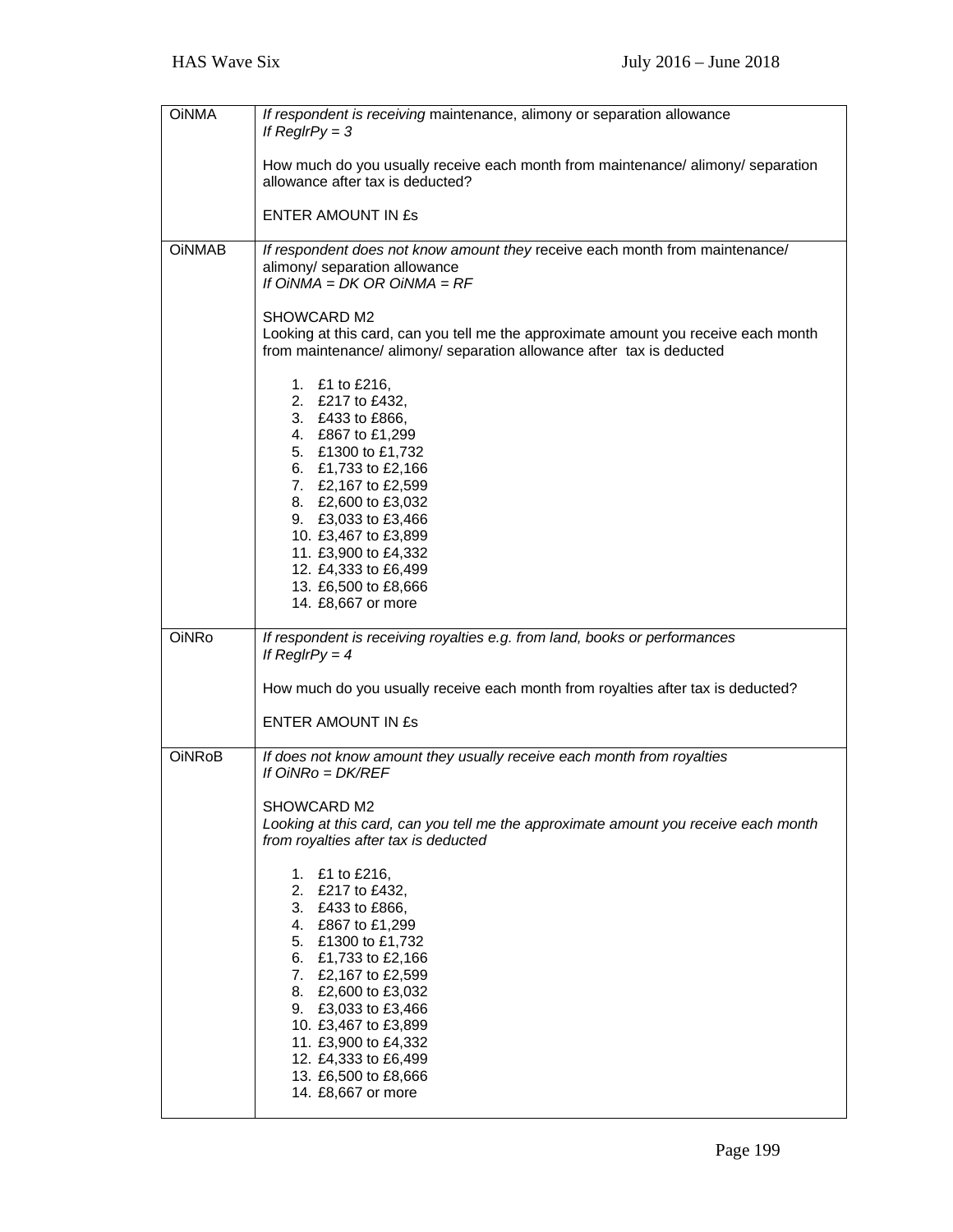| <b>OiNOP</b>  | If respondent receives an occupational pension from an overseas government or<br>company, paid in foreign currency<br>If $RegIrPy = 5$<br>How much do you usually receive each month from the occupational pension from<br>overseas after tax is deducted?<br>ENTER AMOUNT IN £s                                    |
|---------------|---------------------------------------------------------------------------------------------------------------------------------------------------------------------------------------------------------------------------------------------------------------------------------------------------------------------|
| <b>OINOPB</b> | If does not know amount they usually receive each month from the occupational pension<br>from overseas<br>If $OINOPB = DK/REF$<br>SHOWCARD M2<br>Looking at this card, can you tell me the approximate amount you receive each month<br>from the occupational pension overseas after tax is deducted?               |
|               | 1. £1 to £216,<br>2. £217 to £432,<br>3. £433 to £866,<br>4. £867 to £1,299<br>5. £1300 to £1,732<br>6. £1,733 to £2,166<br>7. £2,167 to £2,599<br>8. £2,600 to £3,032<br>9. £3,033 to £3,466<br>10. £3,467 to £3,899<br>11. £3,900 to £4,332<br>12. £4,333 to £6,499<br>13. £6,500 to £8,666<br>14. £8,667 or more |
|               | <b>Financial Situation/ Expectations</b>                                                                                                                                                                                                                                                                            |
| <b>OSitCh</b> | Ask all except proxies<br>If $PersProx = 1$<br>[*] Compared with two years ago, do you think your general financial position is<br><b>RUNNING PROMPT</b><br>1. better<br>2. worse,<br>3. or, about the same?                                                                                                        |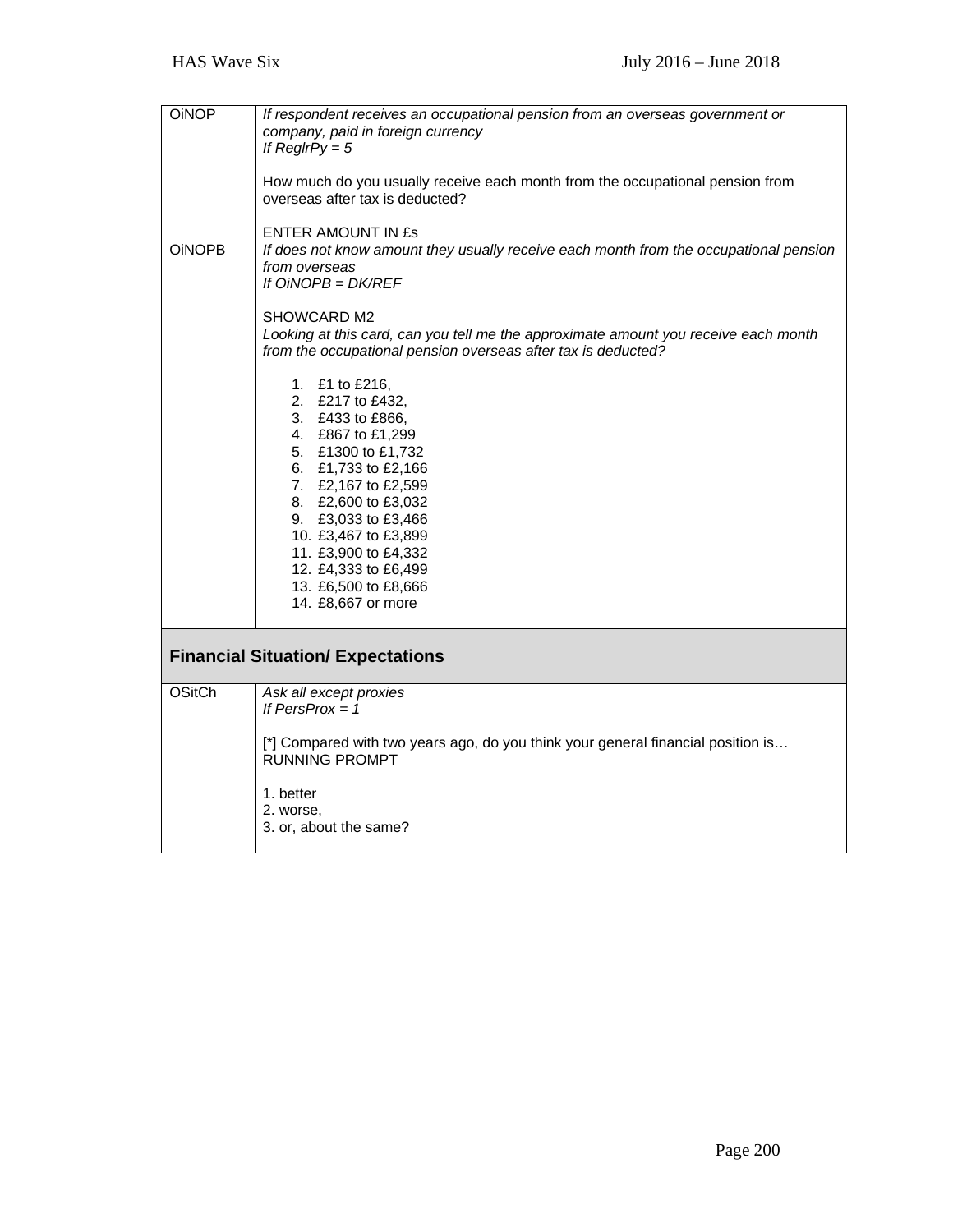| OlmpRs            | If respondent says that their financial situation is better<br>If $OStCh = 1$                                                                                                                                                                                                                                                                                                                                                                                                                                             |
|-------------------|---------------------------------------------------------------------------------------------------------------------------------------------------------------------------------------------------------------------------------------------------------------------------------------------------------------------------------------------------------------------------------------------------------------------------------------------------------------------------------------------------------------------------|
|                   | SHOWCARD M4                                                                                                                                                                                                                                                                                                                                                                                                                                                                                                               |
|                   | [*] What are the main reasons for your household's financial situation getting better?                                                                                                                                                                                                                                                                                                                                                                                                                                    |
|                   | <b>CODE ALL THAT APPLY</b>                                                                                                                                                                                                                                                                                                                                                                                                                                                                                                |
|                   | 1. Increase in household income<br>2. Receipt of lump sum payment (e.g. inheritance, gambling, redundancy, insurance or<br>compensation claim payments)<br>3. Borrowed more money to make ends meet<br>4. Reduction in debt payments (inc. paid off debt)<br>5 Children no longer dependent (inc. left home)<br>6. General reduction in spending<br>7. Change in household circumstances (e.g. setting up home with a new partner or<br>partner returning)<br>8. Reduction in caring responsibilities<br>9. Other reasons |
| <b>OWrsRs</b>     | If respondent says that their financial situation is worse<br>If $OStCh = 2$                                                                                                                                                                                                                                                                                                                                                                                                                                              |
|                   | SHOWCARD M5<br>[*] What are the main reasons for your household's financial situation getting worse?<br>CODE ALL THAT APPLY<br>10. Reduction in household income<br>11. Retired<br>12. Increased debt repayments<br>13. Increased spending on children in household                                                                                                                                                                                                                                                       |
|                   | 14. Unexpected or high bills<br>15. General increase in spending<br>16. Change in household circumstances (e.g. separation from partner / widowed)<br>17. Increased caring responsibilities<br>18. Losses from gambling or other speculation<br>19. Additional child(ren) in the household<br>20. Other                                                                                                                                                                                                                   |
| ReleaseEq<br>uity | If it is not a proxy interview and the respondent is not retired and the they are aged 40 or<br>over<br>If PersProx = 1 AND DVAge >= 40 AND PSit <> 4                                                                                                                                                                                                                                                                                                                                                                     |
|                   | SHOWCARD M6<br>Are you planning to do any of the following in order to fund your retirement?                                                                                                                                                                                                                                                                                                                                                                                                                              |
|                   | CODE ALL THAT APPLY                                                                                                                                                                                                                                                                                                                                                                                                                                                                                                       |
|                   | 1. Sell any property other than main residence<br>2. Use an equity release scheme where you can stay in your own home but release<br>some of the equity<br>3. Move to a smaller less expensive property to release equity<br>4. None of these                                                                                                                                                                                                                                                                             |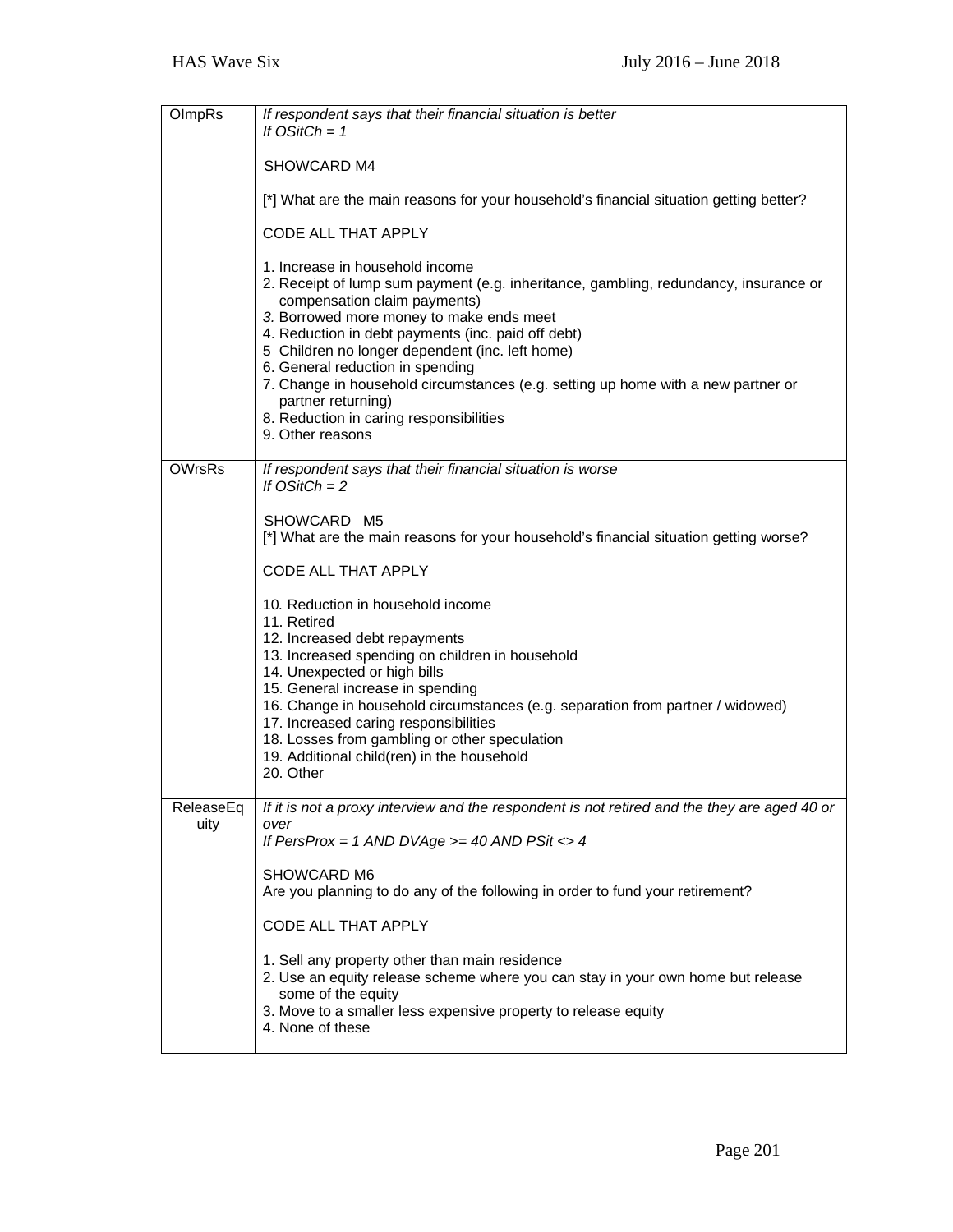| <b>Child Trust Funds / Junior ISAs</b><br>Asked from scratch for new parents |                                                                                                                                                                                                                                                                                                                                                                                                                                                                       |
|------------------------------------------------------------------------------|-----------------------------------------------------------------------------------------------------------------------------------------------------------------------------------------------------------------------------------------------------------------------------------------------------------------------------------------------------------------------------------------------------------------------------------------------------------------------|
| Data items fed forward: RPersProx; RCactf; RCaType1; RCaOpen                 |                                                                                                                                                                                                                                                                                                                                                                                                                                                                       |
|                                                                              | LOOP FOR EACH DEPENDENT CHILD IN HOUSEHOLD (all aged 0 to 15 plus children aged 16-18<br>and in full-time education)                                                                                                                                                                                                                                                                                                                                                  |
| SelectAd                                                                     | Ask for each dependent child                                                                                                                                                                                                                                                                                                                                                                                                                                          |
|                                                                              | PLEASE SELECT WHICH ADULT IS ANSWERING QUESTIONS ON CHILDREN'S<br>INCOME FOR [CHILD'S NAME] - PREFERENCE SHOULD BE GIVEN TO ONE OF THE<br>PARENTS OF THE CHILD                                                                                                                                                                                                                                                                                                        |
| CaCTF                                                                        | Ask for each child born on or after 01/09/2002 unless refused at SelectAd<br>If SelectAd <> Ref AND (Birth >= $2002,9,1$ AND <= Birth2011,1,2)                                                                                                                                                                                                                                                                                                                        |
|                                                                              | Now I am going to ask some questions about Child Trust Funds. A Child Trust Fund is a<br>savings and investment account for children. Children born on or after 1 September 2002<br>and on or before 2 January 2011 receive a voucher for £250 from the government to start<br>their account.                                                                                                                                                                         |
|                                                                              | Does [Child's name] have a Child Trust Fund?                                                                                                                                                                                                                                                                                                                                                                                                                          |
|                                                                              | EXCLUDE TRUSTS THAT ARE NOT SPECIFICALLY THE GOVERNMENT'S CHILD<br><b>TRUST FUND</b>                                                                                                                                                                                                                                                                                                                                                                                  |
|                                                                              | Yes<br>1.<br>No<br>2.                                                                                                                                                                                                                                                                                                                                                                                                                                                 |
|                                                                              | IN CERTAIN CIRCUMSTANCES, EXTRA AMOUNTS WILL BE RECEIVED                                                                                                                                                                                                                                                                                                                                                                                                              |
| CaJISA                                                                       | Ask for each child born on or after 03/01/2011 OR under 18 and born before September<br>2002 unless refused at SelectAd<br>If SelectAd <> Ref AND (Birth >= 2011, 1, 3 OR (DVAge < 18 AND Birth < $2002, 9, 1$ ))                                                                                                                                                                                                                                                     |
|                                                                              | Now I am going to ask some questions about Junior ISAs. A Junior ISA (or Junior<br>Individual Savings Account) is a tax efficient account designed for adults to save and<br>invest on behalf of their children. This type of ISA is available to children resident in the<br>UK born on or after 3 January 2011 and children who are under 18 and born before<br>September 2002. It allows parents to save up to $£$ 3,600 tax-free for their child per tax<br>year. |
|                                                                              | Does [Child's name] have a Junior ISA?                                                                                                                                                                                                                                                                                                                                                                                                                                |
|                                                                              | Yes<br>1.<br>2.<br>No.                                                                                                                                                                                                                                                                                                                                                                                                                                                |
| CaCtV                                                                        | If child has a trust fund or a junior ISA<br>If CaCTF = 1 OR CaJISA = 1                                                                                                                                                                                                                                                                                                                                                                                               |
|                                                                              | How much is currently in his/ her Child Trust Fund/Junior ISA?                                                                                                                                                                                                                                                                                                                                                                                                        |
| CaCTvB                                                                       | If respondent does not know how much is in their trust fund/junior ISA<br>If $CaCtV = DK OR CaCtV = Ref$                                                                                                                                                                                                                                                                                                                                                              |
|                                                                              | (Looking at this card), can you tell me about how much is currently in his/her Child Trust                                                                                                                                                                                                                                                                                                                                                                            |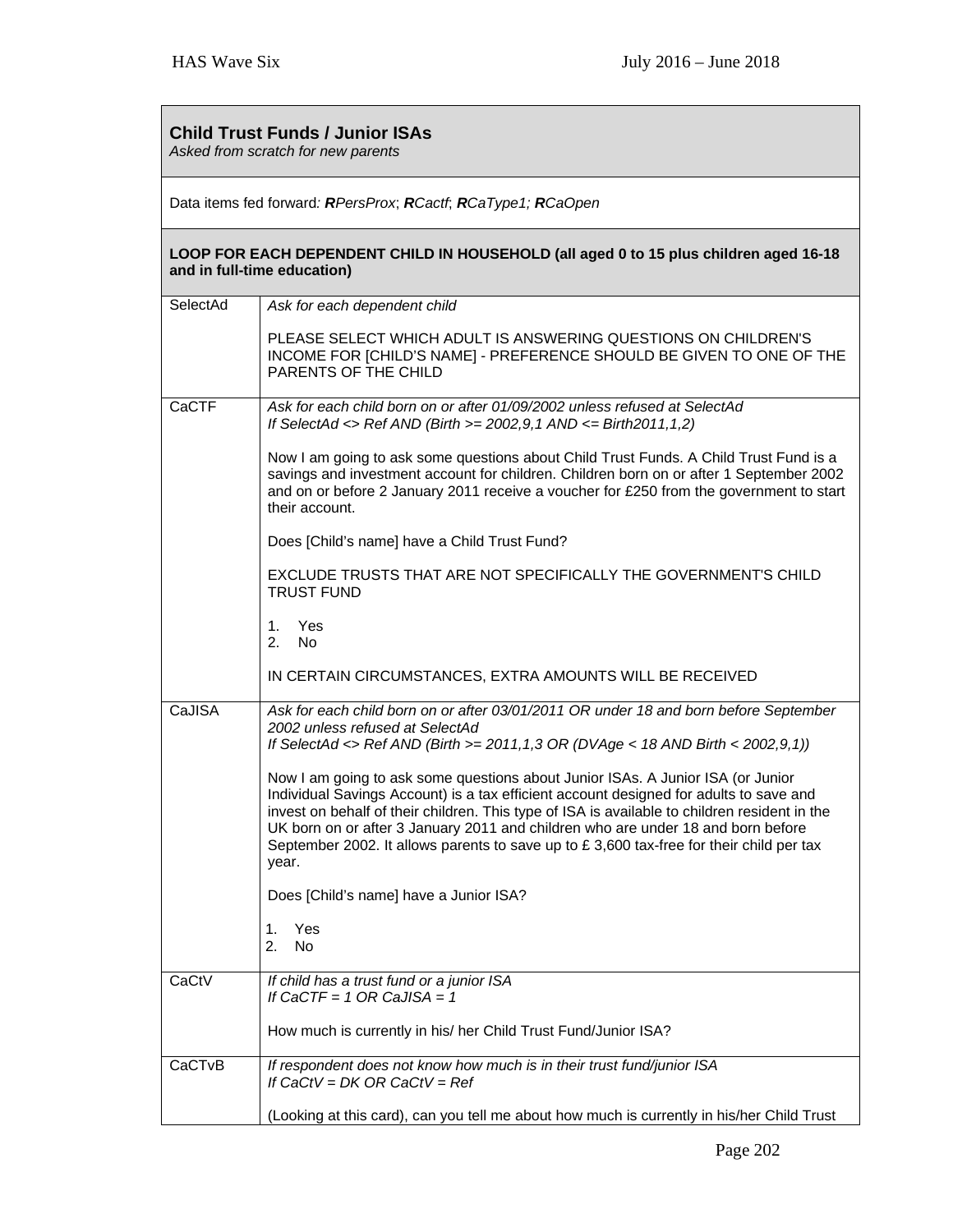|         | Fund/Junior ISA?                                                                                                                                  |
|---------|---------------------------------------------------------------------------------------------------------------------------------------------------|
|         |                                                                                                                                                   |
|         | SHOWCARD M7                                                                                                                                       |
|         | 1. Less than £1000                                                                                                                                |
|         | 2. £1,000 to £1,999                                                                                                                               |
|         | 3. £2,000 to £2,999                                                                                                                               |
|         | 4.£3,000 to £3,999                                                                                                                                |
|         | 5 £4,000 to £4,999                                                                                                                                |
|         | 6. £5,000 to £5,999                                                                                                                               |
|         | 7. £6,000 to £6,999<br>8. £7,000 to £7,999                                                                                                        |
|         | 9. £8,000 to £8,999                                                                                                                               |
|         | 10. £9,000 to £9,999                                                                                                                              |
|         | 11. £10,000 or more                                                                                                                               |
| CaType1 | If child has a trust fund now but did not have a trust fund at the previous wave<br>If CaCTF = 1 AND RCaType = EMPTY OR RCaType=Response          |
|         | What type of Child Trust Fund does [Child's name] have?                                                                                           |
|         | 1. A Stakeholder Account                                                                                                                          |
|         | 2. A Non-stakeholder Cash Account                                                                                                                 |
|         | 3. A Non-Stakeholder Stocks and Shares account?                                                                                                   |
| CaOpen  | 4. Don't Know<br>If child has a trust fund now but did not have a trust fund at the previous wave                                                 |
|         | If CaCTF = 1 AND RCaType = Empty OR RCaType=Response                                                                                              |
|         | Was the account opened by                                                                                                                         |
|         | 1. Yourself, a family member, or a guardian                                                                                                       |
|         | 2. HMRC                                                                                                                                           |
|         | 3. Don't know                                                                                                                                     |
| CaType2 | If child has a Junior ISA                                                                                                                         |
|         | If CaJISA $= 1$                                                                                                                                   |
|         | What type of Junior ISA does [Child's name] have?                                                                                                 |
|         | A cash Junior ISA<br>1.                                                                                                                           |
|         | A stocks and shares Junior ISA<br>2.                                                                                                              |
|         | З.<br>Both – a cash Junior ISA and a stocks and shares Junior ISA                                                                                 |
|         | Don't know<br>4.                                                                                                                                  |
| CaContr | If child has a trust fund or a junior ISA                                                                                                         |
|         | If CaCTF = $1$ OR CaJISA = $1$                                                                                                                    |
|         |                                                                                                                                                   |
|         | Apart from Child Trust Fund vouchers received from the Government, during the last<br>2 years who contributed to the Child Trust Fund/Junior ISA? |
|         | CODE ALL THAT APPLY                                                                                                                               |
|         | Child's parent inside the household<br>1.                                                                                                         |
|         | 2.<br>Child's parent outside the household                                                                                                        |
|         | 3.<br>Child's grandparents                                                                                                                        |
|         | Child's other relatives<br>4.                                                                                                                     |
|         | Friend of the family<br>5.<br>6.<br>Other                                                                                                         |
|         | No Contribution<br>7.                                                                                                                             |
|         |                                                                                                                                                   |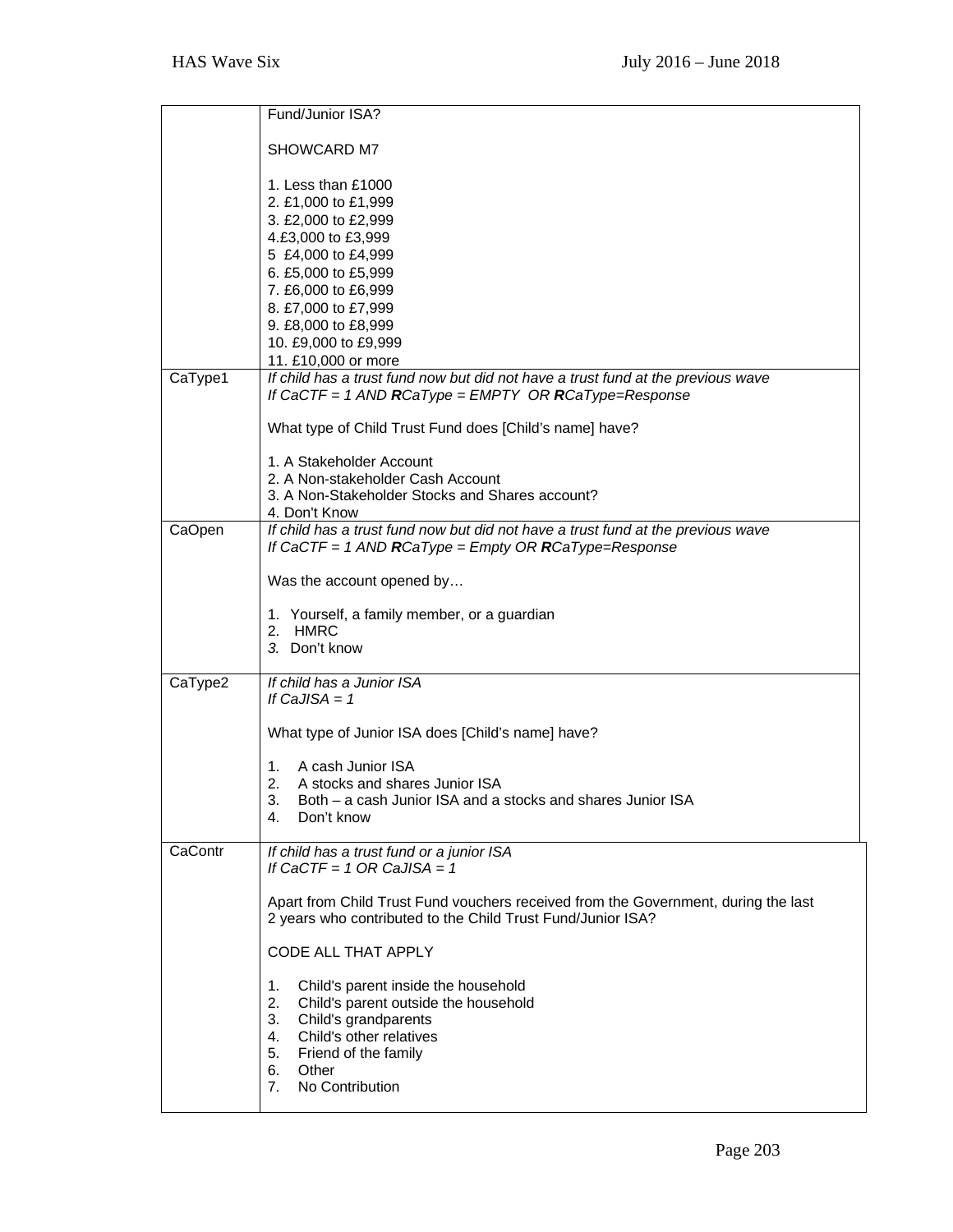| <b>LOOP UP TIMES 6 DEPENDING ON HOW MANY CONTRIBUTIONS</b> |                                                                                                                                                                                                                                                                                  |
|------------------------------------------------------------|----------------------------------------------------------------------------------------------------------------------------------------------------------------------------------------------------------------------------------------------------------------------------------|
| CaContram1                                                 | If someone has contributed to the child's Trust Fund in the last 2 years<br>If CaContr = $1, 2, 3, 4, 5, 6$                                                                                                                                                                      |
|                                                            | How much did [the parent(s) inside the household/the parent(s) outside the<br>household/child's grandparent(s)/ other relative(s)/friend(s) of the family/the other<br>people]put into [child's name] account in the last 2 years?                                               |
|                                                            | IF MORE THAN ONE PERSON CONTRIBUTES TO THE ACCOUNT IN ONE<br>CATEGORY (E.G. ALL GRANDPARENTS, OR TWO FRIENDS OF THE FAMILY)<br>RECORD TOTAL AMOUNT GIVEN BY PARTIES.                                                                                                             |
|                                                            | PLEASE CONSULT DOCUMENTATION SUCH AS A CHILD TRUST FUND LETTER OR<br>STATEMENT WHERE POSSIBLE.                                                                                                                                                                                   |
| CaContram<br>b1                                            | If respondent does not know the amount contributed<br>If CaContram1 = $DK/RF$                                                                                                                                                                                                    |
|                                                            | SHOWCARD M8                                                                                                                                                                                                                                                                      |
|                                                            | (Looking at this card), can you tell me about how much [the parent(s) inside the<br>household/the parent(s) outside the household/child's grandparent(s)/ other<br>relative(s)/friend(s) of the family/the other people] put into [Child's name] account in the last<br>2 Years? |
|                                                            | 1. Less than £50<br>2.<br>£50 to £99<br>3. £100 to £199<br>4. £200 to £299<br>5. £300 to £499<br>6. £500 to £799<br>7. £800 or more                                                                                                                                              |
|                                                            | IF MORE THAN ONE PERSON CONTRIBUTES TO THE ACCOUNT IN ONE<br>CATEGORY (E.G. ALL GRANDPARENTS, OR TWO FRIENDS OF THE FAMILY)<br>RECORD TOTAL AMOUNT GIVEN BY PARTIES.                                                                                                             |
|                                                            | PLEASE CONSULT DOCUMENTATION SUCH AS A CHILD TRUST FUND LETTER OR<br>STATEMENT WHERE POSSIBLE.                                                                                                                                                                                   |
|                                                            | <b>END LOOP FOR CONTRIBUTIONS</b>                                                                                                                                                                                                                                                |
| CaExtra                                                    | If child's parent is inside of the household<br>IF (((QRelGrid.QTReITo.QReITo[SelectAd].RFrom[LChInc] = Child) OR<br>(QRelGrid.QTReITo.QReITo[SelectAd].RFrom[LChInc] = StChild)) AND (Cacontr =<br>CAParl))                                                                     |
|                                                            | SHOWCARD M9                                                                                                                                                                                                                                                                      |
|                                                            | Imagine that Child Trust Funds do not exist. Thinking only about the money that you have<br>saved in [child's name] Child Trust Fund, what is the main thing that you would have done<br>with this money if Child Trust Funds did not exist?                                     |
|                                                            | 1. Spent the money<br>2. Saved or invested the money<br>3. Spent some and saved or invested some the money<br>4. Given the money away<br>5.Other                                                                                                                                 |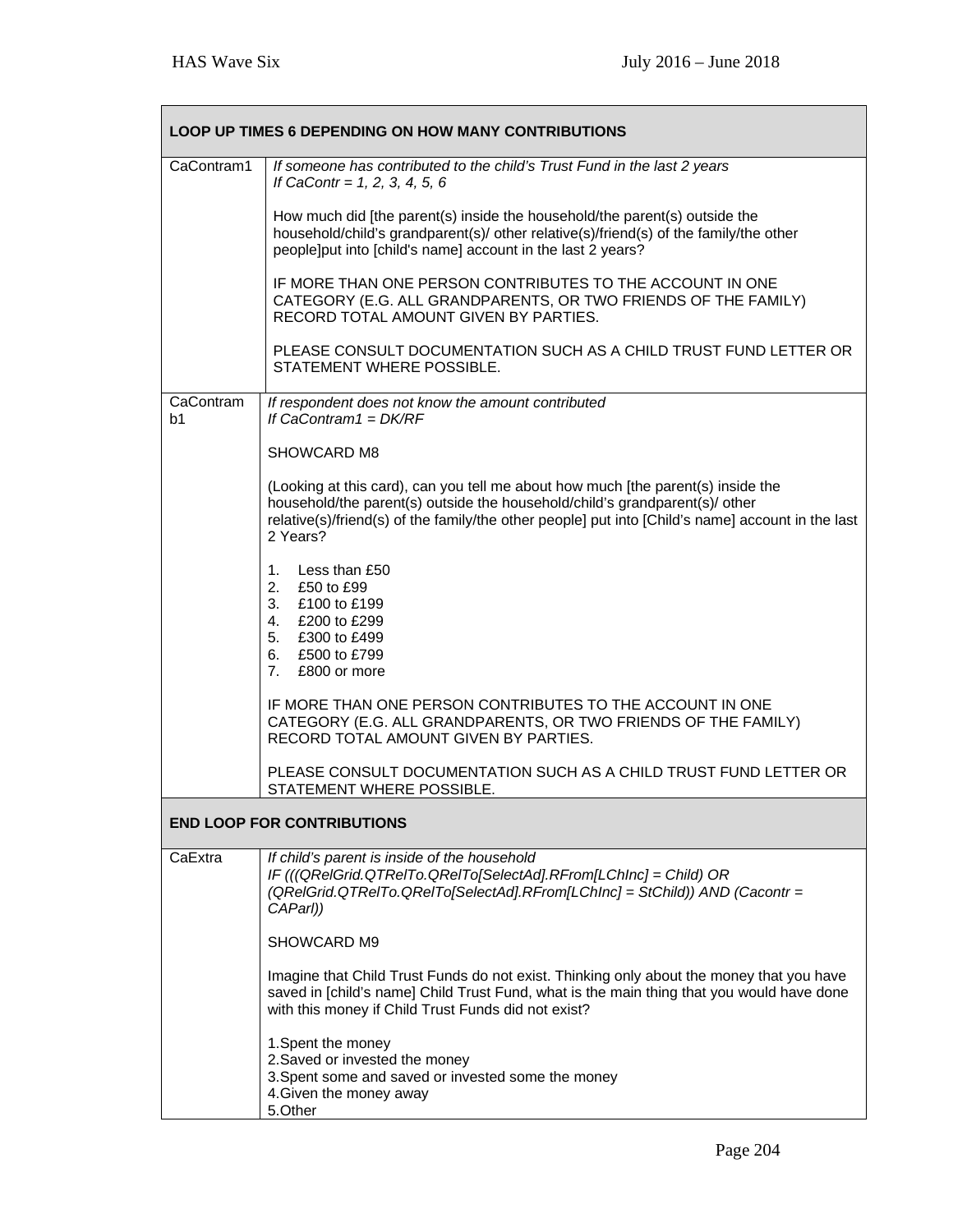|         | 6. Don't know (spontaneous only)                                                                                                                                                                                                                        |
|---------|---------------------------------------------------------------------------------------------------------------------------------------------------------------------------------------------------------------------------------------------------------|
| CaSav   | Ask for each child<br>If SelectAd <> Ref                                                                                                                                                                                                                |
|         | [Aside from the Child Trust Fund/Junior ISA], does [Child's name] have any savings in a<br>bank or building society account, or any National Savings and Investments such as<br>Children's Bonus Bonds, or any stocks and shares, or other investments? |
|         | EXCLUDE ANY ASSETS ALREADY RECORDED AS OWNED BY ADULTS IN THE<br><b>HOUSEHOLD</b><br>INCLUDE ANY ASSETS HELD IN A TRUST, EXCLUDING CHILD TRUST FUND, IF                                                                                                 |
|         | THESE ARE HELD ON BEHALF OF THE CHILD<br>1. Yes<br>2. No                                                                                                                                                                                                |
| CaSvV   | If respondent has other assets<br>If $CaSav = 1$                                                                                                                                                                                                        |
|         | [Aside from the Child Trust Fund/Junior ISA], what would you say is the current value of the<br>savings and investments held by [Child's name]?                                                                                                         |
|         | MORE THAN £99,999,999, ENTER 99999999<br>RECORD ALL SAVINGS EXCLUDING CHILD TRUST FUND<br><b>ENTER AMOUNT IN £s</b>                                                                                                                                     |
| CaSvB   | If respondent does not know the current value of the savings held by [Child's name]<br>If $CaSvV = DK/Ref$                                                                                                                                              |
|         | SHOWCARD M10<br>Looking at this card, can you estimate the current value of the savings and investments<br>held by [Child's name] [aside from the Child Trust Fund/Junior ISA]?                                                                         |
|         | 1. Less than £100<br>2. £100 to £249<br>3. £250 to £499<br>4. £500 to £749<br>5. £750 to £999                                                                                                                                                           |
|         | 6. £1,000 to £1,999<br>7. £2,000 to £2,999<br>8. £3,000 to £4,999<br>£5,000 to £9,999<br>9.<br>10. £10,000 to £24,999<br>11. £25,000 to £49,999                                                                                                         |
| CaOlder | 12. £50,000 or more<br>If child has a Trust Fund and there are older children who are not eligible in the household                                                                                                                                     |
|         | If CaCTF = 1 and there are older children who are not eligible in the household                                                                                                                                                                         |
|         | Thinking about [Child's name] account, has the existence of this account stimulated you to<br>save any more for your other children who do not have such an account:                                                                                    |
|         | 1.Yes<br>2.No                                                                                                                                                                                                                                           |
| CaOther | If respondent saves more for other children not eligible for a child trust fund<br>If $CaOlder = Yes$                                                                                                                                                   |
|         | What effect has this Child Trust Fund account had on the amount of money you save for                                                                                                                                                                   |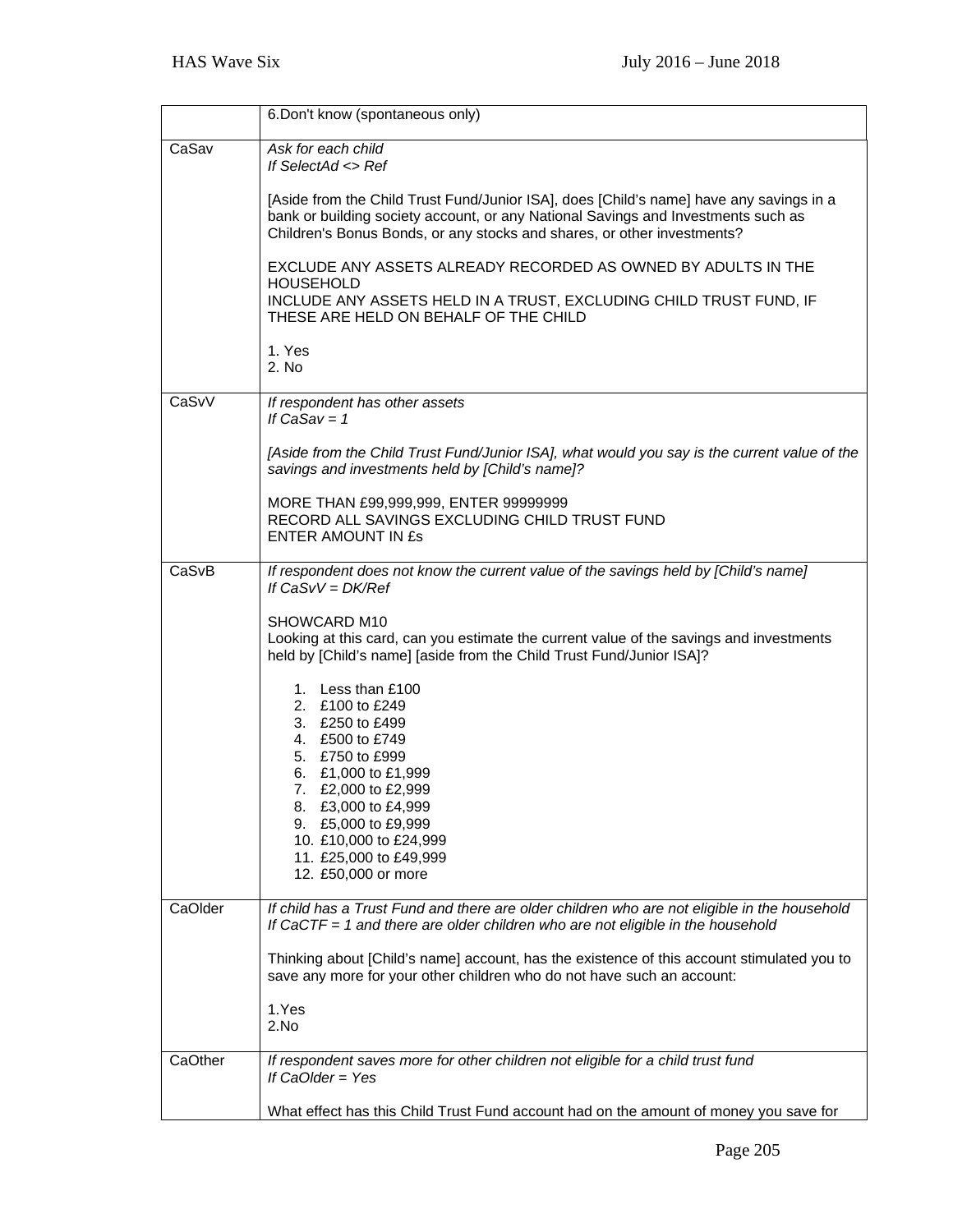|                         | other members of your family?                                                                                                                                                                                                                                                                                   |
|-------------------------|-----------------------------------------------------------------------------------------------------------------------------------------------------------------------------------------------------------------------------------------------------------------------------------------------------------------|
|                         | <b>CODE ALL THAT APPLY</b>                                                                                                                                                                                                                                                                                      |
|                         | 1.I save more for my other children<br>2.I save less for my other children<br>3.I save more for other members of my family<br>4.I save less for other members of my family<br>5. It has affected how much I save in another way - please specify                                                                |
| CaOthO                  | If the child trust fund account has affected how much they save for other members of the<br>family in a way, other than those listed<br>If $CaOther = 5$                                                                                                                                                        |
|                         | <b>ENTER DETAILS</b>                                                                                                                                                                                                                                                                                            |
| <b>OCS<sub>VR</sub></b> | Ask each adult with dependent children (once)                                                                                                                                                                                                                                                                   |
|                         | SHOWCARD M11                                                                                                                                                                                                                                                                                                    |
|                         | What do you think are the most important reasons for your child(ren) to have savings or<br>investments?                                                                                                                                                                                                         |
|                         | CODE ALL THAT APPLY                                                                                                                                                                                                                                                                                             |
|                         | 1. To help pay for further or higher education<br>2. To help pay for a deposit on a house or for rent<br>3. To buy a car or pay for driving lessons<br>4. To go on holiday<br>5. To pay for a hobby<br>6. General savings for the future<br>7. In case of a crisis or emergency<br>8. Other<br>9. None of these |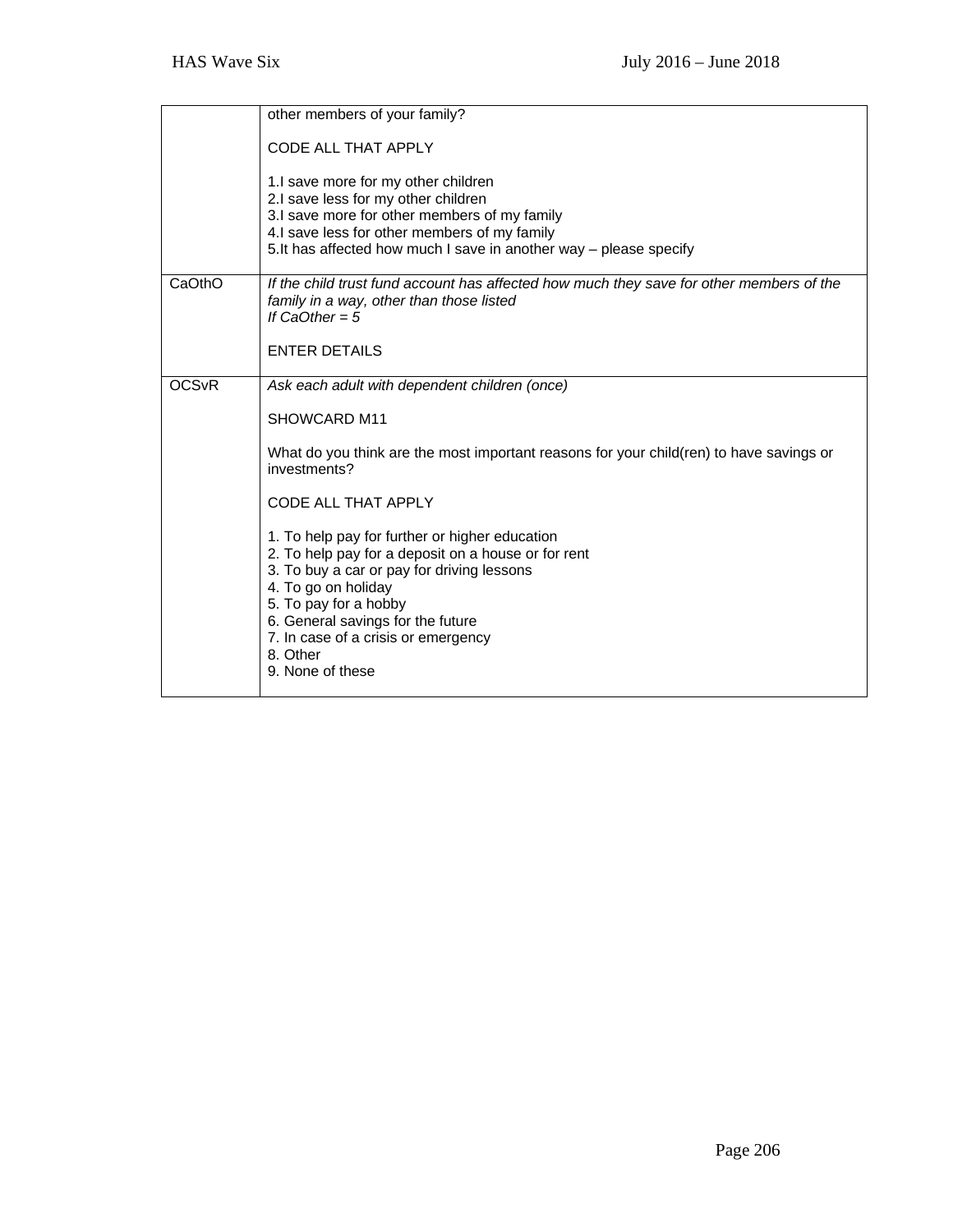| <b>Inheritance</b>           |                                                                                                                                                                   |
|------------------------------|-------------------------------------------------------------------------------------------------------------------------------------------------------------------|
| <b>Inheritances received</b> |                                                                                                                                                                   |
|                              | Data items fed forward: RPersProx, RIHRecnt, RIHRcNum                                                                                                             |
| <b>IHRecnt</b>               | Ask all                                                                                                                                                           |
|                              | In the last two years, have you personally received an inheritance valued at £1,000 or<br>more, that is in money, property, or goods of any kind?                 |
|                              | IF MORE THAN 3, THE FOLLOWING QUESTIONS SHOULD BE ASKED FOR THE 3<br>MOST VALUABLE INHERITANCES                                                                   |
|                              | INCLUDE ANY INHERITANCE FROM A SPOUSE OR PARTNER<br>Last time, we recorded that you had received                                                                  |
|                              | 1. Yes<br>2. No                                                                                                                                                   |
| <b>IHRcNum</b>               | If respondent has received an inheritance<br>If IHRecnt = $1$                                                                                                     |
|                              | How many inheritances of £1,000 or more have you received in the last two years?                                                                                  |
|                              | <b>ENTER NUMBER</b>                                                                                                                                               |
|                              | <b>LOOP FOR UP TO 3 INHERITANCES</b>                                                                                                                              |
| <b>IWat</b>                  | If respondent has one or more inheritance<br>If IHRcNum $\geq 1$                                                                                                  |
|                              | <b>SHOWCARD N1</b><br>Thinking of your [first/second/third inheritance what] did you receive in your [first/second/<br>third] inheritance?<br>CODE ALL THAT APPLY |
|                              | 1. House / flat / land or share in property                                                                                                                       |
|                              | 2. Money or savings<br>3. Personal items (such as car, jewellery or ornaments)<br>4. Stocks, shares, trusts or other investments<br>5. A business<br>6. Other     |
| IWho1                        | If respondent has one or more inheritance<br>If IHRcNum $>= 1$                                                                                                    |
|                              | From whom did you receive that inheritance?<br>INCLUDE IN-LAWS AT RELEVANT CODES                                                                                  |
|                              | 1. Spouse/ partner (including ex.)<br>2. Parent/parent in-law<br>3. Grandparents<br>4. Great grandparents<br>5. Uncle/aunt                                        |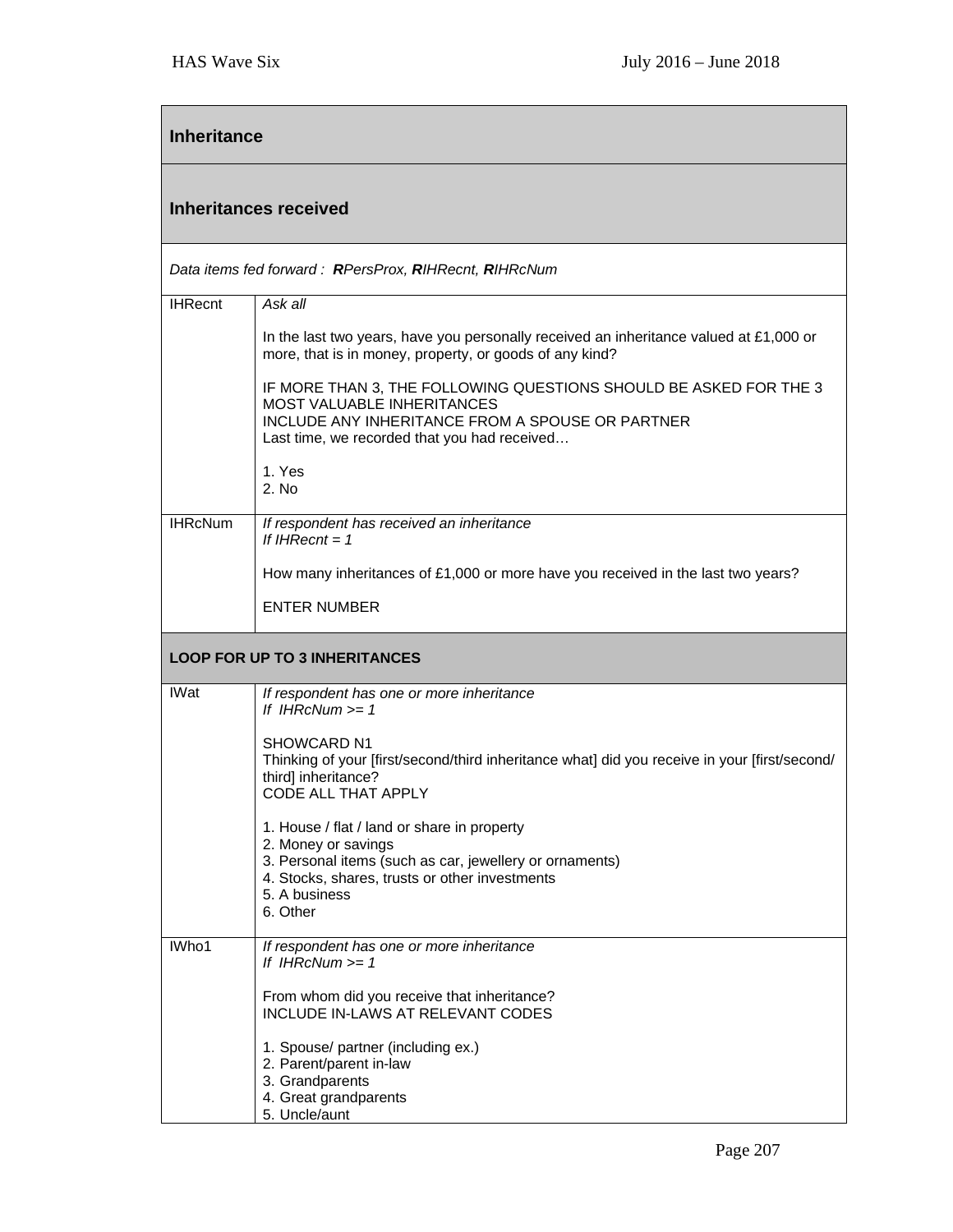|                    | 6. Great uncle/ aunt<br>7. Brother/sister                                                                                                                          |
|--------------------|--------------------------------------------------------------------------------------------------------------------------------------------------------------------|
|                    | 8. Other relative<br>9. Non relatives (friend/neighbour)                                                                                                           |
|                    | 10. Don't know/can't remember                                                                                                                                      |
| IVal1              | If respondent has one or more inheritance<br>If IHRcNum $>= 1$                                                                                                     |
|                    | [Still thinking of your [first/second/ third] inheritance what] was the total value, at that<br>time, of everything you inherited, after tax and other deductions? |
|                    | ENTER AMOUNT IN £s                                                                                                                                                 |
| IValB1             | If respondent does not know the total value inherited<br>If $IVal1 = DK/Ref$                                                                                       |
|                    | SHOWCARD N2<br>Looking at this card, what was the approximate value of the inheritance at that time (after<br>tax and other deductions)?                           |
|                    | 1. £1,000 to £4,999<br>2. £5,000 to £9,999                                                                                                                         |
|                    | 3. £10,000 to £19,999<br>4. £20,000 to £49,999                                                                                                                     |
|                    | 5. £50,000 to £99,999<br>6. £100,000 to £249,999                                                                                                                   |
|                    | 7. £250,000 or more                                                                                                                                                |
| <b>IHse</b>        | If respondent received property<br>If $IWat = 1$                                                                                                                   |
|                    | <b>SHOWCARD N3</b><br>What did you do with the property or share in the property that you received?<br>CODE ALL THAT APPLY                                         |
|                    | 1. Sold it<br>2. Live in it as main home                                                                                                                           |
|                    | 3. Use it as a second home                                                                                                                                         |
|                    | 4. Family member lives in it<br>5. Rent it out                                                                                                                     |
|                    | 6. Other                                                                                                                                                           |
| <b>IGds</b>        | If respondent received non-property inheritance<br>If $IWat = 2-5$                                                                                                 |
|                    | What did you do with the (non-property) inheritance that you received?<br>CODE ALL THAT APPLY                                                                      |
|                    | 1. Spent it<br>2. Gave it away to others                                                                                                                           |
|                    | 3. Saved/ invested it<br>4. Paid off debts                                                                                                                         |
|                    | 5. Kept it (e.g. personal items/ businesses)                                                                                                                       |
|                    | 6. Sold it (e.g. personal items/ businesses)<br>7. Other                                                                                                           |
| <b>END OF LOOP</b> |                                                                                                                                                                    |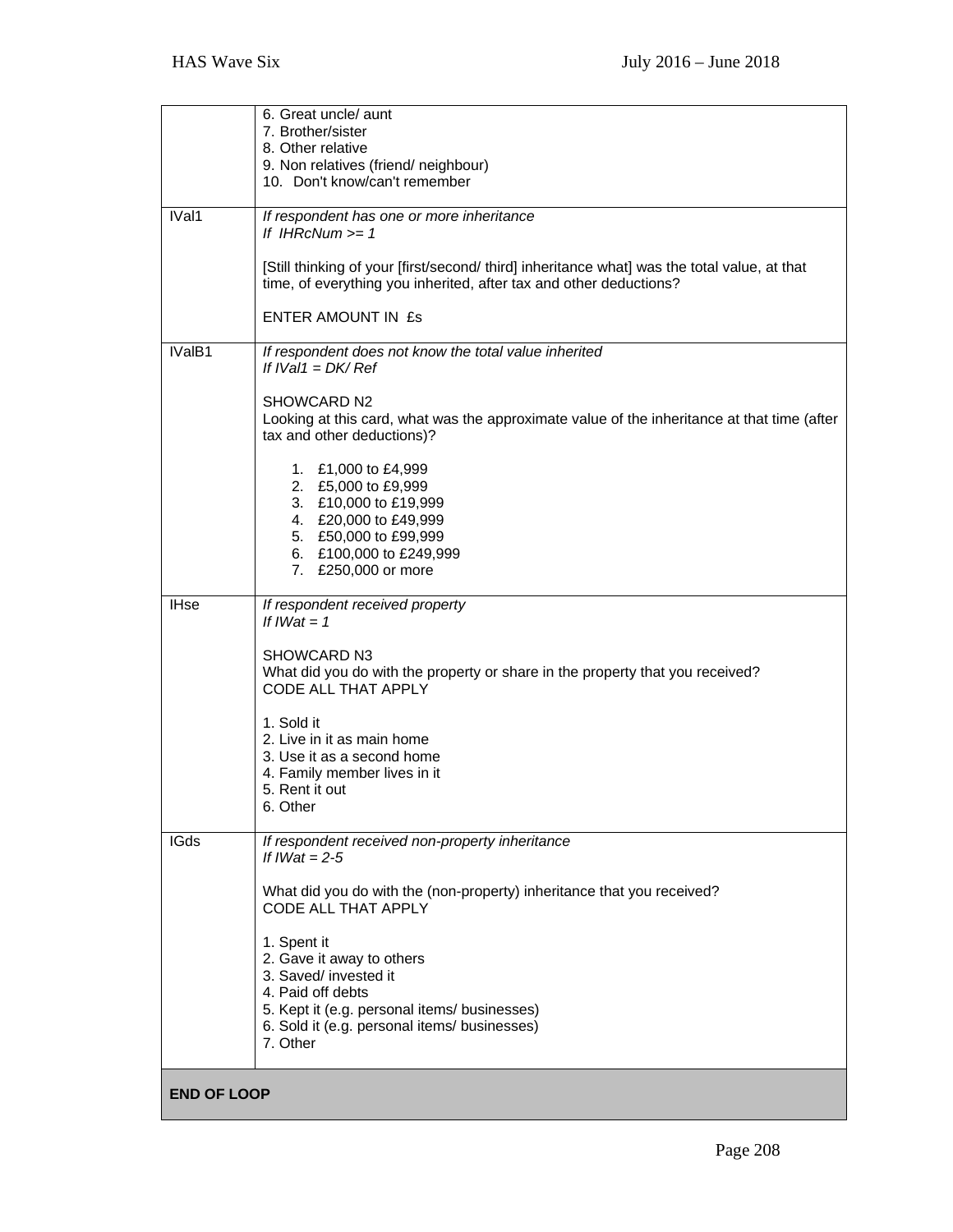|                | <b>Other sums received</b>                                                                                                                                                                     |
|----------------|------------------------------------------------------------------------------------------------------------------------------------------------------------------------------------------------|
| <b>ILGift</b>  | Ask all                                                                                                                                                                                        |
|                | Now I would like to ask you some questions about lifetime gifts and loans - that is a gift<br>or loan worth £500 or more at any one time, given by family or friends during their<br>lifetime. |
|                | In the last two years, have you received either goods or any cash gifts worth £500 or<br>more?                                                                                                 |
|                | PLEASE DO NOT INCLUDE MONEY RECEIVED FROM A TRUST FUND.                                                                                                                                        |
|                | 1. Yes<br>2. No                                                                                                                                                                                |
| <b>IGifVal</b> | If respondent received cash gifts worth £500 or more in the last two years<br>If ILGift $= 1$                                                                                                  |
|                | What is the total value of the goods or cash gifts that you have received in the last two<br>years? As mentioned before, please do not include any money received from a trust<br>fund.        |
|                | <b>ENTER AMOUNT IN £s</b>                                                                                                                                                                      |
| <b>IGfValB</b> | If respondent does not know value of gift received<br>If $IGIfVal = DK/Ref$                                                                                                                    |
|                | SHOWCARD N4<br>Looking at this card, what is the approximate value of the goods or cash gifts that you<br>have received in the last two years?                                                 |
|                | 1. £500 to £999                                                                                                                                                                                |
|                | 2. £1,000 to £2,499<br>3. £2,500 to £4,999                                                                                                                                                     |
|                | 4. £5,000 to £9,999                                                                                                                                                                            |
|                | 5. £10,000 to £24,999<br>6. £25,000 to £49,999                                                                                                                                                 |
|                | 7. £50,000 or more                                                                                                                                                                             |
| <b>NewGift</b> | If respondent received cash gifts worth £500 or more in the last two years<br>If ILGift $= 1$                                                                                                  |
|                | What did you do with any cash gifts that you received?                                                                                                                                         |
|                | 1. Spent them<br>2. Saved them<br>3. Both<br>4. No cash gifts received                                                                                                                         |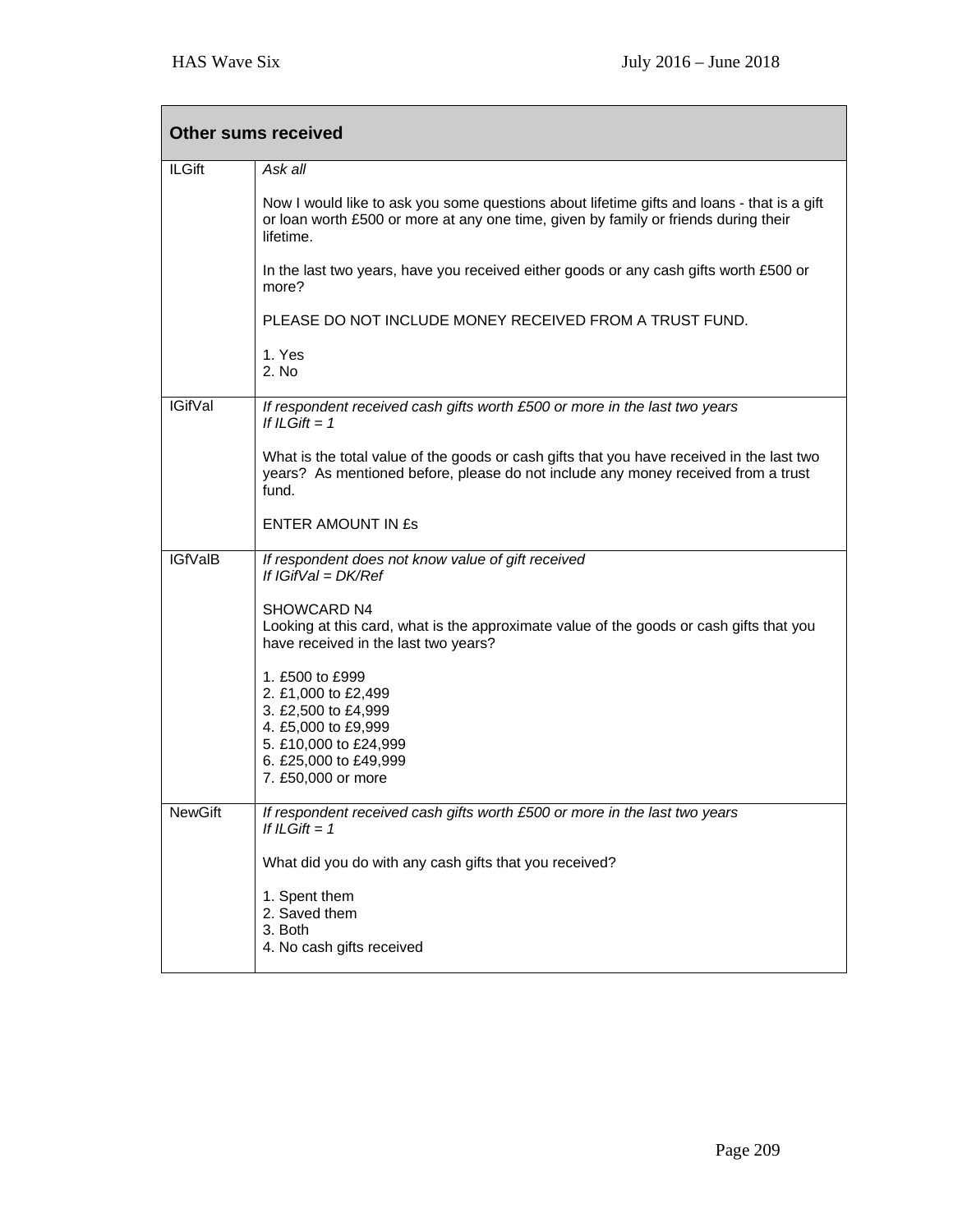| <b>ILoan</b>   | Ask all                                                                                                                                                                                |
|----------------|----------------------------------------------------------------------------------------------------------------------------------------------------------------------------------------|
|                |                                                                                                                                                                                        |
|                | SHOWCARD N5                                                                                                                                                                            |
|                | In the last two years, have you received a cash loan of £500 or more from family or<br>friends to help with expenses such as those shown on the card?                                  |
|                | 10. Property purchase or improvements<br>11. Purchase of car or driving lessons<br>12. Items for new baby<br>13. Educational expenses<br>14. Major family expenses e.g. wedding, party |
|                | 15. Holiday<br>16. Used to start or run a business                                                                                                                                     |
|                | 17. Used to pay off debts                                                                                                                                                              |
|                | 18. Spent on general living expenses                                                                                                                                                   |
|                | 19. Saved or invested it                                                                                                                                                               |
|                |                                                                                                                                                                                        |
|                | 1. Yes                                                                                                                                                                                 |
|                | 2. No                                                                                                                                                                                  |
| <b>ILnUse</b>  | If respondent has received money for any of the uses shown on the card<br>If ILoan $= 1$                                                                                               |
|                | <b>SHOWCARD N5</b>                                                                                                                                                                     |
|                | What did you do with the money you received in this way?<br><b>CODE ALL THAT APPLY</b>                                                                                                 |
|                | 10. Property purchase or improvements<br>11. Purchase of car or driving lessons<br>12. Items for new baby                                                                              |
|                | 13. Educational expenses<br>14. Major family expenses e.g. wedding, party                                                                                                              |
|                | 15. Holiday<br>16. Used to start or run a business                                                                                                                                     |
|                | 17. Used to pay off debts                                                                                                                                                              |
|                | 18. Spent on general living expenses                                                                                                                                                   |
|                | 19. Saved or invested it                                                                                                                                                               |
| <b>ILnVal</b>  | If has received money for any of the uses shown on the card<br>If ILoan = $1$                                                                                                          |
|                | What is the total value of the cash loans that you have received in the last two years?                                                                                                |
|                | <b>ENTER AMOUNT IN £s</b>                                                                                                                                                              |
| <b>ILnVaIB</b> | If respondent does not know value of the cash loan received<br>If $ILnVal = DK/Ref$                                                                                                    |
|                | <b>SHOWCARD N6</b><br>Looking at this card, what is the approximate value of the loans that you have received in<br>the last two years?                                                |
|                | 1. £500 to £999<br>2. £1,000 to £4,999                                                                                                                                                 |
|                | 3. £5,000 to £9,999                                                                                                                                                                    |
|                | 4. £10,000 to £24,999<br>5. £25,000 to £49,999                                                                                                                                         |
|                | 6. £50,000 or more                                                                                                                                                                     |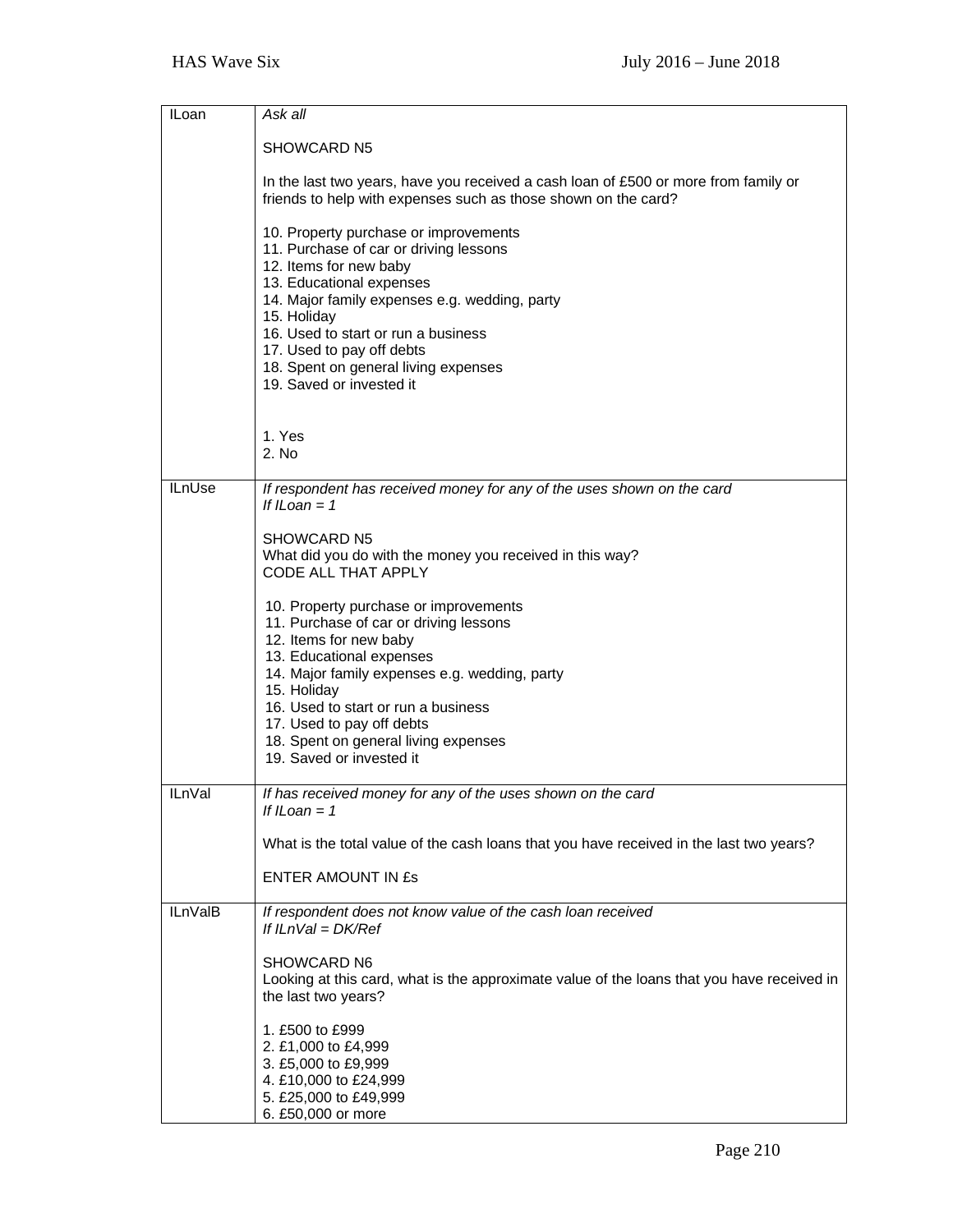| <b>ILnPBk</b>  | If respondent has a loan<br>If ILoan = $1$ AND DLNum > 0                                                                                                                 |
|----------------|--------------------------------------------------------------------------------------------------------------------------------------------------------------------------|
|                | Do you plan to pay back some or all of the loan(s) you have received?                                                                                                    |
|                | 1. Yes - all<br>2. Yes - some<br>3. No                                                                                                                                   |
| <b>ILnPBAm</b> | If respondent has plans to pay back some of the loan(s) received<br>If $ILnPBk = 2$                                                                                      |
|                | How much of the loan/ loans do you plan to pay back?                                                                                                                     |
|                | <b>ENTER AMOUNT IN £s</b>                                                                                                                                                |
| <b>ILump</b>   | Ask all                                                                                                                                                                  |
|                | <b>SHOWCARD N7</b><br>Have you personally received a payment of £500 or more from any of these sources<br>shown on this card, or any other source in the last two years? |
|                | EXCLUDE GIFTS / LOANS FROM FAMILY AND FRIENDS COVERED IN THE<br>PREVIOUS QUESTIONS                                                                                       |
|                | 1. Yes<br>2. N <sub>0</sub>                                                                                                                                              |
| <b>ILumTy</b>  | If respondent received a payment of £500 or more from any sources on the card<br>If $I Lump = 1$                                                                         |
|                | <b>SHOWCARD N7</b><br>From which sources have you received £500 or more in the last two years?                                                                           |
|                | CODE ALL THAT APPLY<br>1. A life insurance policy                                                                                                                        |
|                | 2. A lump sum pension pay-out<br>3. A personal accident plan or some other form of compensation<br>4. Any other insurance payment                                        |
|                | 5. A redundancy payment<br>6. A win on the football pools, national lottery or other form of gambling<br>7. Other payment                                                |
| <b>ILife</b>   | If respondent received money from a life insurance policy<br>If ILum $Ty = 1$                                                                                            |
|                | About how much in total, after tax, have you received from your life insurance policy in<br>the last two years?                                                          |
|                | ENTER AMOUNT IN £s                                                                                                                                                       |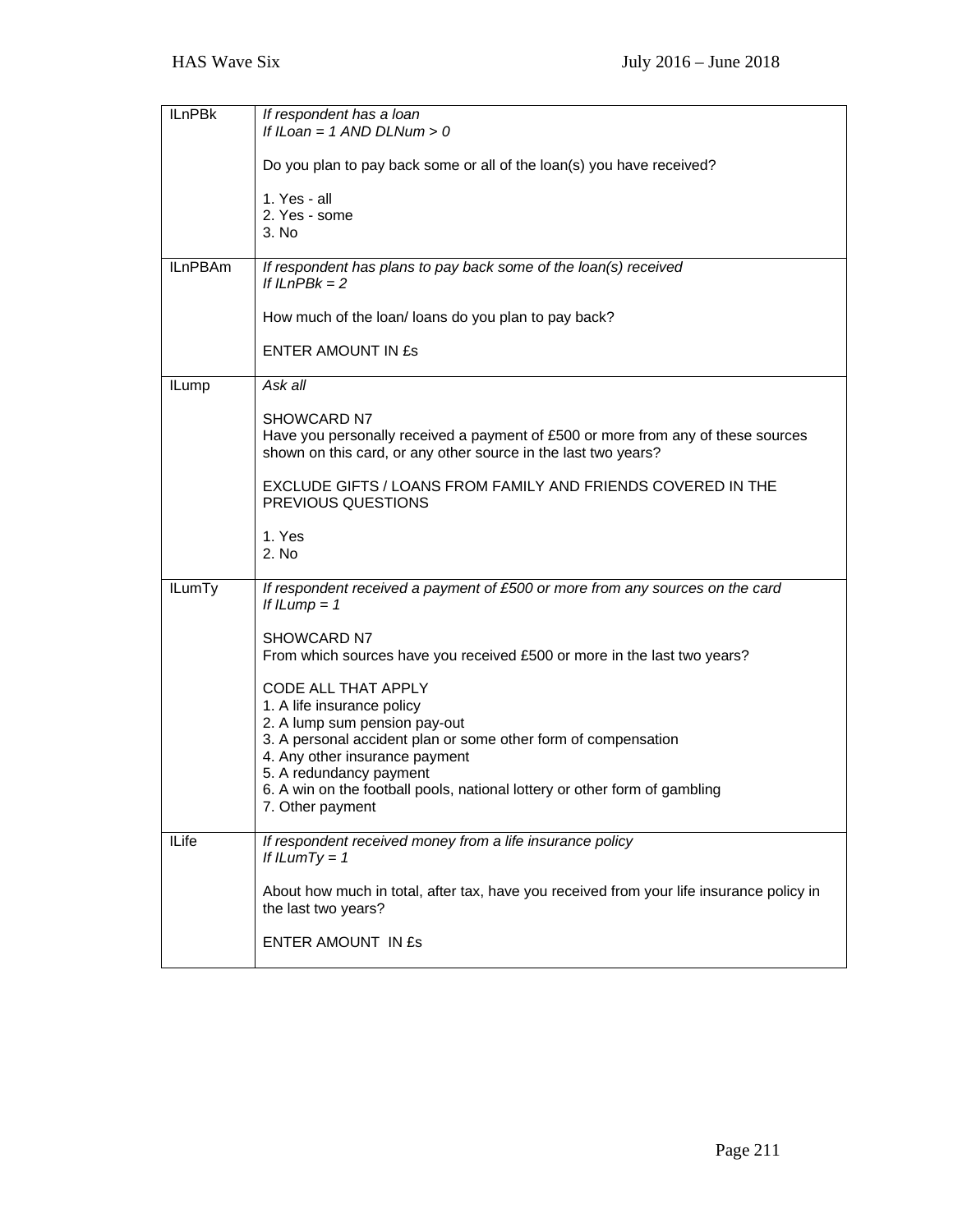| <b>ILifb</b> | If respondent does not know amount of money received from a life insurance policy<br>If ILife = $DK/Ref$<br><b>SHOWCARD N8</b><br>Looking at this card can you tell me the approximate amount you have received from<br>your life insurance policy in the last two years?<br>1. £500 to £999<br>2. £1,000 to £2,499<br>3. £2,500 to £4,999<br>4. £5,000 to £9,999<br>5. £10,000 to £24,999<br>6. £25,000 to £49,999<br>7. £50,000 to £99,999<br>8. £100,000 to £249,999<br>9. £250,000 or more     |
|--------------|----------------------------------------------------------------------------------------------------------------------------------------------------------------------------------------------------------------------------------------------------------------------------------------------------------------------------------------------------------------------------------------------------------------------------------------------------------------------------------------------------|
| <b>ILuPp</b> | If respondent received money from a lump sum pension pay-out<br>If $I LumTy = 2$<br>About how much in total, after tax, have you received from your lump sum pension pay-<br>out in the last two years?<br>ENTER AMOUNT IN £s                                                                                                                                                                                                                                                                      |
| <b>ILuPb</b> | If respondent does not know amount of money received from lump sum pension pay-out<br>If $ILuPp = DK/Ref$<br><b>SHOWCARD N8</b><br>Looking at this card can you tell me the approximate amount you have received from<br>your lump sum pension pay-out in the last two years?<br>1. £500 to £999<br>2. £1,000 to £2,499<br>3. £2,500 to £4,999<br>4. £5,000 to £9,999<br>5. £10,000 to £24,999<br>6. £25,000 to £49,999<br>7. £50,000 to £99,999<br>8. £100,000 to £249,999<br>9. £250,000 or more |
| <b>ILAcc</b> | If respondent received money from a personal accident plan or some other form of<br>compensation<br>If $I LumTy = 3$<br>About how much in total, after tax, have you received from your personal accident plan<br>or other form of compensation in the last two years?<br>ENTER AMOUNT IN £s                                                                                                                                                                                                       |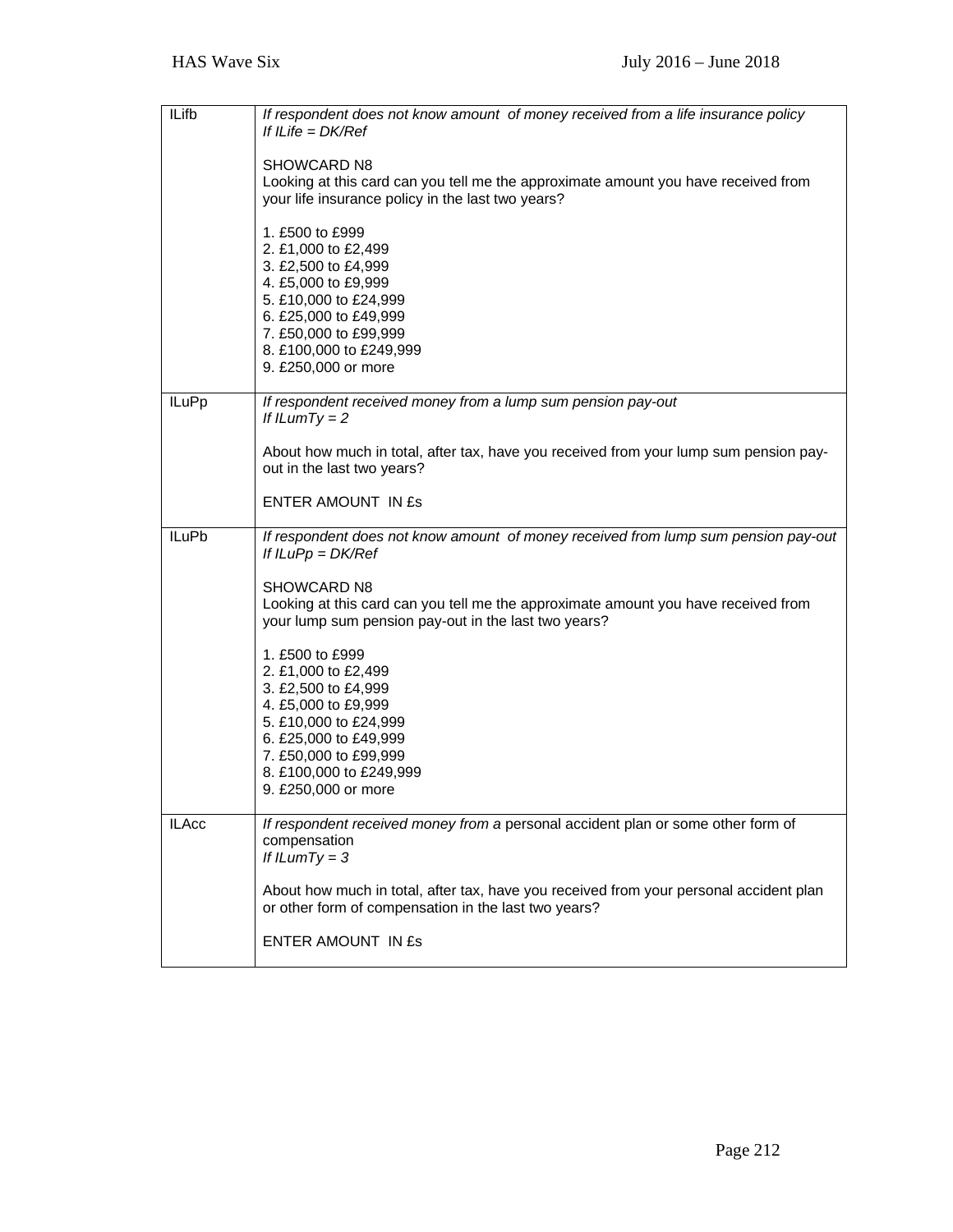| <b>ILAcb</b> | If respondent does not know amount of money received from a personal accident plan<br>or some other form of compensation<br>If $ILAcc = DK/Ref$<br>SHOWCARD N8<br>Looking at this card can you tell me the approximate amount you have received from<br>your personal accident plan or other form of compensation in the last two years?<br>1. £500 to £999<br>2. £1,000 to £2,499<br>3. £2,500 to £4,999<br>4. £5,000 to £9,999<br>5. £10,000 to £24,999<br>6. £25,000 to £49,999<br>7. £50,000 to £99,999<br>8. £100,000 to £249,999<br>9. £250,000 or more |
|--------------|---------------------------------------------------------------------------------------------------------------------------------------------------------------------------------------------------------------------------------------------------------------------------------------------------------------------------------------------------------------------------------------------------------------------------------------------------------------------------------------------------------------------------------------------------------------|
| <b>ILIns</b> | If respondent received money from any other insurance payment<br>If ILumTy = $4$<br>About how much in total, after tax, have you received from your other insurance payment<br>in the last two years?<br>ENTER AMOUNT IN £s                                                                                                                                                                                                                                                                                                                                   |
|              |                                                                                                                                                                                                                                                                                                                                                                                                                                                                                                                                                               |
| <b>ILInb</b> | If respondent does not know amount of money received any other insurance payment<br>If ILIns = $DK/Ref$<br><b>SHOWCARD N8</b><br>Looking at this card can you tell me the approximate amount you have received from<br>your other insurance payment in the last two years?<br>1. £500 to £999<br>2. £1,000 to £2,499<br>3. £2,500 to £4,999<br>4. £5,000 to £9,999<br>5. £10,000 to £24,999                                                                                                                                                                   |
|              | 6. £25,000 to £49,999<br>7. £50,000 to £99,999<br>8. £100,000 to £249,999<br>9. £250,000 or more                                                                                                                                                                                                                                                                                                                                                                                                                                                              |
| <b>ILRed</b> | If respondent received money from a redundancy payment<br>If ILum $Ty = 5$<br>About how much in total, after tax, have you received from your redundancy payment in<br>the last two years?                                                                                                                                                                                                                                                                                                                                                                    |
|              | ENTER AMOUNT IN £s                                                                                                                                                                                                                                                                                                                                                                                                                                                                                                                                            |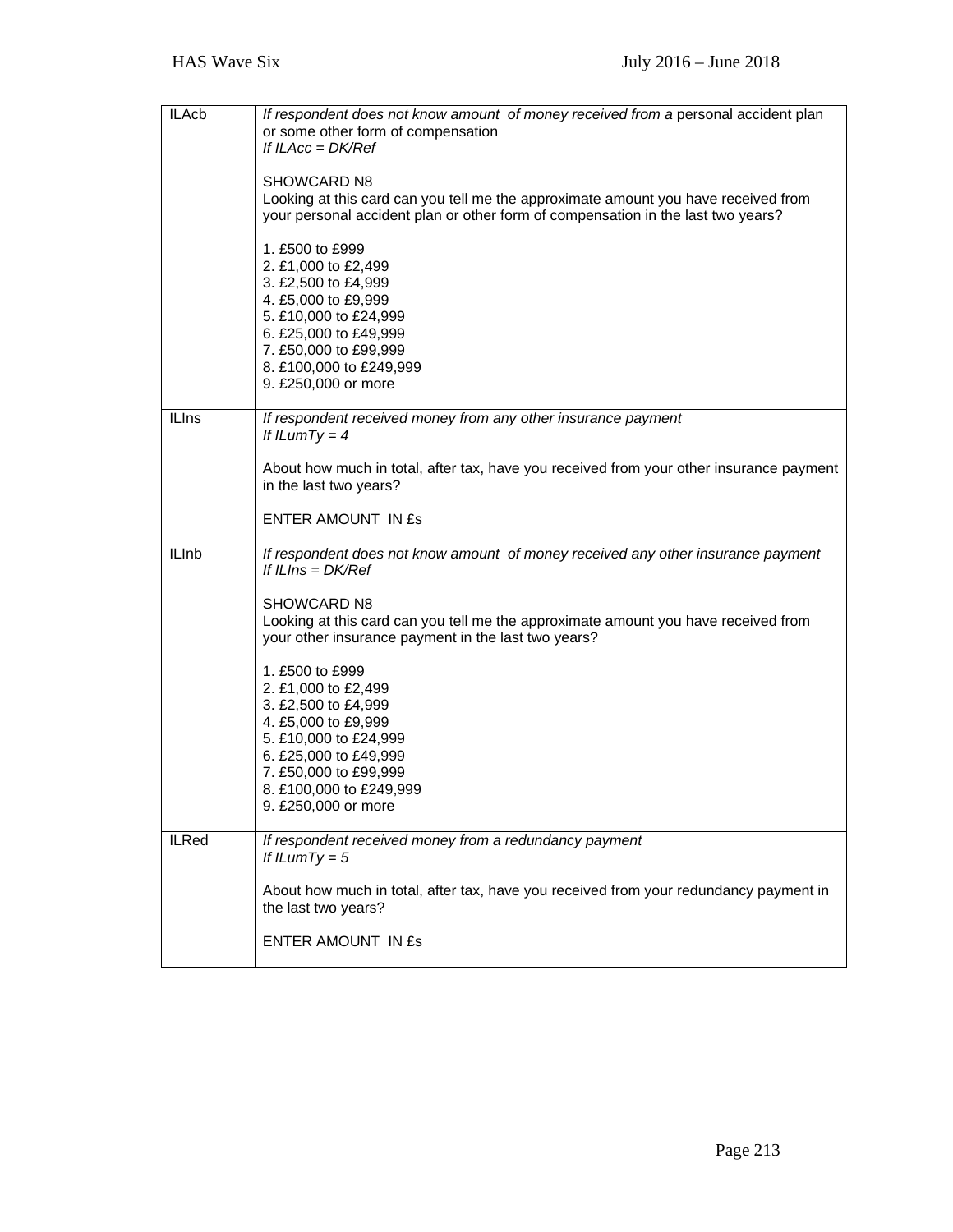| <b>ILRdb</b> | If respondent does not know amount of money received from a redundancy payment<br>If $ILRed = DK/Ref$                                                                                                             |
|--------------|-------------------------------------------------------------------------------------------------------------------------------------------------------------------------------------------------------------------|
|              | SHOWCARD N8<br>Looking at this card can you tell me the approximate amount you have received from<br>your redundancy payment in the last two years?                                                               |
|              | 1. £500 to £999<br>2. £1,000 to £2,499<br>3. £2,500 to £4,999<br>4. £5,000 to £9,999<br>5. £10,000 to £24,999<br>6. £25,000 to £49,999<br>7. £50,000 to £99,999<br>8. £100,000 to £249,999<br>9. £250,000 or more |
| <b>ILWin</b> | If respondent received money from a win on the football pools, national lottery or other<br>form of gambling<br>If ILumTy = $6$                                                                                   |
|              | About how much in total, after tax, have you received from your win on the football pools,<br>national lottery or other form of gambling in the last two years?                                                   |
|              | <b>ENTER AMOUNT IN £s</b>                                                                                                                                                                                         |
| <b>ILWnb</b> | If respondent does not know amount of money received from a win on the football pools,<br>national lottery or other form of gambling<br>If ILWin = $DK/Ref$                                                       |
|              | <b>SHOWCARD N8</b><br>Looking at this card can you tell me the approximate amount you have received from<br>your win on the football pools, national lottery or other form of gambling in the last two<br>years?  |
|              | 1. £500 to £999<br>2. £1,000 to £2,499<br>3. £2,500 to £4,999<br>4. £5,000 to £9,999<br>5. £10,000 to £24,999<br>6. £25,000 to £49,999<br>7. £50,000 to £99,999<br>8. £100,000 to £249,999<br>9. £250,000 or more |
| <b>ILOth</b> | If respondent received money from another payment<br>If $I LumTy = 7$                                                                                                                                             |
|              | About how much in total, after tax, have you received from your other payment in the last<br>two years?                                                                                                           |
|              | <b>ENTER AMOUNT IN £s</b>                                                                                                                                                                                         |
|              | CHECK THAT MONEY RECEIVED FROM INVESTMENTS HAS NOT BEEN<br><b>INCLUDED ELSEWHERE</b>                                                                                                                              |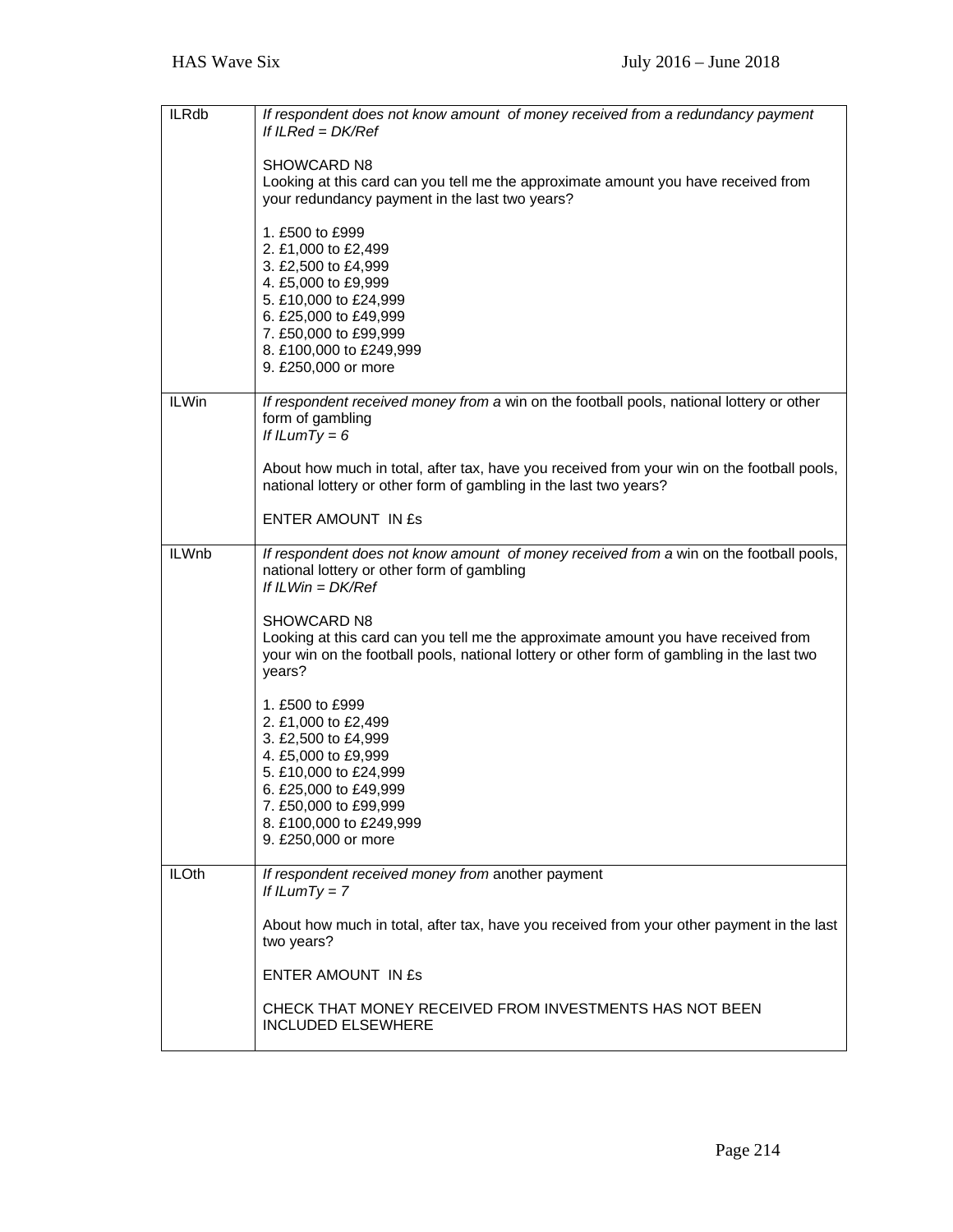| <b>ILOtb</b> | If respondent does not know amount of money received from other payment<br>If ILOth = $DK/Ref$                                                                                                                    |
|--------------|-------------------------------------------------------------------------------------------------------------------------------------------------------------------------------------------------------------------|
|              | <b>SHOWCARD N8</b><br>Looking at this card can you tell me the approximate amount you have received from<br>your other payment in the last two years?                                                             |
|              | CHECK THAT MONEY RECEIVED FROM INVESTMENTS HAS NOT BEEN<br><b>INCLUDED ELSEWHERE</b>                                                                                                                              |
|              | 1. £500 to £999<br>2. £1,000 to £2,499<br>3. £2,500 to £4,999<br>4. £5,000 to £9,999<br>5. £10,000 to £24,999<br>6. £25,000 to £49,999<br>7. £50,000 to £99,999<br>8. £100,000 to £249,999<br>9. £250,000 or more |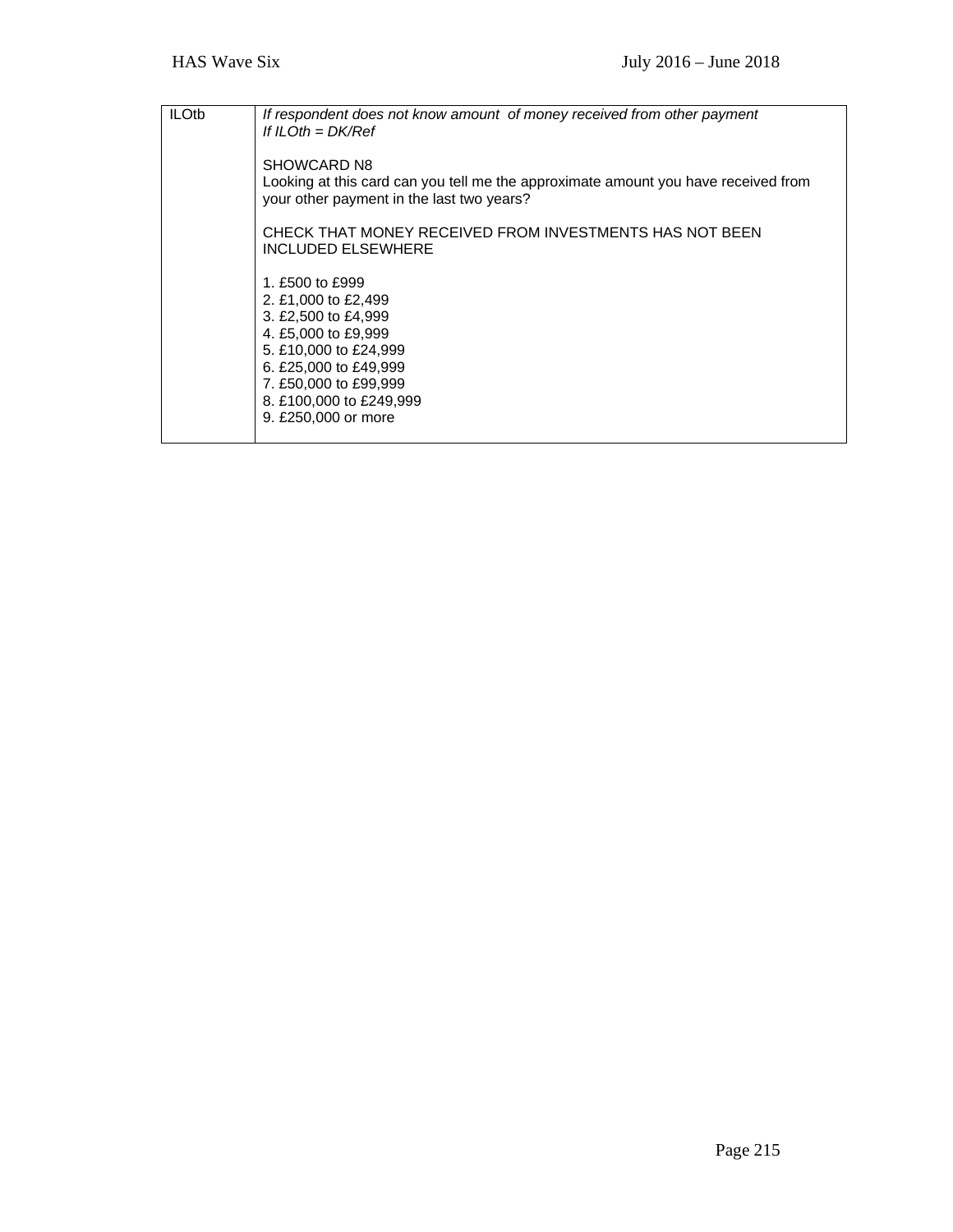## **Trusts**

## **Questions for settlers (who have put their own assets into a trust)**

*Data items fed forward: RPersProx, RTSett, RTSNum1, RTVal1, RTValB1.* 

| Tintro       | Ask all                                                                                                                                                                                                                                                               |
|--------------|-----------------------------------------------------------------------------------------------------------------------------------------------------------------------------------------------------------------------------------------------------------------------|
|              | (Earlier we talked about unit trusts, investment trusts and other types of financial<br>products.)                                                                                                                                                                    |
|              | I would now like to ask some questions about a kind of trust which is set up by a<br>specific arrangement, such as a deed of Trust.                                                                                                                                   |
|              | In a trust of this kind, assets like money, investments or property are put in the care of<br>Trustees. The Trust specifies how these assets can be managed or given away, on<br>behalf of beneficiaries who can be named individuals or sometimes charities.         |
| <b>TSett</b> | If no trusts at previous wave<br>If $RTSett = 2$                                                                                                                                                                                                                      |
|              | [Last time we interviewed you, we recorded that you did not have any assets in a trust<br>that you had set up. Can I check have any of your own assets been put into a trust<br>since that date?/ Have any of your own assets been put into a trust?]                 |
|              | EXCLUDE: TRUSTS SET UP ON BEHALF OF SOMEONE ELSE IF THE<br>RESPONDENT'S OWN ASSETS WERE NOT PUT INTO THE TRUST AT ANY<br>STAGE.                                                                                                                                       |
|              | EXCLUDE : SITUATIONS WHERE THE RESPONDENT WILL BECOME THE<br>OWNER OF THE ASSETS AT A LATER DATE (I.E. AS A BENEFICIARY) AND FOR<br>THIS REASON CONSIDERS THE ASSETS AS 'THEIRS', BUT WHERE IN FACT<br>THOSE ASSETS HAVE NEVER ACTUALLY BEEN OWNED BY THE RESPONDENT. |
|              | 1. Yes<br>2. N <sub>0</sub>                                                                                                                                                                                                                                           |
| TSNum1       | If respondents assets have been put into a trust<br>If $TSett = 1$                                                                                                                                                                                                    |
|              | How many separate trusts do you currently have assets in?<br><b>ENTER NUMBER</b>                                                                                                                                                                                      |
| <b>TSNew</b> | If respondent had assets in a trust at previous wave<br>If $RTSett = 1$                                                                                                                                                                                               |
|              | In the last two years, have you set up a new trust?                                                                                                                                                                                                                   |
|              | CODE NO IF HAS ADDED ASSETS TO AN EXISTING TRUST                                                                                                                                                                                                                      |
|              | 1. Yes<br>2. No                                                                                                                                                                                                                                                       |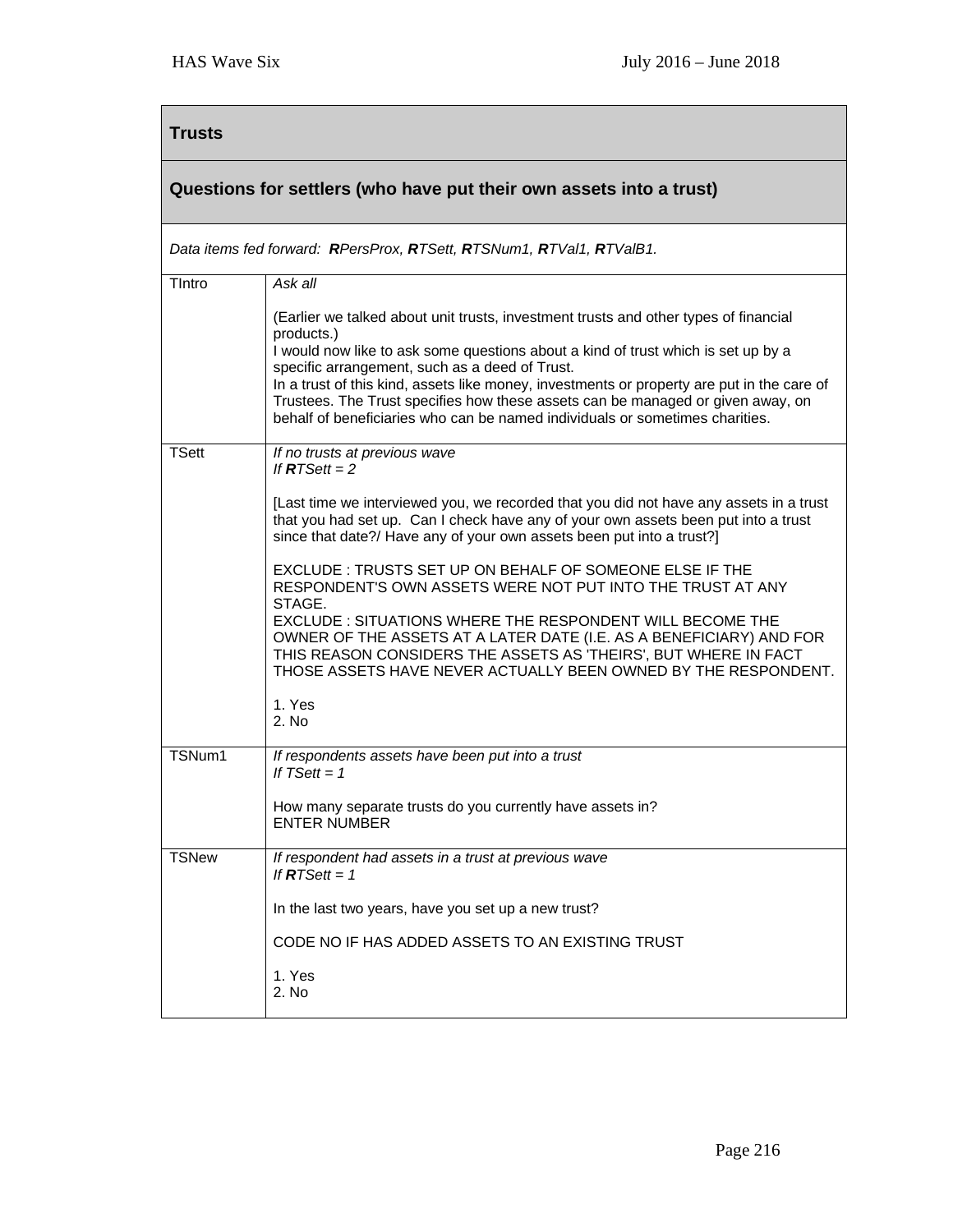| TSNum <sub>2</sub> | If respondent had settled a trust at previous wave<br>If $RTSet = 1$<br><b>ASK OR RECORD</b><br>In total, how many separate trusts do you currently have assets in.<br><b>ENTER NUMBER</b>                         |
|--------------------|--------------------------------------------------------------------------------------------------------------------------------------------------------------------------------------------------------------------|
| TCont1             | If respondent had assets before or has assets now<br>If TSett = 1 OR $RTSett = 1$                                                                                                                                  |
|                    | I am going to ask some questions about the [two] trusts that you have [the most] assets<br>in.                                                                                                                     |
|                    | [Please give an answer for those which you know about, starting with the most<br>valuable.]                                                                                                                        |
|                    | PRESS '1' TO CONTINUE                                                                                                                                                                                              |
|                    | <b>LOOP FOR UP TO 2 TRUSTS</b>                                                                                                                                                                                     |
| <b>TJnt</b>        | If respondent has one or more trusts<br>If TSNum1 $>= 1$ OR TSNum2 $>= 1$                                                                                                                                          |
|                    | [Thinking of the [first / second] (most valuable) trust, can] I just check, does the trust<br>contain only your own assets or was it set up jointly with another person in this<br>household or with someone else? |
|                    | CODE ALL THAT APPLY                                                                                                                                                                                                |
|                    | 1. Solely by respondent<br>2. Jointly with another person in this household<br>3. Jointly with someone outside the household                                                                                       |
| TP <sub>s1</sub>   | If trust is held jointly with someone in this household<br>If $TJnt = 2$                                                                                                                                           |
|                    | With which other person (or people) in this household did you set this trust up?                                                                                                                                   |
|                    | CODE ALL THAT APPLY                                                                                                                                                                                                |
| TAcc1              | If respondent has one or more trusts<br>If $TSNum1 >= 1 OR TSNum2 >= 1$                                                                                                                                            |
|                    | Would you be able to withdraw these assets for your own use in the future if you<br>wanted to?                                                                                                                     |
|                    | 1. Yes<br>2. No                                                                                                                                                                                                    |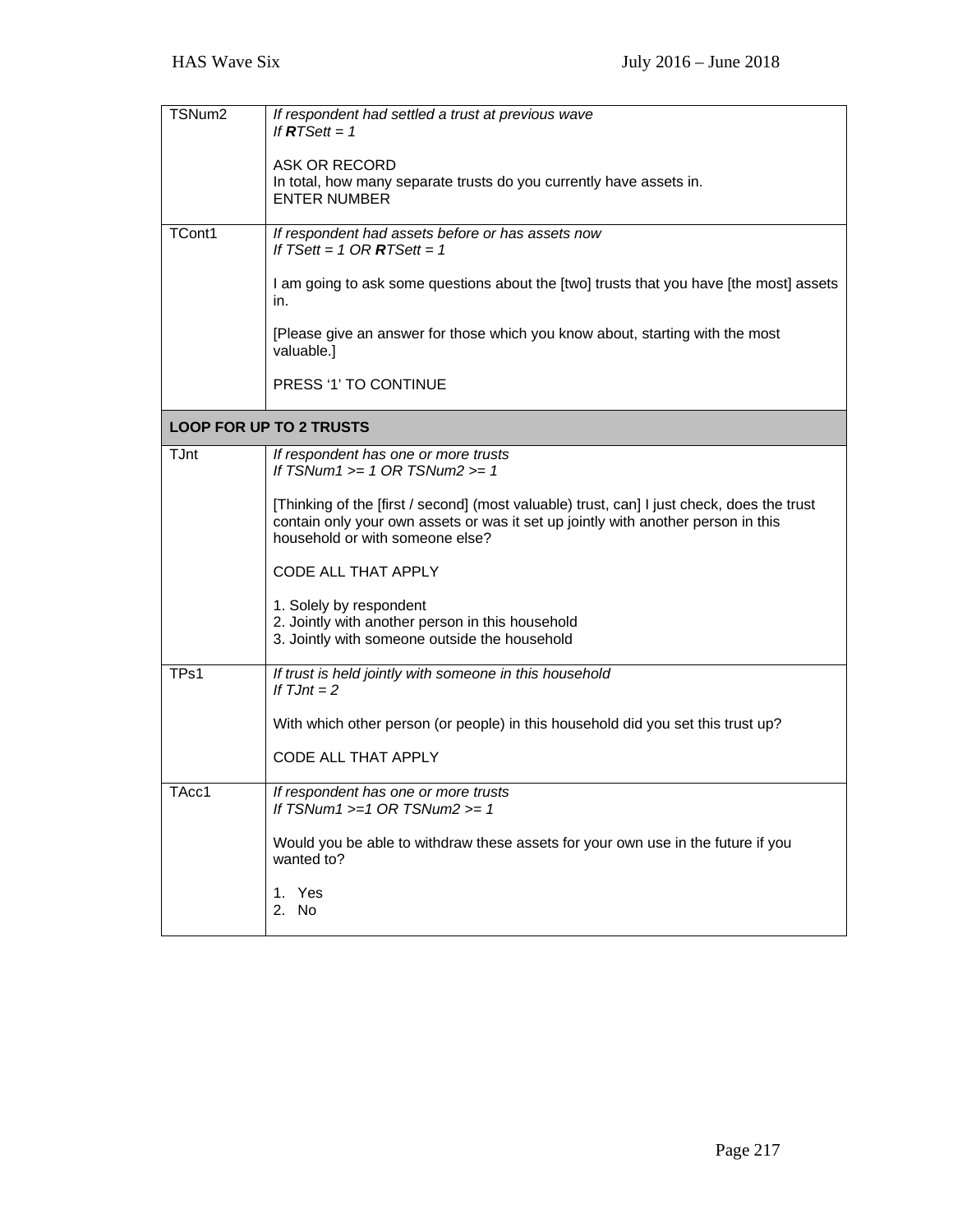| TBen   | If respondent has one or more trusts                                                                                                                               |
|--------|--------------------------------------------------------------------------------------------------------------------------------------------------------------------|
|        | If TSNum1 $>= 1$ OR TSNum2 $>= 1$                                                                                                                                  |
|        | SHOWCARD 01                                                                                                                                                        |
|        | Who are the beneficiaries of the trust?                                                                                                                            |
|        | CODE ALL THAT APPLY<br>INCLUDE IN-LAWS AT RELEVANT CODES                                                                                                           |
|        |                                                                                                                                                                    |
|        | 1. Self<br>2. Spouse / partner                                                                                                                                     |
|        | 3. Son / daughter (in-law)                                                                                                                                         |
|        | 4. Grandchild<br>5. Nephew / niece                                                                                                                                 |
|        | 6. Brother / sister (in-law)                                                                                                                                       |
|        | 7. Other relative<br>8. Other non-relative / friend / charity etc.                                                                                                 |
|        |                                                                                                                                                                    |
| TVal1  | If respondent has one or more trusts<br>If TSNum1 $>= 1$ OR TSNum2 $>= 1$                                                                                          |
|        |                                                                                                                                                                    |
|        | Now thinking about the current value of the trust, what is the approximate current value<br>of (your share of) the assets in the trust after paying off any debts? |
|        | ENSURE VALUE IS SPLIT BETWEEN COUPLES WHO ARE JOINT SETTLORS                                                                                                       |
|        | ENTER AMOUNT IN £s                                                                                                                                                 |
|        |                                                                                                                                                                    |
| TValB1 | If respondent does not know value of trust<br>If $TVal1 = DK/Ref$                                                                                                  |
|        |                                                                                                                                                                    |
|        | SHOWCARD O2<br>Looking at this card, can you estimate the current net value of (your share of) the                                                                 |
|        | assets?                                                                                                                                                            |
|        | 1. Less than £5,000                                                                                                                                                |
|        | 2. £5,000 to £9,999                                                                                                                                                |
|        | 3. £10,000 to £24,999<br>4. £25,000 to £49,999                                                                                                                     |
|        | 5. £50,000 to £99,999                                                                                                                                              |
|        | 6. £100,000 to £249,999<br>7. £250,000 to £499,999                                                                                                                 |
|        | 8. £500,000 to £999,999                                                                                                                                            |
|        | 9. £1 million or more                                                                                                                                              |
| TDup1  | If respondent has given a value                                                                                                                                    |
|        | If TVal1 OR TValB1 = Response                                                                                                                                      |
|        | Have you already included any of the assets in this trust when answering other                                                                                     |
|        | questions in this interview?                                                                                                                                       |
|        | 1. Yes                                                                                                                                                             |
|        | 2. No                                                                                                                                                              |
| TDupA1 | If respondent included assets in the trust elsewhere in the interview                                                                                              |
|        | If $T Dup1 = 1$                                                                                                                                                    |
|        | Does that include all of the assets in the trust or just some?                                                                                                     |
|        | 1. All                                                                                                                                                             |
|        | 2. Some                                                                                                                                                            |
|        |                                                                                                                                                                    |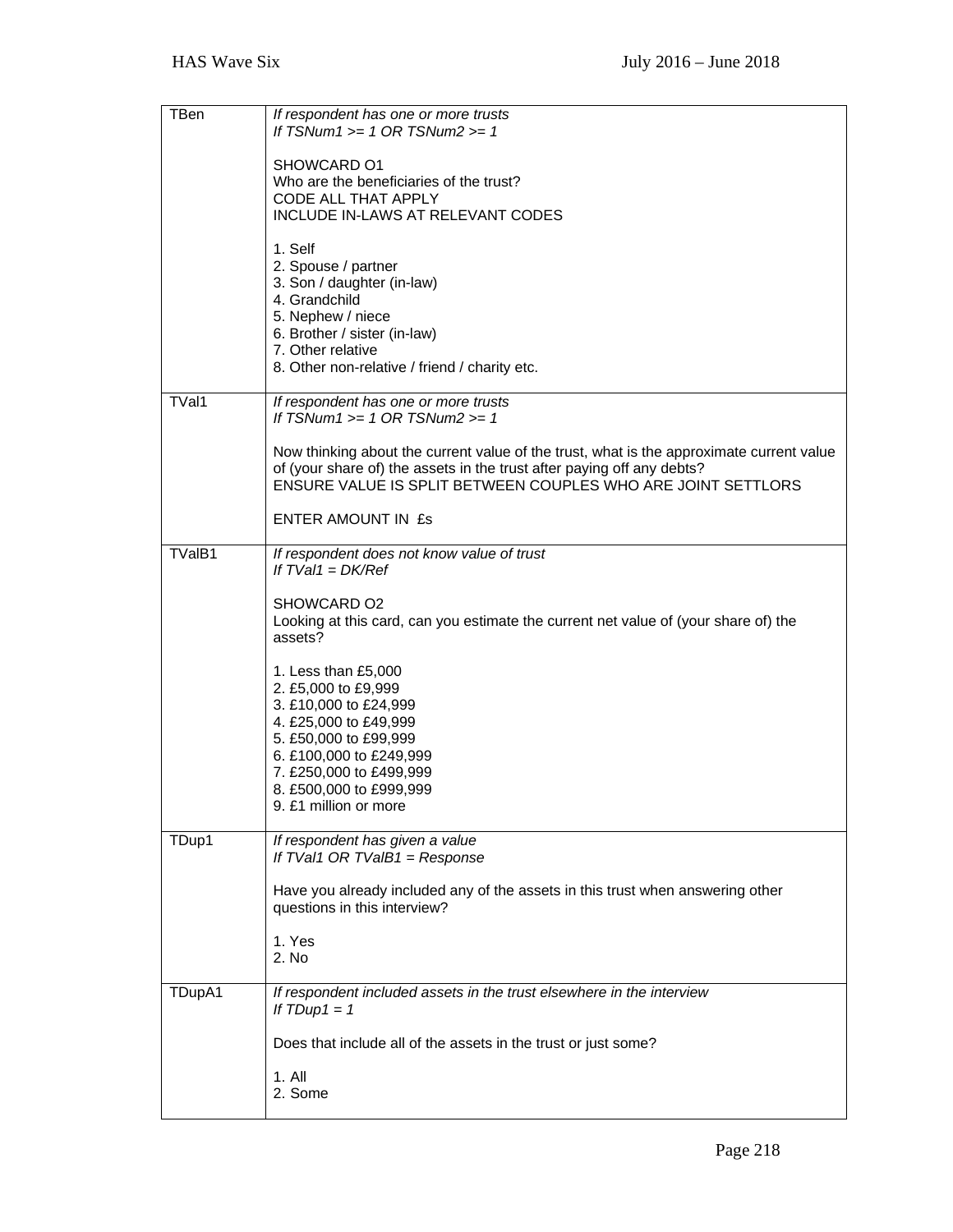| TAddVI1                       | If respondent only included some of the assets in the trust elsewhere in the interview<br>If $TDupA1 = 2$<br>Can you tell me the approximate current value of (your share of) the assets in the trust<br>that have not already been covered in this interview?<br>ENTER AMOUNT IN ES                                                                                                                                                                                                                     |
|-------------------------------|----------------------------------------------------------------------------------------------------------------------------------------------------------------------------------------------------------------------------------------------------------------------------------------------------------------------------------------------------------------------------------------------------------------------------------------------------------------------------------------------------------|
| TAddVB1                       | If respondent does not know the amount not already covered<br>If TAddVI1 = $DK/Ref$<br>SHOWCARD O <sub>2</sub><br>Looking at this card, can you estimate the net current value of (your share of) the<br>assets that have not already been covered in this interview?<br>1. Less than £5,000<br>2. £5,000 to £9,999<br>3. £10,000 to £24,999<br>4. £25,000 to £49,999<br>5. £50,000 to £99,999<br>6. £100,000 to £249,999<br>7. £250,000 to £499,999<br>8. £500,000 to £999,999<br>9. £1 million or more |
| <b>END OF LOOP FOR TRUSTS</b> |                                                                                                                                                                                                                                                                                                                                                                                                                                                                                                          |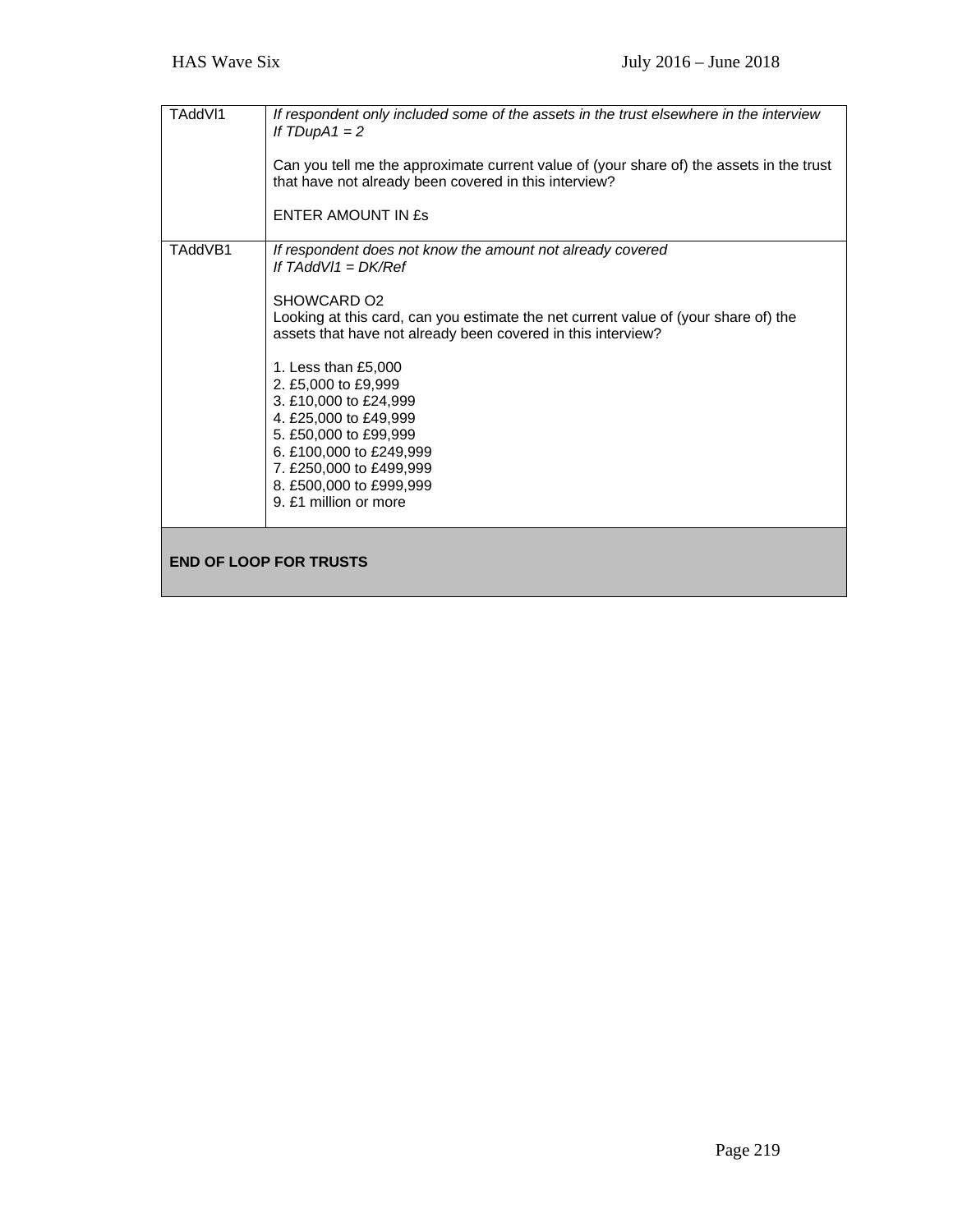| <b>Questions for beneficiaries</b>                                                                                |                                                                                                                                                                                                                                           |  |
|-------------------------------------------------------------------------------------------------------------------|-------------------------------------------------------------------------------------------------------------------------------------------------------------------------------------------------------------------------------------------|--|
| Items asked also of those aged 16-18 and in full-time education or a government scheme for<br>employment training |                                                                                                                                                                                                                                           |  |
| Data items fed forward: RTBenef, RTBenNum                                                                         |                                                                                                                                                                                                                                           |  |
| <b>TBenef</b>                                                                                                     | Ask all                                                                                                                                                                                                                                   |  |
|                                                                                                                   | Are you the beneficiary of a trust? That is, do you currently receive money from a trust,<br>or will you receive money or capital from a trust in the future?<br>[Last time, we recorded that you were [not] the beneficiary of a trust.] |  |
|                                                                                                                   | EXCLUDE TRUSTS WHERE RESPONDENT IS ALSO THE SETTLOR (COVERED IN<br>THE PREVIOUS SECTION)                                                                                                                                                  |  |
|                                                                                                                   | 1. Yes<br>2. No                                                                                                                                                                                                                           |  |
| TBenNum                                                                                                           | If respondent is the beneficiary of a trust<br>If $TBenef = 1$                                                                                                                                                                            |  |
|                                                                                                                   | Can I just check, how many separate trusts are you the beneficiary of?                                                                                                                                                                    |  |
|                                                                                                                   | <b>ENTER NUMBER</b>                                                                                                                                                                                                                       |  |
| TCont <sub>2</sub>                                                                                                | If respondent is beneficiary of one or more trusts<br>If TBenNum $>= 1$                                                                                                                                                                   |  |
|                                                                                                                   | [I am going to ask some questions about the two most valuable trusts.]                                                                                                                                                                    |  |
|                                                                                                                   | PRESS '1' TO CONTINUE                                                                                                                                                                                                                     |  |
|                                                                                                                   | <b>LOOP FOR UP TO 2 TRUSTS</b>                                                                                                                                                                                                            |  |
| <b>TWho</b>                                                                                                       | If respondent is beneficiary of one or more trusts<br>If TBenNum >= 1                                                                                                                                                                     |  |
|                                                                                                                   | [Thinking of the [first / second] (most valuable) trust], by whom was the trust set up?<br>CODE ALL THAT APPLY<br>INCLUDE IN-LAWS AT RELEVANT CODES                                                                                       |  |
|                                                                                                                   | 1. Respondent<br>2. Spouse/ partner<br>3. Parent/ Parent in-law<br>4. Grandparent/great-grandparent<br>5. Uncle/aunt<br>6. Brother/sister (in-law)<br>7. Other relative<br>8. Other non-relative/friend                                   |  |
|                                                                                                                   |                                                                                                                                                                                                                                           |  |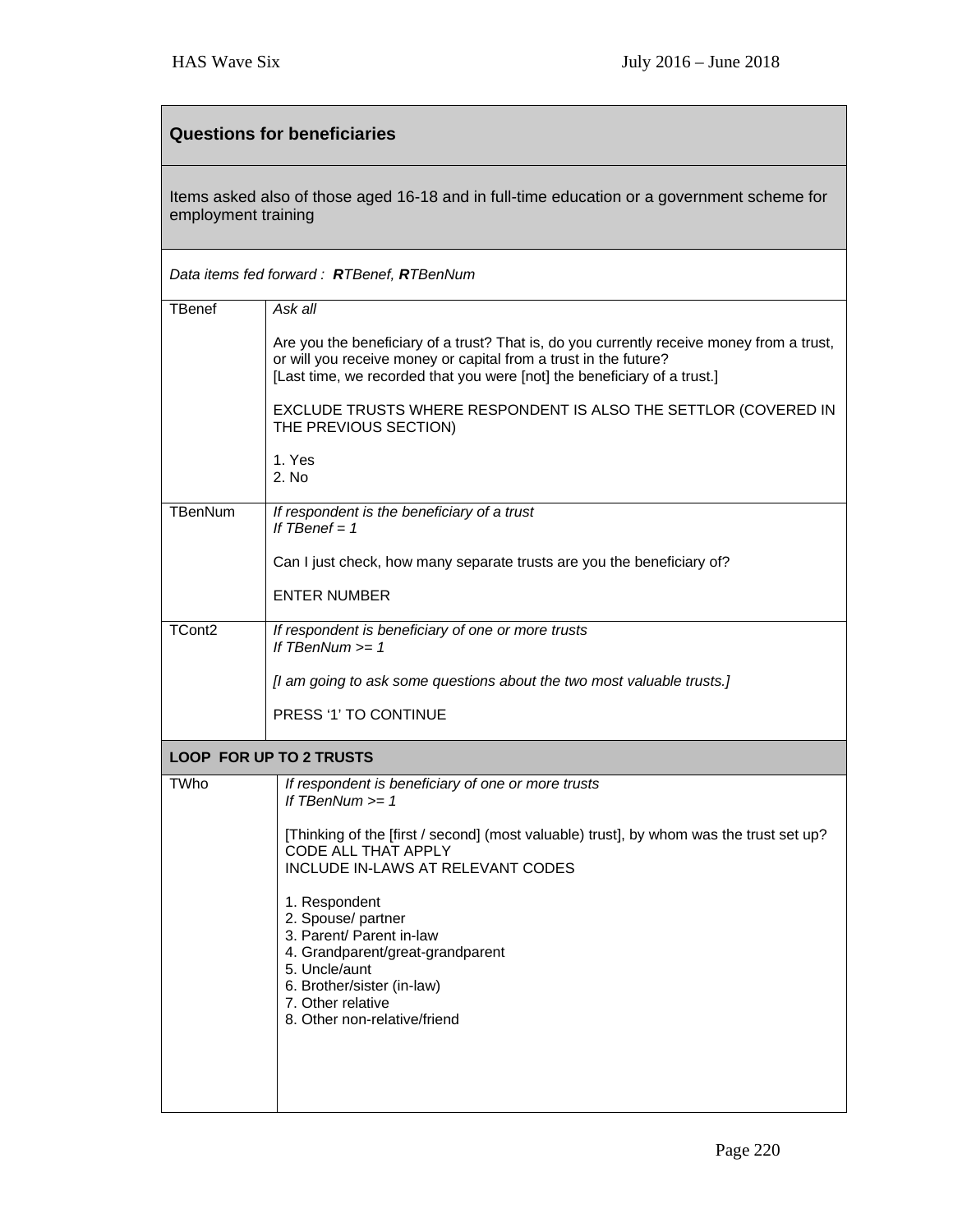| TBInc1  | If respondent is beneficiary of one or more trusts<br>If $TBenNum \geq 1$                                                                               |
|---------|---------------------------------------------------------------------------------------------------------------------------------------------------------|
|         | At present, are you able to take any income or capital from the trust, whether you<br>have to apply for permission or not?                              |
|         | 1. Income only                                                                                                                                          |
|         | 2. Capital only<br>3. Both income and capital                                                                                                           |
|         | 4. Neither                                                                                                                                              |
| TBRec1  | If respondent is able to take income or capital from the trust<br>If TBInc1 = $1,2,3$                                                                   |
|         | Thinking of the last 12 months (that is since [1 year ago]) how much have you<br>received in total from the trust after tax and any deductions?         |
|         | <b>ENTER AMOUNT IN £s</b>                                                                                                                               |
| TBRecB1 | If respondent received income or capital from the trust in the last 12 months<br>If $TBRec1 = DK/Ref$                                                   |
|         | SHOWCARD 03<br>Looking at this card, how much do you estimate that you have received from the trust<br>in the last 12 months, after tax and deductions? |
|         | 1. Less than £500<br>2. £500 to £999                                                                                                                    |
|         | 3. £1,000 to £4,999<br>4. £5,000 to £9,999                                                                                                              |
|         | 5. £10,000 to £24,999                                                                                                                                   |
|         | 6. £25,000 to £49,999<br>7. £50,000 to £99,999                                                                                                          |
|         | 8. £100,000 to £249,999<br>9. £250,000 to £499,999<br>10. £500,000 or more                                                                              |
| TBCap1  | If respondent is beneficiary of one or more trusts<br>If $TBenNum \geq 1$                                                                               |
|         | At some time in the future, will you receive all, or your share of, the assets held in the<br>trust?                                                    |
|         | 1. Yes<br>2. No                                                                                                                                         |
|         |                                                                                                                                                         |
| TBCKno1 | If respondent will receive all of the assets held in the trust at some point in the future<br>If $TBCap1 = 1$                                           |
|         | Will you receive the assets on a specified date in the future?                                                                                          |
|         | 1. Yes<br>2. No                                                                                                                                         |
| TBCapY1 | If respondent will receive assets on a specific date in the future<br>If $TBCKno1 = 1$                                                                  |
|         | In which year do you expect to have access to the assets in the trust?                                                                                  |
|         | <b>ENTER YEAR</b>                                                                                                                                       |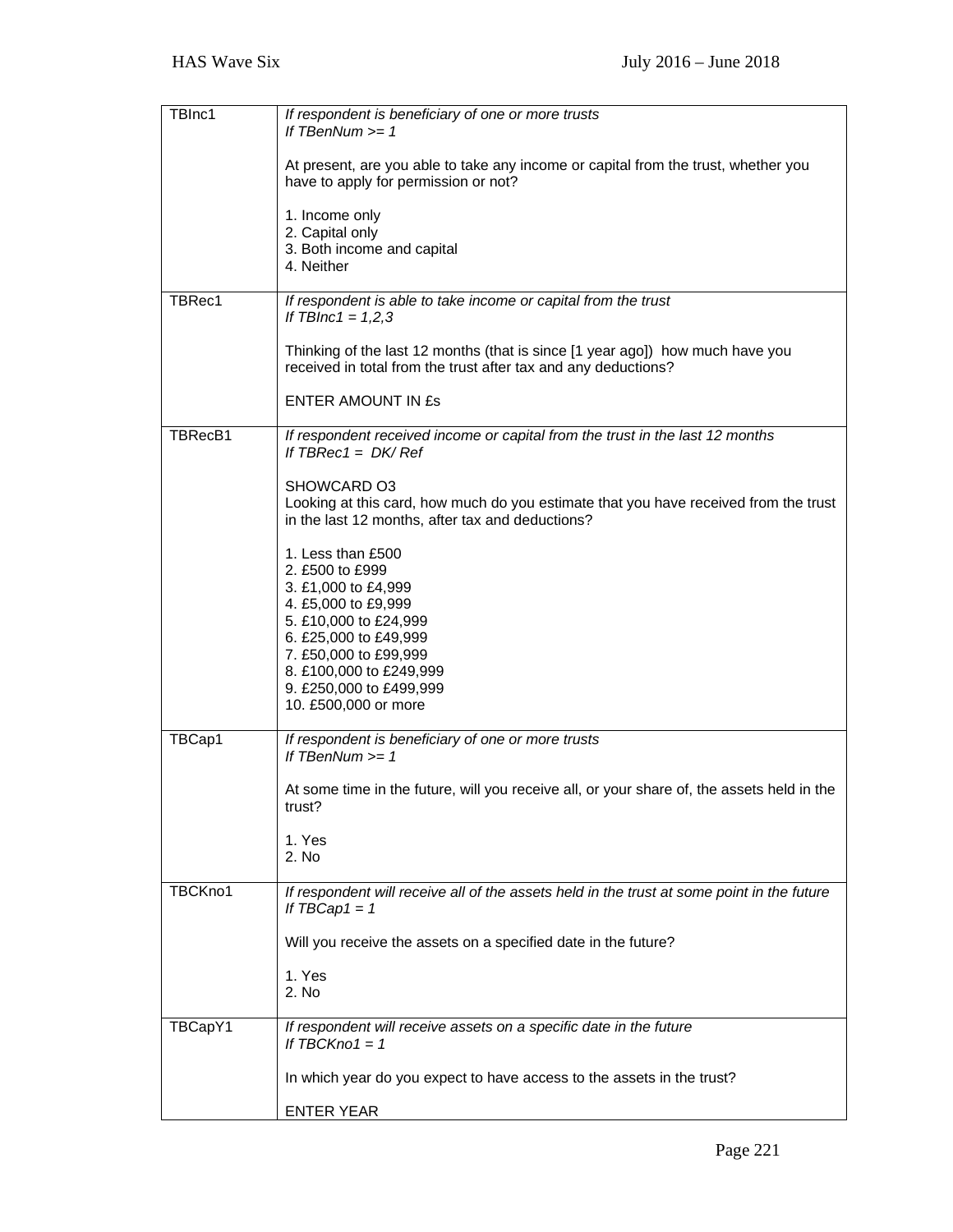| TBVaIB1                       | If respondent will receive all of the assets held in the trust at some point in the future<br>If $TBCap1 = 1$                                                                                                                           |
|-------------------------------|-----------------------------------------------------------------------------------------------------------------------------------------------------------------------------------------------------------------------------------------|
|                               | SHOWCARD O2<br>Looking at this card, what is the approximate current value of your share of the<br>assets?                                                                                                                              |
|                               | 1. Less than £5,000<br>2. £5,000 to £9,999<br>3. £10,000 to £24,999<br>4. £25,000 to £49,999<br>5. £50,000 to £99,999<br>6. £100,000 - £249,999<br>7. £250,000 to £499,999<br>8. £500,000 to £999,999<br>9. £1 million or more          |
| <b>END OF LOOP FOR TRUSTS</b> |                                                                                                                                                                                                                                         |
| OthAsCh                       | Ask all                                                                                                                                                                                                                                 |
|                               | Do you have any other assets with financial value that we have not covered in this<br>interview?                                                                                                                                        |
|                               | 1. Yes<br>2. No                                                                                                                                                                                                                         |
| OthAsTy                       | If respondent has other assets with financial value<br>If OthAsCh = $1$                                                                                                                                                                 |
|                               | What sort of assets are they?                                                                                                                                                                                                           |
|                               | <b>ENTER DESCRIPTION</b>                                                                                                                                                                                                                |
| <b>OthAsVI</b>                | If respondent has other assets with financial value<br>If OthAsCh = $1$                                                                                                                                                                 |
|                               | What is the current value of (all of) these assets?                                                                                                                                                                                     |
|                               | <b>ENTER AMOUNT IN £s</b>                                                                                                                                                                                                               |
| OthAsVb                       | If respondent does not know value of these assets<br>If $OthAsVI = DK/Ref$                                                                                                                                                              |
|                               | SHOWCARD O4<br>Looking at this card, what is the approximate current value of these assets?                                                                                                                                             |
|                               | 1. Less than £500<br>2. £500 to £999<br>3. £1,000 to £2,499<br>4. £2,500 to £4,999<br>5. £5,000 to £9,999<br>6. £10,000 to £24,999<br>7. £25,000 to £49,999<br>8. £50,000 to £99,999<br>9. £100,000 to £249,999<br>10. £250,000 or more |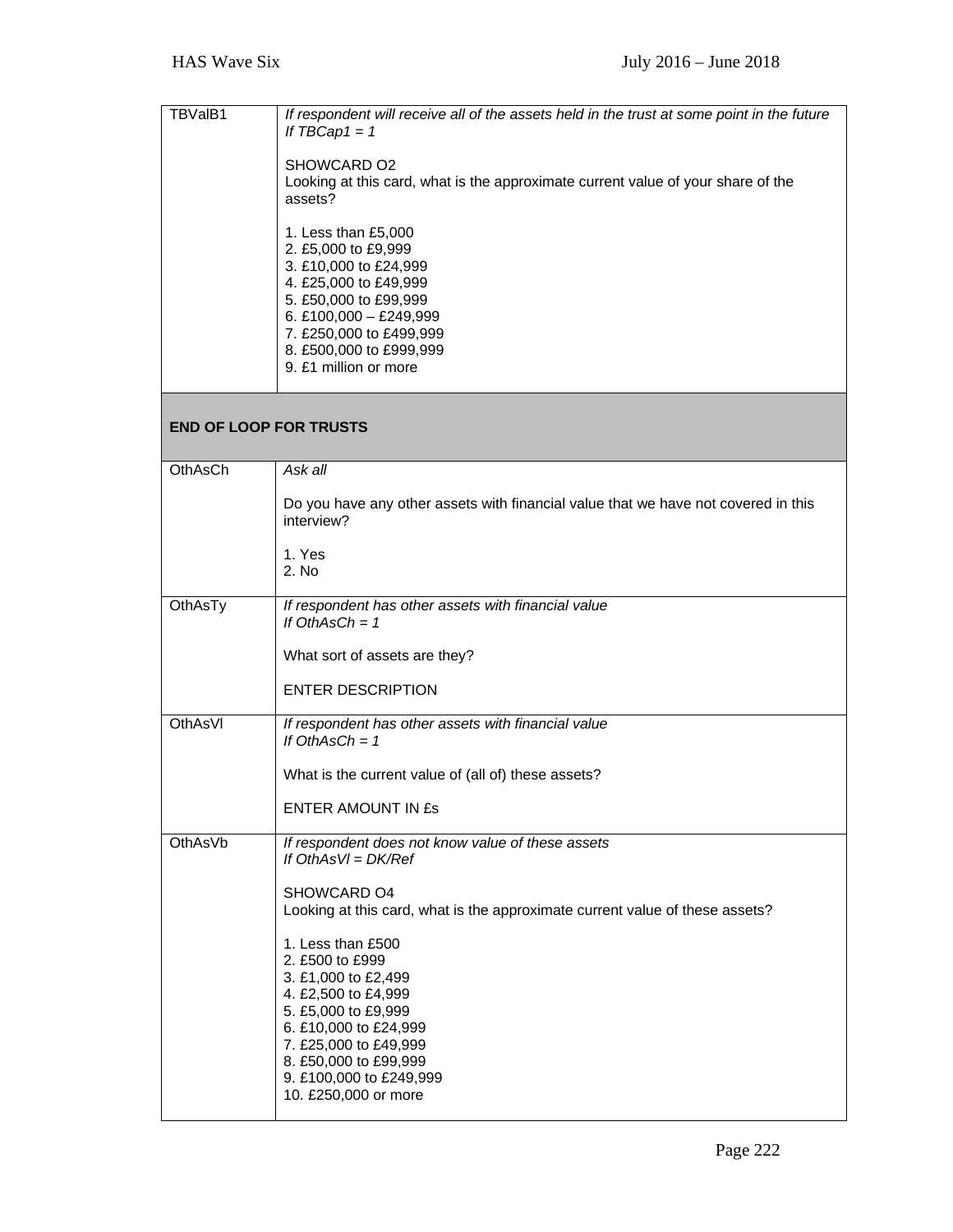| <b>Financial acuity</b> |                                                                                                                                                                                                                                                                                                                                                                                                                                                            |  |
|-------------------------|------------------------------------------------------------------------------------------------------------------------------------------------------------------------------------------------------------------------------------------------------------------------------------------------------------------------------------------------------------------------------------------------------------------------------------------------------------|--|
| Commi                   | All except proxies<br>If Persprox $= 1$                                                                                                                                                                                                                                                                                                                                                                                                                    |  |
|                         | SHOWCARD P1                                                                                                                                                                                                                                                                                                                                                                                                                                                |  |
|                         | Which one of the following statements best describes how well you are keeping up<br>with your bills and credit commitments at the moment?                                                                                                                                                                                                                                                                                                                  |  |
|                         | 1. Keeping up with all of them without any difficulties<br>2. Keeping up with all of them, but it is a struggle from time to time<br>3. Keeping up with all of them, but it is a constant struggle<br>4. Falling behind with some of them<br>5. Having real financial problems and have fallen behind with many of them<br>6. Don't have any commitments                                                                                                   |  |
| ORunOut                 | All except proxies<br>If Persprox $= 1$                                                                                                                                                                                                                                                                                                                                                                                                                    |  |
|                         | [*]In the past 12 months, how often have you run out of money before the end of the<br>week or month or needed to use a credit card or overdraft to get by?                                                                                                                                                                                                                                                                                                |  |
|                         | <b>RUNNING PROMPT</b>                                                                                                                                                                                                                                                                                                                                                                                                                                      |  |
|                         | 1. Always,<br>2. Most of the time,<br>3. Sometimes,<br>4. Hardly ever,<br>5. Or, never?                                                                                                                                                                                                                                                                                                                                                                    |  |
|                         | 6. Too hard to say/varies too much to say (SPONTANEOUS ONLY)                                                                                                                                                                                                                                                                                                                                                                                               |  |
| ORunDo                  | If respondent always, most or some of the time runs out of money<br>Ask if ORunOut = $1,2,3$                                                                                                                                                                                                                                                                                                                                                               |  |
|                         | SHOWCARD P2                                                                                                                                                                                                                                                                                                                                                                                                                                                |  |
|                         | [*] What do you usually do when you run out of money?                                                                                                                                                                                                                                                                                                                                                                                                      |  |
|                         | <b>CODE ALL THAT APPLY</b>                                                                                                                                                                                                                                                                                                                                                                                                                                 |  |
|                         | 10. Borrow from family or friends<br>11. Cut back spending or do without<br>12. Use authorised / arranged overdraft<br>13. Use unauthorised overdraft<br>14. Use credit or store card(s)<br>15. Take out commercial loan<br>16. Use a pawn brokers or cash converters<br>17. Draw money out of savings or transfer savings which you had not planned to use<br>18. Do overtime / earn extra money<br>19. Depends on amount needed / varies too much to say |  |
|                         | 20. Something else                                                                                                                                                                                                                                                                                                                                                                                                                                         |  |
| <b>IfBankAcc</b>        | If respondent does not have a current account and not proxy<br>If $FInvTy \Leftrightarrow 10 AND PersonProx = 1$                                                                                                                                                                                                                                                                                                                                           |  |
|                         | Can I check, do you have a day-to-day bank or building society account either in your<br>own name or jointly with someone else?"                                                                                                                                                                                                                                                                                                                           |  |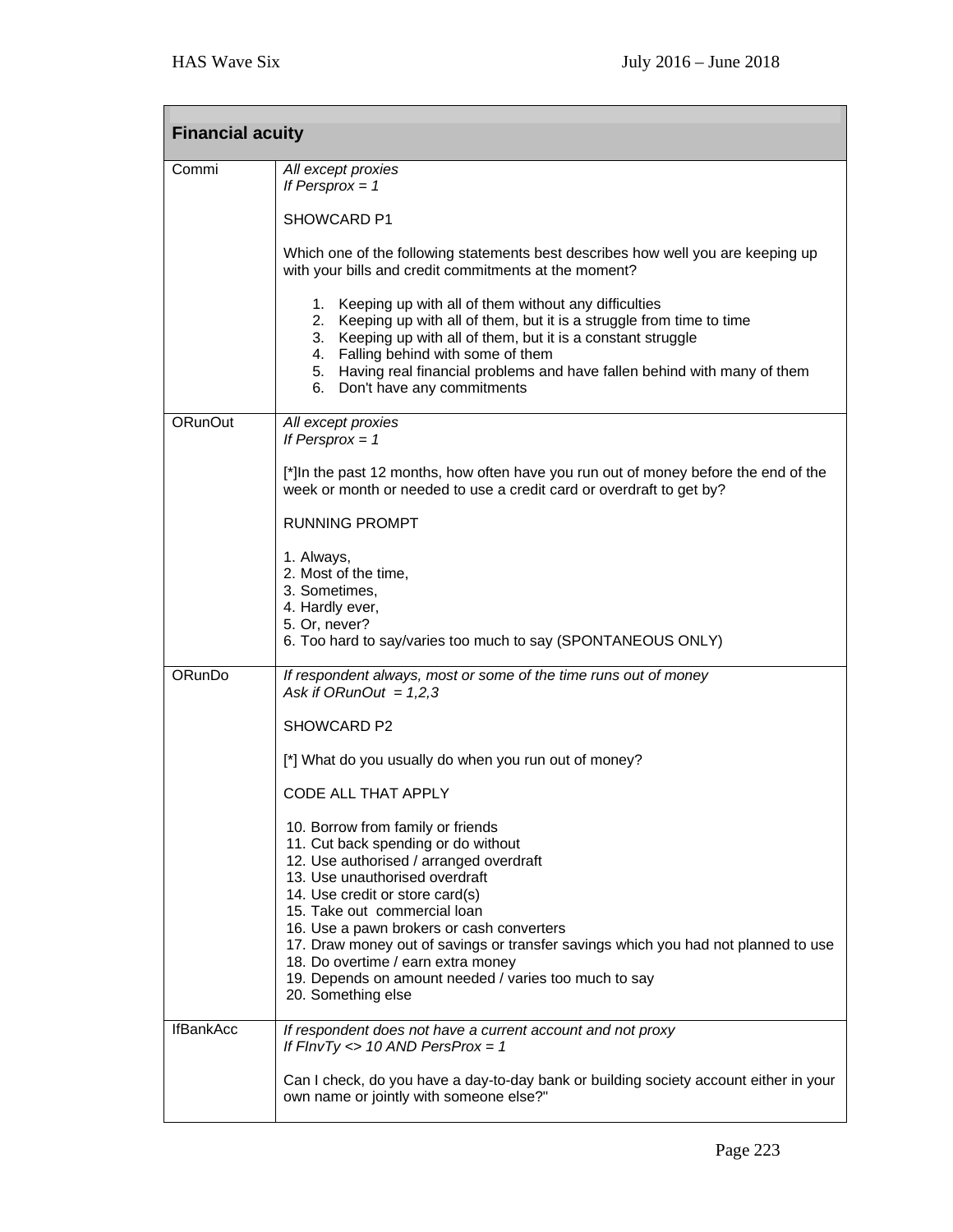|                | 1.<br>Yes<br>2.<br>No.                                                                                                                                                                                                                                                                                   |
|----------------|----------------------------------------------------------------------------------------------------------------------------------------------------------------------------------------------------------------------------------------------------------------------------------------------------------|
| KnowBalance    | If respondent has a current account and not proxy<br>If $FInvTy = 10 \text{ OR } IfBankAcc = 1 \text{ AND } PersProx = 1$                                                                                                                                                                                |
|                | [You said earlier you had a current account.] Which of these best describes how<br>accurately you know the balance on this account? I'm not interested in how much<br>money is actually in the account, just how accurately you know how much money you<br>have in the account.<br><b>RUNNING PROMPT</b> |
|                | I have no idea at all<br>1.<br>2.<br>I have a rough idea of how much I have<br>3.<br>I know exactly or to within the nearest pound or two                                                                                                                                                                |
| OftChecked     | If respondent has a current account and not proxy<br>If $FInvTy = 10 \text{ OR } IfBankAcc = 1 \text{ AND } PersProx = 1$                                                                                                                                                                                |
|                | And how often do you [yourself] normally check how much money is in this account?<br>Is it                                                                                                                                                                                                               |
|                | <b>RUNNING PROMPT</b>                                                                                                                                                                                                                                                                                    |
|                | 1.<br>Every day,<br>2.<br>At least once a week, but not every day,<br>3.<br>At least once a fortnight, but not once a week<br>4.<br>At least once a month but not once a fortnight<br>5.<br>Less than once a month<br>6.<br>Never?                                                                       |
| CheckStatem    | If respondent has a current account and not proxy                                                                                                                                                                                                                                                        |
| ent            | If $FInvTy = 10 \text{ OR } BankAcc = 1 \text{ AND } PersonProx = 1$<br>Which of these statements best describes what you [yourself] do when you either<br>receive a printed bank statement for this account or check your bank statement on-<br>line?                                                   |
|                | <b>RUNNING PROMPT</b>                                                                                                                                                                                                                                                                                    |
|                | I check off receipts and spending against the statement<br>1.<br>2.<br>I check the entries and balance on the statement to see if they look OK<br>3.<br>I just check the balance<br>I don't look at the statement at all?<br>4.                                                                          |
| <b>AcctChk</b> | If respondent has a current account and not proxy<br>If $FInvTy = 10 \text{ OR } BankAcc = 1 \text{ AND } PersonProx = 1$                                                                                                                                                                                |
|                | And which, if any, of the following methods do you use to check how much money is<br>in this account?                                                                                                                                                                                                    |
|                | <b>RUNNING PROMPT</b><br>CHOOSE ALL THAT APPLY                                                                                                                                                                                                                                                           |
|                | 1. A bank statement sent in the post?<br>2. Online through the bank's website?<br>3. Phone the bank and ask for a balance?                                                                                                                                                                               |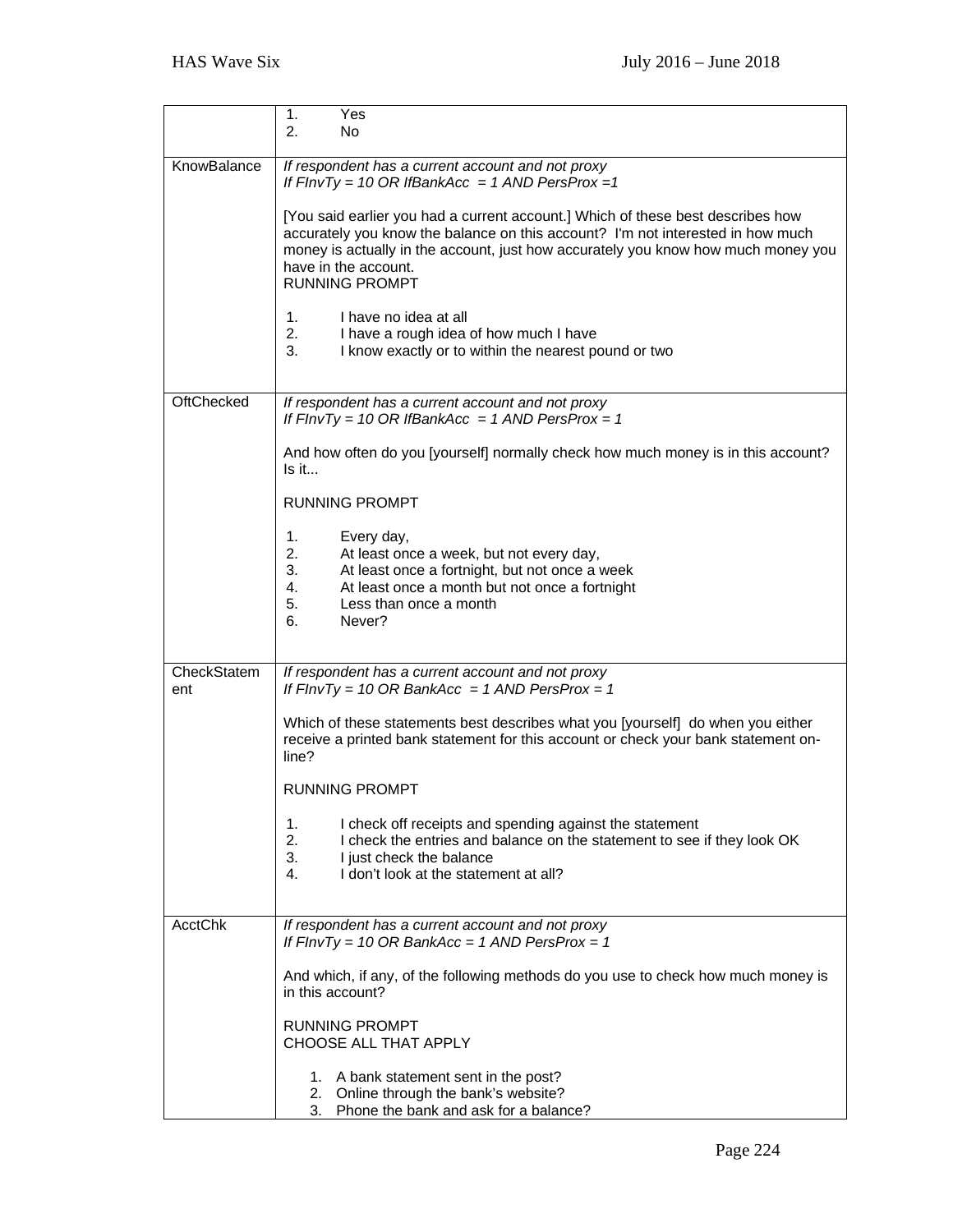|             | 4. Ask for a balance or mini-statement at the bank / Post Office or using a cash                                                                                                                                                                                                                                         |
|-------------|--------------------------------------------------------------------------------------------------------------------------------------------------------------------------------------------------------------------------------------------------------------------------------------------------------------------------|
|             | machine?<br>5. A text message from the bank?                                                                                                                                                                                                                                                                             |
|             | 6. By using an App on a mobile or other electronic device?                                                                                                                                                                                                                                                               |
|             | 7. I do not check how much money is in this account (SPONTANEOUS ONLY)                                                                                                                                                                                                                                                   |
|             | 8. Don't know (SPONTANEOUS ONLY)                                                                                                                                                                                                                                                                                         |
| KnoHowMuch  | If respondent does not have a current account and not proxy                                                                                                                                                                                                                                                              |
|             | If $FInvTy \Leftrightarrow 10 AND IfBankAcc = 2 AND PersProx = 1$                                                                                                                                                                                                                                                        |
|             | [*] How accurately do you [yourself] know how much money you have at present,<br>excluding any savings? I'm not interested in how much money you actually have, just<br>how accurately you know how much you have.                                                                                                       |
|             | <b>RUNNING PROMPT</b>                                                                                                                                                                                                                                                                                                    |
|             | I have no idea at all<br>1.                                                                                                                                                                                                                                                                                              |
|             | 2.<br>I have a rough idea of how much I have                                                                                                                                                                                                                                                                             |
|             | 3.<br>I know exactly or to within the nearest pound or two?                                                                                                                                                                                                                                                              |
|             |                                                                                                                                                                                                                                                                                                                          |
|             |                                                                                                                                                                                                                                                                                                                          |
| IncDrop     | All except proxies<br>If $PersProx = 1$                                                                                                                                                                                                                                                                                  |
|             |                                                                                                                                                                                                                                                                                                                          |
|             | [*] For how long would you [and your partner] be able to make ends meet if you lost<br>the main source of income coming into your household?                                                                                                                                                                             |
|             | <b>RUNNING PROMPT</b>                                                                                                                                                                                                                                                                                                    |
|             | 1. Less than one week<br>2. One week or more but less than one month<br>3. One month or more but less than three months<br>4. Three months or more but less than six months<br>5. Six months or more but less than twelve months<br>6. Twelve months or more?                                                            |
| FndCash     | All except proxies<br>If PersProx = $1$                                                                                                                                                                                                                                                                                  |
|             | <b>SHOWCARD P3</b><br>[*] How would you [and your partner] find the money to meet an unexpected major<br>expense? By major, I mean an expense equivalent to your whole income for a month<br>or more.                                                                                                                    |
|             | PROBE FULLY, DO NOT PROMPT                                                                                                                                                                                                                                                                                               |
|             | 1. Draw money from current account (excluding any overdraft facility)<br>2. Use existing savings / investments<br>3. Borrow the money (including use an overdraft)<br>4. Get help from family / friends<br>5. Some other way (e.g. sell something, earn extra money, cut spending)<br>6. Would not be able to find money |
| ShtTermBuff | All except proxies<br>If PersProx $= 1$                                                                                                                                                                                                                                                                                  |
|             |                                                                                                                                                                                                                                                                                                                          |
|             | SHOWCARD P4                                                                                                                                                                                                                                                                                                              |
|             | [Still] thinking about an unexpected bill which <you and="" partner="" spouse="" you="" your=""></you>                                                                                                                                                                                                                   |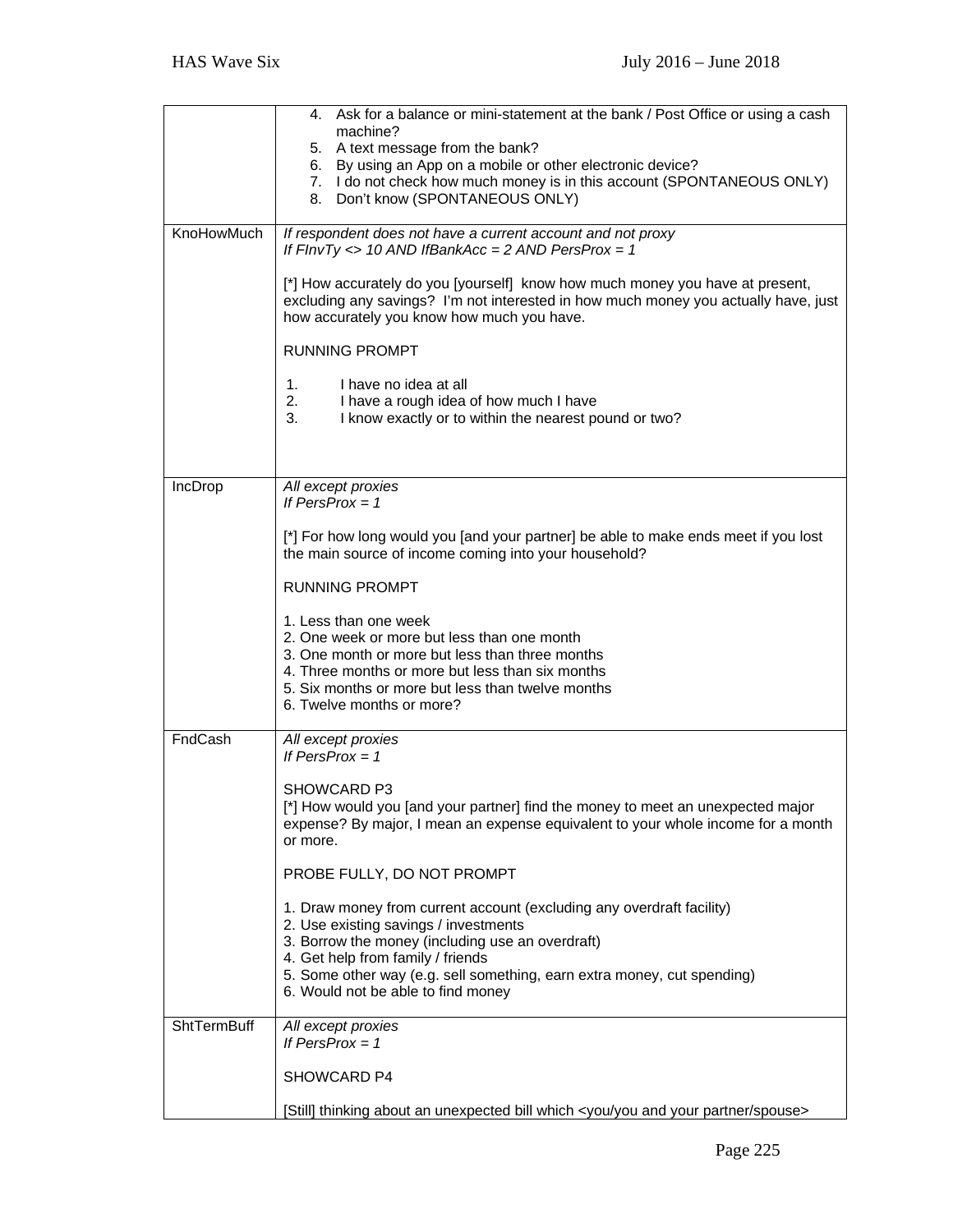|               | have to pay within seven days from today. Which, if any of the following would you do<br>to pay a bill of £300?<br>If you think you would do more than one, please select the main thing you would do,<br>that is the one you would get the most money from.<br>CHOOSE ONE OPTION ONLY<br>1. I / we would pay it with my / our own money, without dipping into savings or<br>cutting back on essentials<br>2. I / we would pay it with my / our own money, without dipping into savings, but<br>I / we would have to cut back on essentials<br>3. I / we would have to dip into savings<br>4. I / we would use a form of credit (e.g. credit card, take out a loan or make use<br>of an authorised overdraft facility)<br>5. I / we would go overdrawn without authorisation<br>6. I / we would get money from friends or family as a gift or loan<br>7. I / we would have to sell personal / household items to get the money<br>8. I / we would not be able to pay this expense<br>9. Don't know |
|---------------|----------------------------------------------------------------------------------------------------------------------------------------------------------------------------------------------------------------------------------------------------------------------------------------------------------------------------------------------------------------------------------------------------------------------------------------------------------------------------------------------------------------------------------------------------------------------------------------------------------------------------------------------------------------------------------------------------------------------------------------------------------------------------------------------------------------------------------------------------------------------------------------------------------------------------------------------------------------------------------------------------|
|               | 10. Prefer not to say                                                                                                                                                                                                                                                                                                                                                                                                                                                                                                                                                                                                                                                                                                                                                                                                                                                                                                                                                                              |
| MoneyConf     | All except proxies<br>If PersProx = $1$<br>On a scale of zero to 10, where zero is 'not at all confident' and 10 is 'very                                                                                                                                                                                                                                                                                                                                                                                                                                                                                                                                                                                                                                                                                                                                                                                                                                                                          |
|               | confident'                                                                                                                                                                                                                                                                                                                                                                                                                                                                                                                                                                                                                                                                                                                                                                                                                                                                                                                                                                                         |
|               | How confident do you feel managing your money?                                                                                                                                                                                                                                                                                                                                                                                                                                                                                                                                                                                                                                                                                                                                                                                                                                                                                                                                                     |
|               | 010                                                                                                                                                                                                                                                                                                                                                                                                                                                                                                                                                                                                                                                                                                                                                                                                                                                                                                                                                                                                |
| <b>STCont</b> | All except proxies<br>If PersProx = $1$                                                                                                                                                                                                                                                                                                                                                                                                                                                                                                                                                                                                                                                                                                                                                                                                                                                                                                                                                            |
|               | Please tell me how strongly you agree or disagree with the following statements                                                                                                                                                                                                                                                                                                                                                                                                                                                                                                                                                                                                                                                                                                                                                                                                                                                                                                                    |
|               | PRESS 1 TO CONTINUE                                                                                                                                                                                                                                                                                                                                                                                                                                                                                                                                                                                                                                                                                                                                                                                                                                                                                                                                                                                |
| <b>OSavA</b>  | All except proxies<br>If PersProx = $1$                                                                                                                                                                                                                                                                                                                                                                                                                                                                                                                                                                                                                                                                                                                                                                                                                                                                                                                                                            |
|               | SHOWCARD P4                                                                                                                                                                                                                                                                                                                                                                                                                                                                                                                                                                                                                                                                                                                                                                                                                                                                                                                                                                                        |
|               | [*] My income is enough to meet the costs of my everyday outgoings                                                                                                                                                                                                                                                                                                                                                                                                                                                                                                                                                                                                                                                                                                                                                                                                                                                                                                                                 |
|               | <b>RUNNING PROMPT</b>                                                                                                                                                                                                                                                                                                                                                                                                                                                                                                                                                                                                                                                                                                                                                                                                                                                                                                                                                                              |
|               | 1. Agree strongly<br>2. Tend to agree<br>3. Tend to disagree<br>4. Disagree strongly<br>5. Don't know, no opinion                                                                                                                                                                                                                                                                                                                                                                                                                                                                                                                                                                                                                                                                                                                                                                                                                                                                                  |
| Orgnsed       | All except proxies<br>If PersProx = $1$                                                                                                                                                                                                                                                                                                                                                                                                                                                                                                                                                                                                                                                                                                                                                                                                                                                                                                                                                            |
|               | SHOWCARD P5<br>[*] I am very organised when it comes to managing my money day to day                                                                                                                                                                                                                                                                                                                                                                                                                                                                                                                                                                                                                                                                                                                                                                                                                                                                                                               |
|               | <b>RUNNING PROMPT</b>                                                                                                                                                                                                                                                                                                                                                                                                                                                                                                                                                                                                                                                                                                                                                                                                                                                                                                                                                                              |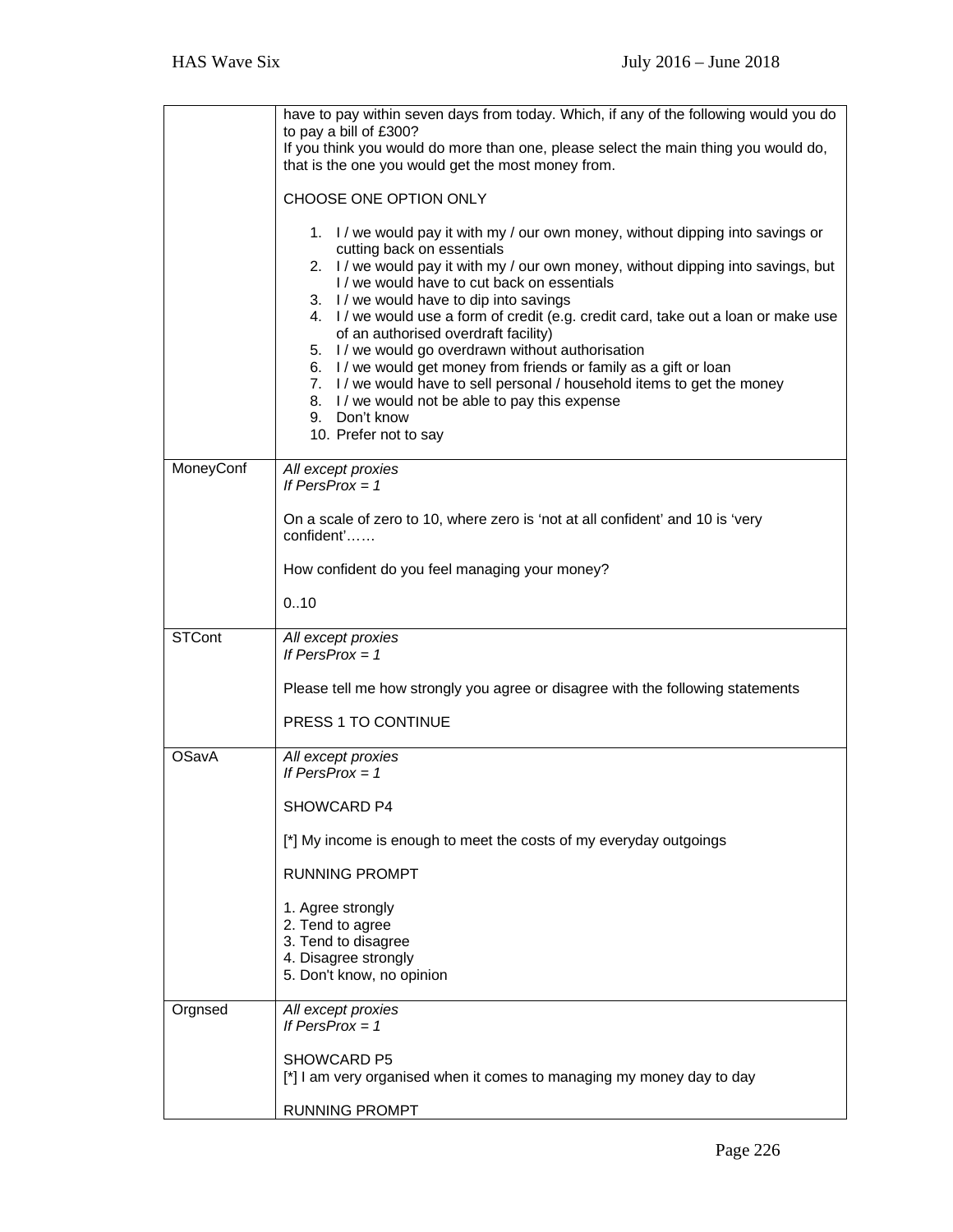|                | 1. Agree strongly<br>2. Tend to agree<br>3. Tend to disagree<br>4. Disagree strongly<br>5. Don't know, no opinion |
|----------------|-------------------------------------------------------------------------------------------------------------------|
| LVtday         | Al except proxies<br>If PersProx = $1$                                                                            |
|                | <b>SHOWCARD P5</b>                                                                                                |
|                |                                                                                                                   |
|                | [*] I tend to live for today and let tomorrow take care of itself                                                 |
|                | <b>RUNNING PROMPT</b>                                                                                             |
|                | 1. Agree strongly<br>2. Tend to agree<br>3. Tend to disagree<br>4. Disagree strongly<br>5. Don't know, no opinion |
| RnyDay         | All except proxies                                                                                                |
|                | If $PersProx = 1$                                                                                                 |
|                | SHOWCARD P5                                                                                                       |
|                | [*] I always make sure that I have money saved for a rainy day                                                    |
|                | <b>RUNNING PROMPT</b>                                                                                             |
|                | 1. Agree strongly<br>2. Tend to agree<br>3. Tend to disagree<br>4. Disagree strongly<br>5. Don't know, no opinion |
| <b>DiffFin</b> | All except proxies<br>If $PersProx = 1$                                                                           |
|                | <b>SHOWCARD P5</b>                                                                                                |
|                | [*] Nothing I do will make much difference to my financial situation                                              |
|                | <b>RUNNING PROMPT</b>                                                                                             |
|                | 1. Agree strongly<br>2. Tend to agree<br>3. Tend to disagree<br>4. Disagree strongly<br>5. Don't know, no opinion |
| <b>TooBus</b>  | All except proxies<br>If PersProx = $1$                                                                           |
|                | SHOWCARD P5                                                                                                       |
|                | [*] I am too busy to sort out my finances at the moment                                                           |
|                |                                                                                                                   |
|                | <b>RUNNING PROMPT</b>                                                                                             |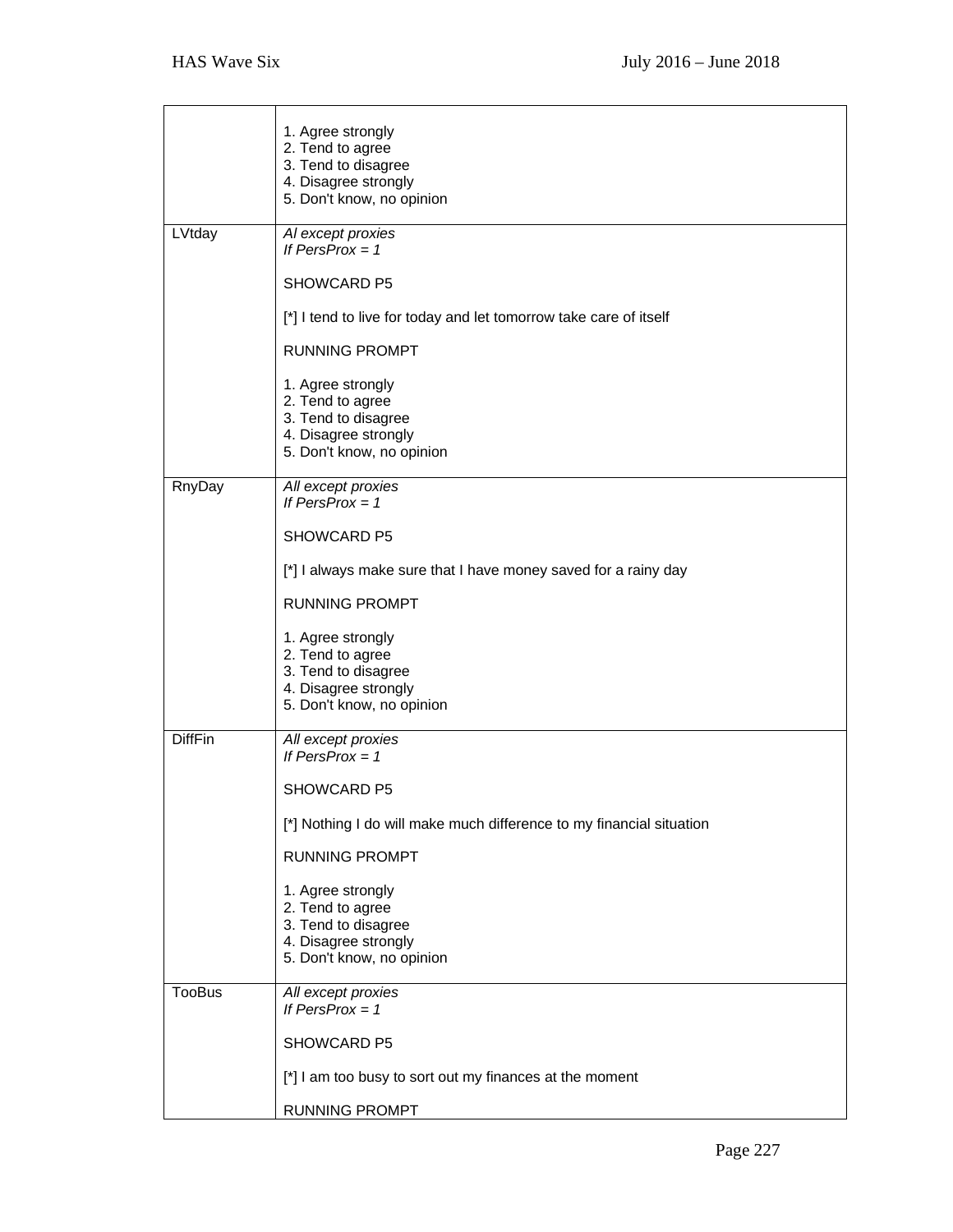|               | 1. Agree strongly<br>2. Tend to agree<br>3. Tend to disagree<br>4. Disagree strongly<br>5. Don't know, no opinion                                                                          |
|---------------|--------------------------------------------------------------------------------------------------------------------------------------------------------------------------------------------|
| IntHappy      | All except proxies<br>If PersProx = $1$                                                                                                                                                    |
|               | <b>SHOWCARD P5</b>                                                                                                                                                                         |
|               | [*] I would be happy to use the internet to carry out day to day banking transactions                                                                                                      |
|               | <b>RUNNING PROMPT</b>                                                                                                                                                                      |
|               | 1. Agree strongly<br>2. Tend to agree<br>3. Tend to disagree<br>4. Disagree strongly<br>5. Don't know, no opinion                                                                          |
| <b>GStdNw</b> | All except proxies<br>If PersProx = $1$                                                                                                                                                    |
|               | <b>SHOWCARD P5</b>                                                                                                                                                                         |
|               | [*] If I had to choose, I would rather have a good standard of living today than save<br>for retirement                                                                                    |
|               | RUNNING PROMPT<br>1. Agree strongly<br>2. Tend to agree<br>3. Tend to disagree<br>4. Disagree strongly<br>5. Don't know, no opinion,<br>6. Already retired - SPONTANEOUS only              |
| Prodts        | All except proxies<br>If Persprox $= 1$                                                                                                                                                    |
|               | SHOWCARD P6                                                                                                                                                                                |
|               | Please could you tell me which, if any, of the following financial products you have<br>personally taken out in the last two years?                                                        |
|               | CODE FIRST THAT APPLIES. INCLUDE BOTH NEW PRODUCTS TAKEN OUT<br><b>AND RENEWALS</b>                                                                                                        |
|               | 1. Investments (e.g. an equity ISA, PEP, unit trust or investment trust,<br>investment bond, stocks and shares or an endowment policy that was not<br>linked to a mortgage)<br>2. Mortgage |
|               | 3. Life insurance, payment or income protection insurance, critical illness<br>insurance                                                                                                   |
|               | 4. A credit card<br>5. A loan or other type of credit agreement                                                                                                                            |
|               | 6. General insurance e.g. car insurance, home insurance or private medical or<br>dental insurance                                                                                          |
|               | 7. A savings account, eg a cash ISA, National savings and investment account                                                                                                               |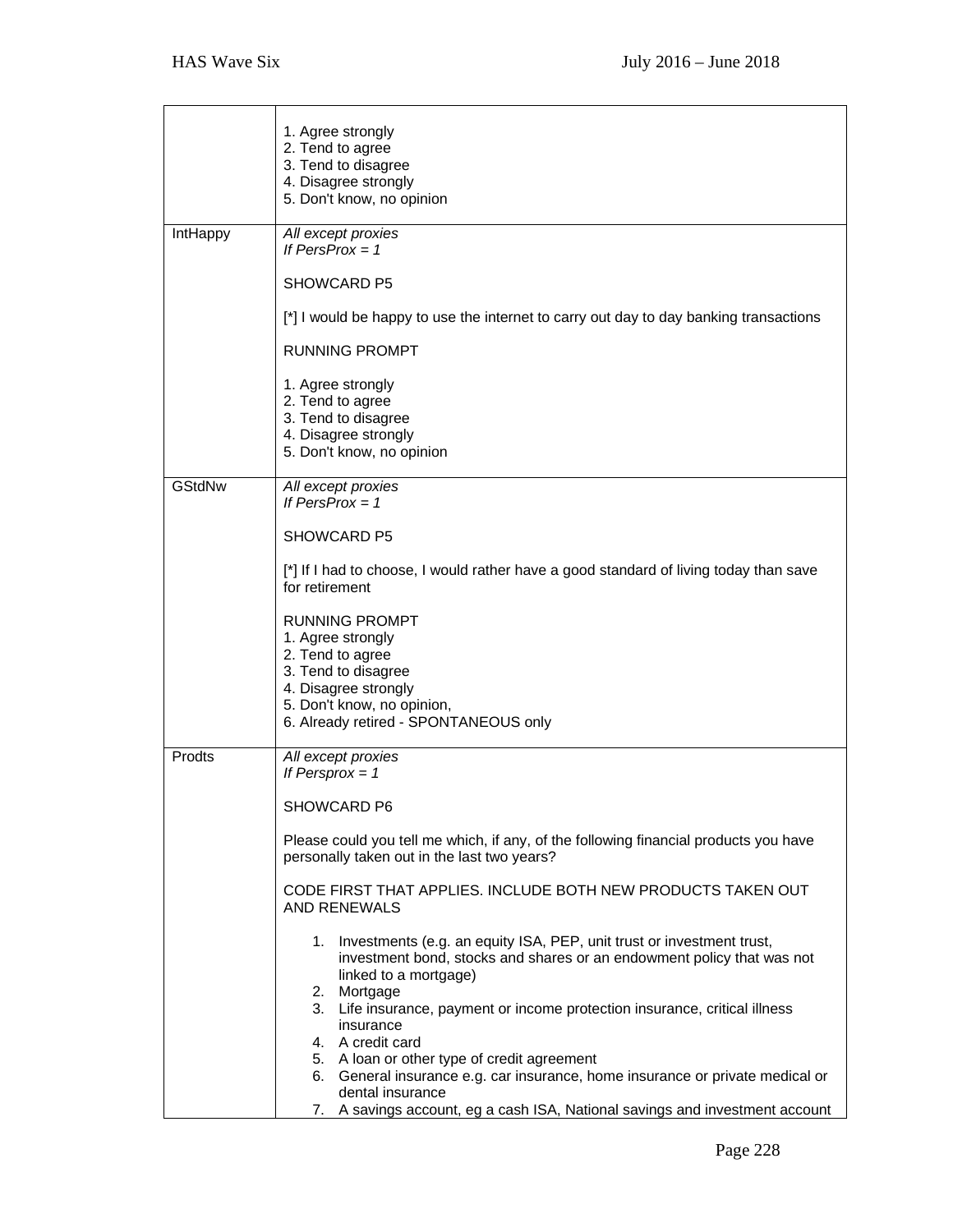|         | or premium bonds                                                                                                                        |
|---------|-----------------------------------------------------------------------------------------------------------------------------------------|
|         | 8. A current account<br>9. A personal pension                                                                                           |
|         | 10. None of the above                                                                                                                   |
|         |                                                                                                                                         |
| Eye     | All except proxies<br>If Persprox $= 1$                                                                                                 |
|         |                                                                                                                                         |
|         | SHOWCARD P8                                                                                                                             |
|         | Which, if any, of the following do you personally keep an eye on?                                                                       |
|         | CODE ALL THAT APPLY                                                                                                                     |
|         |                                                                                                                                         |
|         | 1. Changes in the housing market                                                                                                        |
|         | 2. Changes in the stock market                                                                                                          |
|         | 3. Changes in interest rates<br>4. Changes in inflation                                                                                 |
|         | 5. Changes in taxation e.g. income tax, inheritance tax, capital gains tax                                                              |
|         | 6. Changes in the job market                                                                                                            |
|         | 7. Changes in state pension, benefits and tax credits                                                                                   |
|         | 8. Best buys in financial products<br>9. None of these                                                                                  |
|         |                                                                                                                                         |
|         |                                                                                                                                         |
| IndFreq | If respondent personally keeps an eye on some things<br>If $Eye \leq 9$                                                                 |
|         |                                                                                                                                         |
|         | And how frequently do you monitor these things?                                                                                         |
|         |                                                                                                                                         |
|         | <b>RUNNING PROMPT</b>                                                                                                                   |
|         | 1. At least once a week                                                                                                                 |
|         | 2. At least once a month, but not once a week                                                                                           |
|         | 3. Less than once a month?                                                                                                              |
| AdvSrc  | All except proxies                                                                                                                      |
|         | IF PersProx = $1$                                                                                                                       |
|         | SHOWCARD P9                                                                                                                             |
|         |                                                                                                                                         |
|         | Which of the following sources of information have you used in the last year to find                                                    |
|         | out about anything to do with money – whether that is how to budget or plan your                                                        |
|         | finances, the best insurance, banking or credit options available, how to claim<br>benefits or grants, or to get any help or advice etc |
|         |                                                                                                                                         |
|         | Please include those you have used personally or jointly with your partner or spouse.                                                   |
|         | SELECT ALL THAT APPLY                                                                                                                   |
|         |                                                                                                                                         |
|         | 1. Friends and family                                                                                                                   |
|         | 2. Financial Institutions e.g. bank, building society, insurance company, mortgage,                                                     |
|         | insurance or tax broker<br>3. Professional financial advisor                                                                            |
|         | 4. Employer / in the workplace                                                                                                          |
|         | 5. Press/social media e.g. financial magazines, newspapers, TV, radio, Facebook,                                                        |
|         | <b>Twitter etc</b>                                                                                                                      |
|         | 6. Internet searches e.g. Google, Yahoo<br>7. Best buy information/Price Comparison Websites                                            |
|         | 8. Free advisory services e.g. Money Advice Service, Citizens Advice Bureaux,                                                           |
|         | Which, debt advice charity (such as Stepchange), local debt advice service or                                                           |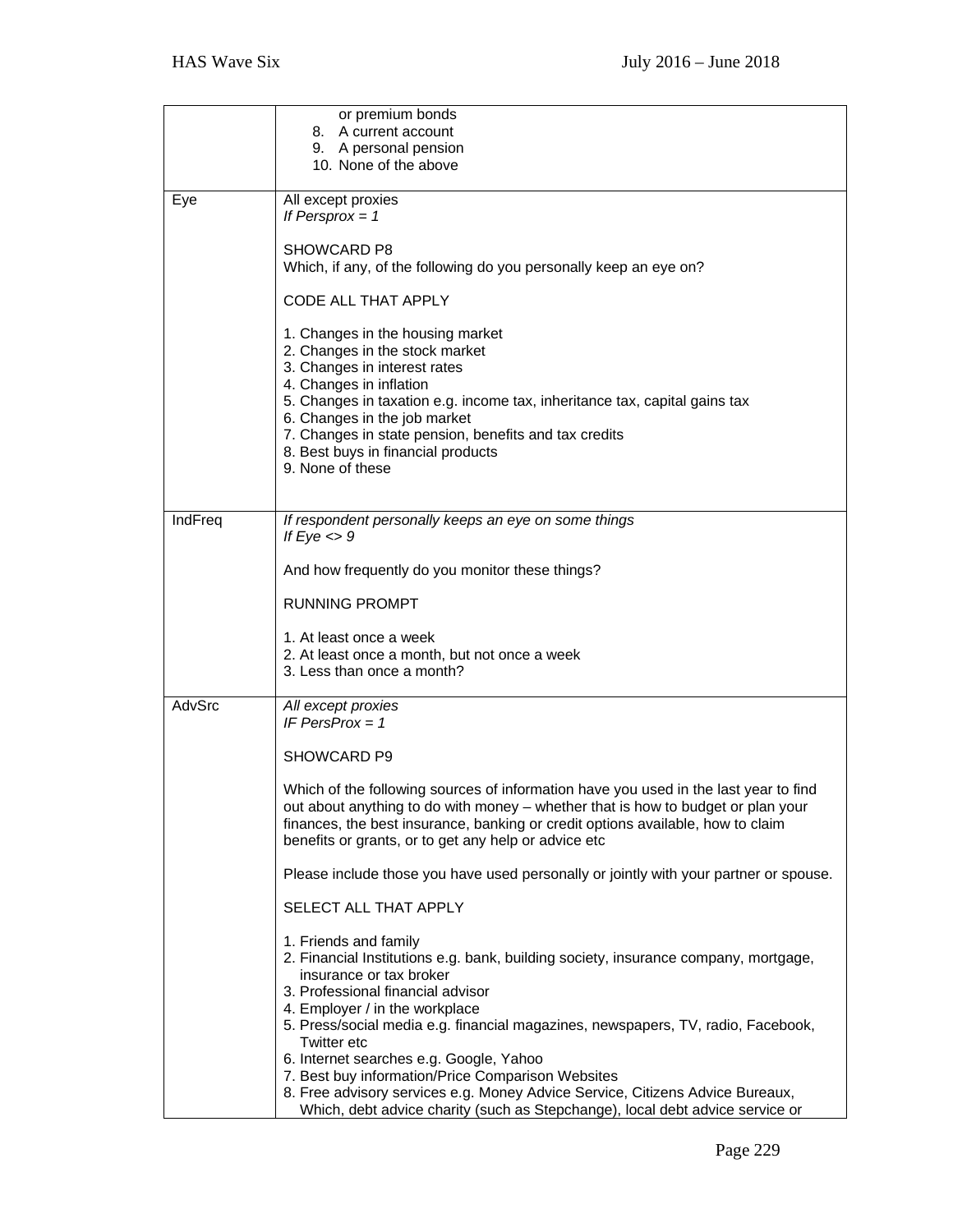|                | other<br>charities or consumer organisations<br>9. Other e.g. Government, local council, student finance agencies, student loan<br>companies or college/university<br>10. None - I haven't accessed money information or advice in the past 12 months |
|----------------|-------------------------------------------------------------------------------------------------------------------------------------------------------------------------------------------------------------------------------------------------------|
| <b>IntAcc</b>  | All except proxies<br>IF PersProx = $1$                                                                                                                                                                                                               |
|                | SHOWCARD P10                                                                                                                                                                                                                                          |
|                | Approximately how many hours in total have you spent actively using the internet in<br>the last week (i.e. the last seven days)?                                                                                                                      |
|                | This includes e-mail, web browsing/surfing and other on-line services such as<br>downloading, but does not cover time when you were connected but not using it.<br>Please include both wok and personal use.                                          |
|                | 10. None - not used in the last week<br>11. Less than 1 hour<br>12. $1 - 2$ hours<br>13. $3 - 5$ hours<br>14. $6 - 7$ hours<br>15. $8 - 10$ hours<br>16. $11 - 19$ hours<br>17. $20 - 29$ hours<br>18. 30 hours or more<br>19. Don't know             |
| QuizIntro      | All except proxies<br>IF PersProx = $1$                                                                                                                                                                                                               |
|                | The next few questions are a bit different. They are designed as quiz questions rather<br>than asking about your personal finances. Please do not worry if you can not answer<br>them, some of these questions are designed to be difficult.          |
|                | 1. Press <1> to continue                                                                                                                                                                                                                              |
| Inflation      | All except proxies<br>IF PersProx = $1$                                                                                                                                                                                                               |
|                | SHOWCARD P11                                                                                                                                                                                                                                          |
|                | If the inflation rate is 5% and the interest rate you get on your savings is 3%, will your<br>savings have more, less or the same amount of buying power in a year's time?                                                                            |
|                | PLEASE SELECT ONE ONLY                                                                                                                                                                                                                                |
|                | 1.More<br>2. The same<br>3.Less<br>4.Don't know                                                                                                                                                                                                       |
| <b>BnkStat</b> | All except proxies<br>IF PersProx = $1$                                                                                                                                                                                                               |
|                | SHOWCARD P12                                                                                                                                                                                                                                          |
|                | Looking at this example of a bank statement, please can you tell me how much<br>money was in the account at the end of February?                                                                                                                      |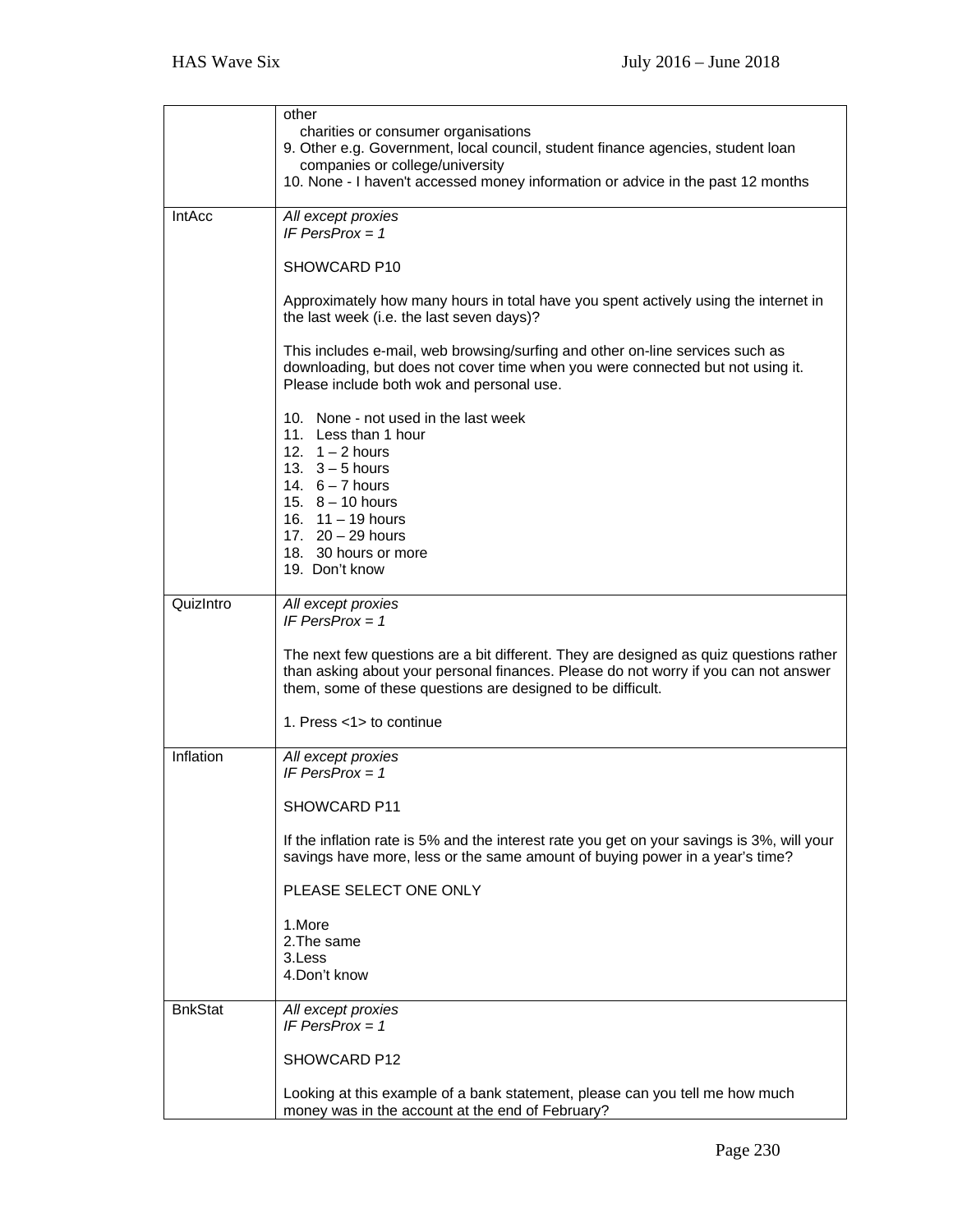|                          | ENTER AMOUNT TO NEAREST POUND                                                                                                                                                             |
|--------------------------|-------------------------------------------------------------------------------------------------------------------------------------------------------------------------------------------|
|                          | 09997                                                                                                                                                                                     |
| IntRate                  | All except proxies<br>IF PersProx = $1$                                                                                                                                                   |
|                          | SHOWCARD P13                                                                                                                                                                              |
|                          | Suppose you put £100 into a savings account with a guaranteed interest rate of 2%<br>per year. You don't make any further payments into this account and you don't<br>withdraw any money. |
|                          | How much would be in the account at the end of the first year, once the interest<br>payment is made?                                                                                      |
|                          | ENTER AMOUNT TO NEAREST POUND                                                                                                                                                             |
|                          |                                                                                                                                                                                           |
| <b>Attitudes to Risk</b> |                                                                                                                                                                                           |
| ORiska                   | Ask all except proxies<br>If PersProx = $1$                                                                                                                                               |
|                          | [*] If you had a choice between a guaranteed payment of one thousand pounds and a<br>one in five chance of winning ten thousand pounds, which would you choose?                           |
|                          | 1. Guaranteed payment of £1,000<br>2. One in five chance of £10,000<br>3. Don't know / no opinion (SPONTANEOUS ONLY)                                                                      |
| ORiskc                   | Ask all except proxies<br>If PersProx = $1$                                                                                                                                               |
|                          | [*] If you had a choice of receiving a thousand pounds today or one thousand one<br>hundred pounds in 12 months which would you choose?                                                   |
|                          | 1. £1,000 today<br>2. £1,100 next year                                                                                                                                                    |
| OSafeSav                 | 3. Don't know / no opinion (SPONTANEOUS ONLY)<br>Ask all except proxies                                                                                                                   |
|                          | If PersProx = $1$                                                                                                                                                                         |
|                          | SHOWCARD R1                                                                                                                                                                               |
|                          | Here are some things some people have said about savings and stock market<br>investments. Please tell me to what extent you agree or disagree with each.                                  |
|                          | It is better to play it safe with your savings even if investing in higher risk investments<br>could make you more money?                                                                 |
|                          | 1. Agree Strongly                                                                                                                                                                         |
|                          | 2. Agree<br>3. Neither agree nor disagree                                                                                                                                                 |
|                          | 4. Disagree<br>5. Disagree strongly                                                                                                                                                       |
| <b>ORisks</b>            | Ask all except proxies                                                                                                                                                                    |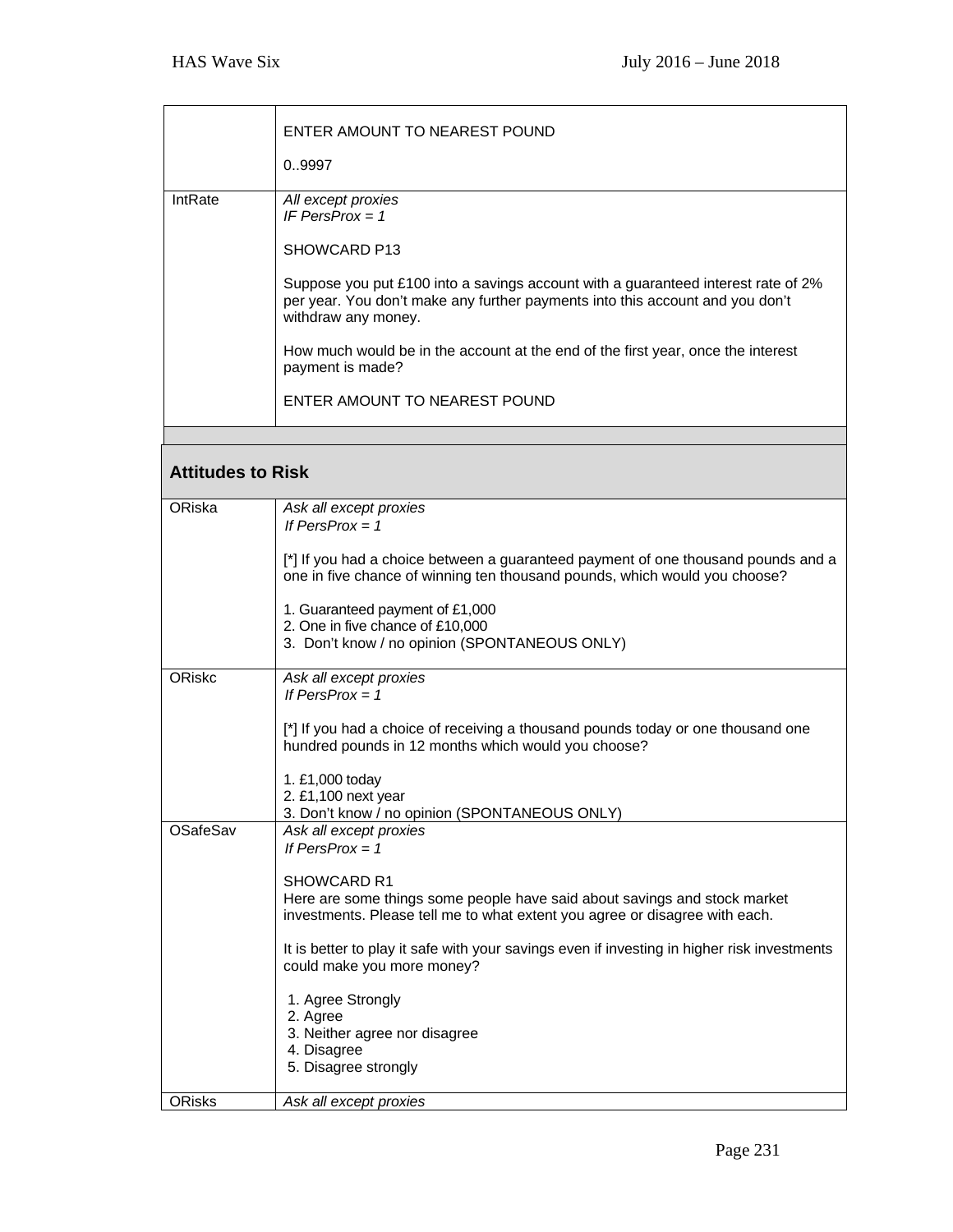| If PersProx $= 1$                                                                                     |
|-------------------------------------------------------------------------------------------------------|
| SHOWCARD R1                                                                                           |
| You can't expect to get a good return on your money if you don't take certain risks?                  |
| 1. Agree Strongly<br>2. Agree<br>3. Neither agree nor disagree<br>4. Disagree<br>5. Disagree strongly |

| <b>Health</b> |                                                                                                                                                                                                           |
|---------------|-----------------------------------------------------------------------------------------------------------------------------------------------------------------------------------------------------------|
| QHealth1      | Ask all except proxies<br>If Persprox $= 1$                                                                                                                                                               |
|               | [*] How is your health in general; would you say it was<br><b>RUNNING PROMPT</b>                                                                                                                          |
|               | 1. very good,<br>2. good,<br>3. fair,                                                                                                                                                                     |
|               | 4. bad,<br>5. or very bad?                                                                                                                                                                                |
| LSill         | Ask all except proxies<br>If PersProx = $1$                                                                                                                                                               |
|               | Do you have any long-standing illness, disability or infirmity? By long-standing I mean<br>anything that has troubled you over a period of time or that is likely to affect you over<br>a period of time? |
|               | 1. Yes<br>2. No                                                                                                                                                                                           |
| <b>IIILim</b> | If respondent has a disability<br>If $LSill = 1$                                                                                                                                                          |
|               | Does this illness or disability (Do these illnesses or disabilities) limit your activities in<br>any way?                                                                                                 |
|               | 1. Yes<br>2. No                                                                                                                                                                                           |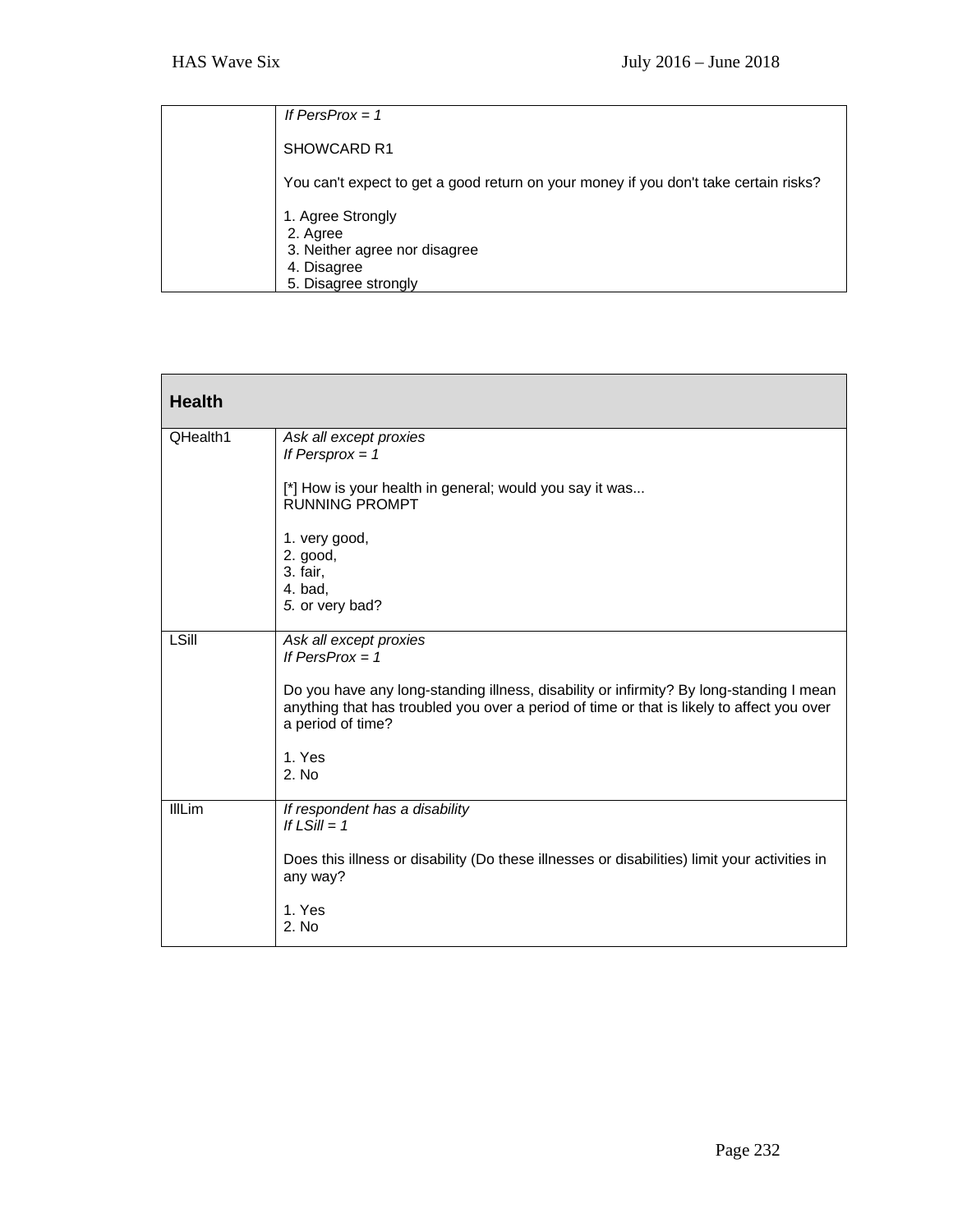| DisType        | If respondent has a disability<br>If $LSill = 1$                                                                                                                                                                                                                                                                                                                                                                                                                                                   |
|----------------|----------------------------------------------------------------------------------------------------------------------------------------------------------------------------------------------------------------------------------------------------------------------------------------------------------------------------------------------------------------------------------------------------------------------------------------------------------------------------------------------------|
|                | SHOWCARD T1<br>Does this health problem(s) or disability(ies) mean that you have substantial<br>difficulties with any of these areas of your life?<br>CODE ALL THAT APPLY                                                                                                                                                                                                                                                                                                                          |
|                | 10. Mobility (moving about)<br>11. Lifting, carrying or moving objects<br>12. Manual dexterity (using your hands to carry out everyday tasks)<br>13. Continence (bladder and bowel control)<br>14. Communication (speech, hearing or eyesight)<br>15. Memory or ability to concentrate, learn or understand<br>16. Recognising when you are in physical danger<br>17. Your physical co-ordination (e.g. balance)<br>18. Other health problem or disability<br>19. None of these (SPONTANEOUS ONLY) |
| <b>DisEver</b> | If does not have a disability<br>If $LSill = 2$                                                                                                                                                                                                                                                                                                                                                                                                                                                    |
|                | Have you ever had a long-term illness, disability or infirmity (lasting for a year or<br>more) that affected your ability to carry out normal day-to-day activities?<br>Yes<br>1.<br>2.<br>No                                                                                                                                                                                                                                                                                                      |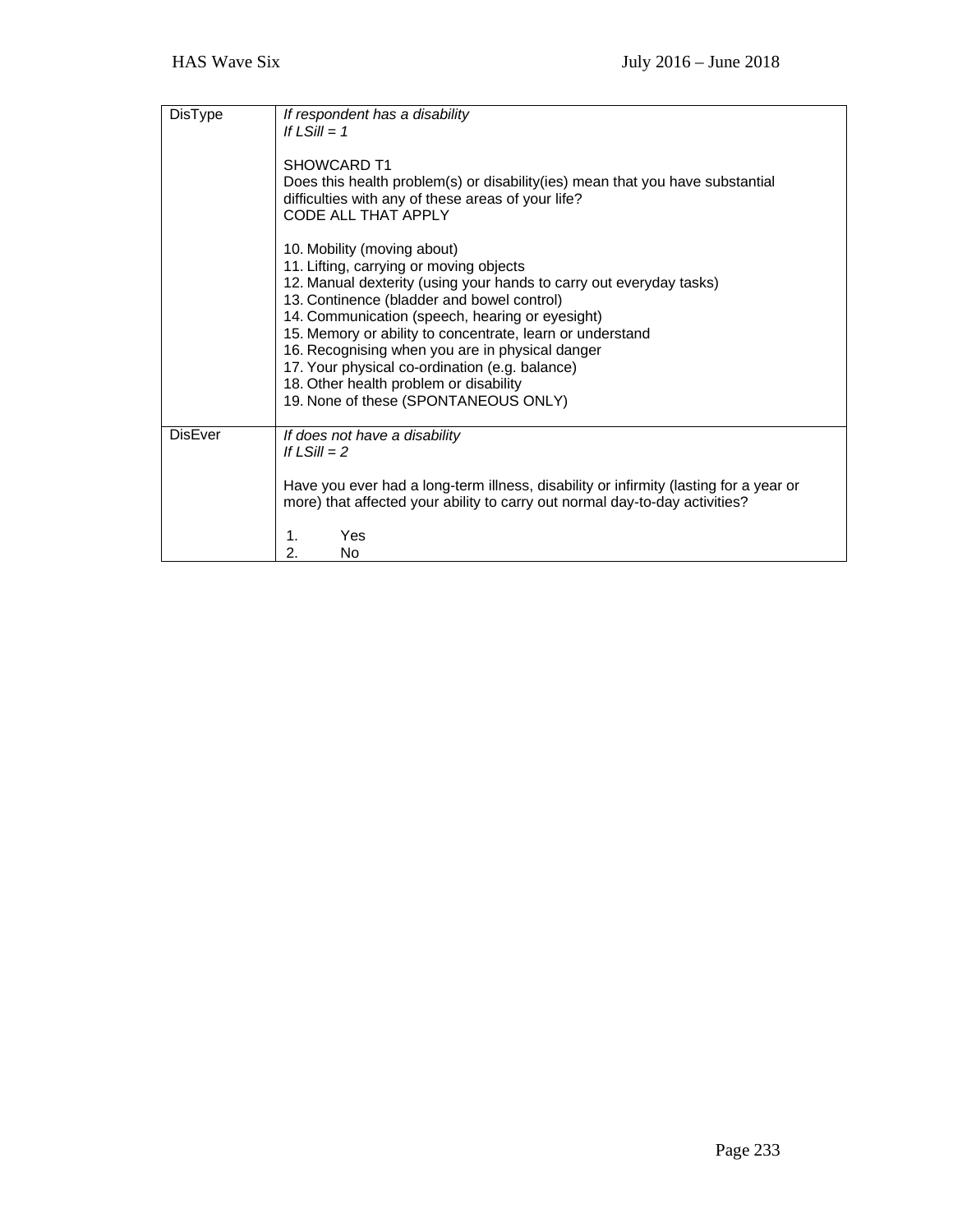| <b>Status of parents</b> |                                                                                                                                                                                                                                                                                                                                                                                                                                                                             |  |
|--------------------------|-----------------------------------------------------------------------------------------------------------------------------------------------------------------------------------------------------------------------------------------------------------------------------------------------------------------------------------------------------------------------------------------------------------------------------------------------------------------------------|--|
| <b>FBInt</b>             | If respondent is aged 25 or over and did not answer this section in previous wave<br>If (DVAGE $>= 25$ AND NewPerson = yes) OR (NewPerson = no AND (DVAGE-2 < 25)<br>AND DVAGE $>= 25$ )<br>We are interested in how living standards compare across the generations so the<br>following questions are about your family and parents. I'd like you to think back to when<br>you were a young teenager, say between the ages of 12 and 16.<br>IF WANT A SPECIFIC AGE, SAY 14 |  |
|                          |                                                                                                                                                                                                                                                                                                                                                                                                                                                                             |  |
| <b>FBSitu</b>            | If respondent is aged 25 or over and did not answer this section in previous wave<br>If (DVAGE >= 25 AND NewPerson = yes) OR (NewPerson = no AND (DVAGE-2 < 25)<br>AND DVAGE $>= 25$ )                                                                                                                                                                                                                                                                                      |  |
|                          | SHOWCARD T2                                                                                                                                                                                                                                                                                                                                                                                                                                                                 |  |
|                          | Looking at this card, which of these best describes your family situation when you were a<br>young teenager?                                                                                                                                                                                                                                                                                                                                                                |  |
|                          | RECORD SITUATION WHICH LASTED MOST TIME WHEN A YOUNG TEENAGER                                                                                                                                                                                                                                                                                                                                                                                                               |  |
|                          | <b>CODE ONE ONLY</b><br>1. With both parents<br>2. With lone parent (mother)<br>3. With lone parent (father)<br>4. With mother and mother's new partner / husband<br>5. With father and father's new partner / wife<br>6. In another private household, foster home<br>7. In a collective household or institution<br>8. Other                                                                                                                                              |  |
| <b>FBSibs</b>            | If respondent did not grow up in a collective house or institution<br>If $FBSitu \leq 7$                                                                                                                                                                                                                                                                                                                                                                                    |  |
|                          | How many brothers and sisters did you have living with you when you were a young<br>teenager?                                                                                                                                                                                                                                                                                                                                                                               |  |
|                          | INCLUDE STEP-BROTHERS AND SISTERS AND ADOPTED CHILDREN<br>DO NOT INCLUDE FOSTER CHILDREN                                                                                                                                                                                                                                                                                                                                                                                    |  |
|                          | <b>ENTER NUMBER</b>                                                                                                                                                                                                                                                                                                                                                                                                                                                         |  |
| <b>FBTen</b>             | If respondent did not grow up in a private household or foster home<br>If $FBSitu \leq 6$                                                                                                                                                                                                                                                                                                                                                                                   |  |
|                          | SHOWCARD T3                                                                                                                                                                                                                                                                                                                                                                                                                                                                 |  |
|                          | Thinking back to when you were a young teenager, in which of these ways did your<br>household occupy their accommodation?                                                                                                                                                                                                                                                                                                                                                   |  |
|                          | 1. Owned it outright<br>2. Buying it with the help of a mortgage or loan<br>3. Paid part rent and part mortgage (shared ownership)<br>4. Rented it<br>5. Lived there rent-free<br>6. Other<br>7. Don't know                                                                                                                                                                                                                                                                 |  |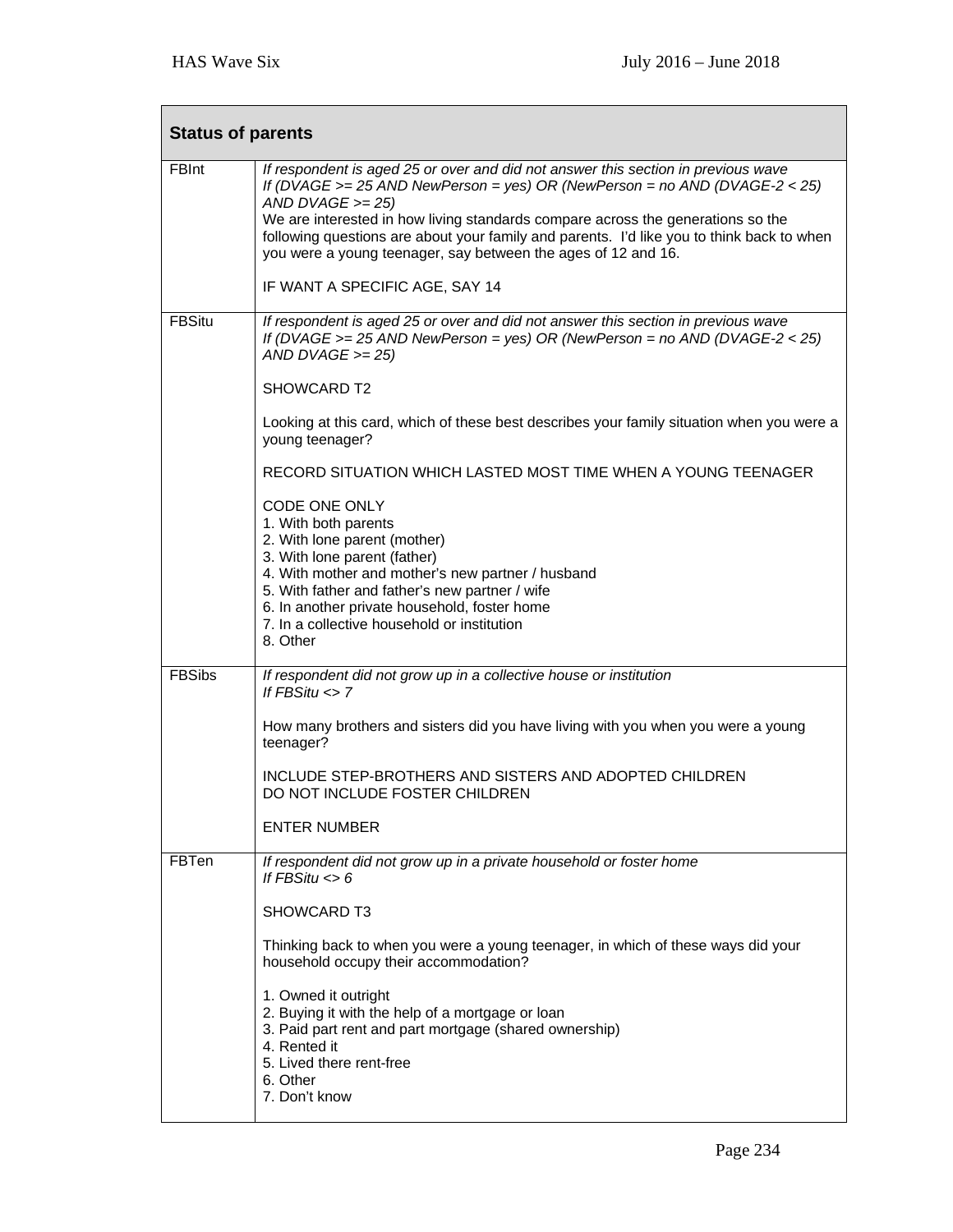| If respondent lived with both parents, lone father, with mother and her new partner or<br>with father and father's new partner/wife                                                                                                                                                                                                                                        |
|----------------------------------------------------------------------------------------------------------------------------------------------------------------------------------------------------------------------------------------------------------------------------------------------------------------------------------------------------------------------------|
| If $FBSitu = 1,3,4,5$                                                                                                                                                                                                                                                                                                                                                      |
| SHOWCARD T4                                                                                                                                                                                                                                                                                                                                                                |
| Now thinking about your father's educational qualifications, please look at this card and<br>tell me which best describes the type of qualifications your father (or your mother's new<br>partner/ husband) gained?                                                                                                                                                        |
| 1. Did not go to school at all<br>2. Left school before the age of 15<br>3. Left school at 15 or 16<br>4. Left school at 17 or 18<br>5. Gained further qualifications or certificates after leaving school (e.g. an<br>apprenticeship, nursing or teaching qualification, City and Guilds certificates)<br>6. Gained a university degree or higher degree                  |
| 7. Don't know<br>If respondent lived with both parents, lone father, with mother and her new partner or                                                                                                                                                                                                                                                                    |
| with father and father's new partner/ wife<br>If $FBSitu = 1,3,4,5$                                                                                                                                                                                                                                                                                                        |
| SHOWCARD T5                                                                                                                                                                                                                                                                                                                                                                |
| Looking at this card, which of these best describes what your father (or your mother's<br>new partner / husband) mainly did when you were a young teenager, around the age of<br>14?                                                                                                                                                                                       |
| 1. Employee                                                                                                                                                                                                                                                                                                                                                                |
| 2. Self-employed<br>3. Unpaid family worker                                                                                                                                                                                                                                                                                                                                |
| 4. Unemployed                                                                                                                                                                                                                                                                                                                                                              |
| 5. Retired, early-retired<br>6. Looking after home or family                                                                                                                                                                                                                                                                                                               |
| 7. Long-term sick or disabled                                                                                                                                                                                                                                                                                                                                              |
| 8. Other<br>9. Don't know                                                                                                                                                                                                                                                                                                                                                  |
| If respondents father (or mother's new partner/ husband) was an employee, self-                                                                                                                                                                                                                                                                                            |
| employed or unpaid family worker<br>Ask if $FthEcst = 1,2,3$                                                                                                                                                                                                                                                                                                               |
| What was your father's (or your mother's new partner/ husband's) main job?                                                                                                                                                                                                                                                                                                 |
| <b>ENTER TEXT</b>                                                                                                                                                                                                                                                                                                                                                          |
| Ask if respondent lived with both parents, lone mother, with mother and her new partner<br>or with father and father's new partner/ wife<br>If FBSitu = $1,2,4,5$                                                                                                                                                                                                          |
| SHOWCARD T4                                                                                                                                                                                                                                                                                                                                                                |
| And thinking about your mother's educational qualifications, please look at this card and<br>tell me which best describes the type of qualifications your mother (or your father's new<br>partner/ wife) gained?                                                                                                                                                           |
| 1. Did not go to school at all<br>2. Left school before the age of 15<br>3. Left school at 15 or 16<br>4. Left school at 17 or 18<br>5. Gained further qualifications or certificates after leaving school (e.g. an<br>apprenticeship, nursing or teaching qualification, City and Guilds certificates)<br>6. Gained a university degree or higher degree<br>7. Don't know |
|                                                                                                                                                                                                                                                                                                                                                                            |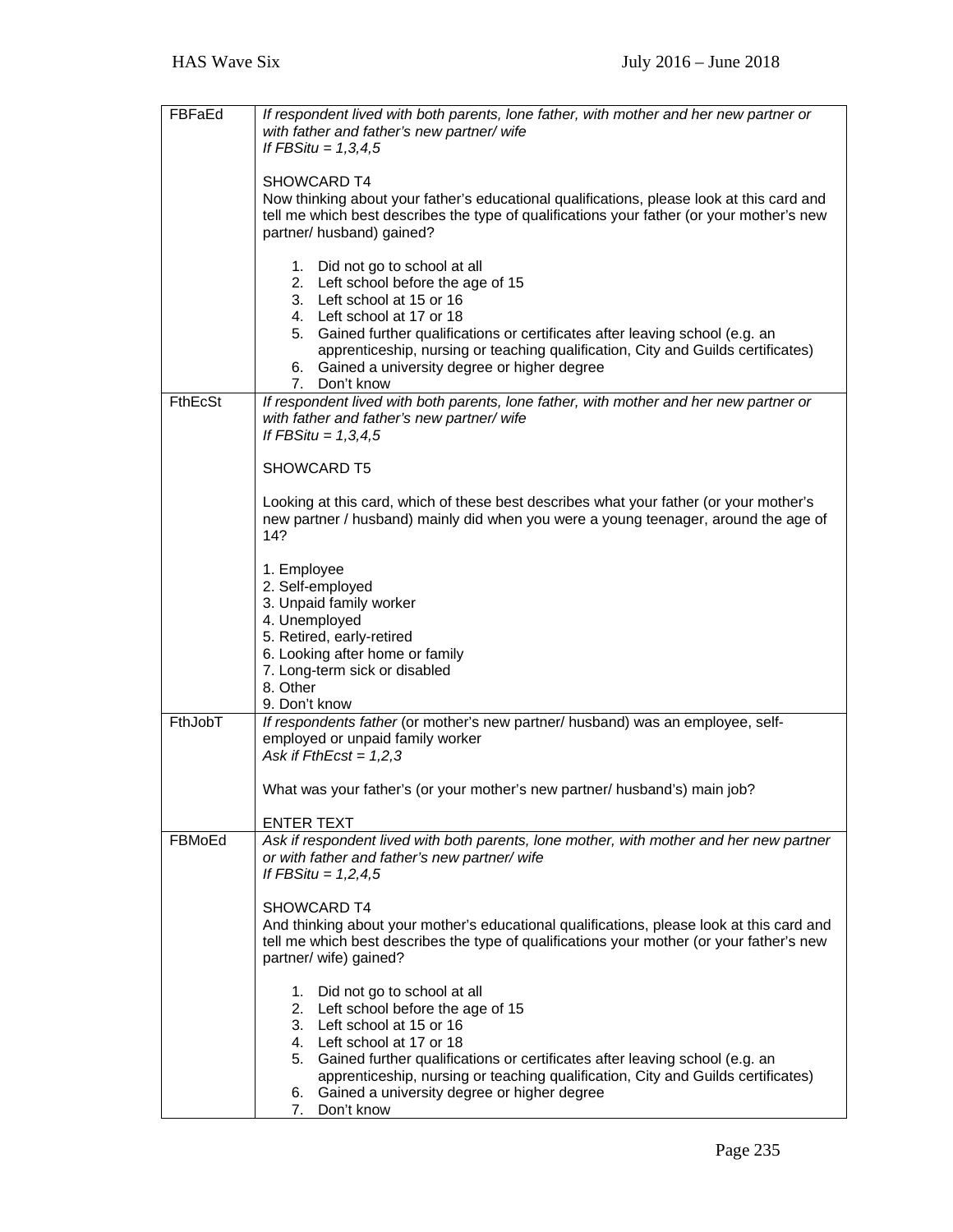| <b>MthEcSt</b> | Ask if respondent lived with both parents, lone mother, with mother and her new partner<br>or with father and father's new partner/ wife<br>If $FBSitu = 1,2,4,5$<br>SHOWCARD T5                                       |
|----------------|------------------------------------------------------------------------------------------------------------------------------------------------------------------------------------------------------------------------|
|                | Looking at this card, which of these best describes what your mother (or your father's<br>new partner/ wife) mainly did when you were a young teenager, around the age of 14?                                          |
|                | 1. Employee<br>2. Self-employed<br>3. Unpaid family worker<br>4. Unemployed<br>5. Retired, early-retired<br>6. Looking after home or family<br>7. Long-term sick or disabled<br>8. Other<br>9. Don't know              |
| <b>MthJobT</b> | If respondents mother (or father's new partner/ wife) was an employee, self-employed or<br>unpaid family worker<br>Ask if MthEcst = $1,2,3$<br>What was your mother's (or your father's new partner/ wife's) main job? |
|                | <b>ENTER TEXT</b>                                                                                                                                                                                                      |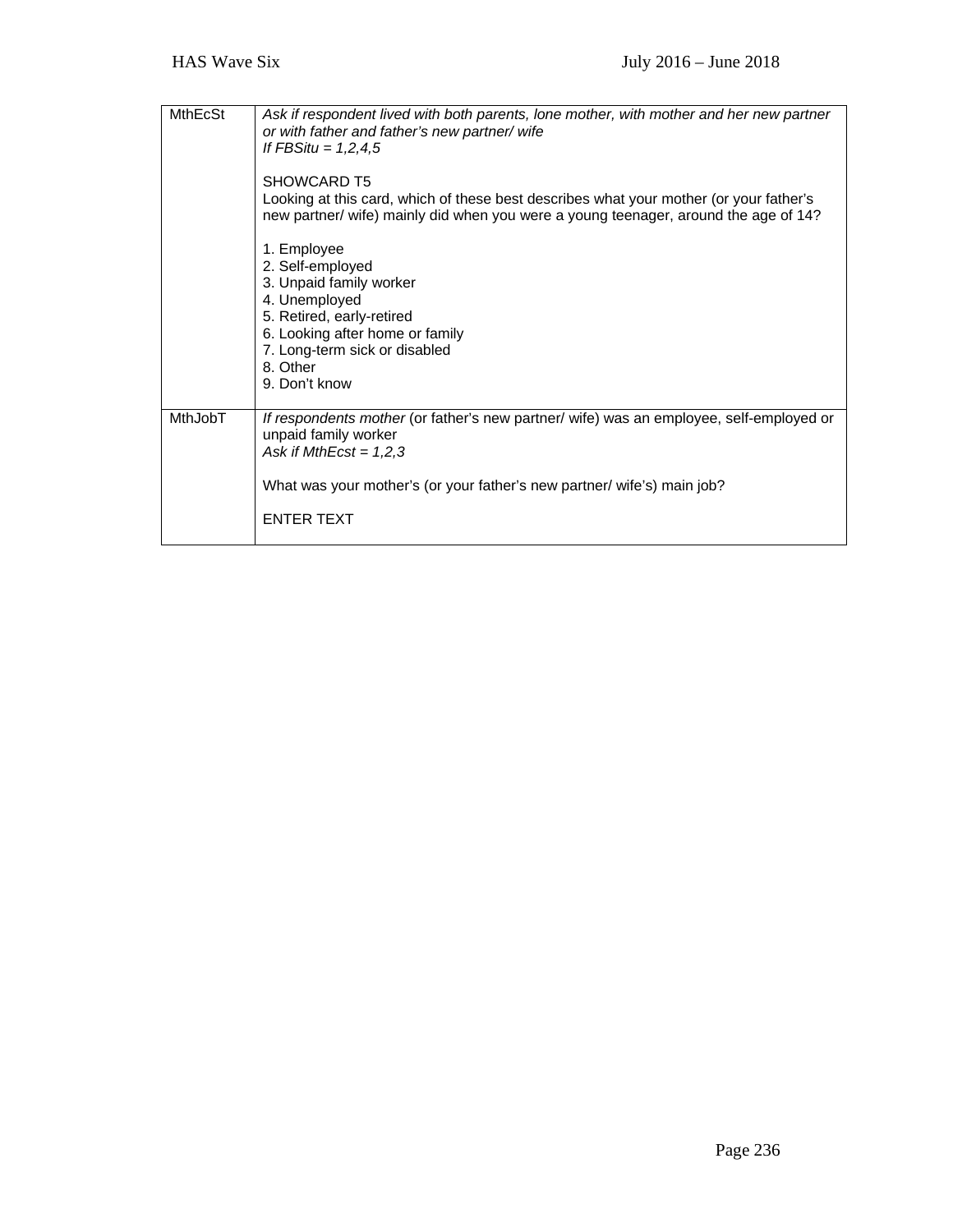| <b>KITE (Keeping in touch exercise) for panel survey</b>                                                                                        |                                                                                                                                                                                                        |  |
|-------------------------------------------------------------------------------------------------------------------------------------------------|--------------------------------------------------------------------------------------------------------------------------------------------------------------------------------------------------------|--|
| Data items fed forward: CFNP1SNa; CFNP1FNa; CFNP1Ad1; CFNP1Ad2; CFNP1PCd; CFNP1T1;<br>CFNP2SNa; CFNP2FNa; CFNP2Ad1; CFNP2Ad2; CFNP2PCd; CFNP2T1 |                                                                                                                                                                                                        |  |
| Intro                                                                                                                                           | Ask All                                                                                                                                                                                                |  |
|                                                                                                                                                 | ASK OR RECORD                                                                                                                                                                                          |  |
|                                                                                                                                                 | May I just check<br>ONS will be carrying out a follow-up to this survey in about two year's time. Would it be alright<br>for us to contact you again to see if you would be willing to take part?      |  |
|                                                                                                                                                 | (Proxies or non-contacts will automatically be coded as 'Don't Know' code).                                                                                                                            |  |
|                                                                                                                                                 | (This is a panel survey. Please explain we would like to come back and mention that each<br>adult respondent will receive a £10 voucher after completion of the next interview)                        |  |
|                                                                                                                                                 | 1. Yes<br>2. No<br>3. Don't know (CODE FOR NON-CONTACTS, REFUSALS AND PROXIES ONLY)                                                                                                                    |  |
| IntroFU                                                                                                                                         | If respondent is willing to take part again<br>If $Intro = 1$                                                                                                                                          |  |
|                                                                                                                                                 | ASK OR RECORD                                                                                                                                                                                          |  |
|                                                                                                                                                 | May I just check<br>In the future, there may be additional follow-up studies covering some of the topics included in<br>this survey.                                                                   |  |
|                                                                                                                                                 | We would like your permission to use your name and address to get in touch in the future. We<br>will not pass on any of the other answers that you have given today.                                   |  |
|                                                                                                                                                 | Any further research would be conducted by ONS or another approved social research<br>organisation contracted under confidentiality rules consistent with the National Statistics Code<br>of practice. |  |
|                                                                                                                                                 | Press 1 to continue                                                                                                                                                                                    |  |
| FollowUp                                                                                                                                        | Ask All                                                                                                                                                                                                |  |
|                                                                                                                                                 | ASK OR RECORD                                                                                                                                                                                          |  |
|                                                                                                                                                 | May I just check<br>Would you be willing to be contacted again to see if you would take part in further research?                                                                                      |  |
|                                                                                                                                                 | PROXIES OR NON-CONTACTS WILL AUTOMATICALLY BE CODED AS 'DON'T KNOW'<br>CODE < 4>                                                                                                                       |  |
|                                                                                                                                                 | 1. Yes                                                                                                                                                                                                 |  |
|                                                                                                                                                 | 2. Yes, with conditions (Please Specify)<br>3. No                                                                                                                                                      |  |
|                                                                                                                                                 | 4. Don't know (Code for non-contacts, refusals and proxies only)                                                                                                                                       |  |
| FutCond                                                                                                                                         | If respondent agrees to be contacted again but with conditions                                                                                                                                         |  |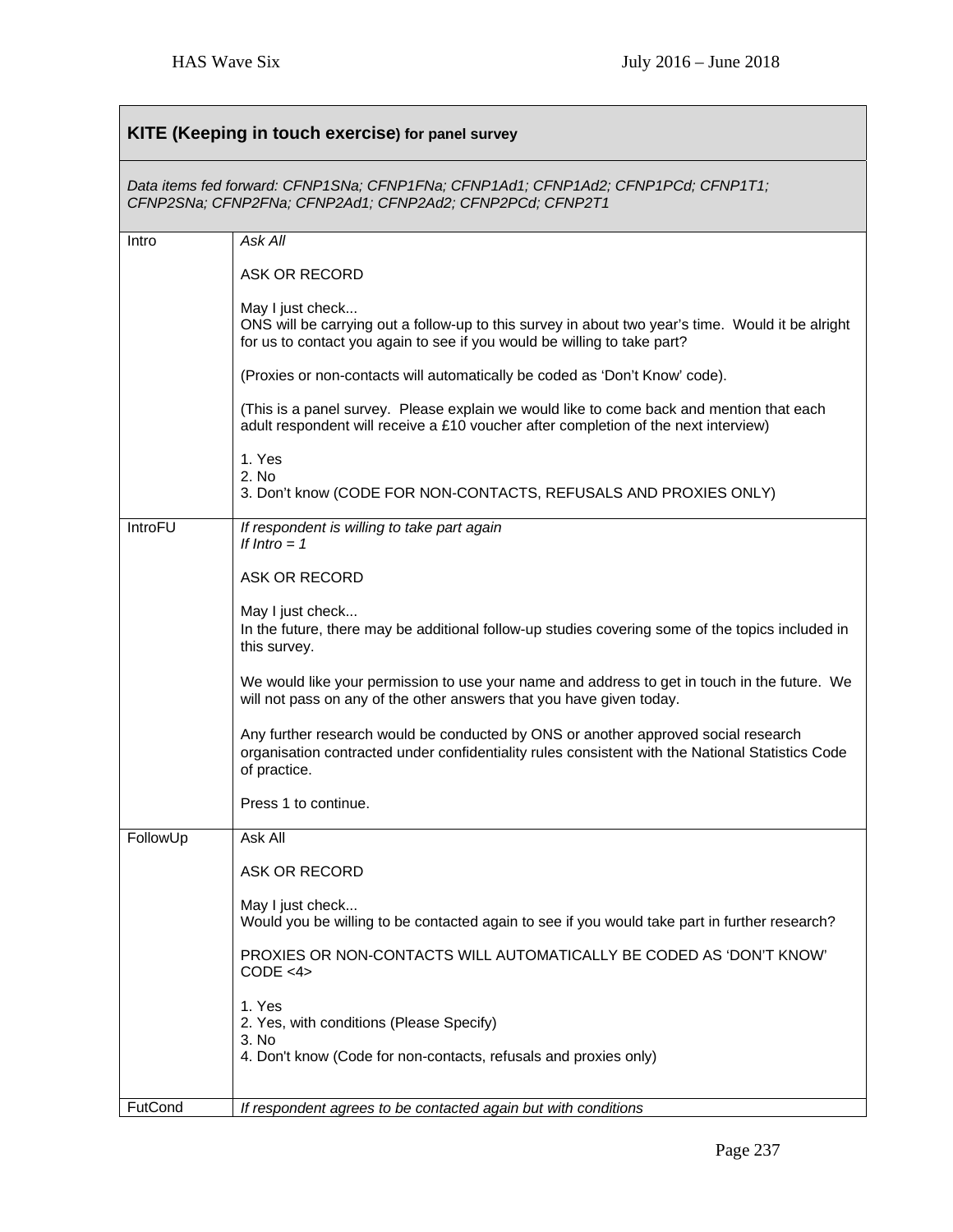|                | If $FollowUp = 2$                                                                                                                           |
|----------------|---------------------------------------------------------------------------------------------------------------------------------------------|
|                | Note qualifications/conditions of recall                                                                                                    |
|                | DESCRIBE THE CONDITIONS/EXPLANATION SPECIFIED BY THE RESPONDENT                                                                             |
| KiTitle        | If respondent is willing to take part again<br>If Intro $= 1$                                                                               |
|                | ASK OR RECORD<br>What is your title?                                                                                                        |
|                | 1.<br>Mr<br>2.<br><b>Mrs</b><br>3.<br><b>Miss</b><br>4.<br>Ms<br>5.<br>Dr<br>6.<br>Prof                                                     |
|                | 7.<br>Rev<br>8.<br>Sir                                                                                                                      |
|                | 9.<br>Lady<br>10.<br>Lord<br>11.<br>Dame                                                                                                    |
| <b>KiFiNme</b> | If respondent is willing to take part again<br>If Intro $= 1$                                                                               |
|                | <b>ASK OR RECORD</b><br>By which name do you prefer to be known?<br>EARLIER YOU RECORDED THIS PERSON'S NAME AS [NAME]], IF THIS IS CORRECT, |
|                | PRESS "" (THE DOUBLE INVERTED COMMAS KEY)                                                                                                   |
| <b>KiSuNme</b> | If respondent is willing to take part again<br>If $Intro = 1$                                                                               |
|                | ASK OR RECORD<br>What is your surname?                                                                                                      |
|                | EARLIER YOU RECORDED THIS PERSON'S NAME AS [NAME], IF THIS IS CORRECT,<br>PRESS "" (THE DOUBLE INVERTED COMMAS KEY)                         |
| Contact        | If respondent is willing to take part again<br>If Intro $= 1$                                                                               |
|                | Before we come back and see you in two years time, would it be OK to make an initial contact<br>on<br><b>INDIVIDUAL PROMPT</b>              |
|                | 1.<br>your landline telephone?<br>2.<br>a Mobile telephone?<br>3.<br>an Email address?<br>None of these (SPONTANEOUS ONLY)<br>4.            |
| STDC1          | If it is OK to contact respondent by landline<br>If Contact = $1$                                                                           |
|                | Enter the STD code<br>This number can be three, four or five digits in length                                                               |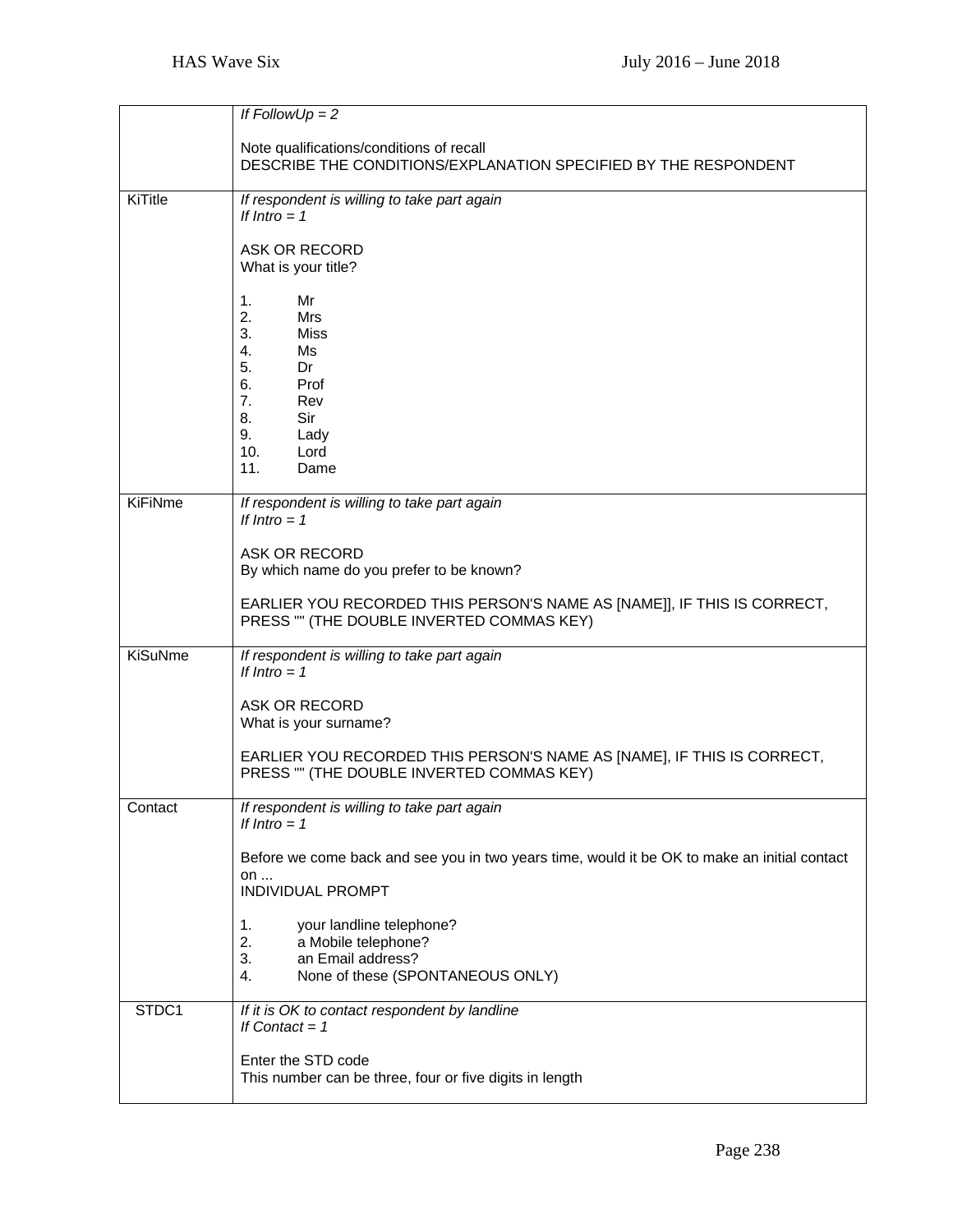| NumEnt1            | If it is OK to contact respondent by landline<br>If Contact = $1$                                                                                                                                                                                                                              |
|--------------------|------------------------------------------------------------------------------------------------------------------------------------------------------------------------------------------------------------------------------------------------------------------------------------------------|
|                    | Enter remaining digits of the number.                                                                                                                                                                                                                                                          |
| LandPh             | DERIVED: Full landline number.                                                                                                                                                                                                                                                                 |
| FivDig1            | If it is OK to contact respondent by mobile phone<br>If Contact $= 2$                                                                                                                                                                                                                          |
|                    | ENTER FIRST 5 DIGITS OF MOBILE NUMBER                                                                                                                                                                                                                                                          |
| SixDig1            | If it is OK to contact respondent by mobile phone<br>If Contact $= 2$                                                                                                                                                                                                                          |
|                    | ENTER FIRST 5 DIGITS OF MOBILE NUMBER                                                                                                                                                                                                                                                          |
| MobPh              | DERIVED: Full mobile number.                                                                                                                                                                                                                                                                   |
| Email <sub>2</sub> | If it is not OK to contact respondent by email<br>If Contact <>3<br>We would very much like to share some results from the survey with you in future.<br>Do you have an email address that we could use to send a summary of these results to you?<br><b>INDIVIDUAL PROMPT</b>                 |
|                    | 1.<br>Yes<br>2.<br><b>No</b>                                                                                                                                                                                                                                                                   |
| Email              | If it is OK to contact respondent by email<br>If Contact = $3$ OR Email $2 = 1$<br><b>RECORD EMAIL ADDRESS</b><br>PLEASE TYPE IN THE ADDRESS CAREFULLY USING THE CORRECT PUNCTUATION.<br>HERE ARE SOME COMMON FORMATS:<br>jane.brown@hotmail.com<br>janebrown@yahoo.co.uk<br>j_brown@aol.co.uk |
| CheckAdd           | If respondent is willing to take part again<br>If Intro $= 1$<br>Is this address correct?                                                                                                                                                                                                      |
|                    | [ADDRESS]                                                                                                                                                                                                                                                                                      |
|                    | 1. Yes<br>2. No                                                                                                                                                                                                                                                                                |
| Prem1              | If address for respondent is incorrect<br>If $CheckAdd = 2$                                                                                                                                                                                                                                    |
|                    | What is the first line of your address?                                                                                                                                                                                                                                                        |
|                    | IF [NAME] SHARES THE SAME ADDRESS AS THAT OF THE PREVIOUS PERSON, I.E.<br>[ADDRESS LINE 1], PRESS " (THE DOUBLE INVERTED COMMAS KEY)<br>PLEASE DO NOT USE ANY COMMAS OR OTHER PUNCTUATION                                                                                                      |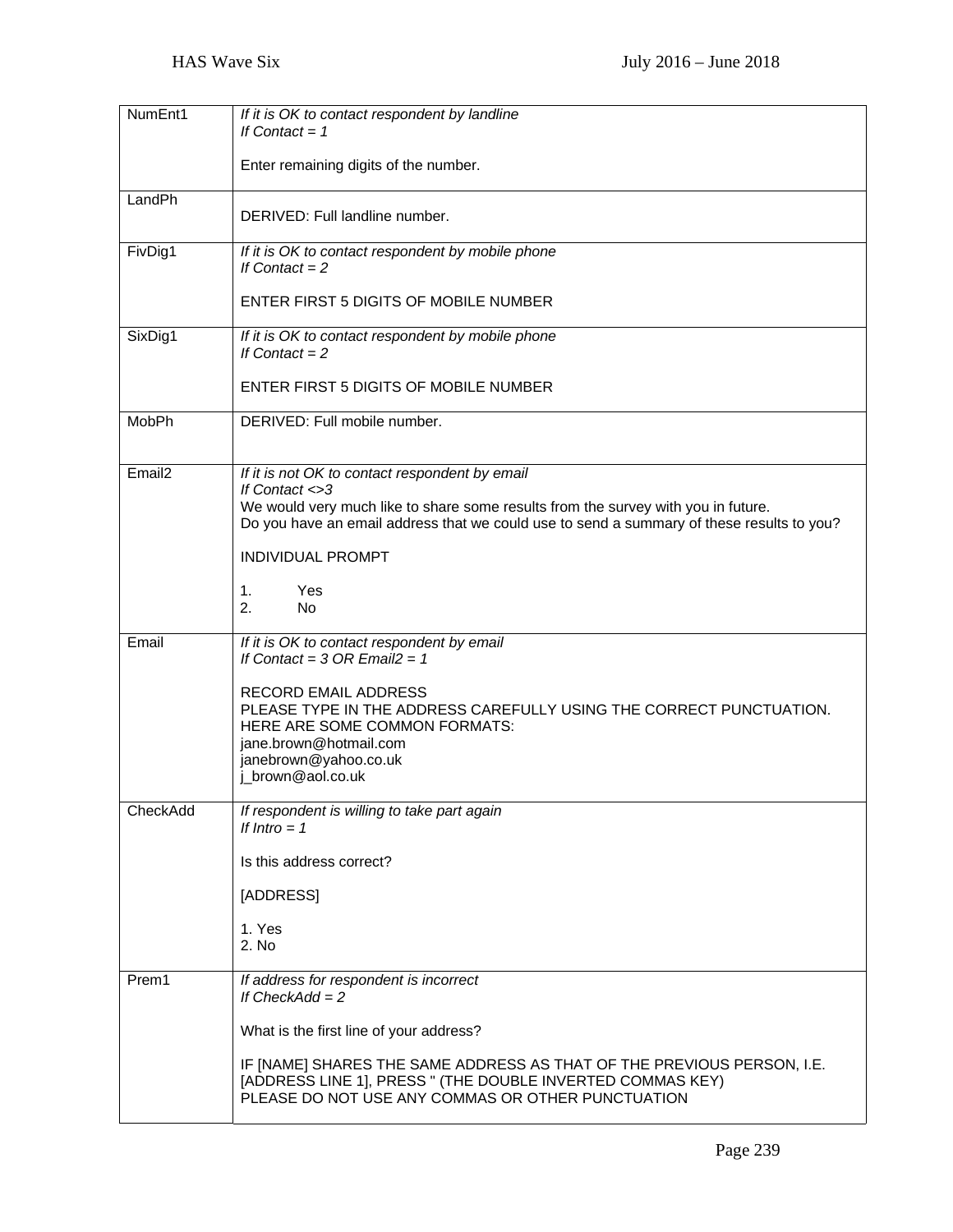| Prem <sub>2</sub> | If address for respondent is incorrect<br>If $CheckAdd = 2$<br>What is the second line of your address?<br>PLEASE DO NOT USE ANY COMMAS OR OTHER PUNCTUATION                                                                    |  |  |  |  |
|-------------------|---------------------------------------------------------------------------------------------------------------------------------------------------------------------------------------------------------------------------------|--|--|--|--|
|                   |                                                                                                                                                                                                                                 |  |  |  |  |
| Prem <sub>3</sub> | If address for respondent is incorrect and they have given a second line<br>If $CheckAdd = 2$ AND Prem $2 = Response$                                                                                                           |  |  |  |  |
|                   | What is the third line of your address?<br>PLEASE DO NOT USE ANY COMMAS OR OTHER PUNCTUATION                                                                                                                                    |  |  |  |  |
| Prem <sub>4</sub> | If address for respondent is incorrect and they have given a third line<br>If $CheckAdd = 2$ AND Prem $3 = Response$                                                                                                            |  |  |  |  |
|                   | What is the fourth line of your address?<br>PLEASE DO NOT USE ANY COMMAS OR OTHER PUNCTUATION                                                                                                                                   |  |  |  |  |
| Know PC           | If address for respondent is incorrect<br>If $CheckAdd = 2$                                                                                                                                                                     |  |  |  |  |
|                   | Do you know your postcode?                                                                                                                                                                                                      |  |  |  |  |
|                   | 1.<br>Yes,<br>2.<br>No,<br>Entered<br>3.                                                                                                                                                                                        |  |  |  |  |
|                   |                                                                                                                                                                                                                                 |  |  |  |  |
| Letter            | If address for respondent is incorrect and the address is known and they know the postcode<br>and outcode (derived first part of postcode, from lookup) = Response<br>If $CheckAdd = 2$ AND MKnowPC = 1 AND MOutCode = Response |  |  |  |  |
|                   | Certain E, EC, SW, W and WC postcodes include a letter at the end of the first part.                                                                                                                                            |  |  |  |  |
|                   | If known, please add final letter of first part of postcode, e.g. 'v' for SW1V                                                                                                                                                  |  |  |  |  |
| <b>District</b>   | If address for respondent is incorrect<br>If $CheckAdd = 2$                                                                                                                                                                     |  |  |  |  |
|                   | And in which district is your address?<br>PLEASE DO NOT USE ANY COMMAS OR OTHER PUNCTUATION                                                                                                                                     |  |  |  |  |
| PostTown          | If address for respondent is incorrect<br>If $CheckAdd = 2$                                                                                                                                                                     |  |  |  |  |
|                   | And in which town is your address?<br>PLEASE DO NOT USE ANY COMMAS OR OTHER PUNCTUATION                                                                                                                                         |  |  |  |  |
| InCode            | If address for respondent is incorrect and they know the postcode and outcode (derived first<br>part of postcode, from lookup) = $Resposure$<br>If $CheckAdd = 2$ AND $KnowPC = 1$ AND $OutCode = Response$                     |  |  |  |  |
|                   | PLEASE ENTER SECOND PART OF POSTCODE                                                                                                                                                                                            |  |  |  |  |
| Postcode          | If address for respondent is incorrect<br>If $CheckAdd = 2$                                                                                                                                                                     |  |  |  |  |
|                   | If you know it, what is the postcode for this address?                                                                                                                                                                          |  |  |  |  |
|                   |                                                                                                                                                                                                                                 |  |  |  |  |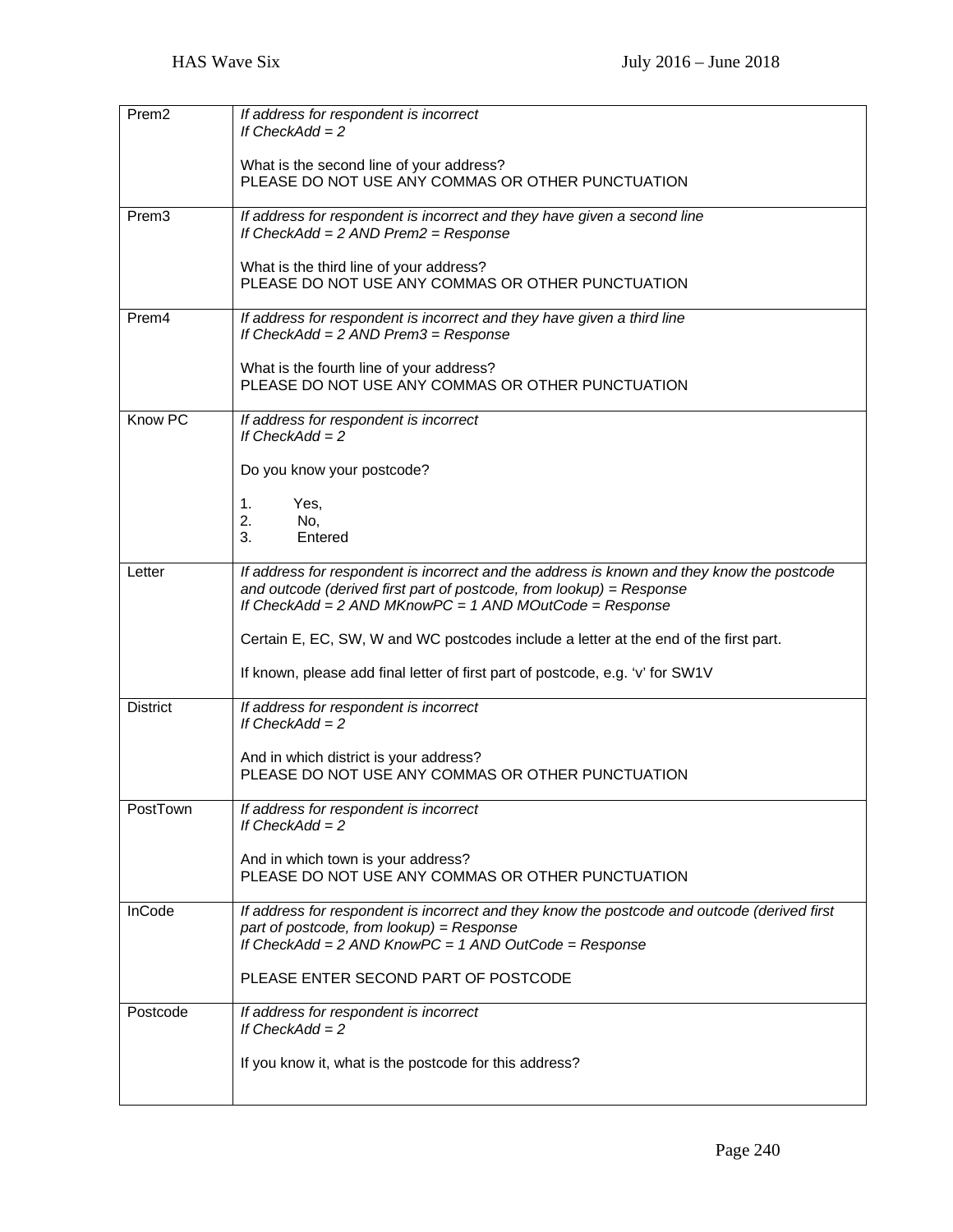| Move           | If respondent is willing to take part again<br>If Intro $= 1$                                                                                                                                                                                                                                     |  |  |  |  |
|----------------|---------------------------------------------------------------------------------------------------------------------------------------------------------------------------------------------------------------------------------------------------------------------------------------------------|--|--|--|--|
|                | How likely is it that you may move within the next year?                                                                                                                                                                                                                                          |  |  |  |  |
|                | Will be moving, and new address known<br>1.<br>2.<br>Definitely moving, but new address not known<br>3.<br>Planning to move, arrangements in hand but not finalised<br>Hoping to move, but no arrangements made yet<br>4.<br>No plans (as yet) to move<br>5.<br>Definitely unlikely to move<br>6. |  |  |  |  |
| MovAdd1        | If respondent will be moving in the next year and the address is known<br>If Move $= 1$                                                                                                                                                                                                           |  |  |  |  |
|                | What is the first line of your new address, please include the house number or name, and the<br>name of the street or road?                                                                                                                                                                       |  |  |  |  |
|                | IF [NAME] SHARES THE SAME ADDRESS AS THAT OF THE PREVIOUS PERSON, I.E.<br>[ADDRESS LINE 1], PRESS " (THE DOUBLE INVERTED COMMAS KEY)<br>PLEASE DO NOT USE ANY COMMAS OR OTHER PUNCTUATION                                                                                                         |  |  |  |  |
| MovAdd2        | If respondent will be moving in the next year and the address is known<br>If Move $= 1$                                                                                                                                                                                                           |  |  |  |  |
|                | What is the second line of your address?<br>PLEASE DO NOT USE ANY COMMAS OR OTHER PUNCTUATION                                                                                                                                                                                                     |  |  |  |  |
| MovAdd3        | If respondent will be moving in the next year and the address is known<br>If Move $= 1$                                                                                                                                                                                                           |  |  |  |  |
|                | What is the third line of your address?<br>PLEASE DO NOT USE ANY COMMAS OR OTHER PUNCTUATION                                                                                                                                                                                                      |  |  |  |  |
| MovAdd4        | If respondent will be moving in the next year and the address is known<br>If Move $= 1$                                                                                                                                                                                                           |  |  |  |  |
|                | What is the fourth line of your address?<br>PLEASE DO NOT USE ANY COMMAS OR OTHER PUNCTUATION                                                                                                                                                                                                     |  |  |  |  |
| <b>MKnowPC</b> | If respondent will be moving in the next year and the address is known<br>If Move $= 1$                                                                                                                                                                                                           |  |  |  |  |
|                | DO YOU KNOW THE POSTCODE OF YOUR NEW ADDRESS                                                                                                                                                                                                                                                      |  |  |  |  |
| <b>MLetter</b> | If respondent will be moving in the next year and the address is known and they know the<br>postcode and outcode (derived first part of postcode, from lookup) = Response<br>If Move = 1 AND MKnowPC = 1 AND MOutCode = Response                                                                  |  |  |  |  |
|                | Certain E, EC, SW, W and WC postcodes include a letter at the end of the first part.                                                                                                                                                                                                              |  |  |  |  |
|                | If known, please add final letter of first part of postcode, e.g. 'v' for SW1V                                                                                                                                                                                                                    |  |  |  |  |
| MovDist        | If respondent will be moving in the next year and the address is known<br>If Move $= 1$                                                                                                                                                                                                           |  |  |  |  |
|                | What is the district of your address (if there is one)?<br>PLEASE DO NOT USE ANY COMMAS OR OTHER PUNCTUATION                                                                                                                                                                                      |  |  |  |  |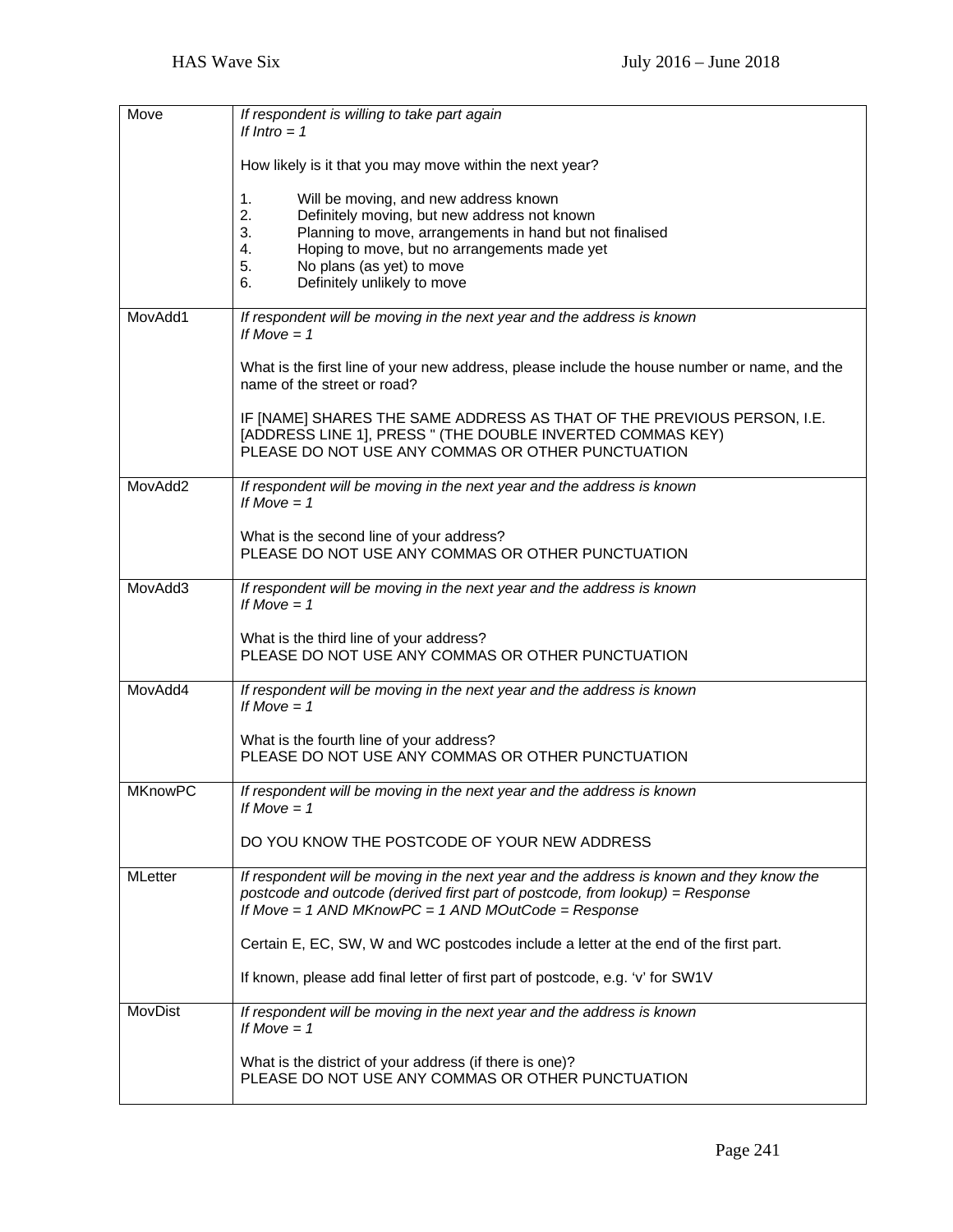| MovTown        | If respondent will be moving in the next year and the address is known<br>If Move $= 1$                                                               |  |  |  |  |  |
|----------------|-------------------------------------------------------------------------------------------------------------------------------------------------------|--|--|--|--|--|
|                |                                                                                                                                                       |  |  |  |  |  |
|                | And what is the post town of your address?                                                                                                            |  |  |  |  |  |
|                | AN ADDRESS'S POST TOWN APPEARS IMMEDIATELY BEFORE THE (COUNTY AND)<br>POSTCODE; FOR ADDRESSES IN GREATER LONDON WHERE 'LONDON' APPEARS IN             |  |  |  |  |  |
|                | THE ADDRESS, 'LONDON' IS THE POST TOWN.<br>PLEASE DO NOT USE ANY COMMAS OR OTHER PUNCTUATION                                                          |  |  |  |  |  |
| <b>MInCode</b> | If respondent will be moving in the next year and the address is known and they know the                                                              |  |  |  |  |  |
|                | postcode and outcode (derived first part of postcode, from lookup) = Response<br>If Move = $1$ AND MKnowPC = $1$ AND MOutCode = Response              |  |  |  |  |  |
|                | PLEASE ENTER SECOND PART OF POSTCODE                                                                                                                  |  |  |  |  |  |
| MovPostC       | If respondent will be moving in the next year and the address is known<br>If Move $= 1$                                                               |  |  |  |  |  |
|                | If you know it, what is the postcode for this address?                                                                                                |  |  |  |  |  |
| <b>MEffdat</b> | If respondent will be moving in the next year and the address is known<br>If Move $= 1$                                                               |  |  |  |  |  |
|                | May I know what date you will be moving into your new address please?<br>IF EXACT DAY IS UNKNOWN ENTER 15 FOR THE DAY                                 |  |  |  |  |  |
| Nominate       | If respondent is willing to take part again and they do not already have a nominated person<br>from the last wave                                     |  |  |  |  |  |
|                | If Intro = 1 AND CFNP1FNa <> Response AND CFNP1SNa <> Response                                                                                        |  |  |  |  |  |
|                | You are very important to the success of our survey, is there anyone you could suggest we<br>could contact just in case we were unable to reach you?" |  |  |  |  |  |
|                | 1.<br>Yes                                                                                                                                             |  |  |  |  |  |
|                | 2.<br>N <sub>o</sub>                                                                                                                                  |  |  |  |  |  |
| Nom1Det1       | If respondent is willing to take part again and they already have a nominated person from the<br>last wave                                            |  |  |  |  |  |
|                | If Intro = 1 AND CFNP1FNa = Response OR CFNP1SNa = Response                                                                                           |  |  |  |  |  |
|                | We have [respondent's name] first nominated person details recorded as:                                                                               |  |  |  |  |  |
|                | [Name of nominated person]                                                                                                                            |  |  |  |  |  |
|                | [Address of nominated person]<br>Contact telephone number: [Contact number of nominated person]                                                       |  |  |  |  |  |
|                | Is this correct?                                                                                                                                      |  |  |  |  |  |
|                | Yes<br>1.                                                                                                                                             |  |  |  |  |  |
|                | 2.<br>No                                                                                                                                              |  |  |  |  |  |
| NP1_FNam       | If respondent can give a nominee or the details of the current nominee are incorrect<br>If Nominate = $1$ OR Nom 1 Det $1 = 2$                        |  |  |  |  |  |
|                | What is the (fore)name of your first nominated person?                                                                                                |  |  |  |  |  |
| NP1_SNam       | If respondent can give a nominee or the details of the current nominee are incorrect<br>If Nominate = $1$ OR Nom $1$ Det $1 = 2$                      |  |  |  |  |  |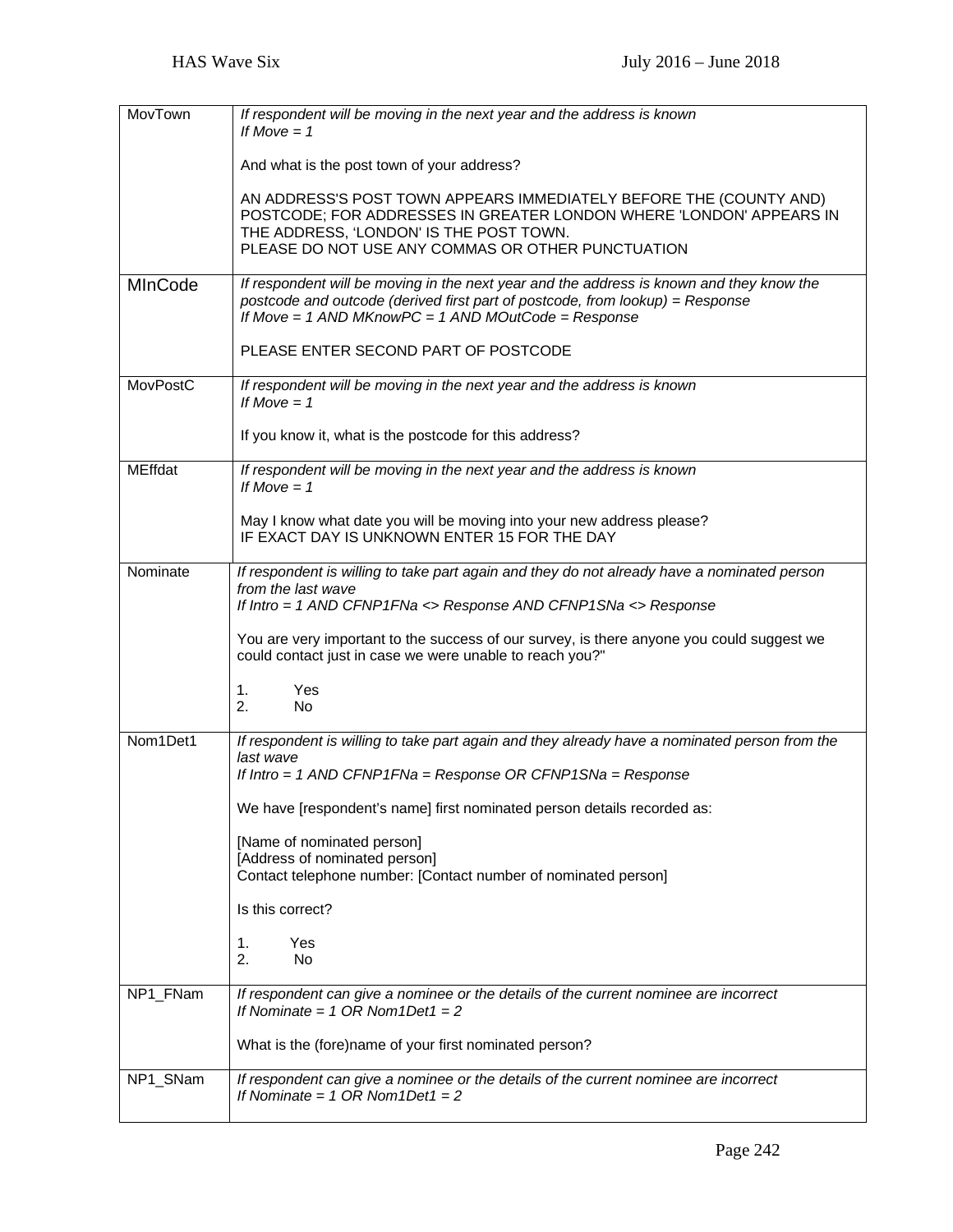|           | (And) what is [name's] surname?                                                                                                       |  |  |  |  |
|-----------|---------------------------------------------------------------------------------------------------------------------------------------|--|--|--|--|
|           | IF [NAME] SHARES THE SAME SURNAME AS THAT OF YOUR FIRST NOMINATED<br>PERSON, I.E. [SURNAME], PRESS " (THE DOUBLE INVERTED COMMAS KEY) |  |  |  |  |
| NP1_Add1  | If respondent can give a nominee or the details of the current nominee are incorrect<br>If Nominate = $1$ OR Nom $1$ Det $1 = 2$      |  |  |  |  |
|           | What is the first line of [name's] address, please include the house number or name, and the<br>name of the street or road?           |  |  |  |  |
| NP1_Add2  | If respondent can give a nominee or the details of the current nominee are incorrect<br>If Nominate = $1$ OR Nom $1$ Det $1 = 2$      |  |  |  |  |
|           | And in which town (and county) is this address ([address line 1])?                                                                    |  |  |  |  |
| NP1_Postc | If respondent can give a nominee or the details of the current nominee are incorrect<br>If Nominate = $1$ OR Nom $1$ Det $1 = 2$      |  |  |  |  |
|           | If you know it, what is the postcode for this address ([address line 1])?                                                             |  |  |  |  |
| NP1_Tel   | If respondent can give a nominee or the details of the current nominee are incorrect<br>If Nominate = $1$ OR Nom $1$ Det $1 = 2$      |  |  |  |  |
|           | What is the telephone number of your first nominated person?                                                                          |  |  |  |  |
|           | (MUST BE STD CODE AND NUMBER - PLEASE INCLUDE A SPACE AFTER THE STD<br>CODE)                                                          |  |  |  |  |
| Nom2Det1  | If respondent is willing to take part again and they already have two nominated people from the                                       |  |  |  |  |
|           | last wave<br>If Intro = 1 AND CFNP2FNa = Response OR CFNP2SNa = Response                                                              |  |  |  |  |
|           | We have [respondent's name] second nominated person details recorded as:                                                              |  |  |  |  |
|           | [Name of nominated person]<br>[Address of nominated person]<br>Contact telephone number: [Contact number of nominated person]         |  |  |  |  |
|           | Is this correct?                                                                                                                      |  |  |  |  |
|           | 1.<br>Yes<br>2.<br>No                                                                                                                 |  |  |  |  |
| Another   | If respondent can give a nomineelf Nominate = $1$                                                                                     |  |  |  |  |
|           | ASK OR RECORD<br>Could you give us the name of another person in addition to [name]?                                                  |  |  |  |  |
|           | Yes<br>1.<br>2.<br>No                                                                                                                 |  |  |  |  |
| NP2_FNam  | If respondent can give a second nominee or the details of the current second nominee are                                              |  |  |  |  |
|           | incorrect<br>If Another = $1$ OR Nom2Det1 = 2                                                                                         |  |  |  |  |
|           | What is the (fore)name of your second nominated person?                                                                               |  |  |  |  |
| NP2_SNam  | If respondent can give a second nominee or the details of the current second nominee are<br>incorrect                                 |  |  |  |  |
|           | If Another = $1$ OR Nom2Det1 = 2                                                                                                      |  |  |  |  |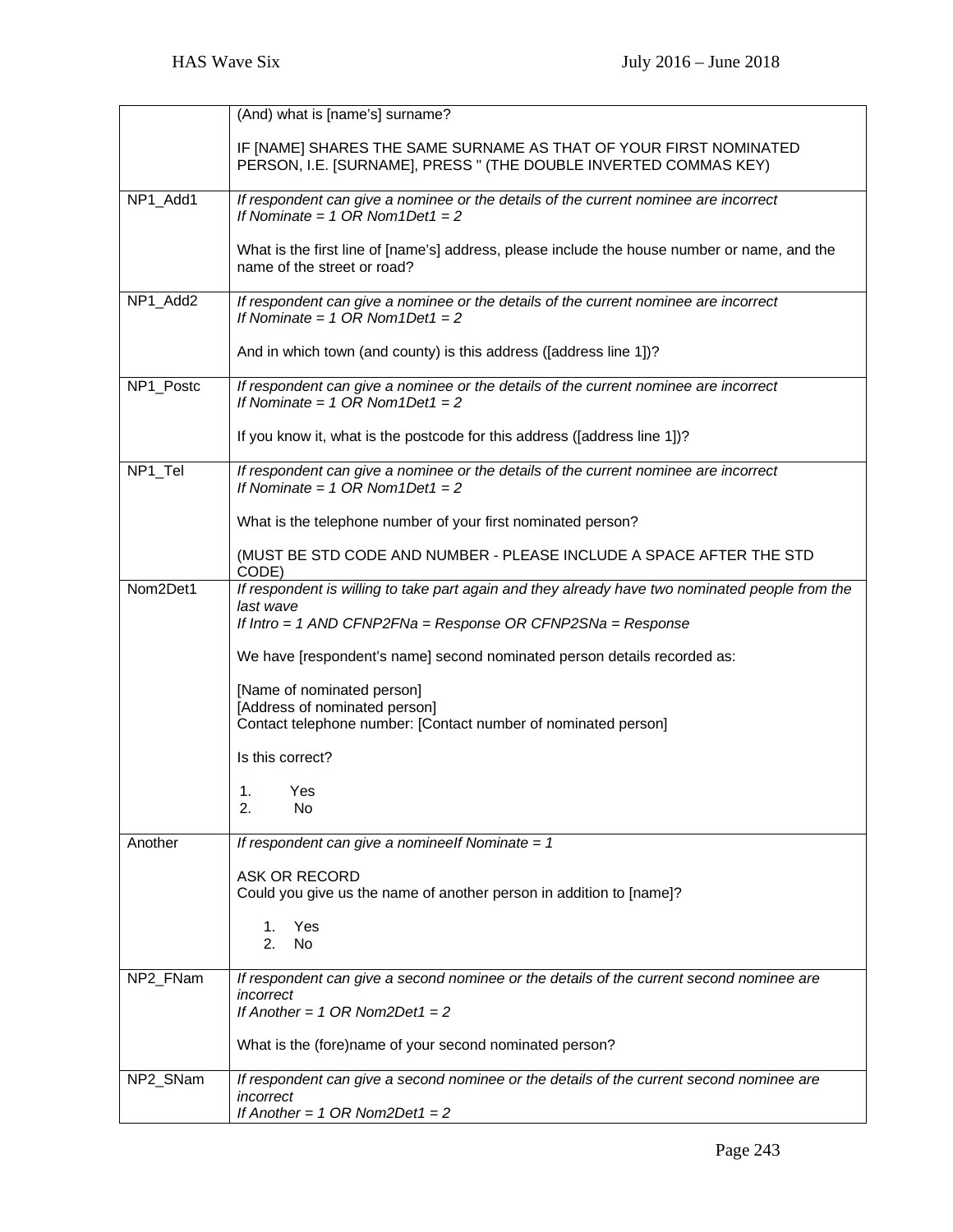|           | (And) what is [name's] surname?                                                                                                                                                                                        |  |  |  |  |
|-----------|------------------------------------------------------------------------------------------------------------------------------------------------------------------------------------------------------------------------|--|--|--|--|
|           | IF [NAME] SHARES THE SAME SURNAME AS THAT OF YOUR FIRST NOMINATED<br>PERSON, I.E. [SURNAME], PRESS " (THE DOUBLE INVERTED COMMAS KEY)                                                                                  |  |  |  |  |
| NP2 Add1  | If respondent can give a second nominee or the details of the current second nominee are<br>incorrect<br>If Another = $1$ OR Nom2Det1 = 2                                                                              |  |  |  |  |
|           | What is the first line of [name's] address, please include the house number or name, and the<br>name of the street or road?                                                                                            |  |  |  |  |
| NP2 Add2  | If respondent can give a second nominee or the details of the current second nominee are<br>incorrect<br>If Another = $1$ OR Nom2Det1 = 2                                                                              |  |  |  |  |
|           | And in which town (and county) is this address ([address line 1])?                                                                                                                                                     |  |  |  |  |
| NP2_Postc | If respondent can give a second nominee or the details of the current second nominee are<br>incorrect<br>If Another = $1$ OR Nom2Det1 = $2$                                                                            |  |  |  |  |
|           | If you know it, what is the postcode for this address ([address line 1])?                                                                                                                                              |  |  |  |  |
| NP2_Tel   | If respondent can give a second nominee or the details of the current second nominee are<br>incorrect<br>If Another = $1$ OR Nom2Det1 = 2                                                                              |  |  |  |  |
|           | What is the telephone number of your second nominated person?                                                                                                                                                          |  |  |  |  |
|           | (MUST BE STD CODE AND NUMBER - PLEASE INCLUDE A SPACE AFTER THE STD<br>CODE)                                                                                                                                           |  |  |  |  |
|           | <b>TABLE FOR RECORDING DETAILS FOR SENDING VOUCHERS</b>                                                                                                                                                                |  |  |  |  |
| Intro     | If PersProx = $1,2$                                                                                                                                                                                                    |  |  |  |  |
|           | We will be sending [name] a £10 e-voucher, which can be used for an on-line purchase on the<br>'Amazon.co.uk' web-site as a thank you for helping us with this survey. This will be sent in an<br>email by our office. |  |  |  |  |
|           | [This email will also include your current address details, which we hold on our system, to give<br>you the opportunity to inform us in case your address changes.]                                                    |  |  |  |  |
|           | As an alternative we offer a £10 gift voucher. This will be posted from our office in a white<br>envelope with the ONS logo on.<br>It may take six to eight weeks for either the e-voucher or gift voucher to arrive.  |  |  |  |  |
|           | PRESS <1>TO CONTINUE                                                                                                                                                                                                   |  |  |  |  |
| Vouch1    | If the respondent has been read the intro<br>If $Intro = Response$                                                                                                                                                     |  |  |  |  |
|           | Would you/[Name's] like to receive the £10 e-voucher by email or the £10 gift voucher by post                                                                                                                          |  |  |  |  |
|           | 1.<br>£10 e-voucher by email<br>2.<br>£10 gift voucher by post                                                                                                                                                         |  |  |  |  |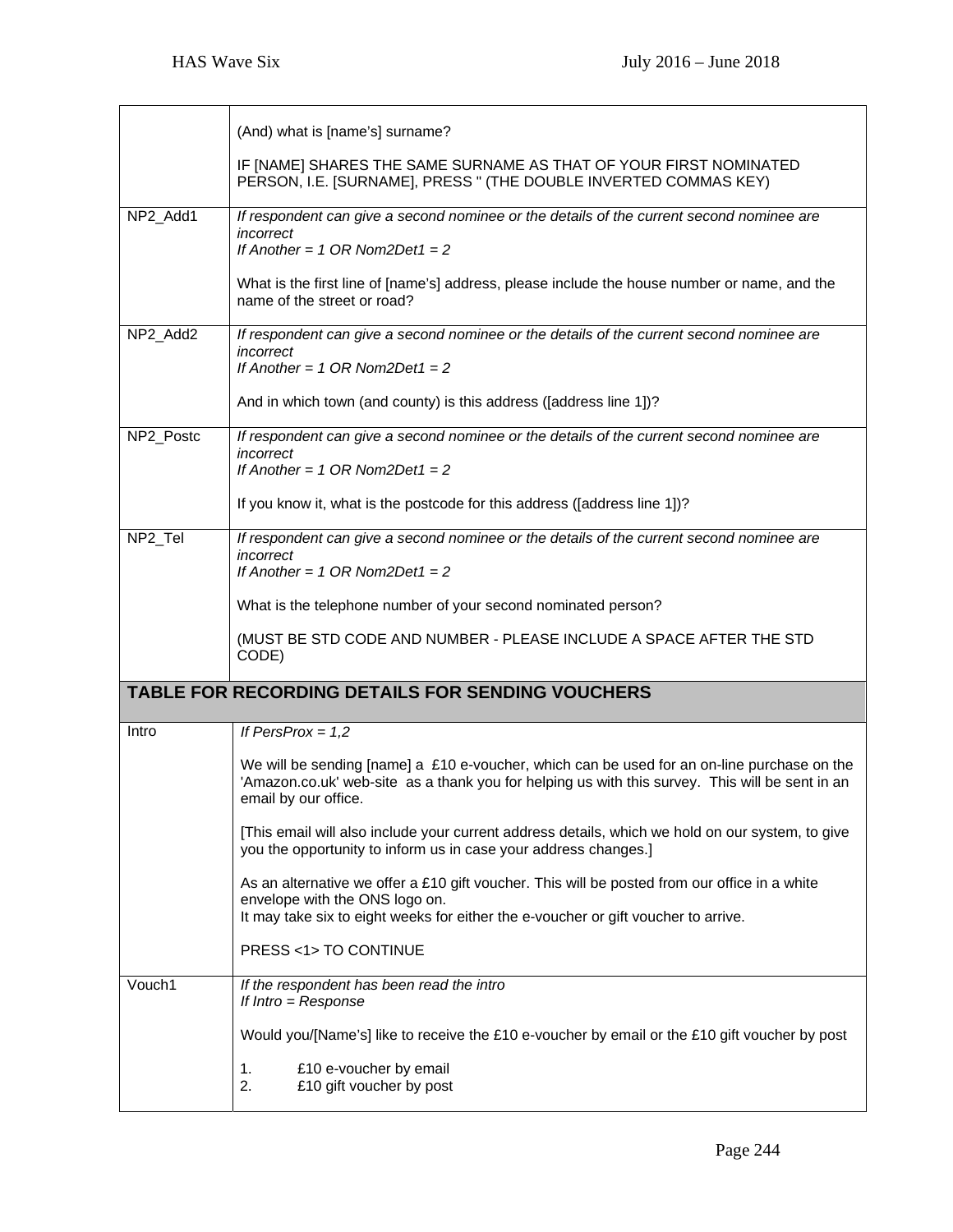| SampNam      | If the respondent has been read the intro<br>If $Intro = Response$                                      |  |  |  |  |
|--------------|---------------------------------------------------------------------------------------------------------|--|--|--|--|
|              | PLEASE CHECK THAT THE REPONDENT'S NAME IS CORRECT                                                       |  |  |  |  |
|              | The name we currently have is:                                                                          |  |  |  |  |
|              | [Name]                                                                                                  |  |  |  |  |
|              | IF NAME IS BLANK PRESS 2 (NOT CORRECT)                                                                  |  |  |  |  |
|              | 1.<br>Correct<br>2.<br>Not Correct                                                                      |  |  |  |  |
| <b>Title</b> | If the respondent's name is incorrect or blank<br>If SampNam = $2$ , Empty                              |  |  |  |  |
|              | Please enter respondent's title                                                                         |  |  |  |  |
|              | 1.<br>Mr<br>2.<br>Mrs                                                                                   |  |  |  |  |
|              | 3.<br><b>Miss</b><br>4.<br>Ms                                                                           |  |  |  |  |
|              | 5.<br>Dr<br>6.<br>Prof                                                                                  |  |  |  |  |
|              | 7.<br>Rev<br>8.<br>Sir                                                                                  |  |  |  |  |
|              | 9.<br>Lady<br>10.<br>Lord                                                                               |  |  |  |  |
|              | 11.<br>Dame                                                                                             |  |  |  |  |
| PNam         | If the respondent's name is incorrect or blank                                                          |  |  |  |  |
|              | If SampNam = $2$ , Empty                                                                                |  |  |  |  |
|              | Please enter respondent's full name<br>E.g. Jane Smith or Joe Bloggs                                    |  |  |  |  |
|              | Please do not use any commas or punctuation.                                                            |  |  |  |  |
|              | IF NAME REFUSED, PLEASE ENTER "THE RESIDENT"                                                            |  |  |  |  |
| Vouch2       | If the respondent would like to receive the voucher by post<br>If $Vouch1 = 2$                          |  |  |  |  |
|              | May I just check that we have the correct name and address to which to send the gift voucher?           |  |  |  |  |
|              | PRESS <1>TO CONTINUE                                                                                    |  |  |  |  |
| SampAdd      | If the respondent would like to receive the voucher by post<br>If $Vouch1 = 2$                          |  |  |  |  |
|              | We will send the voucher to the following address:<br>[Address]                                         |  |  |  |  |
|              | PLEASE CHECK THAT THE ADDRESS DETAILS ARE CORRECT.<br>IF NO ADDRESS IS DISPLAYED PRESS '2' NOT CORRECT. |  |  |  |  |
|              | 1. Correct<br>2. Not Correct                                                                            |  |  |  |  |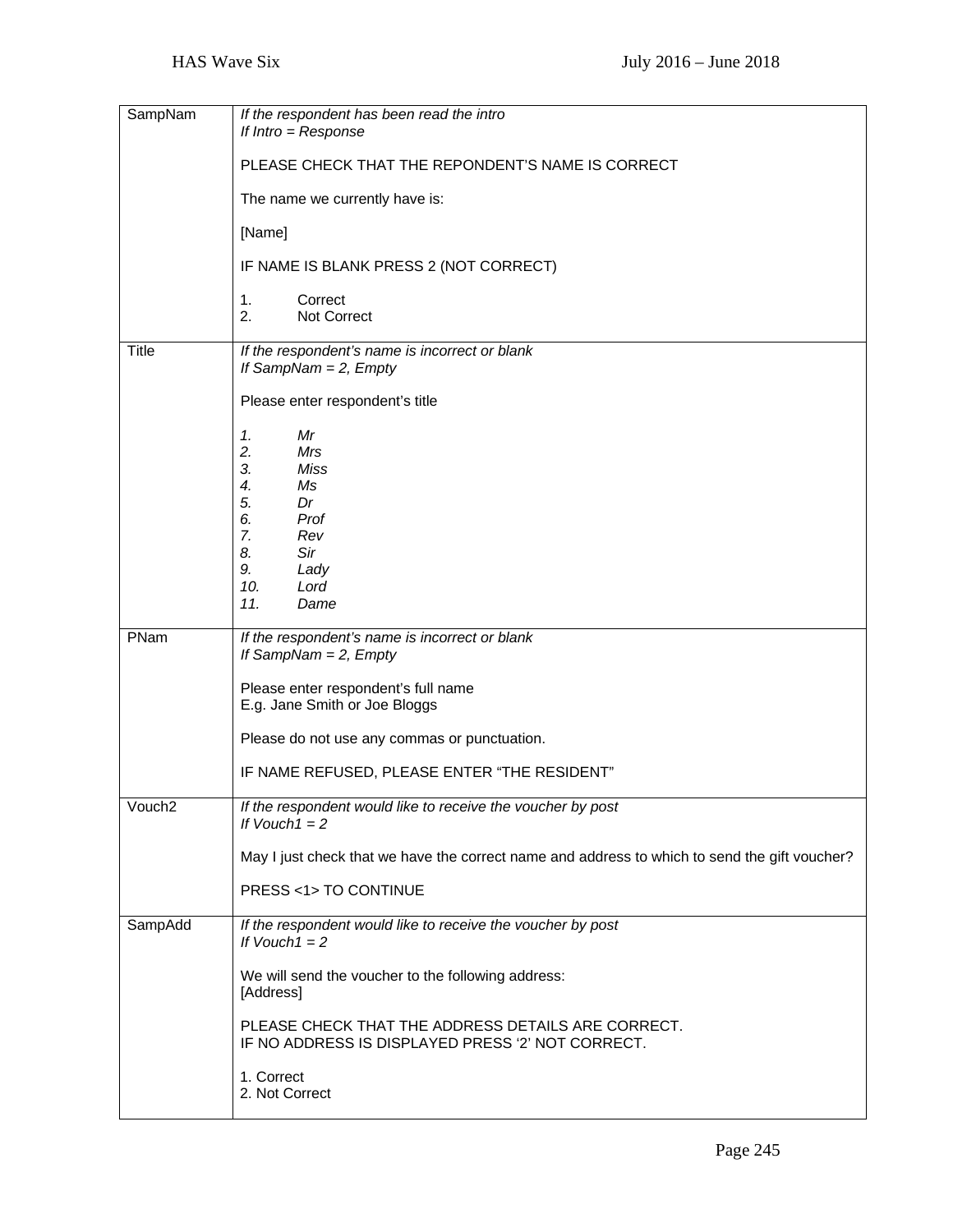| VAdd1          | If the respondent's address is incorrect<br>If SampAdd = $2$                                                                                                                                                                                                                                                                                        |  |  |  |  |
|----------------|-----------------------------------------------------------------------------------------------------------------------------------------------------------------------------------------------------------------------------------------------------------------------------------------------------------------------------------------------------|--|--|--|--|
|                | What is the first line of your/[Name's] address, please include the house number or name, and<br>the name of the street or road?                                                                                                                                                                                                                    |  |  |  |  |
|                | [If [Name] shares the same address as that of the previous person, i.e. [Address], press " (the<br>double inverted commas key)]                                                                                                                                                                                                                     |  |  |  |  |
|                | PLEASE DO NOT USE ANY COMMAS OR PUNCTUATION                                                                                                                                                                                                                                                                                                         |  |  |  |  |
| VAdd2          | If the respondent's address is incorrect<br>If SampAdd = $2$                                                                                                                                                                                                                                                                                        |  |  |  |  |
|                | What is the second line of your/[name's] address?                                                                                                                                                                                                                                                                                                   |  |  |  |  |
|                | PLEASE DO NOT USE ANY COMMAS OR OTHER PUNCTUATION                                                                                                                                                                                                                                                                                                   |  |  |  |  |
| VAdd3          | If the respondent's address is incorrect<br>If SampAdd = $2$                                                                                                                                                                                                                                                                                        |  |  |  |  |
|                | What is the third line of your/[name's] address?                                                                                                                                                                                                                                                                                                    |  |  |  |  |
|                | PLEASE DO NOT USE ANY COMMAS OR OTHER PUNCTUATION                                                                                                                                                                                                                                                                                                   |  |  |  |  |
| VAdd4          | If the respondent's address is incorrect<br>If SampAdd = $2$                                                                                                                                                                                                                                                                                        |  |  |  |  |
|                | What is the fourth line of your/[name's] address?                                                                                                                                                                                                                                                                                                   |  |  |  |  |
|                | PLEASE DO NOT USE ANY COMMAS OR OTHER PUNCTUATION                                                                                                                                                                                                                                                                                                   |  |  |  |  |
| <b>VDstrct</b> | If the respondent's address is incorrect<br>If SampAdd = $2$                                                                                                                                                                                                                                                                                        |  |  |  |  |
|                | And in which district is your/[name's] address?                                                                                                                                                                                                                                                                                                     |  |  |  |  |
|                | PLEASE DO NOT USE ANY COMMAS OR OTHER PUNCTUATION                                                                                                                                                                                                                                                                                                   |  |  |  |  |
| VPstTwn        | If the respondent's address is incorrect<br>If SampAdd = $2$                                                                                                                                                                                                                                                                                        |  |  |  |  |
|                | And in which town is your/[name's] address?                                                                                                                                                                                                                                                                                                         |  |  |  |  |
|                | PLEASE DO NOT USE ANY COMMAS OR OTHER PUNCTUATION                                                                                                                                                                                                                                                                                                   |  |  |  |  |
| VPostCd        | If the respondent's address is incorrect<br>If SampAdd = $2$                                                                                                                                                                                                                                                                                        |  |  |  |  |
|                | If you know it, what is the postcode for this address?                                                                                                                                                                                                                                                                                              |  |  |  |  |
|                | PLEASE ENSURE FULL POSTCODE IS RECORDED                                                                                                                                                                                                                                                                                                             |  |  |  |  |
| Vouch3         | If there was an email entered for the respondent at the KITE block<br>If Email <> Empty                                                                                                                                                                                                                                                             |  |  |  |  |
|                | May I just check that we have the correct email address to which to send the e-voucher?<br>I want to make sure that I enter the email address correctly. To avoid any mistakes could you<br>please spell the email address for me and also mention upper and lower case letters, numbers<br>and characters such as full stop, hash, underscore etc. |  |  |  |  |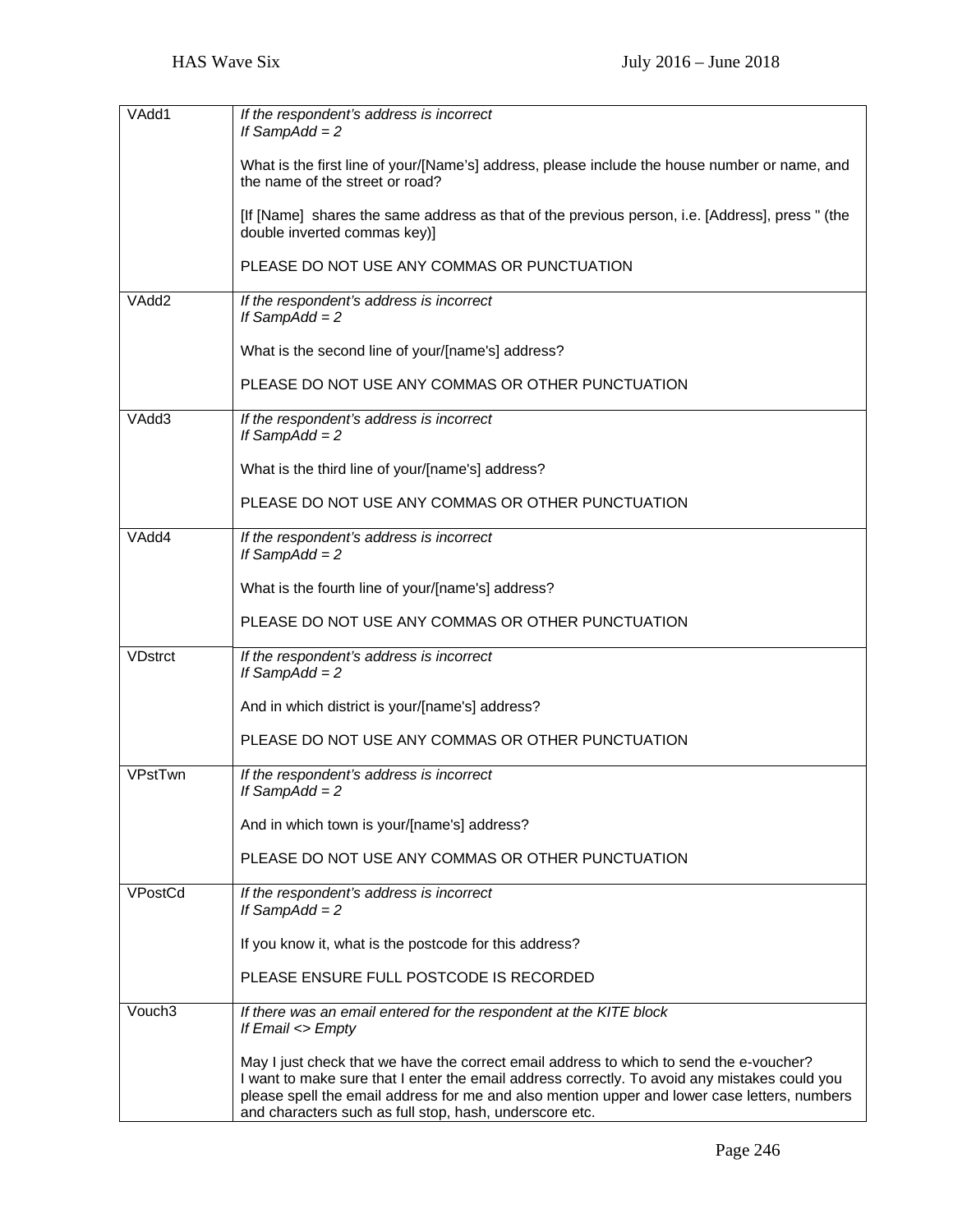|                    | <b>PRESS &lt;1&gt; TO CONTINUE</b>                                                                                                                                                                                                                                                              |  |  |  |  |  |
|--------------------|-------------------------------------------------------------------------------------------------------------------------------------------------------------------------------------------------------------------------------------------------------------------------------------------------|--|--|--|--|--|
| Vouch <sub>6</sub> | If there was an email entered for the respondent at the KITE block<br>If Email <> Empty                                                                                                                                                                                                         |  |  |  |  |  |
|                    | PLEASE CHECK THAT THE RESPONDENT'S EMAIL ADDRESS IS CORRECT.                                                                                                                                                                                                                                    |  |  |  |  |  |
|                    | If email address is blank press 2 (Not correct)<br>The email address we currently have is [Email]                                                                                                                                                                                               |  |  |  |  |  |
|                    | IF THE EMAIL ADDRESS IS CORRECT IT WILL BE USED TO PREFILL VOUCH4 AND WILL<br>NEED TO BE REPEATED AT VOUCH5                                                                                                                                                                                     |  |  |  |  |  |
|                    | 1. Correct<br>2. Not Correct                                                                                                                                                                                                                                                                    |  |  |  |  |  |
| Vouch4             | If there was no email entered for the respondent at the KITE block<br>If $Email = Empty$                                                                                                                                                                                                        |  |  |  |  |  |
|                    | What is your/[Name] email address?<br>I want to make sure that I enter the email address correctly. To avoid any mistakes could you<br>please spell the email address for me and also mention upper and lower case letters, numbers<br>and characters such as full stop, hash, underscore, etc. |  |  |  |  |  |
|                    | <b>ENTER EMAIL ADDRESS</b>                                                                                                                                                                                                                                                                      |  |  |  |  |  |
| Vouch <sub>5</sub> | If there was no email entered for the respondent at the KITE block or is there was no email<br>entered for the respondent at the KITE block and the email address is correct<br>If (Email $\le$ Empty AND Vouch6 = 1) OR Email = Empty                                                          |  |  |  |  |  |
|                    | Can you please repeat the email address.                                                                                                                                                                                                                                                        |  |  |  |  |  |
|                    | FOR VALIDATION PURPOSES PLEASE RE-ENTER THE EMAIL ADDRESS                                                                                                                                                                                                                                       |  |  |  |  |  |
| <b>VMveAlt</b>     | Derived                                                                                                                                                                                                                                                                                         |  |  |  |  |  |
|                    | Whether additional address is moving address or alternative address.                                                                                                                                                                                                                            |  |  |  |  |  |
|                    | 1. moving address<br>2. alternative address                                                                                                                                                                                                                                                     |  |  |  |  |  |
| In admin block     | Ask all                                                                                                                                                                                                                                                                                         |  |  |  |  |  |
| Accuracy           | OVERALL, HOW ACCURATE DO YOU THINK THE ANSWERS GIVEN BY THE<br>RESPONDENT TO FINANCIAL QUESTIONS WERE                                                                                                                                                                                           |  |  |  |  |  |
|                    | 1.<br>Very accurate<br>2.<br>Fairly accurate<br>3.<br>Not very accurate<br>Not at all accurate<br>4.                                                                                                                                                                                            |  |  |  |  |  |
| In admin block     | Ask all                                                                                                                                                                                                                                                                                         |  |  |  |  |  |
| AccurOth           | PLEASE RECORD ANY FURTHER COMMENTS ABOUT THE ACCURACY OF ANSWERS<br><b>ENTER DETAILS</b>                                                                                                                                                                                                        |  |  |  |  |  |
|                    |                                                                                                                                                                                                                                                                                                 |  |  |  |  |  |